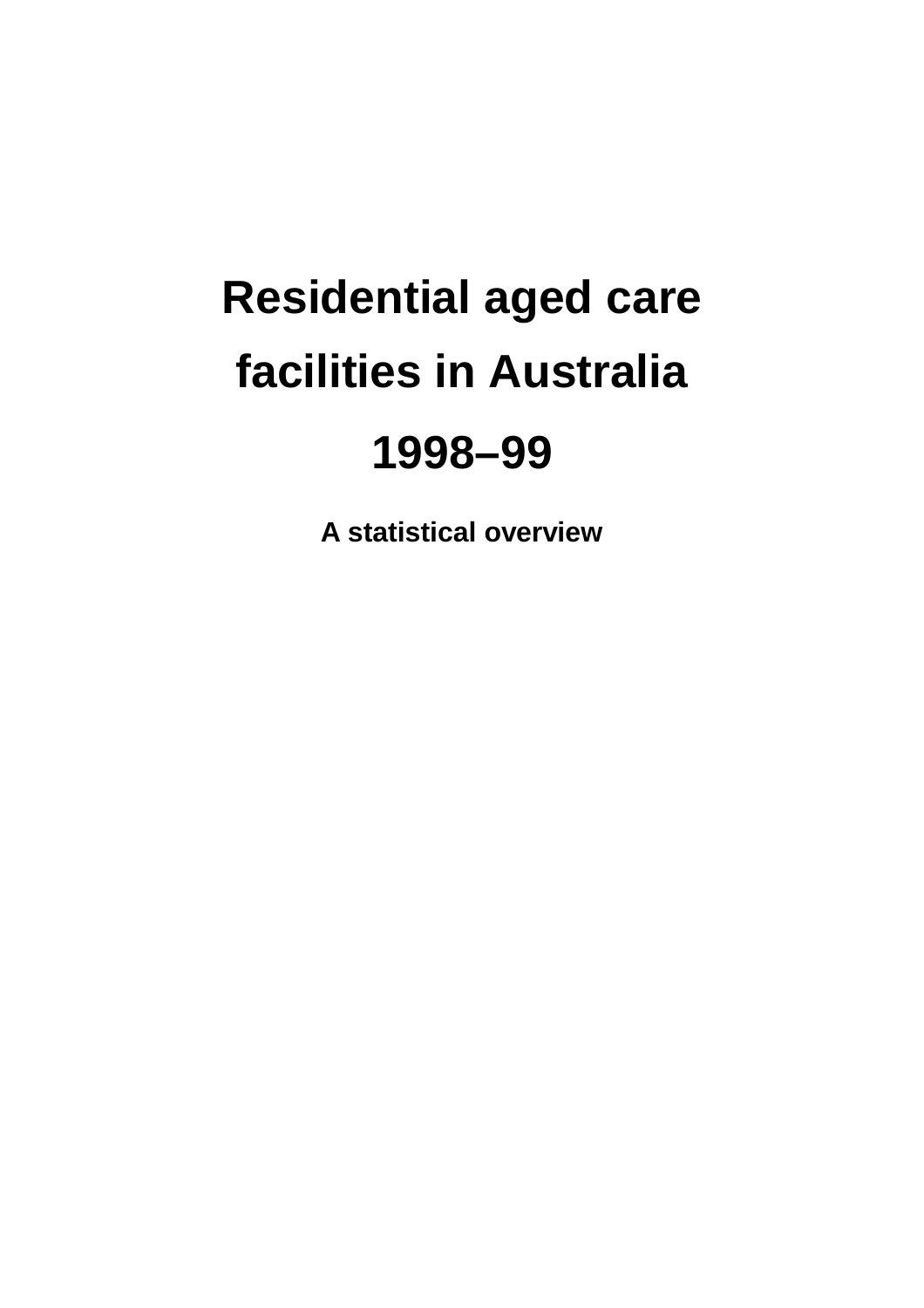The Australian Institute of Health and Welfare is Australia's national agency for health and welfare statistics and information. The Institute's mission is "To improve the health and well-being of Australians, we inform community discussion and decision making through national leadership in providing health and welfare statistics and information".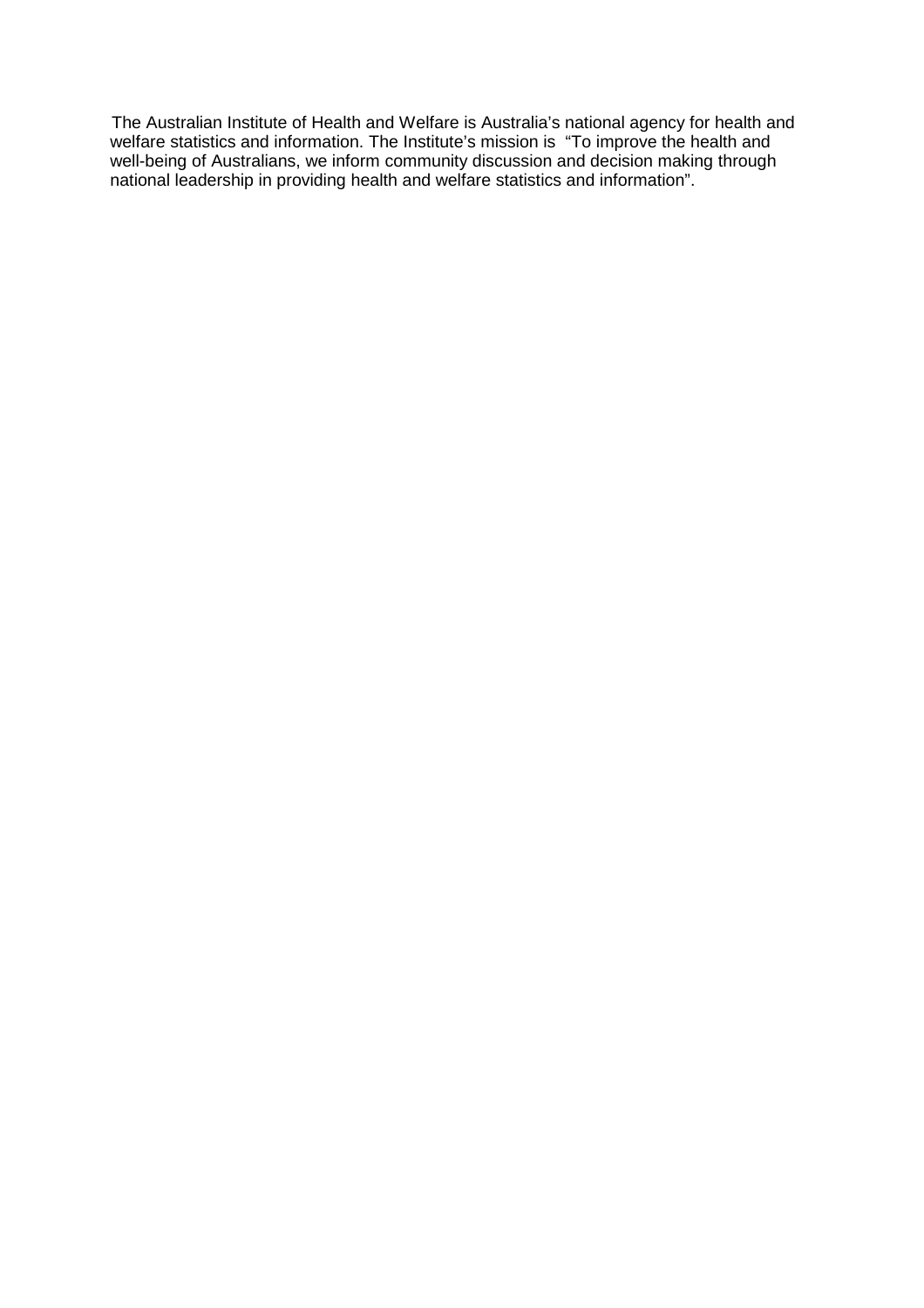AGED CARE STATISTICS SERIES Number 7

# **Residential aged care facilities in Australia 1998–99**

**A statistical overview**

Australian Institute of Health and Welfare Canberra AIHW Catalogue no. AGE 16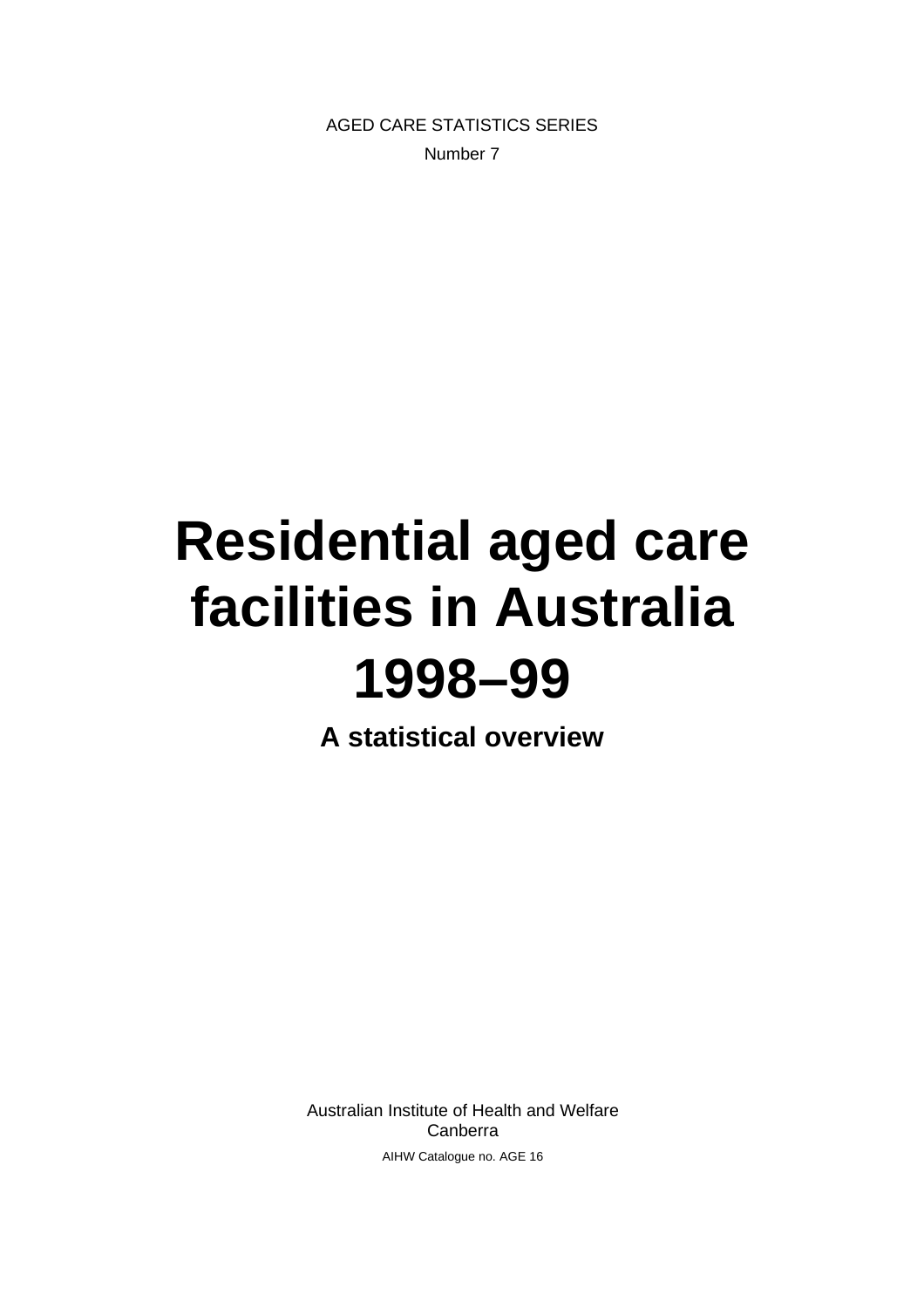© Australian Institute of Health and Welfare 2000

This work is copyright. Apart from any use as permitted under the *Copyright Act 1968*, no part may be reproduced without written permission from the Australian Institute of Health and Welfare. Requests and enquiries concerning reproduction and rights should be directed to the Manager, Australian Institute of Health of Welfare, GPO Box 570, Canberra ACT 2601.

This is a publication of the Australian Institute of Health and Welfare's Aged Care Statistics Series. A complete list of the Institute's publications is available from the Media and Publishing Unit, Australian Institute of Health and Welfare, GPO Box 570, Canberra ACT 2601, or via the Institute's web-site at http://www.aihw.gov.au.

ISSN 1329-5705 ISBN 1 74024 051 0

#### **Suggested citation**

Australian Institute of Health and Welfare (AIHW) 2000. Residential aged care facilities in Australia 1998–99: a statistical overview. AIHW cat. no. AGE 16. Canberra: AIHW (Aged Care Statistics Series).

#### **Australian Institute of Health and Welfare**

Board Chair Professor Janice Reid

**Director** Dr Richard Madden

Any enquiries about or comments on this publication should be directed to:

Aged Care Unit Australian Institute of Health and Welfare GPO Box 570 Canberra ACT 2601

Phone: (02) 6244 1000 Published by the Australian Institute of Health and Welfare Printed by Panther Publishing and Printing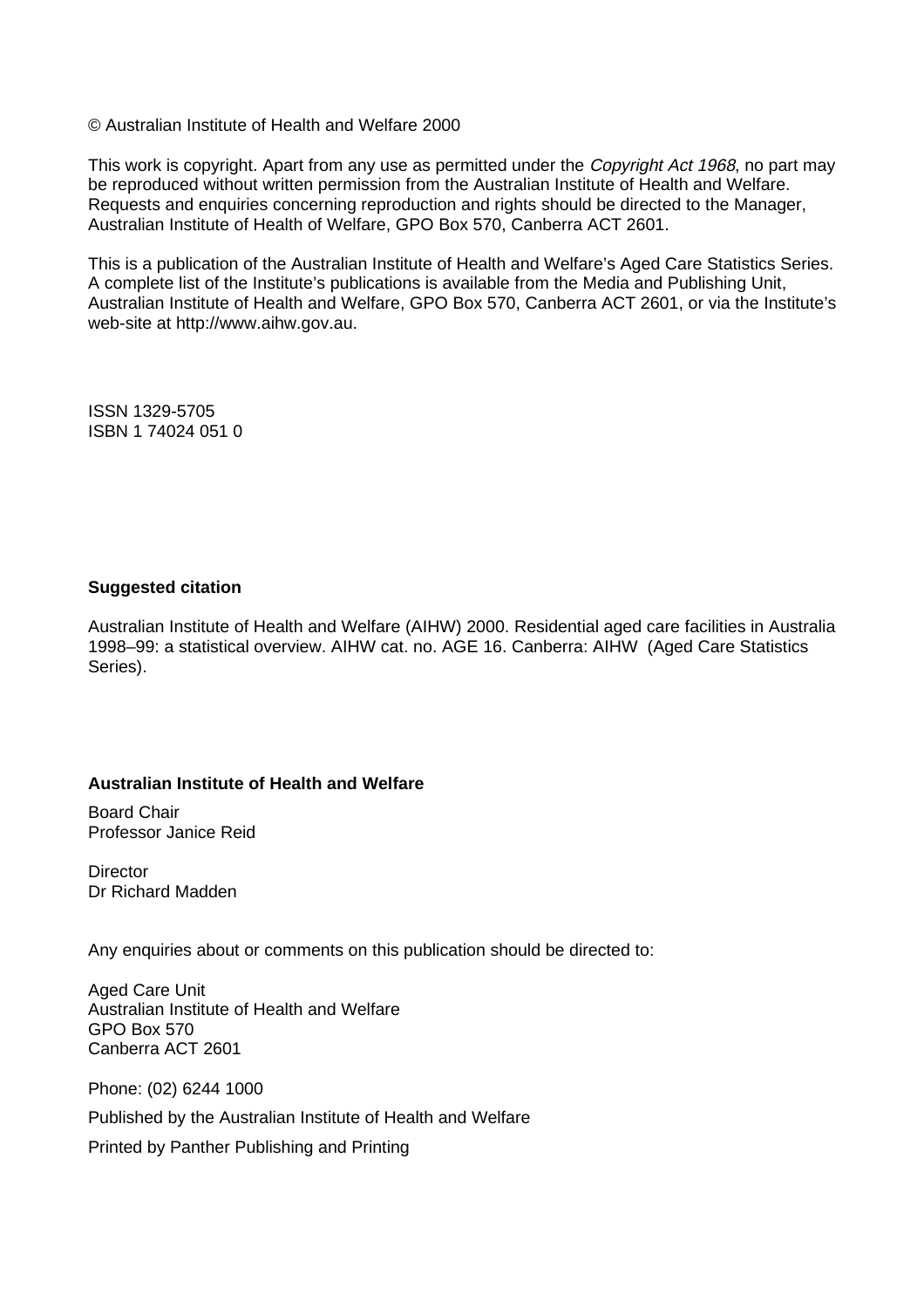# **Contents**

| Section 1 | Population and residential aged care service capacity17 |  |
|-----------|---------------------------------------------------------|--|
| Section 2 |                                                         |  |
| Section 3 |                                                         |  |
| Section 4 |                                                         |  |
| Section 5 |                                                         |  |
|           |                                                         |  |
|           |                                                         |  |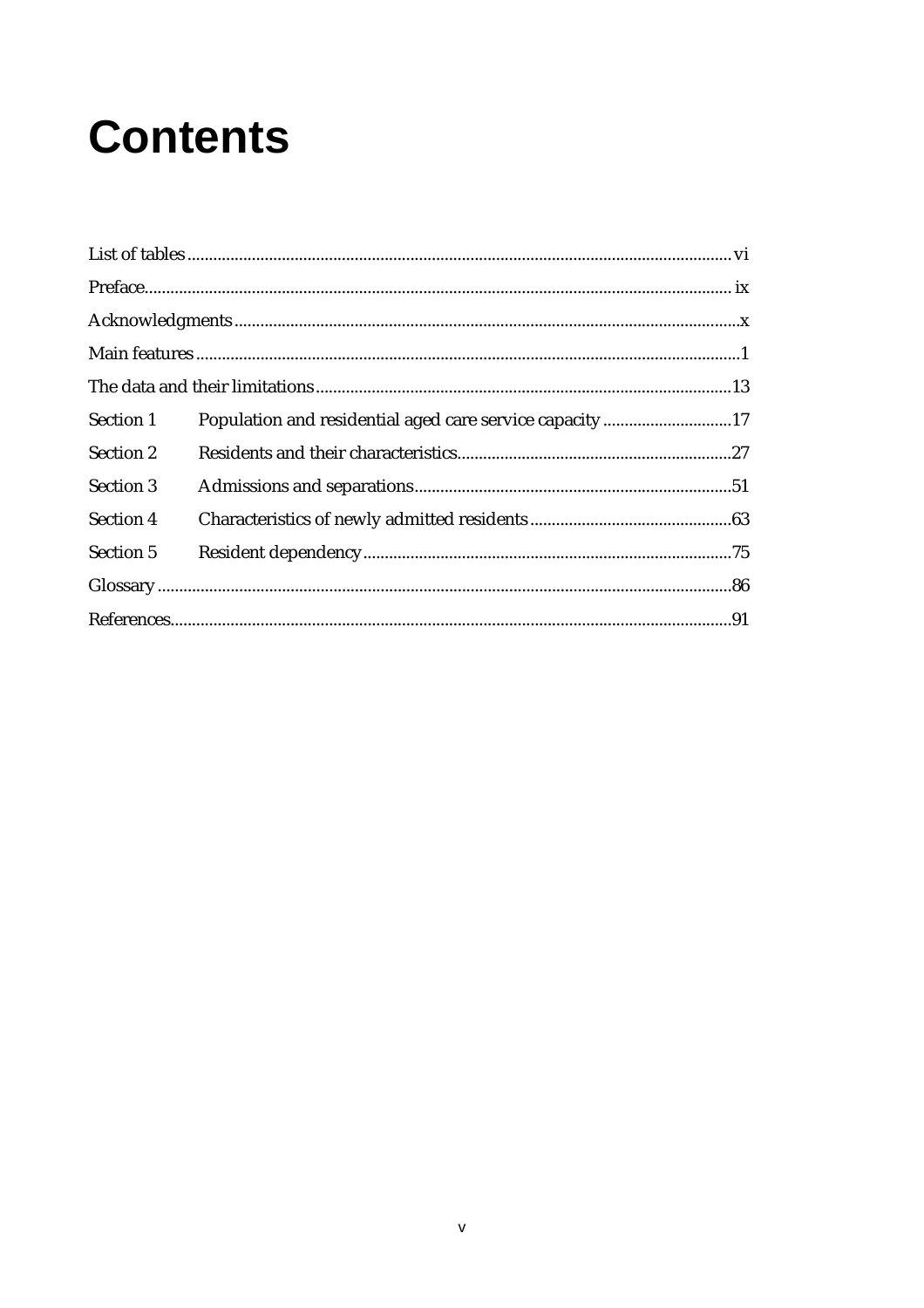# **List of tables**

| Table 1:          | The number of residential aged care places plus the number of community<br>care packages and the ratio of that provision per 1,000 persons aged 70 years |  |
|-------------------|----------------------------------------------------------------------------------------------------------------------------------------------------------|--|
| Table 2:          | Dependency levels of permanent residents in residential aged care facilities,                                                                            |  |
| Table 3:          | Hostel and nursing home admissions and turnover, by type of care,                                                                                        |  |
| Table 1.1:        |                                                                                                                                                          |  |
| Table 1.2:        |                                                                                                                                                          |  |
| Table 1.3:        | Residential care places and community care packages, State/Territory by                                                                                  |  |
| Table 1.4:        | Residential care places and community care packages per 1,000 people<br>aged 70 years and over, State/Territory by geographic area, 30 June 1999 21      |  |
| Table 1.5:        |                                                                                                                                                          |  |
| Table 1.6:        |                                                                                                                                                          |  |
| Table 1.7:        |                                                                                                                                                          |  |
| Table 1.8:        | Occupied place-days, type of care by State/Territory and geographic area,                                                                                |  |
| Table 1.9:        | Average occupancy rate, State/Territory by geographic area, 1 July 1998 to                                                                               |  |
| Table 2.1:        |                                                                                                                                                          |  |
| Table 2.2:        |                                                                                                                                                          |  |
| Table 2.3:        |                                                                                                                                                          |  |
| Table 2.4:        | Permanent residents, marital status by sex and State/Territory, 30 June 1999 31                                                                          |  |
| Table 2.5:        | Respite residents, marital status by sex and State/Territory, 30 June 1999 32                                                                            |  |
| Table 2.6:        | Permanent residents, Indigenous status by sex and State/Territory,                                                                                       |  |
| <b>Table 2.7:</b> | Respite residents, Indigenous status by sex and State/Territory, 30 June 1999 34                                                                         |  |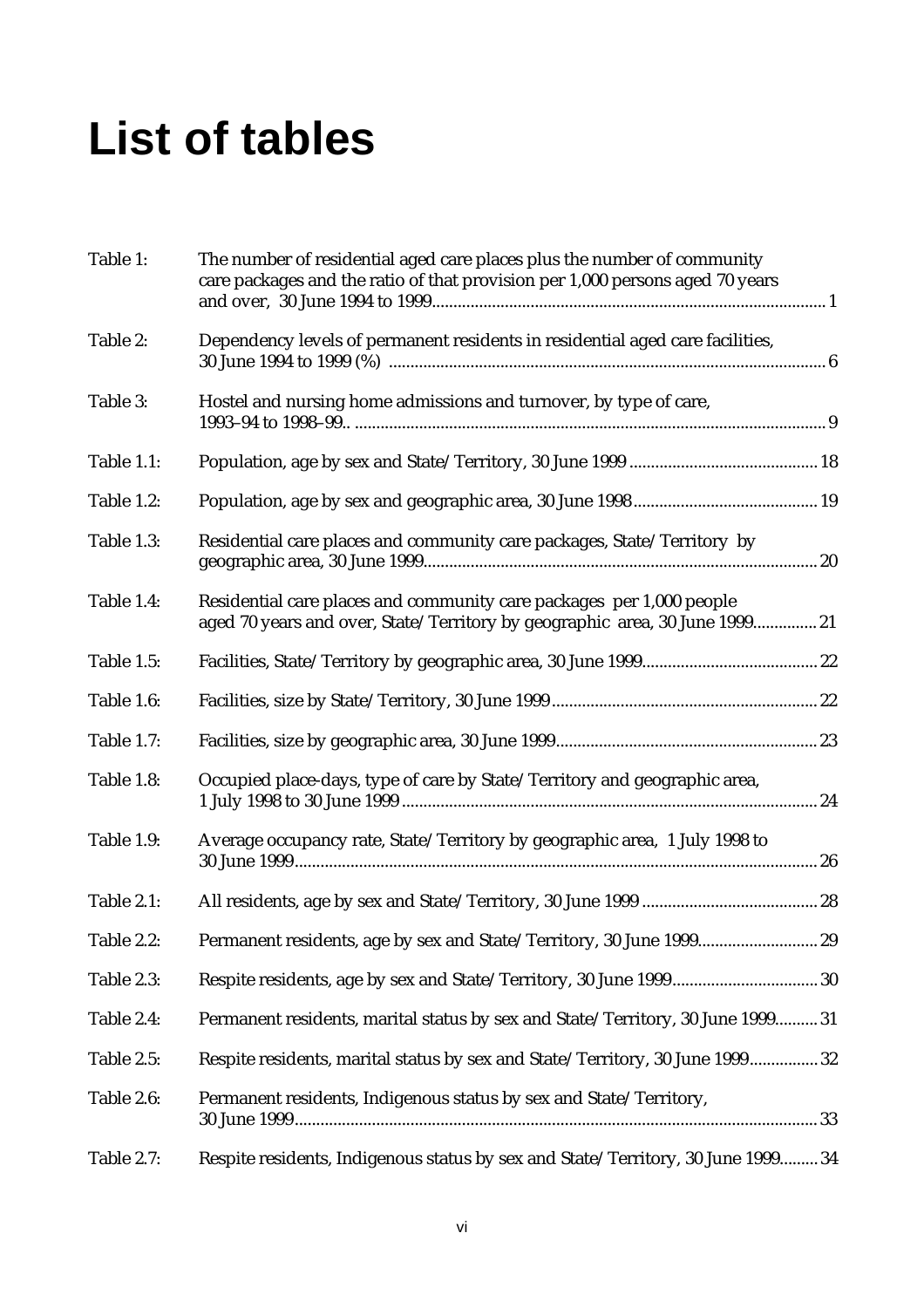| Table 2.8:         | Permanent residents, pension status by sex and State/Territory, 30 June 1998  35                                                                      |
|--------------------|-------------------------------------------------------------------------------------------------------------------------------------------------------|
| Table 2.9:         | Respite residents, pension status by sex and State/Territory, 30 June 1998 36                                                                         |
| <b>Table 2.10:</b> | Permanent residents, birthplace by sex and State/Territory, 30 June 1999 37                                                                           |
| <b>Table 2.11:</b> | Respite residents, birthplace by sex and State/Territory, 30 June 1999 39                                                                             |
| <b>Table 2.12:</b> | Permanent residents, preferred language by sex and State/Territory,                                                                                   |
| <b>Table 2.13:</b> | Respite residents, preferred language by sex and State/Territory, 30 June 1999  43                                                                    |
| <b>Table 2.14:</b> |                                                                                                                                                       |
| <b>Table 2.15:</b> | Permanent residents, length of stay to date by sex and State/Territory,                                                                               |
| <b>Table 2.16:</b> | Permanent residents, length of stay to date by sex and geographic area,                                                                               |
| Table 3.1:         | All admissions, age at admission by sex and State/Territory,                                                                                          |
| Table 3.2:         | Permanent admissions, age at admission by sex and State/Territory,                                                                                    |
| Table 3.3:         | Respite admissions, age at admission by sex and State/Territory,                                                                                      |
| Table 3.4:         | All separations, separation mode by sex and State/Territory,                                                                                          |
| Table 3.5:         | Separations of permanent residents, separation mode by sex and                                                                                        |
| Table 3.6:         | Separations of respite residents, separation mode by sex and State/Territory,                                                                         |
| Table 3.7:         | Separations of permanent residents, length of stay by sex and State/Territory,                                                                        |
| Table 3.8:         | Separations of permanent residents, length of stay by separation mode,                                                                                |
| Table 3.9:         | Average length of stay (weeks) of separations of permanent residents,<br>State/Territory by sex and geographic area, 1 July 1998 to 30 June 1999  61  |
| <b>Table 3.10:</b> | Average length of stay (weeks) of separations of respite residents,<br>State/Territory by sex and geographic area, 1 July 1998 to 30 June 1999  62    |
| Table 4.1:         | People admitted to residential aged care facilities for permanent care,<br>marital status by sex and State/Territory, 1 July 1998 to 30 June 1999  64 |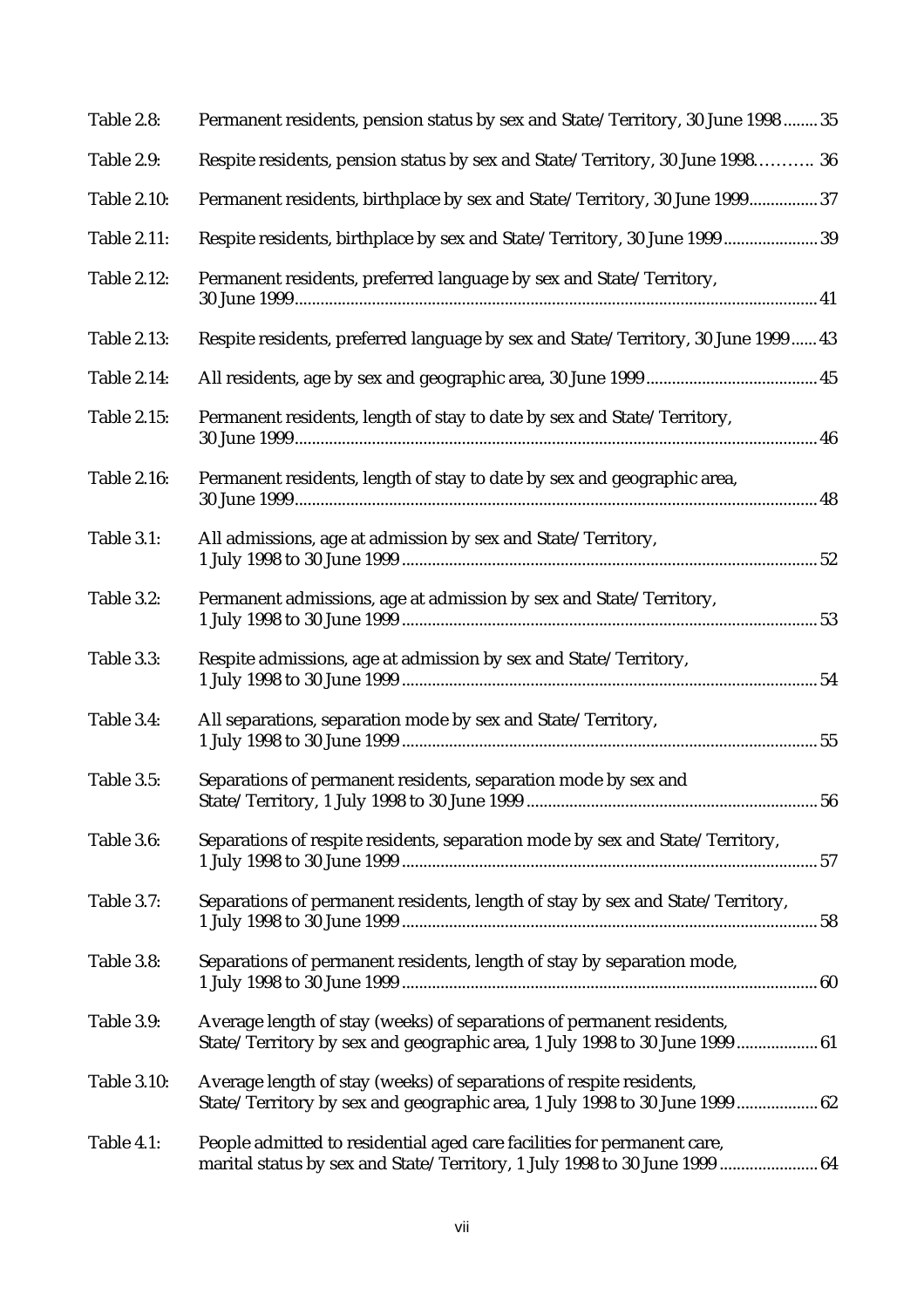| Table 4.2: | People admitted to residential aged care facilities for respite care,<br>marital status by sex and State/Territory, 1 July 1998 to 30 June 1999  65            |
|------------|----------------------------------------------------------------------------------------------------------------------------------------------------------------|
| Table 4.3: | People admitted to residential aged care facilities for permanent care,<br>usual housing status by sex and State/Territory, 1 July 1998 to 30 June 1999 66     |
| Table 4.4: | People admitted to residential aged care facilities for respite care,<br>usual housing status by sex and State/Territory, 1 July 1998 to 30 June 1999 67       |
| Table 4.5: | People admitted to residential aged care facilities for permanent care,<br>prior living arrangement by sex and State/Territory, 1 July 1998 to 30 June 1999 68 |
| Table 4.6: | People admitted to residential aged care facilities for respite care, prior living<br>arrangement by sex and State/Territory, 1 July 1998 to 30 June 1999 70   |
| Table 4.7: | People admitted to residential aged care facilities for permanent care,<br>pension status by sex and State/Territory, 1 January 1998 to 30 June 1998  72       |
| Table 4.8: | People admitted to residential aged care services for respite care, pension                                                                                    |
| Table 5.1: | Permanent residents, State/Territory by sex and level of dependency,                                                                                           |
| Table 5.2: | Permanent residents, age by sex and level of dependency, 30 June 1999 78                                                                                       |
| Table 5.3: | People admitted to residential aged care facilities for permanent care,<br>State/Territory by sex and level of dependency, 1 July 1998 to 30 June 1999 79      |
| Table 5.4: | People admitted to residential aged care facilities for permanent care, age at<br>admission by sex and level of dependency, 1 July 1998 to 30 June 1999 81     |
| Table 5.5: | Separated permanent residents, separation mode by sex and level                                                                                                |
| Table 5.6: | Separated permanent residents, length of stay by sex and level                                                                                                 |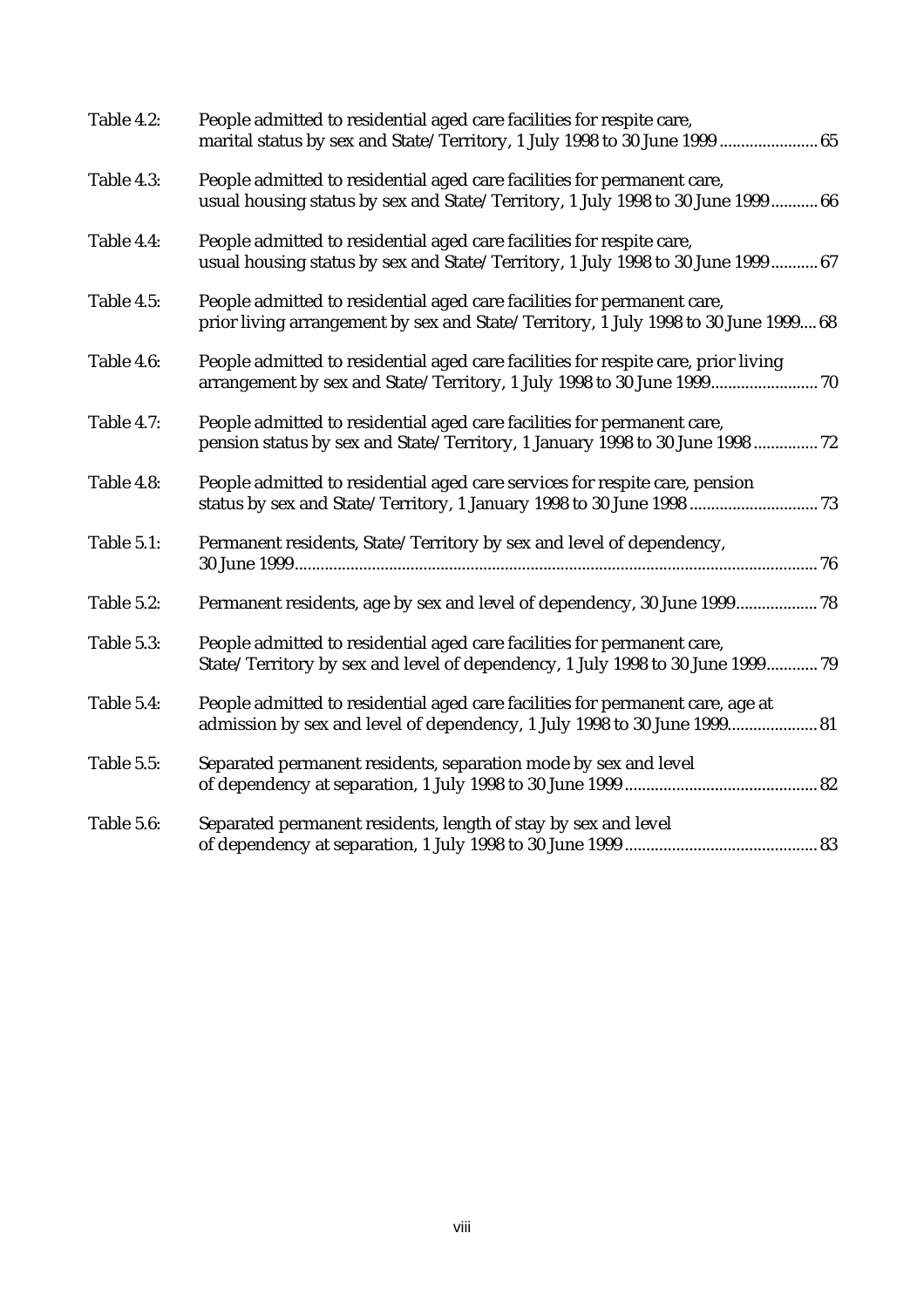# **Preface**

Prior to 1997, nursing home and hostel data were published by the Department of Health and Family Services in two report series—*Nursing Homes for the Aged: A Statistical Overview* and *Hostels for the Aged: A Statistical Overview*. From 1997, the Aged Care Statistics Series, produced by the Aged Care Unit of the Australian Institute of Health and Welfare, replaces those earlier publications, providing access to annual data on both nursing homes and hostels, or more recently, residential aged care facilities.

The first publication in the series, entitled *Nursing Homes in Australia 1995–96,* was released in December 1997, followed by *Hostels in Australia 1995–96*, *Nursing Homes in Australia 1996–97* and *Hostels in Australia 1996–97* which were released in 1998. A supplementary report providing additional time-series data, *Nursing Homes in Australia 1992–93, 1993–94 and 1994–95,* was also released (in electronic format only) on the Internet early in 1998.

Under recent reforms to the structure of aged care services, nursing homes and hostels were amalgamated into one system from 1 October 1997. Beginning with the 1997–98 financial year, the Aged Care Statistics Series presented a single volume on residential aged care facilities rather than two annual reports (one on hostels, the other on nursing homes). The October 1997 transition between the two systems created a discontinuity in the data series during the first half of the 1997– 98 financial year. As a result, the first report, entitled *Residential aged care facilities in Australia 1998*, is based on data for the 6-month period from 1 January 1998 to 30 June 1998. This current report picks up the continuity and reports over the period 1 July 1998 to 30 June 1999.

The new reports also contain some changes from earlier reports in the series. Some were influenced by the needs of information users (e.g. additional analyses have been included at the regional level), while others resulted from the changes in data availability which occurred with the implementation of the new residential care data system—e.g. the tables relating to ownership of facilities (government, private not-for-profit and private for-profit) have been dropped as this information is not collected by the new data system.

The statistics presented in this report were derived from information held on the Commonwealth System of Payment for Aged Residential Care by the Department of Health and Aged Care.

The information in this publication is presented in the following sections:

- Population and residential aged care service capacity;
- Residents and their characteristics:
- Admissions and separations;
- New residents and their characteristics; and
- Resident dependency.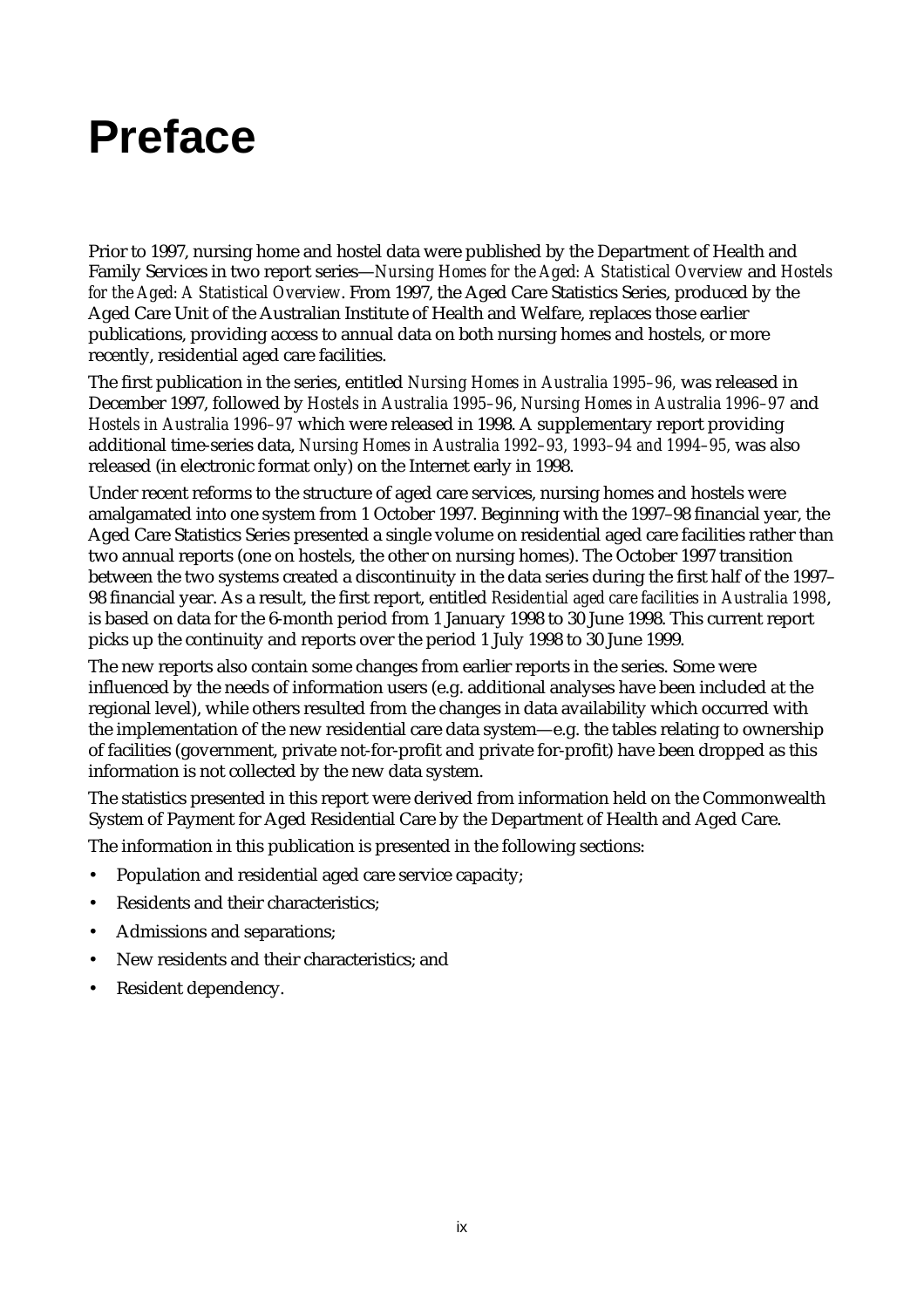# **Acknowledgments**

This report was compiled by Peter Braun. Contributions from a number of colleagues are gratefully acknowledged.

Technical support and advice from within the Australian Institute of Health and Welfare was freely given by Rod Hall, Zhibin Liu and Cathy Southgate. Michael Paxton of the Data Management Unit of the Institute provided technical assistance with data transfer and management.

Minh Bui, Diane Gibson, Ching Choi and Richard Madden also from the Australian Institute of Health and Welfare provided useful comments and other valuable assistance with the compilation of the report.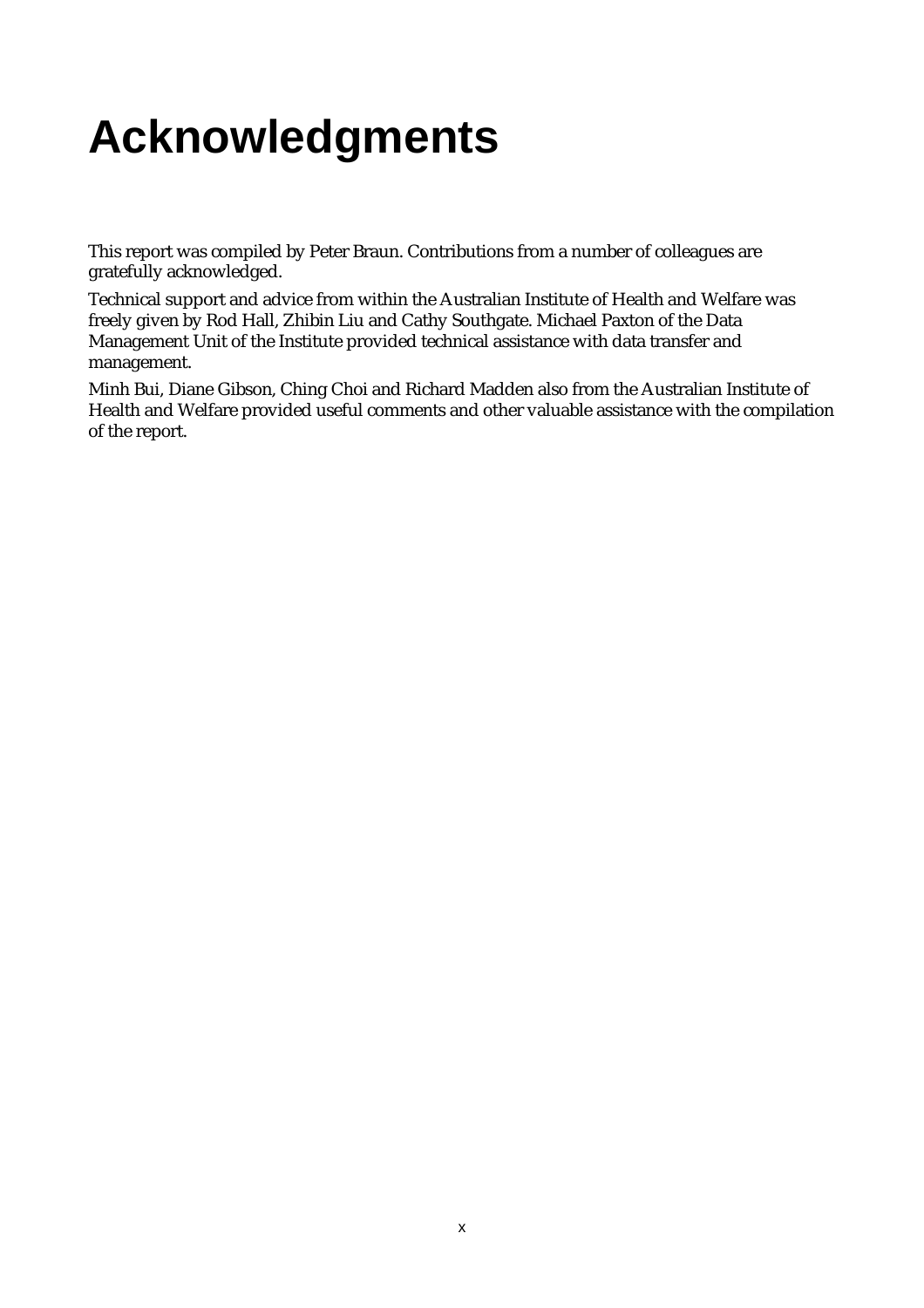# **Main features**

## **Residential aged care facilities**

As at 30 June 1999, there were 3,018 residential aged care facilities in Australia providing a total of 140,651 places. In addition, 13,753 community care packages were provided at the same time. Community care packages are designed to promote care services to those living at home who would otherwise be eligible for low levels of residential care.

The provision of residential aged care places and community care packages (CCPs) are inextricably linked in the planning ratio target of 100 per 1,000 persons aged 70 years and over. The following table reports the composite view. Outside of provision, this report is purely on the analysis of the dynamics of residential aged care.

| Year | <b>Residential places</b> | <b>Community care</b><br>packages | <b>Total</b> | Ratio per 1,000 persons<br>aged 70 years and over (a) |
|------|---------------------------|-----------------------------------|--------------|-------------------------------------------------------|
| 1994 | 131,351                   | 1,227                             | 132,578      | 93.5                                                  |
| 1995 | 134,810                   | 2,542                             | 137,352      | 93.9                                                  |
| 1996 | 136,851                   | 4,431                             | 141,282      | 93.5                                                  |
| 1997 | 139,058                   | 6,124                             | 145,182      | 93.3                                                  |
| 1998 | 139,917                   | 10,046                            | 149,963      | 93.7                                                  |
| 1999 | 140,651                   | 13,753                            | 154,404      | 93.9                                                  |

**Table 1: The number of residential aged care places plus the number of community care packages and the ratio of that provision per 1,000 persons aged 70 years and over, 30 June 1994 to 1999**

(a) Based on Australian Bureau of Statistics (ABS) population estimates released in December 1999.

Note: The data in this table were extracted from residential aged care service datasets provided to the Australian Institute of Healh and Welfare by the Department of Health and Aged Care. The 1995 and 1996 numbers of places have been revised to align with the latest Department of Health and Aged Care figures.

Comparisons of the number of places in residential care facilities as at 30 June 1999 with those available in earlier reporting can be easily undertaken by adding the number of places in hostels to those in nursing homes to provide a 'combined' number of places equivalent to those in residential aged care facilities. Unfortunately, this degree of comparability cannot be so easily accomplished for other measures, particularly those which deal with the flow of residents through facilities (e.g. admissions, separations, occupancy, length of stay etc.). This point will be taken up in more detail in the relevant sections.

Residential aged care provision increased in absolute terms from 139,917 places at 30 June 1998 to 140,651 places at 30 June 1999. In addition, the provision of community aged care packages increased dramatically from 1,227 at 30 June 1994 to 13,753 at 30 June 1999. The combined ratio of residential aged care places and community care packages per 1,000 persons aged 70 years and over remained stable in the recent period and increased from 93.3 at 30 June 1997 to 93.9 at 30 June 1999. This stability comprises of a decrease in the ratio of residential places per 1,000 persons aged 70 years and over from 87.4 at 30 June 1998 to 85.6 at 30 June 1999, fully compensated by the increase in community care packages which reflects the current Government policy of helping appropriate persons to remain in a familiar home environment.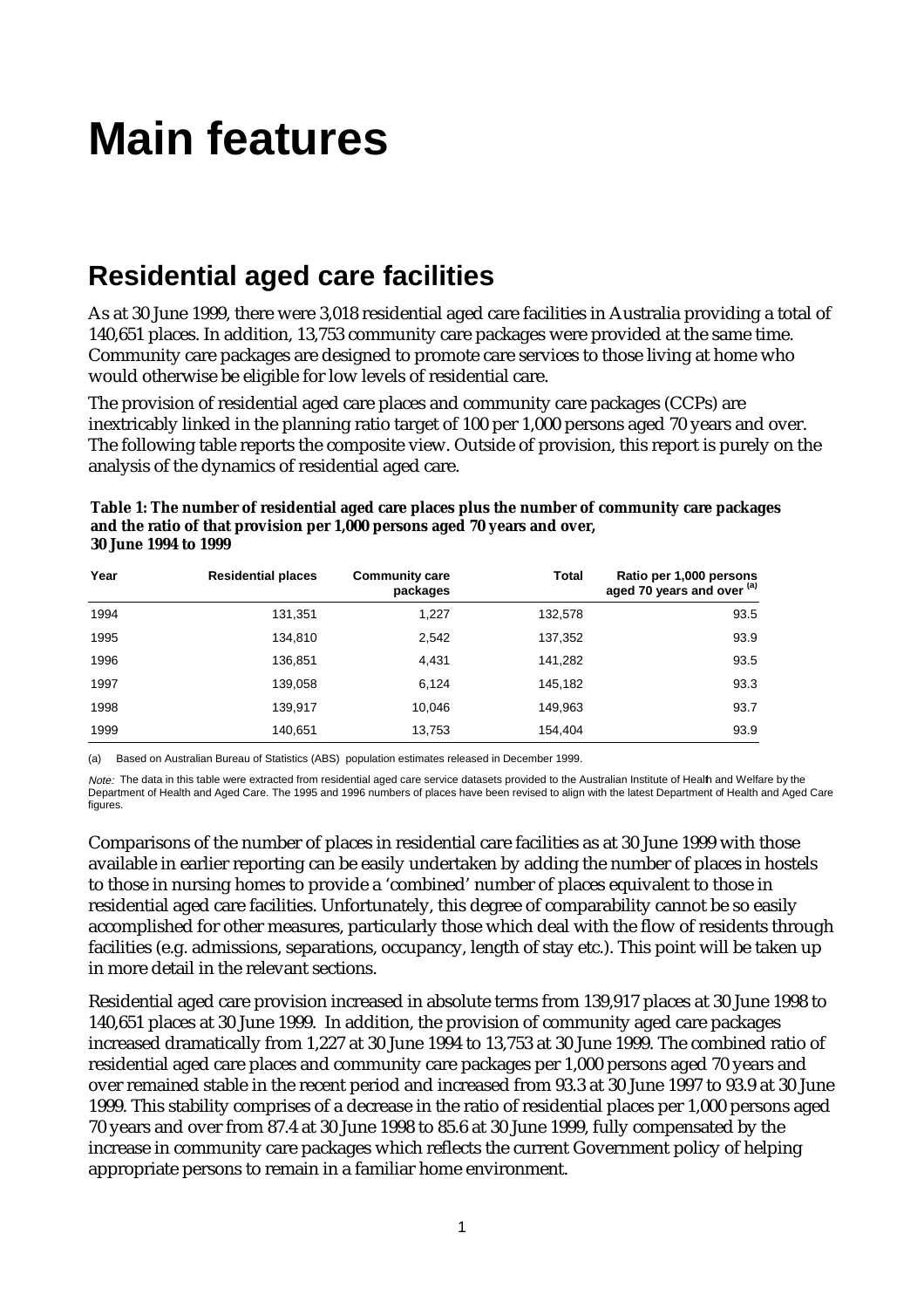

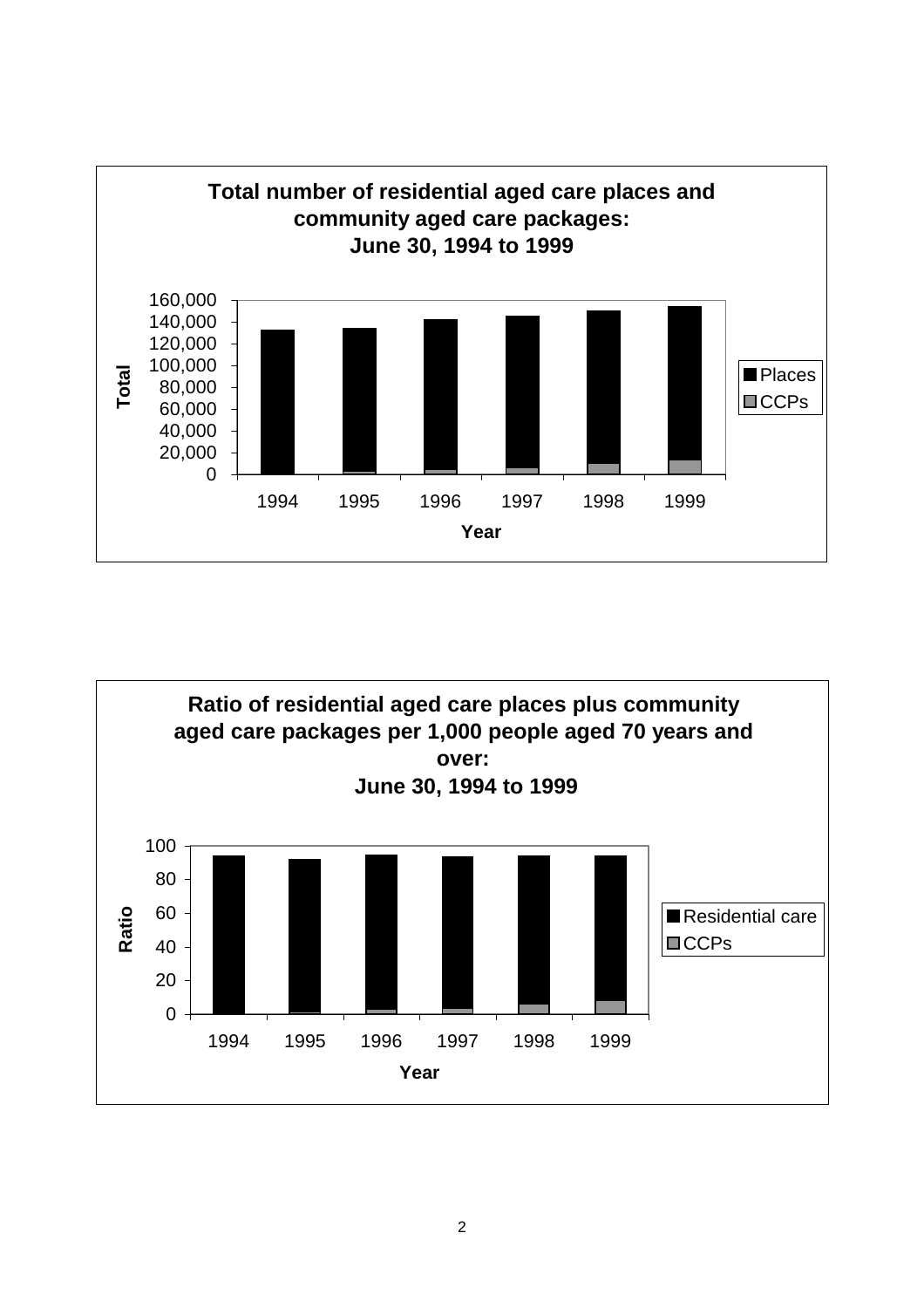The Department of Health and Aged Care advises that in November 1999, 2,946 residential places and 4,275 community care packages were allocated to successful applicants in the 1999 Aged Care Approvals Round. 36% of the residential places and 38% of the community care packages were allocated to providers in regional, rural and remote locations. In the planning allocation for 2000–2001, 7,889 residential aged care places and 6,483 community care packages have been made available. An additional mix of 450 places and packages has been made available to meet emergency and flexible care needs such as extending coordinated care trials and aged care services in remote Indigenous communities. The regional distribution plan for the 2000 Aged Care Approvals Round is currently being finalised, taking into account the advice of the Aged Care Planning Advisory Committee in each State and Territory. It is not possible yet to provide details on the allocations to regional, rural and remote locations but it is likely to at least match the proportion allocated in 1999.

Note that the provision ratios in the Department of Health and Aged Care's Annual Report, and the Commonwealth/State Report on Government Services, use the ABS series 3 projection figures for the seventy and over population, whereas this publication uses the latest ABS Estimated Resident Population figures calculated in December 1999. Minor differences in results will thus occur depending on the basis used.

Almost 49 million place-days were used in residential aged care facilities in Australia during the 12-month period from 1 July 1998 to 30 June 1999, 48 million for permanent care and about 1 million for respite care. Overall, about 2% of occupied place-days were used for respite purposes. The occupancy rate was about 96% during the reporting period and this was stable relative to the previous rate reported.

## **Residents and their characteristics**

There were 134,899 residents in residential aged care facilities on 30 June 1999, compared with 133,807 residents in residential aged care facilities on 30 June 1998.

Almost half (49%) of those resident in residential aged care facilities at 30 June 1999 were aged 85 and over. This pattern was very similar across the States and Territories, with the exception of the Northern Territory where only 25% of residents were aged 85 and over. Residents of facilities in remote centres and other remote areas also tended to have a younger age profile, each with 35% aged 85 and over.

Nationally, there were 6,094 residents aged under 65 accommodated in residential aged care facilities (comprising about 4.5% of all residents). For the Northern Territory, however, the proportion of residents aged under 65 was considerably higher at 19%. In remote centres and other remote areas, 13% and 10% of residents respectively were under 65 years of age.

The majority of residents (72%) were female. Female residents were older than male residents; 54% of female residents were 85 years of age or older, compared with 35% of male residents.

Of the 90% of permanent residents for whom data were reported on Indigenous status, 770 (about 0.6%) identified as Indigenous people. Indigenous people had a higher representation among respite residents, comprising 1.1% of those respite residents with known Indigenous status. Data on Indigenous status were not available for about 9% of respite residents. However it should be noted that the data does not include 232 Indigenous clients in flexibly funded services.

Almost all residents reported their birthplace and preferred language. Around one in four residents were born overseas. About 11% were born in the United Kingdom and Ireland and another 7% in other areas of Europe. Nationally, about 94% of residents indicated that English was their preferred language, and 5% other European languages. The remainder accounted for just over 1%.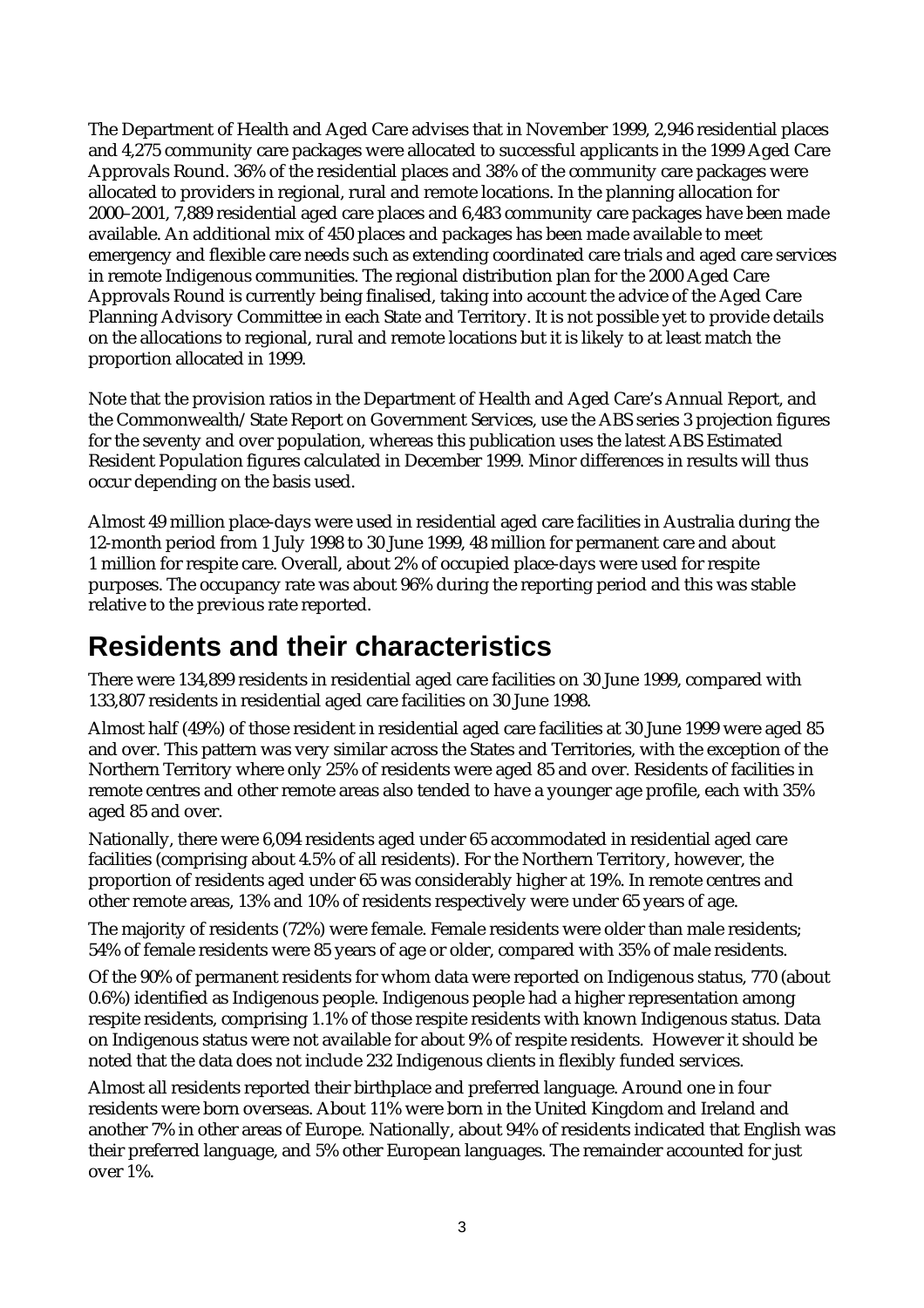About 93% of permanent residents reported their marital status prior to admission. Of these, 60% were widowed, 23% either married or in a de facto relationship, 12% never married and 5% divorced or separated. Female permanent residents were over two times more likely to be widowed and over two times less likely to be married or in de facto relationships than their male counterparts. Respite residents had a higher reporting rate on this variable (99% of records contained a response). Respite residents were more likely to be married at the time of admission than were permanent residents. There were some 8% of respite residents who had never married. The gender differences in marital status profiles observed among permanent residents were even more marked among respite residents. Among those respite residents who reported their marital status, 72% of women and 31% of men were widowed, while 19% of women and 48% of men were married or in a de facto relationship.

As all of these measures refer to resident characteristics at a particular point in time (i.e. 30 June 1999), they can be directly compared to the characteristics of the combined nursing home and hostel populations at 30 June in previous years and the previous report on residential aged care facilities, if desired.

## **Length of stay**

Two standard measurements related to length of stay are the total length of stay of a resident up to the point of separation and the length of stay up to a particular point in time for an existing resident.

The distribution of length of stay for existing permanent residents at 30 June 1999 was skewed toward longer periods of stay. Only 9% of permanent residents had been in a residential aged care facility for less than 3 months. About 22% had been resident for between 3 months and 1 year, 53% for 1 to 5 years and 17% for 5 years or more. It should be noted that, for current residents, length of stay is an incomplete measure, showing the time that residents have spent in residential aged care facilities but not how much more will be spent before leaving the facilities.

For complete length of stay (i.e. length of stay at separation ) the proportion of residents with shorter term length of stay was higher than for current residents. Thus, for completed length of stay nearly 20% of permanent residents stayed less than three months with a similar percentage staying between three months and one year. Just under 45% of permanent residents stayed between one and five years, with nearly 16% staying over five years.

The merging of nursing homes and hostels into a single system of care means that measures of length of stay as published for nursing homes and hostels in previous volumes of the Aged Care Statistics Series cannot be compared to the data on length of stay presented in this report. This discontinuity arises for several reasons, of which the following is the most important. Current residents of a residential aged care facility may have entered the aged care system as either a hostel or nursing home resident. If they are currently residents in the same type of institution (hostel or nursing home) as their original point of entry, then their recorded length of stay is a valid measure of their time in a residential aged care facility. If, however, they have moved from hostel care to nursing home care (or, in a small proportion of cases, the reverse), then their current length of stay refers only to their nursing home stay (or hostel stay, in the reverse case). As the two databases for nursing home and hostel residents were separate, no 'combined' length of stay measure can be created. For these residents, then, their length of stay refers only to one portion of their time in the residential care system.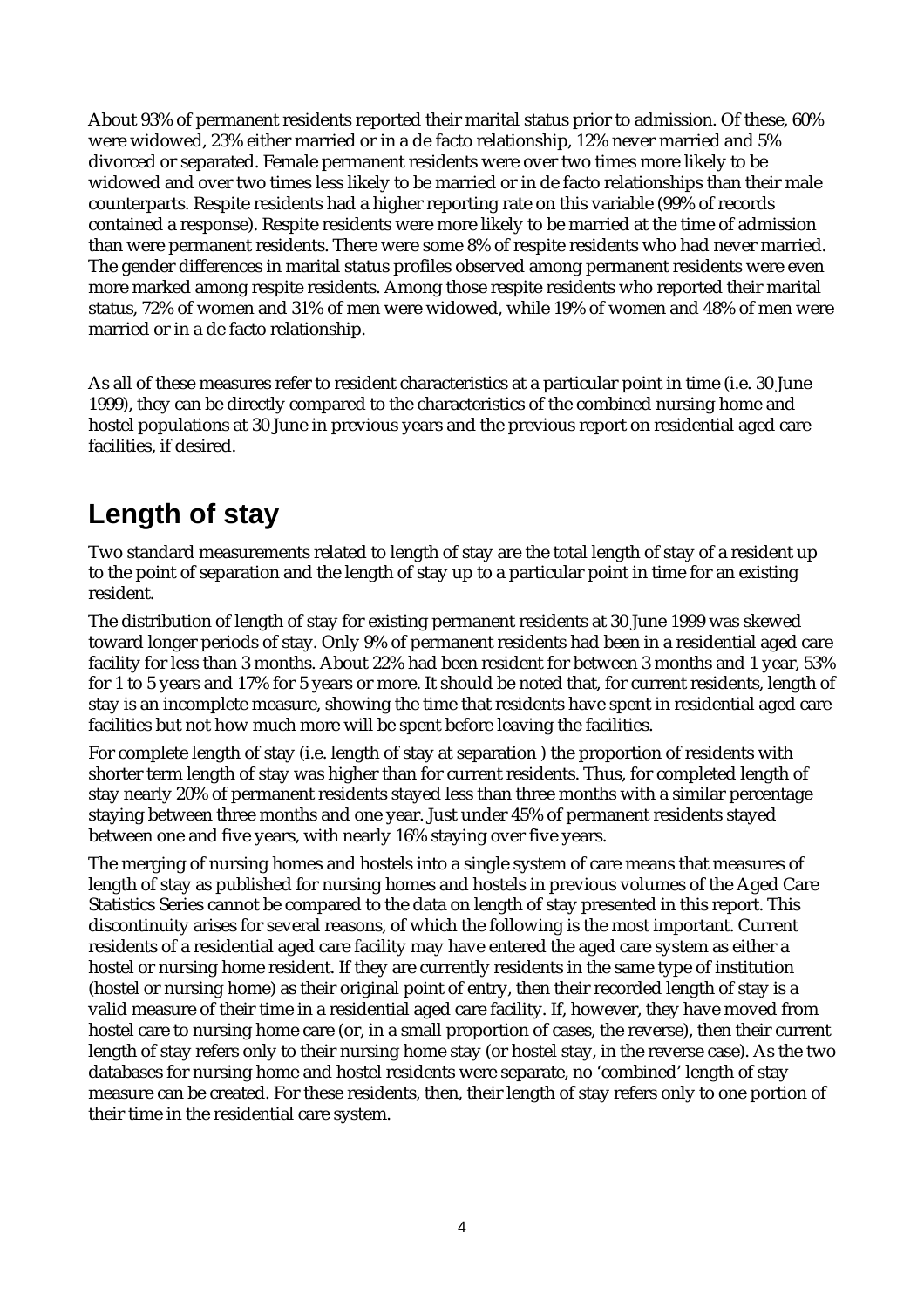## **Dependency levels**

Resident dependency levels are indicated by the Resident Classification Scale (RCS). The RCS replaced the Resident Classification Instrument (RCI) previously used to measure dependency in nursing homes and the Personal Care Assessment Instrument (PCAI) formerly used to measure dependency in hostels. The RCS comprises eight categories which represent eight levels of care in descending order of severity from 1 to 8. The level of Commonwealth care subsidy is based on the level of care need indicated by each RCS category. Categories 1 to 4 represent high care and categories 5 to 8 represent low care. There are no direct links between the new RCS and the old RCI and PCAI classifications. However, RCS categories 1 to 4 can be roughly aligned with nursing home care under the previous system, and RCS categories 5 to 8 with hostel care. It should be noted that the RCS 1 to 4 categories do include a number of dementia residents from what used to be called hostels and they are better compensated under the new RCS. The RCS was introduced from 1 October 1997, with the merging of nursing homes and hostels into a single residential care system. From that time, all new residents were classified using the RCS categories. Existing residents were progressively reclassified using the RCS (and funded under the relevant new rates) as their existing classifications expired, or their changing circumstances required a reclassification. Conversion to the RCS is now complete.

Among permanent residents on 30 June 1999, 3,865 (2.9%) were waiting to have an RCS assessment. Of those who did have their dependency level reported, about 61% fell into high-care categories (RCS 1 to 4) and 39% into low-care categories (RCS 5 to 8). RCS categories 2, 3 and 7 captured the highest proportion of permanent residents (26%, 18% and 17% respectively). The lowest level of care (RCS 8) contained about 3% of residents on 30 June 1999.

There were few differences between male and female residents in relation to dependency levels. Younger residents demonstrated a slightly higher level of dependency.

As reported in previous volumes of the Aged Care Statistics Series, dependency levels were continuously rising among both nursing home and hostel populations over the years preceding the introduction of the single system in 1997. It was expected that this trend toward increasing dependency levels would continue with the amalgamation of the two systems into one single system. Available residential care places have thus been targeted to a progressively more dependent group of people. This pattern is in keeping with established government policy which aims to provide a greater proportion of care for people in their homes who would otherwise be eligible for low care residential support. During this same period the supply of community care packages, aimed at producing residential care level services to people still living in their own homes, has expanded significantly.

While dependency levels have been increasing in both nursing homes and hostels (AIHW 1997, 1998a, 1998b, 1998c, 1999) the relative increase in the number of hostel places has meant that over time, an increasing proportion of the residential care population was accommodated in hostels rather than nursing homes (see the following table and figure).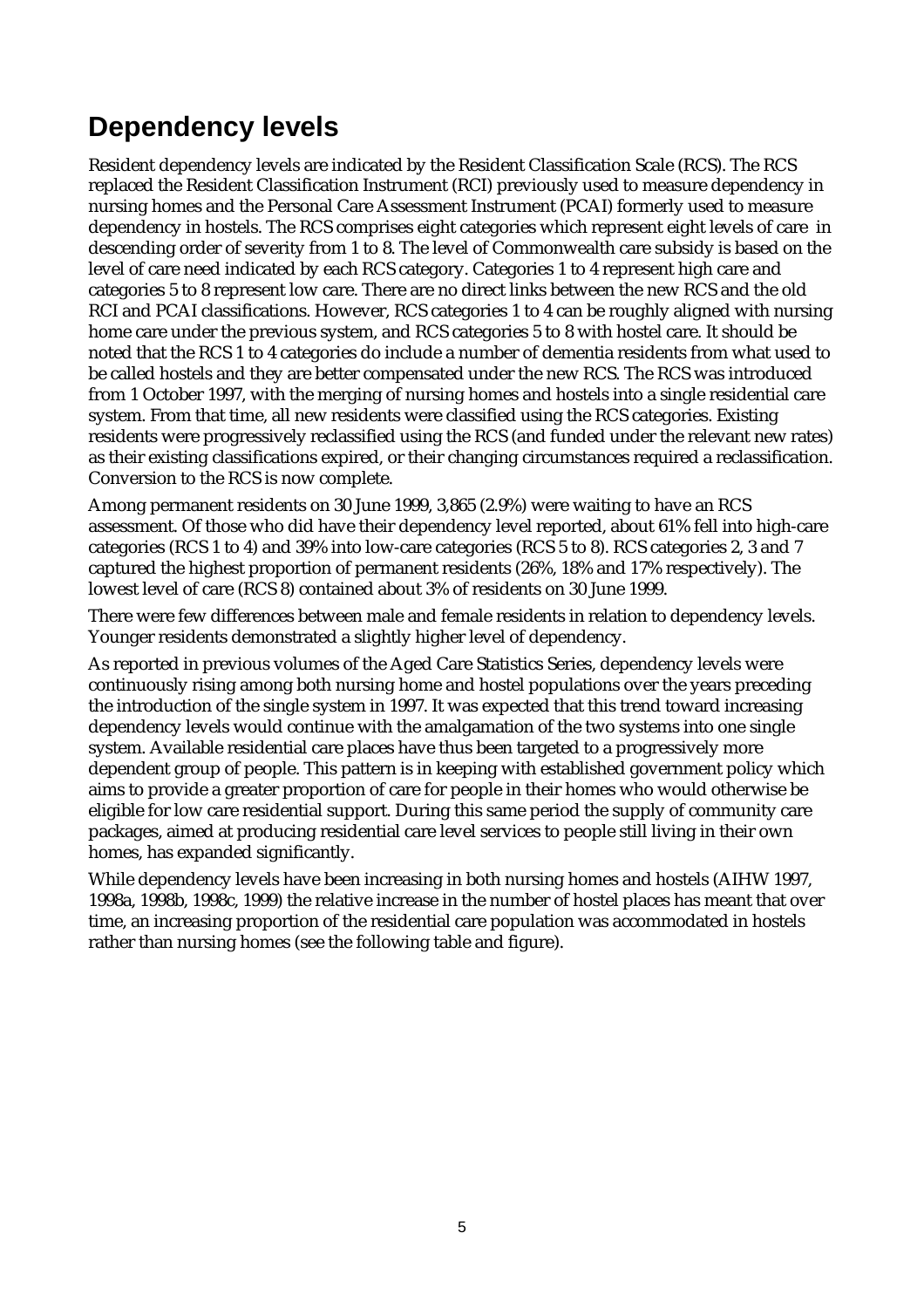|                | <b>NH</b>   | PC+HC      | PC                         | HC                       |
|----------------|-------------|------------|----------------------------|--------------------------|
|                | (high care) | (low care) | (personal care in hostels) | (hostel care in hostels) |
| <b>Females</b> |             |            |                            |                          |
| 1994           | 57.5        | 42.5       | 27.3                       | 15.3                     |
| 1995           | 55.9        | 44.1       | 30.5                       | 13.6                     |
| 1996           | 54.8        | 45.2       | 33.6                       | 11.6                     |
| 1997           | 53.9        | 46.1       | 37.5                       | $\bf 8.6$                |
| 1998*          | 57.1        | 42.9       | 38.4                       | 4.5                      |
| 1999*          | 60.2        | 39.8       | 36.8                       | 2.9                      |
| <b>Males</b>   |             |            |                            |                          |
| 1994           | 60.9        | 39.1       | 22.1                       | 17.0                     |
| 1995           | 59.8        | 40.2       | 25.1                       | 15.0                     |
| 1996           | 59.0        | 41.0       | 27.9                       | 13.1                     |
| 1997           | 58.4        | 41.6       | 31.7                       | 9.9                      |
| 1998*          | 59.6        | 40.4       | 35.7                       | 4.6                      |
| 1999*          | 62.2        | 37.8       | 34.4                       | 3.4                      |
| <b>Persons</b> |             |            |                            |                          |
| 1994           | 58.4        | 41.6       | 25.9                       | 15.7                     |
| 1995           | 57.0        | 43.0       | 29.0                       | 14.0                     |
| 1996           | 55.9        | 44.1       | 32.1                       | 12.0                     |
| 1997           | 55.1        | 44.9       | 35.9                       | 8.9                      |
| 1998*          | 57.8        | 42.2       | 37.7                       | 4.5                      |
| 1999*          | 60.8        | 39.2       | 36.2                       | 3.1                      |

**Table 2: Dependency levels of permanent residents in residential aged care facilities, 30 June 1994 to 1999 (%)**

\* NH=RCS 1 to 4, PC=RCS 5 to 7 and HC=RCS 8.

Note: The data in this table were extracted from residential aged care service datasets provided to the Australian Institute of Health and Welfare by the Department of Health and Aged Care.

Thus, at 30 June 1994, 43% of residents were located in hostels; by 30 June 1997 this proportion had increased to 47%. With the introduction of the single classification scale in October 1997, all residents were subsequently reclassified using the same scale (rather than the two separate scales which had previously operated in hostels and nursing homes).

At 30 June, 1999, 61% of residents were classified in the RCS 1 to 4 categories (roughly equivalent to the 'old' nursing home care). Over the 4 years from 1994 to 1997 the proportion of residents accommodated in nursing homes had been progressively falling, from 58% at 30 June 1994 down to 55% at 30 June 1997. The 58% recorded in 1998 and the 61% recorded in 1999 is thus a reversal of that trend. For RCS categories 5 to 8 (roughly equivalent to the levels of care provided by hostels previously), the reverse pattern is evident; the proportion of residents accommodated in hostels increased from 42% at 30 June 1994 to 45% at 30 June 1997, then dropped back to 42% at 30 June 1998 and 39% at 30 June 1999 (i.e. at RCS levels 5 to 8).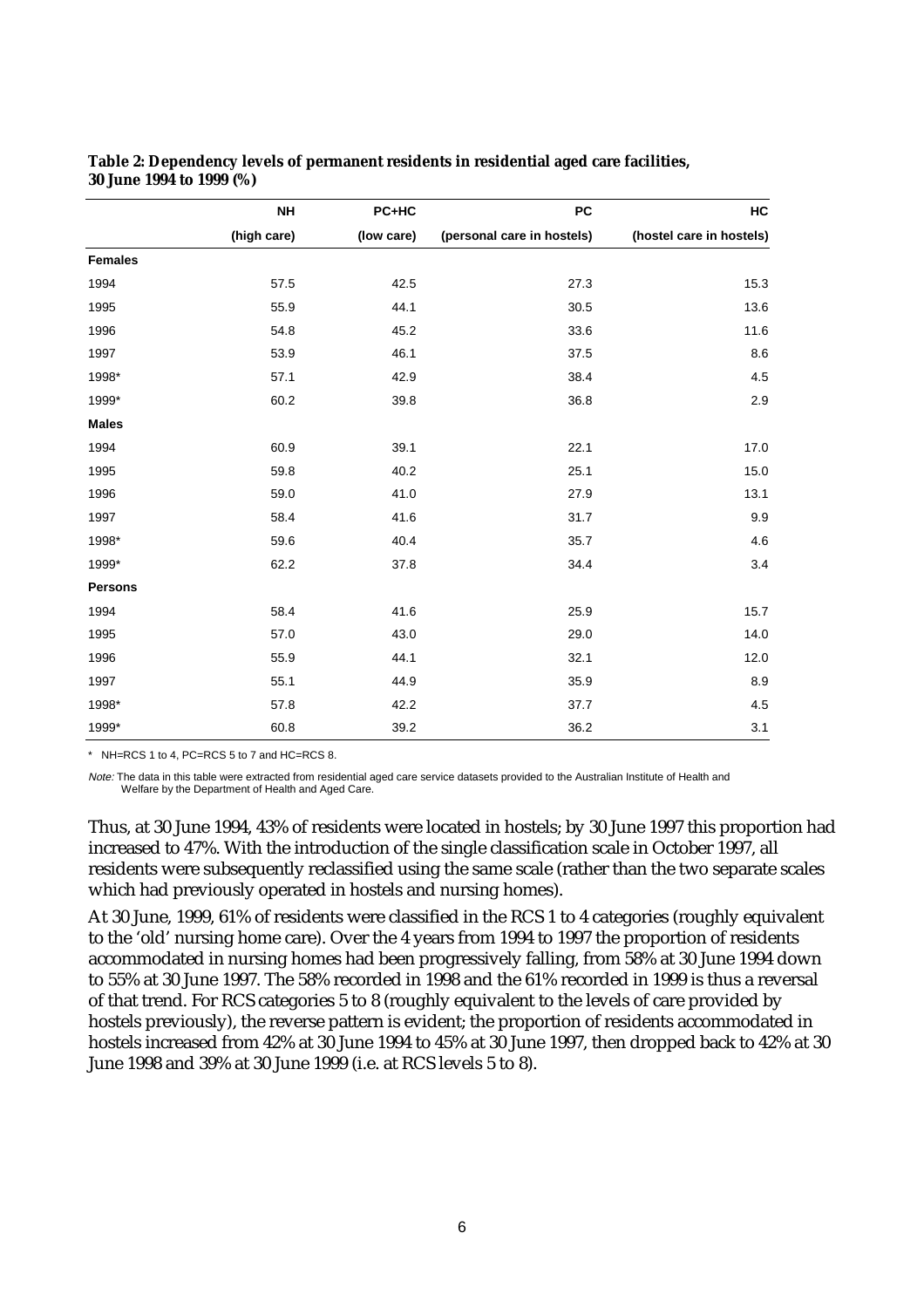



Source: Table 2.

The proportion of residents in the lowest care category (Hostel Care hostel residents under the previous system, RCS category 8 under the current system) has changed over the past 5 years. At 30 June 1994, 16% of residents in the aged care system (i.e. nursing homes plus hostels) were categorised as Hostel Care hostel residents. By 30 June 1996 this proportion had dropped to 12%, falling further to 9% at 30 June 1997, and then, following the restructure, to 5% by 30 June 1998 and 3% at 30 June 1999 (see Table 2 and the figure following the table). This decrease was expected as emphasis was placed on people with personal care needs rather than just accommodation needs.

The table shows no clear evidence that the impact of the restructuring on dependency profiles was different for males and females.

The data reported above refer to current residents of aged care facilities. Current residents include those admitted into a facility either before or after the restructure of the residential care system. The dependency profile of newly admitted residents provides a useful indication of the most recent trends in residential care. The dependency levels of newly admitted permanent residents during the period from 1 July 1998 to 30 June 1999 suggest that we may expect a continuing shift toward higher levels of care in the future. After excluding the 2,129 residents whose dependency levels were not reported, 63% were classified as high care and 37% as low care. These proportions are very similar to those for existing residents, yet newly admitted residents are by definition at the beginning of their residential aged care facility stay—some will progress to higher levels of dependency in the course of their stay. A situation where the dependency profile of newly admitted residents is similar to or more dependent than that of current residents thus suggests that the recent trend toward increasing dependency levels is likely to continue. The policy of ageing in place will also contribute to this trend.

As would be expected, the dependency levels of residents who left residential facilities (through death or a move elsewhere) were higher than those for both current and recently admitted residents.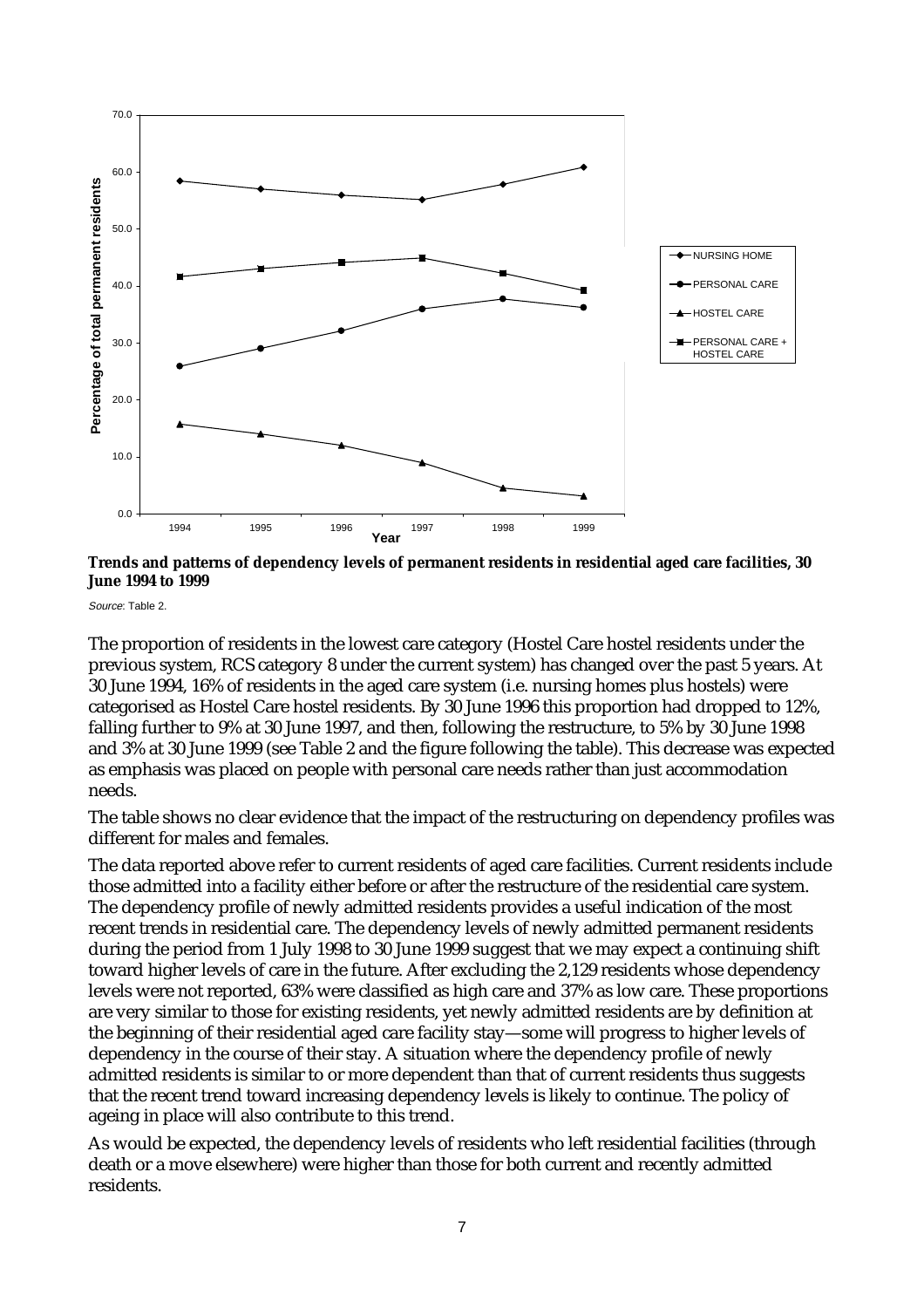## **Admissions and separations**

#### **Permanent care**

There were 86,064 admissions to residential aged care facilities from 1 July 1998 to 30 June 1999, of which 53% (45,258) were for permanent care. Between 1 July 1998 and 30 June 1999, there were 85,018 separations from residential aged care facilities. Separations after a period of permanent care accounted for 52% of total separations.

Among those leaving permanent care, 74% died, 5% returned to the community, 12% moved to another residential aged care facility and 6% were discharged to hospitals (3% were not reported). Among those who died, 18% stayed for less than 3 months, 18% for between 3 months and 1 year, 47% for 1 to 5 years and 17% for 5 years and more. Those with shorter periods of stay were more likely to return to the community and less likely to die in a facility than were those with longer periods of stay.

Among permanent residents, one in five separations had been in a residential aged care facility for less than 3 months, another 20% for between 3 and 12 months, 45% for 1 to 5 years and 16% for 5 or more years. The average (mean) length of stay for permanent residents separating from care was 131 weeks (149 weeks for women and 100 weeks for men).

As already noted, length of stay for residents in residential aged care facilities cannot be compared with previously published statistics on the residents of hostels and nursing homes. Similarly, admissions and separations data are not comparable to those for earlier years. This occurs because the movement between a hostel and nursing home level of care, which would previously have counted as both an admission and a separation, is now internal to the residential aged care system.

#### **Respite care**

On 30 June 1999, respite residents made up just under 2% of all residents, which is similar to the proportion of respite residents in nursing homes and hostels combined on 30 June 1997. This figure under-represents the importance of respite care, however, as it accounted for some 47% of 86,064 admissions from 1 July 1998 to 30 June 1999. This is explained by the short-term nature of respite care; while a large number of respite residents are admitted over the course of the 12 month period, there are relatively few resident at any one point in time.

Over 15% of respite separations had an unspecified destination on departure from the facility. Of those for whom data were available, 73% returned to the community. A further 19% were transferred to the same or another facility, and 6% were discharged to hospitals. Deaths accounted for about 2%.

For those leaving respite care during the year under review, the average length of stay was about 3.5 weeks. The longest average length of stay was in other remote areas (4.2 weeks).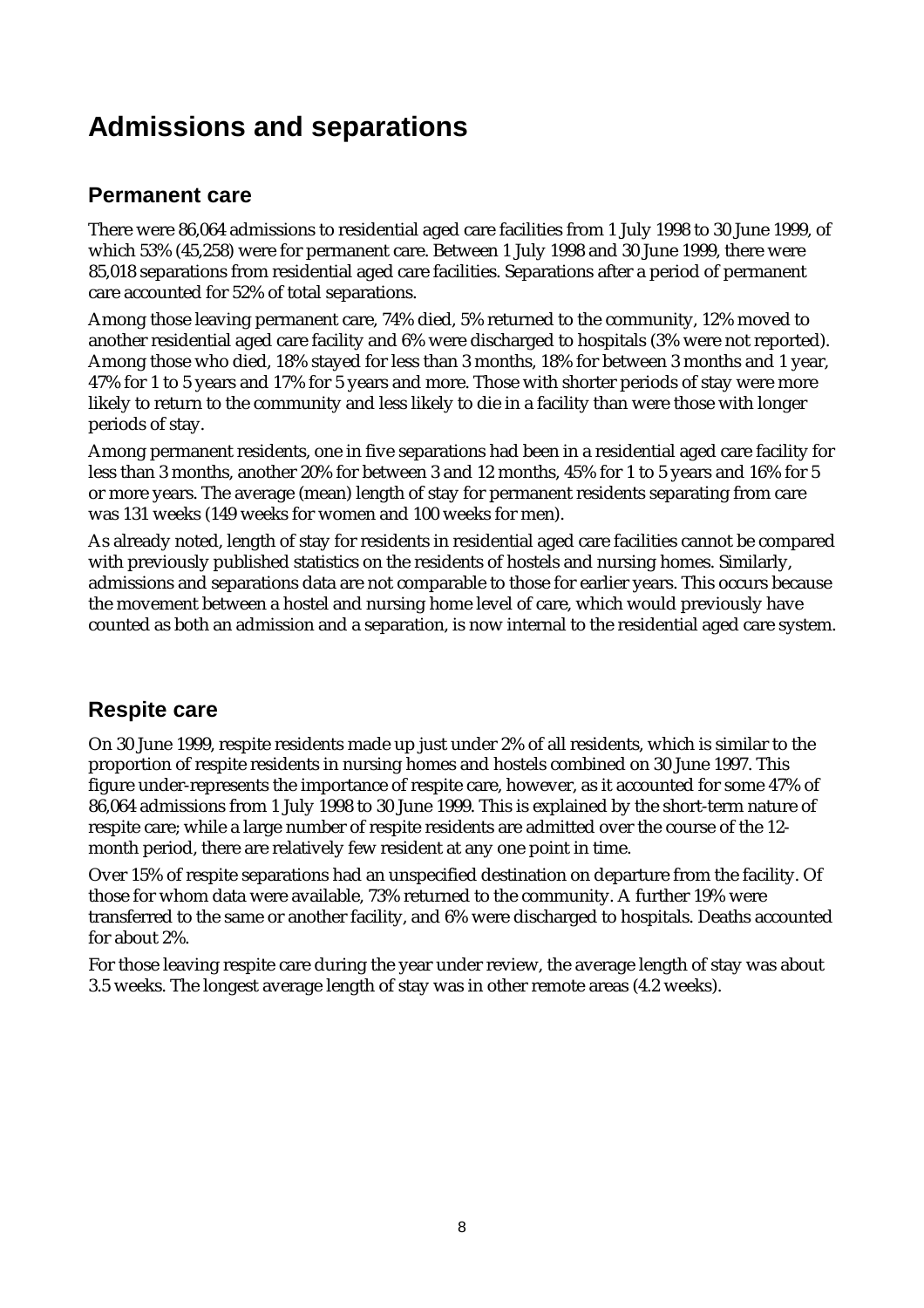|                  | <b>Hostels</b> |         |         |         | <b>Nursing</b><br>homes |         |         |         | <b>Residential</b><br>care |         |
|------------------|----------------|---------|---------|---------|-------------------------|---------|---------|---------|----------------------------|---------|
|                  | 1993-94        | 1994-95 | 1995-96 | 1996-97 | 1993-94                 | 1994-95 | 1995-96 | 1996-97 | Jan-June<br>1998           | 1998-99 |
| <b>Permanent</b> |                |         |         |         |                         |         |         |         |                            |         |
| Admissions       | 17,208         | 19,358  | 19.584  | 19,900  | 34,317                  | 34,730  | 32,962  | 32,252  | 21,165                     | 45,258  |
| Turnover         | 0.31           | 0.34    | 0.33    | 0.31    | 0.46                    | 0.47    | 0.44    | 0.43    | 0.15                       | 0.32    |
| <b>Respite</b>   |                |         |         |         |                         |         |         |         |                            |         |
| Admissions       | 17.941         | 19.824  | 21.816  | 23.507  | 6,030                   | 7,931   | 11,282  | 12,612  | 18.487                     | 40,806  |
| Turnover         | 0.32           | 0.35    | 0.36    | 0.37    | 0.08                    | 0.11    | 0.15    | 0.17    | 0.13                       | 0.29    |
| <b>Total</b>     |                |         |         |         |                         |         |         |         |                            |         |
| Admissions       | 35,149         | 39,182  | 41,400  | 43,407  | 40,347                  | 42,661  | 44,244  | 44,864  | 39,652                     | 86,064  |
| Turnover         | 0.63           | 0.69    | 0.69    | 0.68    | 0.54                    | 0.57    | 0.59    | 0.60    | 0.28                       | 0.61    |

 **Table 3: Hostel and nursing home admissions and turnover, by type of care, 1993–94 to 1998–99**

*Note* 1: Reliable data are only available only for the six month period to June 1998.

*Note 2*: Turnover = (number of admissions/average number of beds) in the financial year.

As more residents are able to move from low level care to high level care within the same facility (ageing in place) the number of movements between facilities will decrease relatively with a consequent relative decrease in admissions. This may reduce the turnover figures as defined in Table 3 above.

### **Characteristics of newly admitted residents**

Among permanent admissions, 64% were aged 80 and over (70% of females and 55% of males). The majority of permanent admissions were women (64%). Women had a much older age profile than men, with over 44% of women being 85 and over, compared with only 31% of men. This age profile is slightly younger than that of current permanent residents, of whom 70% were aged 80 and over (76% of women and 56% of men). In both groups, women predominated and had an older age profile. The proportion of women among current residents was somewhat higher (73%) than that among newly admitted residents, consistent with their longer average length of stay.

Newly admitted permanent residents were more likely to be widowed, married or in a de facto relationship, and less likely to be never married, when compared with current permanent residents. Among those receiving respite care, newly admitted residents were more likely to be married than were current residents.

The proportion of people who were receiving a Department of Veterans' Affairs (DVA) pension was higher among newly admitted permanent residents than it was for current residents (12% of current residents and 16% of newly admitted permanent residents after excluding the unknown cases). As was the case for current respite residents, the majority of newly admitted respite residents did not have pension status reported. As already noted previously with regard to dependency, newly admitted residents tended to have marginally higher dependency levels, overall, than did current residents.

Most residents were living in a house or flat prior to admission to a residential aged care facility during the reporting period. As would be expected, this pattern was even more prominent among respite admissions than permanent admissions. The 12% of permanent admissions entering from other facilities are probably largely a result of residents moving from respite care to permanent care, or moving from low care (previously hostel) to high care (previously nursing home).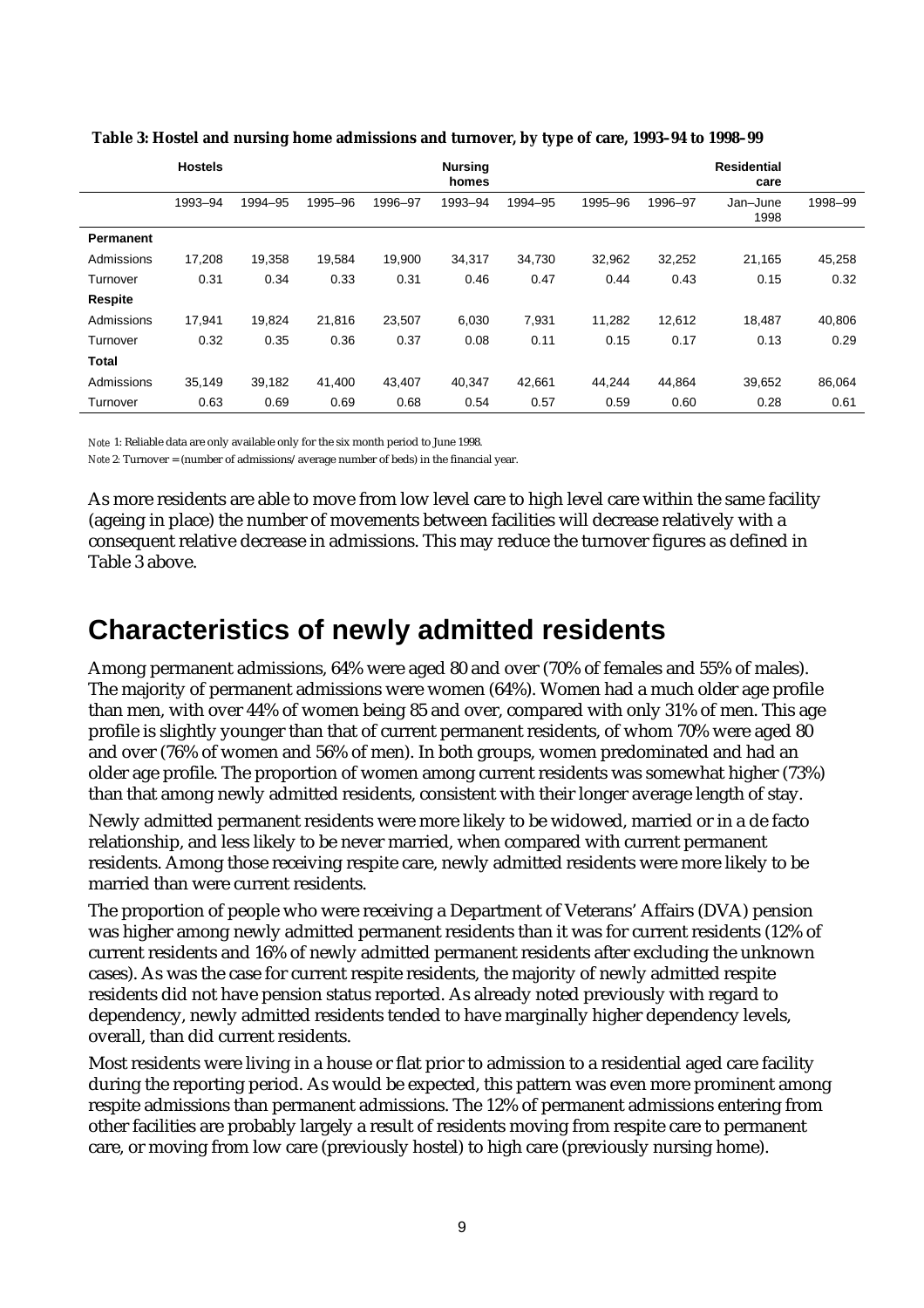About 42% of newly admitted permanent residents lived alone prior to their admission for permanent care, 21% with their spouse only and 13% with their children (and/or the children's families). Among those admitted for respite care, 40% of new residents were living alone. As would be expected, a high proportion were living with a spouse only (26%) or with their children (and/or the children's families), around 19%.

#### **Differences between permanent and respite admissions**

People admitted for respite care differed considerably from those admitted for permanent care with regard to their family and living arrangements. Those admitted for respite care were more likely, at the time of admission, to be living in the community. While the vast majority of people admitted for both permanent and respite care were either married or widowed, those admitted for respite care were more likely to be married and less likely to be widowed than those admitted for permanent care. People admitted for respite care were also more likely to be living with a spouse than those admitted for permanent care. While respite admissions were less likely to be single and living alone than permanent admissions, it is noteworthy that 40% of respite admissions were living alone at the time of entry. Over 79% of respite admissions were living in a house or flat prior to admission. This proportion compares to 70% for permanent admissions.

### **State and Territory variations**

#### **Residential aged care facilities and community care packages**

The ratios of the combined number of community care packages and residential aged care places per 1,000 persons 70 and over at the State/Territory level were: Northern Territory (136.7), the Australian Capital Territory (99.1), Queensland (98.6), South Australia (95.8), Western Australia (95.4), Tasmania (95.1), New South Wales (93.7) and Victoria (89.3). The higher level of provision in the Northern Territory is a consequence of a comparatively young population profile and a comparatively large Indigenous population; as a result of their poorer health status, Indigenous people require access to residential aged care facilities at younger ages, on average, than do non-Indigenous people. The corresponding ratios for residential aged care places per 1,000 persons 70 and over also varied across the States and Territories. The Northern Territory had the highest level of provision at 93.0 places per 1,000 people aged 70 and over, followed by Queensland (90.0) with South Australia (87.7) and Western Australia (86.8). These were followed by Tasmania (85.0), the Australian Capital Territory (83.6), New South Wales (85.6) and Victoria (81.4). Victoria has had the strongest growth in residential provision over the past fifteen years of all the States and Territories.

The size of the residential aged care facilities differed across jurisdictions. At the larger end of the continuum were facilities in the Australian Capital Territory (averaging 65 places per facility), New South Wales (52) and Queensland (52). At the smaller end were facilities in the Northern Territory (averaging 24 places per facility) and Tasmania (36). Tasmania and Western Australia had a large proportion of small (20 or fewer beds) facilities—about 26% and 17% respectively. In the Northern Territory, however, over half the facilities (60%) fell into this category, and none had more than 60 beds.

Over half the facilities in the Australian Capital Territory had more than 60 beds, as did 28% of those in New South Wales and 26% of those in Queensland. Victoria, Western Australia and Tasmania had relatively few facilities of this size (less than 14%).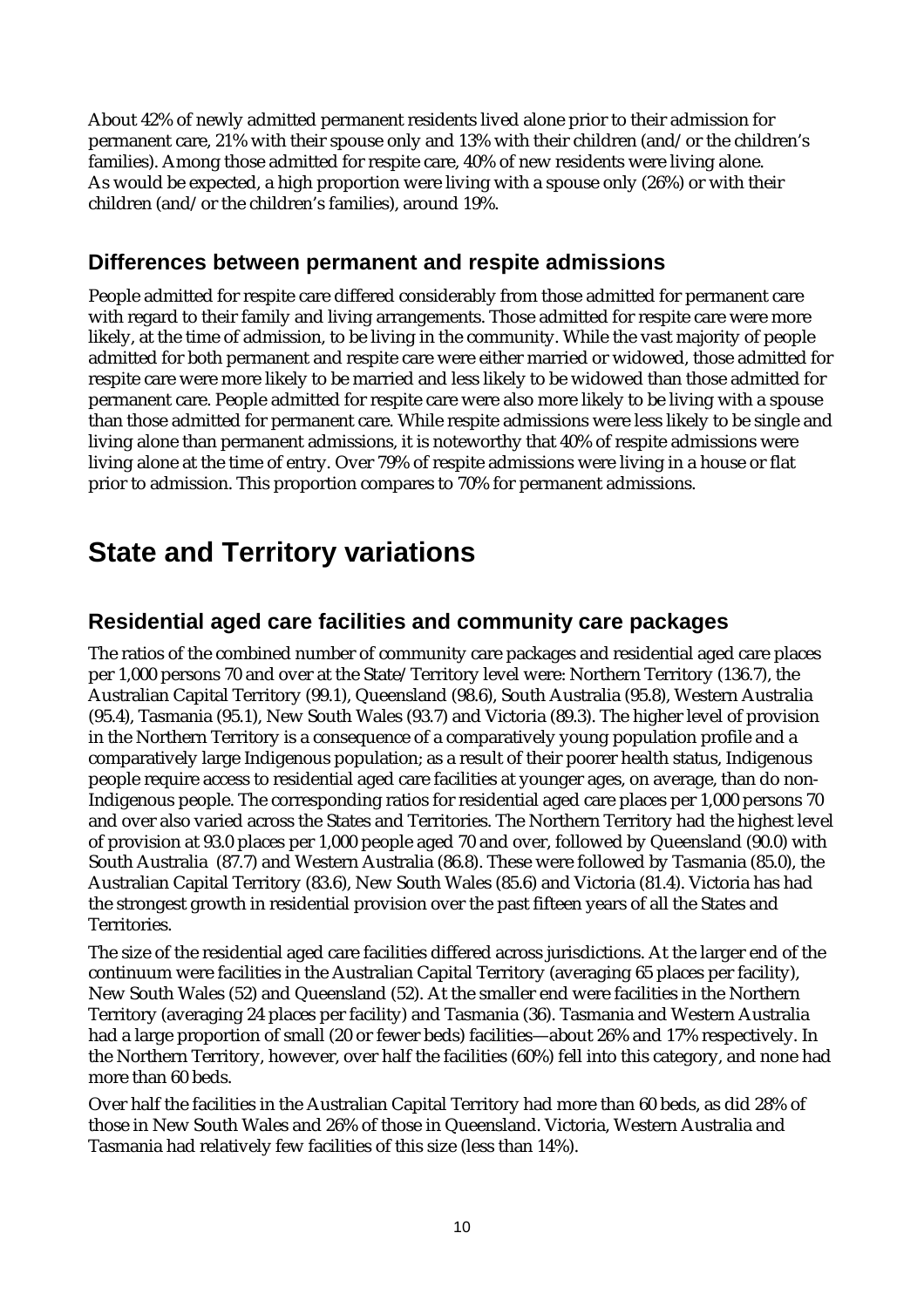Occupied place-days for respite care accounted for about 2% of total occupied place-days in Australia and these were fairly constant in most States and Territories, with the smallest proportions provided in Victoria (1.7%) and the highest in the Northern Territory (4.7%). Overall occupancy rate ranged from 95% in Victoria to 98% in Tasmania.

Australia-wide, other remote areas exhibited a lower occupancy rate (86%) than did other regions, which ranged between 94% for remote centres and 97% for other metropolitan (i.e. non-capital city) centres.

#### **Residents**

The age profiles of residents were similar in all States, with those in the Northern Territory being somewhat younger. In particular, one in five residents was aged under 65 in the Northern Territory, compared to a national average of one in twenty-two. This difference is largely explained by the larger proportion of Indigenous residents in Northern Territory residential aged care facilities, who tend to be admitted at an earlier age than non-Indigenous residents.

Western Australia had the highest proportion of overseas-born residents (37% of permanent residents and 44% of respite residents) compared to the national average of 23% for permanent residents and 27% for respite residents. Queensland, Tasmania and the Northern Territory had the lowest proportions (between 13% and 18% of permanent residents and between 16% and 21% of respite residents). The majority of migrants were born in the UK and Ireland.

In terms of preferred languages, some State- and Territory-based variations were also apparent. Among permanent residents, for example, the proportion of those who reported a preferred language other than English ranged from 10% in Victoria to 2% in Tasmania. The Northern Territory was an extreme outlier, with 24% preferring a language other than English (including 17% who preferred an Australian Indigenous language).

The separation mode for permanent residents varied slightly across the States and Territories, excepting the Northern Territory which was again very different. For the Northern Territory, among those leaving, 65% died and 17% returned to the community. Among the remaining jurisdictions, Tasmania had the highest percentage of separations through death (88%) and the lowest proportion returning to the community (3%), while Western Australia had the lowest percentage of separations through death (70%) and the highest proportion moving to another facility (14%).

For respite residents, State and Territory variations in separation mode were also marked. About 80% of respite separations returned to the community in Tasmania, compared to only 53% in South Australia (with the national average being 62%). However, there was a high level of missing data on this variable for respite residents (15% nationally, but rising as high as 25% in New South Wales and 12% in the Northern Territory). After excluding the missing data, the pattern changes slightly. The Northern Territory had the highest proportion (85%) returning to the community and South Australia the lowest, but New South Wales had a higher proportion (74%) returning to the community. Another emerging pattern is that those States and Territories with a lower rate of return to the community tended to have a higher rate of transfer to another facility. Thus, in Western Australia and South Australia, 23% to 28% of respite separations involved a transfer to another facility, compared with the national average of 19% after excluding the missing data.

The length of stay for separations from residential aged care facilities over the reporting period also varied among the States and Territories. Permanent separations in the Northern Territory and Queensland had the longest average length of stay (139 weeks) and those in Victoria had the shortest (123 weeks). Among those leaving respite care, the average length of stay varied from 2.9 weeks in Tasmania to 3.7 weeks in New South Wales, Western Australia and South Australia.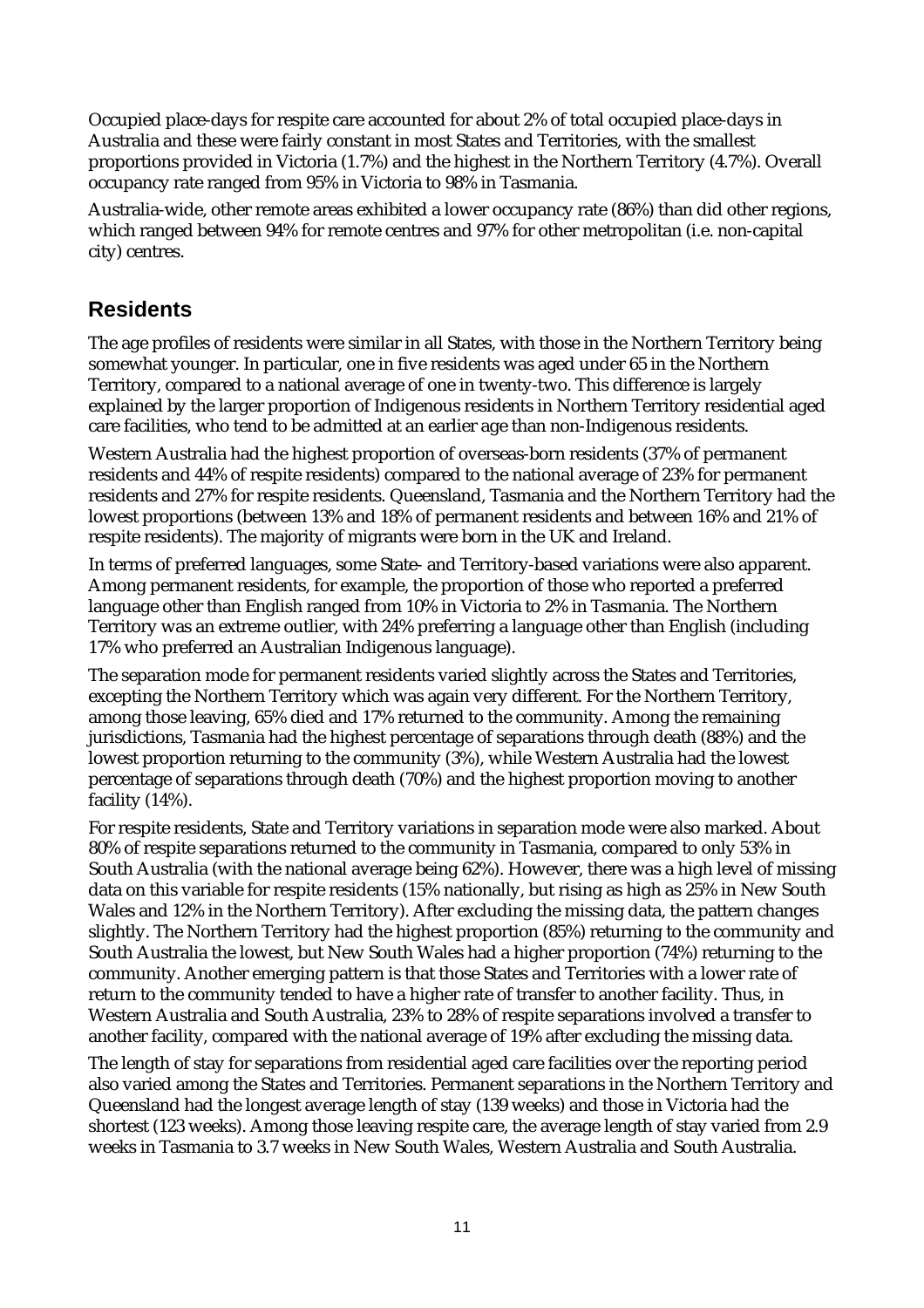Dependency levels among residents differed across the States and Territories. About 56% of permanent residents were in the high care categories (RCS 1 to 4) in Western Australia and the Australian Capital Territory compared with 68% in the Northern Territory. Nationally, 61% of residents fell into this category.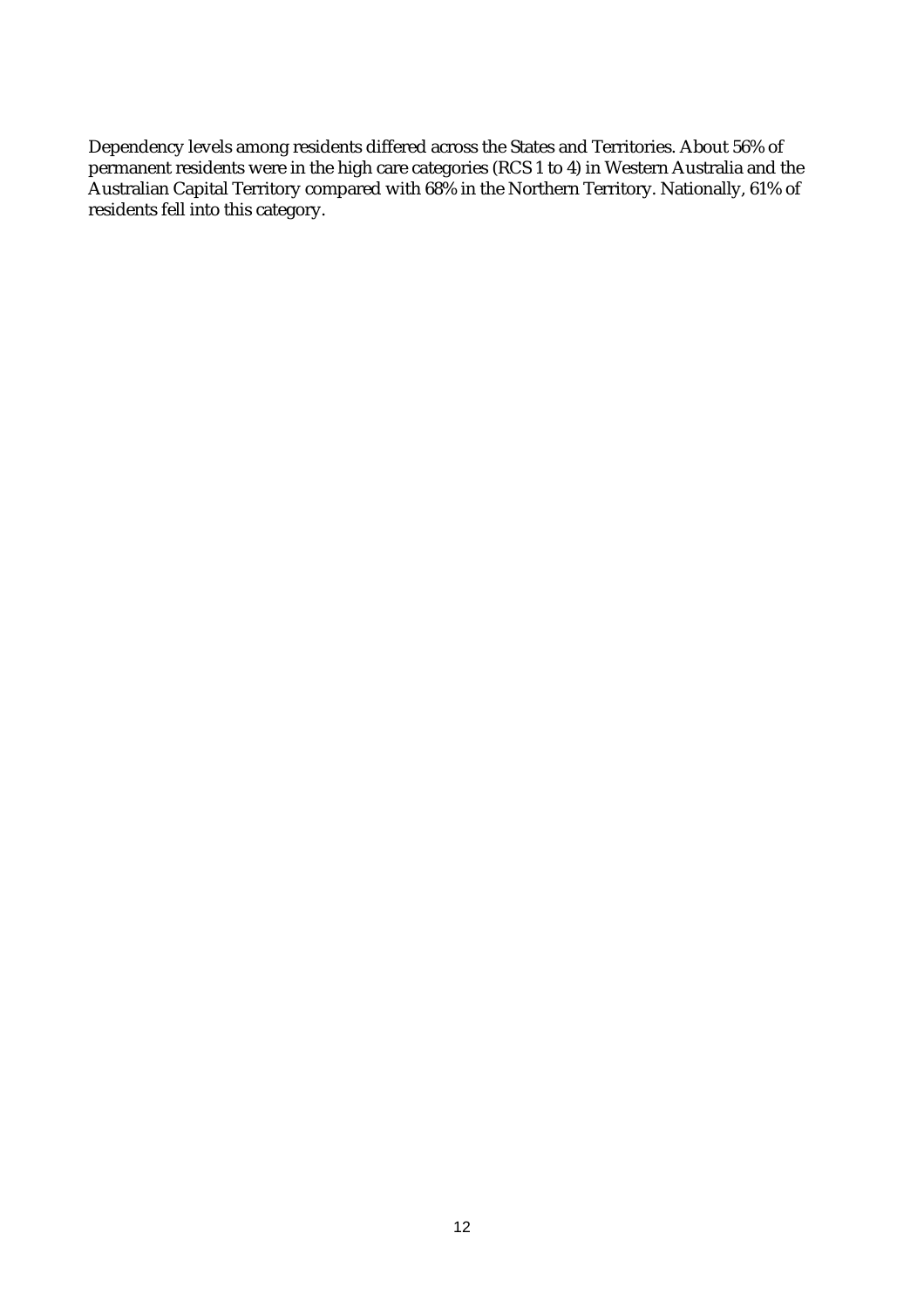# **The data and their limitations**

## **Introduction**

Residential aged care services in Australia were restructured in 1997–98. The two separate categories of residential care (nursing homes and hostels) were combined into a single program from 1 October 1997—residential aged care facilities. As a result, the two previous data collection systems (the Nursing Home Payment System (NHPS) and the Commonwealth Hostel Information Payment System (CHIPS)) were replaced on 1 October 1997 by a single system—the System of Payment for Aged Residential Care (SPARC). This new system is the primary data source for this report.

The new system inherited all existing records on the NHPS at 1 October 1997. For the data on the CHIPS, only those records that related to the following two groups of people were carried over:

- 1. Those who were in a hostel at 1 October 1997; and
- 2. Those who had a valid Aged Care Assessment Team (ACAT) assessment covering 1 October; they were regarded as potential residents.

In other words, the records for residents discharged from hostels before 1 October 1997 are not available on SPARC although they are still available on CHIPS.

 SPARC contains information gathered through a number of instruments. Among those instruments, the following three are directly relevant to this report.

- 'Aged Care Application and Approval', a form completed by persons applying for admission to a residential aged care facility or someone (normally a carer) on behalf of the applicant;
- 'Application for Classification', a form completed by the residential aged care facility to determine the residents overall level of care needs; and
- 'Monthly Claim Form', a form for claiming Commonwealth benefits completed by the residential aged care facility as part of the monthly funding cycle.

Population data are from the Australian Institute of Health and Welfare's general population databases supplied by the Australian Bureau of Statistics.

## **Resident information**

All residents admitted to residential aged care must have a valid Aged Care Application and Approval form. This form is valid for 12 months from the date of the approval decision. ACATs with delegation are authorised to approve the application form.

The information entered into SPARC from the Aged Care Application and Approval form is the major source for the following data items in the tables:

- Sex;
- Date of birth:
- Marital status;
- Pension status;<sup>(a)</sup>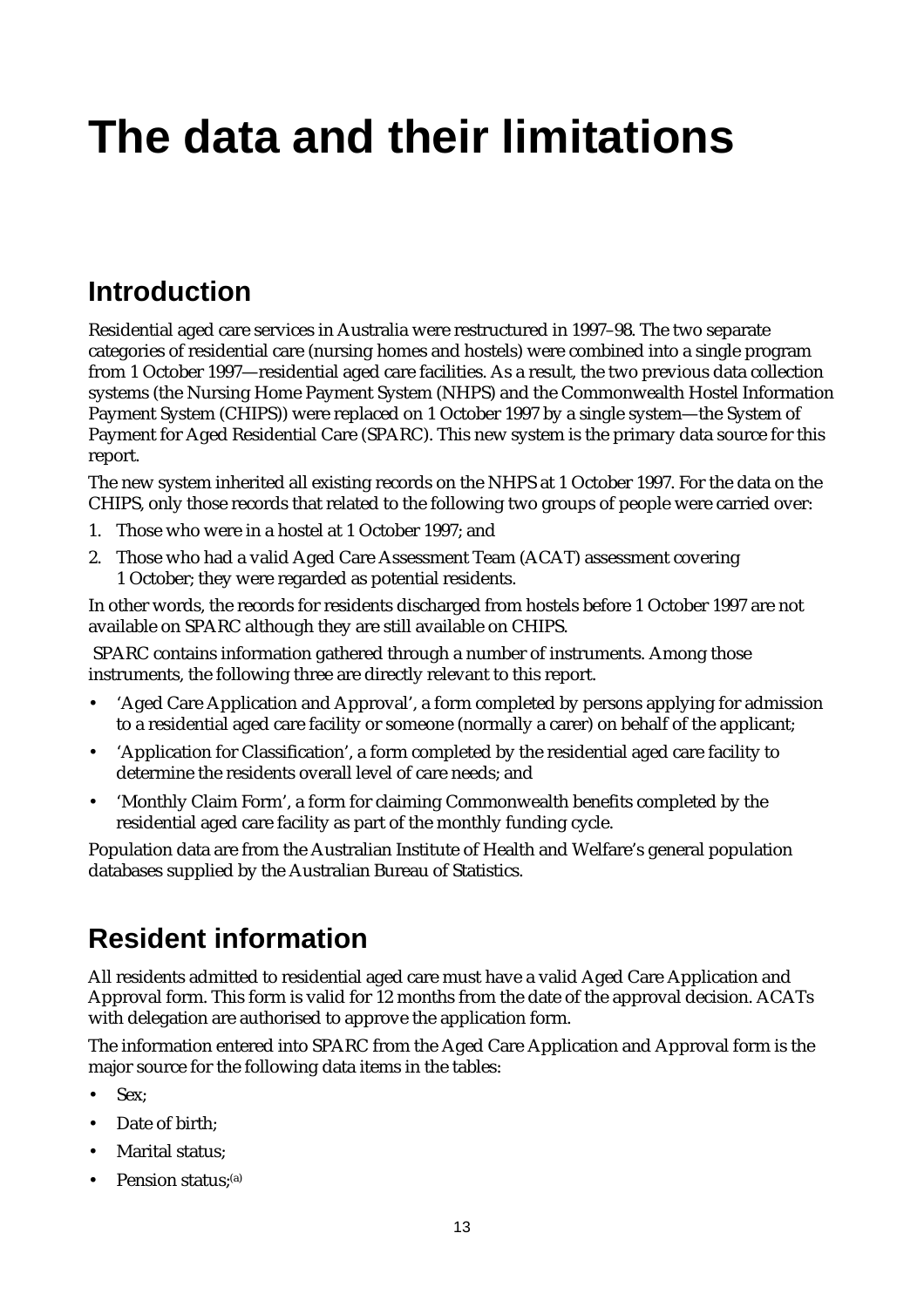- Indigenous status;
- Country of birth;
- Preferred language;
- Resident's usual residence (prior to admission); and
- Resident's living arrangements (prior to admission).

Not all residents had all the above characteristics reported on SPARC.

(a) Not available for current reporting year.

## **Resident Classification Scale**

The RCS application form is forwarded to State/Territory offices of the Commonwealth Department of Health and Aged Care by residential aged care facilities for each resident admitted. On the basis of the information provided, residents are assigned to one of eight service-need categories for the purpose of funding. The information provided on the RCS status of residents is reported in Section 5 of this report.

## **Claim for Commonwealth Benefit**

The Claim for Commonwealth Benefits form is sent to approved facilities each calendar month as part of the payment cycle. It shows claim details for the previous month plus a 'forecast' schedule for the current month. The facility checks the information and records data on separations and absences (hospital and social leave) for these residents. It also adds information on any newly admitted residents for the current month.

The claim form is the source for the following data items in the tables:

- Date of admission;
- Date of separation;
- Separation mode; and
- Admission type.

## **Populations used in the tables in this report**

It should be noted that tables in this publication refer to several different subpopulations and, consequently, may not be directly comparable. The subpopulations covered in the tables in this report are summarised below.

#### **Section 2: Residents and their characteristics**

All tables in this section relate to the number of residents who were in residential aged care facilities on 30 June 1999 apart from pension detail which reports on the 30 June 1998 population. The former population includes all approved residents and totalled 134,899.

#### **Section 3: Admissions and separations**

There were 45,258 admissions for permanent care (permanent admissions) and 40,806 admissions for respite care (respite admissions) over the period from 1 July 1998 to 30 June 1999. Tables 3.1 to 3.3 relate to these populations.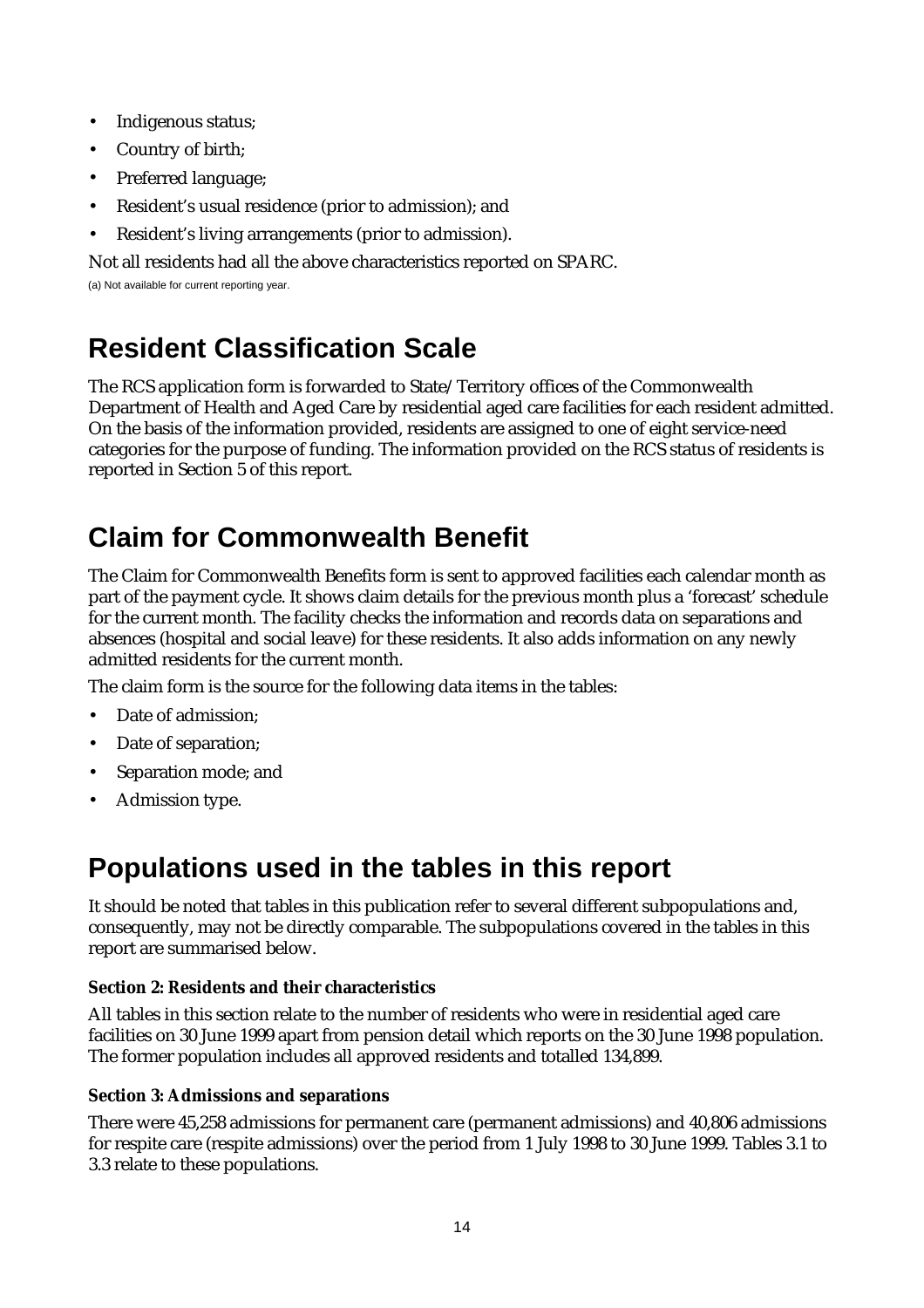Tables 3.4 to 3.10 refer to separations from a residential aged care facility over the period from 1 July 1998 to 30 June 1999. There were 44,079 separations of permanent residents and 40,939 separations of respite residents.

#### **Section 4: Newly admitted residents**

Tables in this section refer to the number of people admitted into residential aged care facilities from 1 July 1998 to 30 June 1999 except for pension detail which covers the reporting period 1 January 1998 to 30 June 1998. Each person is counted once. For the full year reporting, there were 44,180 new residents for permanent care and 30,586 new residents for respite care.

#### **Section 5: Resident dependency**

Tables 5.1 and 5.2 in this section relate to the number of permanent residents as at 30 June 1999 (132,420 persons) who had been classified using the RCS. Permanent residents who did not have an RCS allocated (3,865 persons) are excluded from the tables. Respite residents are not included in this section.

Tables 5.3 and 5.4 relate to people (42,051) who were admitted to a residential aged care facility for permanent care during the period from 1 July 1998 to 30 June 1999. Multiple admissions are excluded from these tables. People without an RCS (2,129 people) are excluded from the tables.

Tables 5.5 to 5.6 represent those permanent residents (40,952) who separated from the residential aged care facilities during the period from 1 July 1998 to 30 June 1999. 2,046 people without an RCS are excluded from the tables. Multiple separations are also excluded from these tables.

## **Data limitations**

It should be noted that the accuracy of some specific data items may be limited. Such cases include:

- Some residents admitted under previous arrangements and State Government nursing home residents did not report their century of birth and they have been assigned a century of birth arbitrarily. Consequently, in a small number of cases errors may have been made, e.g. a resident 102 years of age could be coded as 2 years old. Effort has been made to minimise this error against other available information. For example, if a resident is coded as 3 years old on the one hand and also reported as married or receiving an age pension on the other, the adjusted age of the resident is 103 years for this report. Such adjustments have been made for only a minimal number of residents.
- Information on whether an admission was from an acute hospital, previously available on NHPS, is not available on SPARC; therefore, relevant tables have had to be dropped from this report.
- Death indicator—In some cases, residential aged care facilities may not be equipped to care for some terminally ill residents. Accordingly, such residents are transferred to acute-care institutions prior to death; hence there is an under-enumeration of discharges due to death.
- Length of stay—The length of stay of a resident is based upon the time between the date of admission and the date of separation in relation to completed stays, and between the date of admission and 30 June 1999 for current residents' incomplete stays. When a person is transferred from one facility to another, the date of admission to the first facility is the date from which the length of stay is calculated.
- The data on the number of residential places stored in the Aged and Community Care Management Information System (ACCMIS) are sensitive to dates of entry and ACCMIS is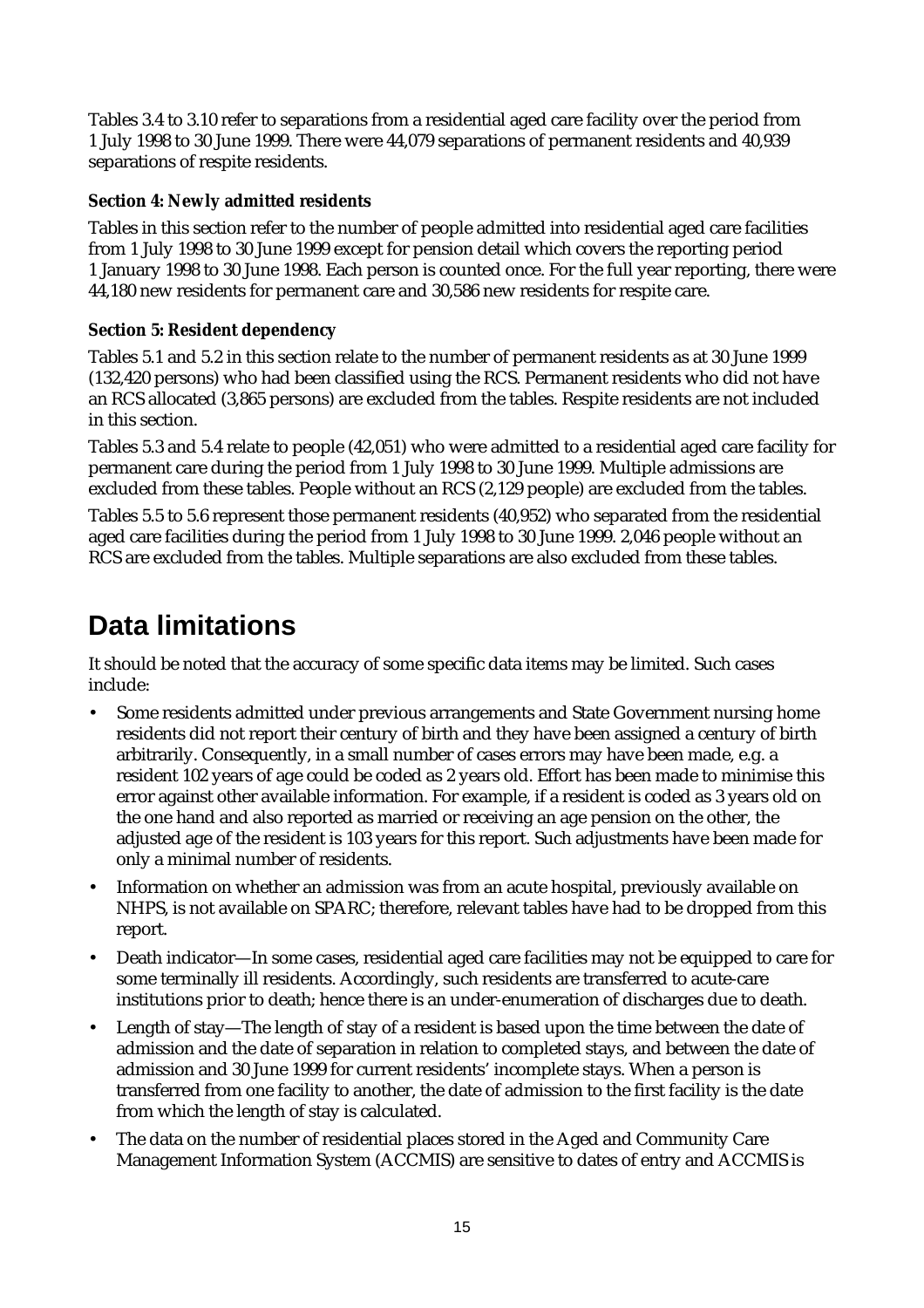updated on a calendar monthly basis. Consequently the reader may find minor reporting variations depending on the version of ACCMIS used for the reporting.

• The types of a residential aged care facility, such as government, private for-profit and private not-for-profit, previously recorded on both the NHPS and the CHIPS, are no longer identifiable on the new system (SPARC). Tables relating to this variable can therefore no longer be presented in this series.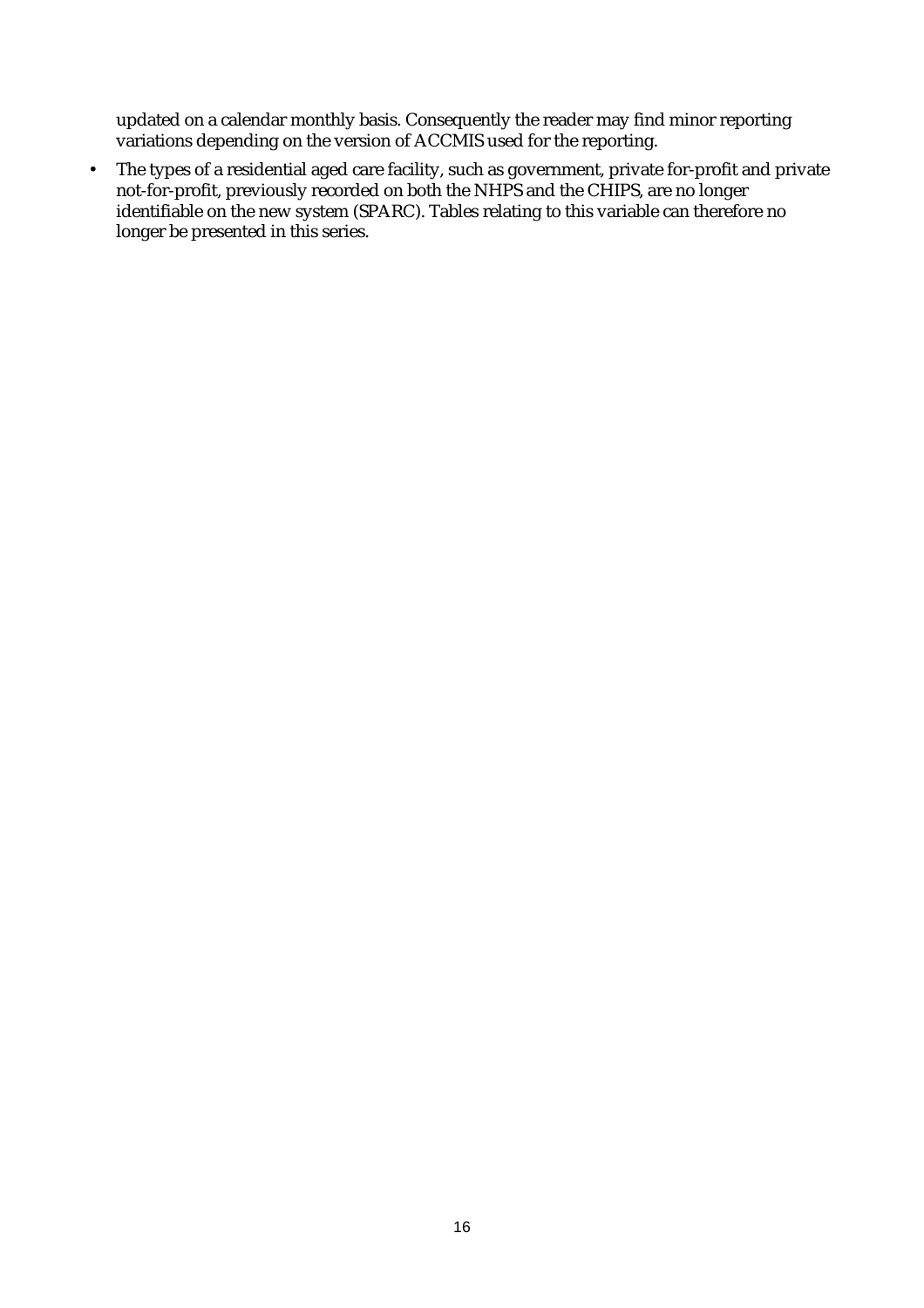# **Section 1**

## **Population and residential aged care service capacity**

Population data in this section are derived from population estimates compiled by the Australian Bureau of Statistics. Other data are derived from the Commonwealth Department of Health and Aged Care database on approved residential aged care facilities for the aged as at 30 June 1999.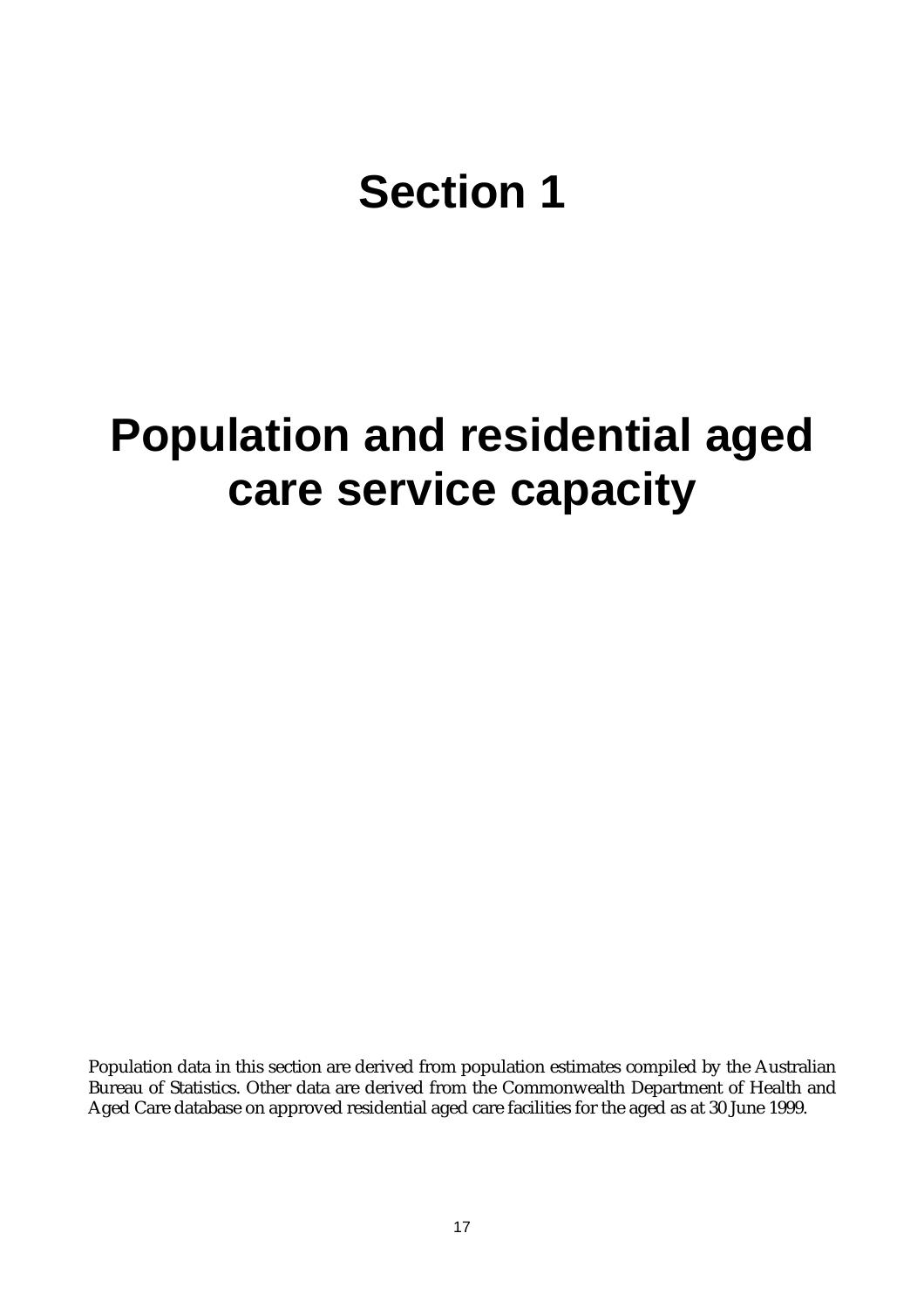|  |  |  |  |  |  |  |  |  |  |  |  |  | Table 1.1: Population, age by sex and State/Territory, 30 June 1999 |  |  |  |  |
|--|--|--|--|--|--|--|--|--|--|--|--|--|---------------------------------------------------------------------|--|--|--|--|
|--|--|--|--|--|--|--|--|--|--|--|--|--|---------------------------------------------------------------------|--|--|--|--|

|                | <b>NSW</b> | Vic       | Qld       | <b>WA</b> | SΑ            | Tas     | ACT     | NΤ      | Australia  |
|----------------|------------|-----------|-----------|-----------|---------------|---------|---------|---------|------------|
| Sex/age        |            |           |           |           | <b>Number</b> |         |         |         |            |
| <b>Females</b> |            |           |           |           |               |         |         |         |            |
| under 65       | 2,763,533  | 2,043,583 | 1,534,303 | 815,108   | 633,535       | 202,947 | 141,535 | 87,742  | 8,223,725  |
| 65-69          | 121,612    | 89,940    | 59,218    | 30,327    | 30,506        | 9,452   | 4,003   | 1,164   | 346,233    |
| 70-74          | 116,905    | 85,577    | 55,799    | 27,134    | 30,505        | 8,757   | 3,649   | 836     | 329,170    |
| 75-79          | 100,481    | 73,485    | 47,040    | 22,883    | 26,939        | 7,789   | 3,108   | 540     | 282,267    |
| 80-84          | 63,852     | 45,461    | 30,333    | 14,272    | 16,960        | 5,094   | 1,798   | 315     | 178,091    |
| 85-89          | 39,606     | 29,647    | 18,705    | 9,596     | 10,971        | 3,109   | 1,017   | 186     | 112,840    |
| $90+$          | 18,774     | 14,371    | 8,875     | 4,675     | 5,333         | 1,398   | 438     | 98      | 53,964     |
| Total          | 3,224,763  | 2,382,064 | 1,754,273 | 923,995   | 754,749       | 238,546 | 155,548 | 90,881  | 9,526,290  |
| <b>Males</b>   |            |           |           |           |               |         |         |         |            |
| under 65       | 2,829,247  | 2,070,059 | 1,578,627 | 849,712   | 645,183       | 204,254 | 143,712 | 98,626  | 8,421,081  |
| 65-69          | 116,060    | 84,785    | 58,403    | 29,540    | 28,726        | 8,971   | 3,856   | 1,458   | 331,820    |
| 70-74          | 101,857    | 73,869    | 50,647    | 24,724    | 26,787        | 7,749   | 3,087   | 988     | 289,711    |
| 75-79          | 75,477     | 54,131    | 37,322    | 17,770    | 20,033        | 5,661   | 2,273   | 521     | 213,195    |
| $80 - 84$      | 39,290     | 27,636    | 19,869    | 8,829     | 10,481        | 3,104   | 1,062   | 224     | 110,502    |
| 85-89          | 18,669     | 14,461    | 9,532     | 4,646     | 5,265         | 1,484   | 482     | 112     | 54,654     |
| $90+$          | 6,317      | 5,168     | 3,683     | 1,800     | 1,850         | 492     | 153     | 72      | 19,535     |
| Total          | 3,186,917  | 2,330,109 | 1,758,083 | 937,021   | 738,325       | 231,715 | 154,625 | 102,001 | 9,440,498  |
| <b>Persons</b> |            |           |           |           |               |         |         |         |            |
| under 65       | 5,592,780  | 4,113,642 | 3,112,930 | 1,664,820 | 1,278,718     | 407,201 | 285,247 | 186,368 | 16,644,806 |
| 65-69          | 237,672    | 174,725   | 117,621   | 59,867    | 59,232        | 18,423  | 7,859   | 2,622   | 678,053    |
| 70-74          | 218,762    | 159,446   | 106,446   | 51,858    | 57,292        | 16,506  | 6,736   | 1,824   | 618,881    |
| 75–79          | 175,958    | 127,616   | 84,362    | 40,653    | 46,972        | 13,450  | 5,381   | 1,061   | 495,462    |
| $80 - 84$      | 103,142    | 73,097    | 50,202    | 23,101    | 27,441        | 8,198   | 2,860   | 539     | 288,593    |
| $85 - 89$      | 58,275     | 44,108    | 28,237    | 14,242    | 16,236        | 4,593   | 1,499   | 298     | 167,494    |
| $90+$          | 25,091     | 19,539    | 12,558    | 6,475     | 7,183         | 1,890   | 591     | 170     | 73,499     |
| Total          | 6,411,680  | 4,712,173 | 3,512,356 | 1,861,016 | 1,493,074     | 470,261 | 310,173 | 192,882 | 18,966,788 |
|                |            |           |           |           | Per cent      |         |         |         |            |
| <b>Females</b> |            |           |           |           |               |         |         |         |            |
| under 65       | 85.7       | 85.8      | 87.5      | 88.2      | 83.9          | 85.1    | 91.0    | 96.5    | 86.3       |
| 65-69          | 3.8        | 3.8       | 3.4       | 3.3       | 4.0           | 4.0     | 2.6     | 1.3     | 3.6        |
| $70 - 74$      | 3.6        | 3.6       | 3.2       | 2.9       | 4.0           | 3.7     | 2.3     | 0.9     | 3.5        |
| $75 - 79$      | 3.1        | 3.1       | 2.7       | 2.5       | 3.6           | 3.3     | 2.0     | 0.6     | 3.0        |
| $80 - 84$      | 2.0        | 1.9       | 1.7       | 1.5       | 2.2           | 2.1     | 1.2     | 0.3     | 1.9        |
| $85 - 89$      | 1.2        | 1.2       | 1.1       | 1.0       | 1.5           | 1.3     | 0.7     | 0.2     | 1.2        |
| $90+$          | 0.6        | 0.6       | 0.5       | 0.5       | 0.7           | 0.6     | 0.3     | 0.1     | 0.6        |
| Total          | 100.0      | 100.0     | 100.0     | 100.0     | 100.0         | 100.0   | 100.0   | 100.0   | 100.0      |
| <b>Males</b>   |            |           |           |           |               |         |         |         |            |
| under 65       | 88.8       | 88.8      | 89.8      | 90.7      | 87.4          | 88.1    | 92.9    | 96.7    | 89.2       |
| 65-69          | 3.6        | 3.6       | 3.3       | 3.2       | 3.9           | 3.9     | 2.5     | 1.4     | 3.5        |
| $70 - 74$      | 3.2        | 3.2       | 2.9       | 2.6       | 3.6           | 3.3     | 2.0     | 1.0     | 3.1        |
| $75 - 79$      | 2.4        | 2.3       | 2.1       | 1.9       | 2.7           | 2.4     | 1.5     | 0.5     | 2.3        |
| $80 - 84$      | $1.2$      | 1.2       | 1.1       | 0.9       | 1.4           | 1.3     | 0.7     | 0.2     | 1.2        |
| $85 - 89$      | 0.6        | 0.6       | 0.5       | 0.5       | 0.7           | 0.6     | 0.3     | 0.1     | 0.6        |
| $90+$          | 0.2        | 0.2       | 0.2       | 0.2       | 0.3           | 0.2     | 0.1     | 0.1     | 0.2        |
| Total          | 100.0      | 100.0     | 100.0     | 100.0     | 100.0         | 100.0   | 100.0   | 100.0   | 100.0      |
| <b>Persons</b> |            |           |           |           |               |         |         |         |            |
| under 65       | 87.2       | 87.3      | 88.6      | 89.5      | 85.6          | 86.6    | 92.0    | 96.6    | 87.8       |
| 65-69          | 3.7        | 3.7       | 3.3       | 3.2       | 4.0           | 3.9     | 2.5     | 1.4     | 3.6        |
| $70 - 74$      | 3.4        | 3.4       | 3.0       | 2.8       | 3.8           | 3.5     | 2.2     | 0.9     | 3.3        |
| $75 - 79$      | 2.7        | 2.7       | 2.4       | 2.2       | 3.1           | 2.9     | 1.7     | 0.6     | 2.6        |
| $80 - 84$      | 1.6        | 1.6       | 1.4       | 1.2       | 1.8           | 1.7     | 0.9     | 0.3     | 1.5        |
| $85 - 89$      | 0.9        | 0.9       | 0.8       | 0.8       | 1.1           | 1.0     | 0.5     | 0.2     | 0.9        |
| $90+$          | 0.4        | 0.4       | 0.4       | 0.3       | 0.5           | 0.4     | 0.2     | 0.1     | 0.4        |
| <b>Total</b>   | 100.0      | 100.0     | 100.0     | 100.0     | 100.0         | 100.0   | 100.0   | 100.0   | 100.0      |

Source: ABS 2000.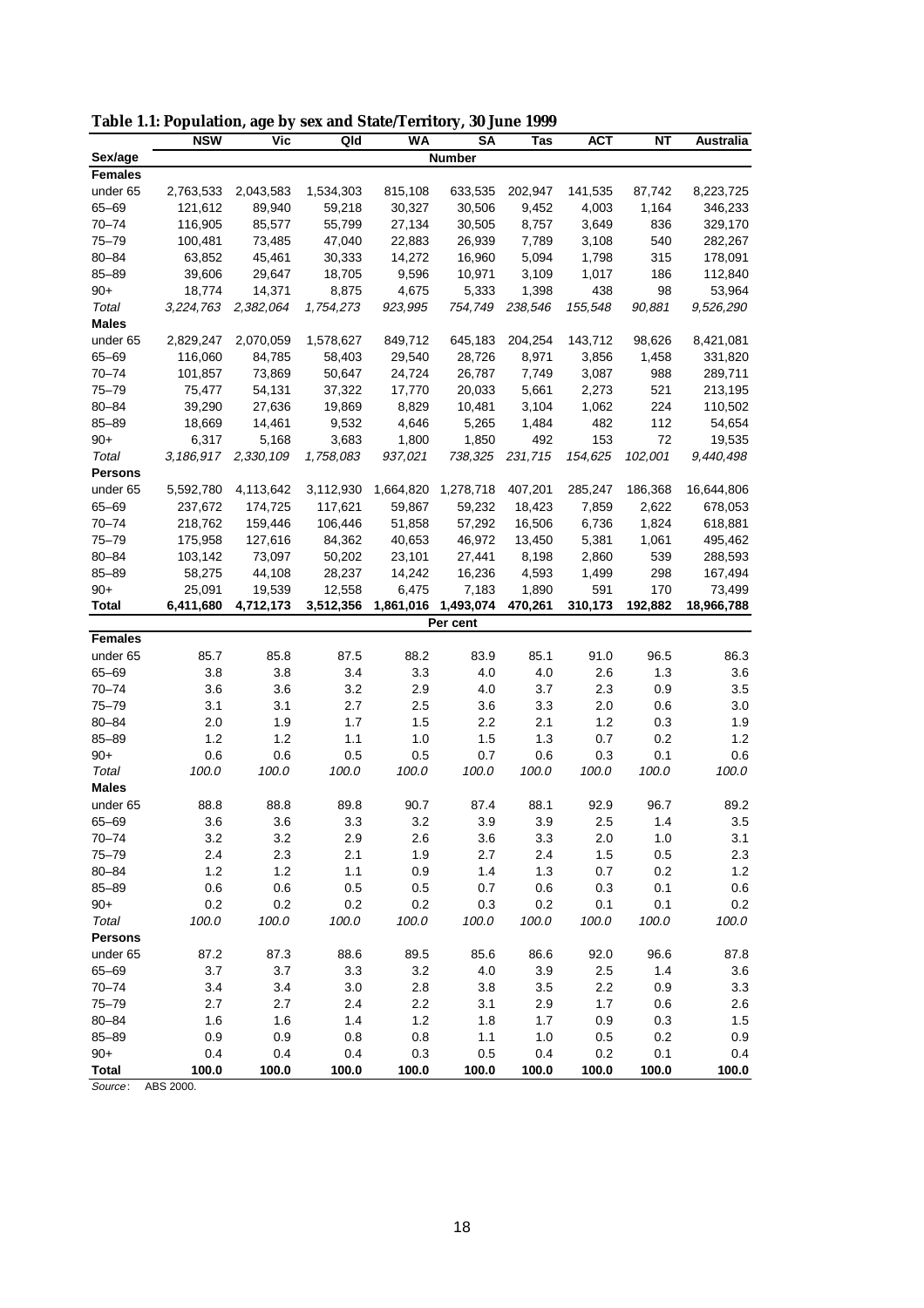|  |  | Table 1.2: Population age by sex and geographic area, <sup>(a)</sup> 30 June 1998 |
|--|--|-----------------------------------------------------------------------------------|
|  |  |                                                                                   |

|                    |            | o            |           |              |           |         |          |              |
|--------------------|------------|--------------|-----------|--------------|-----------|---------|----------|--------------|
|                    |            | Other        | Large     | <b>Small</b> | Other     |         | Other    |              |
|                    | Capital    | metropolitan | rural     | rural        | rural     | Remote  | remote   | <b>Total</b> |
|                    | cities     | centres      | centres   | centres      | areas     | centres | areas    |              |
| Sex/age<br>Females |            |              |           | Number       |           |         |          |              |
|                    |            |              |           |              |           |         |          |              |
| under 65           | 5,240,573  | 607,095      | 488,479   | 515,346      | 1,037,896 | 99,032  | 147,234  | 8,135,655    |
| $65 - 69$          | 211,888    | 30,174       | 21,635    | 28,004       | 50,600    | 1,882   | 4,121    | 348,304      |
| $70 - 74$          | 204,461    | 29,106       | 20,624    | 26,398       | 44,253    | 1,429   | 3,270    | 329,541      |
| 75–79              | 169,112    | 23,055       | 17,036    | 20,763       | 34,597    | 1,107   | 2,277    | 267,947      |
| $80 - 84$          | 113,757    | 14,770       | 11,866    | 13,408       | 23,600    | 830     | 1,684    | 179,915      |
| $85+$              | 101,705    | 11,867       | 10,431    | 10,952       | 20,957    | 600     | 1,790    | 158,302      |
| Total              | 6,041,496  | 716,067      | 570,071   | 614,871      | 1,211,903 | 104,880 | 160,376  | 9,419,664    |
| <b>Males</b>       |            |              |           |              |           |         |          |              |
| under 65           | 5,315,109  | 618,552      | 488,723   | 523,031      | 1,098,729 | 113,514 | 171,204  | 8,328,862    |
| $65 - 69$          | 196,854    | 27,938       | 19,589    | 26,725       | 54,860    | 2,163   | 5,361    | 333,490      |
| $70 - 74$          | 168,928    | 25,218       | 17,178    | 23,745       | 44,952    | 1,682   | 3,826    | 285,529      |
| 75-79              | 121,607    | 18,366       | 12,176    | 16,281       | 29,305    | 966     | 2,275    | 200,976      |
| $80 - 84$          | 66,504     | 9,435        | 7,050     | 8,680        | 16,409    | 550     | 1,370    | 109,998      |
| $85+$              | 42,047     | 5,464        | 4,525     | 5,162        | 10,537    | 413     | 1,137    | 69,285       |
| Total              | 5,911,049  | 704,973      | 549,241   | 603,624      | 1,254,792 | 119,288 | 185, 173 | 9,328,140    |
| <b>Persons</b>     |            |              |           |              |           |         |          |              |
| under 65           | 10,555,682 | 1,225,647    | 977,202   | 1,038,377    | 2,136,625 | 212,546 | 318,438  | 16,464,517   |
| 65-69              | 408,742    | 58,112       | 41,224    | 54,729       | 105,460   | 4,045   | 9,482    | 681,794      |
| $70 - 74$          | 373,389    | 54,324       | 37,802    | 50,143       | 89,205    | 3,111   | 7,096    | 615,070      |
| $75 - 79$          | 290,719    | 41,421       | 29,212    | 37,044       | 63,902    | 2,073   | 4,552    | 468,923      |
| $80 - 84$          | 180,261    | 24,205       | 18,916    | 22,088       | 40,009    | 1,380   | 3,054    | 289,913      |
| $85+$              | 143,752    | 17,331       | 14,956    | 16,114       | 31,494    | 1,013   | 2,927    | 227,587      |
| Total              | 11,952,545 | 1,421,040    | 1,119,312 | 1,218,495    | 2,466,695 | 224,168 | 345,549  | 18,747,804   |
|                    |            |              |           | Per cent     |           |         |          |              |
| <b>Females</b>     |            |              |           |              |           |         |          |              |
| under 65           | 86.7       | 84.8         | 85.7      | 83.8         | 85.6      | 94.4    | 91.8     | 86.4         |
| 65-69              | 3.5        | 4.2          | 3.8       | 4.6          | 4.2       | 1.8     | 2.6      | 3.7          |
| $70 - 74$          | 3.4        | 4.1          | 3.6       | 4.3          | 3.7       | 1.4     | 2.0      | 3.5          |
| 75–79              | 2.8        | 3.2          | 3.0       | 3.4          | 2.9       | 1.1     | 1.4      | 2.8          |
| $80 - 84$          | 1.9        | 2.1          | 2.1       | 2.2          | 1.9       | 0.8     | 1.1      | 1.9          |
| $85+$              | 1.7        | 1.7          | 1.8       | 1.8          | 1.7       | 0.6     | 1.1      | 1.7          |
| Total              | 100.0      | 100.0        | 100.0     | 100.0        | 100.0     | 100.0   | 100.0    | 100.0        |
| <b>Males</b>       |            |              |           |              |           |         |          |              |
| under 65           | 89.9       | 87.7         | 89.0      | 86.6         | 87.6      | 95.2    | 92.5     | 89.3         |
| $65 - 69$          | 3.3        | 4.0          | 3.6       | 4.4          | 4.4       | 1.8     | 2.9      | 3.6          |
| $70 - 74$          | 2.9        | 3.6          | 3.1       | 3.9          | 3.6       | 1.4     | 2.1      | 3.1          |
| $75 - 79$          | 2.1        | 2.6          | 2.2       | 2.7          | 2.3       | 0.8     | 1.2      | 2.2          |
| 80-84              | 1.1        | 1.3          | 1.3       | 1.4          | 1.3       | 0.5     | 0.7      | 1.2          |
| $85+$              | 0.7        | 0.8          | 0.8       | 0.9          | 0.8       | 0.3     | 0.6      | 0.7          |
| Total              | 100.0      | 100.0        | 100.0     | 100.0        | 100.0     | 100.0   | 100.0    | 100.0        |
| <b>Persons</b>     |            |              |           |              |           |         |          |              |
| under 65           | 88.3       | 86.3         | 87.3      | 85.2         | 86.6      | 94.8    | 92.2     | 87.8         |
| 65-69              | 3.4        | 4.1          | 3.7       | 4.5          | 4.3       | 1.8     | 2.7      | 3.6          |
| $70 - 74$          | 3.1        | 3.8          | 3.4       | 4.1          | 3.6       | 1.4     | 2.1      | 3.3          |
| $75 - 79$          | 2.4        | 2.9          | 2.6       | 3.0          | 2.6       | 0.9     | 1.3      | 2.5          |
| $80 - 84$          | 1.5        | 1.7          | 1.7       | 1.8          | 1.6       | 0.6     | 0.9      | 1.5          |
| $85+$              | 1.2        | 1.2          | 1.3       | 1.3          | 1.3       | 0.5     | 0.8      | 1.2          |
| <b>Total</b>       | 100.0      | 100.0        | 100.0     | 100.0        | 100.0     | 100.0   | 100.0    | 100.0        |

(a) The Department of Primary Industries and Energy and the Department of Human Services and Health 1994, (PIE & HSH 1994).

Source: ABS 1999. Excludes other territories.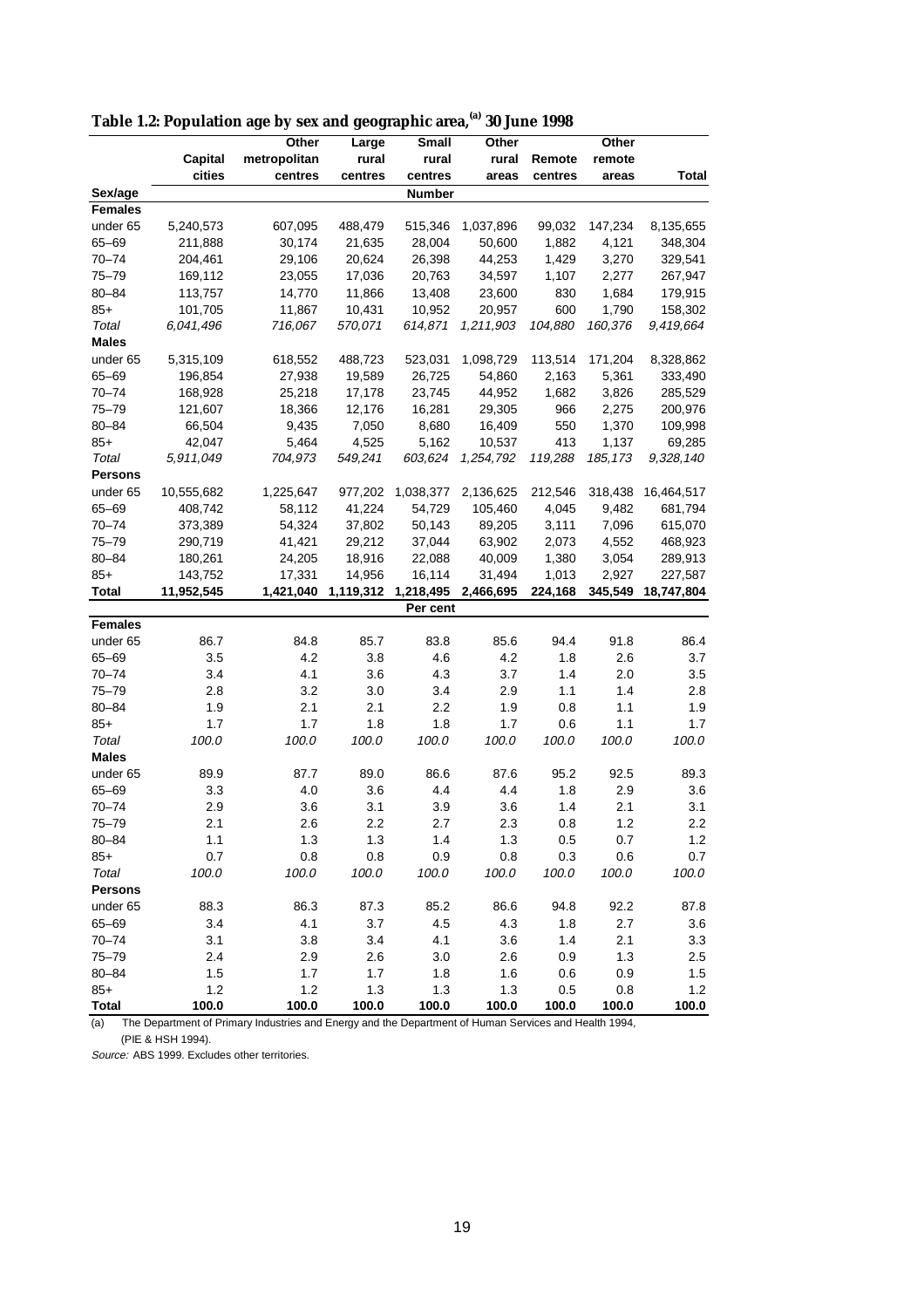|                  |         | Other        | Large   | <b>Small</b> | Other  |         | Other       |         |
|------------------|---------|--------------|---------|--------------|--------|---------|-------------|---------|
|                  | Capital | metropolitan | rural   | rural        | rural  | Remote  | remote      |         |
| State/           | cities  | centres      | centres | centres      | areas  | centres | areas       | Total   |
| <b>Territory</b> |         |              |         | Number       |        |         |             |         |
| <b>Places</b>    |         |              |         |              |        |         |             |         |
| <b>NSW</b>       | 31,498  | 6,232        | 2,762   | 3,601        | 5,380  | 0       | 288         | 49,761  |
| Vic              | 23,550  | 1,361        | 2,158   | 2,343        | 5,077  | 0       | 21          | 34,510  |
| Qld              | 11,726  | 3,519        | 3,711   | 1,917        | 3,669  | 440     | 367         | 25,349  |
| <b>WA</b>        | 9,537   | 0            | 0       | 1,061        | 739    | 362     | 140         | 11,839  |
| SА               | 10,978  | 0            | 121     | 547          | 1,946  | 0       | 16          | 13,608  |
| Tas              | 1,738   | 0            | 780     | 415          | 841    | 0       | 22          | 3,796   |
| <b>ACT</b>       | 1,426   | 0            | 0       | 0            | 0      | 0       | 0           | 1,426   |
| ΝT               | 169     | 0            | 0       | 0            | 0      | 176     | 17          | 362     |
| Australia        | 90,622  | 11,112       | 9,532   | 9,884        | 17,652 | 978     | 871         | 140,651 |
| <b>Packages</b>  |         |              |         |              |        |         |             |         |
| <b>NSW</b>       | 2,935   | 642          | 329     | 369          | 377    | 0       | 33          | 4,685   |
| Vic              | 2,362   | 214          | 445     | 252          | 40     | 0       | 10          | 3,323   |
| Qld              | 799     | 430          | 367     | 169          | 434    | 71      | 170         | 2,440   |
| <b>WA</b>        | 791     | 0            | 0       | 100          | 112    | 115     | 43          | 1,161   |
| SА               | 985     | 0            | 20      | 90           | 143    | 0       | 20          | 1,258   |
| Tas              | 164     | 0            | 159     | 39           | 88     | 0       | 0           | 450     |
| <b>ACT</b>       | 266     | 0            | 0       | 0            | 0      | 0       | $\mathbf 0$ | 266     |
| <b>NT</b>        | 28      | 0            | 0       | 0            | 0      | 81      | 61          | 170     |
| Australia        | 8,330   | 1,286        | 1,320   | 1,019        | 1,194  | 267     | 337         | 13,753  |
| Total            |         |              |         |              |        |         |             |         |
| <b>NSW</b>       | 34,433  | 6,874        | 3,091   | 3,970        | 5,757  | 0       | 321         | 54,446  |
| Vic              | 25,912  | 1,575        | 2,603   | 2,595        | 5,117  | 0       | 31          | 37,833  |
| Qld              | 12,525  | 3,949        | 4,078   | 2,086        | 4,103  | 511     | 537         | 27,789  |
| WA               | 10,328  | 0            | 0       | 1,161        | 851    | 477     | 183         | 13,000  |
| SA               | 11,963  | 0            | 141     | 637          | 2,089  | 0       | 36          | 14,866  |
| Tas              | 1,902   | 0            | 939     | 454          | 929    | 0       | 22          | 4,246   |
| <b>ACT</b>       | 1,692   | 0            | 0       | 0            | 0      | 0       | 0           | 1,692   |
| ΝT               | 197     | 0            | 0       | 0            | 0      | 257     | 78          | 532     |
| Australia        | 98,952  | 12,398       | 10,852  | 10,903       | 18,846 | 1,245   | 1,208       | 154,404 |
|                  |         |              |         | Per cent     |        |         |             |         |
| <b>NSW</b>       | 63.2    | 12.6         | 5.7     | 7.3          | 10.6   | 0.0     | 0.6         | 100.0   |
| Vic              | 68.5    | 4.2          | 6.9     | 6.9          | 13.5   | 0.0     | 0.1         | 100.0   |
| Qld              | 45.1    | 14.2         | 14.7    | $7.5$        | 14.8   | 1.8     | 1.9         | 100.0   |
| <b>WA</b>        | 79.4    | 0.0          | $0.0\,$ | 8.9          | 6.5    | 3.7     | 1.4         | 100.0   |
| SA               | 80.5    | 0.0          | 0.9     | 4.3          | 14.1   | 0.0     | 0.2         | 100.0   |
| Tas              | 44.8    | 0.0          | 22.1    | 10.7         | 21.9   | 0.0     | 0.5         | 100.0   |
| ACT              | 100.0   | 0.0          | $0.0\,$ | $0.0\,$      | 0.0    | 0.0     | 0.0         | 100.0   |
| NT               | 37.0    | 0.0          | 0.0     | 0.0          | 0.0    | 48.3    | 14.7        | 100.0   |
| <b>Australia</b> | 64.1    | 8.0          | 7.0     | 7.1          | 12.2   | 0.8     | 0.8         | 100.0   |

**Table 1.3: Residential care places and community care packages, by State/Territory by geographic area,(a) 30 June 1999**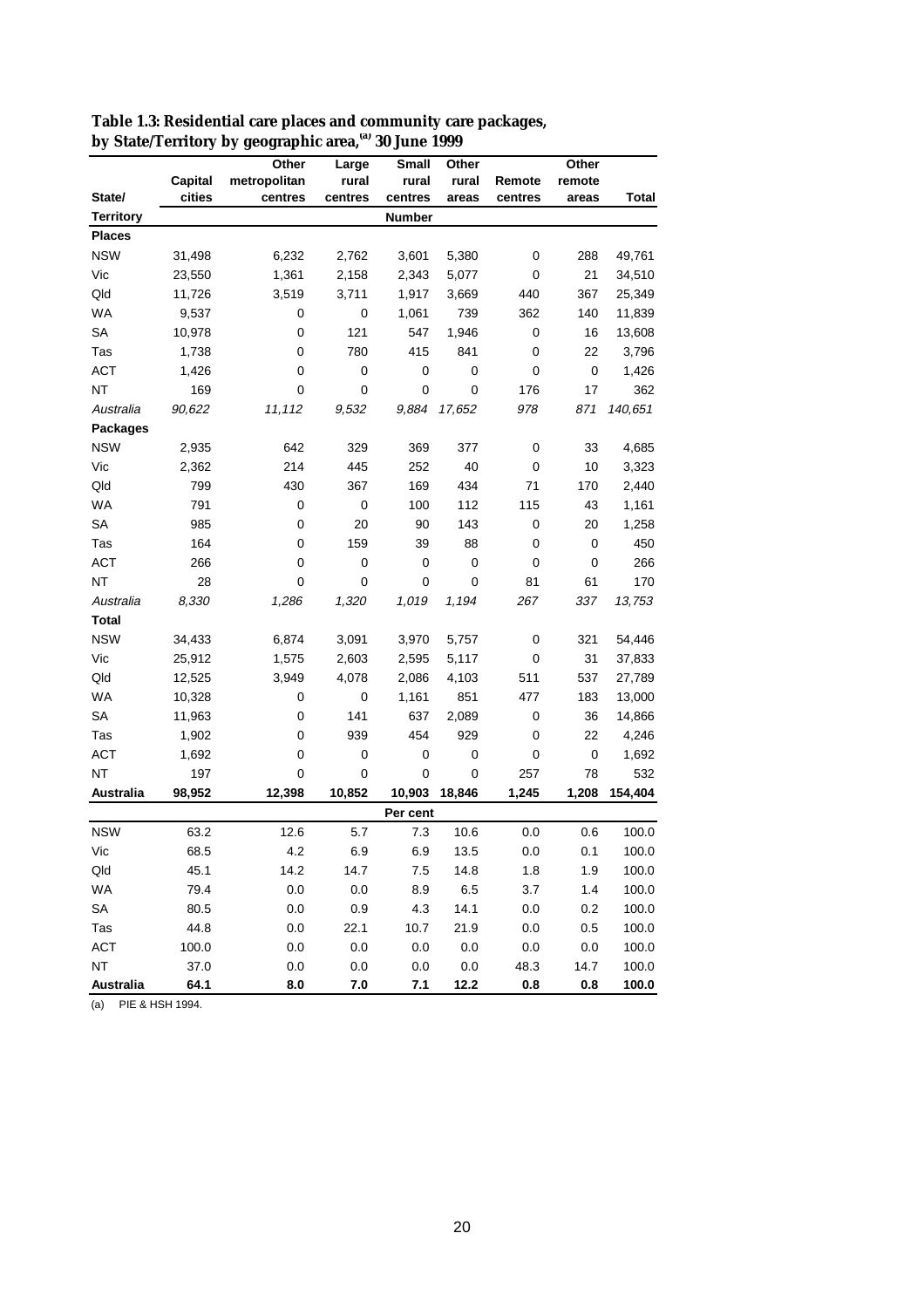|                  |         | Other                | Large                | <b>Small</b>         | Other                |                      | Other                |              |
|------------------|---------|----------------------|----------------------|----------------------|----------------------|----------------------|----------------------|--------------|
|                  | Capital | metropolitan         | rural                | rural                | rural                | Remote               | remote               |              |
| State/           | cities  | centres              | centres              | centres              | areas                | centres              | areas                | <b>Total</b> |
| <b>Territory</b> |         |                      |                      | Ratio                |                      |                      |                      |              |
| <b>Places</b>    |         |                      |                      |                      |                      |                      |                      |              |
| <b>NSW</b>       | 92.5    | 76.2                 | 90.6                 | 70.7                 | 73.1                 | $\ddot{\phantom{a}}$ | 70.0                 | 85.6         |
| Vic              | 81.0    | 83.4                 | 99.6                 | 81.5                 | 78.0                 |                      | 15.7                 | 81.4         |
| Qld              | 93.6    | 82.0                 | 90.9                 | 81.8                 | 93.3                 | 100.9                | 64.5                 | 90.0         |
| <b>WA</b>        | 91.6    | $\ddotsc$            | $\ddotsc$            | 85.3                 | 54.5                 | 129.9                | 39.9                 | 86.8         |
| SA               | 94.7    | $\ddot{\phantom{a}}$ | 70.0                 | 71.4                 | 70.6                 | $\ddot{\phantom{a}}$ | 7.0                  | 87.7         |
| Tas              | 92.3    |                      | 86.5                 | 75.3                 | 76.2                 | $\ddot{\phantom{a}}$ | 81.4                 | 85.0         |
| <b>ACT</b>       | 83.6    | $\ddotsc$            | $\ldots$             |                      | $\ddotsc$            | $\ddot{\phantom{a}}$ | $\ldots$             | 83.6         |
| <b>NT</b>        | 85.9    | $\ddot{\phantom{a}}$ | $\ldots$             | $\ddot{\phantom{a}}$ | $\ddotsc$            | 254.6                | 17.8                 | 93.0         |
| Australia        | 89.4    | 78.9                 | 92.1                 | 76.9                 | 76.6                 | 125.8                | 48.2                 | 85.6         |
| <b>Packages</b>  |         |                      |                      |                      |                      |                      |                      |              |
| <b>NSW</b>       | 8.6     | 7.8                  | 10.8                 | 7.2                  | 5.1                  | $\ddot{\phantom{a}}$ | 8.0                  | 8.1          |
| Vic              | 8.1     | 13.1                 | 20.5                 | 8.8                  | 0.6                  | $\ddot{\phantom{a}}$ | 7.5                  | 7.8          |
| Qld              | 6.4     | 10.1                 | 9.1                  | 7.3                  | 11.2                 | 16.5                 | 30.2                 | 8.7          |
| <b>WA</b>        | 7.6     | $\ddot{\phantom{a}}$ | $\ddot{\phantom{a}}$ | 8.0                  | 8.2                  | 41.1                 | 12.2                 | 8.5          |
| SA               | 8.5     | $\ddot{\phantom{a}}$ | 11.5                 | 11.7                 | 5.2                  | $\ddotsc$            | 8.8                  | 8.1          |
| Tas              | 8.7     | $\ddot{\phantom{a}}$ | 17.7                 | 7.1                  | 8.0                  | $\ddot{\phantom{a}}$ | 0.0                  | 10.1         |
| <b>ACT</b>       | 17.1    | 15.6                 | $\ddot{\phantom{a}}$ | $\ddotsc$            | $\sim$ $\sim$        | 0.0                  | $\ddot{\phantom{a}}$ | 15.6         |
| <b>NT</b>        | 14.2    | $\ddotsc$            | $\cdot$              | $\ddot{\phantom{a}}$ | 0.0                  | 117.3                | 63.9                 | 43.7         |
| Australia        | 8.2     | 9.1                  | 12.8                 | 7.9                  | 5.2                  | 34.4                 | 18.7                 | 8.4          |
| <b>Total</b>     |         |                      |                      |                      |                      |                      |                      |              |
| <b>NSW</b>       | 101.2   | 84.0                 | 101.4                | 77.9                 | 78.2                 | $\ddot{\phantom{a}}$ | 78.1                 | 93.7         |
| Vic              | 89.1    | 96.6                 | 120.1                | 90.3                 | 78.6                 | $\ddot{\phantom{a}}$ | 23.2                 | 89.2         |
| Qld              | 100.0   | 92.2                 | 100.0                | 89.1                 | 104.5                | 117.4                | 94.7                 | 98.7         |
| <b>WA</b>        | 99.1    |                      | $\ddotsc$            | 93.3                 | 62.8                 | 171.0                | 52.0                 | 95.3         |
| SA               | 103.2   |                      | 81.5                 | 83.1                 | 75.8                 | $\ddotsc$            | 15.8                 | 95.8         |
| Tas              | 101.0   | $\ddot{\phantom{a}}$ | 104.2                | 82.4                 | 84.2                 | $\ddot{\phantom{a}}$ | 81.4                 | 95.1         |
| <b>ACT</b>       | 100.7   | $\ddot{\phantom{a}}$ | $\ddot{\phantom{a}}$ | $\ddot{\phantom{a}}$ | Ω.                   |                      | $\ldots$             | 99.2         |
| <b>NT</b>        | 100.1   |                      |                      |                      | $\ddot{\phantom{a}}$ | 371.9                | 81.7                 | 136.7        |
| Australia        | 97.6    | 88.1                 | 104.9                | 84.8                 | 81.8                 | 160.3                | 66.8                 | 94.0         |

**Table 1.4: Residential care places and community care packages per 1,000 people aged 70 years and over, State/Territory by geographic area,(a) 30 June 1999** 

Not applicable.

Note1: Region ratios are estimates as the updated RRMA figures for 1999 were not available at the point of publication.

State/Territory ratios are calculated using ABS population estimates released in December 1999.

Note2: This table does not include 958 multi-purpose service places and packages and 314 Aboriginal flexibly funded places and packages.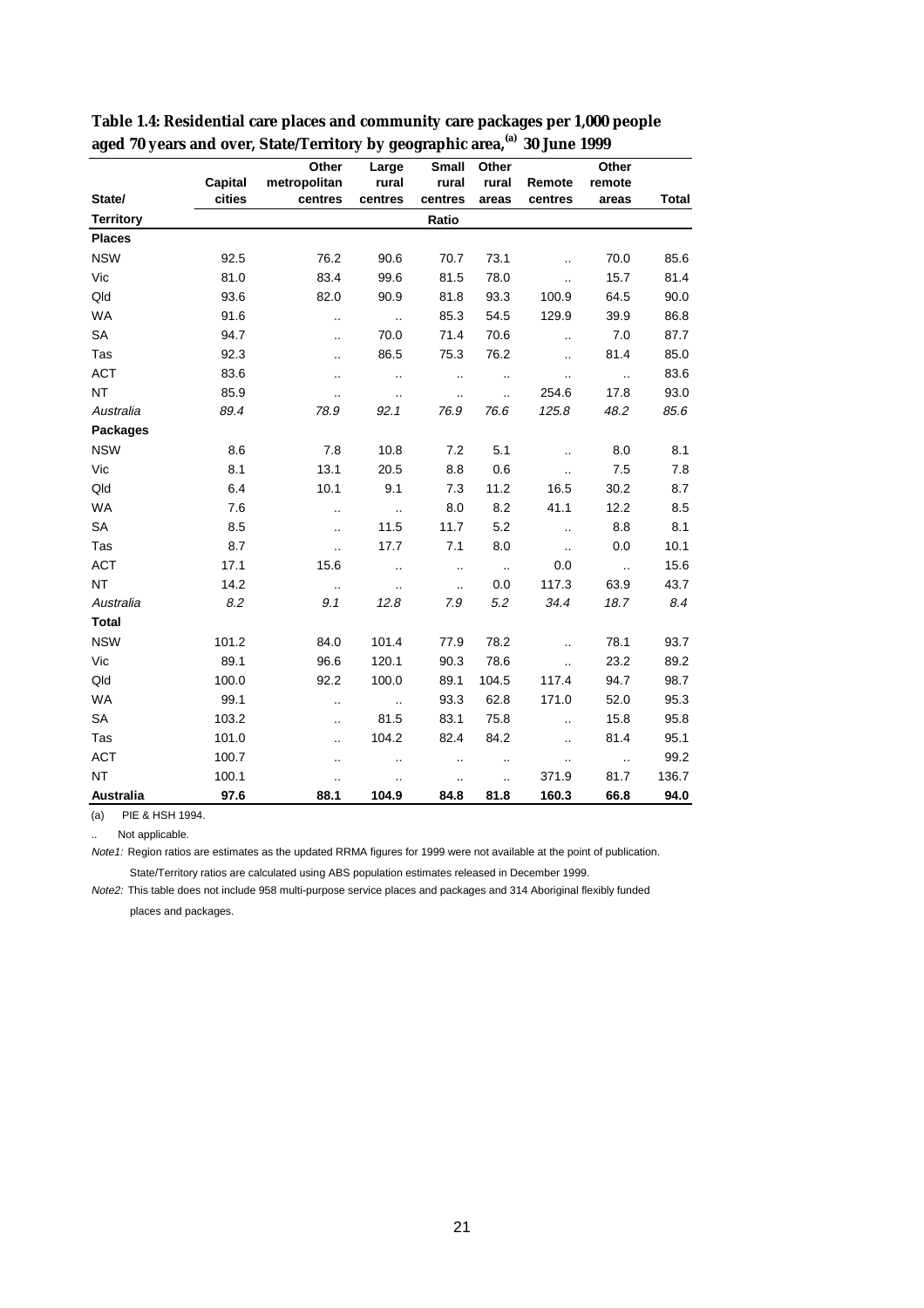|                  |         | Other        | Large       | <b>Small</b>  | Other       |             | Other          |       |
|------------------|---------|--------------|-------------|---------------|-------------|-------------|----------------|-------|
|                  | Capital | metropolitan | rural       | rural         | rural       | Remote      | remote         |       |
| State/           | cities  | centres      | centres     | centres       | areas       | centres     | areas          | Total |
| <b>Territory</b> |         |              |             | <b>Number</b> |             |             |                |       |
| <b>NSW</b>       | 531     | 116          | 59          | 85            | 151         | $\mathbf 0$ | 15             | 957   |
| Vic              | 525     | 31           | 45          | 51            | 187         | 0           | $\overline{2}$ | 841   |
| Qld              | 195     | 59           | 65          | 38            | 98          | 15          | 17             | 487   |
| WA               | 203     | 0            | $\mathbf 0$ | 23            | 31          | 14          | 10             | 281   |
| SA               | 220     | 0            | 3           | 13            | 73          | 0           | 1              | 310   |
| Tas              | 37      | $\Omega$     | 20          | 8             | 36          | 0           | 4              | 105   |
| <b>ACT</b>       | 22      | 0            | $\mathbf 0$ | 0             | $\mathbf 0$ | 0           | 0              | 22    |
| <b>NT</b>        | 5       | $\Omega$     | $\Omega$    | $\mathbf 0$   | $\mathbf 0$ | 8           | $\overline{2}$ | 15    |
| <b>Australia</b> | 1.738   | 206          | 192         | 218           | 576         | 37          | 51             | 3,018 |
|                  |         |              |             | Per cent      |             |             |                |       |
| <b>NSW</b>       | 55.5    | 12.1         | 6.2         | 8.9           | 15.8        | 0.0         | 1.6            | 100.0 |
| Vic              | 62.4    | 3.7          | 5.4         | 6.1           | 22.2        | 0.0         | 0.2            | 100.0 |
| Qld              | 40.0    | 12.1         | 13.3        | 7.8           | 20.1        | 3.1         | 3.5            | 100.0 |
| <b>WA</b>        | 72.2    | 0.0          | 0.0         | 8.2           | 11.0        | 5.0         | 3.6            | 100.0 |
| <b>SA</b>        | 71.0    | 0.0          | 1.0         | 4.2           | 23.5        | 0.0         | 0.3            | 100.0 |
| Tas              | 35.2    | 0.0          | 19.0        | 7.6           | 34.3        | 0.0         | 3.8            | 100.0 |
| <b>ACT</b>       | 100.0   | 0.0          | 0.0         | 0.0           | 0.0         | 0.0         | 0.0            | 100.0 |
| <b>NT</b>        | 33.3    | 0.0          | 0.0         | 0.0           | 0.0         | 53.3        | 13.3           | 100.0 |
| <b>Australia</b> | 57.6    | 6.8          | 6.4         | 7.2           | 19.1        | 1.2         | 1.7            | 100.0 |

**Table 1.5: Facilities, State/Territory by geographic area,(a) 30 June 1999**

|  | Table 1.6 Facilities, size by State/Territory, 30 June 1999 |  |
|--|-------------------------------------------------------------|--|
|  |                                                             |  |

| <b>Number</b> | <b>NSW</b> | Vic   | Qld   | WA             | SA       | Tas          | <b>ACT</b>     | ΝT          | Australia |
|---------------|------------|-------|-------|----------------|----------|--------------|----------------|-------------|-----------|
| of places     |            |       |       |                |          |              |                |             |           |
| $1 - 20$      | 92         | 115   | 50    | 47             | 36       | 27           | 2              | 9           | 378       |
| $21 - 40$     | 315        | 408   | 167   | 108            | 143      | 42           | $\overline{2}$ | 3           | 1,188     |
| $41 - 60$     | 280        | 228   | 142   | 89             | 79       | 25           | 6              | 3           | 852       |
| $61 - 80$     | 149        | 45    | 66    | 20             | 29       | 8            | 8              | 0           | 325       |
| $81 - 100$    | 67         | 24    | 32    | $\overline{7}$ | 14       | $\mathbf{2}$ | 0              | 0           | 146       |
| $101 - 120$   | 29         | 10    | 17    | 5              | 6        | 0            | 3              | 0           | 70        |
| $121 +$       | 25         | 11    | 13    | 5              | 3        | 1            | 1              | $\mathbf 0$ | 59        |
| <b>Total</b>  | 957        | 841   | 487   | 281            | 310      | 105          | 22             | 15          | 3,018     |
|               |            |       |       |                | Per cent |              |                |             |           |
| $1 - 20$      | 9.6        | 13.7  | 10.3  | 16.7           | 11.6     | 25.7         | 9.1            | 60.0        | 12.5      |
| $21 - 40$     | 32.9       | 48.5  | 34.3  | 38.4           | 46.1     | 40.0         | 9.1            | 20.0        | 39.4      |
| $41 - 60$     | 29.3       | 27.1  | 29.2  | 31.7           | 25.5     | 23.8         | 27.3           | 20.0        | 28.2      |
| $61 - 80$     | 15.6       | 5.4   | 13.6  | 7.1            | 9.4      | 7.6          | 36.4           | 0.0         | 10.8      |
| $81 - 100$    | 7.0        | 2.9   | 6.6   | 2.5            | 4.5      | 1.9          | 0.0            | 0.0         | 4.8       |
| $101 - 120$   | 3.0        | 1.2   | 3.5   | 1.8            | 1.9      | 0.0          | 13.6           | 0.0         | 2.3       |
| $121 +$       | 2.6        | 1.3   | 2.7   | 1.8            | 1.0      | 1.0          | 4.5            | 0.0         | 2.0       |
| <b>Total</b>  | 100.0      | 100.0 | 100.0 | 100.0          | 100.0    | 100.0        | 100.0          | 100.0       | 100.0     |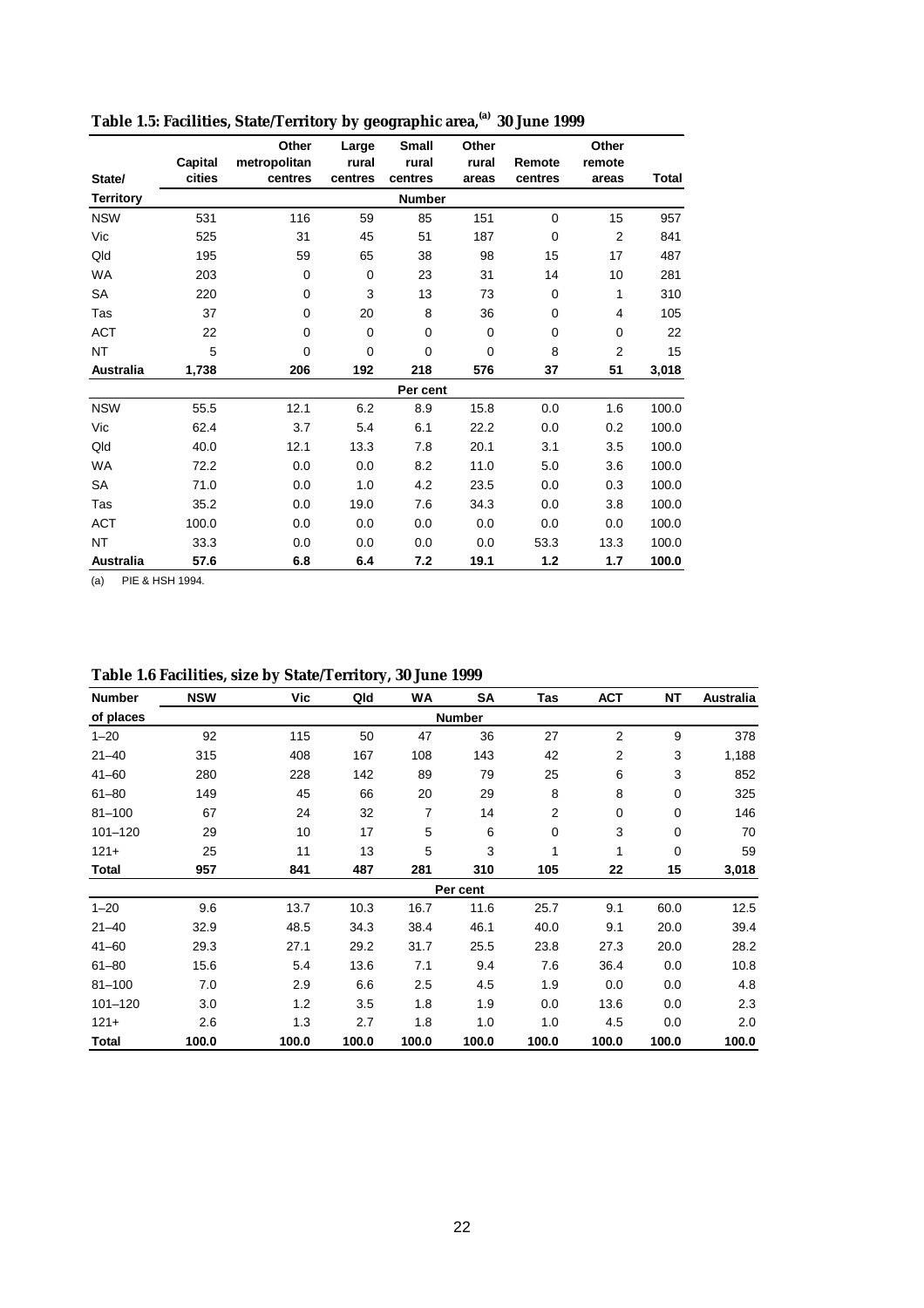|              |         | Other          | Large   | <b>Small</b>   | Other          |             | Other          |       |
|--------------|---------|----------------|---------|----------------|----------------|-------------|----------------|-------|
|              | Capital | metropolitan   | rural   | rural          | rural          | Remote      | remote         |       |
| Number of    | cities  | centres        | centres | centres        | areas          | centres     | areas          | Total |
| places       |         |                |         | <b>Number</b>  |                |             |                |       |
| $1 - 20$     | 100     | $\overline{7}$ | 19      | 16             | 182            | 14          | 40             | 378   |
| $21 - 40$    | 653     | 84             | 61      | 81             | 283            | 19          | $\overline{7}$ | 1,188 |
| $41 - 60$    | 558     | 55             | 63      | 90             | 78             | 4           | 4              | 852   |
| $61 - 80$    | 216     | 36             | 32      | 21             | 20             | 0           | $\mathbf 0$    | 325   |
| $81 - 100$   | 106     | 12             | 11      | $\overline{7}$ | 10             | $\mathbf 0$ | $\mathbf 0$    | 146   |
| $101 - 120$  | 54      | 6              | 5       | 3              | $\overline{2}$ | $\mathbf 0$ | 0              | 70    |
| $121 +$      | 51      | 6              | 1       | $\Omega$       | 1              | $\Omega$    | $\Omega$       | 59    |
| <b>Total</b> | 1,738   | 206            | 192     | 218            | 576            | 37          | 51             | 3,018 |
|              |         |                |         | Per cent       |                |             |                |       |
| $1 - 20$     | 5.8     | 3.4            | 9.9     | 7.3            | 31.6           | 37.8        | 78.4           | 12.5  |
| $21 - 40$    | 37.6    | 40.8           | 31.8    | 37.2           | 49.1           | 51.4        | 13.7           | 39.4  |
| $41 - 60$    | 32.1    | 26.7           | 32.8    | 41.3           | 13.5           | 10.8        | 7.8            | 28.2  |
| $61 - 80$    | 12.4    | 17.5           | 16.7    | 9.6            | 3.5            | 0.0         | 0.0            | 10.8  |
| $81 - 100$   | 6.1     | 5.8            | 5.7     | 3.2            | 1.7            | 0.0         | 0.0            | 4.8   |
| $101 - 120$  | 3.1     | 2.9            | 2.6     | 1.4            | 0.3            | 0.0         | 0.0            | 2.3   |
| $121 +$      | 2.9     | 2.9            | 0.5     | 0.0            | 0.2            | 0.0         | 0.0            | 2.0   |
| <b>Total</b> | 100.0   | 100.0          | 100.0   | 100.0          | 100.0          | 100.0       | 100.0          | 100.0 |

**Table 1.7: Facilities, size by geographic area,(a) 30 June 1999**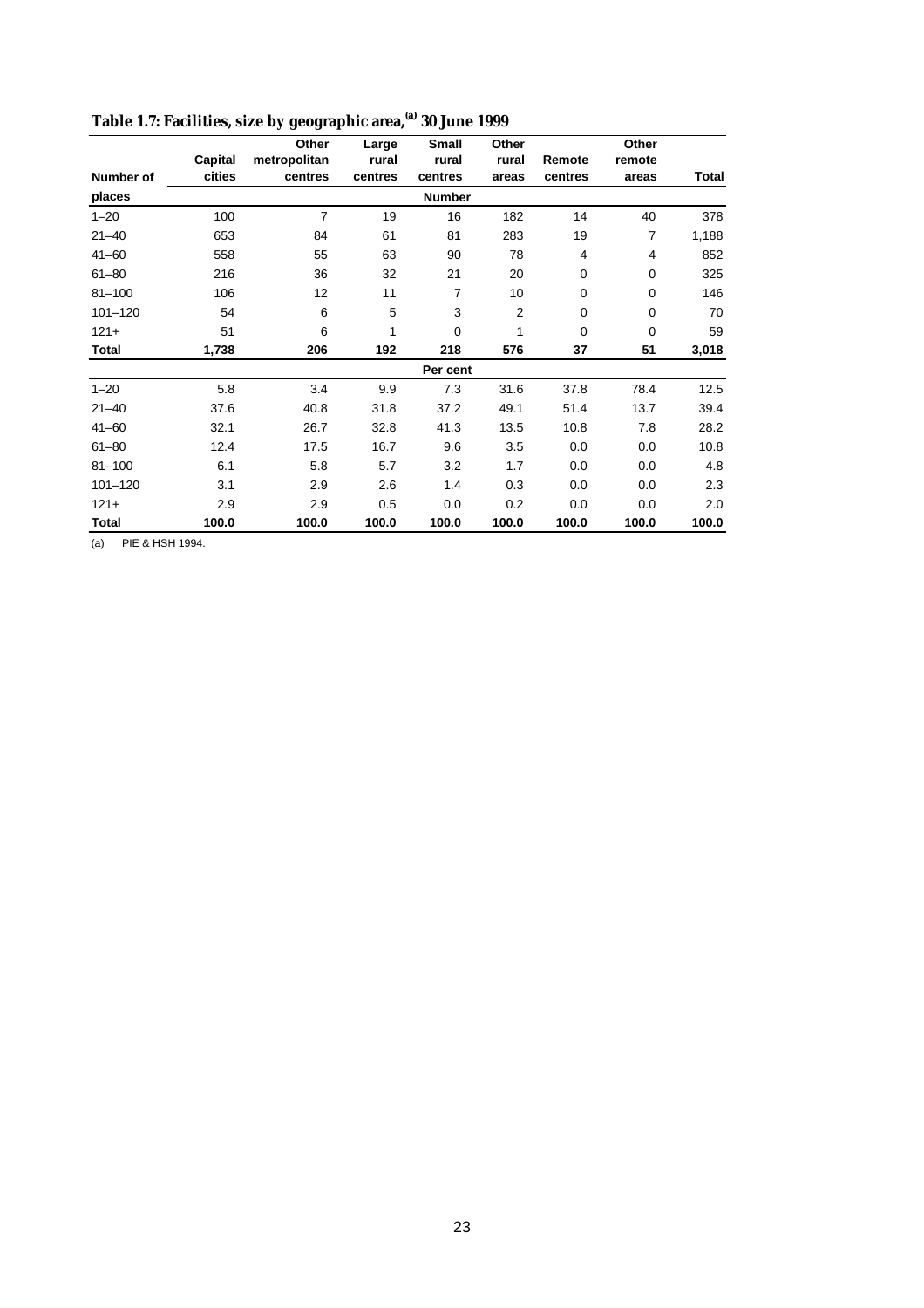|                            |                   | Other                   | Large            | <b>Small</b>        | Other                |                      | Other                |                           |
|----------------------------|-------------------|-------------------------|------------------|---------------------|----------------------|----------------------|----------------------|---------------------------|
| State/                     | Capital<br>cities | metropolitan<br>centres | rural<br>centres | rural<br>centres    | rural<br>areas       | Remote<br>centres    | remote<br>areas      | <b>Total</b>              |
| <b>Territory</b>           |                   |                         |                  | <b>Number</b>       |                      |                      |                      |                           |
| <b>Permanent care</b>      |                   |                         |                  |                     |                      |                      |                      |                           |
| <b>NSW</b>                 | 10,740,575        | 2,155,398               | 960,633          | 1,237,366           | 1,845,101            | $\ddot{\phantom{a}}$ | 93,518               | 17,032,591                |
| Vic                        | 7,976,353         | 471,482                 | 711,548          | 784,505             | 1,745,088            | ä.                   | 6,177                | 11,695,153                |
| Qld                        | 4,021,631         | 1,213,516               | 1,293,129        | 660,474             | 1,240,453            | 150,188              | 105,622              | 8,685,013                 |
| <b>WA</b>                  | 3,245,048         | $\ddotsc$               | Ω.               | 354,284             | 254,273              | 117,126              | 37,021               | 4,007,752                 |
| SA                         | 3,767,072         | $\ddot{\phantom{a}}$    | 41,867           | 187,924             | 662,754              | $\ddotsc$            | 5,417                | 4,665,034                 |
| Tas                        | 607,316           |                         | 274,749          | 143,814             | 282,970              | $\ddot{\phantom{a}}$ | 6,767                | 1,315,616                 |
| <b>ACT</b>                 | 478,096           |                         |                  |                     |                      |                      | $\ddot{\phantom{a}}$ | 478,096                   |
| NT                         | 56,991            |                         |                  |                     |                      | 56,461               | 5,816                | 119,268                   |
| Australia                  | 30,893,082        | 3,840,396               | 3,281,926        | 3,368,367 6,030,639 |                      | 323,775              | 260,338              | 47,998,523                |
| <b>Respite care</b>        |                   |                         |                  |                     |                      |                      |                      |                           |
| <b>NSW</b>                 | 235,729           | 45,476                  | 21,072           | 26,888              | 48,080               | $\ddot{\phantom{a}}$ | 2,315                | 379,560                   |
| Vic                        | 126,938           | 6,708                   | 9,259            | 20,476              | 40,330               | $\ddot{\phantom{a}}$ | $\ddot{\phantom{a}}$ | 203,711                   |
| Qld                        | 70,309            | 27,195                  | 21,135           | 14,811              | 28,923               | 2,127                | 2,219                | 166,719                   |
| <b>WA</b>                  | 61,875            | $\ddot{\phantom{a}}$    | $\sim$           | 8,801               | 6,533                | 3,465                | 4,644                | 85,318                    |
| SA                         | 76,517            | $\ddot{\phantom{a}}$    | 929              | 2,929               | 16,266               | $\ddot{\phantom{a}}$ | 315                  | 96,956                    |
| Tas                        | 10,849            |                         | 6,294            | 4,881               | 6,327                | $\ddot{\phantom{a}}$ | 334                  | 28,685                    |
| <b>ACT</b>                 | 13,717            |                         |                  |                     | $\ddot{\phantom{a}}$ |                      | $\ddot{\phantom{a}}$ | 13,717                    |
| <b>NT</b>                  | 2,085             |                         |                  |                     | $\ddot{\phantom{a}}$ | 3,484                | 310                  | 5,879                     |
| Australia                  | 598,019           | 79,379                  | 58,689           | 78,786              | 146,459              | 9,076                | 10,137               | 980,545                   |
| Respite and permanent care |                   |                         |                  |                     |                      |                      |                      |                           |
| <b>NSW</b>                 | 10,976,304        | 2,200,874               | 981,705          | 1,264,254           | 1,893,181            |                      | 95,833               | 17,412,151                |
| Vic                        | 8,103,291         | 478,190                 | 720,807          | 804,981             | 1,785,418            | $\ddot{\phantom{a}}$ | 6,177                | 11,898,864                |
| Qld                        | 4,091,940         | 1,240,711               | 1,314,264        | 675,285             | 1,269,376            | 152,315              | 107,841              | 8,851,732                 |
| <b>WA</b>                  | 3,306,923         | $\ddot{\phantom{a}}$    |                  | 363,085             | 260,806              | 120,591              | 41,665               | 4,093,070                 |
| SA                         | 3,843,589         | $\ddot{\phantom{a}}$    | 42,796           | 190,853             | 679,020              | $\ddot{\phantom{a}}$ | 5,732                | 4,761,990                 |
| Tas                        | 618,165           |                         | 281,043          | 148,695             | 289,297              | Ω.                   | 7,101                | 1,344,301                 |
| <b>ACT</b>                 | 491,813           |                         |                  |                     |                      |                      |                      | 491,813                   |
| <b>NT</b>                  | 59,076            |                         |                  |                     |                      | 59,945               | 6,126                | 125,147                   |
| Australia                  | 31,491,101        | 3,919,775               | 3,340,615        | 3,447,153           | 6,177,098            | 332,851              | 270,475              | 48,979,068<br>(continued) |

| Table 1.8: Occupied place days, type of care by State/Territory and geographic area, <sup>(a)</sup> |  |
|-----------------------------------------------------------------------------------------------------|--|
| 1 July 1998 to 30 June 1999                                                                         |  |

*(continued)*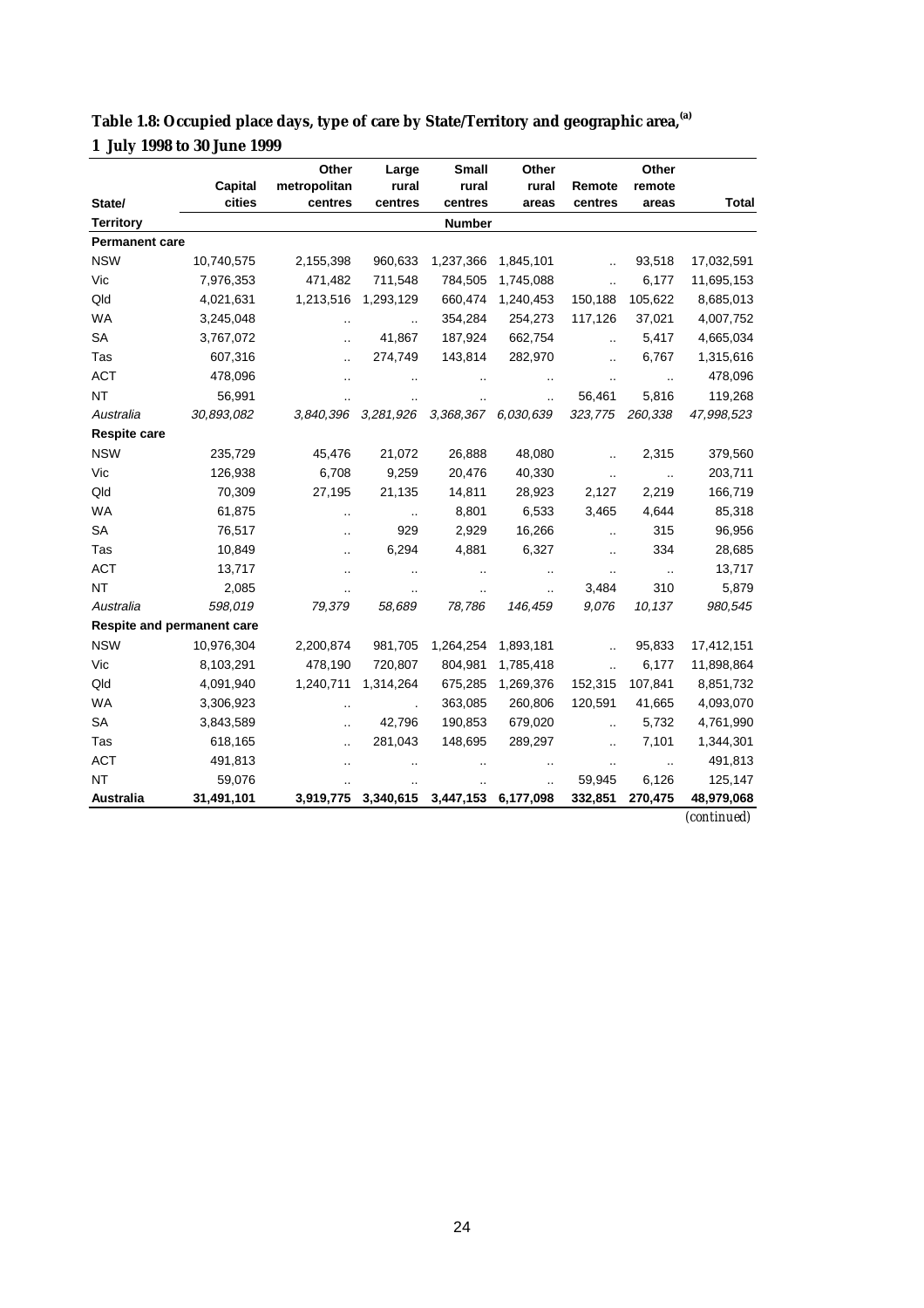|                            |         | Other                | Large                | Small                | Other                |                      | Other                      |              |
|----------------------------|---------|----------------------|----------------------|----------------------|----------------------|----------------------|----------------------------|--------------|
|                            | Capital | metropolitan         | rural                | rural                | rural                | Remote               | remote                     |              |
| State/                     | cities  | centres              | centres              | centres              | areas                | centres              | areas                      | <b>Total</b> |
| <b>Territory</b>           |         |                      |                      | Per cent             |                      |                      |                            |              |
| <b>Permanent care</b>      |         |                      |                      |                      |                      |                      |                            |              |
| <b>NSW</b>                 | 63.1    | 12.7                 | 5.6                  | 7.3                  | 10.8                 | $\ddot{\phantom{a}}$ | 0.5                        | 100.0        |
| Vic                        | 68.2    | 4.0                  | 6.1                  | 6.7                  | 14.9                 | $\ddotsc$            | 0.1                        | 100.0        |
| Qld                        | 46.3    | 14.0                 | 14.9                 | 7.6                  | 14.3                 | 1.7                  | 1.2                        | 100.0        |
| <b>WA</b>                  | 81.0    | $\ddotsc$            | $\ldots$             | 8.8                  | 6.3                  | 2.9                  | 0.9                        | 100.0        |
| <b>SA</b>                  | 80.8    | $\ddot{\phantom{a}}$ | 0.9                  | 4.0                  | 14.2                 | $\ddot{\phantom{a}}$ | 0.1                        | 100.0        |
| Tas                        | 46.2    | $\ddot{\phantom{a}}$ | 20.9                 | 10.9                 | 21.5                 | ă.                   | 0.5                        | 100.0        |
| <b>ACT</b>                 | 100.0   | $\ddotsc$            | $\ddot{\phantom{a}}$ | $\ddot{\phantom{a}}$ | $\cdot$ .            | $\ddot{\phantom{a}}$ | $\sim$                     | 100.0        |
| <b>NT</b>                  | 47.8    | $\ldots$             | $\cdot$ .            | $\cdot$ .            |                      | 47.3                 | 4.9                        | 100.0        |
| Australia                  | 64.4    | 8.0                  | 6.8                  | 7.0                  | 12.6                 | 0.7                  | 0.5                        | 100.0        |
| <b>Respite care</b>        |         |                      |                      |                      |                      |                      |                            |              |
| <b>NSW</b>                 | 62.1    | 12.0                 | 5.6                  | 7.1                  | 12.7                 | $\ddotsc$            | 0.6                        | 100.0        |
| Vic                        | 62.3    | 3.3                  | 4.5                  | 10.1                 | 19.8                 | $\ddot{\phantom{a}}$ | $\ddotsc$                  | 100.0        |
| Qld                        | 42.2    | 16.3                 | 12.7                 | 8.9                  | 17.3                 | 1.3                  | 1.3                        | 100.0        |
| <b>WA</b>                  | 72.5    | $\ddotsc$            | $\ddotsc$            | 10.3                 | 7.7                  | 4.1                  | 5.4                        | 100.0        |
| SA                         | 78.9    | $\ddot{\phantom{a}}$ | 1.0                  | 3.0                  | 16.8                 | $\ddot{\phantom{a}}$ | 0.3                        | 100.0        |
| Tas                        | 37.8    | $\ddot{\phantom{a}}$ | 21.9                 | 17.0                 | 22.1                 | $\ddotsc$            | 1.2                        | 100.0        |
| <b>ACT</b>                 | 100.0   | $\ddotsc$            | $\ddot{\phantom{a}}$ | $\ddot{\phantom{a}}$ | $\ldots$             | $\ddot{\phantom{a}}$ | $\ldots$                   | 100.0        |
| <b>NT</b>                  | 35.5    | $\ddotsc$            | $\ddot{\phantom{a}}$ | $\ddotsc$            | $\ddot{\phantom{a}}$ | 59.3                 | 5.3                        | 100.0        |
| Australia                  | 61.0    | 8.1                  | 6.0                  | 8.0                  | 14.9                 | 0.9                  | 1.0                        | 100.0        |
| Respite and permanent care |         |                      |                      |                      |                      |                      |                            |              |
| <b>NSW</b>                 | 63.0    | 12.6                 | 5.6                  | 7.3                  | 10.9                 | $\ddotsc$            | 0.6                        | 100.0        |
| Vic                        | 68.1    | 4.0                  | 6.1                  | 6.8                  | 15.0                 | $\ddotsc$            | 0.1                        | 100.0        |
| Qld                        | 46.2    | 14.0                 | 14.8                 | 7.6                  | 14.3                 | 1.7                  | 1.2                        | 100.0        |
| <b>WA</b>                  | 80.8    | $\ddotsc$            | $\ddotsc$            | 8.9                  | 6.4                  | 2.9                  | 1.0                        | 100.0        |
| SA                         | 80.7    | $\ddot{\phantom{a}}$ | 0.9                  | 4.0                  | 14.3                 | $\ddotsc$            | 0.1                        | 100.0        |
| Tas                        | 46.0    | $\ddot{\phantom{a}}$ | 20.9                 | 11.1                 | 21.5                 | $\ddot{\phantom{a}}$ | 0.5                        | 100.0        |
| <b>ACT</b>                 | 100.0   | $\ddot{\phantom{a}}$ | $\ddot{\phantom{a}}$ | $\ddot{\phantom{a}}$ | $\ddotsc$            | $\ddot{\phantom{a}}$ | $\mathcal{L}_{\mathbf{r}}$ | 100.0        |
| <b>NT</b>                  | 47.2    |                      | $\ddotsc$            | $\cdot$ .            |                      | 47.9                 | 4.9                        | 100.0        |
| Australia                  | 64.3    | 8.0                  | 6.8                  | 7.0                  | 12.6                 | 0.7                  | 0.6                        | 100.0        |

**Table 1.8 (continued): Occupied place days, type of care by State/Territory and geographic area,(a) 1 July 1998 to 30 June 1999**

.. Not applicable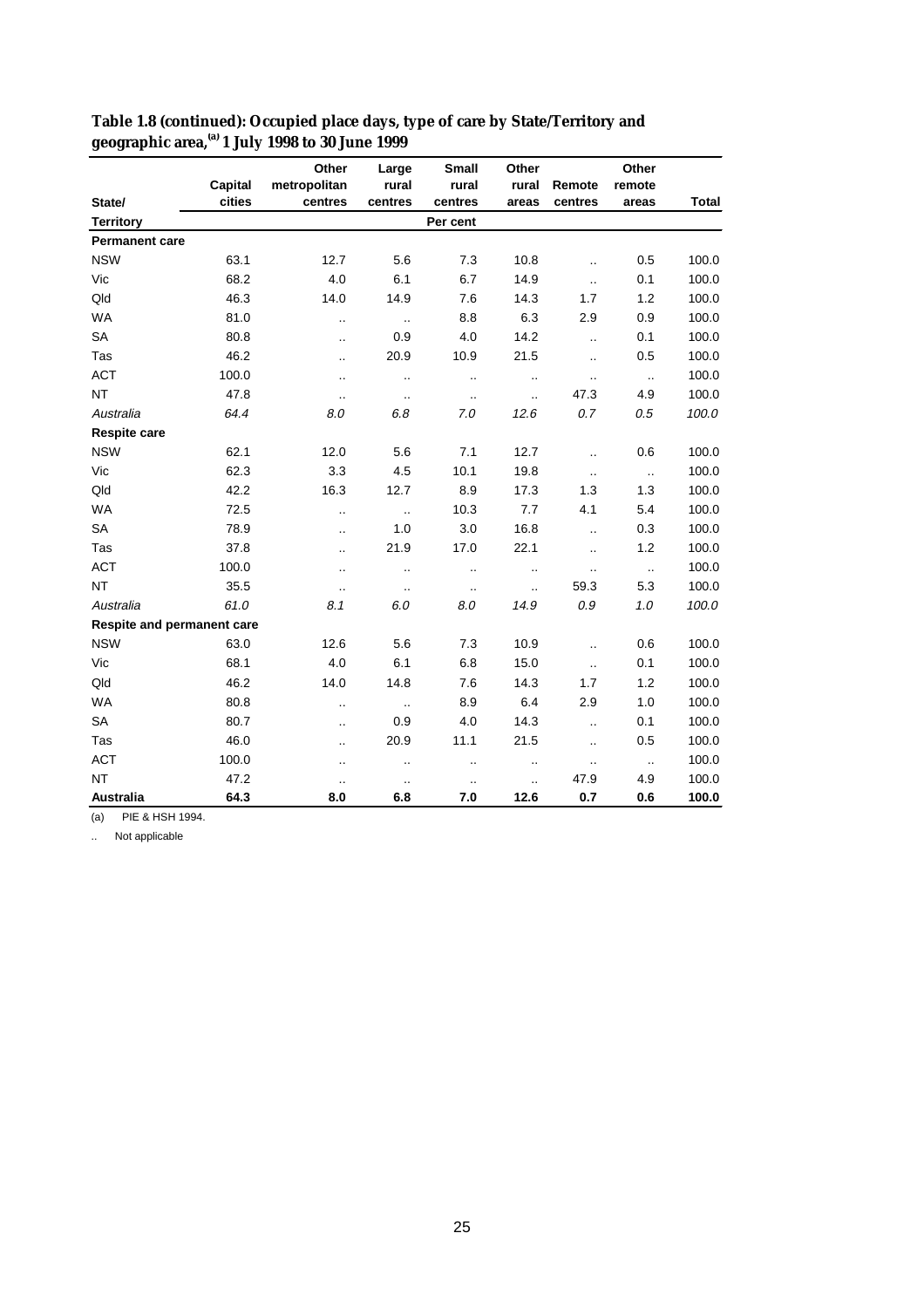|                  | Capital | Other<br>metropolitan | Large<br>rural | <b>Small</b><br>rural | Other<br>rural | Remote        | Other<br>remote |       |
|------------------|---------|-----------------------|----------------|-----------------------|----------------|---------------|-----------------|-------|
| State/           | cities  | centres               | centres        | centres               | areas          | centres       | areas           | Total |
| <b>Territory</b> |         |                       |                | Per cent              |                |               |                 |       |
| <b>NSW</b>       | 95.4    | 97.2                  | 97.4           | 97.3                  | 96.1           | $\cdot$ .     | 92.4            | 95.9  |
| Vic              | 94.3    | 96.7                  | 90.5           | 97.7                  | 95.4           |               | 89.1            | 94.5  |
| Qld              | 96.0    | 97.7                  | 100.9          | 96.8                  | 93.1           | 94.8          | 80.5            | 96.3  |
| <b>WA</b>        | 94.9    |                       |                | 96.2                  | 95.1           | 92.2          | 83.0            | 94.8  |
| SA               | 96.4    | $\cdot$               | 96.9           | 91.7                  | 97.9           |               | 98.2            | 96.4  |
| Tas              | 99.8    |                       | 98.7           | 91.5                  | 96.7           |               | 88.4            | 97.8  |
| <b>ACT</b>       | 94.8    | $\cdot$               |                | . .                   | . .            | $\sim$ $\sim$ | $\cdot$         | 94.8  |
| <b>NT</b>        | 95.8    |                       |                | $\cdot$ .             | $\cdot$        | 93.3          | 98.7            | 94.7  |
| <b>Australia</b> | 95.3    | 97.3                  | 97.2           | 96.6                  | 95.5           | 93.6          | 85.9            | 95.7  |

#### **Table 1.9: Average occupancy rate, State/Territory by geographic area,(a) 1 July 1998 to 30 June 1999**

(a) PIE & HSH 1994.

.. Not applicable.

Note: The average occupancy rate =

( (resident bed-days over the year)/((average of places at the beginning and end of the year)\*365))\*100.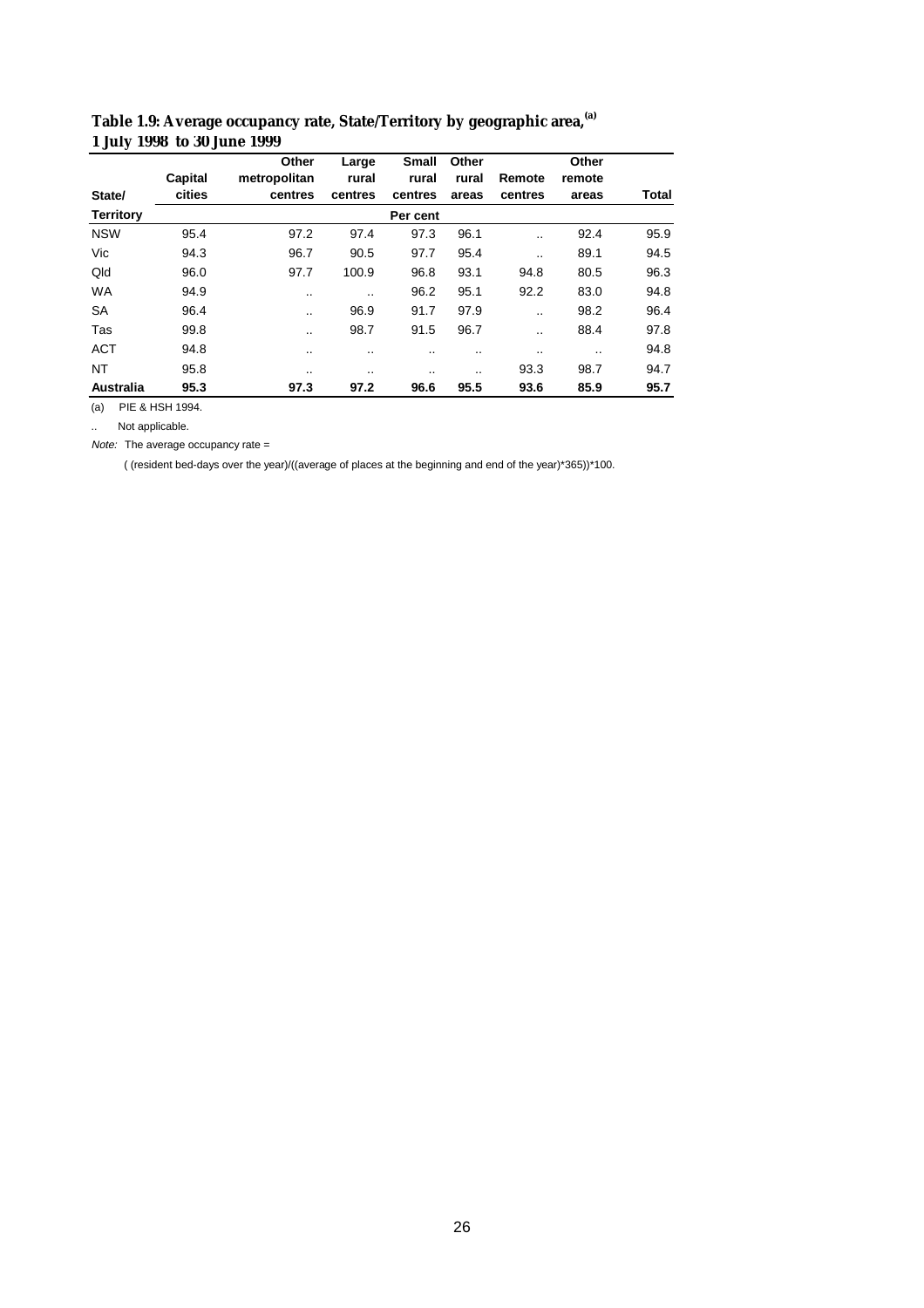## **Section 2**

## **Residents and their characteristics**

These tables are based on those residents in residential aged care facilities at 30 June 1999, with the exception of data on pension types, which reports on residents at 30 June 1998. Some basic characteristics of the residents are presented.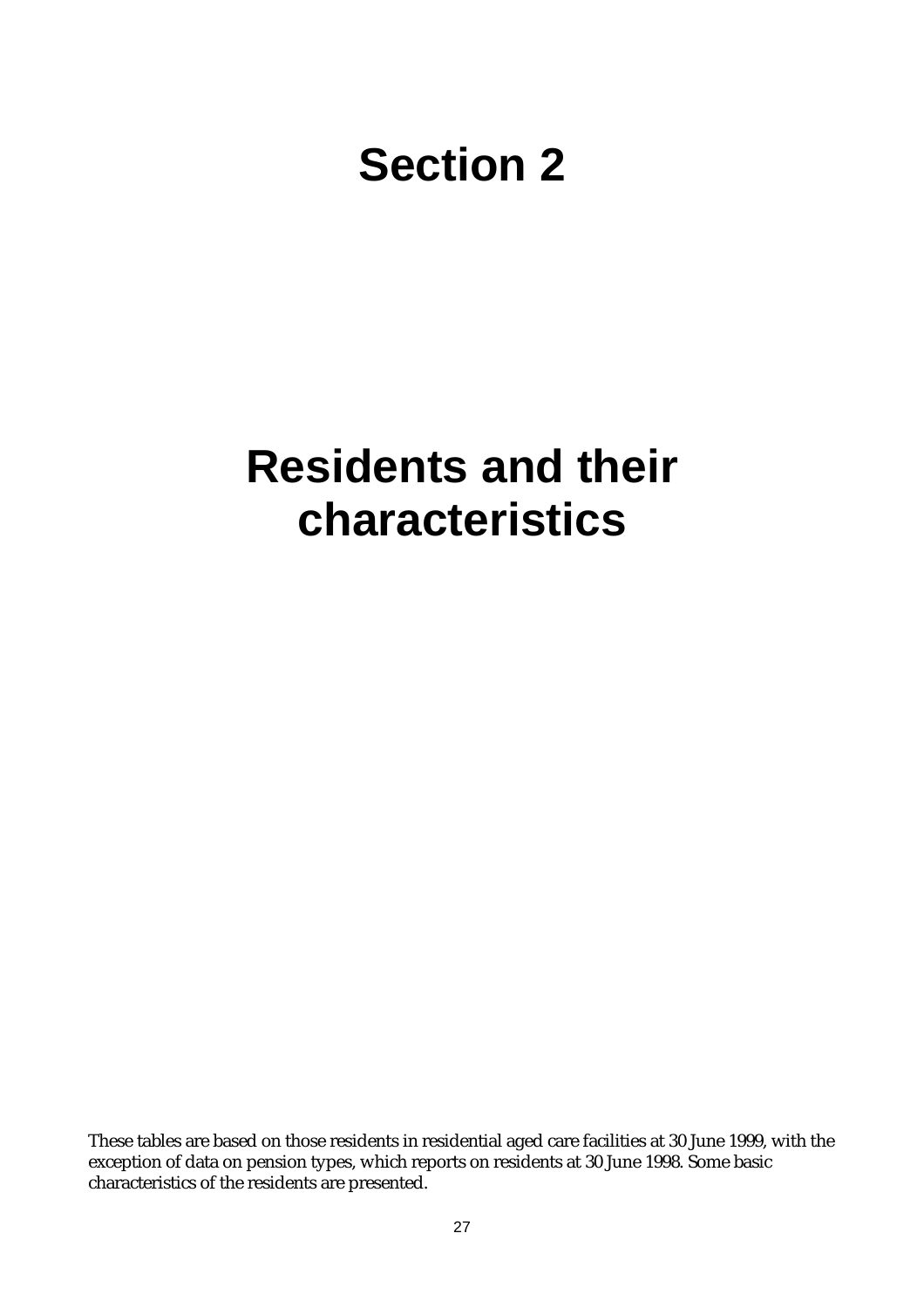| Table 2.1: All residents, age by sex and State/Territory, <sup>(a)</sup> 30 June 1999 |  |  |  |
|---------------------------------------------------------------------------------------|--|--|--|
|---------------------------------------------------------------------------------------|--|--|--|

|                               | <b>NSW</b>    | Vic            | Qld           | WA            | SA            | Tas           | <b>ACT</b>    | NΤ            | Australia     |
|-------------------------------|---------------|----------------|---------------|---------------|---------------|---------------|---------------|---------------|---------------|
| Sex/age                       |               |                |               |               | <b>Number</b> |               |               |               |               |
| <b>Females</b>                |               |                |               |               |               |               |               |               |               |
| under 65                      | 1,082         | 660            | 571           | 264           | 165           | 72            | 24            | 23            | 2,861         |
| 65-69                         | 890           | 537            | 424           | 198           | 211           | 66            | 20            | 9             | 2,355         |
| $70 - 74$                     | 2,057         | 1,340          | 1,026         | 472           | 529           | 142           | 47            | 21            | 5,634         |
| $75 - 79$                     | 4,529         | 3,074          | 2,224         | 1,035         | 1,265         | 383           | 137           | 31            | 12,678        |
| $80 - 84$                     | 7,738         | 5,006          | 3,911         | 1,745         | 2,149         | 617           | 269           | 41            | 21,476        |
| $85 - 89$                     | 9,821         | 6,876          | 4,965         | 2,449         | 2,738         | 780           | 269           | 32            | 27,930        |
| $90+$                         | 8,512         | 6,207          | 4,263         | 2,117         | 2,707         | 644           | 224           | 29            | 24,703        |
| Total females<br><b>Males</b> | 34,629        | 23,700         | 17,384        | 8,280         | 9,764         | 2,704         | 990           | 186           | 97,637        |
| under 65                      | 1,220         | 822            | 631           | 261           | 148           | 79            | 30            | 42            | 3,233         |
| 65-69                         | 888           | 579            | 397           | 193           | 181           | 51            | 25            | 12            | 2,326         |
| $70 - 74$                     | 1,707         | 1,012          | 793           | 361           | 375           | 110           | 42            | 22            | 4,422         |
| $75 - 79$                     | 2,401         | 1,579          | 1,208         | 504           | 627           | 165           | 70            | 28            | 6,582         |
| $80 - 84$                     | 2,703         | 1,819          | 1,518         | 629           | 774           | 236           | 83            | 29            | 7,791         |
| $85 - 89$                     | 2,664         | 1,956          | 1,448         | 631           | 767           | 220           | 74            | 14            | 7,774         |
| $90+$                         | 1,651         | 1,290          | 981           | 488           | 531           | 143           | 40            | 10            | 5,134         |
| Total males                   | 13,234        | 9,057          | 6,976         | 3,067         | 3,403         | 1,004         | 364           | 157           | 37,262        |
| <b>Persons</b>                |               |                |               |               |               |               |               |               |               |
| under 65                      | 2,302         | 1,482          | 1,202         | 525           | 313           | 151           | 54            | 65            | 6,094         |
| 65-69                         | 1,778         | 1,116          | 821           | 391           | 392           | 117           | 45            | 21            | 4,681         |
| $70 - 74$                     | 3,764         | 2,352          | 1,819         | 833           | 904           | 252           | 89            | 43            | 10,056        |
| $75 - 79$                     | 6,930         | 4,653          | 3,432         | 1,539         | 1,892         | 548           | 207           | 59            | 19,260        |
| $80 - 84$                     | 10,441        | 6,825          | 5,429         | 2,374         | 2,923         | 853           | 352           | 70            | 29,267        |
| $85 - 89$                     | 12,485        | 8,832          | 6,413         | 3,080         | 3,505         | 1,000         | 343           | 46            | 35,704        |
| $90+$                         | 10,163        | 7,497          | 5,244         | 2,605         | 3,238         | 787           | 264           | 39            | 29,837        |
| <b>Total persons</b>          | 47,863        | 32,757         | 24,360        | 11,347        | 13,167        | 3,708         | 1,354         | 343           | 134,899       |
| <b>Females</b>                |               |                |               |               | Per cent      |               |               |               |               |
| under 65                      | 3.1           | 2.8            | 3.3           | 3.2           | 1.7           | 2.7           | 2.4           | 12.4          | 2.9           |
| 65-69                         | 2.6           | 2.3            | 2.4           | 2.4           | 2.2           | 2.4           | 2.0           | 4.8           | 2.4           |
| $70 - 74$                     | 5.9           | 5.7            | 5.9           | 5.7           | 5.4           | 5.3           | 4.7           | 11.3          | 5.8           |
| $75 - 79$                     | 13.1          | 13.0           | 12.8          | 12.5          | 13.0          | 14.2          | 13.8          | 16.7          | 13.0          |
| $80 - 84$                     | 22.3          | 21.1           | 22.5          | 21.1          | 22.0          | 22.8          | 27.2          | 22.0          | 22.0          |
| $85 - 89$                     | 28.4          | 29.0           | 28.6          | 29.6          | 28.0          | 28.8          | 27.2          | 17.2          | 28.6          |
| $90+$                         | 24.6          | 26.2           | 24.5          | 25.6          | 27.7          | 23.8          | 22.6          | 15.6          | 25.3          |
| <b>Total females</b>          | 100.0         | 100.0          | 100.0         | 100.0         | 100.0         | 100.0         | 100.0         | 100.0         | 100.0         |
| <b>Males</b>                  |               |                |               |               |               |               |               |               |               |
| under 65                      | 9.2           | 9.1            | 9.0           | 8.5           | 4.3           | 7.9           | 8.2           | 26.8          | 8.7           |
| 65-69                         | 6.7           | 6.4            | 5.7           | 6.3           | 5.3           | 5.1           | 6.9           | 7.6           | 6.2           |
| $70 - 74$                     | 12.9          | 11.2           | 11.4          | 11.8          | 11.0          | 11.0          | 11.5          | 14.0          | 11.9          |
| $75 - 79$                     | 18.1          | 17.4           | 17.3          | 16.4          | 18.4          | 16.4          | 19.2          | 17.8          | 17.7          |
| $80 - 84$                     | 20.4          | 20.1           | 21.8          | 20.5          | 22.7          | 23.5          | 22.8          | 18.5          | 20.9          |
| $85 - 89$                     | 20.1          | 21.6           | 20.8          | 20.6          | 22.5          | 21.9          | 20.3          | 8.9           | 20.9          |
| $90+$                         | 12.5          | 14.2           | 14.1          | 15.9          | 15.6          | 14.2          | 11.0          | 6.4           | 13.8          |
| <b>Total males</b>            | 100.0         | 100.0          | 100.0         | 100.0         | 100.0         | 100.0         | 100.0         | 100.0         | 100.0         |
| <b>Persons</b><br>under 65    | 4.8           | 4.5            | 4.9           | 4.6           | 2.4           | 4.1           | 4.0           | 19.0          | 4.5           |
|                               |               |                |               |               |               |               |               |               |               |
| 65-69<br>$70 - 74$            | 3.7           | 3.4<br>$7.2\,$ | 3.4           | 3.4           | 3.0<br>6.9    | 3.2           | 3.3           | 6.1           | 3.5           |
| $75 - 79$                     | 7.9           |                | 7.5           | 7.3           |               | 6.8           | 6.6           | 12.5          | 7.5           |
|                               | 14.5          | 14.2           | 14.1          | 13.6          | 14.4          | 14.8          | 15.3          | 17.2          | 14.3          |
| 80-84                         | 21.8          | 20.8           | 22.3          | 20.9          | 22.2          | 23.0          | 26.0          | 20.4          | 21.7          |
| $85 - 89$<br>$90+$            | 26.1          | 27.0           | 26.3          | 27.1          | 26.6          | 27.0          | 25.3          | 13.4          | 26.5          |
| <b>Total persons</b>          | 21.2<br>100.0 | 22.9<br>100.0  | 21.5<br>100.0 | 23.0<br>100.0 | 24.6<br>100.0 | 21.2<br>100.0 | 19.5<br>100.0 | 11.4<br>100.0 | 22.1<br>100.0 |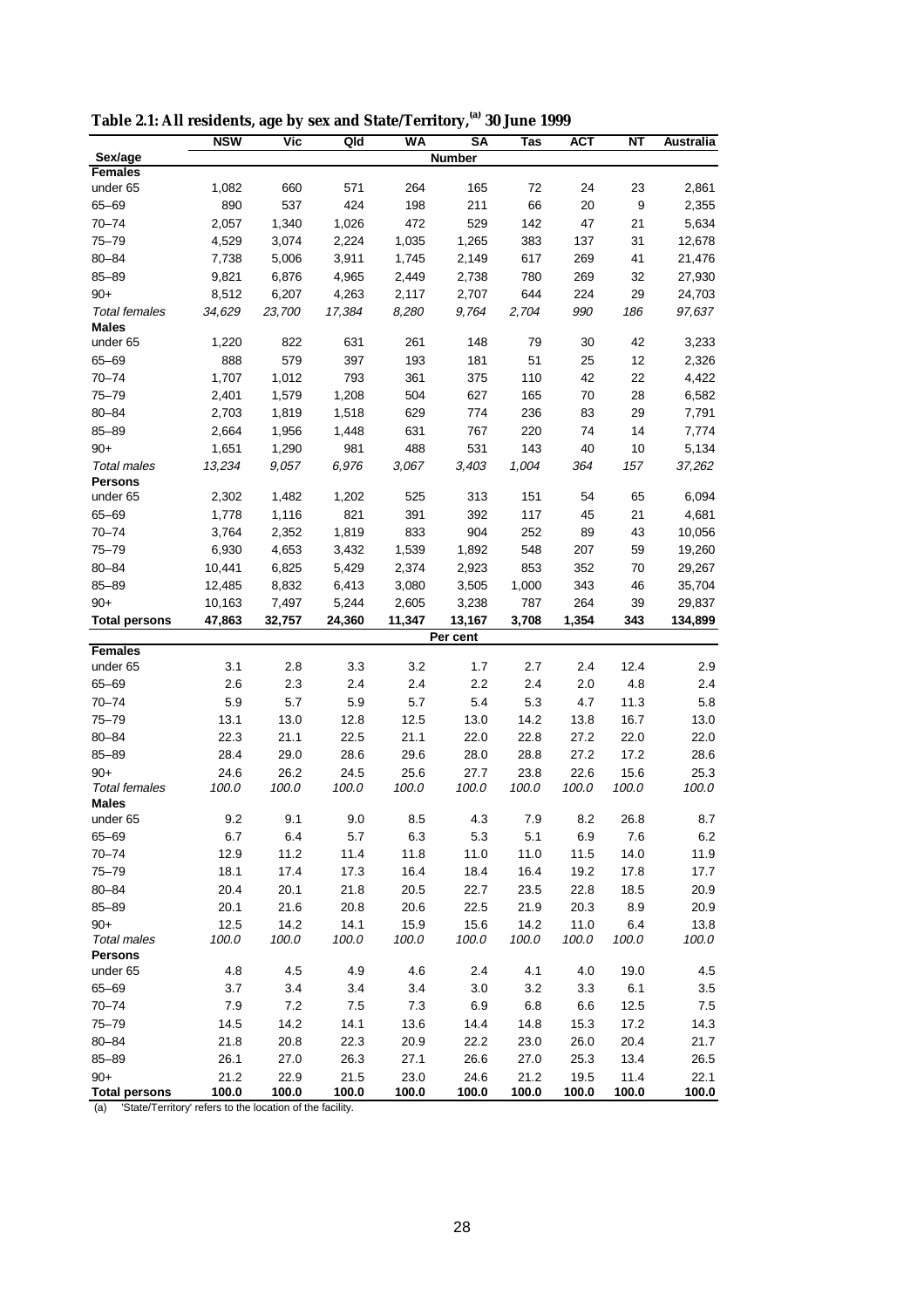|                        | <b>NSW</b>  | Vic        | Qld         | <b>WA</b>  | <b>SA</b>     | Tas         | <b>ACT</b> | ΝT    | Australia  |
|------------------------|-------------|------------|-------------|------------|---------------|-------------|------------|-------|------------|
| Sex/age                |             |            |             |            | <b>Number</b> |             |            |       |            |
| Females                |             |            |             |            |               |             |            |       |            |
| under 65               | 1,045       | 656        | 559         | 255        | 162           | 71          | 20         | 23    | 2,791      |
| 65-69                  | 871         | 526        | 413         | 194        | 209           | 62          | 20         | 9     | 2,304      |
| $70 - 74$              | 2,003       | 1,316      | 1,004       | 460        | 523           | 140         | 45         | 20    | 5,511      |
| $75 - 79$              | 4,425       | 3,024      | 2,170       | 1,009      | 1,234         | 376         | 134        | 27    | 12,399     |
| $80 - 84$              | 7,568       | 4,932      | 3,834       | 1,701      | 2,100         | 606         | 267        | 40    | 21,048     |
| $85 - 89$              | 9,644       | 6,803      | 4,907       | 2,402      | 2,697         | 767         | 266        | 31    | 27,517     |
| $90+$                  | 8,420       | 6,150      | 4,221       | 2,094      | 2,682         | 639         | 222        | 26    | 24,454     |
| <b>Total females</b>   | 33,976      | 23,407     | 17,108      | 8,115      | 9,607         | 2,661       | 974        | 176   | 96,024     |
| <b>Males</b>           |             |            |             |            |               |             |            |       |            |
| under 65               | 1,202       | 806        | 608         | 248        | 143           | 77          | 28         | 39    | 3,151      |
| $65 - 69$              | 863         | 568        | 390         | 186        | 179           | 50          | 24         | 12    | 2,272      |
| 70-74                  | 1,659       | 991        | 776         | 355        | 365           | 105         | 41         | 21    | 4,313      |
| $75 - 79$              | 2,317       | 1,550      | 1,171       | 488        | 607           | 158         | 67         | 26    | 6,384      |
| $80 - 84$              | 2,646       | 1,784      | 1,480       | 616        | 746           | 227         | 81         | 29    | 7,609      |
| $85 - 89$              | 2,595       | 1,925      | 1,429       | 616        | 752           | 214         | 72         | 14    | 7,617      |
| $90+$                  | 1,621       | 1,273      | 969         | 476        | 523           | 139         | 39         | 10    | 5,050      |
| <b>Total males</b>     | 12,903      | 8,897      | 6,823       | 2,985      | 3,315         | 970         | 352        | 151   | 36,396     |
| <b>Persons</b>         |             |            |             |            |               |             |            |       |            |
| under 65               | 2,247       | 1,462      | 1,167       | 503        | 305           | 148         | 48         | 62    | 5,942      |
| 65-69                  | 1,734       | 1,094      | 803         | 380        | 388           | 112         | 44         | 21    | 4,576      |
| $70 - 74$              | 3,662       | 2,307      | 1,780       | 815        | 888           | 245         | 86         | 41    | 9,824      |
| $75 - 79$              | 6,742       | 4,574      | 3,341       | 1,497      | 1,841         | 534         | 201        | 53    | 18,783     |
| $80 - 84$              | 10,214      | 6,716      | 5,314       | 2,317      | 2,846         | 833         | 348        | 69    | 28,657     |
| $85 - 89$              | 12,239      | 8,728      | 6,336       | 3,018      | 3,449         | 981         | 338        | 45    | 35,134     |
| $90+$                  | 10,041      | 7,423      | 5,190       | 2,570      | 3,205         | 778         | 261        | 36    | 29,504     |
| <b>Total persons</b>   | 46,879      | 32,304     | 23,931      | 11,100     | 12,922        | 3,631       | 1,326      | 327   | 132,420    |
|                        |             |            |             |            | Per cent      |             |            |       |            |
| <b>Females</b>         | 3.1         |            |             | 3.1        | 1.7           | 2.7         | 2.1        | 13.1  |            |
| under 65               |             | 2.8        | 3.3         |            |               |             | 2.1        | 5.1   | 2.9        |
| $65 - 69$<br>$70 - 74$ | 2.6         | 2.2<br>5.6 | 2.4         | 2.4<br>5.7 | 2.2<br>5.4    | 2.3         | 4.6        | 11.4  | 2.4<br>5.7 |
| $75 - 79$              | 5.9<br>13.0 | 12.9       | 5.9<br>12.7 | 12.4       | 12.8          | 5.3<br>14.1 | 13.8       | 15.3  | 12.9       |
| $80 - 84$              | 22.3        | 21.1       | 22.4        | 21.0       | 21.9          | 22.8        | 27.4       | 22.7  | 21.9       |
| $85 - 89$              | 28.4        | 29.1       | 28.7        | 29.6       | 28.1          | 28.8        | 27.3       | 17.6  | 28.7       |
| $90+$                  | 24.8        | 26.3       | 24.7        | 25.8       | 27.9          | 24.0        | 22.8       | 14.8  | 25.5       |
| <b>Total females</b>   | 100.0       | 100.0      | 100.0       | 100.0      | 100.0         | 100.0       | 100.0      | 100.0 | 100.0      |
| <b>Males</b>           |             |            |             |            |               |             |            |       |            |
| under 65               | 9.3         | 9.1        | 8.9         | 8.3        | 4.3           | 7.9         | 8.0        | 25.8  | 8.7        |
| 65-69                  | 6.7         | 6.4        | 5.7         | 6.2        | 5.4           | 5.2         | 6.8        | 7.9   | 6.2        |
| $70 - 74$              | 12.9        | 11.1       | 11.4        | 11.9       | 11.0          | 10.8        | 11.6       | 13.9  | 11.9       |
| $75 - 79$              | 18.0        | 17.4       | 17.2        | 16.3       | 18.3          | 16.3        | 19.0       | 17.2  | 17.5       |
| 80-84                  | 20.5        | 20.1       | 21.7        | 20.6       | 22.5          | 23.4        | 23.0       | 19.2  | 20.9       |
| $85 - 89$              | 20.1        | 21.6       | 20.9        | 20.6       | 22.7          | 22.1        | 20.5       | 9.3   | 20.9       |
| $90+$                  | 12.6        | 14.3       | 14.2        | 15.9       | 15.8          | 14.3        | 11.1       | 6.6   | 13.9       |
| <b>Total males</b>     | 100.0       | 100.0      | 100.0       | 100.0      | 100.0         | 100.0       | 100.0      | 100.0 | 100.0      |
| <b>Persons</b>         |             |            |             |            |               |             |            |       |            |
| under 65               | 4.8         | 4.5        | 4.9         | 4.5        | 2.4           | 4.1         | 3.6        | 19.0  | 4.5        |
| 65-69                  | 3.7         | 3.4        | 3.4         | 3.4        | 3.0           | 3.1         | 3.3        | 6.4   | 3.5        |
| $70 - 74$              | 7.8         | 7.1        | 7.4         | 7.3        | 6.9           | 6.7         | 6.5        | 12.5  | 7.4        |
| $75 - 79$              | 14.4        | 14.2       | 14.0        | 13.5       | 14.2          | 14.7        | 15.2       | 16.2  | 14.2       |
| $80 - 84$              | 21.8        | 20.8       | 22.2        | 20.9       | 22.0          | 22.9        | 26.2       | 21.1  | 21.6       |
| 85-89                  | 26.1        | 27.0       | 26.5        | 27.2       | 26.7          | 27.0        | 25.5       | 13.8  | 26.5       |
| $90+$                  | 21.4        | 23.0       | 21.7        | 23.2       | 24.8          | 21.4        | 19.7       | 11.0  | 22.3       |
| <b>Total persons</b>   | 100.0       | 100.0      | 100.0       | 100.0      | 100.0         | 100.0       | 100.0      | 100.0 | 100.0      |

**Table 2.2: Permanent residents, age by sex and State/Territory,(a) 30 June 1999**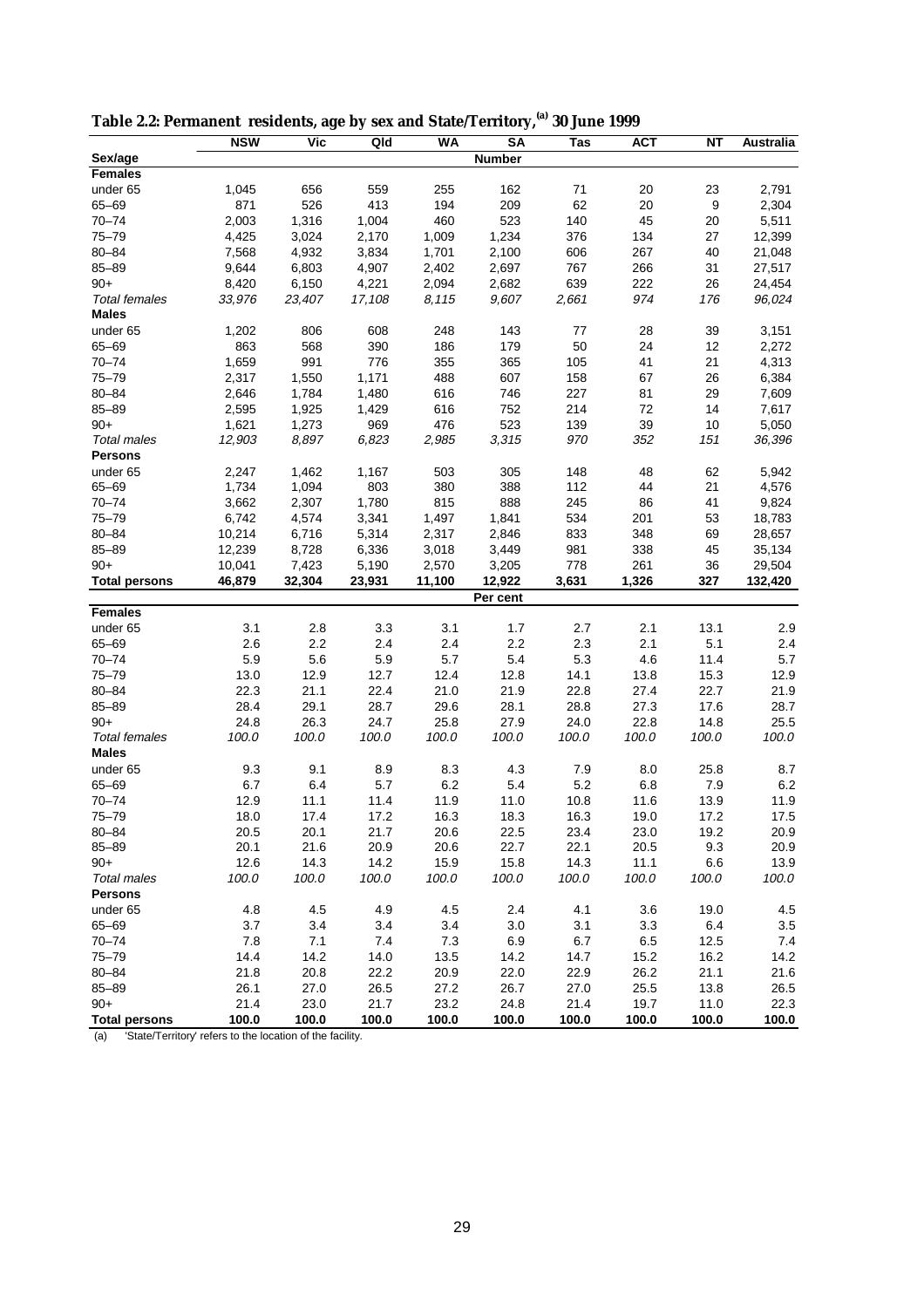| Table 2.3: Respite residents, age by sex and State/Territory, <sup>(a)</sup> 30 June 1999 |  |
|-------------------------------------------------------------------------------------------|--|
|-------------------------------------------------------------------------------------------|--|

|                      | <b>NSW</b> | Vic      | Qld            | <b>WA</b> | <b>SA</b>               | Tas            | <b>ACT</b>              | ΝT             | <b>Australia</b> |
|----------------------|------------|----------|----------------|-----------|-------------------------|----------------|-------------------------|----------------|------------------|
| Sex/age              |            |          |                |           | <b>Number</b>           |                |                         |                |                  |
| <b>Females</b>       |            |          |                |           |                         |                |                         |                |                  |
| under 65             | 37         | 4        | 12             | 9         | 3                       | 1              | 4                       | 0              | 70               |
| 65-69                | 19         | 11       | 11             | 4         | $\overline{\mathbf{c}}$ | 4              | $\mathbf 0$             | 0              | 51               |
| $70 - 74$            | 54         | 24       | 22             | 12        | 6                       | 2              | 2                       | 1              | 123              |
| $75 - 79$            | 104        | 50       | 54             | 26        | 31                      | 7              | 3                       | 4              | 279              |
| $80 - 84$            | 170        | 74       | 77             | 44        | 49                      | 11             | 2                       | 1              | 428              |
| $85 - 89$            | 177        | 73       | 58             | 47        | 41                      | 13             | 3                       | 1              | 413              |
| $90+$                | 92         | 57       | 42             | 23        | 25                      | 5              | $\overline{2}$          | 3              | 249              |
| <b>Total females</b> | 653        | 293      | 276            | 165       | 157                     | 43             | 16                      | 10             | 1,613            |
| <b>Males</b>         |            |          |                |           |                         |                |                         |                |                  |
| under 65             | 18         | 16       | 23             | 13        | 5                       | 2              | $\boldsymbol{2}$        | 3              | 82               |
| $65 - 69$            | 25         | 11       | $\overline{7}$ | 7         | $\overline{2}$          | 1              | $\mathbf{1}$            | 0              | 54               |
| $70 - 74$            | 48         | 21       | 17             | 6         | 10                      | 5              | $\mathbf{1}$            | 1              | 109              |
| $75 - 79$            | 84         | 29       | 37             | 16        | 20                      | 7              | 3                       | $\overline{2}$ | 198              |
| $80 - 84$            | 57         | 35       | 38             | 13        | 28                      | 9              | $\overline{\mathbf{c}}$ | 0              | 182              |
| $85 - 89$            | 69         | 31       | 19             | 15        | 15                      | 6              | $\overline{2}$          | 0              | 157              |
| $90+$                | 30         | 17       | 12             | 12        | 8                       | 4              | $\mathbf{1}$            | 0              | 84               |
| <b>Total Males</b>   | 331        | 160      | 153            | 82        | 88                      | 34             | 12                      | 6              | 866              |
| <b>Persons</b>       |            |          |                |           |                         |                |                         |                |                  |
|                      | 55         |          |                | 22        |                         |                |                         |                |                  |
| under 65             | 44         | 20<br>22 | 35<br>18       | 11        | 8<br>4                  | 3<br>5         | 6<br>1                  | 3              | 152              |
| 65-69                |            |          |                |           |                         | $\overline{7}$ |                         | 0              | 105              |
| $70 - 74$            | 102        | 45       | 39             | 18        | 16                      |                | 3                       | 2              | 232              |
| $75 - 79$            | 188        | 79       | 91             | 42        | 51                      | 14             | 6                       | 6              | 477              |
| $80 - 84$            | 227        | 109      | 115            | 57        | 77                      | 20             | 4                       | 1              | 610              |
| $85 - 89$            | 246        | 104      | 77             | 62        | 56                      | 19             | 5                       | 1              | 570              |
| $90+$                | 122        | 74       | 54             | 35        | 33                      | 9              | 3                       | 3              | 333              |
| <b>Total persons</b> | 984        | 453      | 429            | 247       | 245                     | 77             | 28                      | 16             | 2,479            |
| <b>Females</b>       |            |          |                |           | Per cent                |                |                         |                |                  |
| under 65             | 5.7        | 1.4      | 4.3            | 5.5       | 1.9                     | 2.3            | 25.0                    | 0.0            | 4.3              |
| $65 - 69$            | 2.9        | 3.8      | 4.0            | 2.4       | 1.3                     | 9.3            | 0.0                     | 0.0            | 3.2              |
| $70 - 74$            | 8.3        | 8.2      | 8.0            | 7.3       | 3.8                     | 4.7            | 12.5                    | 10.0           | 7.6              |
| $75 - 79$            |            |          |                | 15.8      |                         |                |                         |                |                  |
|                      | 15.9       | 17.1     | 19.6           | 26.7      | 19.7                    | 16.3           | 18.8                    | 40.0           | 17.3             |
| 80-84<br>$85 - 89$   | 26.0       | 25.3     | 27.9           |           | 31.2                    | 25.6           | 12.5                    | 10.0           | 26.5             |
|                      | 27.1       | 24.9     | 21.0           | 28.5      | 26.1                    | 30.2           | 18.8                    | 10.0           | 25.6             |
| $90+$                | 14.1       | 19.5     | 15.2           | 13.9      | 15.9                    | 11.6           | 12.5                    | 30.0           | 15.4             |
| <b>Total females</b> | 100.0      | 100.0    | 100.0          | 100.0     | 100.0                   | 100.0          | 100.0                   | 100.0          | 100.0            |
| <b>Males</b>         |            |          |                |           |                         |                |                         |                |                  |
| under 65             | 5.4        | 10.0     | 15.0           | 15.9      | 5.7                     | 5.9            | 16.7                    | 50.0           | 9.5              |
| $65 - 69$            | 7.6        | 6.9      | 4.6            | 8.5       | 2.3                     | 2.9            | 8.3                     | 0.0            | 6.2              |
| $70 - 74$            | 14.5       | 13.1     | 11.1           | 7.3       | 11.4                    | 14.7           | 8.3                     | 16.7           | 12.6             |
| $75 - 79$            | 25.4       | 18.1     | 24.2           | 19.5      | 22.7                    | 20.6           | 25.0                    | 33.3           | 22.9             |
| 80–84                | 17.2       | 21.9     | 24.8           | 15.9      | 31.8                    | 26.5           | 16.7                    | 0.0            | 21.0             |
| $85 - 89$            | 20.8       | 19.4     | 12.4           | 18.3      | 17.0                    | 17.6           | 16.7                    | 0.0            | 18.1             |
| $90+$                | 9.1        | 10.6     | 7.8            | 14.6      | 9.1                     | 11.8           | 8.3                     | 0.0            | 9.7              |
| <b>Total males</b>   | 100.0      | 100.0    | 100.0          | 100.0     | 100.0                   | 100.0          | 100.0                   | 100.0          | 100.0            |
| <b>Persons</b>       |            |          |                |           |                         |                |                         |                |                  |
| under 65             | 5.6        | 4.4      | 8.2            | 8.9       | 3.3                     | 3.9            | 21.4                    | 18.8           | 6.1              |
| 65-69                | 4.5        | 4.9      | 4.2            | 4.5       | 1.6                     | 6.5            | 3.6                     | 0.0            | 4.2              |
| $70 - 74$            | 10.4       | 9.9      | 9.1            | 7.3       | 6.5                     | 9.1            | 10.7                    | 12.5           | 9.4              |
| $75 - 79$            | 19.1       | 17.4     | 21.2           | 17.0      | 20.8                    | 18.2           | 21.4                    | 37.5           | 19.2             |
| $80 - 84$            | 23.1       | 24.1     | 26.8           | 23.1      | 31.4                    | 26.0           | 14.3                    | 6.3            | 24.6             |
| 85-89                | 25.0       | 23.0     | 17.9           | 25.1      | 22.9                    | 24.7           | 17.9                    | 6.3            | 23.0             |
| $90+$                | 12.4       | 16.3     | 12.6           | 14.2      | 13.5                    | 11.7           | 10.7                    | 18.8           | 13.4             |
| <b>Total persons</b> | 100.0      | 100.0    | 100.0          | 100.0     | 100.0                   | 100.0          | 100.0                   | 100.0          | 100.0            |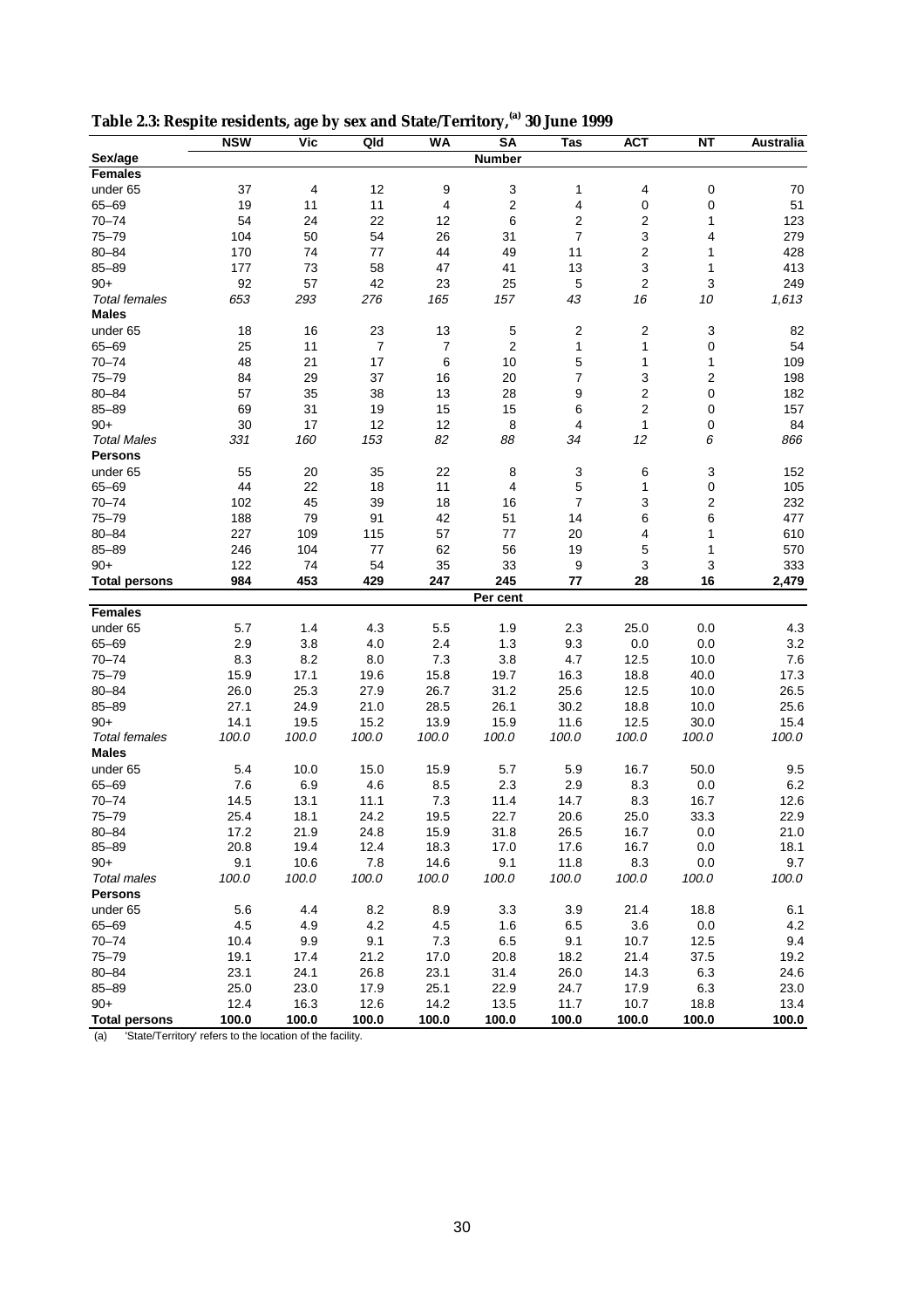| Sex/                 | <b>NSW</b>  | Vic         | Qld    | <b>WA</b> | SΑ            | Tas   | АСТ   |       | <b>NT Australia</b> |
|----------------------|-------------|-------------|--------|-----------|---------------|-------|-------|-------|---------------------|
| marital status       |             |             |        |           | <b>Number</b> |       |       |       |                     |
| <b>Females</b>       |             |             |        |           |               |       |       |       |                     |
| Divorced             | 949         | 522         | 395    | 224       | 205           | 52    | 34    | 5     | 2,386               |
| De facto             | 115         | 45          | 50     | 20        | 20            | 4     | 0     | 3     | 257                 |
| Married              | 4,907       | 3,465       | 2,829  | 1,203     | 1,638         | 429   | 147   | 31    | 14,649              |
| Separated            | 343         | 201         | 173    | 78        | 63            | 24    | 5     | 3     | 890                 |
| Single               | 3,133       | 2,292       | 1,407  | 582       | 691           | 191   | 33    | 4     | 8,333               |
| Widowed              | 21,552      | 15,635      | 10,820 | 5,565     | 6,395         | 1,786 | 622   | 114   | 62,489              |
| Not reported         | 2,977       | 1,247       | 1,434  | 443       | 595           | 175   | 133   | 16    | 7,020               |
| <b>Total females</b> | 33,976      | 23,407      | 17,108 | 8,115     | 9,607         | 2,661 | 974   | 176   | 96,024              |
| <b>Males</b>         |             |             |        |           |               |       |       |       |                     |
| Divorced             | 953         | 548         | 414    | 215       | 187           | 69    | 31    | 16    | 2,433               |
| De facto             | 65          | 37          | 31     | 13        | 10            | 2     | 2     | 1     | 161                 |
| Married              | 4,507       | 3,420       | 2,554  | 1,186     | 1,484         | 377   | 142   | 32    | 13,702              |
| Separated            | 438         | 272         | 233    | 103       | 77            | 16    | 12    | 16    | 1,167               |
| Single               | 2,185       | 1,528       | 1,112  | 374       | 402           | 136   | 26    | 40    | 5,803               |
| Widowed              | 3,686       | 2,619       | 1,907  | 924       | 988           | 330   | 114   | 41    | 10,609              |
| Not reported         | 1,069       | 473         | 572    | 170       | 167           | 40    | 25    | 5     | 2,521               |
| Total males          | 12,903      | 8,897       | 6,823  | 2,985     | 3,315         | 970   | 352   | 151   | 36,396              |
| <b>Persons</b>       |             |             |        |           |               |       |       |       |                     |
| <b>Divorced</b>      | 1,902       | 1,070       | 809    | 439       | 392           | 121   | 65    | 21    | 4,819               |
| De facto             | 180         | 82          | 81     | 33        | 30            | 6     | 2     | 4     | 418                 |
| Married              | 9,414       | 6,885       | 5,383  | 2,389     | 3,122         | 806   | 289   | 63    | 28,351              |
| Separated            | 781         | 473         | 406    | 181       | 140           | 40    | 17    | 19    | 2,057               |
| Single               | 5,318       | 3,820       | 2,519  | 956       | 1,093         | 327   | 59    | 44    | 14,136              |
| Widowed              | 25,238      | 18,254      | 12,727 | 6,489     | 7,383         | 2,116 | 736   | 155   | 73,098              |
| Not reported         | 4,046       | 1,720       | 2,006  | 613       | 762           | 215   | 158   | 21    | 9,541               |
| <b>Total persons</b> | 46,879      | 32,304      | 23,931 | 11,100    | 12,922        | 3,631 | 1,326 | 327   | 132,420             |
|                      |             |             |        |           | Per cent      |       |       |       |                     |
| <b>Females</b>       |             |             |        |           |               |       |       |       |                     |
| Divorced             | 2.8         | 2.2         | 2.3    | 2.8       | 2.1           | 2.0   | 3.5   | 2.8   | 2.5                 |
| De facto             | 0.3         | 0.2         | 0.3    | 0.2       | 0.2           | 0.2   | 0.0   | 1.7   | 0.3                 |
| Married              | 14.4        | 14.8        | 16.5   | 14.8      | 17.1          | 16.1  | 15.1  | 17.6  | 15.3                |
| Separated            | 1.0         | 0.9         | 1.0    | 1.0       | 0.7           | 0.9   | 0.5   | 1.7   | 0.9                 |
| Single               | 9.2         | 9.8         | 8.2    | 7.2       | 7.2           | 7.2   | 3.4   | 2.3   | 8.7                 |
| Widowed              | 63.4        | 66.8        | 63.2   | 68.6      | 66.6          | 67.1  | 63.9  | 64.8  | 65.1                |
| Not reported         | 8.8         | 5.3         | 8.4    | 5.5       | 6.2           | 6.6   | 13.7  | 9.1   | 7.3                 |
| <b>Total females</b> | 100.0       | 100.0       | 100.0  | 100.0     | 100.0         | 100.0 | 100.0 | 100.0 | 100.0               |
| <b>Males</b>         |             |             |        |           |               |       |       |       |                     |
| Divorced             | 7.4         | 6.2         | 6.1    | 7.2       | 5.6           | 7.1   | 8.8   | 10.6  | 6.7                 |
| De facto             | 0.5         | 0.4         | 0.5    | 0.4       | 0.3           | 0.2   | 0.6   | 0.7   | 0.4                 |
| Married              | 34.9        | 38.4        | 37.4   | 39.7      | 44.8          | 38.9  | 40.3  | 21.2  | 37.6                |
| Separated            | 3.4         | 3.1         | 3.4    | 3.5       | 2.3           | 1.6   | 3.4   | 10.6  | 3.2                 |
| Single               | 16.9        | 17.2        | 16.3   | 12.5      | 12.1          | 14.0  | 7.4   | 26.5  | 15.9                |
| Widowed              | 28.6        | 29.4        | 27.9   | 31.0      | 29.8          | 34.0  | 32.4  | 27.2  | 29.1                |
| Not reported         | 8.3         | 5.3         | 8.4    | 5.7       | 5.0           | 4.1   | 7.1   | 3.3   | 6.9                 |
| Total males          | 100.0       | 100.0       | 100.0  | 100.0     | 100.0         | 100.0 | 100.0 | 100.0 | 100.0               |
| <b>Persons</b>       |             |             |        |           |               |       |       |       |                     |
| Divorced             | 4.1         | 3.3         | 3.4    | 4.0       | 3.0           | 3.3   | 4.9   | 6.4   | 3.6                 |
| De facto             | 0.4         | 0.3         | 0.3    | 0.3       | 0.2           | 0.2   | 0.2   | 1.2   | 0.3                 |
| Married              | 20.1        | 21.3        | 22.5   | 21.5      | 24.2          | 22.2  | 21.8  | 19.3  | 21.4                |
| Separated            | 1.7         | 1.5         | 1.7    | 1.6       | 1.1           | 1.1   | 1.3   | 5.8   | 1.6                 |
| Single               | 11.3        | 11.8        | 10.5   | 8.6       | 8.5           | 9.0   | 4.4   | 13.5  | 10.7                |
| Widowed              |             |             | 53.2   | 58.5      |               | 58.3  | 55.5  | 47.4  |                     |
|                      | 53.8<br>8.6 | 56.5<br>5.3 | 8.4    | 5.5       | 57.1<br>5.9   | 5.9   | 11.9  | 6.4   | 55.2<br>7.2         |
| Not reported         |             |             |        |           |               | 100.0 |       |       |                     |
| <b>Total persons</b> | 100.0       | 100.0       | 100.0  | 100.0     | 100.0         |       | 100.0 | 100.0 | 100.0               |

**Table 2.4: Permanent residents, marital status by sex and State/Territory,(a) 30 June 1999**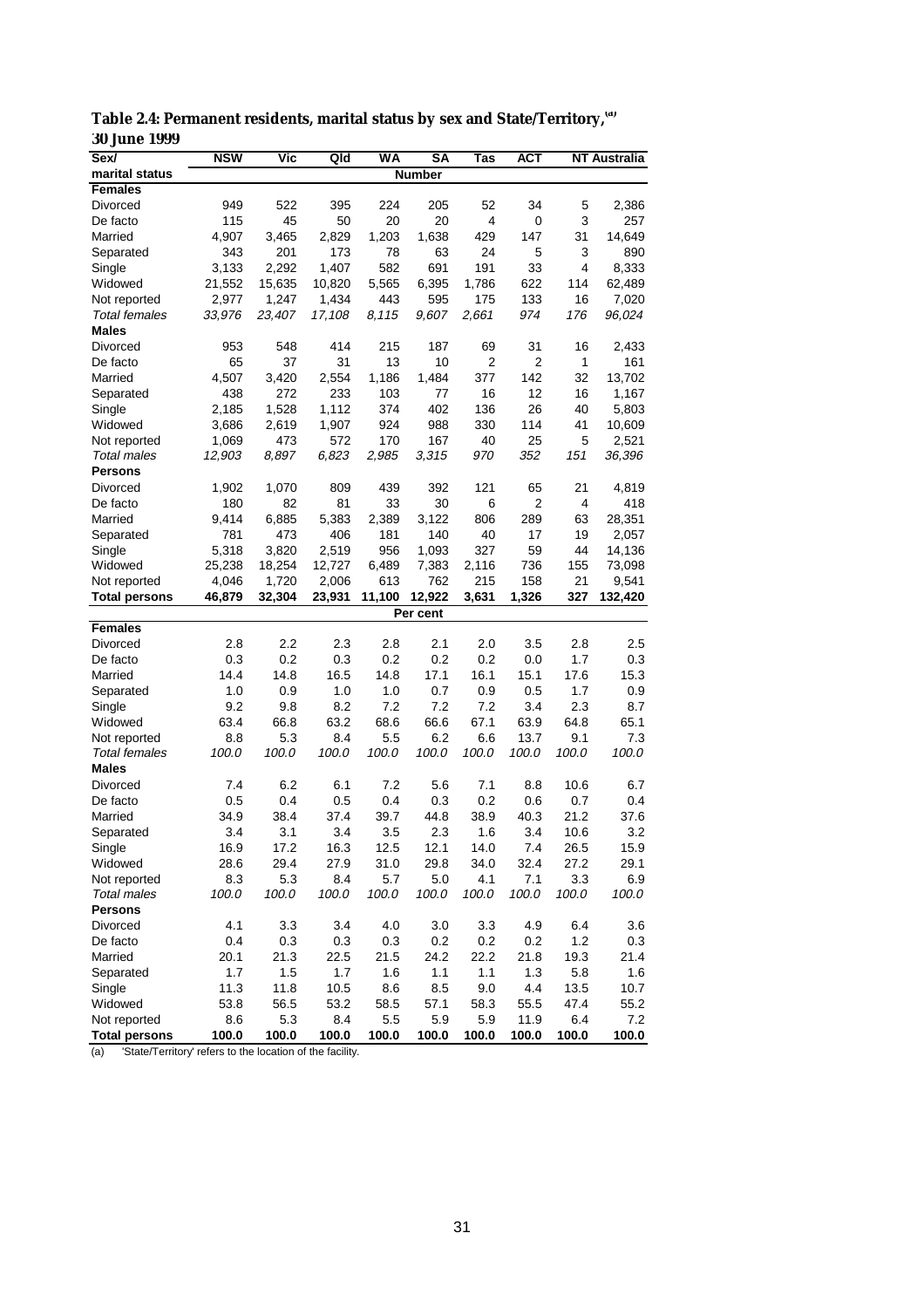| marital status<br><b>Number</b><br><b>Females</b><br>7<br>$\overline{2}$<br>27<br>$\overline{2}$<br>10<br>0<br>$\mathbf 0$<br>49<br>1<br>Divorced<br>1<br>0<br>0<br>1<br>0<br>$\mathbf 0$<br>0<br>$\mathbf 0$<br>2<br>De facto<br>99<br>62<br>29<br>3<br>297<br>Married<br>74<br>19<br>11<br>0<br>2<br>3<br>5<br>3<br>1<br>1<br>$\mathbf 0$<br>16<br>1<br>Separated<br>52<br>6<br>15<br>9<br>6<br>3<br>1<br>$\mathbf 0$<br>92<br>Single<br>465<br>173<br>126<br>116<br>27<br>11<br>10<br>Widowed<br>217<br>1,145<br>3<br>4<br>0<br>12<br>4<br>1<br>0<br>0<br>0<br>Not reported<br>1,613<br>653<br>293<br>276<br>165<br>157<br>43<br>16<br><b>Total females</b><br>10<br><b>Males</b><br>24<br>5<br>9<br>3<br>49<br>6<br>0<br>1<br>1<br>Divorced<br>$\overline{2}$<br>0<br>0<br>1<br>0<br>$\mathbf 0$<br>0<br>$\mathbf 0$<br>3<br>De facto<br>150<br>72<br>81<br>35<br>46<br>17<br>7<br>3<br>411<br>Married<br>11<br>1<br>6<br>5<br>4<br>0<br>$\mathbf 0$<br>28<br>1<br>Separated<br>45<br>18<br>2<br>103<br>Single<br>21<br>11<br>4<br>1<br>1<br>94<br>60<br>38<br>22<br>14<br>3<br>$\mathbf 0$<br>262<br>Widowed<br>31<br>5<br>2<br>2<br>$\mathbf 0$<br>0<br>0<br>0<br>10<br>1<br>Not reported<br>153<br>160<br>82<br>88<br>12<br>6<br>866<br>Total males<br>331<br>34<br><b>Persons</b><br>51<br>8<br>15<br>16<br>5<br>1<br>1<br>1<br>98<br>Divorced<br>3<br>0<br>0<br>0<br>0<br>$\mathbf 0$<br>De facto<br>1<br>1<br>5<br>155<br>54<br>75<br>28<br>10<br>3<br>Married<br>249<br>134<br>708<br>5<br>16<br>3<br>9<br>8<br>2<br>$\mathbf 0$<br>44<br>1<br>Separated<br>97<br>24<br>36<br>20<br>10<br>5<br>2<br>195<br>Single<br>1<br>559<br>211<br>1,407<br>277<br>148<br>147<br>41<br>14<br>10<br>Widowed<br>9<br>3<br>$\mathbf 0$<br>3<br>22<br>6<br>0<br>0<br>1<br>Not reported<br>984<br>453<br>429<br>247<br>245<br>28<br>16<br>2,479<br>77<br><b>Total persons</b><br>Per cent<br><b>Females</b><br>4.2<br>2.3<br>0.0<br>3.0<br>4.1<br>0.7<br>3.6<br>1.3<br>0.0<br>Divorced<br>0.2<br>0.0<br>0.0<br>0.6<br>0.0<br>0.0<br>0.1<br>De facto<br>0.0<br>0.0<br>15.2<br>21.2<br>26.8<br>25.6<br>0.0<br>18.4<br>Married<br>11.5<br>18.5<br>18.8<br>0.8<br>1.8<br>2.3<br>0.7<br>1.1<br>0.6<br>6.3<br>0.0<br>1.0<br>Separated<br>8.0<br>2.0<br>5.4<br>5.5<br>3.8<br>7.0<br>5.7<br>Single<br>6.3<br>0.0<br>71.2<br>62.7<br>76.4<br>73.9<br>68.8<br>100.0<br>71.0<br>Widowed<br>74.1<br>62.8<br>0.6<br>0.0<br>0.7<br>1.4<br>0.4<br>0.0<br>1.9<br>0.0<br>0.0<br>Not reported<br>100.0<br>100.0<br>100.0<br>100.0<br>100.0<br>100.0<br>100.0<br>100.0<br><b>Total females</b><br>100.0<br><b>Males</b><br>7.3<br>3.3<br>3.8<br>11.0<br>3.4<br>0.0<br>8.3<br>16.7<br>5.7<br>Divorced<br>0.6<br>0.6<br>0.0<br>0.3<br>De facto<br>0.0<br>0.0<br>0.0<br>0.0<br>0.0<br>42.7<br>47.5<br>Married<br>45.3<br>45.0<br>52.9<br>52.3<br>50.0<br>58.3<br>50.0<br>3.3<br>3.9<br>6.1<br>2.9<br>3.2<br>0.6<br>4.5<br>0.0<br>0.0<br>Separated<br>11.3<br>13.7<br>13.4<br>5.9<br>8.3<br>16.7<br>11.9<br>Single<br>13.6<br>4.5<br>28.4<br>24.8<br>26.8<br>35.2<br>25.0<br>30.3<br>Widowed<br>37.5<br>41.2<br>0.0<br>1.5<br>1.3<br>1.3<br>0.0<br>0.0<br>$0.0\,$<br>0.0<br>16.7<br>1.2<br>Not reported<br>100.0<br>100.0<br>100.0<br>100.0<br>100.0<br>100.0<br>100.0<br>100.0<br>100.0<br>Total males<br><b>Persons</b><br>5.2<br>3.5<br>Divorced<br>1.8<br>6.5<br>2.0<br>1.3<br>3.6<br>6.3<br>4.0<br>0.3<br>0.2<br>0.0<br>0.4<br>0.0<br>$0.0\,$<br>0.0<br>0.0<br>$0.2\,$<br>De facto<br>25.3<br>29.6<br>36.1<br>21.9<br>30.6<br>36.4<br>35.7<br>18.8<br>28.6<br>Married<br>1.6<br>0.7<br>2.1<br>3.2<br>Separated<br>2.0<br>2.6<br>3.6<br>0.0<br>1.8<br>9.9<br>5.3<br>8.4<br>8.1<br>4.1<br>$7.9$<br>Single<br>6.5<br>7.1<br>6.3<br>61.1<br>49.2<br>59.9<br>50.0<br>56.8<br>Widowed<br>56.8<br>60.0<br>53.2<br>62.5<br>0.9<br>$1.3$<br>0.7<br>$0.0\,$<br>$0.0\,$<br>$0.0\,$<br>6.3<br>0.9<br>Not reported<br>1.2 | Sex/ | <b>NSW</b> | Vic | Qld | WA | <b>SA</b> | Tas | <b>ACT</b> | ΝT | Australia |
|---------------------------------------------------------------------------------------------------------------------------------------------------------------------------------------------------------------------------------------------------------------------------------------------------------------------------------------------------------------------------------------------------------------------------------------------------------------------------------------------------------------------------------------------------------------------------------------------------------------------------------------------------------------------------------------------------------------------------------------------------------------------------------------------------------------------------------------------------------------------------------------------------------------------------------------------------------------------------------------------------------------------------------------------------------------------------------------------------------------------------------------------------------------------------------------------------------------------------------------------------------------------------------------------------------------------------------------------------------------------------------------------------------------------------------------------------------------------------------------------------------------------------------------------------------------------------------------------------------------------------------------------------------------------------------------------------------------------------------------------------------------------------------------------------------------------------------------------------------------------------------------------------------------------------------------------------------------------------------------------------------------------------------------------------------------------------------------------------------------------------------------------------------------------------------------------------------------------------------------------------------------------------------------------------------------------------------------------------------------------------------------------------------------------------------------------------------------------------------------------------------------------------------------------------------------------------------------------------------------------------------------------------------------------------------------------------------------------------------------------------------------------------------------------------------------------------------------------------------------------------------------------------------------------------------------------------------------------------------------------------------------------------------------------------------------------------------------------------------------------------------------------------------------------------------------------------------------------------------------------------------------------------------------------------------------------------------------------------------------------------------------------------------------------------------------------------------------------------------------------------------------------------------------------------------------------------------------------------------------------------------------------------------------------------------------------------------------------------------------------------------------------------------------------------------------------------------------------------------------------------------------|------|------------|-----|-----|----|-----------|-----|------------|----|-----------|
|                                                                                                                                                                                                                                                                                                                                                                                                                                                                                                                                                                                                                                                                                                                                                                                                                                                                                                                                                                                                                                                                                                                                                                                                                                                                                                                                                                                                                                                                                                                                                                                                                                                                                                                                                                                                                                                                                                                                                                                                                                                                                                                                                                                                                                                                                                                                                                                                                                                                                                                                                                                                                                                                                                                                                                                                                                                                                                                                                                                                                                                                                                                                                                                                                                                                                                                                                                                                                                                                                                                                                                                                                                                                                                                                                                                                                                                                                       |      |            |     |     |    |           |     |            |    |           |
|                                                                                                                                                                                                                                                                                                                                                                                                                                                                                                                                                                                                                                                                                                                                                                                                                                                                                                                                                                                                                                                                                                                                                                                                                                                                                                                                                                                                                                                                                                                                                                                                                                                                                                                                                                                                                                                                                                                                                                                                                                                                                                                                                                                                                                                                                                                                                                                                                                                                                                                                                                                                                                                                                                                                                                                                                                                                                                                                                                                                                                                                                                                                                                                                                                                                                                                                                                                                                                                                                                                                                                                                                                                                                                                                                                                                                                                                                       |      |            |     |     |    |           |     |            |    |           |
|                                                                                                                                                                                                                                                                                                                                                                                                                                                                                                                                                                                                                                                                                                                                                                                                                                                                                                                                                                                                                                                                                                                                                                                                                                                                                                                                                                                                                                                                                                                                                                                                                                                                                                                                                                                                                                                                                                                                                                                                                                                                                                                                                                                                                                                                                                                                                                                                                                                                                                                                                                                                                                                                                                                                                                                                                                                                                                                                                                                                                                                                                                                                                                                                                                                                                                                                                                                                                                                                                                                                                                                                                                                                                                                                                                                                                                                                                       |      |            |     |     |    |           |     |            |    |           |
|                                                                                                                                                                                                                                                                                                                                                                                                                                                                                                                                                                                                                                                                                                                                                                                                                                                                                                                                                                                                                                                                                                                                                                                                                                                                                                                                                                                                                                                                                                                                                                                                                                                                                                                                                                                                                                                                                                                                                                                                                                                                                                                                                                                                                                                                                                                                                                                                                                                                                                                                                                                                                                                                                                                                                                                                                                                                                                                                                                                                                                                                                                                                                                                                                                                                                                                                                                                                                                                                                                                                                                                                                                                                                                                                                                                                                                                                                       |      |            |     |     |    |           |     |            |    |           |
|                                                                                                                                                                                                                                                                                                                                                                                                                                                                                                                                                                                                                                                                                                                                                                                                                                                                                                                                                                                                                                                                                                                                                                                                                                                                                                                                                                                                                                                                                                                                                                                                                                                                                                                                                                                                                                                                                                                                                                                                                                                                                                                                                                                                                                                                                                                                                                                                                                                                                                                                                                                                                                                                                                                                                                                                                                                                                                                                                                                                                                                                                                                                                                                                                                                                                                                                                                                                                                                                                                                                                                                                                                                                                                                                                                                                                                                                                       |      |            |     |     |    |           |     |            |    |           |
|                                                                                                                                                                                                                                                                                                                                                                                                                                                                                                                                                                                                                                                                                                                                                                                                                                                                                                                                                                                                                                                                                                                                                                                                                                                                                                                                                                                                                                                                                                                                                                                                                                                                                                                                                                                                                                                                                                                                                                                                                                                                                                                                                                                                                                                                                                                                                                                                                                                                                                                                                                                                                                                                                                                                                                                                                                                                                                                                                                                                                                                                                                                                                                                                                                                                                                                                                                                                                                                                                                                                                                                                                                                                                                                                                                                                                                                                                       |      |            |     |     |    |           |     |            |    |           |
|                                                                                                                                                                                                                                                                                                                                                                                                                                                                                                                                                                                                                                                                                                                                                                                                                                                                                                                                                                                                                                                                                                                                                                                                                                                                                                                                                                                                                                                                                                                                                                                                                                                                                                                                                                                                                                                                                                                                                                                                                                                                                                                                                                                                                                                                                                                                                                                                                                                                                                                                                                                                                                                                                                                                                                                                                                                                                                                                                                                                                                                                                                                                                                                                                                                                                                                                                                                                                                                                                                                                                                                                                                                                                                                                                                                                                                                                                       |      |            |     |     |    |           |     |            |    |           |
|                                                                                                                                                                                                                                                                                                                                                                                                                                                                                                                                                                                                                                                                                                                                                                                                                                                                                                                                                                                                                                                                                                                                                                                                                                                                                                                                                                                                                                                                                                                                                                                                                                                                                                                                                                                                                                                                                                                                                                                                                                                                                                                                                                                                                                                                                                                                                                                                                                                                                                                                                                                                                                                                                                                                                                                                                                                                                                                                                                                                                                                                                                                                                                                                                                                                                                                                                                                                                                                                                                                                                                                                                                                                                                                                                                                                                                                                                       |      |            |     |     |    |           |     |            |    |           |
|                                                                                                                                                                                                                                                                                                                                                                                                                                                                                                                                                                                                                                                                                                                                                                                                                                                                                                                                                                                                                                                                                                                                                                                                                                                                                                                                                                                                                                                                                                                                                                                                                                                                                                                                                                                                                                                                                                                                                                                                                                                                                                                                                                                                                                                                                                                                                                                                                                                                                                                                                                                                                                                                                                                                                                                                                                                                                                                                                                                                                                                                                                                                                                                                                                                                                                                                                                                                                                                                                                                                                                                                                                                                                                                                                                                                                                                                                       |      |            |     |     |    |           |     |            |    |           |
|                                                                                                                                                                                                                                                                                                                                                                                                                                                                                                                                                                                                                                                                                                                                                                                                                                                                                                                                                                                                                                                                                                                                                                                                                                                                                                                                                                                                                                                                                                                                                                                                                                                                                                                                                                                                                                                                                                                                                                                                                                                                                                                                                                                                                                                                                                                                                                                                                                                                                                                                                                                                                                                                                                                                                                                                                                                                                                                                                                                                                                                                                                                                                                                                                                                                                                                                                                                                                                                                                                                                                                                                                                                                                                                                                                                                                                                                                       |      |            |     |     |    |           |     |            |    |           |
|                                                                                                                                                                                                                                                                                                                                                                                                                                                                                                                                                                                                                                                                                                                                                                                                                                                                                                                                                                                                                                                                                                                                                                                                                                                                                                                                                                                                                                                                                                                                                                                                                                                                                                                                                                                                                                                                                                                                                                                                                                                                                                                                                                                                                                                                                                                                                                                                                                                                                                                                                                                                                                                                                                                                                                                                                                                                                                                                                                                                                                                                                                                                                                                                                                                                                                                                                                                                                                                                                                                                                                                                                                                                                                                                                                                                                                                                                       |      |            |     |     |    |           |     |            |    |           |
|                                                                                                                                                                                                                                                                                                                                                                                                                                                                                                                                                                                                                                                                                                                                                                                                                                                                                                                                                                                                                                                                                                                                                                                                                                                                                                                                                                                                                                                                                                                                                                                                                                                                                                                                                                                                                                                                                                                                                                                                                                                                                                                                                                                                                                                                                                                                                                                                                                                                                                                                                                                                                                                                                                                                                                                                                                                                                                                                                                                                                                                                                                                                                                                                                                                                                                                                                                                                                                                                                                                                                                                                                                                                                                                                                                                                                                                                                       |      |            |     |     |    |           |     |            |    |           |
|                                                                                                                                                                                                                                                                                                                                                                                                                                                                                                                                                                                                                                                                                                                                                                                                                                                                                                                                                                                                                                                                                                                                                                                                                                                                                                                                                                                                                                                                                                                                                                                                                                                                                                                                                                                                                                                                                                                                                                                                                                                                                                                                                                                                                                                                                                                                                                                                                                                                                                                                                                                                                                                                                                                                                                                                                                                                                                                                                                                                                                                                                                                                                                                                                                                                                                                                                                                                                                                                                                                                                                                                                                                                                                                                                                                                                                                                                       |      |            |     |     |    |           |     |            |    |           |
|                                                                                                                                                                                                                                                                                                                                                                                                                                                                                                                                                                                                                                                                                                                                                                                                                                                                                                                                                                                                                                                                                                                                                                                                                                                                                                                                                                                                                                                                                                                                                                                                                                                                                                                                                                                                                                                                                                                                                                                                                                                                                                                                                                                                                                                                                                                                                                                                                                                                                                                                                                                                                                                                                                                                                                                                                                                                                                                                                                                                                                                                                                                                                                                                                                                                                                                                                                                                                                                                                                                                                                                                                                                                                                                                                                                                                                                                                       |      |            |     |     |    |           |     |            |    |           |
|                                                                                                                                                                                                                                                                                                                                                                                                                                                                                                                                                                                                                                                                                                                                                                                                                                                                                                                                                                                                                                                                                                                                                                                                                                                                                                                                                                                                                                                                                                                                                                                                                                                                                                                                                                                                                                                                                                                                                                                                                                                                                                                                                                                                                                                                                                                                                                                                                                                                                                                                                                                                                                                                                                                                                                                                                                                                                                                                                                                                                                                                                                                                                                                                                                                                                                                                                                                                                                                                                                                                                                                                                                                                                                                                                                                                                                                                                       |      |            |     |     |    |           |     |            |    |           |
|                                                                                                                                                                                                                                                                                                                                                                                                                                                                                                                                                                                                                                                                                                                                                                                                                                                                                                                                                                                                                                                                                                                                                                                                                                                                                                                                                                                                                                                                                                                                                                                                                                                                                                                                                                                                                                                                                                                                                                                                                                                                                                                                                                                                                                                                                                                                                                                                                                                                                                                                                                                                                                                                                                                                                                                                                                                                                                                                                                                                                                                                                                                                                                                                                                                                                                                                                                                                                                                                                                                                                                                                                                                                                                                                                                                                                                                                                       |      |            |     |     |    |           |     |            |    |           |
|                                                                                                                                                                                                                                                                                                                                                                                                                                                                                                                                                                                                                                                                                                                                                                                                                                                                                                                                                                                                                                                                                                                                                                                                                                                                                                                                                                                                                                                                                                                                                                                                                                                                                                                                                                                                                                                                                                                                                                                                                                                                                                                                                                                                                                                                                                                                                                                                                                                                                                                                                                                                                                                                                                                                                                                                                                                                                                                                                                                                                                                                                                                                                                                                                                                                                                                                                                                                                                                                                                                                                                                                                                                                                                                                                                                                                                                                                       |      |            |     |     |    |           |     |            |    |           |
|                                                                                                                                                                                                                                                                                                                                                                                                                                                                                                                                                                                                                                                                                                                                                                                                                                                                                                                                                                                                                                                                                                                                                                                                                                                                                                                                                                                                                                                                                                                                                                                                                                                                                                                                                                                                                                                                                                                                                                                                                                                                                                                                                                                                                                                                                                                                                                                                                                                                                                                                                                                                                                                                                                                                                                                                                                                                                                                                                                                                                                                                                                                                                                                                                                                                                                                                                                                                                                                                                                                                                                                                                                                                                                                                                                                                                                                                                       |      |            |     |     |    |           |     |            |    |           |
|                                                                                                                                                                                                                                                                                                                                                                                                                                                                                                                                                                                                                                                                                                                                                                                                                                                                                                                                                                                                                                                                                                                                                                                                                                                                                                                                                                                                                                                                                                                                                                                                                                                                                                                                                                                                                                                                                                                                                                                                                                                                                                                                                                                                                                                                                                                                                                                                                                                                                                                                                                                                                                                                                                                                                                                                                                                                                                                                                                                                                                                                                                                                                                                                                                                                                                                                                                                                                                                                                                                                                                                                                                                                                                                                                                                                                                                                                       |      |            |     |     |    |           |     |            |    |           |
|                                                                                                                                                                                                                                                                                                                                                                                                                                                                                                                                                                                                                                                                                                                                                                                                                                                                                                                                                                                                                                                                                                                                                                                                                                                                                                                                                                                                                                                                                                                                                                                                                                                                                                                                                                                                                                                                                                                                                                                                                                                                                                                                                                                                                                                                                                                                                                                                                                                                                                                                                                                                                                                                                                                                                                                                                                                                                                                                                                                                                                                                                                                                                                                                                                                                                                                                                                                                                                                                                                                                                                                                                                                                                                                                                                                                                                                                                       |      |            |     |     |    |           |     |            |    |           |
|                                                                                                                                                                                                                                                                                                                                                                                                                                                                                                                                                                                                                                                                                                                                                                                                                                                                                                                                                                                                                                                                                                                                                                                                                                                                                                                                                                                                                                                                                                                                                                                                                                                                                                                                                                                                                                                                                                                                                                                                                                                                                                                                                                                                                                                                                                                                                                                                                                                                                                                                                                                                                                                                                                                                                                                                                                                                                                                                                                                                                                                                                                                                                                                                                                                                                                                                                                                                                                                                                                                                                                                                                                                                                                                                                                                                                                                                                       |      |            |     |     |    |           |     |            |    |           |
|                                                                                                                                                                                                                                                                                                                                                                                                                                                                                                                                                                                                                                                                                                                                                                                                                                                                                                                                                                                                                                                                                                                                                                                                                                                                                                                                                                                                                                                                                                                                                                                                                                                                                                                                                                                                                                                                                                                                                                                                                                                                                                                                                                                                                                                                                                                                                                                                                                                                                                                                                                                                                                                                                                                                                                                                                                                                                                                                                                                                                                                                                                                                                                                                                                                                                                                                                                                                                                                                                                                                                                                                                                                                                                                                                                                                                                                                                       |      |            |     |     |    |           |     |            |    |           |
|                                                                                                                                                                                                                                                                                                                                                                                                                                                                                                                                                                                                                                                                                                                                                                                                                                                                                                                                                                                                                                                                                                                                                                                                                                                                                                                                                                                                                                                                                                                                                                                                                                                                                                                                                                                                                                                                                                                                                                                                                                                                                                                                                                                                                                                                                                                                                                                                                                                                                                                                                                                                                                                                                                                                                                                                                                                                                                                                                                                                                                                                                                                                                                                                                                                                                                                                                                                                                                                                                                                                                                                                                                                                                                                                                                                                                                                                                       |      |            |     |     |    |           |     |            |    |           |
|                                                                                                                                                                                                                                                                                                                                                                                                                                                                                                                                                                                                                                                                                                                                                                                                                                                                                                                                                                                                                                                                                                                                                                                                                                                                                                                                                                                                                                                                                                                                                                                                                                                                                                                                                                                                                                                                                                                                                                                                                                                                                                                                                                                                                                                                                                                                                                                                                                                                                                                                                                                                                                                                                                                                                                                                                                                                                                                                                                                                                                                                                                                                                                                                                                                                                                                                                                                                                                                                                                                                                                                                                                                                                                                                                                                                                                                                                       |      |            |     |     |    |           |     |            |    |           |
|                                                                                                                                                                                                                                                                                                                                                                                                                                                                                                                                                                                                                                                                                                                                                                                                                                                                                                                                                                                                                                                                                                                                                                                                                                                                                                                                                                                                                                                                                                                                                                                                                                                                                                                                                                                                                                                                                                                                                                                                                                                                                                                                                                                                                                                                                                                                                                                                                                                                                                                                                                                                                                                                                                                                                                                                                                                                                                                                                                                                                                                                                                                                                                                                                                                                                                                                                                                                                                                                                                                                                                                                                                                                                                                                                                                                                                                                                       |      |            |     |     |    |           |     |            |    |           |
|                                                                                                                                                                                                                                                                                                                                                                                                                                                                                                                                                                                                                                                                                                                                                                                                                                                                                                                                                                                                                                                                                                                                                                                                                                                                                                                                                                                                                                                                                                                                                                                                                                                                                                                                                                                                                                                                                                                                                                                                                                                                                                                                                                                                                                                                                                                                                                                                                                                                                                                                                                                                                                                                                                                                                                                                                                                                                                                                                                                                                                                                                                                                                                                                                                                                                                                                                                                                                                                                                                                                                                                                                                                                                                                                                                                                                                                                                       |      |            |     |     |    |           |     |            |    |           |
|                                                                                                                                                                                                                                                                                                                                                                                                                                                                                                                                                                                                                                                                                                                                                                                                                                                                                                                                                                                                                                                                                                                                                                                                                                                                                                                                                                                                                                                                                                                                                                                                                                                                                                                                                                                                                                                                                                                                                                                                                                                                                                                                                                                                                                                                                                                                                                                                                                                                                                                                                                                                                                                                                                                                                                                                                                                                                                                                                                                                                                                                                                                                                                                                                                                                                                                                                                                                                                                                                                                                                                                                                                                                                                                                                                                                                                                                                       |      |            |     |     |    |           |     |            |    |           |
|                                                                                                                                                                                                                                                                                                                                                                                                                                                                                                                                                                                                                                                                                                                                                                                                                                                                                                                                                                                                                                                                                                                                                                                                                                                                                                                                                                                                                                                                                                                                                                                                                                                                                                                                                                                                                                                                                                                                                                                                                                                                                                                                                                                                                                                                                                                                                                                                                                                                                                                                                                                                                                                                                                                                                                                                                                                                                                                                                                                                                                                                                                                                                                                                                                                                                                                                                                                                                                                                                                                                                                                                                                                                                                                                                                                                                                                                                       |      |            |     |     |    |           |     |            |    |           |
|                                                                                                                                                                                                                                                                                                                                                                                                                                                                                                                                                                                                                                                                                                                                                                                                                                                                                                                                                                                                                                                                                                                                                                                                                                                                                                                                                                                                                                                                                                                                                                                                                                                                                                                                                                                                                                                                                                                                                                                                                                                                                                                                                                                                                                                                                                                                                                                                                                                                                                                                                                                                                                                                                                                                                                                                                                                                                                                                                                                                                                                                                                                                                                                                                                                                                                                                                                                                                                                                                                                                                                                                                                                                                                                                                                                                                                                                                       |      |            |     |     |    |           |     |            |    |           |
|                                                                                                                                                                                                                                                                                                                                                                                                                                                                                                                                                                                                                                                                                                                                                                                                                                                                                                                                                                                                                                                                                                                                                                                                                                                                                                                                                                                                                                                                                                                                                                                                                                                                                                                                                                                                                                                                                                                                                                                                                                                                                                                                                                                                                                                                                                                                                                                                                                                                                                                                                                                                                                                                                                                                                                                                                                                                                                                                                                                                                                                                                                                                                                                                                                                                                                                                                                                                                                                                                                                                                                                                                                                                                                                                                                                                                                                                                       |      |            |     |     |    |           |     |            |    |           |
|                                                                                                                                                                                                                                                                                                                                                                                                                                                                                                                                                                                                                                                                                                                                                                                                                                                                                                                                                                                                                                                                                                                                                                                                                                                                                                                                                                                                                                                                                                                                                                                                                                                                                                                                                                                                                                                                                                                                                                                                                                                                                                                                                                                                                                                                                                                                                                                                                                                                                                                                                                                                                                                                                                                                                                                                                                                                                                                                                                                                                                                                                                                                                                                                                                                                                                                                                                                                                                                                                                                                                                                                                                                                                                                                                                                                                                                                                       |      |            |     |     |    |           |     |            |    |           |
|                                                                                                                                                                                                                                                                                                                                                                                                                                                                                                                                                                                                                                                                                                                                                                                                                                                                                                                                                                                                                                                                                                                                                                                                                                                                                                                                                                                                                                                                                                                                                                                                                                                                                                                                                                                                                                                                                                                                                                                                                                                                                                                                                                                                                                                                                                                                                                                                                                                                                                                                                                                                                                                                                                                                                                                                                                                                                                                                                                                                                                                                                                                                                                                                                                                                                                                                                                                                                                                                                                                                                                                                                                                                                                                                                                                                                                                                                       |      |            |     |     |    |           |     |            |    |           |
|                                                                                                                                                                                                                                                                                                                                                                                                                                                                                                                                                                                                                                                                                                                                                                                                                                                                                                                                                                                                                                                                                                                                                                                                                                                                                                                                                                                                                                                                                                                                                                                                                                                                                                                                                                                                                                                                                                                                                                                                                                                                                                                                                                                                                                                                                                                                                                                                                                                                                                                                                                                                                                                                                                                                                                                                                                                                                                                                                                                                                                                                                                                                                                                                                                                                                                                                                                                                                                                                                                                                                                                                                                                                                                                                                                                                                                                                                       |      |            |     |     |    |           |     |            |    |           |
|                                                                                                                                                                                                                                                                                                                                                                                                                                                                                                                                                                                                                                                                                                                                                                                                                                                                                                                                                                                                                                                                                                                                                                                                                                                                                                                                                                                                                                                                                                                                                                                                                                                                                                                                                                                                                                                                                                                                                                                                                                                                                                                                                                                                                                                                                                                                                                                                                                                                                                                                                                                                                                                                                                                                                                                                                                                                                                                                                                                                                                                                                                                                                                                                                                                                                                                                                                                                                                                                                                                                                                                                                                                                                                                                                                                                                                                                                       |      |            |     |     |    |           |     |            |    |           |
|                                                                                                                                                                                                                                                                                                                                                                                                                                                                                                                                                                                                                                                                                                                                                                                                                                                                                                                                                                                                                                                                                                                                                                                                                                                                                                                                                                                                                                                                                                                                                                                                                                                                                                                                                                                                                                                                                                                                                                                                                                                                                                                                                                                                                                                                                                                                                                                                                                                                                                                                                                                                                                                                                                                                                                                                                                                                                                                                                                                                                                                                                                                                                                                                                                                                                                                                                                                                                                                                                                                                                                                                                                                                                                                                                                                                                                                                                       |      |            |     |     |    |           |     |            |    |           |
|                                                                                                                                                                                                                                                                                                                                                                                                                                                                                                                                                                                                                                                                                                                                                                                                                                                                                                                                                                                                                                                                                                                                                                                                                                                                                                                                                                                                                                                                                                                                                                                                                                                                                                                                                                                                                                                                                                                                                                                                                                                                                                                                                                                                                                                                                                                                                                                                                                                                                                                                                                                                                                                                                                                                                                                                                                                                                                                                                                                                                                                                                                                                                                                                                                                                                                                                                                                                                                                                                                                                                                                                                                                                                                                                                                                                                                                                                       |      |            |     |     |    |           |     |            |    |           |
|                                                                                                                                                                                                                                                                                                                                                                                                                                                                                                                                                                                                                                                                                                                                                                                                                                                                                                                                                                                                                                                                                                                                                                                                                                                                                                                                                                                                                                                                                                                                                                                                                                                                                                                                                                                                                                                                                                                                                                                                                                                                                                                                                                                                                                                                                                                                                                                                                                                                                                                                                                                                                                                                                                                                                                                                                                                                                                                                                                                                                                                                                                                                                                                                                                                                                                                                                                                                                                                                                                                                                                                                                                                                                                                                                                                                                                                                                       |      |            |     |     |    |           |     |            |    |           |
|                                                                                                                                                                                                                                                                                                                                                                                                                                                                                                                                                                                                                                                                                                                                                                                                                                                                                                                                                                                                                                                                                                                                                                                                                                                                                                                                                                                                                                                                                                                                                                                                                                                                                                                                                                                                                                                                                                                                                                                                                                                                                                                                                                                                                                                                                                                                                                                                                                                                                                                                                                                                                                                                                                                                                                                                                                                                                                                                                                                                                                                                                                                                                                                                                                                                                                                                                                                                                                                                                                                                                                                                                                                                                                                                                                                                                                                                                       |      |            |     |     |    |           |     |            |    |           |
|                                                                                                                                                                                                                                                                                                                                                                                                                                                                                                                                                                                                                                                                                                                                                                                                                                                                                                                                                                                                                                                                                                                                                                                                                                                                                                                                                                                                                                                                                                                                                                                                                                                                                                                                                                                                                                                                                                                                                                                                                                                                                                                                                                                                                                                                                                                                                                                                                                                                                                                                                                                                                                                                                                                                                                                                                                                                                                                                                                                                                                                                                                                                                                                                                                                                                                                                                                                                                                                                                                                                                                                                                                                                                                                                                                                                                                                                                       |      |            |     |     |    |           |     |            |    |           |
|                                                                                                                                                                                                                                                                                                                                                                                                                                                                                                                                                                                                                                                                                                                                                                                                                                                                                                                                                                                                                                                                                                                                                                                                                                                                                                                                                                                                                                                                                                                                                                                                                                                                                                                                                                                                                                                                                                                                                                                                                                                                                                                                                                                                                                                                                                                                                                                                                                                                                                                                                                                                                                                                                                                                                                                                                                                                                                                                                                                                                                                                                                                                                                                                                                                                                                                                                                                                                                                                                                                                                                                                                                                                                                                                                                                                                                                                                       |      |            |     |     |    |           |     |            |    |           |
|                                                                                                                                                                                                                                                                                                                                                                                                                                                                                                                                                                                                                                                                                                                                                                                                                                                                                                                                                                                                                                                                                                                                                                                                                                                                                                                                                                                                                                                                                                                                                                                                                                                                                                                                                                                                                                                                                                                                                                                                                                                                                                                                                                                                                                                                                                                                                                                                                                                                                                                                                                                                                                                                                                                                                                                                                                                                                                                                                                                                                                                                                                                                                                                                                                                                                                                                                                                                                                                                                                                                                                                                                                                                                                                                                                                                                                                                                       |      |            |     |     |    |           |     |            |    |           |
|                                                                                                                                                                                                                                                                                                                                                                                                                                                                                                                                                                                                                                                                                                                                                                                                                                                                                                                                                                                                                                                                                                                                                                                                                                                                                                                                                                                                                                                                                                                                                                                                                                                                                                                                                                                                                                                                                                                                                                                                                                                                                                                                                                                                                                                                                                                                                                                                                                                                                                                                                                                                                                                                                                                                                                                                                                                                                                                                                                                                                                                                                                                                                                                                                                                                                                                                                                                                                                                                                                                                                                                                                                                                                                                                                                                                                                                                                       |      |            |     |     |    |           |     |            |    |           |
|                                                                                                                                                                                                                                                                                                                                                                                                                                                                                                                                                                                                                                                                                                                                                                                                                                                                                                                                                                                                                                                                                                                                                                                                                                                                                                                                                                                                                                                                                                                                                                                                                                                                                                                                                                                                                                                                                                                                                                                                                                                                                                                                                                                                                                                                                                                                                                                                                                                                                                                                                                                                                                                                                                                                                                                                                                                                                                                                                                                                                                                                                                                                                                                                                                                                                                                                                                                                                                                                                                                                                                                                                                                                                                                                                                                                                                                                                       |      |            |     |     |    |           |     |            |    |           |
|                                                                                                                                                                                                                                                                                                                                                                                                                                                                                                                                                                                                                                                                                                                                                                                                                                                                                                                                                                                                                                                                                                                                                                                                                                                                                                                                                                                                                                                                                                                                                                                                                                                                                                                                                                                                                                                                                                                                                                                                                                                                                                                                                                                                                                                                                                                                                                                                                                                                                                                                                                                                                                                                                                                                                                                                                                                                                                                                                                                                                                                                                                                                                                                                                                                                                                                                                                                                                                                                                                                                                                                                                                                                                                                                                                                                                                                                                       |      |            |     |     |    |           |     |            |    |           |
|                                                                                                                                                                                                                                                                                                                                                                                                                                                                                                                                                                                                                                                                                                                                                                                                                                                                                                                                                                                                                                                                                                                                                                                                                                                                                                                                                                                                                                                                                                                                                                                                                                                                                                                                                                                                                                                                                                                                                                                                                                                                                                                                                                                                                                                                                                                                                                                                                                                                                                                                                                                                                                                                                                                                                                                                                                                                                                                                                                                                                                                                                                                                                                                                                                                                                                                                                                                                                                                                                                                                                                                                                                                                                                                                                                                                                                                                                       |      |            |     |     |    |           |     |            |    |           |
|                                                                                                                                                                                                                                                                                                                                                                                                                                                                                                                                                                                                                                                                                                                                                                                                                                                                                                                                                                                                                                                                                                                                                                                                                                                                                                                                                                                                                                                                                                                                                                                                                                                                                                                                                                                                                                                                                                                                                                                                                                                                                                                                                                                                                                                                                                                                                                                                                                                                                                                                                                                                                                                                                                                                                                                                                                                                                                                                                                                                                                                                                                                                                                                                                                                                                                                                                                                                                                                                                                                                                                                                                                                                                                                                                                                                                                                                                       |      |            |     |     |    |           |     |            |    |           |
|                                                                                                                                                                                                                                                                                                                                                                                                                                                                                                                                                                                                                                                                                                                                                                                                                                                                                                                                                                                                                                                                                                                                                                                                                                                                                                                                                                                                                                                                                                                                                                                                                                                                                                                                                                                                                                                                                                                                                                                                                                                                                                                                                                                                                                                                                                                                                                                                                                                                                                                                                                                                                                                                                                                                                                                                                                                                                                                                                                                                                                                                                                                                                                                                                                                                                                                                                                                                                                                                                                                                                                                                                                                                                                                                                                                                                                                                                       |      |            |     |     |    |           |     |            |    |           |
|                                                                                                                                                                                                                                                                                                                                                                                                                                                                                                                                                                                                                                                                                                                                                                                                                                                                                                                                                                                                                                                                                                                                                                                                                                                                                                                                                                                                                                                                                                                                                                                                                                                                                                                                                                                                                                                                                                                                                                                                                                                                                                                                                                                                                                                                                                                                                                                                                                                                                                                                                                                                                                                                                                                                                                                                                                                                                                                                                                                                                                                                                                                                                                                                                                                                                                                                                                                                                                                                                                                                                                                                                                                                                                                                                                                                                                                                                       |      |            |     |     |    |           |     |            |    |           |
|                                                                                                                                                                                                                                                                                                                                                                                                                                                                                                                                                                                                                                                                                                                                                                                                                                                                                                                                                                                                                                                                                                                                                                                                                                                                                                                                                                                                                                                                                                                                                                                                                                                                                                                                                                                                                                                                                                                                                                                                                                                                                                                                                                                                                                                                                                                                                                                                                                                                                                                                                                                                                                                                                                                                                                                                                                                                                                                                                                                                                                                                                                                                                                                                                                                                                                                                                                                                                                                                                                                                                                                                                                                                                                                                                                                                                                                                                       |      |            |     |     |    |           |     |            |    |           |
|                                                                                                                                                                                                                                                                                                                                                                                                                                                                                                                                                                                                                                                                                                                                                                                                                                                                                                                                                                                                                                                                                                                                                                                                                                                                                                                                                                                                                                                                                                                                                                                                                                                                                                                                                                                                                                                                                                                                                                                                                                                                                                                                                                                                                                                                                                                                                                                                                                                                                                                                                                                                                                                                                                                                                                                                                                                                                                                                                                                                                                                                                                                                                                                                                                                                                                                                                                                                                                                                                                                                                                                                                                                                                                                                                                                                                                                                                       |      |            |     |     |    |           |     |            |    |           |
|                                                                                                                                                                                                                                                                                                                                                                                                                                                                                                                                                                                                                                                                                                                                                                                                                                                                                                                                                                                                                                                                                                                                                                                                                                                                                                                                                                                                                                                                                                                                                                                                                                                                                                                                                                                                                                                                                                                                                                                                                                                                                                                                                                                                                                                                                                                                                                                                                                                                                                                                                                                                                                                                                                                                                                                                                                                                                                                                                                                                                                                                                                                                                                                                                                                                                                                                                                                                                                                                                                                                                                                                                                                                                                                                                                                                                                                                                       |      |            |     |     |    |           |     |            |    |           |
|                                                                                                                                                                                                                                                                                                                                                                                                                                                                                                                                                                                                                                                                                                                                                                                                                                                                                                                                                                                                                                                                                                                                                                                                                                                                                                                                                                                                                                                                                                                                                                                                                                                                                                                                                                                                                                                                                                                                                                                                                                                                                                                                                                                                                                                                                                                                                                                                                                                                                                                                                                                                                                                                                                                                                                                                                                                                                                                                                                                                                                                                                                                                                                                                                                                                                                                                                                                                                                                                                                                                                                                                                                                                                                                                                                                                                                                                                       |      |            |     |     |    |           |     |            |    |           |
|                                                                                                                                                                                                                                                                                                                                                                                                                                                                                                                                                                                                                                                                                                                                                                                                                                                                                                                                                                                                                                                                                                                                                                                                                                                                                                                                                                                                                                                                                                                                                                                                                                                                                                                                                                                                                                                                                                                                                                                                                                                                                                                                                                                                                                                                                                                                                                                                                                                                                                                                                                                                                                                                                                                                                                                                                                                                                                                                                                                                                                                                                                                                                                                                                                                                                                                                                                                                                                                                                                                                                                                                                                                                                                                                                                                                                                                                                       |      |            |     |     |    |           |     |            |    |           |
|                                                                                                                                                                                                                                                                                                                                                                                                                                                                                                                                                                                                                                                                                                                                                                                                                                                                                                                                                                                                                                                                                                                                                                                                                                                                                                                                                                                                                                                                                                                                                                                                                                                                                                                                                                                                                                                                                                                                                                                                                                                                                                                                                                                                                                                                                                                                                                                                                                                                                                                                                                                                                                                                                                                                                                                                                                                                                                                                                                                                                                                                                                                                                                                                                                                                                                                                                                                                                                                                                                                                                                                                                                                                                                                                                                                                                                                                                       |      |            |     |     |    |           |     |            |    |           |
|                                                                                                                                                                                                                                                                                                                                                                                                                                                                                                                                                                                                                                                                                                                                                                                                                                                                                                                                                                                                                                                                                                                                                                                                                                                                                                                                                                                                                                                                                                                                                                                                                                                                                                                                                                                                                                                                                                                                                                                                                                                                                                                                                                                                                                                                                                                                                                                                                                                                                                                                                                                                                                                                                                                                                                                                                                                                                                                                                                                                                                                                                                                                                                                                                                                                                                                                                                                                                                                                                                                                                                                                                                                                                                                                                                                                                                                                                       |      |            |     |     |    |           |     |            |    |           |
|                                                                                                                                                                                                                                                                                                                                                                                                                                                                                                                                                                                                                                                                                                                                                                                                                                                                                                                                                                                                                                                                                                                                                                                                                                                                                                                                                                                                                                                                                                                                                                                                                                                                                                                                                                                                                                                                                                                                                                                                                                                                                                                                                                                                                                                                                                                                                                                                                                                                                                                                                                                                                                                                                                                                                                                                                                                                                                                                                                                                                                                                                                                                                                                                                                                                                                                                                                                                                                                                                                                                                                                                                                                                                                                                                                                                                                                                                       |      |            |     |     |    |           |     |            |    |           |
| 100.0<br>100.0<br>100.0<br>100.0<br>100.0<br><b>Total persons</b><br>100.0<br>100.0<br>100.0<br>100.0                                                                                                                                                                                                                                                                                                                                                                                                                                                                                                                                                                                                                                                                                                                                                                                                                                                                                                                                                                                                                                                                                                                                                                                                                                                                                                                                                                                                                                                                                                                                                                                                                                                                                                                                                                                                                                                                                                                                                                                                                                                                                                                                                                                                                                                                                                                                                                                                                                                                                                                                                                                                                                                                                                                                                                                                                                                                                                                                                                                                                                                                                                                                                                                                                                                                                                                                                                                                                                                                                                                                                                                                                                                                                                                                                                                 |      |            |     |     |    |           |     |            |    |           |

**Table 2.5: Repite residents, marital status by sex and State/Territory,(a) 30 June 1999**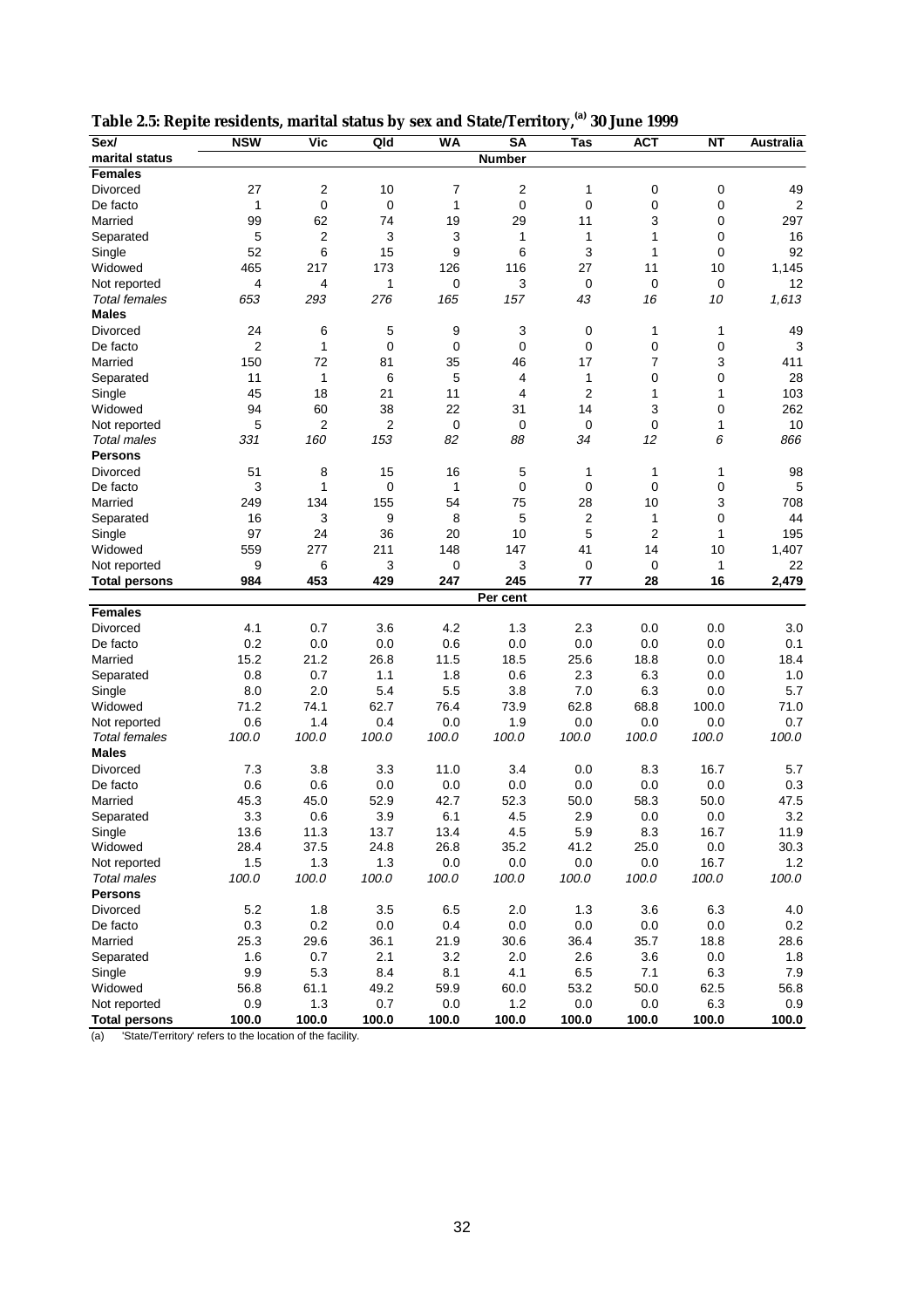| Sex/                     | <b>NSW</b> | Vic    | Qld    | <b>WA</b> | <b>SA</b>     | Tas            | <b>ACT</b>     | <b>NT</b> | <b>Australia</b> |
|--------------------------|------------|--------|--------|-----------|---------------|----------------|----------------|-----------|------------------|
| <b>Indigenous status</b> |            |        |        |           | <b>Number</b> |                |                |           |                  |
| <b>Females</b>           |            |        |        |           |               |                |                |           |                  |
| Indigenous               | 111        | 24     | 120    | 106       | 31            | $\overline{7}$ | 3              | 55        | 457              |
| Non-Indigenous           | 29,523     | 20,664 | 15,756 | 7,384     | 8,953         | 2,556          | 935            | 110       | 85,881           |
| Not reported             | 4,342      | 2.719  | 1,232  | 625       | 623           | 98             | 36             | 11        | 9,686            |
| <b>Total females</b>     | 33,976     | 23,407 | 17,108 | 8.115     | 9.607         | 2,661          | 974            | 176       | 96,024           |
| <b>Males</b>             |            |        |        |           |               |                |                |           |                  |
| Indigenous               | 49         | 11     | 115    | 70        | 4             | 1              | $\overline{2}$ | 61        | 313              |
| Non-Indigenous           | 11,042     | 7,770  | 6,215  | 2,675     | 3,101         | 925            | 337            | 77        | 32,142           |
| Not reported             | 1,812      | 1,116  | 493    | 240       | 210           | 44             | 13             | 13        | 3,941            |
| <b>Total males</b>       | 12,903     | 8,897  | 6,823  | 2,985     | 3.315         | 970            | 352            | 151       | 36,396           |
| <b>Persons</b>           |            |        |        |           |               |                |                |           |                  |
| Indigenous               | 160        | 35     | 235    | 176       | 35            | 8              | 5              | 116       | 770              |
| Non-Indigenous           | 40,565     | 28,434 | 21,971 | 10,059    | 12,054        | 3,481          | 1,272          | 187       | 118,023          |
| Not reported             | 6,154      | 3,835  | 1,725  | 865       | 833           | 142            | 49             | 24        | 13,627           |
| <b>Total persons</b>     | 46,879     | 32,304 | 23,931 | 11,100    | 12,922        | 3,631          | 1,326          | 327       | 132,420          |
|                          |            |        |        |           | Per cent      |                |                |           |                  |
| <b>Females</b>           |            |        |        |           |               |                |                |           |                  |
| Indigenous               | 0.3        | 0.1    | 0.7    | 1.3       | 0.3           | 0.3            | 0.3            | 31.3      | 0.5              |
| Non-Indigenous           | 86.9       | 88.3   | 92.1   | 91.0      | 93.2          | 96.1           | 96.0           | 62.5      | 89.4             |
| Not reported             | 12.8       | 11.6   | 7.2    | 7.7       | 6.5           | 3.7            | 3.7            | 6.3       | 10.1             |
| <b>Total females</b>     | 100.0      | 100.0  | 100.0  | 100.0     | 100.0         | 100.0          | 100.0          | 100.0     | 100.0            |
| <b>Males</b>             |            |        |        |           |               |                |                |           |                  |
| Indigenous               | 0.4        | 0.1    | 1.7    | 2.3       | 0.1           | 0.1            | 0.6            | 40.4      | 0.9              |
| Non-Indigenous           | 85.6       | 87.3   | 91.1   | 89.6      | 93.5          | 95.4           | 95.7           | 51.0      | 88.3             |
| Not reported             | 14.0       | 12.5   | 7.2    | 8.0       | 6.3           | 4.5            | 3.7            | 8.6       | 10.8             |
| <b>Total males</b>       | 100.0      | 100.0  | 100.0  | 100.0     | 100.0         | 100.0          | 100.0          | 100.0     | 100.0            |
| <b>Persons</b>           |            |        |        |           |               |                |                |           |                  |
| Indigenous               | 0.3        | 0.1    | 1.0    | 1.6       | 0.3           | 0.2            | 0.4            | 35.5      | 0.6              |
| Non-Indigenous           | 86.5       | 88.0   | 91.8   | 90.6      | 93.3          | 95.9           | 95.9           | 57.2      | 89.1             |
| Not reported             | 13.1       | 11.9   | 7.2    | 7.8       | 6.4           | 3.9            | 3.7            | 7.3       | 10.3             |
| <b>Total persons</b>     | 100.0      | 100.0  | 100.0  | 100.0     | 100.0         | 100.0          | 100.0          | 100.0     | 100.0            |

**Table 2.6: Permanent residents, Indigenous status by sex and State/Territory,(a) 30 June 1999**

Note: This data does not include 232 Indigenous clients in flexibly funded services.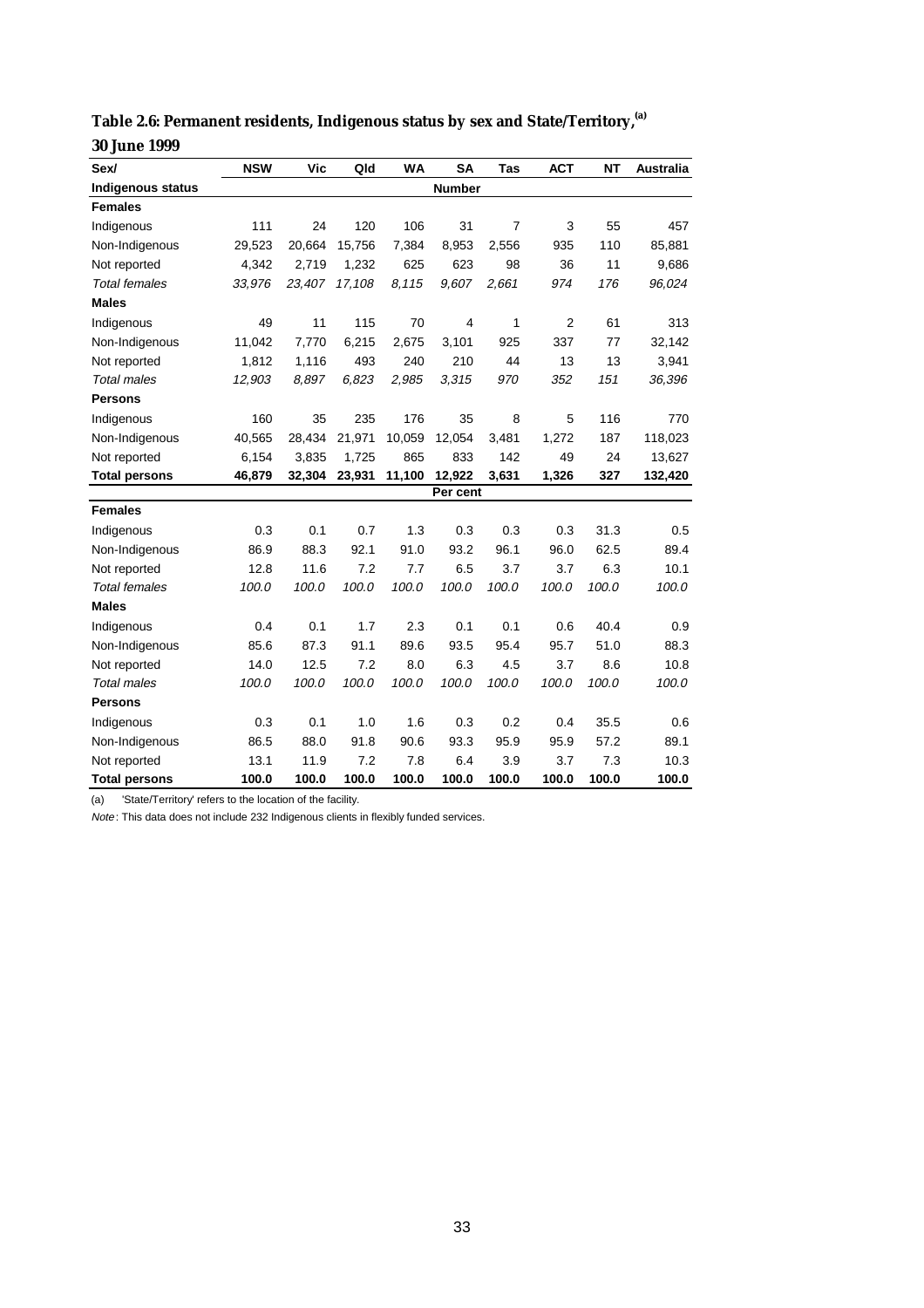| Sex/                     | <b>NSW</b>     | Vic         | Qld         | <b>WA</b>      | <b>SA</b>     | Tas            | <b>ACT</b>     | <b>NT</b>      | Australia |
|--------------------------|----------------|-------------|-------------|----------------|---------------|----------------|----------------|----------------|-----------|
| <b>Indigenous status</b> |                |             |             |                | <b>Number</b> |                |                |                |           |
| <b>Females</b>           |                |             |             |                |               |                |                |                |           |
| Indigenous               | 3              | $\mathbf 0$ | $\mathbf 0$ | 5              | $\mathbf 0$   | $\mathbf 0$    | $\mathbf 0$    | 6              | 14        |
| Non-Indigenous           | 582            | 255         | 252         | 154            | 147           | 41             | 16             | 3              | 1,450     |
| Not reported             | 68             | 38          | 24          | 6              | 10            | $\overline{2}$ | $\Omega$       | 1              | 149       |
| <b>Total females</b>     | 653            | 293         | 276         | 165            | 157           | 43             | 16             | 10             | 1,613     |
| <b>Males</b>             |                |             |             |                |               |                |                |                |           |
| Indigenous               | 1              | $\mathbf 0$ | 1           | $\overline{7}$ | 1             | $\mathbf 0$    | $\mathbf 0$    | 1              | 11        |
| Non-Indigenous           | 296            | 145         | 141         | 68             | 82            | 33             | 12             | 4              | 781       |
| Not reported             | 34             | 15          | 11          | $\overline{7}$ | 5             | 1              | $\overline{0}$ | 1              | 74        |
| <b>Total males</b>       | 331            | 160         | 153         | 82             | 88            | 34             | 12             | 6              | 866       |
| <b>Persons</b>           |                |             |             |                |               |                |                |                |           |
| Indigenous               | $\overline{4}$ | $\mathbf 0$ | 1           | 12             | 1             | $\mathbf 0$    | 0              | $\overline{7}$ | 25        |
| Non-Indigenous           | 878            | 400         | 393         | 222            | 229           | 74             | 28             | 7              | 2,231     |
| Not reported             | 102            | 53          | 35          | 13             | 15            | 3              | $\overline{0}$ | $\overline{2}$ | 223       |
| <b>Total persons</b>     | 984            | 453         | 429         | 247            | 245           | 77             | 28             | 16             | 2,479     |
|                          |                |             |             |                | Per cent      |                |                |                |           |
| <b>Females</b>           |                |             |             |                |               |                |                |                |           |
| Indigenous               | 0.5            | 0.0         | 0.0         | 3.0            | 0.0           | 0.0            | 0.0            | 60.0           | 0.9       |
| Non-Indigenous           | 89.1           | 87.0        | 91.3        | 93.3           | 93.6          | 95.3           | 100.0          | 30.0           | 89.9      |
| Not reported             | 10.4           | 13.0        | 8.7         | 3.6            | 6.4           | 4.7            | 0.0            | 10.0           | 9.2       |
| <b>Total females</b>     | 100.0          | 100.0       | 100.0       | 100.0          | 100.0         | 100.0          | 100.0          | 100.0          | 100.0     |
| <b>Males</b>             |                |             |             |                |               |                |                |                |           |
| Indigenous               | 0.3            | 0.0         | 0.7         | 8.5            | 1.1           | 0.0            | 0.0            | 16.7           | 1.3       |
| Non-Indigenous           | 89.4           | 90.6        | 92.2        | 82.9           | 93.2          | 97.1           | 100.0          | 66.7           | 90.2      |
| Not reported             | 10.3           | 9.4         | 7.2         | 8.5            | 5.7           | 2.9            | 0.0            | 16.7           | 8.5       |
| <b>Total males</b>       | 100.0          | 100.0       | 100.0       | 100.0          | 100.0         | 100.0          | 100.0          | 100.0          | 100.0     |
| <b>Persons</b>           |                |             |             |                |               |                |                |                |           |
| Indigenous               | 0.4            | 0.0         | 0.2         | 4.9            | 0.4           | 0.0            | 0.0            | 43.8           | 1.0       |
| Non-Indigenous           | 89.2           | 88.3        | 91.6        | 89.9           | 93.5          | 96.1           | 100.0          | 43.8           | 90.0      |
| Not reported             | 10.4           | 11.7        | 8.2         | 5.3            | 6.1           | 3.9            | 0.0            | 12.5           | 9.0       |
| <b>Total persons</b>     | 100.0          | 100.0       | 100.0       | 100.0          | 100.0         | 100.0          | 100.0          | 100.0          | 100.0     |

**Table 2.7: Respite residents, Indigenous status by sex and State/Territory,(a) 30 June 1999**

Note: This data does not include 232 Indigenous clients in flexibly funded services.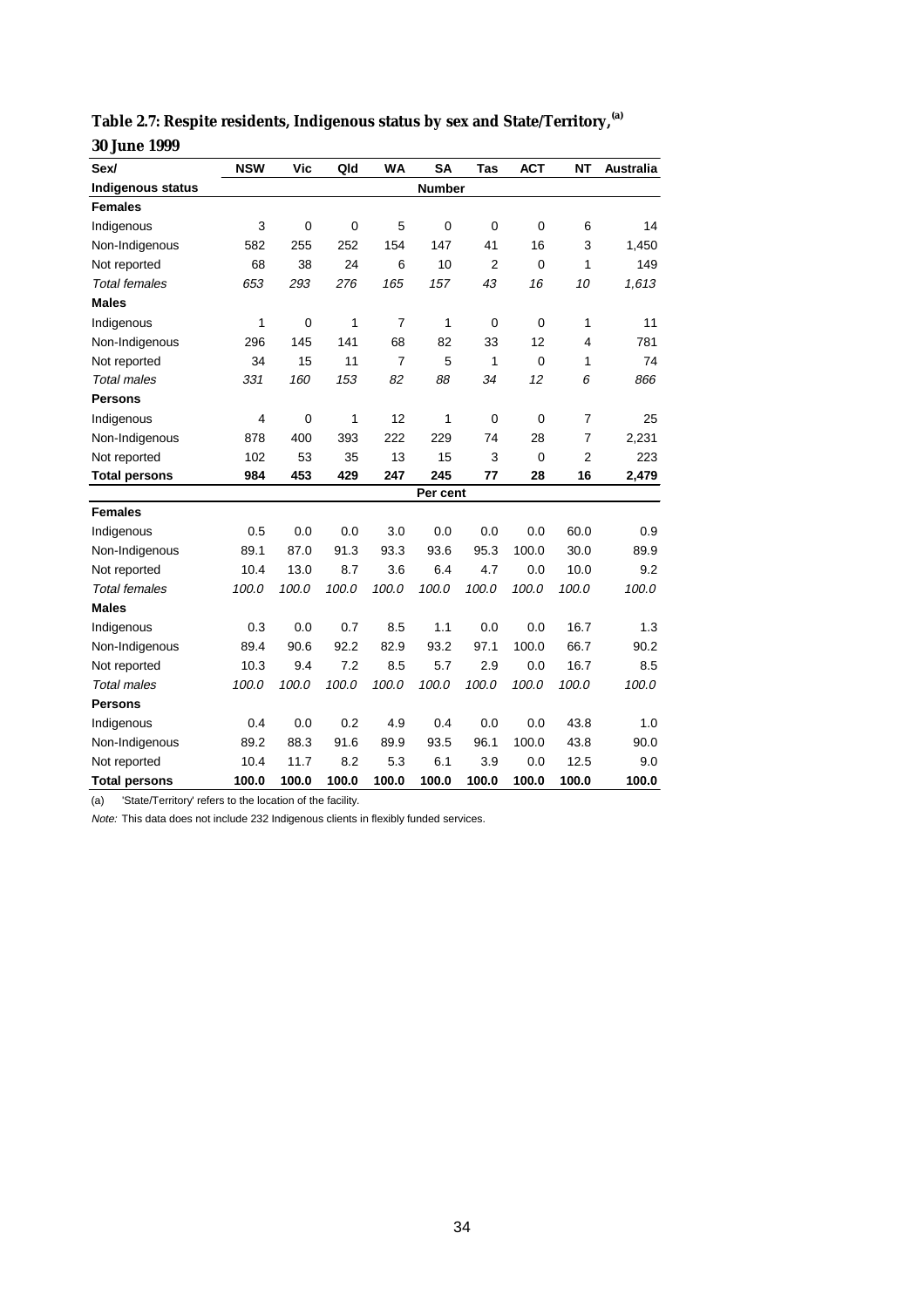| Sex/                 | <b>NSW</b> | Vic    | Qld    | <b>WA</b> | <b>SA</b>     | Tas   | <b>ACT</b> | <b>NT</b> | <b>Australia</b> |
|----------------------|------------|--------|--------|-----------|---------------|-------|------------|-----------|------------------|
| pension status       |            |        |        |           | <b>Number</b> |       |            |           |                  |
| <b>Females</b>       |            |        |        |           |               |       |            |           |                  |
| DFCS pension         | 27,069     | 18,527 | 13,927 | 6,572     | 7,914         | 2,084 | 651        | 155       | 76,899           |
| DVA pension          | 2,799      | 2,034  | 1,657  | 704       | 812           | 319   | 84         | 8         | 8,417            |
| Self-funded retirees | 3,339      | 2,115  | 1,207  | 658       | 663           | 187   | 203        | 9         | 8,381            |
| Unknown              | 638        | 451    | 212    | 73        | 96            | 13    | 15         | 3         | 1,501            |
| <b>Total females</b> | 33,845     | 23,127 | 17,003 | 8.007     | 9,485         | 2,603 | 953        | 175       | 95,198           |
| <b>Males</b>         |            |        |        |           |               |       |            |           |                  |
| DFCS pension         | 8,764      | 6,044  | 4,622  | 1,966     | 2,206         | 612   | 208        | 132       | 24,554           |
| DVA pension          | 2,397      | 1,582  | 1,581  | 653       | 708           | 254   | 53         | 10        | 7,238            |
| Self-funded retirees | 1,260      | 879    | 497    | 259       | 279           | 95    | 89         | 3         | 3,361            |
| Unknown              | 337        | 257    | 120    | 31        | 52            | 5     | 12         | 5         | 819              |
| <b>Total males</b>   | 12,758     | 8,762  | 6,820  | 2,909     | 3,245         | 966   | 362        | 150       | 35,972           |
| <b>Persons</b>       |            |        |        |           |               |       |            |           |                  |
| <b>DFCS</b> pension  | 35,833     | 24,571 | 18,549 | 8,538     | 10,120        | 2,696 | 859        | 287       | 101,453          |
| DVA pension          | 5,196      | 3,616  | 3,238  | 1,357     | 1,520         | 573   | 137        | 18        | 15,655           |
| Self-funded retirees | 4,599      | 2,994  | 1,704  | 917       | 942           | 282   | 292        | 12        | 11,742           |
| Unknown              | 975        | 708    | 332    | 104       | 148           | 18    | 27         | 8         | 2,320            |
| <b>Total persons</b> | 46,603     | 31,889 | 23,823 | 10,916    | 12,730        | 3,569 | 1,315      | 325       | 131,170          |
|                      |            |        |        |           | Per cent      |       |            |           |                  |
| <b>Females</b>       |            |        |        |           |               |       |            |           |                  |
| <b>DFCS</b> pension  | 80.0       | 80.1   | 81.9   | 82.1      | 83.4          | 80.1  | 68.3       | 88.6      | 80.8             |
| DVA pension          | 8.3        | 8.8    | 9.7    | 8.8       | 8.6           | 12.3  | 8.8        | 4.6       | 8.8              |
| Self-funded retirees | 9.9        | 9.1    | 7.1    | 8.2       | 7.0           | 7.2   | 21.3       | 5.1       | 8.8              |
| Unknown              | 1.9        | 2.0    | 1.2    | 0.9       | 1.0           | 0.5   | 1.6        | 1.7       | 1.6              |
| <b>Total females</b> | 100.0      | 100.0  | 100.0  | 100.0     | 100.0         | 100.0 | 100.0      | 100.0     | 100.0            |
| <b>Males</b>         |            |        |        |           |               |       |            |           |                  |
| DFCS pension         | 68.7       | 69.0   | 67.8   | 67.6      | 68.0          | 63.4  | 57.5       | 88.0      | 68.3             |
| DVA pension          | 18.8       | 18.1   | 23.2   | 22.4      | 21.8          | 26.3  | 14.6       | 6.7       | 20.1             |
| Self-funded retirees | 9.9        | 10.0   | 7.3    | 8.9       | 8.6           | 9.8   | 24.6       | 2.0       | 9.3              |
| Unknown              | 2.6        | 2.9    | 1.8    | 1.1       | 1.6           | 0.5   | 3.3        | 3.3       | 2.3              |
| <b>Total males</b>   | 100.0      | 100.0  | 100.0  | 100.0     | 100.0         | 100.0 | 100.0      | 100.0     | 100.0            |
| <b>Persons</b>       |            |        |        |           |               |       |            |           |                  |
| DFCS pension         | 76.9       | 77.1   | 77.9   | 78.2      | 79.5          | 75.5  | 65.3       | 88.3      | 77.3             |
| DVA pension          | 11.1       | 11.3   | 13.6   | 12.4      | 11.9          | 16.1  | 10.4       | 5.5       | 11.9             |
| Self-funded retirees | 9.9        | 9.4    | 7.2    | 8.4       | 7.4           | 7.9   | 22.2       | 3.7       | 9.0              |
| Unknown              | 2.1        | 2.2    | 1.4    | 1.0       | 1.2           | 0.5   | 2.1        | 2.5       | 1.8              |
| <b>Total persons</b> | 100.0      | 100.0  | 100.0  | 100.0     | 100.0         | 100.0 | 100.0      | 100.0     | 100.0            |

| Table 2.8: Permanent residents, pension status by sex and State/Territory, <sup>(a)</sup> 30 June 1998 |
|--------------------------------------------------------------------------------------------------------|
|--------------------------------------------------------------------------------------------------------|

Note 1: 'DFCS' refers to the Commonwealth Department of Family and Community Services and 'DVA' refers to the Commonwealth Department of Veterans' Affairs.

Note 2: The category 'Unknown' refers to residents not yet assessed by Centrelink or DVA at the time of reporting.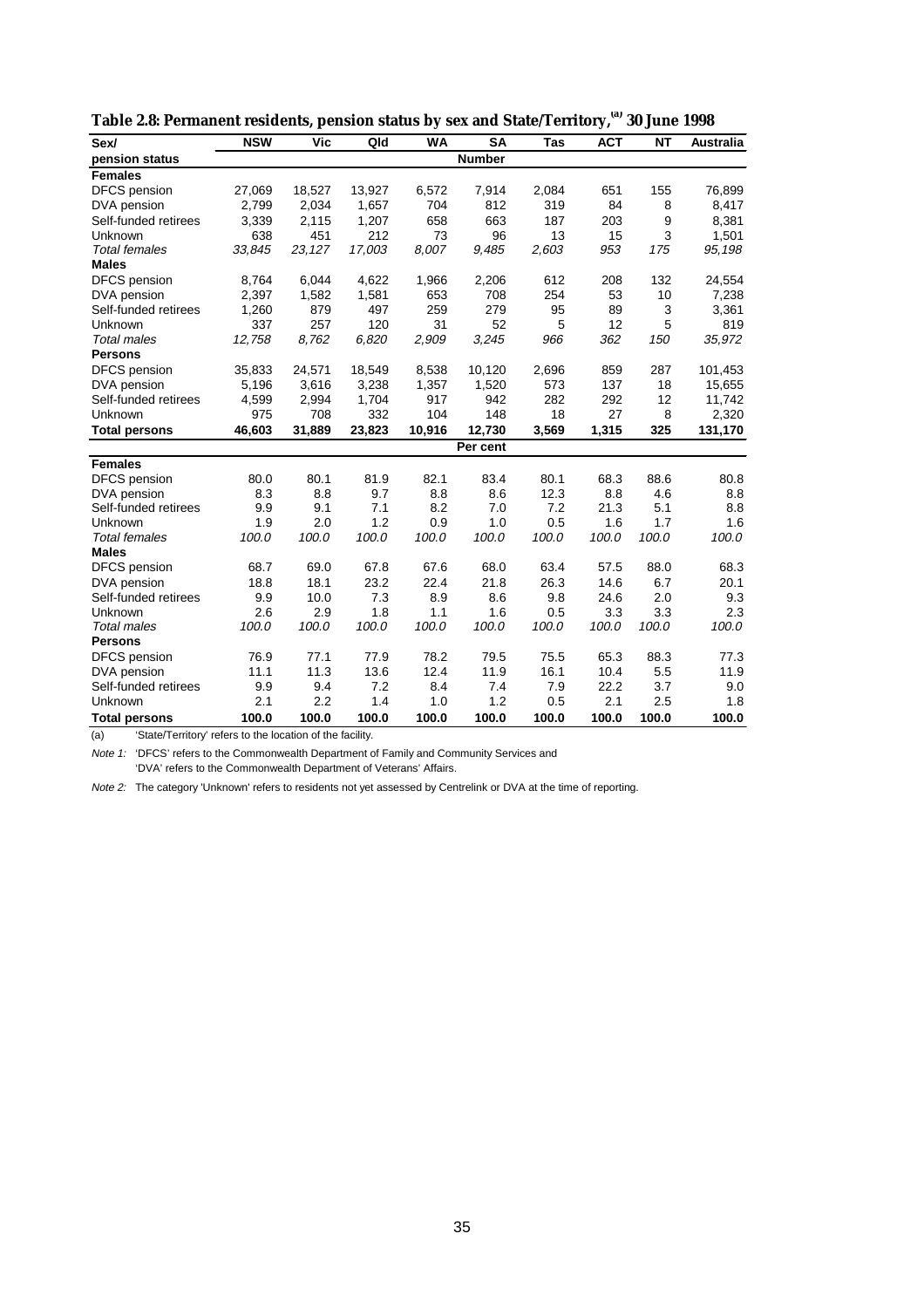| Table 2.9: Respite residents, pension status by sex and State/Territory, <sup>(a)</sup> 30 June 1998 |  |
|------------------------------------------------------------------------------------------------------|--|

| Sex/                 | <b>NSW</b>     | Vic            | Qld         | <b>WA</b>      | $\overline{\text{SA}}$ | Tas         | <b>ACT</b>  | $\overline{NT}$ | <b>Australia</b> |  |
|----------------------|----------------|----------------|-------------|----------------|------------------------|-------------|-------------|-----------------|------------------|--|
| pension status       |                | <b>Number</b>  |             |                |                        |             |             |                 |                  |  |
| <b>Females</b>       |                |                |             |                |                        |             |             |                 |                  |  |
| DFCS pension         | 32             | 13             | 14          | 5              | 9                      | 0           | 2           | $\overline{2}$  | 77               |  |
| DVA pension          | 68             | 42             | 37          | 11             | 15                     | 5           | 3           | $\mathbf 0$     | 181              |  |
| Self-funded retirees | 3              | $\overline{2}$ | 1           | $\overline{2}$ | 1                      | $\mathbf 0$ | 0           | 0               | 9                |  |
| <b>Unknown</b>       | 559            | 336            | 245         | 119            | 141                    | 45          | 17          | 10              | 1,472            |  |
| <b>Total females</b> | 662            | 393            | 297         | 137            | 166                    | 50          | 22          | 12              | 1,739            |  |
| <b>Males</b>         |                |                |             |                |                        |             |             |                 |                  |  |
| <b>DFCS</b> pension  | 23             | 6              | 6           | 5              | 5                      | 0           | 1           | 1               | 47               |  |
| DVA pension          | 58             | 31             | 39          | 16             | 17                     | 8           | 3           | 0               | 172              |  |
| Self-funded retirees | $\overline{2}$ | 1              | $\mathbf 0$ | 0              | 1                      | 0           | 0           | 0               | 4                |  |
| <b>Unknown</b>       | 249            | 149            | 107         | 67             | 61                     | 22          | 13          | $\overline{7}$  | 675              |  |
| <b>Total males</b>   | 332            | 187            | 152         | 88             | 84                     | 30          | 17          | 8               | 898              |  |
| <b>Persons</b>       |                |                |             |                |                        |             |             |                 |                  |  |
| DFCS pension         | 55             | 19             | 20          | 10             | 14                     | 0           | 3           | 3               | 124              |  |
| DVA pension          | 126            | 73             | 76          | 27             | 32                     | 13          | 6           | 0               | 353              |  |
| Self-funded retirees | 5              | 3              | 1           | $\overline{2}$ | $\overline{2}$         | $\mathbf 0$ | $\mathbf 0$ | 0               | 13               |  |
| Unknown              | 808            | 485            | 352         | 186            | 202                    | 67          | 30          | 17              | 2,147            |  |
| <b>Total persons</b> | 994            | 580            | 449         | 225            | 250                    | 80          | 39          | 20              | 2,637            |  |
|                      |                |                |             |                | Per cent               |             |             |                 |                  |  |
| <b>Females</b>       |                |                |             |                |                        |             |             |                 |                  |  |
| <b>DFCS</b> pension  | 4.8            | 3.3            | 4.7         | 3.6            | 5.4                    | 0.0         | 9.1         | 16.7            | 4.4              |  |
| DVA pension          | 10.3           | 10.7           | 12.5        | 8.0            | 9.0                    | 10.0        | 13.6        | 0.0             | 10.4             |  |
| Self-funded retirees | 0.5            | 0.5            | 0.3         | 1.5            | 0.6                    | 0.0         | 0.0         | 0.0             | 0.5              |  |
| Unknown              | 84.4           | 85.5           | 82.5        | 86.9           | 84.9                   | 90.0        | 77.3        | 83.3            | 84.6             |  |
| <b>Total females</b> | 100.0          | 100.0          | 100.0       | 100.0          | 100.0                  | 100.0       | 100.0       | 100.0           | 100.0            |  |
| <b>Males</b>         |                |                |             |                |                        |             |             |                 |                  |  |
| DFCS pension         | 6.9            | 3.2            | 3.9         | 5.7            | 6.0                    | 0.0         | 5.9         | 12.5            | 5.2              |  |
| DVA pension          | 17.5           | 16.6           | 25.7        | 18.2           | 20.2                   | 26.7        | 17.6        | 0.0             | 19.2             |  |
| Self-funded retirees | 0.6            | 0.5            | 0.0         | 0.0            | 1.2                    | 0.0         | 0.0         | 0.0             | 0.4              |  |
| <b>Unknown</b>       | 75.0           | 79.7           | 70.4        | 76.1           | 72.6                   | 73.3        | 76.5        | 87.5            | 75.2             |  |
| <b>Total males</b>   | 100.0          | 100.0          | 100.0       | 100.0          | 100.0                  | 100.0       | 100.0       | 100.0           | 100.0            |  |
| <b>Persons</b>       |                |                |             |                |                        |             |             |                 |                  |  |
| DFCS pension         | 5.5            | 3.3            | 4.5         | 4.4            | 5.6                    | 0.0         | 7.7         | 15.0            | 4.7              |  |
| DVA pension          | 12.7           | 12.6           | 16.9        | 12.0           | 12.8                   | 16.3        | 15.4        | 0.0             | 13.4             |  |
| Self-funded retirees | 0.5            | 0.5            | 0.2         | 0.9            | 0.8                    | 0.0         | 0.0         | 0.0             | 0.5              |  |
| Unknown              | 81.3           | 83.6           | 78.4        | 82.7           | 80.8                   | 83.8        | 76.9        | 85.0            | 81.4             |  |
| <b>Total persons</b> | 100.0          | 100.0          | 100.0       | 100.0          | 100.0                  | 100.0       | 100.0       | 100.0           | 100.0            |  |

Note: 'DFCS' refers to the Commonwealth Department of Family and Community Services and

'DVA' refers to the Commonwealth Department of Veterans' Affairs.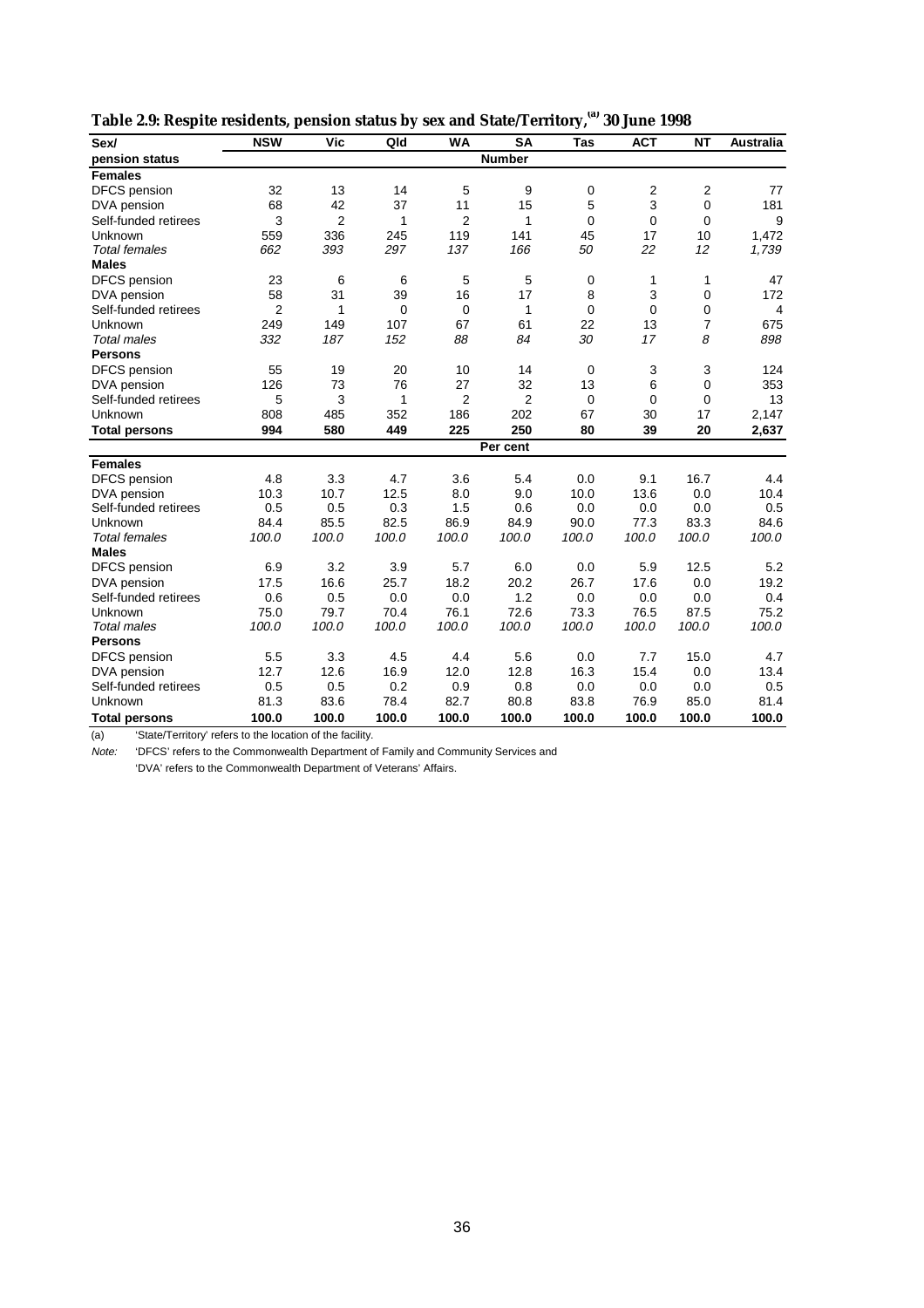|                                      | <b>NSW</b> | Vic    | Qld    | WA     | SA             | Tas   | <b>ACT</b>     | NΤ             | <b>Australia</b> |
|--------------------------------------|------------|--------|--------|--------|----------------|-------|----------------|----------------|------------------|
| Sex/birthplace                       |            |        |        |        | Number         |       |                |                |                  |
| <b>Females</b>                       |            |        |        |        |                |       |                |                |                  |
| Australia                            | 26,406     | 17,618 | 13,898 | 5,144  | 7,177          | 2,327 | 675            | 144            | 73,389           |
| <b>Other Oceania</b>                 | 315        | 130    | 204    | 54     | 42             | 9     | 6              | 0              | 760              |
| UK and Ireland                       | 2,950      | 2,117  | 1,626  | 1,775  | 1,172          | 194   | 122            | 22             | 9,978            |
| <b>Former USSR and Baltic States</b> | 323        | 260    | 70     | 55     | 121            | 4     | 20             | 0              | 853              |
| Other Europe                         | 1,920      | 2,043  | 568    | 548    | 641            | 59    | 79             | 6              | 5,864            |
| Southeast Asia                       | 124        | 85     | 28     | 80     | 20             | 5     | 5              | 1              | 348              |
| Northeast Asia                       | 317        | 102    | 38     | 24     | 22             | 2     | 9              | 0              | 514              |
| Southern Asia                        | 165        | 174    | 75     | 115    | 24             | 9     | 5              | 0              | 567              |
| Northern America                     | 65         | 40     | 31     | 21     | 18             | 3     | 4              | 1              | 183              |
| Other America and the Caribbean      | 67         | 19     | 20     | 9      | 6              | 1     | 1              | 0              | 123              |
| The Middle East and North Africa     | 206        | 172    | 20     | 26     | 22             | 1     | 5              | 0              | 452              |
| Africa (excluding North Africa)      | 107        | 89     | 36     | 43     | 16             | 5     | $\overline{2}$ | 0              | 298              |
| Other                                | 1.011      | 558    | 494    | 221    | 326            | 42    | 41             | 2              | 2,695            |
| <b>Total females</b>                 | 33,976     | 23,407 | 17,108 | 8,115  | 9,607          | 2,661 | 974            | 176            | 96,024           |
| <b>Males</b>                         |            |        |        |        |                |       |                |                |                  |
| Australia                            | 9,599      | 6,234  | 5,397  | 1,835  | 2,364          | 833   | 228            | 116            | 26,606           |
| <b>Other Oceania</b>                 | 123        | 57     | 94     | 23     | 11             | 3     | $\overline{2}$ | 1              | 314              |
| UK and Ireland                       | 1,109      | 832    | 686    | 603    | 408            | 72    | 56             | 13             | 3,779            |
| <b>Former USSR and Baltic States</b> | 152        | 158    | 32     | 20     | 48             | 5     | $\overline{7}$ | $\overline{2}$ | 424              |
| Other Europe                         | 1,087      | 1,127  | 317    | 314    | 348            | 40    | 41             | 14             | 3,288            |
| Southeast Asia                       | 54         | 49     | 17     | 34     | 4              | 0     | 3              | 0              | 161              |
| Northeast Asia                       | 118        | 51     | 11     | 10     | 7              | 0     | 4              | 0              | 201              |
| Southern Asia                        | 66         | 60     | 33     | 37     | 9              | 1     | 2              | 1              | 209              |
| Northern America                     | 34         | 19     | 21     | 5      | 7              | 4     | 2              | 1              | 93               |
| Other America and the Caribbean      | 26         | 10     | 5      | 3      | $\overline{7}$ | 0     | 0              | 1              | 52               |
| The Middle East and North Africa     | 139        | 74     | 6      | 12     | 9              | 1     | 0              | 1              | 242              |
| Africa (excluding North Africa)      | 44         | 33     | 19     | 17     | 5              | 0     | 0              | 0              | 118              |
| Other                                | 352        | 193    | 185    | 72     | 88             | 11    | 7              | 1              | 909              |
| <b>Total males</b>                   | 12,903     | 8,897  | 6,823  | 2,985  | 3.315          | 970   | 352            | 151            | 36,396           |
| <b>Persons</b>                       |            |        |        |        |                |       |                |                |                  |
| Australia                            | 36,005     | 23,852 | 19,295 | 6,979  | 9,541          | 3,160 | 903            | 260            | 99,995           |
| Other Oceania                        | 438        | 187    | 298    | 77     | 53             | 12    | 8              | 1              | 1,074            |
| UK and Ireland                       | 4,059      | 2,949  | 2,312  | 2,378  | 1,580          | 266   | 178            | 35             | 13,757           |
| Former USSR and Baltic States        | 475        | 418    | 102    | 75     | 169            | 9     | 27             | 2              | 1,277            |
| Other Europe                         | 3,007      | 3,170  | 885    | 862    | 989            | 99    | 120            | 20             | 9,152            |
| Southeast Asia                       | 178        | 134    | 45     | 114    | 24             | 5     | 8              | 1              | 509              |
| Northeast Asia                       | 435        | 153    | 49     | 34     | 29             | 2     | 13             | 0              | 715              |
| Southern Asia                        | 231        | 234    | 108    | 152    | 33             | 10    | 7              | 1              | 776              |
| Northern America                     | 99         | 59     | 52     | 26     | 25             | 7     | 6              | 2              | 276              |
| Other America and the Caribbean      | 93         | 29     | 25     | 12     | 13             | 1     | 1              | 1              | 175              |
| The Middle East and North Africa     | 345        | 246    | 26     | 38     | 31             | 2     | 5              | 1              | 694              |
| Africa (excluding North Africa)      | 151        | 122    | 55     | 60     | 21             | 5     | 2              | 0              | 416              |
| Other                                | 1,363      | 751    | 679    | 293    | 414            | 53    | 48             | 3              | 3,604            |
| <b>Total persons</b>                 | 46,879     | 32,304 | 23,931 | 11,100 | 12,922         | 3,631 | 1,326          | 327            | 132,420          |

**Table 2.10: Permanent residents, birthplace(a) by sex and State/Territory,(b) 30 June 1999**

*(continued)*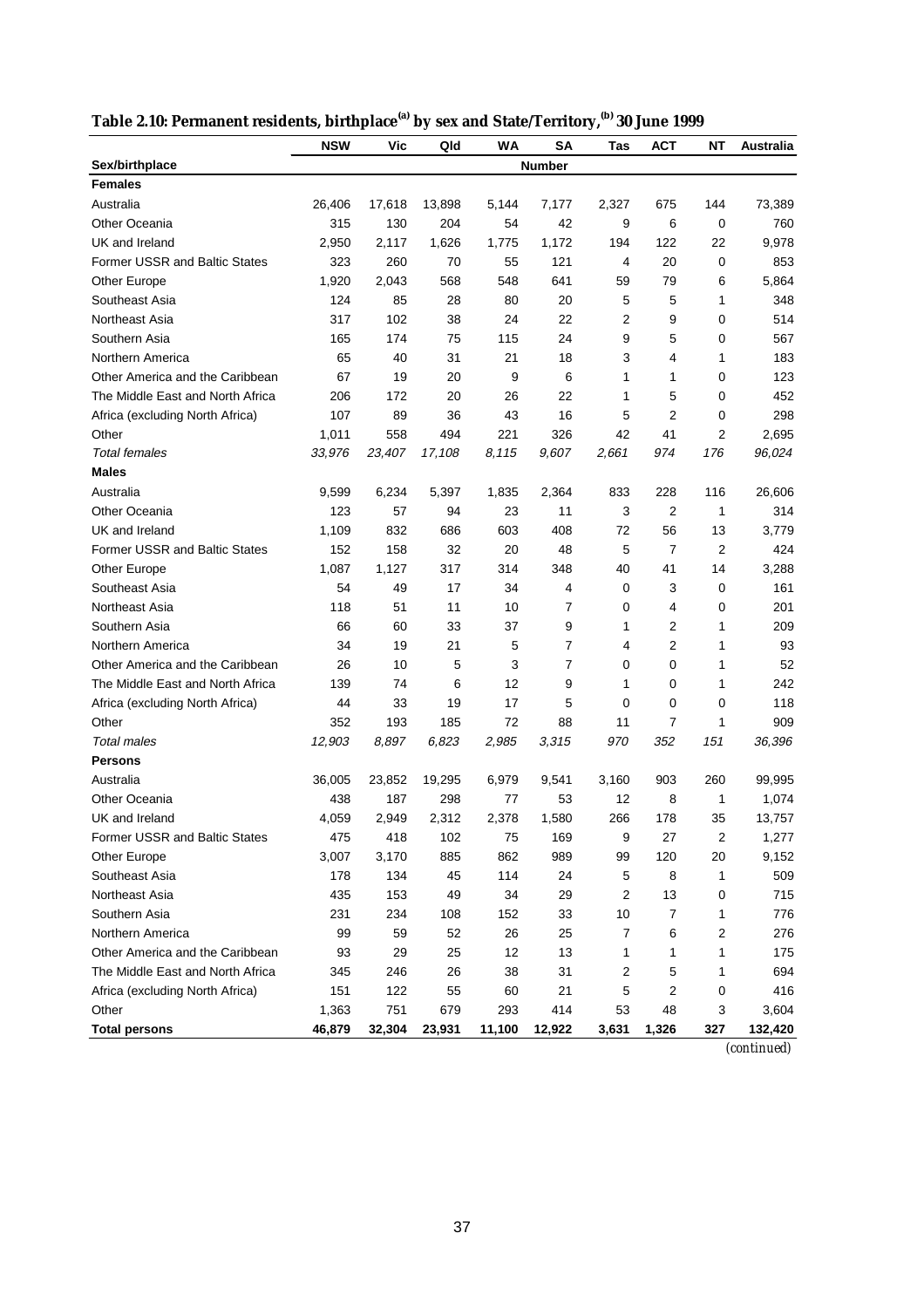| Table 2.10 (continued): Permanent residents, birthplace <sup>(a)</sup> by sex and State/Territory, <sup>(b)</sup> |  |
|-------------------------------------------------------------------------------------------------------------------|--|
| <b>30 June 1999</b>                                                                                               |  |

|                                      | <b>NSW</b> | Vic                  | Qld   | WA    | SΑ                                 | Tas   | АСТ   | ΝT    | Australia |
|--------------------------------------|------------|----------------------|-------|-------|------------------------------------|-------|-------|-------|-----------|
| Sex/birthplace                       |            |                      |       |       | Per cent                           |       |       |       |           |
| <b>Females</b>                       |            |                      |       |       |                                    |       |       |       |           |
| Australia                            | 77.7       | 75.3                 | 81.2  | 63.4  | 74.7                               | 87.4  | 69.3  | 81.8  | 76.4      |
| Other Oceania                        | 0.9        | 0.6                  | 1.2   | 0.7   | 0.4                                | 0.3   | 0.6   | 0.0   | 0.8       |
| UK and Ireland                       | 8.7        | 9.0                  | 9.5   | 21.9  | 12.2                               | 7.3   | 12.5  | 12.5  | 10.4      |
| <b>Former USSR and Baltic States</b> | 1.0        | 1.1                  | 0.4   | 0.7   | 1.3                                | 0.2   | 2.1   | 0.0   | 0.9       |
| Other Europe                         | 5.7        | 8.7                  | 3.3   | 6.8   | 6.7                                | 2.2   | 8.1   | 3.4   | 6.1       |
| Southeast Asia                       | 0.4        | 0.4                  | 0.2   | 1.0   | 0.2                                | 0.2   | 0.5   | 0.6   | 0.4       |
| Northeast Asia                       | 0.9        | 0.4                  | 0.2   | 0.3   | 0.2                                | 0.1   | 0.9   | 0.0   | 0.5       |
| Southern Asia                        | 0.5        | 0.7                  | 0.4   | 1.4   | 0.2                                | 0.3   | 0.5   | 0.0   | 0.6       |
| Northern America                     | 0.2        | 0.2                  | 0.2   | 0.3   | 0.2                                | 0.1   | 0.4   | 0.6   | 0.2       |
| Other America and the Caribbean      | 0.2        | 0.1                  | 0.1   | 0.1   | 0.1                                | 0.0   | 0.1   | 0.0   | 0.1       |
| The Middle East and North Africa     | 0.6        | 0.7                  | 0.1   | 0.3   | 0.2                                | 0.0   | 0.5   | 0.0   | 0.5       |
| Africa (excluding North Africa)      | 0.3        | 0.4                  | 0.2   | 0.5   | 0.2                                | 0.2   | 0.2   | 0.0   | 0.3       |
| Other                                | 3.0        | 2.4                  | 2.9   | 2.7   | 3.4                                | 1.6   | 4.2   | 1.1   | 2.8       |
| <b>Total females</b>                 | 100.0      | 100.0                | 100.0 | 100.0 | 100.0                              | 100.0 | 100.0 | 100.0 | 100.0     |
| <b>Males</b>                         |            |                      |       |       |                                    |       |       |       |           |
| Australia                            | 74.4       | 70.1                 | 79.1  | 61.5  | 71.3                               | 85.9  | 64.8  | 76.8  | 73.1      |
| Other Oceania                        | 1.0        | 0.6                  | 1.4   | 0.8   | 0.3                                | 0.3   | 0.6   | 0.7   | 0.9       |
| UK and Ireland                       | 8.6        | 9.4                  | 10.1  | 20.2  | 12.3                               | 7.4   | 15.9  | 8.6   | 10.4      |
| <b>Former USSR and Baltic States</b> | 1.2        | 1.8                  | 0.5   | 0.7   | 1.4                                | 0.5   | 2.0   | 1.3   | 1.2       |
| Other Europe                         | 8.4        | 12.7                 | 4.6   | 10.5  | 10.5                               | 4.1   | 11.6  | 9.3   | 9.0       |
| Southeast Asia                       | 0.4        | 0.6                  | 0.2   | 1.1   | 0.1                                | 0.0   | 0.9   | 0.0   | 0.4       |
| Northeast Asia                       | 0.9        | 0.6                  | 0.2   | 0.3   | 0.2                                | 0.0   | 1.1   | 0.0   | 0.6       |
| Southern Asia                        | 0.5        | 0.7                  | 0.5   | 1.2   | 0.3                                | 0.1   | 0.6   | 0.7   | 0.6       |
| Northern America                     | 0.3        | 0.2                  | 0.3   | 0.2   | 0.2                                | 0.4   | 0.6   | 0.7   | 0.3       |
| Other America and the Caribbean      | 0.2        | 0.1                  | 0.1   | 0.1   | 0.2                                | 0.0   | 0.0   | 0.7   | 0.1       |
| The Middle East and North Africa     | 1.1        | 0.8                  | 0.1   | 0.4   | 0.3                                | 0.1   | 0.0   | 0.7   | 0.7       |
| Africa (excluding North Africa)      | 0.3        | 0.4                  | 0.3   | 0.6   | 0.2                                | 0.0   | 0.0   | 0.0   | 0.3       |
| Other                                | 2.7        | 2.2                  | 2.7   | 2.4   | 2.7                                | 1.1   | 2.0   | 0.7   | 2.5       |
| <b>Total males</b>                   | 100.0      | 100.0                | 100.0 | 100.0 | 100.0                              | 100.0 | 100.0 | 100.0 | 100.0     |
| <b>Persons</b>                       |            |                      |       |       |                                    |       |       |       |           |
| Australia                            | 76.80      | 73.84                | 80.63 | 62.87 | 73.84                              | 87.03 | 68.10 | 79.51 | 75.51     |
| Other Oceania                        | 0.93       | 0.58                 | 1.25  | 0.69  | 0.41                               | 0.33  | 0.60  | 0.31  | 0.81      |
| UK and Ireland                       | 8.66       | 9.13                 | 9.66  | 21.42 | 12.23                              | 7.33  | 13.42 | 10.70 | 10.39     |
| Former USSR and Baltic States        | 1.01       | 1.29                 | 0.43  | 0.68  | 1.31                               | 0.25  | 2.04  | 0.61  | 0.96      |
| Other Europe                         | 6.41       | 9.81                 | 3.70  | 7.77  | 7.65                               | 2.73  | 9.05  | 6.12  | 6.91      |
| Southeast Asia                       | 0.38       | 0.41                 | 0.19  | 1.03  | 0.19                               | 0.14  | 0.60  | 0.31  | 0.38      |
| Northeast Asia                       | 0.93       | 0.47                 | 0.20  | 0.31  | 0.22                               | 0.06  | 0.98  | 0.00  | 0.54      |
| Southern Asia                        | 0.49       | 0.72                 | 0.45  | 1.37  | 0.26                               | 0.28  | 0.53  | 0.31  | 0.59      |
| Northern America                     | 0.21       | 0.18                 | 0.22  | 0.23  | 0.19                               | 0.19  | 0.45  | 0.61  | 0.21      |
| Other America and the Caribbean      | 0.20       | 0.09                 | 0.10  | 0.11  | 0.10                               | 0.03  | 0.08  | 0.31  | 0.13      |
| The Middle East and North Africa     | 0.74       | 0.76                 | 0.11  | 0.34  | 0.24                               | 0.06  | 0.38  | 0.31  | 0.52      |
| Africa (excluding North Africa)      | 0.32       | 0.38                 | 0.23  | 0.54  | 0.16                               | 0.14  | 0.15  | 0.00  | 0.31      |
| Other                                | 2.91       | 2.32                 | 2.84  | 2.64  | 3.20                               | 1.46  | 3.62  | 0.92  | 2.72      |
| <b>Total persons</b>                 |            | 100.00 100.00 100.00 |       |       | 100.00 100.00 100.00 100.00 100.00 |       |       |       | 100.00    |

(a) ABS 1997.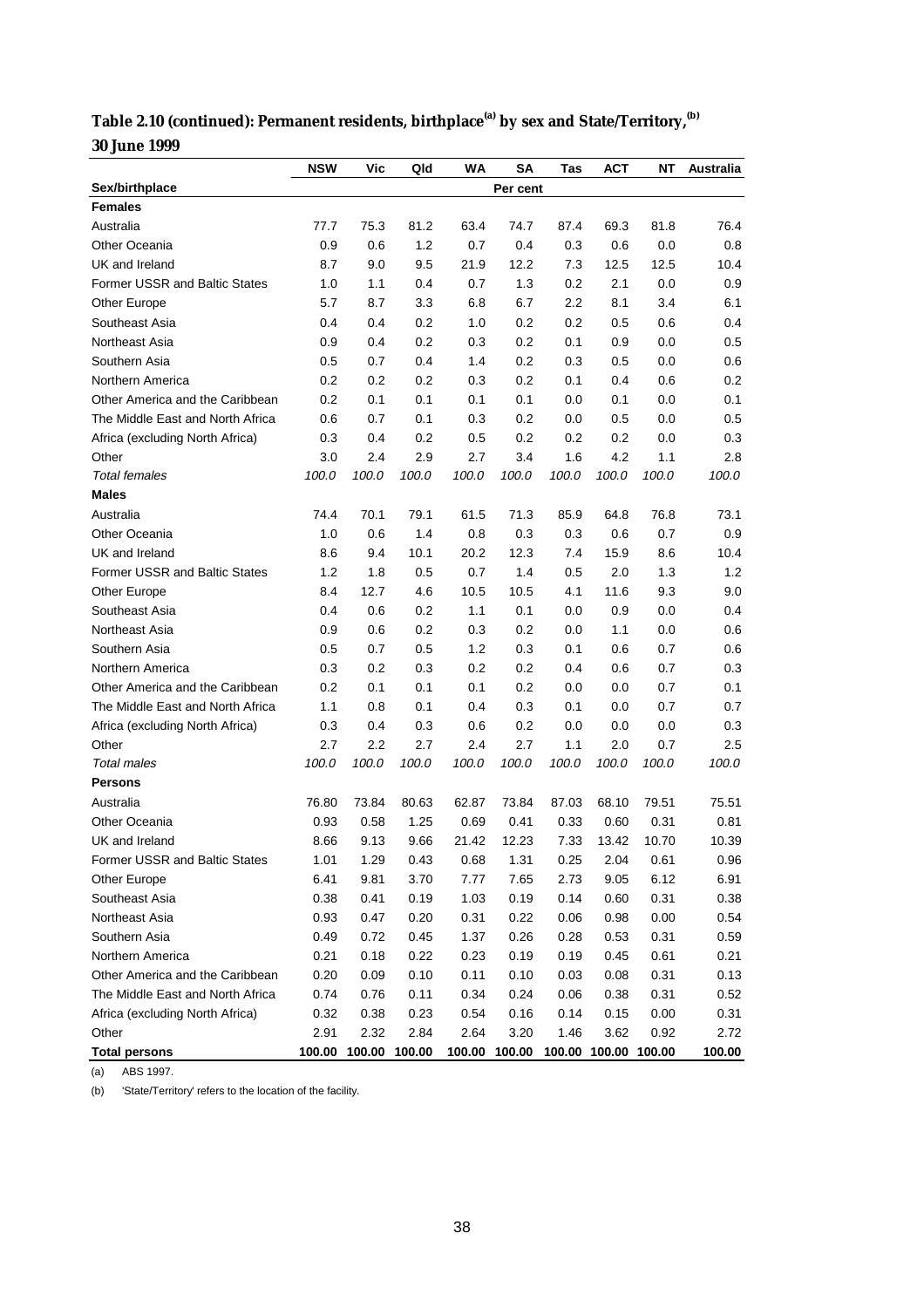|                                      | <b>NSW</b>     | Vic | Qld            | WA  | <b>SA</b>     | Tas | <b>ACT</b> | NΤ        | Australia      |
|--------------------------------------|----------------|-----|----------------|-----|---------------|-----|------------|-----------|----------------|
| Sex/birthplace                       |                |     |                |     | <b>Number</b> |     |            |           |                |
| <b>Females</b>                       |                |     |                |     |               |     |            |           |                |
| Australia                            | 484            | 219 | 228            | 93  | 118           | 36  | 8          | 8         | 1,194          |
| Other Oceania                        | 11             | 5   | 2              | 2   | 0             | 0   | 0          | 0         | 20             |
| UK and Ireland                       | 70             | 32  | 27             | 39  | 20            | 5   | 5          | 0         | 198            |
| <b>Former USSR and Baltic States</b> | 9              | 0   | 1              | 3   | 1             | 1   | 0          | 0         | 15             |
| Other Europe                         | 54             | 29  | 15             | 17  | 14            | 1   | 1          | 2         | 133            |
| Southeast Asia                       | 4              | 2   | 0              | 2   | 0             | 0   | 0          | 0         | 8              |
| Northeast Asia                       | 8              | 0   | 0              | 0   | 0             | 0   | 0          | 0         | 8              |
| Southern Asia                        | 4              | 1   | 0              | 6   | 0             | 0   | 1          | 0         | 12             |
| Northern America                     | 0              | 0   | 1              | 0   | 0             | 0   | 0          | 0         | 1              |
| Other America and the Caribbean      | 2              | 0   | 0              | 0   | 0             | 0   | 0          | 0         | 2              |
| The Middle East and North Africa     | 4              | 4   | 0              | 0   | 0             | 0   | 0          | 0         | 8              |
| Africa (excluding North Africa)      | 1              | 0   | 1              | 3   | 1             | 0   | 1          | 0         | 7              |
| Other                                | 2              | 1   | 1              | 0   | 3             | 0   | 0          | 0         | $\overline{7}$ |
| <b>Total females</b>                 | 653            | 293 | 276            | 165 | 157           | 43  | 16         | 10        | 1,613          |
| <b>Males</b>                         |                |     |                |     |               |     |            |           |                |
| Australia                            | 235            | 112 | 126            | 47  | 59            | 27  | 6          | 5         | 617            |
| Other Oceania                        | 4              | 1   | 5              | 0   | 0             | 0   | 0          | 0         | 10             |
| UK and Ireland                       | 42             | 22  | 14             | 20  | 15            | 6   | 4          | 1         | 124            |
| <b>Former USSR and Baltic States</b> | 4              | 4   | 0              | 1   | 2             | 0   | 0          | 0         | 11             |
| Other Europe                         | 30             | 17  | 5              | 7   | 7             | 0   | 2          | 0         | 68             |
| Southeast Asia                       | 0              | 1   | 1              | 2   | 0             | 0   | 0          | 0         | 4              |
| Northeast Asia                       | 5              | 1   | 0              | 1   | 0             | 1   | 0          | 0         | 8              |
| Southern Asia                        | 2              | 1   | 0              | 1   | 2             | 0   | 0          | 0         | 6              |
| Northern America                     | 1              | 0   | 1              | 0   | 0             | 0   | 0          | 0         | 2              |
| Other America and the Caribbean      | 0              | 0   | 0              | 0   | 1             | 0   | 0          | 0         | 1              |
| The Middle East and North Africa     | 5              | 1   | 0              | 1   | 1             | 0   | 0          | 0         | 8              |
| Africa (excluding North Africa)      | 1              | 0   | 0              | 1   | 0             | 0   | 0          | 0         | 2              |
| Other                                | 2              | 0   | 1              | 1   | 1             | 0   | 0          | 0         | 5              |
| <b>Total males</b>                   | 331            | 160 | 153            | 82  | 88            | 34  | 12         | 6         | 866            |
| <b>Persons</b>                       |                |     |                |     |               |     |            |           |                |
| Australia                            | 719            | 331 | 354            | 140 | 177           | 63  | 14         | 13        | 1,811          |
| Other Oceania                        | 15             | 6   | 7              | 2   | 0             | 0   | 0          | 0         | 30             |
| UK and Ireland                       | 112            | 54  | 41             | 59  | 35            | 11  | 9          | 1         | 322            |
| Former USSR and Baltic States        | 13             | 4   | 1              | 4   | 3             | 1   | 0          | 0         | 26             |
| Other Europe                         | 84             | 46  | 20             | 24  | 21            | 1   | 3          | 2         | 201            |
| Southeast Asia                       | 4              | 3   | 1              | 4   | 0             | 0   | 0          | $\pmb{0}$ | 12             |
| Northeast Asia                       | 13             | 1   | 0              | 1   | 0             | 1   | 0          | 0         | 16             |
| Southern Asia                        | 6              | 2   | 0              | 7   | 2             | 0   | 1          | $\pmb{0}$ | 18             |
| Northern America                     | 1              | 0   | 2              | 0   | 0             | 0   | 0          | 0         | 3              |
| Other America and the Caribbean      | $\overline{2}$ | 0   | 0              | 0   | 1             | 0   | 0          | 0         | 3              |
| The Middle East and North Africa     | 9              | 5   | 0              | 1   | 1             | 0   | 0          | 0         | 16             |
| Africa (excluding North Africa)      | 2              | 0   | 1              | 4   | 1             | 0   | 1          | 0         | 9              |
| Other                                | 4              | 1   | $\overline{2}$ | 1   | 4             | 0   | 0          | 0         | 12             |
| <b>Total persons</b>                 | 984            | 453 | 429            | 247 | 245           | 77  | 28         | 16        | 2,479          |

|--|

*(continued)*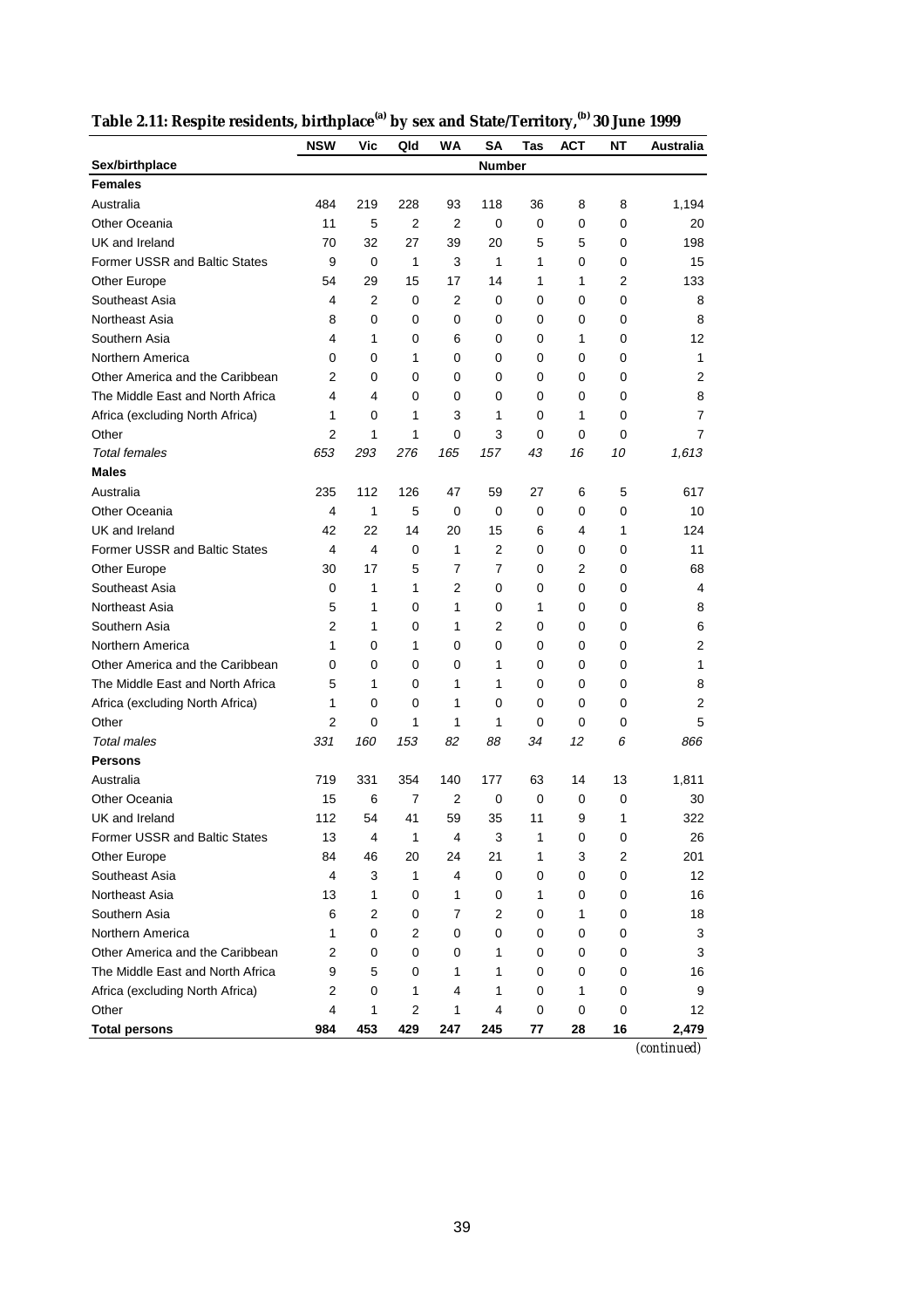| Table 2.11 (continued): Respite residents, birthplace <sup>(a)</sup> by sex and State/Territory, <sup>(b)</sup> |  |
|-----------------------------------------------------------------------------------------------------------------|--|
| <b>30 June 1999</b>                                                                                             |  |

|                                      | <b>NSW</b> | Vic   | Qld         | WA    | SΑ          | Tas   | АСТ   | ΝT    | Australia |
|--------------------------------------|------------|-------|-------------|-------|-------------|-------|-------|-------|-----------|
| Sex/birthplace                       |            |       |             |       | Per cent    |       |       |       |           |
| <b>Females</b>                       |            |       |             |       |             |       |       |       |           |
| Australia                            | 74.1       | 74.7  | 82.6        | 56.4  | 75.2        | 83.7  | 50.0  | 80.0  | 74.0      |
| Other Oceania                        | 1.7        | 1.7   | 0.7         | 1.2   | 0.0         | 0.0   | 0.0   | 0.0   | 1.2       |
| UK and Ireland                       | 10.7       | 10.9  | 9.8         | 23.6  | 12.7        | 11.6  | 31.3  | 0.0   | 12.3      |
| <b>Former USSR and Baltic States</b> | 1.4        | 0.0   | 0.4         | 1.8   | 0.6         | 2.3   | 0.0   | 0.0   | 0.9       |
| Other Europe                         | 8.3        | 9.9   | 5.4         | 10.3  | 8.9         | 2.3   | 6.3   | 20.0  | 8.2       |
| Southeast Asia                       | 0.6        | 0.7   | 0.0         | 1.2   | 0.0         | 0.0   | 0.0   | 0.0   | 0.5       |
| Northeast Asia                       | 1.2        | 0.0   | 0.0         | 0.0   | 0.0         | 0.0   | 0.0   | 0.0   | 0.5       |
| Southern Asia                        | 0.6        | 0.3   | 0.0         | 3.6   | 0.0         | 0.0   | 6.3   | 0.0   | 0.7       |
| Northern America                     | 0.0        | 0.0   | 0.4         | 0.0   | 0.0         | 0.0   | 0.0   | 0.0   | 0.1       |
| Other America and the Caribbean      | 0.3        | 0.0   | 0.0         | 0.0   | 0.0         | 0.0   | 0.0   | 0.0   | 0.1       |
| The Middle East and North Africa     | 0.6        | 1.4   | 0.0         | 0.0   | 0.0         | 0.0   | 0.0   | 0.0   | $0.5\,$   |
| Africa (excluding North Africa)      | 0.2        | 0.0   | 0.4         | 1.8   | 0.6         | 0.0   | 6.3   | 0.0   | 0.4       |
| Other                                | 0.3        | 0.3   | 0.4         | 0.0   | 1.9         | 0.0   | 0.0   | 0.0   | 0.4       |
| <b>Total females</b>                 | 100.0      | 100.0 | 100.0       | 100.0 | 100.0       | 100.0 | 100.0 | 100.0 | 100.0     |
| <b>Males</b>                         |            |       |             |       |             |       |       |       |           |
| Australia                            | 71.0       | 70.0  | 82.4        | 57.3  | 67.0        | 79.4  | 50.0  | 83.3  | 71.2      |
| Other Oceania                        | 1.2        | 0.6   | 3.3         | 0.0   | 0.0         | 0.0   | 0.0   | 0.0   | 1.2       |
| UK and Ireland                       | 12.7       | 13.8  | 9.2         | 24.4  | 17.0        | 17.6  | 33.3  | 16.7  | 14.3      |
| <b>Former USSR and Baltic States</b> | 1.2        | 2.5   | 0.0         | 1.2   | 2.3         | 0.0   | 0.0   | 0.0   | 1.3       |
| Other Europe                         | 9.1        | 10.6  | 3.3         | 8.5   | 8.0         | 0.0   | 16.7  | 0.0   | 7.9       |
| Southeast Asia                       | 0.0        | 0.6   | 0.7         | 2.4   | 0.0         | 0.0   | 0.0   | 0.0   | 0.5       |
| Northeast Asia                       | 1.5        | 0.6   | 0.0         | 1.2   | 0.0         | 2.9   | 0.0   | 0.0   | 0.9       |
| Southern Asia                        | 0.6        | 0.6   | 0.0         | 1.2   | 2.3         | 0.0   | 0.0   | 0.0   | 0.7       |
| Northern America                     | 0.3        | 0.0   | 0.7         | 0.0   | 0.0         | 0.0   | 0.0   | 0.0   | 0.2       |
| Other America and the Caribbean      | 0.0        | 0.0   | 0.0         | 0.0   | 1.1         | 0.0   | 0.0   | 0.0   | 0.1       |
| The Middle East and North Africa     | 1.5        | 0.6   | 0.0         | 1.2   | 1.1         | 0.0   | 0.0   | 0.0   | 0.9       |
| Africa (excluding North Africa)      | 0.3        | 0.0   | 0.0         | 1.2   | 0.0         | 0.0   | 0.0   | 0.0   | 0.2       |
| Other                                | 0.6        | 0.0   | 0.7         | 1.2   | 1.1         | 0.0   | 0.0   | 0.0   | 0.6       |
| <b>Total Males</b>                   | 100.0      | 100.0 | 100.0       | 100.0 | 100.0       | 100.0 | 100.0 | 100.0 | 100.0     |
| <b>Persons</b>                       |            |       |             |       |             |       |       |       |           |
| Australia                            | 73.1       | 73.1  | 82.5        | 56.7  | 72.2        | 81.8  | 50.0  | 81.3  | 73.1      |
| <b>Other Oceania</b>                 | 1.5        | 1.3   | 1.6         | 0.8   | 0.0         | 0.0   | 0.0   | 0.0   | 1.2       |
| UK and Ireland                       | 11.4       | 11.9  | 9.6         | 23.9  | 14.3        | 14.3  | 32.1  | 6.3   | 13.0      |
| Former USSR and Baltic States        | 1.3        | 0.9   | 0.2         | 1.6   | 1.2         | 1.3   | 0.0   | 0.0   | 1.0       |
| Other Europe                         | 8.5        | 10.2  | 4.7         | 9.7   | 8.6         | 1.3   | 10.7  | 12.5  | 8.1       |
| Southeast Asia                       | 0.4        | 0.7   | 0.2         | 1.6   | 0.0         | 0.0   | 0.0   | 0.0   | 0.5       |
| Northeast Asia                       | 1.3        | 0.2   | 0.0         | 0.4   | 0.0         | 1.3   | 0.0   | 0.0   | 0.6       |
| Southern Asia                        | 0.6        | 0.4   | 0.0         | 2.8   | 0.8         | 0.0   | 3.6   | 0.0   | 0.7       |
| Northern America                     | 0.1        | 0.0   | 0.5         | 0.0   | 0.0         | 0.0   | 0.0   | 0.0   | 0.1       |
| Other America and the Caribbean      | 0.2        | 0.0   | 0.0         | 0.0   | 0.4         | 0.0   | 0.0   | 0.0   | 0.1       |
| The Middle East and North Africa     | 0.9        | 1.1   | 0.0         | 0.4   | 0.4         | 0.0   | 0.0   | 0.0   | 0.6       |
| Africa (excluding North Africa)      | 0.2        | 0.0   | 0.2         | 1.6   | 0.4         | 0.0   | 3.6   | 0.0   | 0.4       |
| Other                                | 0.4        | 0.2   | 0.5         | 0.4   | 1.6         | 0.0   | 0.0   | 0.0   | 0.5       |
| <b>Total persons</b>                 | 100.0      |       | 100.0 100.0 |       | 100.0 100.0 | 100.0 | 100.0 | 100.0 | 100.0     |

(a) ABS 1997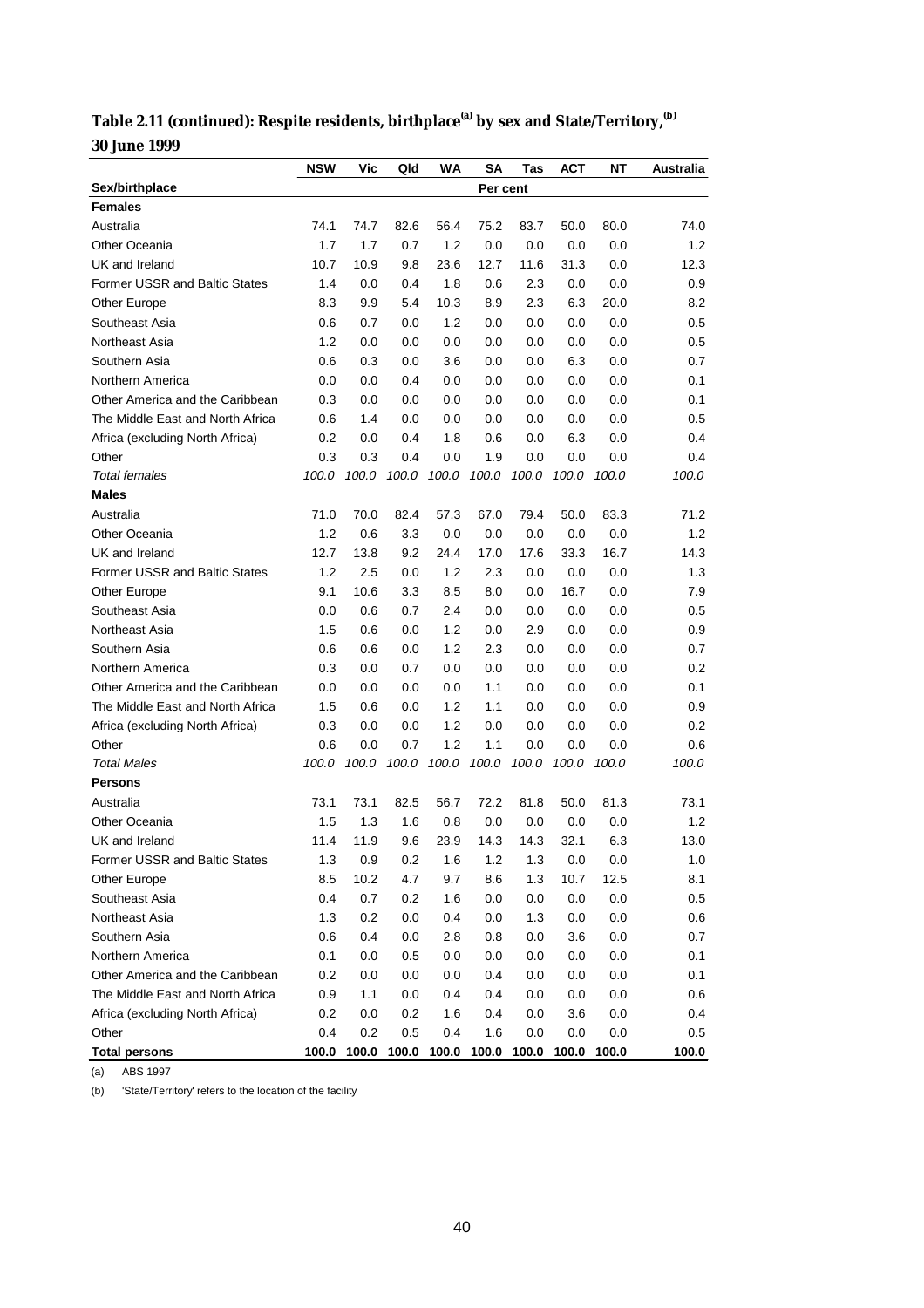| Table 2.12: Permanent residents, preferred language <sup>(a)</sup> by sex and State/Territory, <sup>(b)</sup> |  |  |
|---------------------------------------------------------------------------------------------------------------|--|--|
|                                                                                                               |  |  |

**30 June 1999**

| Sex/                              | <b>NSW</b>              | Vic    | Qld       | WA          | SA             | Tas   | АСТ   | NΤ        | Australia |
|-----------------------------------|-------------------------|--------|-----------|-------------|----------------|-------|-------|-----------|-----------|
| preferred language                | <b>Number</b>           |        |           |             |                |       |       |           |           |
| <b>Females</b>                    |                         |        |           |             |                |       |       |           |           |
| Australian Indigenous             | 17                      | 3      | 11        | 28          | 1              | 1     | 1     | 28        | 90        |
| English                           | 31,795                  | 21,309 | 16,654    | 7,620       | 8,969          | 2,630 | 914   | 137       | 90,028    |
| Other Northern European           | 252                     | 330    | 76        | 57          | 97             | 12    | 12    | 1         | 837       |
| Southern European                 | 783                     | 908    | 185       | 231         | 296            | 4     | 28    | 2         | 2,437     |
| Eastern European                  | 613                     | 546    | 116       | 119         | 184            | 5     | 12    | 1         | 1,596     |
| Southwest Asian and North African | 74                      | 45     | 0         | 3           | 4              | 0     | 0     | 0         | 126       |
| Southern Asian                    | 24                      | 18     | 7         | 4           | 2              | 4     | 0     | 0         | 59        |
| Southeast Asian                   | 58                      | 36     | 6         | 16          | $\overline{7}$ | 0     | 3     | 0         | 126       |
| Eastern Asian                     | 246                     | 90     | 23        | 17          | 16             | 1     | 3     | 0         | 396       |
| Africa (excluding North Africa)   | 1                       | 0      | 0         | 0           | 0              | 0     | 0     | 0         | 1         |
| Oceanic                           | 13                      | 10     | 11        | 1           | 1              | 0     | 0     | 0         | 36        |
| Other and unknown                 | 100                     | 112    | 19        | 19          | 30             | 4     | 1     | 7         | 292       |
| <b>Total females</b>              | 33,976                  | 23,407 | 17,108    | 8,115       | 9,607          | 2,661 | 974   | 176       | 96,024    |
| <b>Males</b>                      |                         |        |           |             |                |       |       |           |           |
| Australian Indigenous             | 9                       | 0      | 6         | 20          | 0              | 0     | 0     | 27        | 62        |
| English                           | 11,910                  | 7,839  | 6,618     | 2,750       | 3,016          | 945   | 327   | 113       | 33,518    |
| Other Northern European           | 65                      | 129    | 26        | 19          | 29             | 3     | 5     | 1         | 277       |
| Southern European                 | 371                     | 463    | 77        | 114         | 141            | 1     | 6     | 3         | 1,176     |
| Eastern European                  | 328                     | 299    | 60        | 58          | 103            | 15    | 8     | 1         | 872       |
| Southwest Asian and North African | 44                      | 15     | 0         | 1           | 2              | 1     | 0     | 1         | 64        |
| Southern Asian                    | 10                      | 6      | 0         | 0           | 0              | 1     | 0     | 0         | 17        |
| Southeast Asian                   | 22                      | 26     | 9         | 2           | 1              | 0     | 1     | 0         | 61        |
| Eastern Asian                     | 87                      | 42     | 5         | 12          | 6              | 0     | 2     | 0         | 154       |
| Africa (excluding North Africa)   | 1                       | 0      | 0         | $\mathbf 0$ | 0              | 0     | 0     | 0         | 1         |
| Oceanic                           | 6                       | 7      | 2         | 0           | 0              | 0     | 0     | 0         | 15        |
| Other and unknown                 | 50                      | 71     | 20        | 9           | 17             | 4     | 3     | 5         | 179       |
| <b>Total males</b>                | 12,903                  | 8,897  | 6,823     | 2,985       | 3,315          | 970   | 352   | 151       | 36,396    |
| <b>Persons</b>                    |                         |        |           |             |                |       |       |           |           |
| Australian Indigenous             | 26                      | 3      | 17        | 48          | 1              | 1     | 1     | 55        | 152       |
| English                           | 43,705                  | 29,148 | 23,272    | 10,370      | 11,985         | 3,575 | 1,241 | 250       | 123,546   |
| Other Northern European           | 317                     | 459    | 102       | 76          | 126            | 15    | 17    | 2         | 1,114     |
| Southern European                 | 1,154                   | 1,371  | 262       | 345         | 437            | 5     | 34    | 5         | 3,613     |
| Eastern European                  | 941                     | 845    | 176       | 177         | 287            | 20    | 20    | 2         | 2,468     |
| Southwest Asian and North African | 118                     | 60     | 0         | 4           | 6              | 1     | 0     | 1         | 190       |
| Southern Asian                    | 34                      | 24     | 7         | 4           | 2              | 5     | 0     | 0         | 76        |
| Southeast Asian                   | 80                      | 62     | 15        | 18          | 8              | 0     | 4     | $\pmb{0}$ | 187       |
| Eastern Asian                     | 333                     | 132    | 28        | 29          | 22             | 1     | 5     | 0         | 550       |
| Africa (excluding North Africa)   | $\overline{\mathbf{c}}$ | 0      | $\pmb{0}$ | $\pmb{0}$   | 0              | 0     | 0     | 0         | 2         |
| Oceanic                           | 19                      | 17     | 13        | 1           | 1              | 0     | 0     | 0         | 51        |
| Other and unknown                 | 150                     | 183    | 39        | 28          | 47             | 8     | 4     | 12        | 471       |
| <b>Total persons</b>              | 46,879                  | 32,304 | 23,931    | 11,100      | 12,922         | 3,631 | 1,326 | 327       | 132,420   |

*(continued)*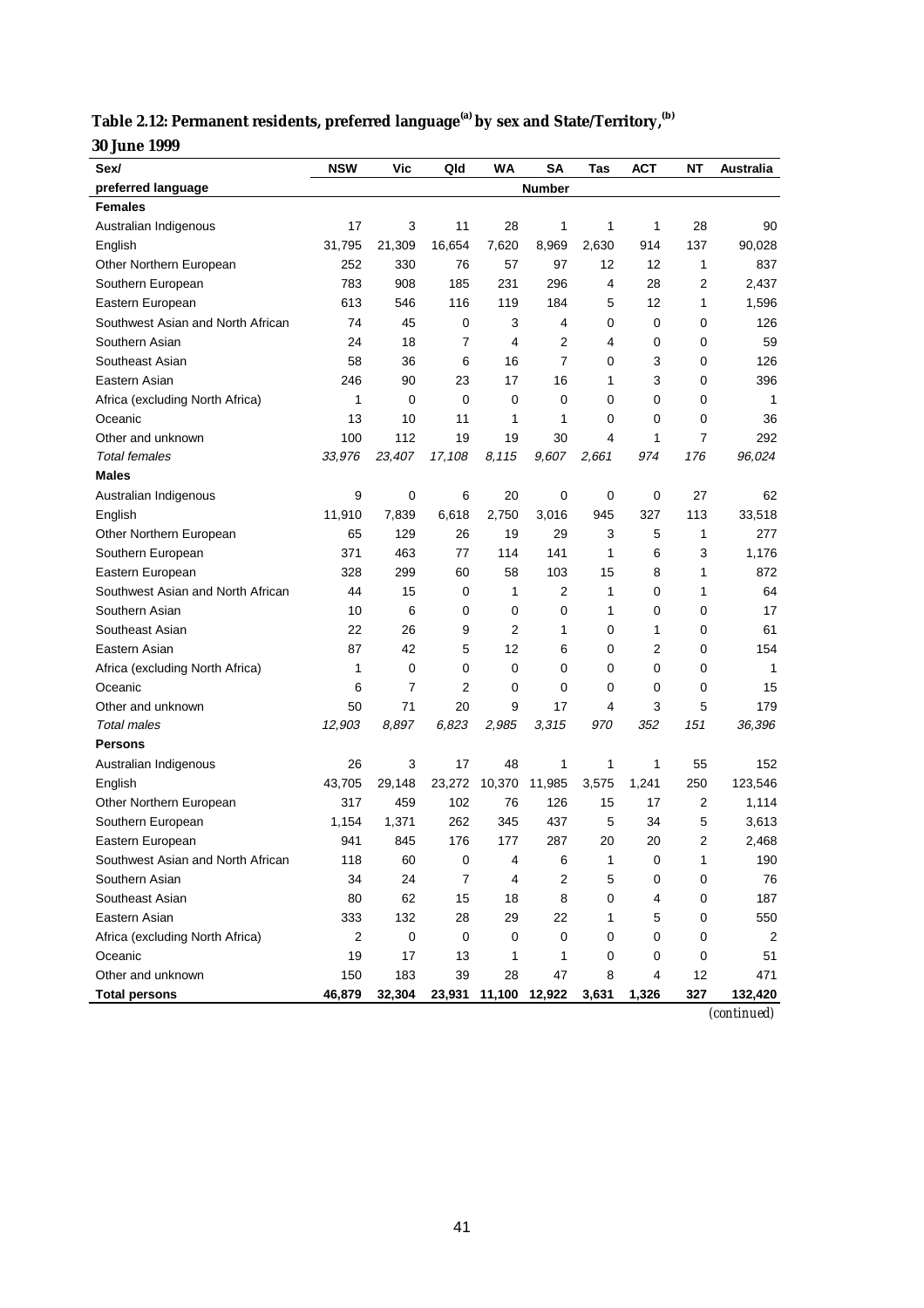| Sex/                              | <b>NSW</b> | Vic   | Qld   | WΑ    | SΑ       | Tas     | <b>ACT</b> | NΤ    | Australia |
|-----------------------------------|------------|-------|-------|-------|----------|---------|------------|-------|-----------|
| preferred language                |            |       |       |       | Per cent |         |            |       |           |
| <b>Females</b>                    |            |       |       |       |          |         |            |       |           |
| Australian Indigenous             | 0.1        | 0.0   | 0.1   | 0.3   | 0.0      | 0.0     | 0.1        | 15.9  | 0.1       |
| English                           | 93.6       | 91.0  | 97.3  | 93.9  | 93.4     | 98.8    | 93.8       | 77.8  | 93.8      |
| Other Northern European           | 0.7        | 1.4   | 0.4   | 0.7   | 1.0      | 0.5     | 1.2        | 0.6   | 0.9       |
| Southern European                 | 2.3        | 3.9   | 1.1   | 2.8   | 3.1      | 0.2     | 2.9        | 1.1   | 2.5       |
| Eastern European                  | 1.8        | 2.3   | 0.7   | 1.5   | 1.9      | 0.2     | 1.2        | 0.6   | 1.7       |
| Southwest Asian and North African | 0.2        | 0.2   | 0.0   | 0.0   | 0.0      | 0.0     | 0.0        | 0.0   | 0.1       |
| Southern Asian                    | 0.1        | 0.1   | 0.0   | 0.0   | 0.0      | 0.2     | 0.0        | 0.0   | 0.1       |
| Southeast Asian                   | 0.2        | 0.2   | 0.0   | 0.2   | 0.1      | 0.0     | 0.3        | 0.0   | 0.1       |
| Eastern Asian                     | 0.7        | 0.4   | 0.1   | 0.2   | 0.2      | 0.0     | 0.3        | 0.0   | 0.4       |
| Africa (excluding North Africa)   | 0.0        | 0.0   | 0.0   | 0.0   | 0.0      | 0.0     | 0.0        | 0.0   | 0.0       |
| Oceanic                           | 0.0        | 0.0   | 0.1   | 0.0   | 0.0      | 0.0     | 0.0        | 0.0   | 0.0       |
| Other and unknown                 | 0.3        | 0.5   | 0.1   | 0.2   | 0.3      | 0.2     | 0.1        | 4.0   | 0.3       |
| <b>Total females</b>              | 100.0      | 100.0 | 100.0 | 100.0 | 100.0    | 100.0   | 100.0      | 100.0 | 100.0     |
| <b>Males</b>                      |            |       |       |       |          |         |            |       |           |
| Australian Indigenous             | 0.1        | 0.0   | 0.1   | 0.7   | 0.0      | 0.0     | 0.0        | 17.9  | 0.2       |
| English                           | 92.3       | 88.1  | 97.0  | 92.1  | 91.0     | 97.4    | 92.9       | 74.8  | 92.1      |
| Other Northern European           | 0.5        | 1.4   | 0.4   | 0.6   | 0.9      | 0.3     | 1.4        | 0.7   | 0.8       |
| Southern European                 | 2.9        | 5.2   | 1.1   | 3.8   | 4.3      | 0.1     | 1.7        | 2.0   | 3.2       |
| Eastern European                  | 2.5        | 3.4   | 0.9   | 1.9   | 3.1      | 1.5     | 2.3        | 0.7   | 2.4       |
| Southwest Asian and North African | 0.3        | 0.2   | 0.0   | 0.0   | 0.1      | 0.1     | 0.0        | 0.7   | 0.2       |
| Southern Asian                    | 0.1        | 0.1   | 0.0   | 0.0   | 0.0      | 0.1     | 0.0        | 0.0   | 0.0       |
| Southeast Asian                   | 0.2        | 0.3   | 0.1   | 0.1   | 0.0      | 0.0     | 0.3        | 0.0   | 0.2       |
| Eastern Asian                     | 0.7        | 0.5   | 0.1   | 0.4   | 0.2      | 0.0     | 0.6        | 0.0   | 0.4       |
| Africa (excluding North Africa)   | 0.0        | 0.0   | 0.0   | 0.0   | 0.0      | 0.0     | 0.0        | 0.0   | 0.0       |
| Oceanic                           | 0.0        | 0.1   | 0.0   | 0.0   | 0.0      | 0.0     | 0.0        | 0.0   | 0.0       |
| Other and unknown                 | 0.4        | 0.8   | 0.3   | 0.3   | 0.5      | 0.4     | 0.9        | 3.3   | 0.5       |
| <b>Total males</b>                | 100.0      | 100.0 | 100.0 | 100.0 | 100.0    | 100.0   | 100.0      | 100.0 | 100.0     |
| Persons                           |            |       |       |       |          |         |            |       |           |
| Australian Indigenous             | 0.1        | 0.0   | 0.1   | 0.4   | 0.0      | 0.0     | 0.1        | 16.8  | 0.1       |
| English                           | 93.2       | 90.2  | 97.2  | 93.4  | 92.7     | 98.5    | 93.6       | 76.5  | 93.3      |
| Other Northern European           | 0.7        | 1.4   | 0.4   | 0.7   | 1.0      | 0.4     | 1.3        | 0.6   | 0.8       |
| Southern European                 | 2.5        | 4.2   | 1.1   | 3.1   | 3.4      | 0.1     | 2.6        | 1.5   | 2.7       |
| Eastern European                  | 2.0        | 2.6   | 0.7   | 1.6   | 2.2      | 0.6     | 1.5        | 0.6   | 1.9       |
| Southwest Asian and North African | 0.3        | 0.2   | 0.0   | 0.0   | 0.0      | 0.0     | 0.0        | 0.3   | 0.1       |
| Southern Asian                    | 0.1        | 0.1   | 0.0   | 0.0   | 0.0      | 0.1     | 0.0        | 0.0   | 0.1       |
| Southeast Asian                   | 0.2        | 0.2   | 0.1   | 0.2   | 0.1      | 0.0     | 0.3        | 0.0   | 0.1       |
| Eastern Asian                     | 0.7        | 0.4   | 0.1   | 0.3   | 0.2      | 0.0     | 0.4        | 0.0   | 0.4       |
| Africa (excluding North Africa)   | 0.0        | 0.0   | 0.0   | 0.0   | 0.0      | $0.0\,$ | 0.0        | 0.0   | 0.0       |
| Oceanic                           | 0.0        | 0.1   | 0.1   | 0.0   | 0.0      | 0.0     | 0.0        | 0.0   | 0.0       |
| Other and unknown                 | 0.3        | 0.6   | 0.2   | 0.3   | 0.4      | 0.2     | 0.3        | 3.7   | 0.4       |
| <b>Total persons</b>              | 100.0      | 100.0 | 100.0 | 100.0 | 100.0    | 100.0   | 100.0      | 100.0 | 100.0     |

**Table 2.12 (continued): Permanent residents, preferred language(a) by sex and State/Territory,(b) 30 June 1999**

(a) ABS 1997.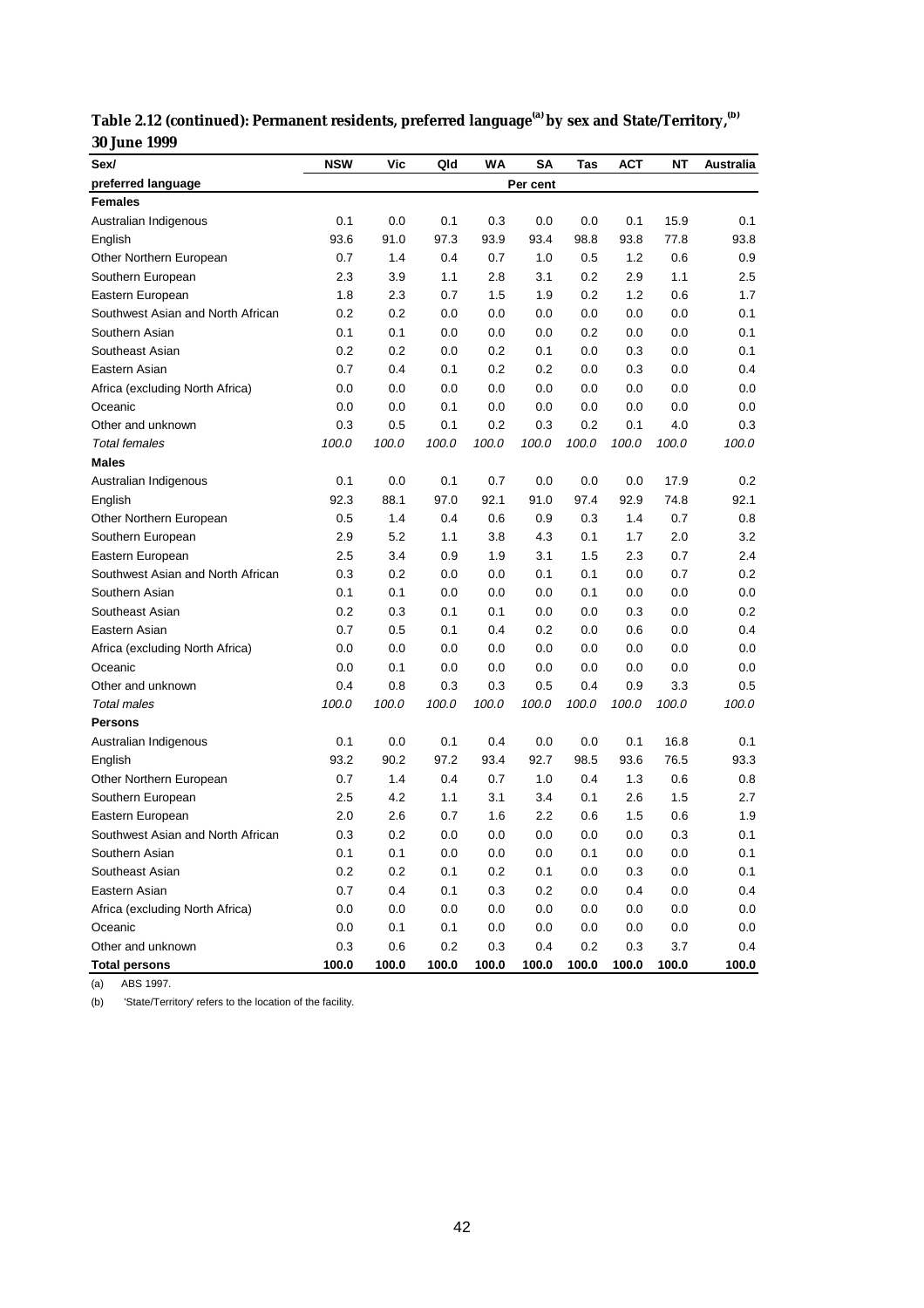| Table 2.13: Respite residents, preferred language <sup>(a)</sup> by sex and State/Territory, <sup>(b)</sup> 30 June 1999 |  |  |
|--------------------------------------------------------------------------------------------------------------------------|--|--|
|                                                                                                                          |  |  |

| Sex/                              | <b>NSW</b>              | Vic            | Qld                     | WA             | SΑ                        | Tas         | <b>ACT</b> | ΝT             | Australia      |
|-----------------------------------|-------------------------|----------------|-------------------------|----------------|---------------------------|-------------|------------|----------------|----------------|
| preferred language                |                         |                |                         |                | Number                    |             |            |                |                |
| <b>Females</b>                    |                         |                |                         |                |                           |             |            |                |                |
| Australian Indigenous             | 0                       | 0              | 0                       | 1              | 0                         | 0           | 0          | 6              | 7              |
| English                           | 597                     | 270            | 267                     | 149            | 143                       | 43          | 15         | $\overline{4}$ | 1,488          |
| Other Northern European           | 5                       | 5              | 3                       | 2              | 4                         | 0           | 0          | 0              | 19             |
| Southern European                 | 21                      | 11             | 4                       | 3              | 6                         | 0           | 0          | 0              | 45             |
| Eastern European                  | 20                      | 5              | 1                       | 8              | 2                         | 0           | 1          | 0              | 37             |
| Southwest Asian and North African | 2                       | 0              | 0                       | 0              | 0                         | 0           | 0          | 0              | 2              |
| Southern Asian                    | 1                       | 0              | 0                       | 0              | 0                         | 0           | 0          | 0              | 1              |
| Southeast Asian                   | 1                       | 0              | 0                       | 0              | 0                         | 0           | 0          | 0              | 1              |
| Eastern Asian                     | 5                       | 1              | 0                       | 1              | 0                         | 0           | 0          | 0              | 7              |
| Africa (excluding North Africa)   | 0                       | 0              | 0                       | 0              | 0                         | 0           | 0          | 0              | 0              |
| Oceanic                           | 0                       | 0              | 0                       | 0              | 0                         | 0           | 0          | 0              | 0              |
| Other and unknown                 | 1                       | 1              | 1                       | 1              | $\overline{2}$            | 0           | 0          | 0              | 6              |
| <b>Total females</b>              | 653                     | 293            | 276                     | 165            | 157                       | 43          | 16         | 10             | 1,613          |
| <b>Males</b>                      |                         |                |                         |                |                           |             |            |                |                |
| Australian Indigenous             | 0                       | 0              | 0                       | 3              | $\mathbf 0$               | $\mathbf 0$ | 0          | $\mathbf{1}$   | 4              |
| English                           | 304                     | 145            | 150                     | 74             | 78                        | 33          | 11         | 5              | 800            |
| Other Northern European           | 0                       | 0              | 0                       | 0              | 1                         | 0           | 0          | 0              | 1              |
| Southern European                 | 9                       | 8              | 1                       | 1              | 4                         | 0           | 1          | 0              | 24             |
| Eastern European                  | 13                      | 3              | 1                       | 1              | 4                         | 0           | 0          | 0              | 22             |
| Southwest Asian and North African | 3                       | 0              | 0                       | $\mathbf{1}$   | 0                         | 0           | 0          | 0              | 4              |
| Southern Asian                    | 1                       | 0              | 0                       | 0              | 0                         | 0           | 0          | 0              | 1              |
| Southeast Asian                   | 0                       | 1              | 0                       | 0              | 0                         | 0           | 0          | 0              | 1              |
| Eastern Asian                     | 1                       | 1              | 0                       | $\mathbf{1}$   | 0                         | 0           | 0          | 0              | 3              |
| Africa (excluding North Africa)   | 0                       | 0              | 0                       | 0              | 0                         | 0           | 0          | 0              | 0              |
| Oceanic                           | 0                       | 1              | 0                       | 0              | 0                         | 0           | 0          | 0              | 1              |
| Other and unknown                 | 0                       | 1              | 1                       | 1              | 1                         | 1           | 0          | 0              | 5              |
| <b>Total males</b>                | 331                     | 160            | 153                     | 82             | 88                        | 34          | 12         | 6              | 866            |
| <b>Persons</b>                    |                         |                |                         |                |                           |             |            |                |                |
| Australian Indigenous             | 0                       | 0              | 0                       | 4              | 0                         | 0           | 0          | $\overline{7}$ | 11             |
| English                           | 901                     | 415            | 417                     | 223            | 221                       | 76          | 26         | 9              | 2,288          |
| Other Northern European           | 5                       | 5              | 3                       | 2              | 5                         | 0           | 0          | 0              | 20             |
| Southern European                 | 30                      | 19             | 5                       | 4              | 10                        | 0           | 1          | 0              | 69             |
| Eastern European                  | 33                      | 8              | 2                       | 9              | 6                         | 0           | 1          | 0              | 59             |
| Southwest Asian and North African | 5                       | 0              | $\Omega$                | 1              | $\Omega$                  | 0           | 0          | $\Omega$       | 6              |
| Southern Asian                    | $\overline{\mathbf{c}}$ | 0              | 0                       | $\pmb{0}$      | $\pmb{0}$                 | $\pmb{0}$   | $\pmb{0}$  | 0              | $\overline{c}$ |
| Southeast Asian                   | 1                       | 1              | 0                       | 0              | 0                         | 0           | 0          | 0              | $\overline{2}$ |
| Eastern Asian                     | 6                       | $\overline{c}$ | 0                       | 2              | 0                         | 0           | 0          | 0              | 10             |
| Africa (excluding North Africa)   | 0                       | 0              | 0                       | 0              | 0                         | 0           | 0          | 0              | $\mathbf 0$    |
| Oceanic                           | 0                       | 1              | 0                       | 0              | 0                         | 0           | 0          | 0              | 1              |
| Other and unknown                 | 1                       | $\sqrt{2}$     | $\overline{\mathbf{c}}$ | $\overline{2}$ | $\ensuremath{\mathsf{3}}$ | 1           | 0          | 0              | 11             |
| <b>Total persons</b>              | 984                     | 453            | 429                     | 247            | 245                       | 77          | 28         | 16             | 2,479          |

*(continued)*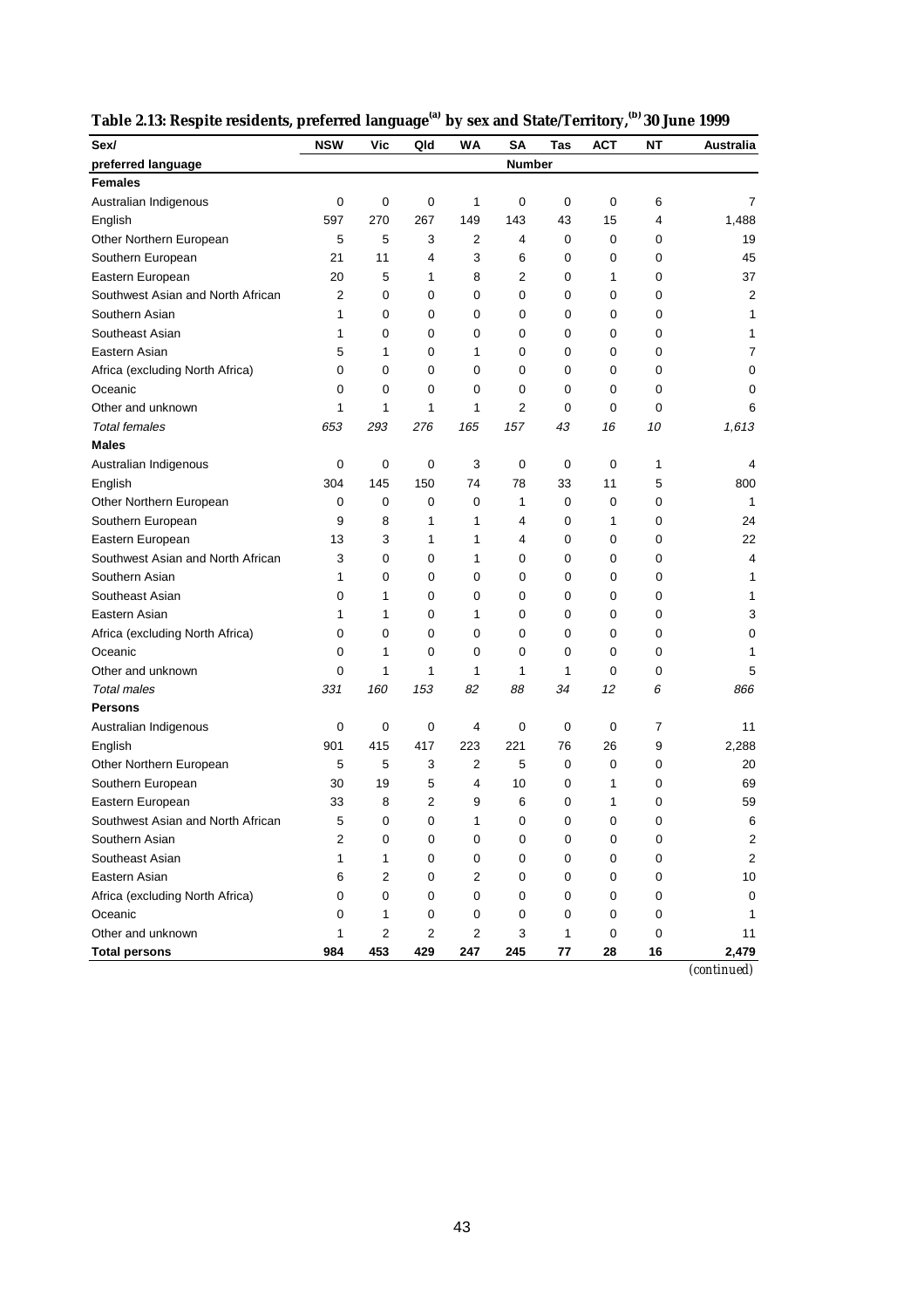| Table 2.13 (continued): Respite residents, preferred language <sup>(a)</sup> by sex and State/Territory, <sup>(b)</sup> |  |
|-------------------------------------------------------------------------------------------------------------------------|--|
| <b>30 June 1999</b>                                                                                                     |  |

| Sex/                              | <b>NSW</b> | Vic   | Qld   | WA    | SΑ       | Tas   | АСТ   | ΝT    | Australia |
|-----------------------------------|------------|-------|-------|-------|----------|-------|-------|-------|-----------|
| preferred language                |            |       |       |       | Per cent |       |       |       |           |
| <b>Females</b>                    |            |       |       |       |          |       |       |       |           |
| Australian Indigenous             | 0.0        | 0.0   | 0.0   | 0.6   | 0.0      | 0.0   | 0.0   | 60.0  | 0.4       |
| English                           | 91.4       | 92.2  | 96.7  | 90.3  | 91.1     | 100.0 | 93.8  | 40.0  | 92.3      |
| Other Northern European           | 0.8        | 1.7   | 1.1   | 1.2   | 2.5      | 0.0   | 0.0   | 0.0   | 1.2       |
| Southern European                 | 3.2        | 3.8   | 1.4   | 1.8   | 3.8      | 0.0   | 0.0   | 0.0   | 2.8       |
| Eastern European                  | 3.1        | 1.7   | 0.4   | 4.8   | 1.3      | 0.0   | 6.3   | 0.0   | 2.3       |
| Southwest Asian and North African | 0.3        | 0.0   | 0.0   | 0.0   | 0.0      | 0.0   | 0.0   | 0.0   | 0.1       |
| Southern Asian                    | 0.2        | 0.0   | 0.0   | 0.0   | 0.0      | 0.0   | 0.0   | 0.0   | 0.1       |
| Southeast Asian                   | 0.2        | 0.0   | 0.0   | 0.0   | 0.0      | 0.0   | 0.0   | 0.0   | 0.1       |
| Eastern Asian                     | 0.8        | 0.3   | 0.0   | 0.6   | 0.0      | 0.0   | 0.0   | 0.0   | 0.4       |
| Africa (excluding North Africa)   | 0.0        | 0.0   | 0.0   | 0.0   | 0.0      | 0.0   | 0.0   | 0.0   | 0.0       |
| Oceanic                           | 0.0        | 0.0   | 0.0   | 0.0   | 0.0      | 0.0   | 0.0   | 0.0   | 0.0       |
| Other and unknown                 | 0.2        | 0.3   | 0.4   | 0.6   | 1.3      | 0.0   | 0.0   | 0.0   | 0.4       |
| <b>Total females</b>              | 100.0      | 100.0 | 100.0 | 100.0 | 100.0    | 100.0 | 100.0 | 100.0 | 100.0     |
| Males                             |            |       |       |       |          |       |       |       |           |
| Australian Indigenous             | 0.0        | 0.0   | 0.0   | 3.7   | 0.0      | 0.0   | 0.0   | 16.7  | 0.5       |
| English                           | 91.8       | 90.6  | 98.0  | 90.2  | 88.6     | 97.1  | 91.7  | 83.3  | 92.4      |
| Other Northern European           | 0.0        | 0.0   | 0.0   | 0.0   | 1.1      | 0.0   | 0.0   | 0.0   | 0.1       |
| Southern European                 | 2.7        | 5.0   | 0.7   | 1.2   | 4.5      | 0.0   | 8.3   | 0.0   | 2.8       |
| Eastern European                  | 3.9        | 1.9   | 0.7   | 1.2   | 4.5      | 0.0   | 0.0   | 0.0   | 2.5       |
| Southwest Asian and North African | 0.9        | 0.0   | 0.0   | 1.2   | 0.0      | 0.0   | 0.0   | 0.0   | $0.5\,$   |
| Southern Asian                    | 0.3        | 0.0   | 0.0   | 0.0   | 0.0      | 0.0   | 0.0   | 0.0   | 0.1       |
| Southeast Asian                   | 0.0        | 0.6   | 0.0   | 0.0   | 0.0      | 0.0   | 0.0   | 0.0   | 0.1       |
| Eastern Asian                     | 0.3        | 0.6   | 0.0   | 1.2   | 0.0      | 0.0   | 0.0   | 0.0   | 0.3       |
| Africa (excluding North Africa)   | 0.0        | 0.0   | 0.0   | 0.0   | 0.0      | 0.0   | 0.0   | 0.0   | 0.0       |
| Oceanic                           | 0.0        | 0.6   | 0.0   | 0.0   | 0.0      | 0.0   | 0.0   | 0.0   | 0.1       |
| Other and unknown                 | 0.0        | 0.6   | 0.7   | 1.2   | 1.1      | 2.9   | 0.0   | 0.0   | 0.6       |
| <b>Total males</b>                | 100.0      | 100.0 | 100.0 | 100.0 | 100.0    | 100.0 | 100.0 | 100.0 | 100.0     |
| <b>Persons</b>                    |            |       |       |       |          |       |       |       |           |
| Australian Indigenous             | 0.0        | 0.0   | 0.0   | 1.6   | 0.0      | 0.0   | 0.0   | 43.8  | 0.4       |
| English                           | 91.6       | 91.6  | 97.2  | 90.3  | 90.2     | 98.7  | 92.9  | 56.3  | 92.3      |
| Other Northern European           | 0.5        | 1.1   | 0.7   | 0.8   | 2.0      | 0.0   | 0.0   | 0.0   | 0.8       |
| Southern European                 | 3.0        | 4.2   | 1.2   | 1.6   | 4.1      | 0.0   | 3.6   | 0.0   | 2.8       |
| Eastern European                  | 3.4        | 1.8   | 0.5   | 3.6   | 2.4      | 0.0   | 3.6   | 0.0   | 2.4       |
| Southwest Asian and North African | 0.5        | 0.0   | 0.0   | 0.4   | 0.0      | 0.0   | 0.0   | 0.0   | 0.2       |
| Southern Asian                    | 0.2        | 0.0   | 0.0   | 0.0   | 0.0      | 0.0   | 0.0   | 0.0   | 0.1       |
| Southeast Asian                   | 0.1        | 0.2   | 0.0   | 0.0   | 0.0      | 0.0   | 0.0   | 0.0   | 0.1       |
| Eastern Asian                     | 0.6        | 0.4   | 0.0   | 0.8   | 0.0      | 0.0   | 0.0   | 0.0   | 0.4       |
| Africa (excluding North Africa)   | 0.0        | 0.0   | 0.0   | 0.0   | 0.0      | 0.0   | 0.0   | 0.0   | 0.0       |
| Oceanic                           | 0.0        | 0.2   | 0.0   | 0.0   | 0.0      | 0.0   | 0.0   | 0.0   | 0.0       |
| Other and unknown                 | 0.1        | 0.4   | 0.5   | 0.8   | 1.2      | 1.3   | 0.0   | 0.0   | 0.4       |
| <b>Total persons</b>              | 100.0      | 100.0 | 100.0 | 100.0 | 100.0    | 100.0 | 100.0 | 100.0 | 100.0     |

(a) ABS 1997.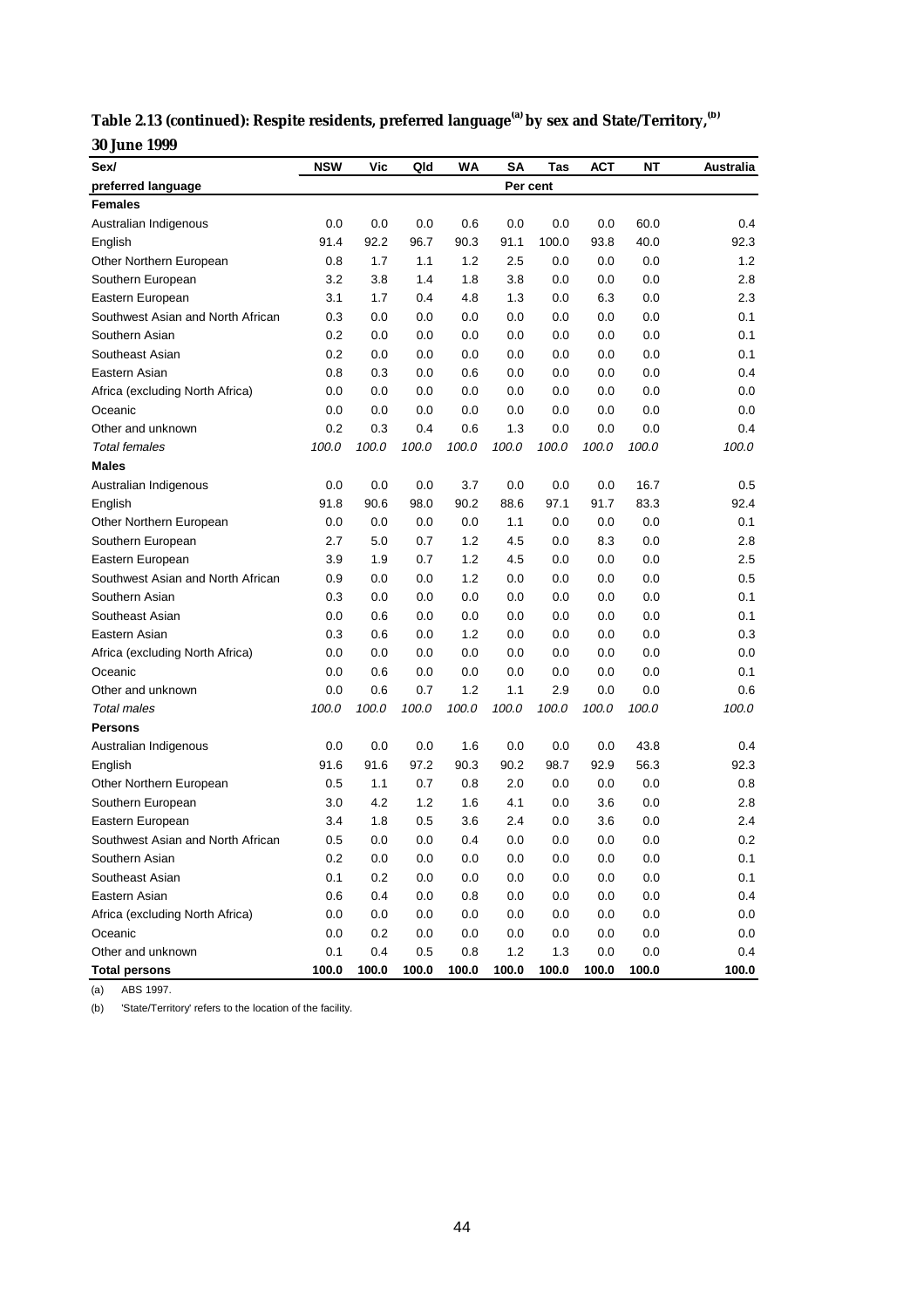|  | Table 2.14: All residents, age by sex and geographic area, <sup>(a)</sup> 30 June 1999 |  |
|--|----------------------------------------------------------------------------------------|--|
|--|----------------------------------------------------------------------------------------|--|

|                      |         | Other        | Large   | <b>Small</b>      | Other  |            | Other  |                  |
|----------------------|---------|--------------|---------|-------------------|--------|------------|--------|------------------|
|                      | Capital | metropolitan | rural   | rural             | rural  | Remote     | remote |                  |
|                      | cities  | centres      | centres | centres           | areas  | centres    | areas  | Australia        |
| Sex/age              |         |              |         | <b>Number</b>     |        |            |        |                  |
| <b>Females</b>       |         |              |         |                   |        |            |        |                  |
| under 65             | 1,764   | 212          | 246     | 200               | 361    | 45         | 33     | 2,861            |
| $65 - 69$            | 1,520   | 179          | 151     | 173               | 286    | 25         | 21     | 2,355            |
| $70 - 74$            | 3,686   | 458          | 373     | 403               | 635    | 42         | 37     | 5,634            |
| $75 - 79$            | 8,207   | 1,077        | 851     | 883               | 1,529  | 72         | 59     | 12,678           |
| $80 - 84$            | 13,712  | 1,879        | 1,438   | 1,538             | 2,694  | 111        | 104    | 21,476           |
| $85 - 89$            | 18,007  | 2,236        | 1,932   | 1,959             | 3,574  | 120        | 102    | 27,930           |
| $90+$                | 16,271  | 1,771        | 1,644   | 1,759             | 3,060  | 117        | 81     | 24,703           |
| <b>Total females</b> | 63,167  | 7,812        | 6,635   | 6,915             | 12,139 | 532        | 437    | 97,637           |
| <b>Males</b>         |         |              |         |                   |        |            |        |                  |
| under 65             | 2,107   | 216          | 225     | 198               | 375    | 72         | 40     | 3,233            |
| 65-69                | 1,482   | 179          | 159     | 140               | 293    | 39         | 34     | 2,326            |
| $70 - 74$            | 2,793   | 399          | 281     | 284               | 565    | 57         | 43     | 4,422            |
| $75 - 79$            | 4,264   | 536          | 419     | 504               | 744    | 61         | 54     | 6,582            |
| 80-84                | 4,908   | 682          | 537     | 536               | 1,003  | 69         | 56     | 7,791            |
| $85 - 89$            | 4,869   | 640          | 548     | 575               | 1,055  | 42         | 45     | 7,774            |
| $90+$                | 3,131   | 368          | 364     | 404               | 803    | 35         | 29     | 5,134            |
| Total males          | 23,554  | 3,020        | 2,533   | 2,641             | 4,838  | 375        | 301    | 37,262           |
| <b>Persons</b>       |         |              |         |                   |        |            |        |                  |
| under 65             | 3,871   | 428          | 471     | 398               | 736    | 117        | 73     | 6,094            |
| 65-69                | 3,002   | 358          | 310     | 313               | 579    | 64         | 55     | 4,681            |
| $70 - 74$            | 6,479   | 857          | 654     | 687               | 1,200  | 99         | 80     | 10,056           |
| $75 - 79$            | 12,471  | 1,613        | 1,270   | 1,387             | 2,273  | 133        | 113    |                  |
|                      |         |              |         |                   |        |            |        | 19,260<br>29,267 |
| 80-84                | 18,620  | 2,561        | 1,975   | 2,074             | 3,697  | 180        | 160    |                  |
| $85 - 89$            | 22,876  | 2,876        | 2,480   | 2,534             | 4,629  | 162        | 147    | 35,704           |
| $90+$                | 19,402  | 2,139        | 2,008   | 2,163             | 3,863  | 152<br>907 | 110    | 29,837           |
| <b>Total persons</b> | 86,721  | 10,832       | 9,168   | 9,556<br>Per cent | 16,977 |            | 738    | 134,899          |
| <b>Females</b>       |         |              |         |                   |        |            |        |                  |
| under 65             | 2.8     | 2.7          | 3.7     | 2.9               | 3.0    | 8.5        | 7.6    | 2.9              |
| $65 - 69$            | 2.4     | 2.3          | 2.3     | 2.5               | 2.4    | 4.7        | 4.8    | 2.4              |
| $70 - 74$            | 5.8     | 5.9          | 5.6     | 5.8               | 5.2    | 7.9        | 8.5    | 5.8              |
| $75 - 79$            | 13.0    | 13.8         | 12.8    | 12.8              | 12.6   | 13.5       | 13.5   | 13.0             |
| 80-84                | 21.7    | 24.1         | 21.7    | 22.2              | 22.2   | 20.9       | 23.8   | 22.0             |
| $85 - 89$            | 28.5    | 28.6         | 29.1    | 28.3              | 29.4   | 22.6       | 23.3   | 28.6             |
| $90+$                | 25.8    | 22.7         | 24.8    | 25.4              | 25.2   | 22.0       | 18.5   | 25.3             |
| <b>Total females</b> | 100.0   | 100.0        | 100.0   | 100.0             | 100.0  | 100.0      | 100.0  | 100.0            |
| <b>Males</b>         |         |              |         |                   |        |            |        |                  |
|                      |         |              |         |                   |        |            |        |                  |
| under 65             | 8.9     | 7.2          | 8.9     | 7.5               | 7.8    | 19.2       | 13.3   | 8.7              |
| 65-69                | 6.3     | 5.9          | 6.3     | 5.3               | 6.1    | 10.4       | 11.3   | 6.2              |
| $70 - 74$            | 11.9    | 13.2         | 11.1    | 10.8              | 11.7   | 15.2       | 14.3   | 11.9             |
| $75 - 79$            | 18.1    | 17.7         | 16.5    | 19.1              | 15.4   | 16.3       | 17.9   | 17.7             |
| 80-84                | 20.8    | 22.6         | 21.2    | 20.3              | 20.7   | 18.4       | 18.6   | 20.9             |
| $85 - 89$            | 20.7    | 21.2         | 21.6    | 21.8              | 21.8   | 11.2       | 15.0   | 20.9             |
| $90+$                | 13.3    | 12.2         | 14.4    | 15.3              | 16.6   | 9.3        | 9.6    | 13.8             |
| <b>Total males</b>   | 100.0   | 100.0        | 100.0   | 100.0             | 100.0  | 100.0      | 100.0  | 100.0            |
| <b>Persons</b>       |         |              |         |                   |        |            |        |                  |
| under 65             | 4.5     | 4.0          | 5.1     | 4.2               | 4.3    | 12.9       | 9.9    | 4.5              |
| 65-69                | 3.5     | 3.3          | 3.4     | 3.3               | 3.4    | 7.1        | 7.5    | 3.5              |
| $70 - 74$            | 7.5     | 7.9          | 7.1     | 7.2               | 7.1    | 10.9       | 10.8   | 7.5              |
| $75 - 79$            | 14.4    | 14.9         | 13.9    | 14.5              | 13.4   | 14.7       | 15.3   | 14.3             |
| 80-84                | 21.5    | 23.6         | 21.5    | 21.7              | 21.8   | 19.8       | 21.7   | 21.7             |
| $85 - 89$            | 26.4    | 26.6         | 27.1    | 26.5              | 27.3   | 17.9       | 19.9   | 26.5             |
| $90+$                | 22.4    | 19.7         | 21.9    | 22.6              | 22.8   | 16.8       | 14.9   | 22.1             |
| <b>Total persons</b> | 100.0   | 100.0        | 100.0   | 100.0             | 100.0  | 100.0      | 100.0  | 100.0            |

(a) 'Geographic area' refers to the location of the facility (PIE & HSH 1994).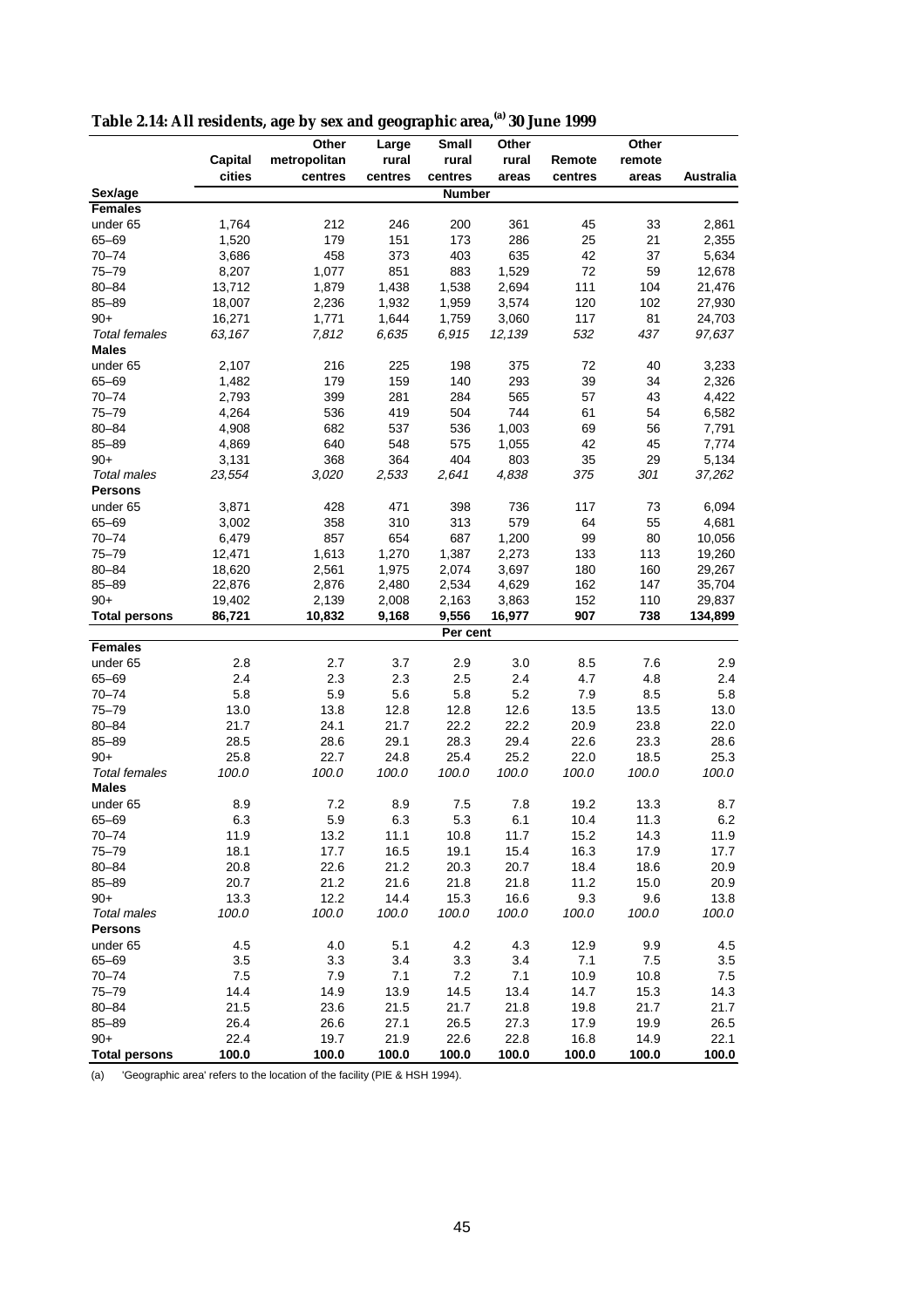| Sex/                 | <b>NSW</b> | Vic    | Qld    | WA     | SA            | Tas   | <b>ACT</b>     | ΝT                      | Australia   |
|----------------------|------------|--------|--------|--------|---------------|-------|----------------|-------------------------|-------------|
| length of stay       |            |        |        |        | <b>Number</b> |       |                |                         |             |
| <b>Females</b>       |            |        |        |        |               |       |                |                         |             |
| <4 wks               | 928        | 656    | 484    | 207    | 231           | 74    | 23             | 2                       | 2,605       |
| $4 - 8$ wks          | 860        | 703    | 460    | 224    | 256           | 63    | 28             | 6                       | 2,600       |
| $8 - 13$ wks         | 882        | 724    | 431    | 250    | 260           | 67    | 19             | $\mathbf 2$             | 2,635       |
| 13-<26 wks           | 2,265      | 1,900  | 1,227  | 642    | 696           | 152   | 62             | 17                      | 6,961       |
| 26–<39 wks           | 2,151      | 1,575  | 1,060  | 601    | 617           | 189   | 62             | 7                       | 6,262       |
| 39-<52 wks           | 2,274      | 1,732  | 1,044  | 579    | 644           | 174   | 57             | 6                       | 6,510       |
| $1 - 2$ yrs          | 6,688      | 4,960  | 3,209  | 1,634  | 1,887         | 615   | 211            | 63                      | 19,267      |
| $2 - 3$ yrs          | 4,683      | 3,546  | 2,710  | 1,268  | 1,442         | 411   | 165            | 28                      | 14,253      |
| $3 - < 4$ yrs        | 4,013      | 2,405  | 2,040  | 798    | 1,070         | 255   | 99             | 12                      | 10,692      |
| $4 - 5$ yrs          | 2,538      | 1,652  | 1,197  | 600    | 739           | 193   | 78             | 5                       | 7,002       |
| $5 - < 8$ yrs        | 3,878      | 2,312  | 1,811  | 780    | 1,062         | 325   | 96             | 17                      | 10,281      |
| $8 + yrs$            | 2,816      | 1,242  | 1,435  | 532    | 703           | 143   | 74             | 11                      | 6,956       |
| Total females        | 33,976     | 23,407 | 17,108 | 8,115  | 9,607         | 2,661 | 974            | 176                     | 96,024      |
| <b>Males</b>         |            |        |        |        |               |       |                |                         |             |
| <4 wks               | 514        | 365    | 241    | 103    | 104           | 32    | 13             | $\overline{\mathbf{c}}$ | 1,374       |
| $4 - 8$ wks          | 444        | 328    | 207    | 107    | 110           | 24    | $\overline{7}$ | 4                       | 1,231       |
| $8 - 13$ wks         | 431        | 329    | 229    | 109    | 122           | 31    | 16             | 1                       | 1,268       |
| 13-<26 wks           | 1,075      | 899    | 638    | 275    | 298           | 80    | 30             | 9                       | 3,304       |
| 26-<39 wks           | 912        | 706    | 485    | 285    | 281           | 75    | 27             | 12                      | 2,783       |
| 39-<52 wks           | 1,052      | 690    | 478    | 214    | 255           | 68    | 19             | $\overline{7}$          | 2,783       |
| $1 - 2$ yrs          | 2,661      | 2,035  | 1,386  | 656    | 690           | 254   | 93             | 49                      | 7,824       |
| $2 - 3$ yrs          | 1,760      | 1,198  | 998    | 427    | 527           | 158   | 55             | 19                      | 5,142       |
| $3 - 4$ yrs          | 1,296      | 759    | 749    | 239    | 317           | 73    | 36             | 13                      | 3,482       |
| $4 - 5$ yrs          | 822        | 512    | 391    | 214    | 192           | 67    | 18             | $\overline{7}$          | 2,223       |
| $5 - < 8$ yrs        | 1,044      | 695    | 550    | 218    | 247           | 75    | 18             | 17                      | 2,864       |
| $8 + yrs$            | 892        | 381    | 471    | 138    | 172           | 33    | 20             | 11                      | 2,118       |
| Total males          | 12,903     | 8,897  | 6,823  | 2,985  | 3,315         | 970   | 352            | 151                     | 36,396      |
| <b>Persons</b>       |            |        |        |        |               |       |                |                         |             |
| <4 wks               | 1,442      | 1,021  | 725    | 310    | 335           | 106   | 36             | 4                       | 3,979       |
| $4 - 8$ wks          | 1,304      | 1,031  | 667    | 331    | 366           | 87    | 35             | 10                      | 3,831       |
| $8 - 13$ wks         | 1,313      | 1,053  | 660    | 359    | 382           | 98    | 35             | 3                       | 3,903       |
| 13-<26 wks           | 3,340      | 2,799  | 1,865  | 917    | 994           | 232   | 92             | 26                      | 10,265      |
| 26-<39 wks           | 3,063      | 2,281  | 1,545  | 886    | 898           | 264   | 89             | 19                      | 9,045       |
| 39-<52 wks           | 3,326      | 2,422  | 1,522  | 793    | 899           | 242   | 76             | 13                      | 9,293       |
| $1 - 2$ yrs          | 9,349      | 6,995  | 4,595  | 2,290  | 2,577         | 869   | 304            | 112                     | 27,091      |
| $2 - < 3$ yrs        | 6,443      | 4,744  | 3,708  | 1,695  | 1,969         | 569   | 220            | 47                      | 19,395      |
| $3 - 4$ yrs          | 5,309      | 3,164  | 2,789  | 1,037  | 1,387         | 328   | 135            | 25                      | 14,174      |
| $4 - 5$ yrs          | 3,360      | 2,164  | 1,588  | 814    | 931           | 260   | 96             | 12                      | 9,225       |
| $5 - < 8$ yrs        | 4,922      | 3,007  | 2,361  | 998    | 1,309         | 400   | 114            | 34                      | 13,145      |
| $8 + yrs$            | 3,708      | 1,623  | 1,906  | 670    | 875           | 176   | 94             | 22                      | 9,074       |
| <b>Total Persons</b> | 46,879     | 32,304 | 23,931 | 11,100 | 12,922        | 3,631 | 1,326          | 327                     | 132,420     |
|                      |            |        |        |        |               |       |                |                         | (continued) |

**Table 2.15: Permanent residents, length of stay to date by sex and State/Territory,(a) 30 June 1999**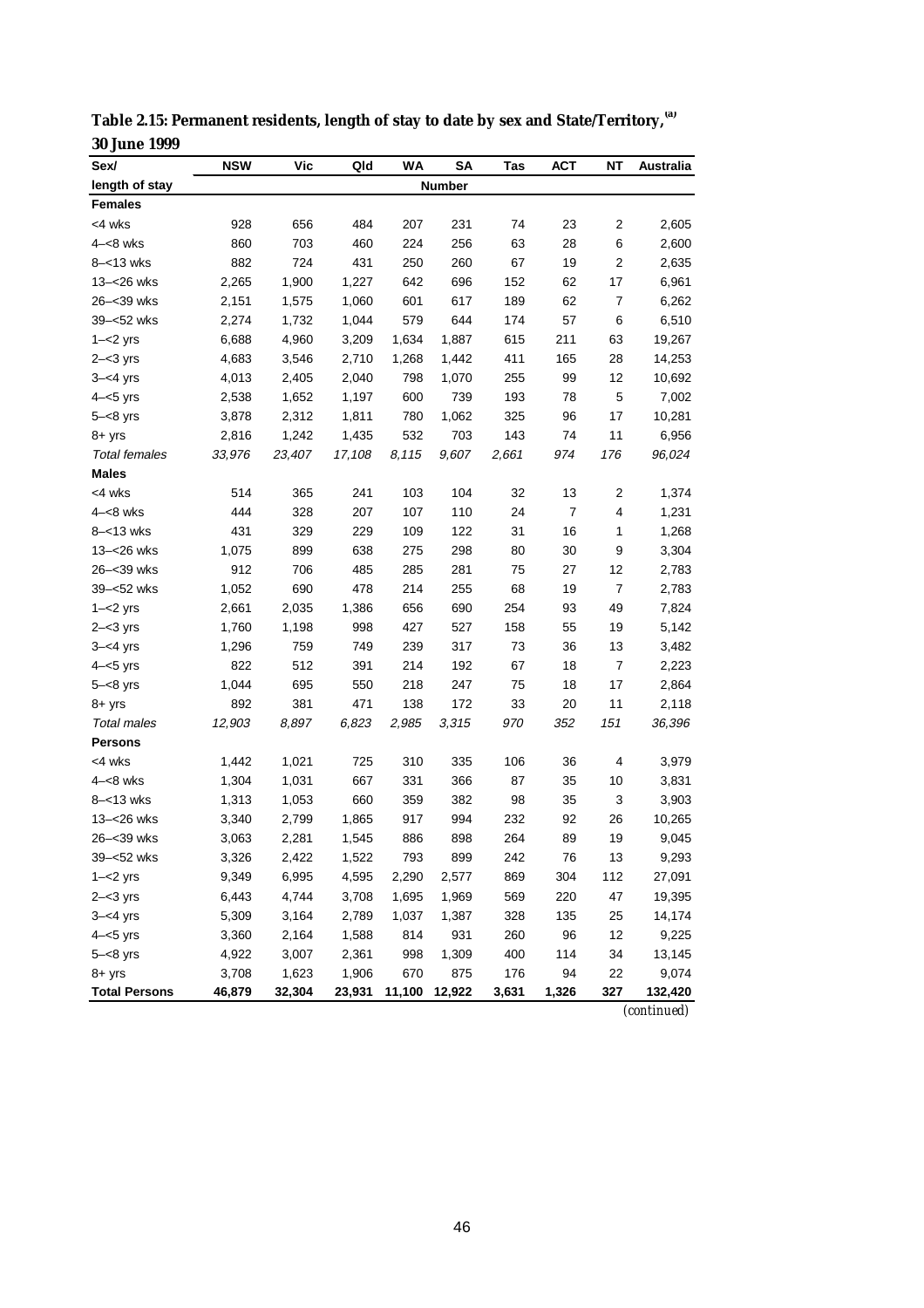| Sex/                 | <b>NSW</b> | Vic   | Qld   | <b>WA</b> | <b>SA</b> | Tas   | АСТ     | NΤ    | Australia |
|----------------------|------------|-------|-------|-----------|-----------|-------|---------|-------|-----------|
| length of stay       |            |       |       |           | Per cent  |       |         |       |           |
| <b>Females</b>       |            |       |       |           |           |       |         |       |           |
| <4 wks               | 2.7        | 2.8   | 2.8   | 2.6       | 2.4       | 2.8   | 2.4     | 1.1   | 2.7       |
| $4 - 8$ wks          | 2.5        | 3.0   | 2.7   | 2.8       | 2.7       | 2.4   | 2.9     | 3.4   | 2.7       |
| $8 - 13$ wks         | 2.6        | 3.1   | 2.5   | 3.1       | 2.7       | 2.5   | 2.0     | 1.1   | 2.7       |
| 13-<26 wks           | 6.7        | 8.1   | 7.2   | 7.9       | 7.2       | 5.7   | 6.4     | 9.7   | 7.2       |
| 26–<39 wks           | 6.3        | 6.7   | 6.2   | 7.4       | 6.4       | 7.1   | 6.4     | 4.0   | 6.5       |
| 39-<52 wks           | 6.7        | 7.4   | 6.1   | 7.1       | 6.7       | 6.5   | 5.9     | 3.4   | 6.8       |
| $1 - 2$ yrs          | 19.7       | 21.2  | 18.8  | 20.1      | 19.6      | 23.1  | 21.7    | 35.8  | 20.1      |
| $2 - 3$ yrs          | 13.8       | 15.1  | 15.8  | 15.6      | 15.0      | 15.4  | 16.9    | 15.9  | 14.8      |
| $3 - 4$ yrs          | 11.8       | 10.3  | 11.9  | 9.8       | 11.1      | 9.6   | 10.2    | 6.8   | 11.1      |
| $4 - 5$ yrs          | 7.5        | 7.1   | 7.0   | 7.4       | 7.7       | 7.3   | 8.0     | 2.8   | 7.3       |
| $5 - < 8$ yrs        | 11.4       | 9.9   | 10.6  | 9.6       | 11.1      | 12.2  | 9.9     | 9.7   | 10.7      |
| $8 + yrs$            | 8.3        | 5.3   | 8.4   | 6.6       | 7.3       | 5.4   | 7.6     | 6.3   | 7.2       |
| <b>Total females</b> | 100.0      | 100.0 | 100.0 | 100.0     | 100.0     | 100.0 | 100.0   | 100.0 | 100.0     |
| <b>Males</b>         |            |       |       |           |           |       |         |       |           |
| <4 wks               | 4.0        | 4.1   | 3.5   | 3.5       | 3.1       | 3.3   | 3.7     | 1.3   | 3.8       |
| $4 - 8$ wks          | 3.4        | 3.7   | 3.0   | 3.6       | 3.3       | 2.5   | 2.0     | 2.6   | 3.4       |
| $8 - 13$ wks         | 3.3        | 3.7   | 3.4   | 3.7       | 3.7       | 3.2   | 4.5     | 0.7   | 3.5       |
| 13-<26 wks           | 8.3        | 10.1  | 9.4   | 9.2       | 9.0       | 8.2   | 8.5     | 6.0   | 9.1       |
| 26-<39 wks           | 7.1        | 7.9   | 7.1   | 9.5       | 8.5       | 7.7   | 7.7     | 7.9   | 7.6       |
| 39-<52 wks           | 8.2        | 7.8   | 7.0   | 7.2       | 7.7       | 7.0   | 5.4     | 4.6   | 7.6       |
| $1 - 2$ yrs          | 20.6       | 22.9  | 20.3  | 22.0      | 20.8      | 26.2  | 26.4    | 32.5  | 21.5      |
| $2 - < 3$ yrs        | 13.6       | 13.5  | 14.6  | 14.3      | 15.9      | 16.3  | 15.6    | 12.6  | 14.1      |
| $3 - < 4$ yrs        | 10.0       | 8.5   | 11.0  | 8.0       | 9.6       | 7.5   | 10.2    | 8.6   | 9.6       |
| $4 - 5$ yrs          | 6.4        | 5.8   | 5.7   | 7.2       | 5.8       | 6.9   | 5.1     | 4.6   | 6.1       |
| $5 - < 8$ yrs        | 8.1        | 7.8   | 8.1   | 7.3       | 7.5       | 7.7   | 5.1     | 11.3  | 7.9       |
| $8 + yrs$            | 6.9        | 4.3   | 6.9   | 4.6       | 5.2       | 3.4   | 5.7     | 7.3   | 5.8       |
| Total males          | 100.0      | 100.0 | 100.0 | 100.0     | 100.0     | 100.0 | 100.0   | 100.0 | 100.0     |
| <b>Persons</b>       |            |       |       |           |           |       |         |       |           |
| <4 wks               | 3.1        | 3.2   | 3.0   | 2.8       | 2.6       | 2.9   | 2.7     | 1.2   | 3.0       |
| $4 - 8$ wks          | 2.8        | 3.2   | 2.8   | 3.0       | 2.8       | 2.4   | 2.6     | 3.1   | 2.9       |
| $8 - 13$ wks         | 2.8        | 3.3   | 2.8   | 3.2       | 3.0       | 2.7   | 2.6     | 0.9   | 2.9       |
| 13-<26 wks           | 7.1        | 8.7   | 7.8   | 8.3       | 7.7       | 6.4   | 6.9     | 8.0   | 7.8       |
| 26-<39 wks           | 6.5        | 7.1   | 6.5   | 8.0       | 6.9       | 7.3   | 6.7     | 5.8   | 6.8       |
| 39-<52 wks           | 7.1        | 7.5   | 6.4   | 7.1       | 7.0       | 6.7   | 5.7     | 4.0   | 7.0       |
| $1 - 2$ yrs          | 19.9       | 21.7  | 19.2  | 20.6      | 19.9      | 23.9  | 22.9    | 34.3  | 20.5      |
| $2 - < 3$ yrs        | 13.7       | 14.7  | 15.5  | 15.3      | 15.2      | 15.7  | 16.6    | 14.4  | 14.6      |
| $3 - 4$ yrs          | 11.3       | 9.8   | 11.7  | 9.3       | 10.7      | 9.0   | 10.2    | 7.6   | 10.7      |
| $4 - 5$ yrs          | 7.2        | 6.7   | 6.6   | 7.3       | 7.2       | 7.2   | $7.2\,$ | 3.7   | 7.0       |
| $5 - <8$ yrs         | 10.5       | 9.3   | 9.9   | 9.0       | 10.1      | 11.0  | 8.6     | 10.4  | 9.9       |
| $8 + yrs$            | 7.9        | 5.0   | 8.0   | 6.0       | 6.8       | 4.8   | 7.1     | 6.7   | 6.9       |
| <b>Total persons</b> | 100.0      | 100.0 | 100.0 | 100.0     | 100.0     | 100.0 | 100.0   | 100.0 | 100.0     |

**Table 2.15 (continued): Permanent residents, length of stay to date by sex and State/Territory,(a) 30 June 1999**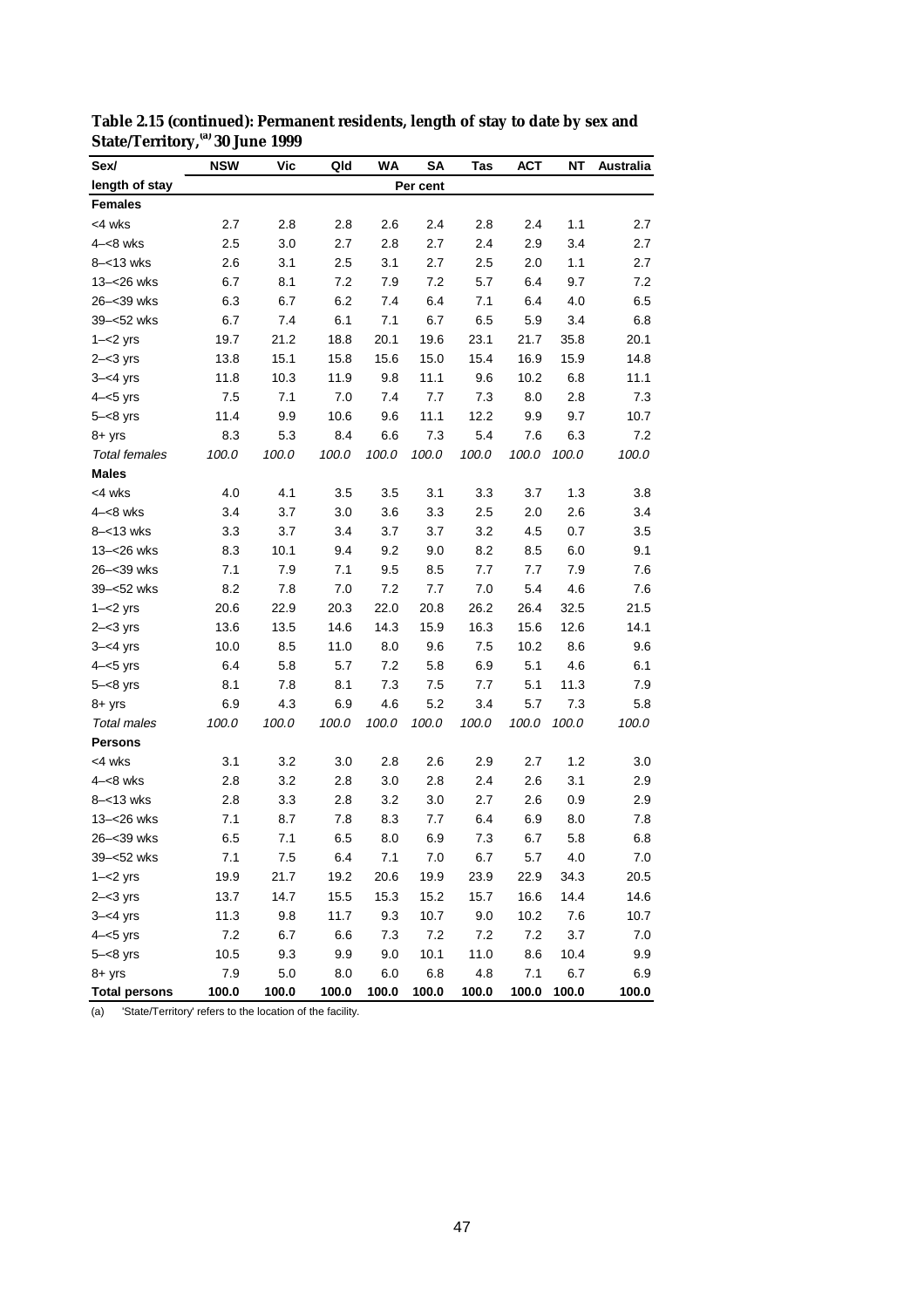|                      |         | Other        | Large   | <b>Small</b> | Other  |         | Other  |                  |
|----------------------|---------|--------------|---------|--------------|--------|---------|--------|------------------|
|                      | Capital | metropolitan | rural   | rural        | rural  | Remote  | remote |                  |
| Sex/                 | cities  | centres      | centres | centres      | areas  | centres | areas  | <b>Australia</b> |
| length of stay       |         |              |         | Number       |        |         |        |                  |
| <b>Females</b>       |         |              |         |              |        |         |        |                  |
| <4 wks               | 1,681   | 223          | 233     | 160          | 295    | 10      | 3      | 2,605            |
| $4 - 8$ wks          | 1,710   | 221          | 167     | 155          | 304    | 22      | 21     | 2,600            |
| $8 - 13$ wks         | 1,754   | 201          | 193     | 161          | 305    | 8       | 13     | 2,635            |
| 13-<26 wks           | 4,547   | 530          | 463     | 528          | 844    | 25      | 24     | 6,961            |
| 26-<39 wks           | 4,000   | 510          | 480     | 522          | 694    | 32      | 24     | 6,262            |
| 39-<52 wks           | 4,254   | 562          | 434     | 446          | 757    | 30      | 27     | 6,510            |
| $1 - 2$ yrs          | 12,392  | 1,544        | 1,354   | 1,374        | 2,405  | 111     | 87     | 19,267           |
| $2 - < 3$ yrs        | 9,151   | 1,035        | 938     | 1,071        | 1,913  | 81      | 64     | 14,253           |
| $3 - < 4$ yrs        | 6,799   | 983          | 715     | 805          | 1,289  | 55      | 46     | 10,692           |
| $4 - 5$ yrs          | 4,461   | 604          | 468     | 471          | 939    | 28      | 31     | 7,002            |
| $5 - < 8$ yrs        | 6,696   | 778          | 673     | 660          | 1,360  | 62      | 52     | 10,281           |
| $8 + yrs$            | 4,718   | 486          | 428     | 435          | 804    | 51      | 34     | 6,956            |
| <b>Total females</b> | 62,163  | 7,677        | 6,546   | 6,788        | 11,909 | 515     | 426    | 96,024           |
| <b>Males</b>         |         |              |         |              |        |         |        |                  |
| <4 wks               | 875     | 127          | 107     | 95           | 158    | 7       | 5      | 1,374            |
| $4 - 8$ wks          | 805     | 89           | 73      | 83           | 161    | 9       | 11     | 1,231            |
| $8 - 13$ wks         | 797     | 113          | 99      | 88           | 153    | 8       | 10     | 1,268            |
| 13-<26 wks           | 2,106   | 268          | 232     | 230          | 415    | 27      | 26     | 3,304            |
| 26-<39 wks           | 1,763   | 226          | 159     | 228          | 358    | 29      | 20     | 2,783            |
| 39-<52 wks           | 1,782   | 225          | 195     | 187          | 349    | 31      | 14     | 2,783            |
| $1 - 2$ yrs          | 4,991   | 617          | 549     | 542          | 987    | 72      | 66     | 7,824            |
| $2 - 3$ yrs          | 3,257   | 375          | 338     | 338          | 744    | 51      | 39     | 5,142            |
| $3 - 4$ yrs          | 2,114   | 346          | 271     | 246          | 440    | 40      | 25     | 3,482            |
| $4 - 5$ yrs          | 1,381   | 199          | 136     | 176          | 286    | 23      | 22     | 2,223            |
| $5 - < 8$ yrs        | 1,802   | 206          | 200     | 211          | 386    | 25      | 34     | 2,864            |
| $8 + yrs$            | 1,380   | 150          | 122     | 131          | 278    | 41      | 16     | 2,118            |
| <b>Total males</b>   | 23,053  | 2,941        | 2,481   | 2,555        | 4,715  | 363     | 288    | 36,396           |
| <b>Persons</b>       |         |              |         |              |        |         |        |                  |
| <4 wks               | 2,556   | 350          | 340     | 255          | 453    | 17      | 8      | 3,979            |
| $4 - 8$ wks          | 2,515   | 310          | 240     | 238          | 465    | 31      | 32     | 3,831            |
| $8 - 13$ wks         | 2,551   | 314          | 292     | 249          | 458    | 16      | 23     | 3,903            |
| 13-<26 wks           | 6,653   | 798          | 695     | 758          | 1,259  | 52      | 50     | 10,265           |
| 26-<39 wks           | 5,763   | 736          | 639     | 750          | 1,052  | 61      | 44     | 9,045            |
| 39-<52 wks           | 6,036   | 787          | 629     | 633          | 1,106  | 61      | 41     | 9,293            |
| $1 - 2$ yrs          | 17,383  | 2,161        | 1,903   | 1,916        | 3,392  | 183     | 153    | 27,091           |
| $2 - 3$ yrs          | 12,408  | 1,410        | 1,276   | 1,409        | 2,657  | 132     | 103    | 19,395           |
| $3 - < 4$ yrs        | 8,913   | 1,329        | 986     | 1,051        | 1,729  | 95      | 71     | 14,174           |
| $4 - 5$ yrs          | 5,842   | 803          | 604     | 647          | 1,225  | 51      | 53     | 9,225            |
| $5 - < 8$ yrs        | 8,498   | 984          | 873     | 871          | 1,746  | 87      | 86     | 13,145           |
| $8 + yrs$            | 6,098   | 636          | 550     | 566          | 1,082  | 92      | 50     | 9,074            |
| <b>Total persons</b> | 85,216  | 10,618       | 9,027   | 9,343        | 16,624 | 878     | 714    | 132,420          |

| Table 2.16: Permanent residents, length of stay to date by sex and geographic area, (a) |  |
|-----------------------------------------------------------------------------------------|--|
| <b>30 June 1999</b>                                                                     |  |

*(continued)*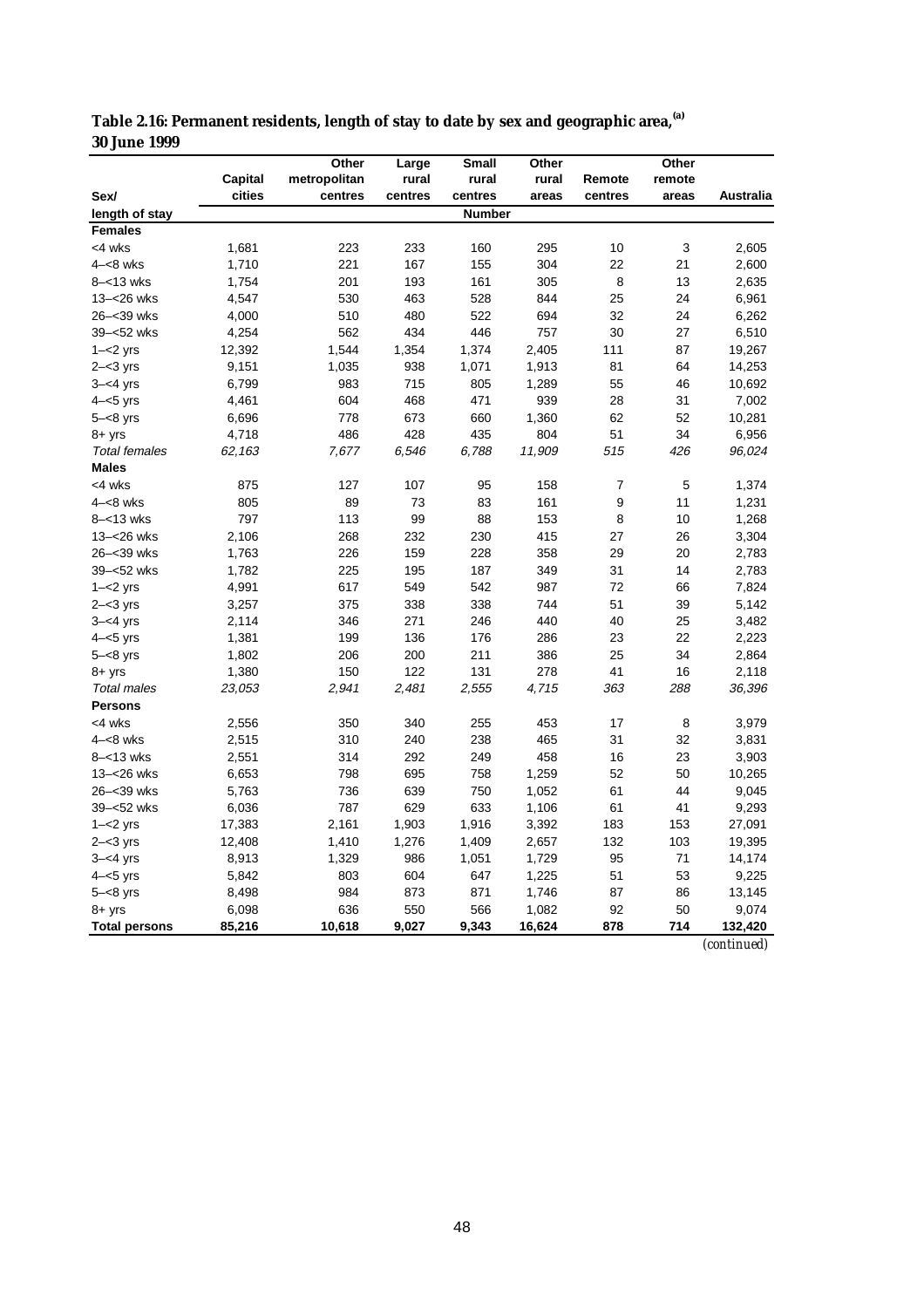|                      |         | Other        | Large   | <b>Small</b> | Other |         | Other  |           |
|----------------------|---------|--------------|---------|--------------|-------|---------|--------|-----------|
|                      | Capital | metropolitan | rural   | rural        | rural | Remote  | remote |           |
| Sex/                 | cities  | centres      | centres | centres      | areas | centres | areas  | Australia |
| length of stay       |         |              |         | Per cent     |       |         |        |           |
| <b>Females</b>       |         |              |         |              |       |         |        |           |
| <4 wks               | 2.7     | 2.9          | 3.6     | 2.4          | 2.5   | 1.9     | 0.7    | 2.7       |
| $4 - 8$ wks          | 2.8     | 2.9          | 2.6     | 2.3          | 2.6   | 4.3     | 4.9    | 2.7       |
| $8 - 13$ wks         | 2.8     | 2.6          | 2.9     | 2.4          | 2.6   | 1.6     | 3.1    | 2.7       |
| 13-<26 wks           | 7.3     | 6.9          | 7.1     | 7.8          | 7.1   | 4.9     | 5.6    | 7.2       |
| 26-<39 wks           | 6.4     | 6.6          | 7.3     | 7.7          | 5.8   | 6.2     | 5.6    | 6.5       |
| 39-<52 wks           | 6.8     | 7.3          | 6.6     | 6.6          | 6.4   | 5.8     | 6.3    | 6.8       |
| $1 - 2$ yrs          | 19.9    | 20.1         | 20.7    | 20.2         | 20.2  | 21.6    | 20.4   | 20.1      |
| $2 - 3$ yrs          | 14.7    | 13.5         | 14.3    | 15.8         | 16.1  | 15.7    | 15.0   | 14.8      |
| $3 - 4$ yrs          | 10.9    | 12.8         | 10.9    | 11.9         | 10.8  | 10.7    | 10.8   | 11.1      |
| $4 - 5$ yrs          | 7.2     | 7.9          | 7.1     | 6.9          | 7.9   | 5.4     | 7.3    | 7.3       |
| $5 - < 8$ yrs        | 10.8    | 10.1         | 10.3    | 9.7          | 11.4  | 12.0    | 12.2   | 10.7      |
| $8 + yrs$            | 7.6     | 6.3          | 6.5     | 6.4          | 6.8   | 9.9     | 8.0    | 7.2       |
| <b>Total females</b> | 100.0   | 100.0        | 100.0   | 100.0        | 100.0 | 100.0   | 100.0  | 100.0     |
| <b>Males</b>         |         |              |         |              |       |         |        |           |
| <4 wks               | 3.8     | 4.3          | 4.3     | 3.7          | 3.4   | 1.9     | 1.7    | 3.8       |
| $4 - 8$ wks          | 3.5     | 3.0          | 2.9     | 3.2          | 3.4   | 2.5     | 3.8    | 3.4       |
| $8 - 13$ wks         | 3.5     | 3.8          | 4.0     | 3.4          | 3.2   | 2.2     | 3.5    | 3.5       |
| 13-<26 wks           | 9.1     | 9.1          | 9.4     | 9.0          | 8.8   | 7.4     | 9.0    | 9.1       |
| 26-<39 wks           | 7.6     | 7.7          | 6.4     | 8.9          | 7.6   | 8.0     | 6.9    | 7.6       |
| 39-<52 wks           | 7.7     | 7.7          | 7.9     | 7.3          | 7.4   | 8.5     | 4.9    | 7.6       |
| $1 - 2$ yrs          | 21.7    | 21.0         | 22.1    | 21.2         | 20.9  | 19.8    | 22.9   | 21.5      |
| $2 - 3$ yrs          | 14.1    | 12.8         | 13.6    | 13.2         | 15.8  | 14.0    | 13.5   | 14.1      |
| $3 - 4$ yrs          | 9.2     | 11.8         | 10.9    | 9.6          | 9.3   | 11.0    | 8.7    | 9.6       |
| $4 - 5$ yrs          | 6.0     | 6.8          | 5.5     | 6.9          | 6.1   | 6.3     | 7.6    | 6.1       |
| $5 - < 8$ yrs        | 7.8     | 7.0          | 8.1     | 8.3          | 8.2   | 6.9     | 11.8   | 7.9       |
| $8 + yrs$            | 6.0     | 5.1          | 4.9     | 5.1          | 5.9   | 11.3    | 5.6    | 5.8       |
| Total males          | 100.0   | 100.0        | 100.0   | 100.0        | 100.0 | 100.0   | 100.0  | 100.0     |
| <b>Persons</b>       |         |              |         |              |       |         |        |           |
| <4 wks               | 3.0     | 3.3          | 3.8     | 2.7          | 2.7   | 1.9     | 1.1    | 3.0       |
| $4 - 8$ wks          | 3.0     | 2.9          | 2.7     | 2.5          | 2.8   | 3.5     | 4.5    | 2.9       |
| $8 - 13$ wks         | 3.0     | 3.0          | 3.2     | 2.7          | 2.8   | 1.8     | 3.2    | 2.9       |
| 13-<26 wks           | 7.8     | 7.5          | 7.7     | 8.1          | 7.6   | 5.9     | 7.0    | $7.8\,$   |
| 26–<39 wks           | 6.8     | 6.9          | 7.1     | 8.0          | 6.3   | 6.9     | 6.2    | 6.8       |
| 39-<52 wks           | 7.1     | 7.4          | $7.0\,$ | 6.8          | 6.7   | 6.9     | 5.7    | 7.0       |
| $1 - 2$ yrs          | 20.4    | 20.4         | 21.1    | 20.5         | 20.4  | 20.8    | 21.4   | 20.5      |
| $2 - 3$ yrs          | 14.6    | 13.3         | 14.1    | 15.1         | 16.0  | 15.0    | 14.4   | 14.6      |
| $3 - 4$ yrs          | 10.5    | 12.5         | 10.9    | 11.2         | 10.4  | 10.8    | 9.9    | 10.7      |
| $4 - 5$ yrs          | 6.9     | 7.6          | 6.7     | 6.9          | 7.4   | 5.8     | 7.4    | 7.0       |
| $5 - < 8$ yrs        | 10.0    | 9.3          | 9.7     | 9.3          | 10.5  | 9.9     | 12.0   | 9.9       |
| $8 + yrs$            | 7.2     | 6.0          | 6.1     | 6.1          | 6.5   | 10.5    | 7.0    | 6.9       |
| <b>Total persons</b> | 100.0   | 100.0        | 100.0   | 100.0        | 100.0 | 100.0   | 100.0  | 100.0     |

**Table 2.16 (continued): Permanent residents, length of stay to date by sex and geographic area,(a) 30 June 1999**

(a) 'State/Territory' refers to the location of the facility (PIE & HSH 1994).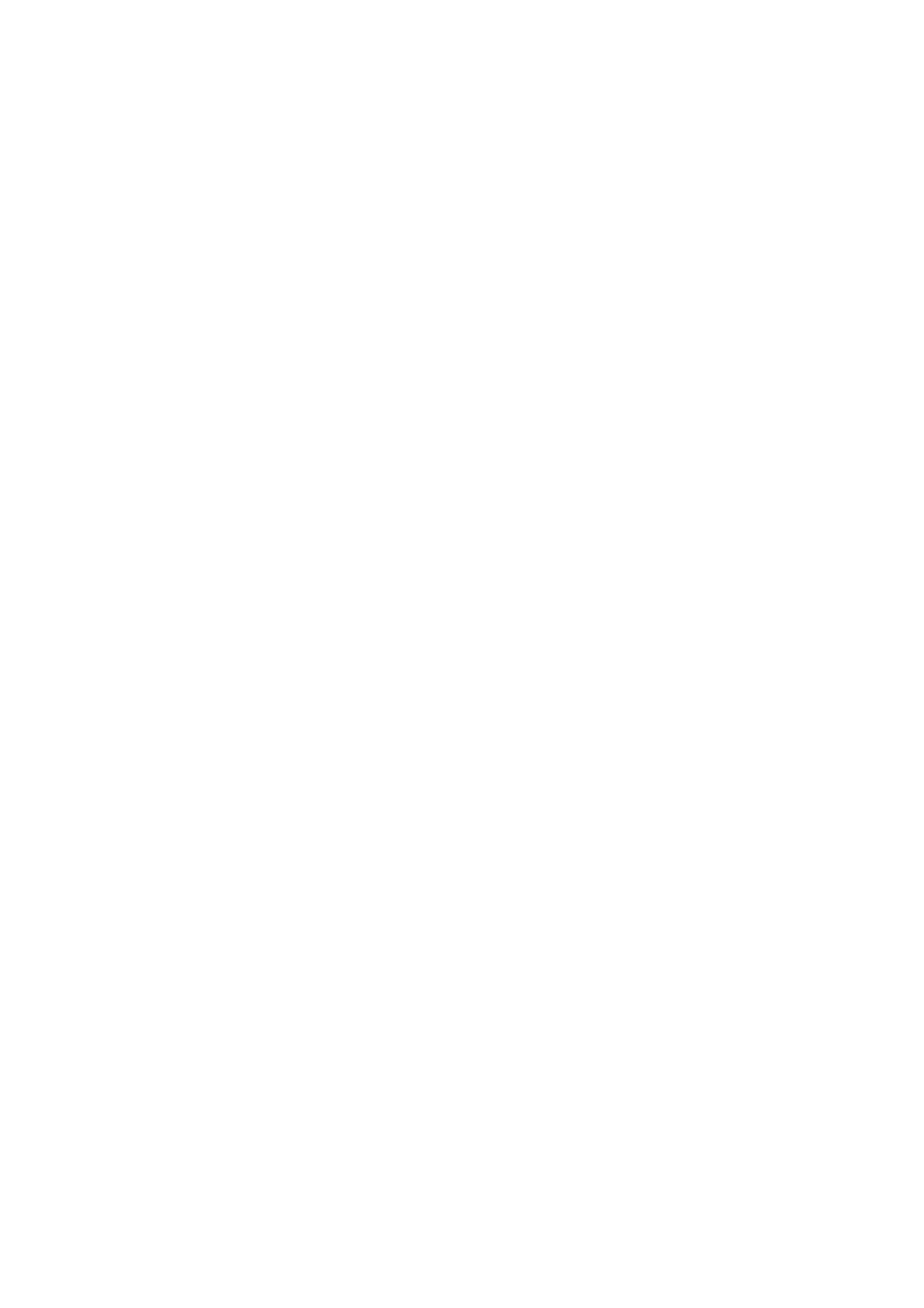## **Section 3**

## **Admissions and separations**

These tables refer to admissions to and separations from residential aged care facilities between 1 July 1998 and 30 June 1999. An individual can have more than one admission during the period. Transfers are excluded from the tables in this section.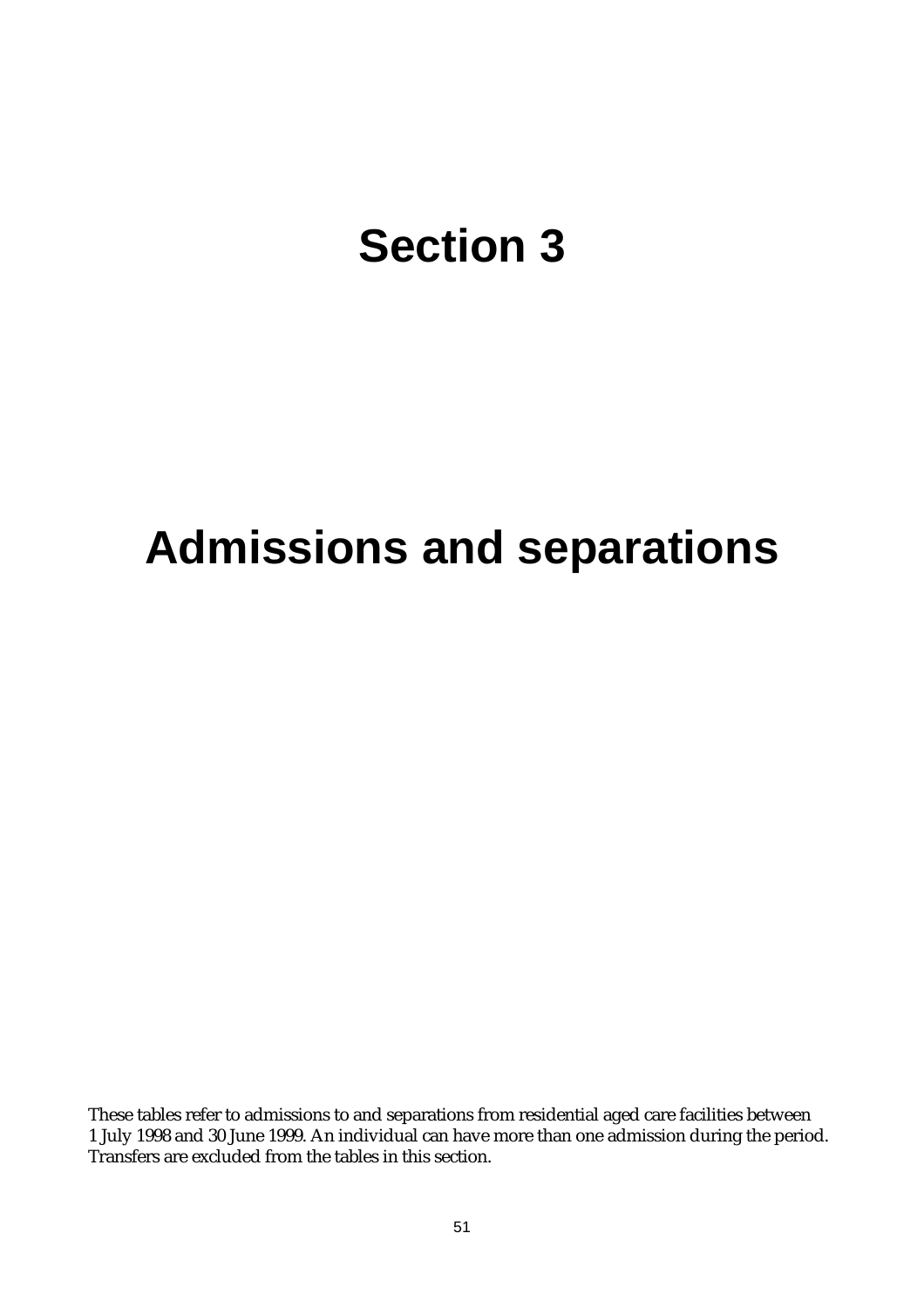|                      | <b>NSW</b> | Vic    | Qld    | <b>WA</b> | SΑ                | Tas   | ACT   | ΝT    | Australia   |
|----------------------|------------|--------|--------|-----------|-------------------|-------|-------|-------|-------------|
| Sex/age              |            |        |        |           | <b>Number</b>     |       |       |       |             |
| <b>Females</b>       |            |        |        |           |                   |       |       |       |             |
| under 65             | 711        | 493    | 353    | 206       | 130               | 52    | 44    | 43    | 2,032       |
| $65 - 69$            | 614        | 460    | 292    | 139       | 148               | 68    | 21    | 25    | 1,767       |
| $70 - 74$            | 1,542      | 1,083  | 736    | 395       | 406               | 145   | 56    | 27    | 4,390       |
| $75 - 79$            | 3,299      | 2,248  | 1,570  | 767       | 904               | 273   | 122   | 32    | 9,215       |
| $80 - 84$            | 5,056      | 3,399  | 2,402  | 1,164     | 1,350             | 456   | 202   | 27    | 14,056      |
| 85-89                | 4,987      | 3,657  | 2,406  | 1,266     | 1,376             | 423   | 147   | 26    | 14,288      |
| $90+$                | 3,083      | 2,376  | 1,433  | 684       | 852               | 239   | 89    | 9     | 8,765       |
| <b>Total females</b> | 19,292     | 13,716 | 9,192  | 4,621     | 5,166             | 1,656 | 681   | 189   | 54,513      |
| <b>Males</b>         |            |        |        |           |                   |       |       |       |             |
| under 65             | 894        | 588    | 469    | 258       | 169               | 64    | 44    | 39    | 2,525       |
| $65 - 69$            | 793        | 486    | 370    | 204       | 184               | 54    | 14    | 21    | 2,126       |
| $70 - 74$            | 1,524      | 964    | 723    | 407       | 381               | 124   | 43    | 26    | 4,192       |
| $75 - 79$            | 2,251      | 1,619  | 1,073  | 519       | 648               | 188   | 76    | 35    | 6,409       |
| $80 - 84$            | 2,529      | 1,737  | 1,297  | 618       | 709               | 243   | 101   | 20    | 7,254       |
| $85 - 89$            | 2,106      | 1,468  | 1,048  | 499       | 634               | 179   | 68    | 18    | 6,020       |
| $90+$                | 1,082      | 786    | 516    | 260       | 272               | 75    | 24    | 10    | 3,025       |
| <b>Total males</b>   | 11,179     | 7,648  | 5,496  | 2,765     | 2,997             | 927   | 370   | 169   | 31,551      |
| <b>Persons</b>       |            |        |        |           |                   |       |       |       |             |
| under 65             | 1,605      | 1,081  | 822    | 464       | 299               | 116   | 88    | 82    | 4,557       |
| $65 - 69$            | 1,407      | 946    | 662    | 343       | 332               | 122   | 35    | 46    | 3,893       |
| $70 - 74$            | 3,066      | 2,047  | 1,459  | 802       | 787               | 269   | 99    | 53    | 8,582       |
| $75 - 79$            | 5,550      | 3,867  | 2,643  | 1,286     | 1,552             | 461   | 198   | 67    | 15,624      |
| $80 - 84$            | 7,585      | 5,136  | 3,699  | 1,782     | 2,059             | 699   | 303   | 47    | 21,310      |
| $85 - 89$            | 7,093      | 5,125  | 3,454  | 1,765     | 2,010             | 602   | 215   | 44    | 20,308      |
| $90+$                |            |        |        | 944       | 1,124             | 314   | 113   | 19    |             |
|                      | 4,165      | 3,162  | 1,949  |           |                   | 2,583 | 1,051 | 358   | 11,790      |
| <b>Total persons</b> | 30,471     | 21,364 | 14,688 | 7,386     | 8,163<br>Per cent |       |       |       | 86,064      |
| <b>Females</b>       |            |        |        |           |                   |       |       |       |             |
| under 65             | 3.7        | 3.6    | 3.8    | 4.5       | 2.5               | 3.1   | 6.5   | 22.8  | 3.7         |
| 65-69                | 3.2        | 3.4    | 3.2    | 3.0       | 2.9               | 4.1   | 3.1   | 13.2  | 3.2         |
| $70 - 74$            | 8.0        | 7.9    | 8.0    | 8.5       | 7.9               | 8.8   | 8.2   | 14.3  | 8.1         |
| $75 - 79$            | 17.1       | 16.4   | 17.1   | 16.6      | 17.5              | 16.5  | 17.9  | 16.9  | 16.9        |
| $80 - 84$            | 26.2       | 24.8   | 26.1   | 25.2      | 26.1              | 27.5  | 29.7  | 14.3  | 25.8        |
| $85 - 89$            | 25.9       | 26.7   | 26.2   | 27.4      | 26.6              | 25.5  | 21.6  | 13.8  | 26.2        |
| $90+$                | 16.0       | 17.3   | 15.6   | 14.8      | 16.5              | 14.4  | 13.1  | 4.8   | 16.1        |
| <b>Total females</b> | 100.0      | 100.0  | 100.0  | 100.0     | 100.0             | 100.0 | 100.0 | 100.0 | 100.0       |
| <b>Males</b>         |            |        |        |           |                   |       |       |       |             |
| under 65             | 8.0        | 7.7    | 8.5    | 9.3       | 5.6               | 6.9   | 11.9  | 23.1  | 8.0         |
|                      |            |        |        |           |                   |       |       |       |             |
| 65-69<br>$70 - 74$   | 7.1        | 6.4    | 6.7    | 7.4       | 6.1               | 5.8   | 3.8   | 12.4  | 6.7<br>13.3 |
| $75 - 79$            | 13.6       | 12.6   | 13.2   | 14.7      | 12.7              | 13.4  | 11.6  | 15.4  |             |
| $80 - 84$            | 20.1       | 21.2   | 19.5   | 18.8      | 21.6              | 20.3  | 20.5  | 20.7  | 20.3        |
|                      | 22.6       | 22.7   | 23.6   | 22.4      | 23.7              | 26.2  | 27.3  | 11.8  | 23.0        |
| $85 - 89$            | 18.8       | 19.2   | 19.1   | 18.0      | 21.2              | 19.3  | 18.4  | 10.7  | 19.1        |
| $90+$                | 9.7        | 10.3   | 9.4    | 9.4       | 9.1               | 8.1   | 6.5   | 5.9   | 9.6         |
| <b>Total males</b>   | 100.0      | 100.0  | 100.0  | 100.0     | 100.0             | 100.0 | 100.0 | 100.0 | 100.0       |
| <b>Persons</b>       |            |        |        |           |                   |       |       |       |             |
| under 65             | 5.3        | 5.1    | 5.6    | 6.3       | 3.7               | 4.5   | 8.4   | 22.9  | 5.3         |
| $65 - 69$            | 4.6        | 4.4    | 4.5    | 4.6       | 4.1               | 4.7   | 3.3   | 12.8  | 4.5         |
| $70 - 74$            | 10.1       | 9.6    | 9.9    | 10.9      | 9.6               | 10.4  | 9.4   | 14.8  | 10.0        |
| $75 - 79$            | 18.2       | 18.1   | 18.0   | 17.4      | 19.0              | 17.8  | 18.8  | 18.7  | 18.2        |
| $80 - 84$            | 24.9       | 24.0   | 25.2   | 24.1      | 25.2              | 27.1  | 28.8  | 13.1  | 24.8        |
| $85 - 89$            | 23.3       | 24.0   | 23.5   | 23.9      | 24.6              | 23.3  | 20.5  | 12.3  | 23.6        |
| $90+$                | 13.7       | 14.8   | 13.3   | 12.8      | 13.8              | 12.2  | 10.8  | 5.3   | 13.7        |
| <b>Total persons</b> | 100.0      | 100.0  | 100.0  | 100.0     | 100.0             | 100.0 | 100.0 | 100.0 | 100.0       |

| Table 3.1: All admissions, age at admission by sex and State/Territory, <sup>(a)</sup> 1 July 1998 |  |
|----------------------------------------------------------------------------------------------------|--|
| to 30 June 1999                                                                                    |  |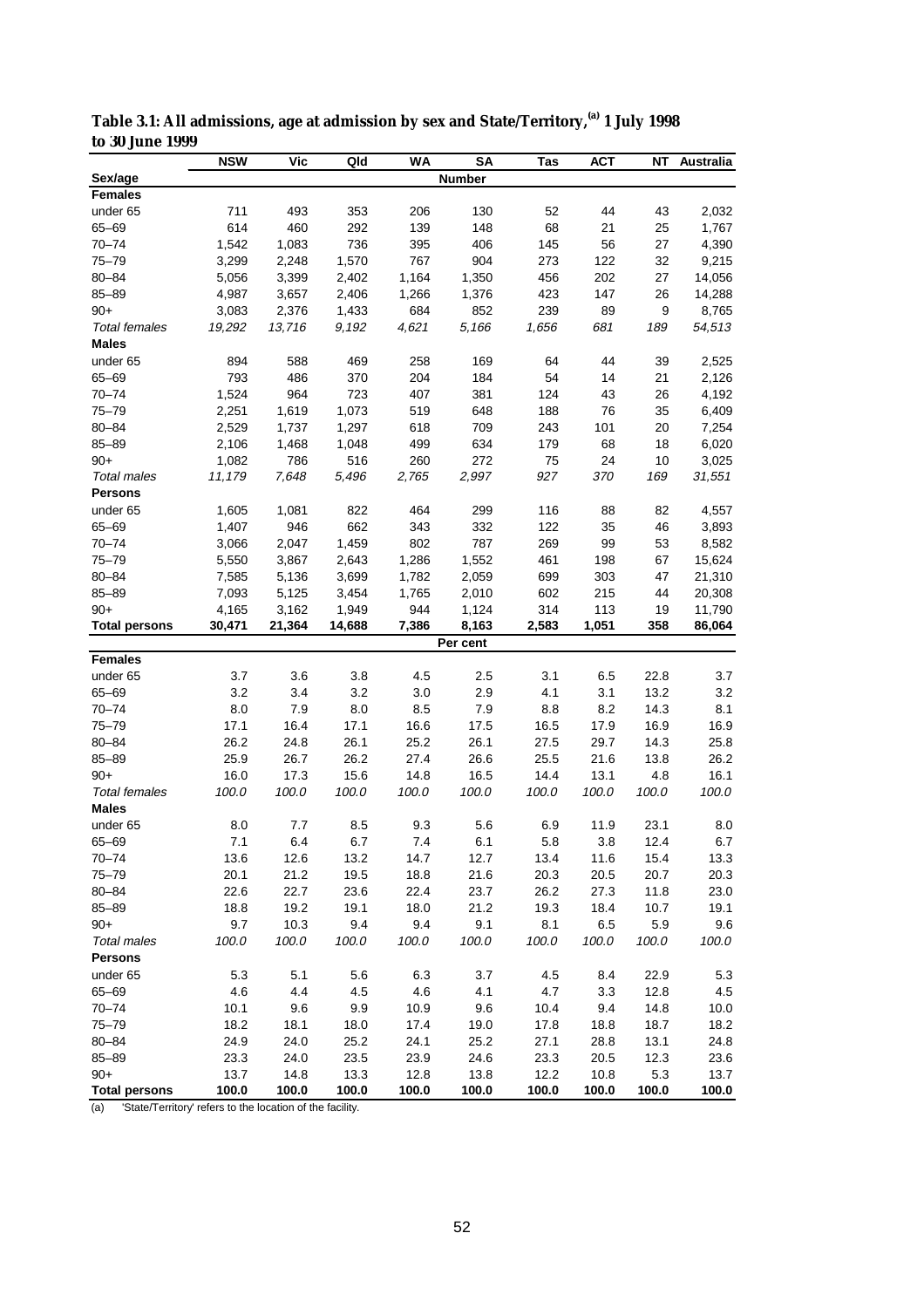|                        | <b>NSW</b>   | Vic           | Qld           | <b>WA</b>     | SA            | Tas           | АСТ           | NΤ           | Australia     |
|------------------------|--------------|---------------|---------------|---------------|---------------|---------------|---------------|--------------|---------------|
| Sex/age                |              |               |               |               | <b>Number</b> |               |               |              |               |
| <b>Females</b>         |              |               |               |               |               |               |               |              |               |
| under 65               | 302          | 233           | 167           | 97            | 68            | 19            | 8             | 12           | 906           |
| 65-69                  | 303          | 224           | 141           | 69            | 73            | 17            | 6             | 5            | 838           |
| $70 - 74$              | 770          | 579           | 381           | 208           | 216           | 62            | 20            | 7            | 2,243         |
| $75 - 79$              | 1,678        | 1,171         | 798           | 436           | 496           | 119           | 43            | 9            | 4,750         |
| $80 - 84$              | 2,618        | 1,885         | 1,254         | 648           | 739           | 203           | 76            | 8            | 7,431         |
| $85 - 89$              | 2,605        | 2,067         | 1,292         | 721           | 753           | 199           | 64            | 4            | 7,705         |
| $90+$                  | 1,697        | 1,399         | 762           | 417           | 497           | 119           | 39            | 1            | 4,931         |
| <b>Total females</b>   | 9,973        | 7,558         | 4,795         | 2,596         | 2,842         | 738           | 256           | 46           | 28,804        |
| <b>Males</b>           |              |               |               |               |               |               |               |              |               |
| under 65               | 466          | 312           | 220           | 112           | 94            | 22            | 14            | 9            | 1,249         |
| $65 - 69$              | 404          | 204           | 168           | 91            | 97            | 23            | $\mathbf 5$   | 5            | 997           |
| $70 - 74$              | 756          | 463           | 346           | 190           | 203           | 48            | 17            | 8            | 2,031         |
| $75 - 79$              | 1,111        | 827           | 548           | 264           | 346           | 62            | 28            | 6            | 3,192         |
| $80 - 84$              | 1,328        | 926           | 706           | 349           | 372           | 115           | 38            | 6            | 3,840         |
| $85 - 89$              | 1,149        | 872           | 584           | 293           | 342           | 83            | 29            | 4            | 3,356         |
| $90+$                  | 614          | 479           | 308           | 177           | 156           | 39            | 11            | 5            | 1,789         |
| Total males            | 5,828        | 4,083         | 2,880         | 1,476         | 1,610         | 392           | 142           | 43           | 16,454        |
| <b>Persons</b>         |              |               |               |               |               |               |               |              |               |
| under 65               | 768          | 545           | 387           | 209           | 162           | 41            | 22            | 21           | 2,155         |
| $65 - 69$              | 707          | 428           | 309           | 160           | 170           | 40            | 11            | 10           | 1,835         |
| $70 - 74$              | 1,526        | 1,042         | 727           | 398           | 419           | 110           | 37            | 15           | 4,274         |
| $75 - 79$              | 2,789        | 1,998         | 1,346         | 700           | 842           | 181           | 71            | 15           | 7,942         |
| $80 - 84$              | 3,946        | 2,811         | 1,960         | 997           | 1,111         | 318           | 114           | 14           | 11,271        |
| $85 - 89$              | 3,754        | 2,939         | 1,876         | 1,014         | 1,095         | 282           | 93            | 8            | 11,061        |
| $90+$                  | 2,311        | 1,878         | 1,070         | 594           | 653           | 158           | 50            | 6            | 6,720         |
| <b>Total persons</b>   | 15,801       | 11,641        | 7,675         | 4,072         | 4,452         | 1,130         | 398           | 89           | 45,258        |
|                        |              |               |               |               | Per cent      |               |               |              |               |
| <b>Females</b>         |              |               |               |               |               |               |               |              |               |
| under 65               | 3.0          | 3.1           | 3.5           | 3.7           | 2.4           | 2.6           | 3.1           | 26.1         | 3.1           |
| $65 - 69$              | 3.0          | 3.0           | 2.9           | 2.7           | 2.6           | 2.3           | 2.3           | 10.9         | 2.9           |
| $70 - 74$              | 7.7          | 7.7           | 7.9           | 8.0           | 7.6           | 8.4           | 7.8           | 15.2         | 7.8           |
| $75 - 79$              | 16.8         | 15.5          | 16.6          | 16.8          | 17.5          | 16.1          | 16.8          | 19.6         | 16.5          |
| $80 - 84$              | 26.3         | 24.9          | 26.2          | 25.0          | 26.0          | 27.5          | 29.7          | 17.4         | 25.8          |
| $85 - 89$              | 26.1         | 27.3          | 26.9          | 27.8          | 26.5          | 27.0          | 25.0          | 8.7          | 26.7          |
| $90+$                  | 17.0         | 18.5          | 15.9          | 16.1          | 17.5          | 16.1          | 15.2          | 2.2          | 17.1          |
| <b>Total females</b>   | 100.0        | 100.0         | 100.0         | 100.0         | 100.0         | 100.0         | 100.0         | 100.0        | 100.0         |
| <b>Males</b>           |              |               |               |               |               |               |               |              |               |
| under 65               | 8.0          | 7.6           | 7.6           | 7.6           | 5.8           | 5.6           | 9.9           | 20.9         | 7.6           |
| 65-69                  | 6.9          | 5.0           | 5.8           | 6.2           | 6.0           | 5.9           | 3.5           | 11.6         | 6.1           |
| $70 - 74$              | 13.0         | 11.3          | 12.0          | 12.9          | 12.6          | 12.2          | 12.0          | 18.6         | 12.3          |
| 75-79                  | 19.1         | 20.3          | 19.0          | 17.9          | 21.5          | 15.8          | 19.7          | 14.0         | 19.4          |
| $80 - 84$              | 22.8         | 22.7          | 24.5          | 23.6          | 23.1          | 29.3          | 26.8          | 14.0         | 23.3          |
| $85 - 89$              | 19.7         | 21.4          | 20.3          | 19.9          | 21.2          | 21.2          | 20.4          | 9.3          | 20.4          |
| $90+$                  | 10.5         | 11.7          | 10.7          | 12.0          | 9.7           | 9.9           | 7.7           | 11.6         | 10.9          |
| Total males            | 100.0        | 100.0         | 100.0         | 100.0         | 100.0         | 100.0         | 100.0         | 100.0        | 100.0         |
| <b>Persons</b>         |              |               |               |               |               |               |               |              |               |
| under 65               | 4.9          | 4.7           | 5.0           | 5.1           | 3.6           | 3.6           | 5.5           | 23.6         | 4.8           |
| 65-69                  | 4.5          | 3.7           | 4.0           | 3.9           | 3.8           | 3.5           | 2.8           | 11.2         | 4.1           |
| $70 - 74$<br>$75 - 79$ | 9.7          | 9.0           | 9.5           | 9.8           | 9.4           | 9.7           | 9.3           | 16.9         | 9.4           |
|                        | 17.7         | 17.2          | 17.5          | 17.2          | 18.9          | 16.0          | 17.8          | 16.9         | 17.5          |
| $80 - 84$              | 25.0         | 24.1          | 25.5          | 24.5          | 25.0          | 28.1          | 28.6          | 15.7         | 24.9          |
| $85 - 89$<br>$90+$     | 23.8<br>14.6 | 25.2          | 24.4          | 24.9          | 24.6          | 25.0          | 23.4          | 9.0          | 24.4          |
| <b>Total persons</b>   | 100.0        | 16.1<br>100.0 | 13.9<br>100.0 | 14.6<br>100.0 | 14.7<br>100.0 | 14.0<br>100.0 | 12.6<br>100.0 | 6.7<br>100.0 | 14.8<br>100.0 |
|                        |              |               |               |               |               |               |               |              |               |

**Table 3.2: Permanent admissions, age at admission by sex and State/Territory,(a) 1 July 1998 to 30 June 1999**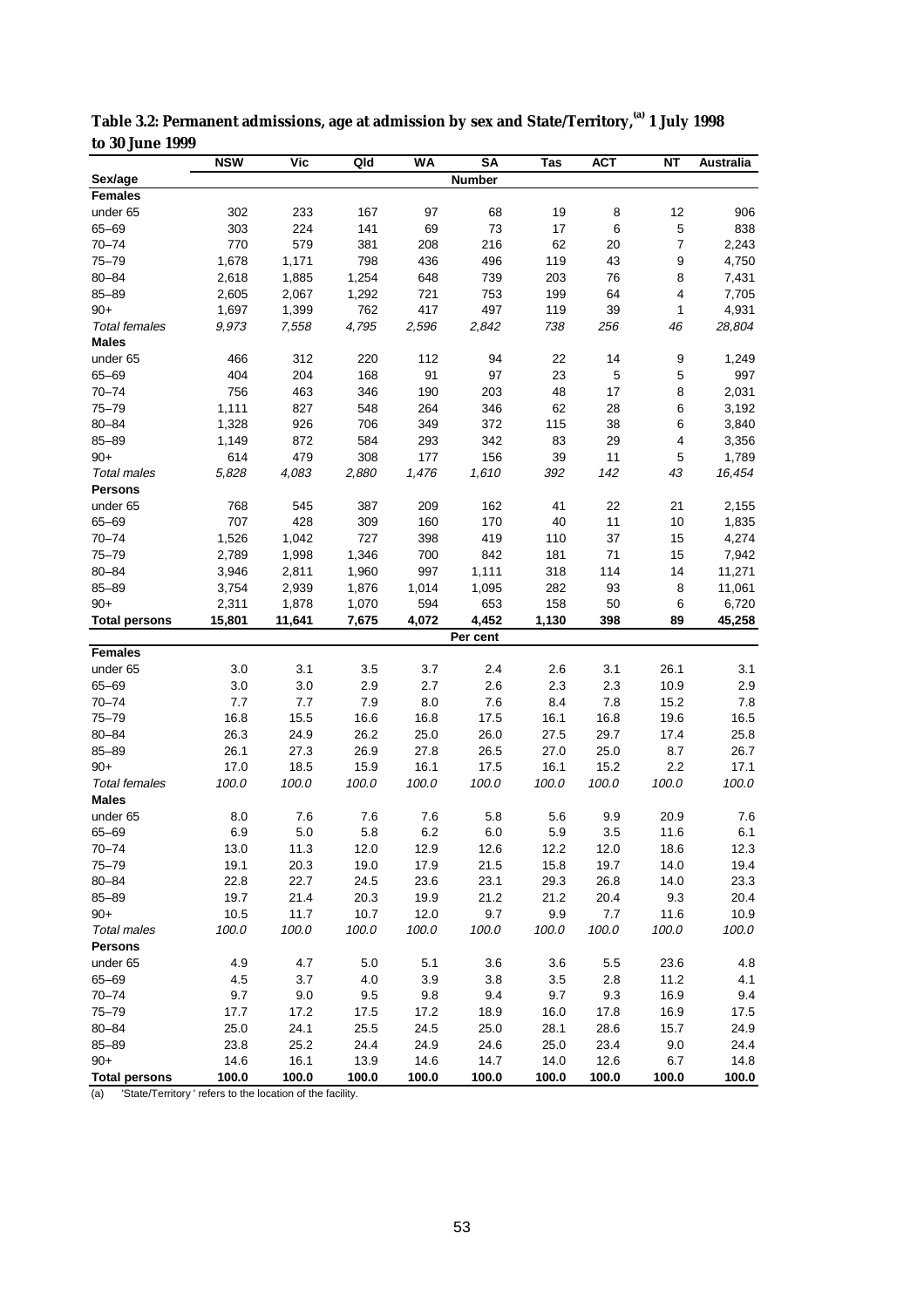|                      | <b>NSW</b> | <b>Vic</b> | Qld   | <b>WA</b> | <b>SA</b>     | Tas   | <b>ACT</b> |       | <b>NT</b> Australia |
|----------------------|------------|------------|-------|-----------|---------------|-------|------------|-------|---------------------|
| Sex/age              |            |            |       |           | <b>Number</b> |       |            |       |                     |
| <b>Females</b>       |            |            |       |           |               |       |            |       |                     |
| under 65             | 409        | 260        | 186   | 109       | 62            | 33    | 36         | 31    | 1,126               |
| $65 - 69$            | 311        | 236        | 151   | 70        | 75            | 51    | 15         | 20    | 929                 |
| $70 - 74$            | 772        | 504        | 355   | 187       | 190           | 83    | 36         | 20    | 2,147               |
| $75 - 79$            | 1,621      | 1,077      | 772   | 331       | 408           | 154   | 79         | 23    | 4,465               |
| $80 - 84$            | 2,438      | 1,514      | 1,148 | 516       | 611           | 253   | 126        | 19    | 6,625               |
| $85 - 89$            | 2,382      | 1,590      | 1,114 | 545       | 623           | 224   | 83         | 22    | 6,583               |
| $90+$                | 1,386      | 977        | 671   | 267       | 355           | 120   | 50         | 8     | 3,834               |
| <b>Total females</b> | 9,319      | 6,158      | 4,397 | 2,025     | 2,324         | 918   | 425        | 143   | 25,709              |
| <b>Males</b>         |            |            |       |           |               |       |            |       |                     |
| under 65             | 428        | 276        | 249   | 146       | 75            | 42    | 30         | 30    | 1,276               |
| $65 - 69$            | 389        | 282        | 202   | 113       | 87            | 31    | 9          | 16    | 1,129               |
| $70 - 74$            | 768        | 501        | 377   | 217       | 178           | 76    | 26         | 18    | 2,161               |
| $75 - 79$            | 1,140      | 792        | 525   | 255       | 302           | 126   | 48         | 29    | 3,217               |
| $80 - 84$            | 1,201      | 811        | 591   | 269       | 337           | 128   | 63         | 14    | 3,414               |
| $85 - 89$            | 957        | 596        | 464   | 206       | 292           | 96    | 39         | 14    | 2,664               |
| $90+$                | 468        | 307        | 208   | 83        | 116           | 36    | 13         | 5     | 1,236               |
| <b>Total males</b>   | 5,351      | 3,565      | 2,616 | 1,289     | 1,387         | 535   | 228        | 126   | 15,097              |
| <b>Persons</b>       |            |            |       |           |               |       |            |       |                     |
|                      |            |            |       |           |               |       |            |       |                     |
| under 65             | 837        | 536        | 435   | 255       | 137           | 75    | 66         | 61    | 2,402               |
| $65 - 69$            | 700        | 518        | 353   | 183       | 162           | 82    | 24         | 36    | 2,058               |
| $70 - 74$            | 1,540      | 1,005      | 732   | 404       | 368           | 159   | 62         | 38    | 4,308               |
| $75 - 79$            | 2,761      | 1,869      | 1,297 | 586       | 710           | 280   | 127        | 52    | 7,682               |
| $80 - 84$            | 3,639      | 2,325      | 1,739 | 785       | 948           | 381   | 189        | 33    | 10,039              |
| $85 - 89$            | 3,339      | 2,186      | 1,578 | 751       | 915           | 320   | 122        | 36    | 9,247               |
| $90+$                | 1,854      | 1,284      | 879   | 350       | 471           | 156   | 63         | 13    | 5,070               |
| <b>Total persons</b> | 14,670     | 9,723      | 7,013 | 3,314     | 3,711         | 1,453 | 653        | 269   | 40,806              |
|                      |            |            |       |           | Per cent      |       |            |       |                     |
| <b>Females</b>       |            |            |       |           |               |       |            |       |                     |
| under 65             | 4.4        | 4.2        | 4.2   | 5.4       | 2.7           | 3.6   | 8.5        | 21.7  | 4.4                 |
| $65 - 69$            | 3.3        | 3.8        | 3.4   | 3.5       | 3.2           | 5.6   | 3.5        | 14.0  | 3.6                 |
| $70 - 74$            | 8.3        | 8.2        | 8.1   | 9.2       | 8.2           | 9.0   | 8.5        | 14.0  | 8.4                 |
| $75 - 79$            | 17.4       | 17.5       | 17.6  | 16.3      | 17.6          | 16.8  | 18.6       | 16.1  | 17.4                |
| $80 - 84$            | 26.2       | 24.6       | 26.1  | 25.5      | 26.3          | 27.6  | 29.6       | 13.3  | 25.8                |
| $85 - 89$            | 25.6       | 25.8       | 25.3  | 26.9      | 26.8          | 24.4  | 19.5       | 15.4  | 25.6                |
| $90+$                | 14.9       | 15.9       | 15.3  | 13.2      | 15.3          | 13.1  | 11.8       | 5.6   | 14.9                |
| <b>Total females</b> | 100.0      | 100.0      | 100.0 | 100.0     | 100.0         | 100.0 | 100.0      | 100.0 | 100.0               |
| <b>Males</b>         |            |            |       |           |               |       |            |       |                     |
| under 65             | 8.0        | 7.7        | 9.5   | 11.3      | 5.4           | 7.9   | 13.2       | 23.8  | 8.5                 |
| $65 - 69$            | 7.3        | 7.9        | 7.7   | 8.8       | 6.3           | 5.8   | 3.9        | 12.7  | 7.5                 |
| $70 - 74$            | 14.4       | 14.1       | 14.4  | 16.8      | 12.8          | 14.2  | 11.4       | 14.3  | 14.3                |
| $75 - 79$            | 21.3       | 22.2       | 20.1  | 19.8      | 21.8          | 23.6  | 21.1       | 23.0  | 21.3                |
| $80 - 84$            | 22.4       | 22.7       | 22.6  | 20.9      | 24.3          | 23.9  | 27.6       | 11.1  | 22.6                |
| $85 - 89$            | 17.9       | 16.7       | 17.7  | 16.0      | 21.1          | 17.9  | 17.1       | 11.1  | 17.6                |
| $90+$                | 8.7        | 8.6        | 8.0   | 6.4       | 8.4           | 6.7   | 5.7        | 4.0   | 8.2                 |
| Total males          | 100.0      | 100.0      | 100.0 | 100.0     | 100.0         | 100.0 | 100.0      | 100.0 | 100.0               |
| <b>Persons</b>       |            |            |       |           |               |       |            |       |                     |
| under 65             | 5.7        | 5.5        | 6.2   | 7.7       | 3.7           | 5.2   | 10.1       | 22.7  | 5.9                 |
| 65-69                | 4.8        | 5.3        | 5.0   | 5.5       | 4.4           | 5.6   | 3.7        | 13.4  | 5.0                 |
| $70 - 74$            | 10.5       | 10.3       | 10.4  | 12.2      | 9.9           | 10.9  | 9.5        | 14.1  | 10.6                |
| $75 - 79$            | 18.8       | 19.2       | 18.5  | 17.7      | 19.1          | 19.3  | 19.4       | 19.3  | 18.8                |
| 80-84                | 24.8       | 23.9       | 24.8  | 23.7      | 25.5          | 26.2  | 28.9       | 12.3  | 24.6                |
| $85 - 89$            | 22.8       | 22.5       | 22.5  | 22.7      | 24.7          | 22.0  | 18.7       | 13.4  | 22.7                |
| $90+$                | 12.6       | 13.2       | 12.5  | 10.6      | 12.7          | 10.7  | 9.6        | 4.8   | 12.4                |
| <b>Total persons</b> | 100.0      | 100.0      | 100.0 | 100.0     | 100.0         | 100.0 | 100.0      | 100.0 | 100.0               |
|                      |            |            |       |           |               |       |            |       |                     |

**Table 3.3: Respite admissions, age at admission by sex and State/Territory,(a) 1 July 1998 to 30 June 1999**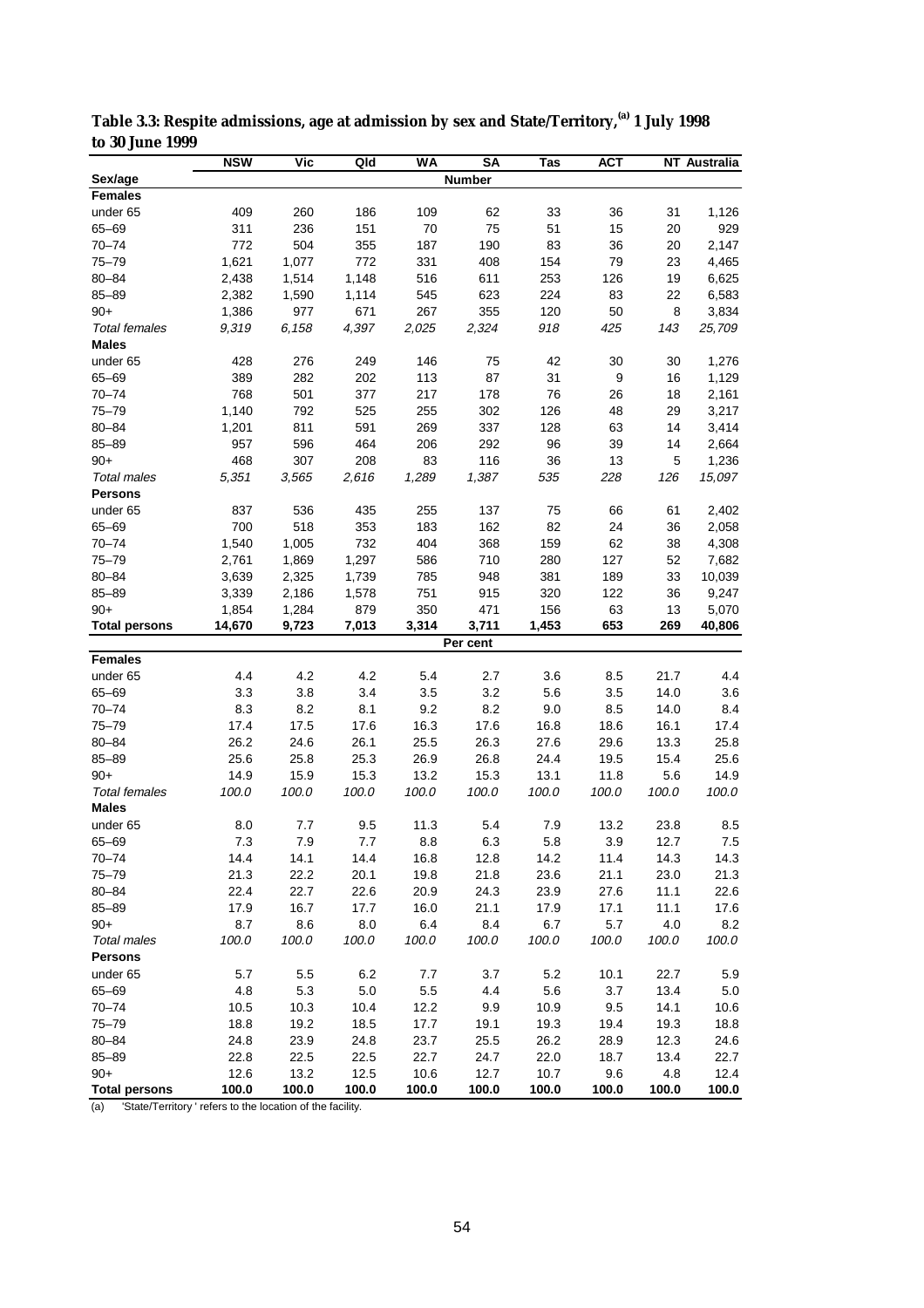| Sex/                 | <b>NSW</b> | Vic    | Qld    | <b>WA</b> | <b>SA</b>     | Tas   | <b>ACT</b> | <b>NT</b> | Australia |
|----------------------|------------|--------|--------|-----------|---------------|-------|------------|-----------|-----------|
| separation mode      |            |        |        |           | <b>Number</b> |       |            |           |           |
| <b>Females</b>       |            |        |        |           |               |       |            |           |           |
| Death                | 7,617      | 5,285  | 3,597  | 1,747     | 2,138         | 613   | 196        | 29        | 21,222    |
| Return to community  | 5,619      | 4,520  | 3,175  | 1,282     | 1,267         | 763   | 333        | 117       | 17,076    |
| To hospital          | 935        | 741    | 568    | 350       | 255           | 42    | 18         | 9         | 2,918     |
| To another facility  | 2,256      | 2,152  | 1,409  | 791       | 1,002         | 162   | 109        | 16        | 7,897     |
| Unknown              | 2,741      | 849    | 357    | 313       | 399           | 27    | 18         | 18        | 4,722     |
| <b>Total females</b> | 19,168     | 13.547 | 9,106  | 4,483     | 5,061         | 1,607 | 674        | 189       | 53,835    |
| <b>Males</b>         |            |        |        |           |               |       |            |           |           |
| Death                | 4,460      | 2,869  | 2,198  | 1,006     | 1,237         | 346   | 119        | 30        | 12,265    |
| Return to community  | 3,394      | 2,724  | 1,887  | 859       | 833           | 436   | 188        | 102       | 10,423    |
| To hospital          | 557        | 386    | 376    | 211       | 172           | 29    | 6          | 8         | 1,745     |
| To another facility  | 1,128      | 1,026  | 805    | 390       | 450           | 93    | 54         | 12        |           |
| Unknown              | 1,495      | 550    | 233    | 224       | 238           | 16    | 18         | 18        | 2,792     |
| <b>Total males</b>   | 11,034     | 7,555  | 5,499  | 2,690     | 2,930         | 920   | 385        | 170       | 31,183    |
| <b>Persons</b>       |            |        |        |           |               |       |            |           |           |
| Death                | 12,077     | 8,154  | 5,795  | 2,753     | 3,375         | 959   | 315        | 59        | 33,487    |
| Return to community  | 9,013      | 7,244  | 5,062  | 2,141     | 2,100         | 1,199 | 521        | 219       | 27,499    |
| To hospital          | 1,492      | 1,127  | 944    | 561       | 427           | 71    | 24         | 17        | 4,663     |
| To another facility  | 3,384      | 3,178  | 2,214  | 1,181     | 1,452         | 255   | 163        | 28        | 11,855    |
| Unknown              | 4,236      | 1,399  | 590    | 537       | 637           | 43    | 36         | 36        | 7,514     |
| <b>Total persons</b> | 30,202     | 21,102 | 14,605 | 7,173     | 7,991         | 2,527 | 1,059      | 359       | 85,018    |
|                      |            |        |        |           | Per cent      |       |            |           |           |
| <b>Females</b>       |            |        |        |           |               |       |            |           |           |
| Death                | 39.7       | 39.0   | 39.5   | 39.0      | 42.2          | 38.1  | 29.1       | 15.3      | 39.4      |
| Return to community  | 29.3       | 33.4   | 34.9   | 28.6      | 25.0          | 47.5  | 49.4       | 61.9      | 31.7      |
| To hospital          | 4.9        | 5.5    | 6.2    | 7.8       | 5.0           | 2.6   | 2.7        | 4.8       | 5.4       |
| To another facility  | 11.8       | 15.9   | 15.5   | 17.6      | 19.8          | 10.1  | 16.2       | 8.5       | 14.7      |
| Unknown              | 14.3       | 6.3    | 3.9    | 7.0       | 7.9           | 1.7   | 2.7        | 9.5       | 8.8       |
| <b>Total females</b> | 100.0      | 100.0  | 100.0  | 100.0     | 100.0         | 100.0 | 100.0      | 100.0     | 100.0     |
| <b>Males</b>         |            |        |        |           |               |       |            |           |           |
| Death                | 40.4       | 38.0   | 40.0   | 37.4      | 42.2          | 37.6  | 30.9       | 17.6      | 39.3      |
| Return to community  | 30.8       | 36.1   | 34.3   | 31.9      | 28.4          | 47.4  | 48.8       | 60.0      | 33.4      |
| To hospital          | 5.0        | 5.1    | 6.8    | 7.8       | 5.9           | 3.2   | 1.6        | 4.7       | 5.6       |
| To another facility  | 10.2       | 13.6   | 14.6   | 14.5      | 15.4          | 10.1  | 14.0       | 7.1       | 0.0       |
| Unknown              | 13.5       | 7.3    | 4.2    | 8.3       | 8.1           | 1.7   | 4.7        | 10.6      | 9.0       |
| <b>Total males</b>   | 100.0      | 100.0  | 100.0  | 100.0     | 100.0         | 100.0 | 100.0      | 100.0     | 100.0     |
| <b>Persons</b>       |            |        |        |           |               |       |            |           |           |
| Death                | 40.0       | 38.6   | 39.7   | 38.4      | 42.2          | 38.0  | 29.7       | 16.4      | 39.4      |
| Return to community  | 29.8       | 34.3   | 34.7   | 29.8      | 26.3          | 47.4  | 49.2       | 61.0      | 32.3      |
| To hospital          | 4.9        | 5.3    | 6.5    | 7.8       | 5.3           | 2.8   | 2.3        | 4.7       | 5.5       |
| To another facility  | 11.2       | 15.1   | 15.2   | 16.5      | 18.2          | 10.1  | 15.4       | 7.8       | 13.9      |
| Unknown              | 14.0       | 6.6    | 4.0    | 7.5       | 8.0           | 1.7   | 3.4        | 10.0      | 8.8       |
| <b>Total persons</b> | 100.0      | 100.0  | 100.0  | 100.0     | 100.0         | 100.0 | 100.0      | 100.0     | 100.0     |

**Table 3.4: All separations, separation mode by sex and State/Territory,(a) 1 July 1998 to 30 June 1999**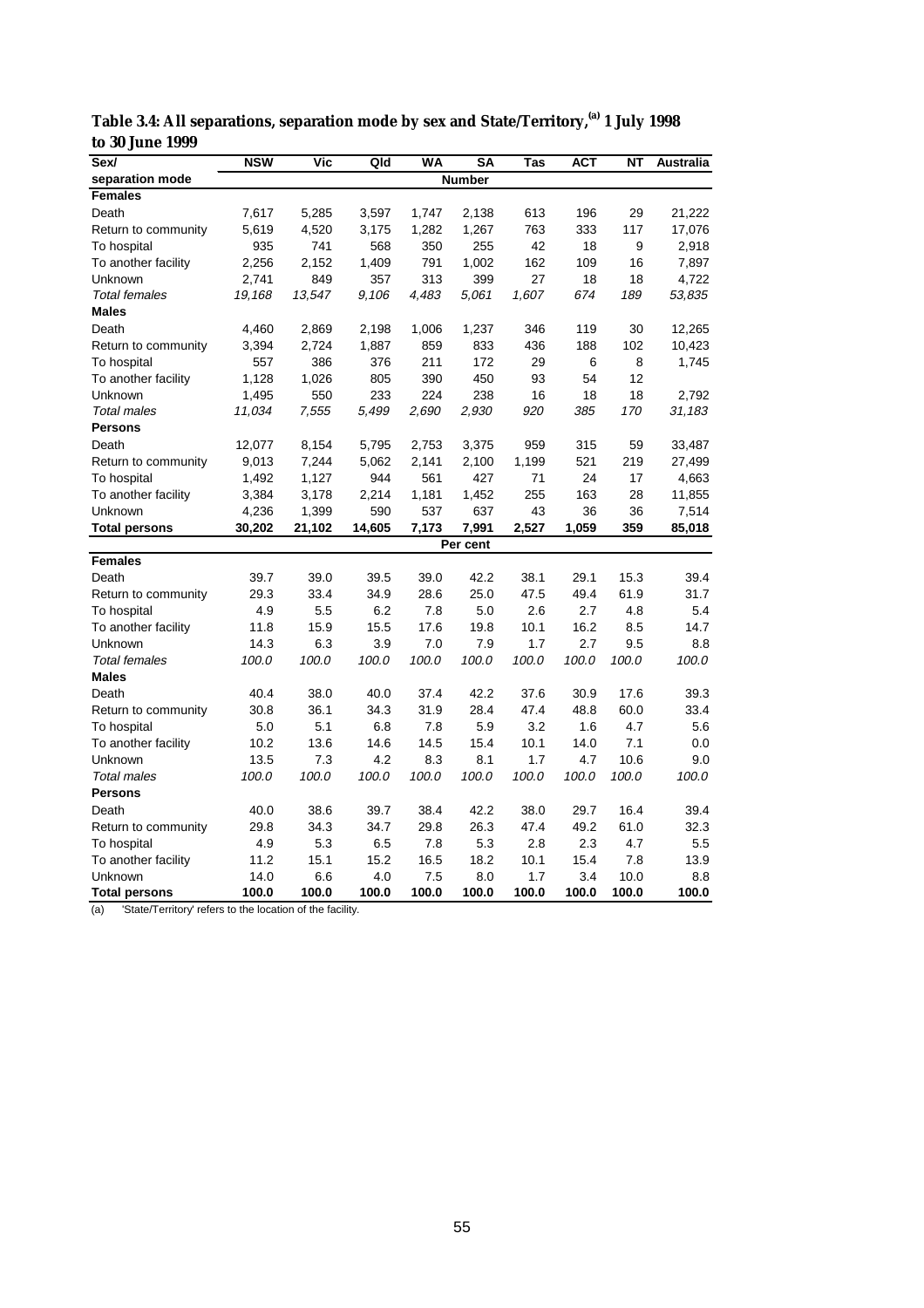| Sex/                 | <b>NSW</b> | <b>Vic</b> | Qld   | WA    | <b>SA</b>     | Tas            | <b>ACT</b>     | <b>NT</b>      | Australia |
|----------------------|------------|------------|-------|-------|---------------|----------------|----------------|----------------|-----------|
| separation mode      |            |            |       |       | <b>Number</b> |                |                |                |           |
| <b>Females</b>       |            |            |       |       |               |                |                |                |           |
| Death                | 7,454      | 5,191      | 3,526 | 1,724 | 2,100         | 604            | 194            | 28             | 20,821    |
| Return to community  | 471        | 297        | 247   | 115   | 85            | 14             | 12             | 10             | 1,251     |
| To hospital          | 514        | 499        | 362   | 216   | 126           | 18             | 6              | $\overline{2}$ | 1,743     |
| To another facility  | 1,046      | 1,171      | 457   | 347   | 380           | 42             | 27             | $\overline{2}$ | 3,472     |
| Unknown              | 368        | 130        | 99    | 85    | 39            | $\overline{4}$ | 4              | 2              | 731       |
| <b>Total females</b> | 9,853      | 7,288      | 4,691 | 2,487 | 2,730         | 682            | 243            | 44             | 28,018    |
| <b>Males</b>         |            |            |       |       |               |                |                |                |           |
| Death                | 4,305      | 2,795      | 2,130 | 975   | 1,187         | 334            | 117            | 28             | 11,871    |
| Return to community  | 317        | 268        | 176   | 63    | 65            | 16             | 12             | 5              | 922       |
| To hospital          | 277        | 243        | 234   | 125   | 81            | 11             | $\mathbf{1}$   | 4              | 976       |
| To another facility  | 540        | 556        | 297   | 179   | 176           | 25             | 16             | 3              | 1,792     |
| Unknown              | 240        | 104        | 52    | 56    | 37            | 3              | 6              | $\overline{2}$ | 500       |
| <b>Total males</b>   | 5,679      | 3,966      | 2,889 | 1,398 | 1,546         | 389            | 152            | 42             | 16,061    |
| <b>Persons</b>       |            |            |       |       |               |                |                |                |           |
| Death                | 11,759     | 7,986      | 5,656 | 2,699 | 3,287         | 938            | 311            | 56             | 32,692    |
| Return to community  | 788        | 565        | 423   | 178   | 150           | 30             | 24             | 15             | 2,173     |
| To hospital          | 791        | 742        | 596   | 341   | 207           | 29             | $\overline{7}$ | 6              | 2,719     |
| To another facility  | 1,586      | 1,727      | 754   | 526   | 556           | 67             | 43             | 5              | 5,264     |
| Unknown              | 608        | 234        | 151   | 141   | 76            | $\overline{7}$ | 10             | 4              | 1,231     |
| <b>Total persons</b> | 15,532     | 11,254     | 7,580 | 3,885 | 4,276         | 1,071          | 395            | 86             | 44,079    |
|                      |            |            |       |       | Per cent      |                |                |                |           |
| <b>Females</b>       |            |            |       |       |               |                |                |                |           |
| Death                | 75.7       | 71.2       | 75.2  | 69.3  | 76.9          | 88.6           | 79.8           | 63.6           | 74.3      |
| Return to community  | 4.8        | 4.1        | 5.3   | 4.6   | 3.1           | 2.1            | 4.9            | 22.7           | 4.5       |
| To hospital          | 5.2        | 6.8        | 7.7   | 8.7   | 4.6           | 2.6            | 2.5            | 4.5            | 6.2       |
| To another facility  | 10.6       | 16.1       | 9.7   | 14.0  | 13.9          | 6.2            | 11.1           | 4.5            | 12.4      |
| Unknown              | 3.7        | 1.8        | 2.1   | 3.4   | 1.4           | 0.6            | 1.6            | 4.5            | 2.6       |
| <b>Total females</b> | 100.0      | 100.0      | 100.0 | 100.0 | 100.0         | 100.0          | 100.0          | 100.0          | 100.0     |
| <b>Males</b>         |            |            |       |       |               |                |                |                |           |
| Death                | 75.8       | 70.5       | 73.7  | 69.7  | 76.8          | 85.9           | 77.0           | 66.7           | 73.9      |
| Return to community  | 5.6        | 6.8        | 6.1   | 4.5   | 4.2           | 4.1            | 7.9            | 11.9           | 5.7       |
| To hospital          | 4.9        | 6.1        | 8.1   | 8.9   | 5.2           | 2.8            | 0.7            | 9.5            | 6.1       |
| To another facility  | 9.5        | 14.0       | 10.3  | 12.8  | 11.4          | 6.4            | 10.5           | 7.1            | 11.2      |
| Unknown              | 4.2        | 2.6        | 1.8   | 4.0   | 2.4           | 0.8            | 3.9            | 4.8            | 3.1       |
| <b>Total males</b>   | 100.0      | 100.0      | 100.0 | 100.0 | 100.0         | 100.0          | 100.0          | 100.0          | 100.0     |
| <b>Persons</b>       |            |            |       |       |               |                |                |                |           |
| Death                | 75.7       | 71.0       | 74.6  | 69.5  | 76.9          | 87.6           | 78.7           | 65.1           | 74.2      |
| Return to community  | 5.1        | 5.0        | 5.6   | 4.6   | 3.5           | 2.8            | 6.1            | 17.4           | 4.9       |
| To hospital          | 5.1        | 6.6        | 7.9   | 8.8   | 4.8           | 2.7            | 1.8            | 7.0            | 6.2       |
| To another facility  | 10.2       | 15.3       | 9.9   | 13.5  | 13.0          | 6.3            | 10.9           | 5.8            | 11.9      |
| Unknown              | 3.9        | 2.1        | 2.0   | 3.6   | 1.8           | 0.7            | 2.5            | 4.7            | 2.8       |
| <b>Total persons</b> | 100.0      | 100.0      | 100.0 | 100.0 | 100.0         | 100.0          | 100.0          | 100.0          | 100.0     |

**Table 3.5: Separation of permanent residents, separation mode by sex and State/Territory,(a) 1 July 1998 to 30 June 1999**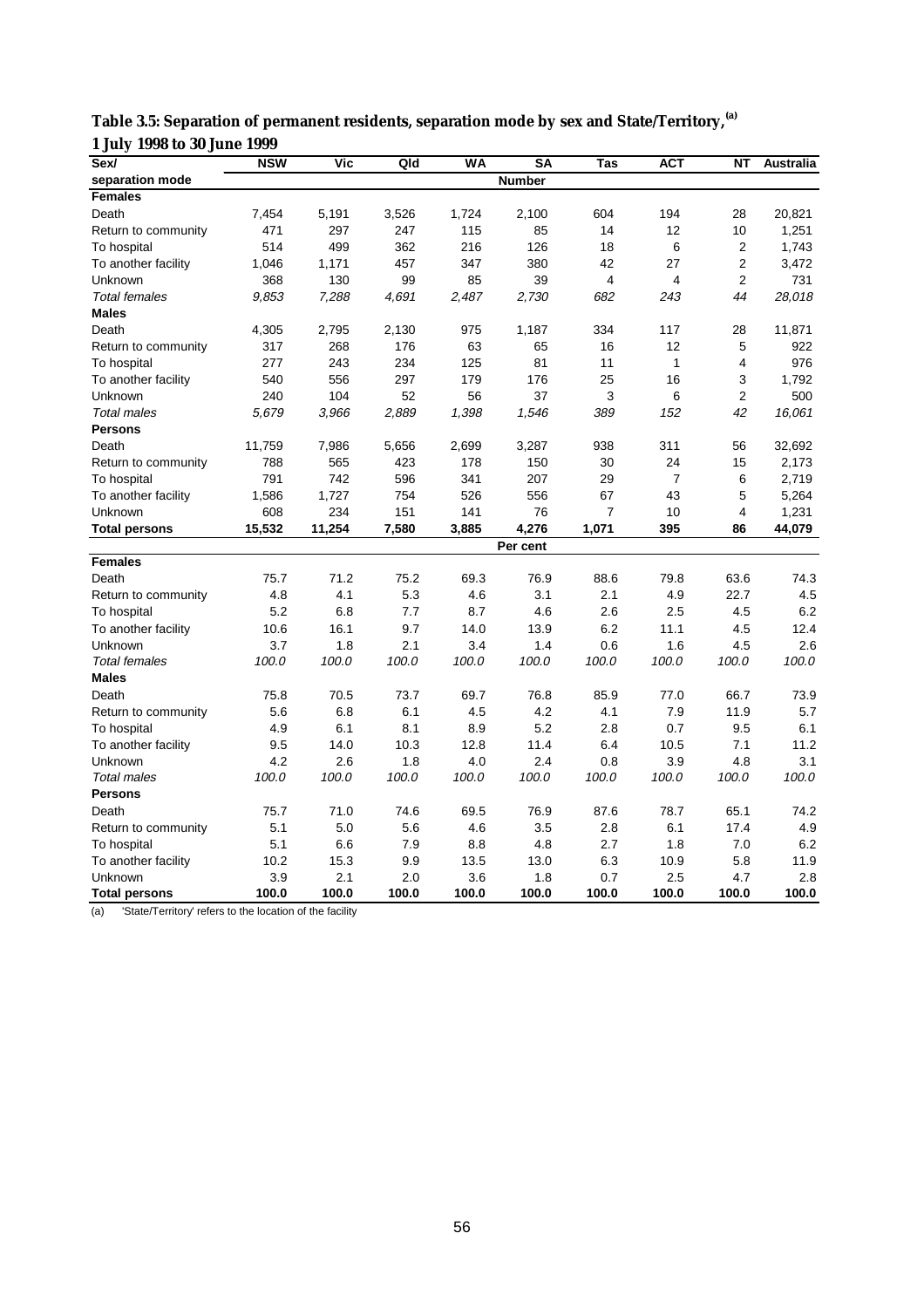| Sex/                 | <b>NSW</b> | Vic   | Qld   | <b>WA</b> | SA            | Tas   | <b>ACT</b>     | <b>NT</b>    | <b>Australia</b> |
|----------------------|------------|-------|-------|-----------|---------------|-------|----------------|--------------|------------------|
| separation mode      |            |       |       |           | <b>Number</b> |       |                |              |                  |
| <b>Females</b>       |            |       |       |           |               |       |                |              |                  |
| Death                | 163        | 94    | 71    | 23        | 38            | 9     | $\overline{2}$ | $\mathbf{1}$ | 401              |
| Return to community  | 5,148      | 4,223 | 2,928 | 1,167     | 1,182         | 749   | 321            | 107          | 15,825           |
| To hospital          | 421        | 242   | 206   | 134       | 129           | 24    | 12             | 7            | 1,175            |
| To another facility  | 1,210      | 981   | 952   | 444       | 622           | 120   | 82             | 14           | 4,425            |
| Unknown              | 2,373      | 719   | 258   | 228       | 360           | 23    | 14             | 16           | 3,991            |
| <b>Total females</b> | 9,315      | 6,259 | 4,415 | 1,996     | 2,331         | 925   | 431            | 145          | 25,817           |
| <b>Males</b>         |            |       |       |           |               |       |                |              |                  |
| Death                | 155        | 74    | 68    | 31        | 50            | 12    | $\overline{2}$ | 2            | 394              |
| Return to community  | 3,077      | 2,456 | 1,711 | 796       | 768           | 420   | 176            | 97           | 9,501            |
| To hospital          | 280        | 143   | 142   | 86        | 91            | 18    | 5              | 4            | 769              |
| To another facility  | 588        | 470   | 508   | 211       | 274           | 68    | 38             | 9            | 2,166            |
| Unknown              | 1,255      | 446   | 181   | 168       | 201           | 13    | 12             | 16           | 2,292            |
| <b>Total males</b>   | 5,355      | 3,589 | 2,610 | 1,292     | 1,384         | 531   | 233            | 128          | 15,122           |
| <b>Persons</b>       |            |       |       |           |               |       |                |              |                  |
| Death                | 318        | 168   | 139   | 54        | 88            | 21    | $\overline{4}$ | 3            | 795              |
| Return to community  | 8,225      | 6,679 | 4,639 | 1,963     | 1,950         | 1,169 | 497            | 204          | 25,326           |
| To hospital          | 701        | 385   | 348   | 220       | 220           | 42    | 17             | 11           | 1,944            |
| To another facility  | 1,798      | 1,451 | 1,460 | 655       | 896           | 188   | 120            | 23           | 6,591            |
| Unknown              | 3,628      | 1,165 | 439   | 396       | 561           | 36    | 26             | 32           | 6,283            |
| <b>Total persons</b> | 14,670     | 9,848 | 7,025 | 3,288     | 3,715         | 1,456 | 664            | 273          | 40,939           |
|                      |            |       |       |           | Per cent      |       |                |              |                  |
| <b>Females</b>       |            |       |       |           |               |       |                |              |                  |
| Death                | 1.7        | 1.5   | 1.6   | 1.2       | 1.6           | 1.0   | 0.5            | 0.7          | 1.6              |
| Return to community  | 55.3       | 67.5  | 66.3  | 58.5      | 50.7          | 81.0  | 74.5           | 73.8         | 61.3             |
| To hospital          | 4.5        | 3.9   | 4.7   | 6.7       | 5.5           | 2.6   | 2.8            | 4.8          | 4.6              |
| To another facility  | 13.0       | 15.7  | 21.6  | 22.2      | 26.7          | 13.0  | 19.0           | 9.7          | 17.1             |
| Unknown              | 25.5       | 11.5  | 5.8   | 11.4      | 15.4          | 2.5   | 3.2            | 11.0         | 15.5             |
| <b>Total females</b> | 100.0      | 100.0 | 100.0 | 100.0     | 100.0         | 100.0 | 100.0          | 100.0        | 100.0            |
| <b>Males</b>         |            |       |       |           |               |       |                |              |                  |
| Death                | 2.9        | 2.1   | 2.6   | 2.4       | 3.6           | 2.3   | 0.9            | 1.6          | 2.6              |
| Return to community  | 57.5       | 68.4  | 65.6  | 61.6      | 55.5          | 79.1  | 75.5           | 75.8         | 62.8             |
| To hospital          | 5.2        | 4.0   | 5.4   | 6.7       | 6.6           | 3.4   | 2.1            | 3.1          | 5.1              |
| To another facility  | 11.0       | 13.1  | 19.5  | 16.3      | 19.8          | 12.8  | 16.3           | 7.0          | 14.3             |
| Unknown              | 23.4       | 12.4  | 6.9   | 13.0      | 14.5          | 2.4   | 5.2            | 12.5         | 15.2             |
| <b>Total males</b>   | 100.0      | 100.0 | 100.0 | 100.0     | 100.0         | 100.0 | 100.0          | 100.0        | 100.0            |
| <b>Persons</b>       |            |       |       |           |               |       |                |              |                  |
| Death                | 2.2        | 1.7   | 2.0   | 1.6       | 2.4           | 1.4   | 0.6            | 1.1          | 1.9              |
| Return to community  | 56.1       | 67.8  | 66.0  | 59.7      | 52.5          | 80.3  | 74.8           | 74.7         | 61.9             |
| To hospital          | 4.8        | 3.9   | 5.0   | 6.7       | 5.9           | 2.9   | 2.6            | 4.0          | 4.7              |
| To another facility  | 12.3       | 14.7  | 20.8  | 19.9      | 24.1          | 12.9  | 18.1           | 8.4          | 16.1             |
| Unknown              | 24.7       | 11.8  | 6.2   | 12.0      | 15.1          | 2.5   | 3.9            | 11.7         | 15.3             |
| <b>Total persons</b> | 100.0      | 100.0 | 100.0 | 100.0     | 100.0         | 100.0 | 100.0          | 100.0        | 100.0            |

**Table 3.6: Separations of respite residents, separation mode by sex and State/Territory,(a) 1 July 1998 to 30 June 1999**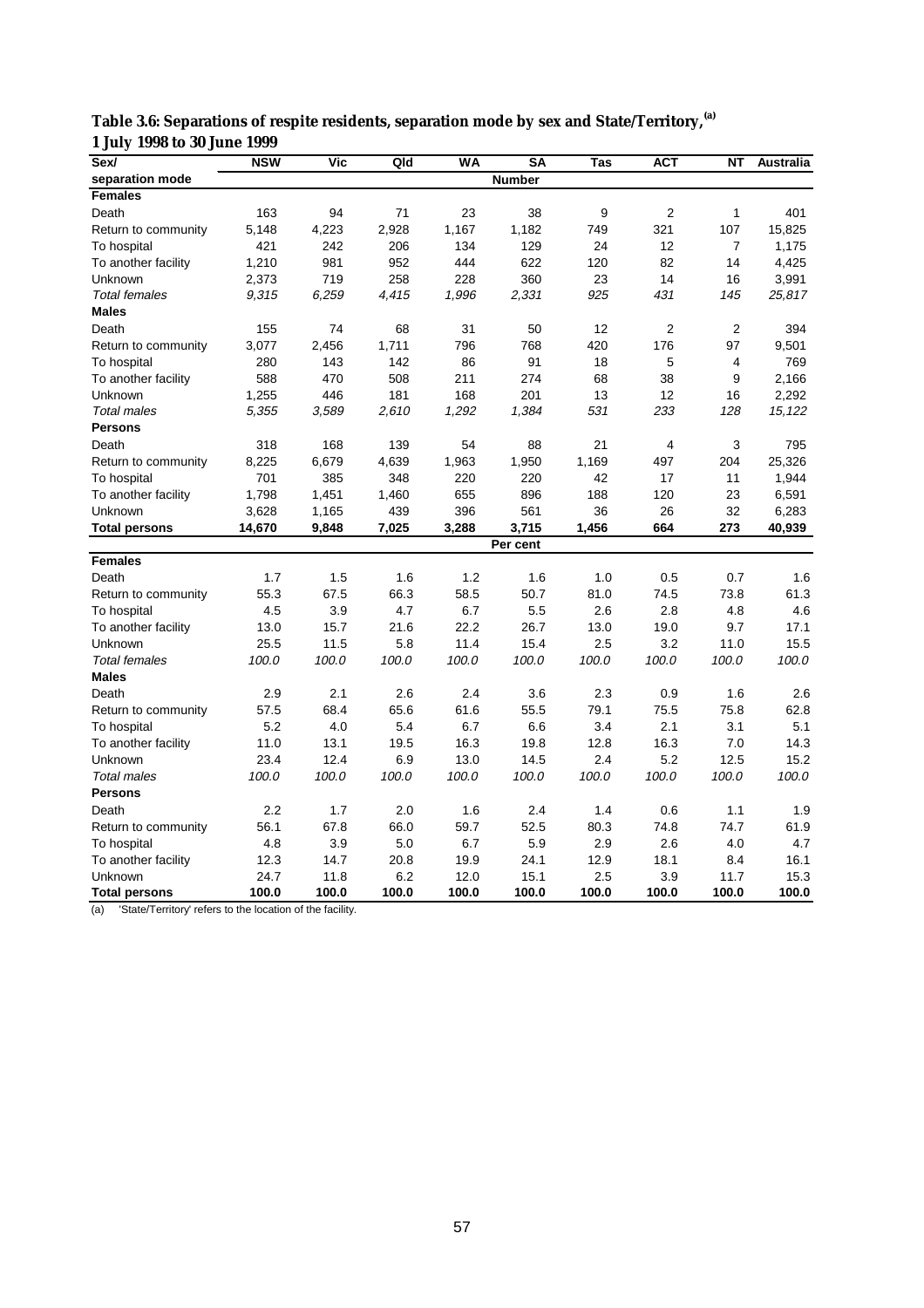| Sex/                 | <b>NSW</b> | Vic    | Qld   | <b>WA</b> | <b>SA</b>     | Tas   | <b>ACT</b>     | <b>NT</b>               | <b>Australia</b> |
|----------------------|------------|--------|-------|-----------|---------------|-------|----------------|-------------------------|------------------|
| Length of stay       |            |        |       |           | <b>Number</b> |       |                |                         |                  |
| <b>Females</b>       |            |        |       |           |               |       |                |                         |                  |
| <4 wks               | 743        | 598    | 291   | 158       | 211           | 40    | 17             | 4                       | 2,062            |
| $4 - 8$ wks          | 499        | 379    | 191   | 118       | 126           | 27    | 3              | $\mathbf{1}$            | 1,344            |
| $8 - 13$ wks         | 403        | 330    | 185   | 115       | 119           | 20    | 9              | 1                       | 1,182            |
| 13-<26 wks           | 729        | 529    | 330   | 175       | 201           | 44    | 21             | 6                       | 2,035            |
| 26-<39 wks           | 542        | 425    | 260   | 139       | 129           | 44    | 13             | $\overline{c}$          | 1,554            |
| 39-<52 wks           | 488        | 341    | 236   | 114       | 113           | 41    | 10             | 6                       | 1,349            |
| $1 - 2$ yrs          | 1,605      | 1,315  | 802   | 467       | 434           | 134   | 54             | 6                       | 4,817            |
| $2 - 3$ yrs          | 1,278      | 984    | 623   | 366       | 385           | 86    | 27             | $\mathbf{1}$            | 3,750            |
| $3 - 4$ yrs          | 929        | 672    | 468   | 235       | 283           | 68    | 29             | $\boldsymbol{9}$        | 2,693            |
| $4 - 5$ yrs          | 698        | 475    | 341   | 159       | 180           | 36    | 17             | $\overline{c}$          | 1,908            |
| $5 - < 8$ yrs        | 1,119      | 746    | 564   | 261       | 318           | 97    | 27             | $\overline{\mathbf{4}}$ | 3,136            |
| $8 + yrs$            | 820        | 494    | 400   | 180       | 231           | 45    | 16             | $\overline{c}$          | 2,188            |
| <b>Total females</b> | 9,853      | 7,288  | 4,691 | 2,487     | 2,730         | 682   | 243            | 44                      | 28,018           |
| <b>Males</b>         |            |        |       |           |               |       |                |                         |                  |
| <4 wks               | 713        | 473    | 269   | 160       | 236           | 42    | 10             | $\mathbf 2$             | 1,905            |
| $4 - 8$ wks          | 472        | 324    | 202   | 108       | 121           | 19    | 13             | $\mathbf{3}$            | 1,262            |
| $8 - 13$ wks         | 348        | 241    | 169   | 97        | 99            | 21    | 10             | 3                       | 988              |
| 13-<26 wks           | 567        | 454    | 301   | 154       | 166           | 43    | 18             | 3                       | 1,706            |
| 26-<39 wks           | 415        | 264    | 215   | 131       | 82            | 26    | $\overline{7}$ | 3                       | 1,143            |
| 39-<52 wks           | 336        | 230    | 194   | 88        | 93            | 27    | 12             | $\overline{c}$          | 982              |
| $1 - 2$ yrs          | 947        | 688    | 531   | 234       | 234           | 79    | 28             | 6                       | 2,747            |
| $2 - 3$ yrs          | 605        | 495    | 339   | 148       | 157           | 43    | 10             | 5                       | 1,802            |
| $3 - 4$ yrs          | 411        | 280    | 204   | 96        | 120           | 34    | 17             | 4                       | 1,166            |
| $4 - 5$ yrs          | 279        | 168    | 124   | 67        | 76            | 24    | 3              | $\mathbf{1}$            | 742              |
| $5 - < 8$ yrs        | 341        | 244    | 205   | 79        | 95            | 20    | 14             | 6                       | 1,004            |
| $8 + yrs$            | 245        | 105    | 136   | 36        | 67            | 11    | 10             | $\overline{4}$          | 614              |
| Total males          | 5,679      | 3,966  | 2,889 | 1,398     | 1,546         | 389   | 152            | 42                      | 16,061           |
| <b>Persons</b>       |            |        |       |           |               |       |                |                         |                  |
| <4 wks               | 1,456      | 1,071  | 560   | 318       | 447           | 82    | 27             | 6                       | 3,967            |
| $4 - 8$ wks          | 971        | 703    | 393   | 226       | 247           | 46    | 16             | $\overline{4}$          | 2,606            |
| $8 - 13$ wks         | 751        | 571    | 354   | 212       | 218           | 41    | 19             | 4                       | 2,170            |
| 13-<26 wks           | 1,296      | 983    | 631   | 329       | 367           | 87    | 39             | $\boldsymbol{9}$        | 3,741            |
| 26-<39 wks           | 957        | 689    | 475   | 270       | 211           | 70    | 20             | 5                       | 2,697            |
| 39-<52 wks           | 824        | 571    | 430   | 202       | 206           | 68    | 22             | 8                       | 2,331            |
| $1 - 2$ yrs          | 2,552      | 2,003  | 1,333 | 701       | 668           | 213   | 82             | 12                      | 7,564            |
| $2 - < 3$ yrs        | 1,883      | 1,479  | 962   | 514       | 542           | 129   | 37             | 6                       | 5,552            |
| $3 - 4$ yrs          | 1,340      | 952    | 672   | 331       | 403           | 102   | 46             | 13                      | 3,859            |
| $4 - 5$ yrs          | 977        | 643    | 465   | 226       | 256           | 60    | 20             | 3                       | 2,650            |
| $5 - < 8$ yrs        | 1,460      | 990    | 769   | 340       | 413           | 117   | 41             | 10                      | 4,140            |
| $8 + yrs$            | 1,065      | 599    | 536   | 216       | 298           | 56    | 26             | 6                       | 2,802            |
| <b>Total persons</b> | 15,532     | 11,254 | 7.580 | 3,885     | 4.276         | 1.071 | 395            | 86                      | 44,079           |
|                      |            |        |       |           |               |       |                |                         | (continued)      |

**Table 3.7: Separation of permanent residents, length of stay by sex and State/Territory,(a) 1 July 1998 to 30 June 1999**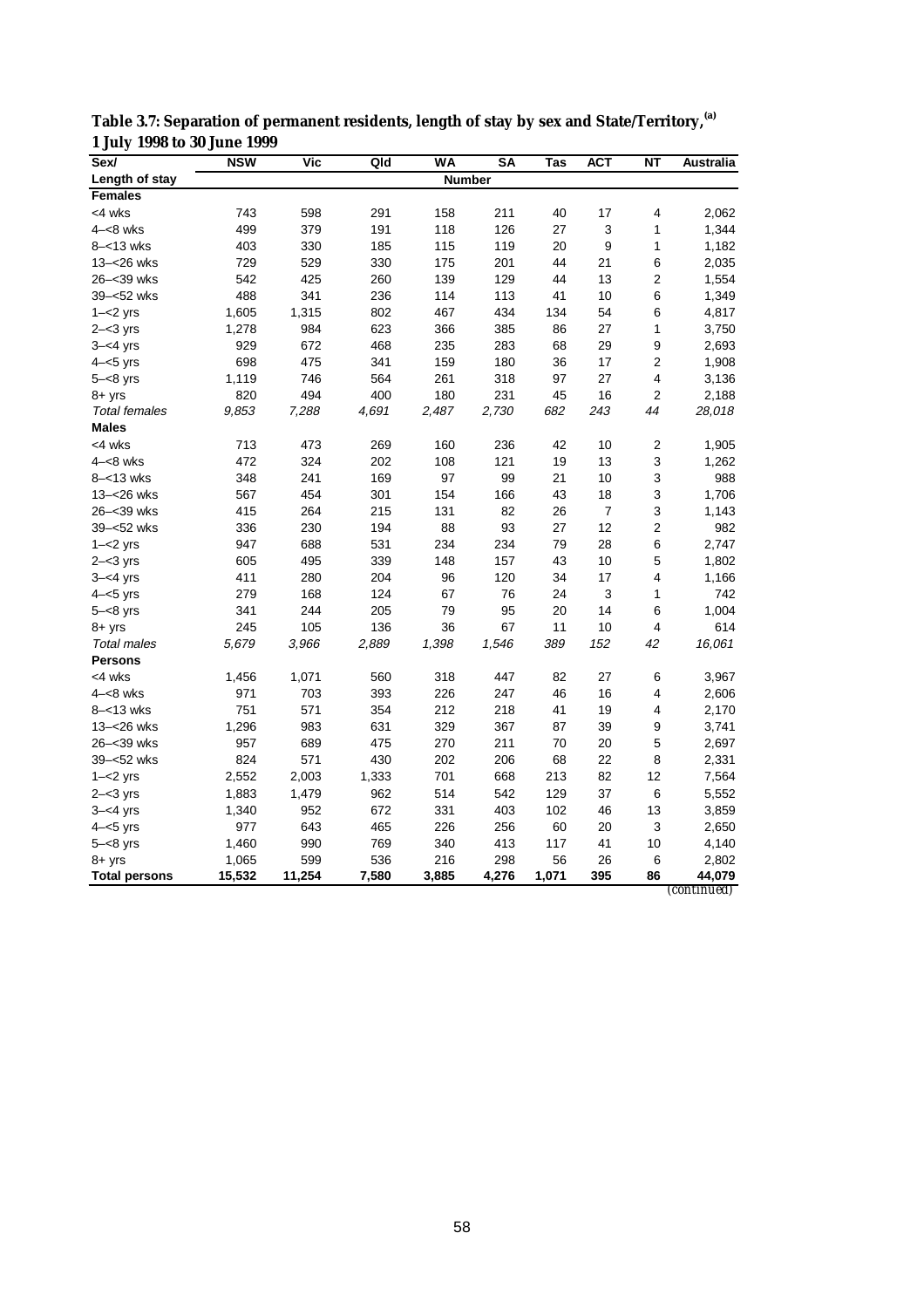| Sex/                 | <b>NSW</b> | <b>Vic</b> | Qld   | <b>WA</b> | <b>SA</b> | Tas   | <b>ACT</b> | <b>NT</b> | <b>Australia</b> |
|----------------------|------------|------------|-------|-----------|-----------|-------|------------|-----------|------------------|
| Length of stay       |            |            |       |           | Per cent  |       |            |           |                  |
| <b>Females</b>       |            |            |       |           |           |       |            |           |                  |
| <4 wks               | 7.5        | 8.2        | 6.2   | 6.4       | 7.7       | 5.9   | 7.0        | 9.1       | 7.4              |
| $4 - 8$ wks          | 5.1        | 5.2        | 4.1   | 4.7       | 4.6       | 4.0   | 1.2        | 2.3       | 4.8              |
| $8 - 13$ wks         | 4.1        | 4.5        | 3.9   | 4.6       | 4.4       | 2.9   | 3.7        | 2.3       | 4.2              |
| 13-<26 wks           | 7.4        | 7.3        | 7.0   | 7.0       | 7.4       | 6.5   | 8.6        | 13.6      | 7.3              |
| 26-<39 wks           | 5.5        | 5.8        | 5.5   | 5.6       | 4.7       | 6.5   | 5.3        | 4.5       | 5.5              |
| 39-<52 wks           | 5.0        | 4.7        | 5.0   | 4.6       | 4.1       | 6.0   | 4.1        | 13.6      | 4.8              |
| $1 - 2$ yrs          | 16.3       | 18.0       | 17.1  | 18.8      | 15.9      | 19.6  | 22.2       | 13.6      | 17.2             |
| $2 - < 3$ yrs        | 13.0       | 13.5       | 13.3  | 14.7      | 14.1      | 12.6  | 11.1       | 2.3       | 13.4             |
| $3 - 4$ yrs          | 9.4        | 9.2        | 10.0  | 9.4       | 10.4      | 10.0  | 11.9       | 20.5      | 9.6              |
| $4 - 5$ yrs          | 7.1        | 6.5        | 7.3   | 6.4       | 6.6       | 5.3   | 7.0        | 4.5       | 6.8              |
| $5 - < 8$ yrs        | 11.4       | 10.2       | 12.0  | 10.5      | 11.6      | 14.2  | 11.1       | 9.1       | 11.2             |
| $8 + yrs$            | 8.3        | 6.8        | 8.5   | 7.2       | 8.5       | 6.6   | 6.6        | 4.5       | 7.8              |
| <b>Total females</b> | 100.0      | 100.0      | 100.0 | 100.0     | 100.0     | 100.0 | 100.0      | 100.0     | 100.0            |
| <b>Males</b>         |            |            |       |           |           |       |            |           |                  |
| <4 wks               | 12.6       | 11.9       | 9.3   | 11.4      | 15.3      | 10.8  | 6.6        | 4.8       | 11.9             |
| $4 - 8$ wks          | 8.3        | 8.2        | 7.0   | 7.7       | 7.8       | 4.9   | 8.6        | 7.1       | 7.9              |
| $8 - 13$ wks         | 6.1        | 6.1        | 5.8   | 6.9       | 6.4       | 5.4   | 6.6        | 7.1       | 6.2              |
| 13-<26 wks           | 10.0       | 11.4       | 10.4  | 11.0      | 10.7      | 11.1  | 11.8       | 7.1       | 10.6             |
| 26-<39 wks           | 7.3        | 6.7        | 7.4   | 9.4       | 5.3       | 6.7   | 4.6        | 7.1       | 7.1              |
| 39-<52 wks           | 5.9        | 5.8        | 6.7   | 6.3       | 6.0       | 6.9   | 7.9        | 4.8       | 6.1              |
| $1 - 2$ yrs          | 16.7       | 17.3       | 18.4  | 16.7      | 15.1      | 20.3  | 18.4       | 14.3      | 17.1             |
| $2 - < 3$ yrs        | 10.7       | 12.5       | 11.7  | 10.6      | 10.2      | 11.1  | 6.6        | 11.9      | 11.2             |
| $3 - 4$ yrs          | 7.2        | 7.1        | 7.1   | 6.9       | 7.8       | 8.7   | 11.2       | 9.5       | 7.3              |
| $4 - 5$ yrs          | 4.9        | 4.2        | 4.3   | 4.8       | 4.9       | 6.2   | 2.0        | 2.4       | 4.6              |
| $5 - < 8$ yrs        | 6.0        | 6.2        | 7.1   | 5.7       | 6.1       | 5.1   | 9.2        | 14.3      | 6.3              |
| $8 + yrs$            | 4.3        | 2.6        | 4.7   | 2.6       | 4.3       | 2.8   | 6.6        | 9.5       | 3.8              |
| <b>Total males</b>   | 100.0      | 100.0      | 100.0 | 100.0     | 100.0     | 100.0 | 100.0      | 100.0     | 100.0            |
| <b>Persons</b>       |            |            |       |           |           |       |            |           |                  |
| <4 wks               | 9.4        | 9.5        | 7.4   | 8.2       | 10.5      | 7.7   | 6.8        | 7.0       | 9.0              |
| $4 - 8$ wks          | 6.3        | 6.2        | 5.2   | 5.8       | 5.8       | 4.3   | 4.1        | 4.7       | 5.9              |
| $8 - 13$ wks         | 4.8        | 5.1        | 4.7   | 5.5       | 5.1       | 3.8   | 4.8        | 4.7       | 4.9              |
| 13-<26 wks           | 8.3        | 8.7        | 8.3   | 8.5       | 8.6       | 8.1   | 9.9        | 10.5      | 8.5              |
| 26-<39 wks           | 6.2        | 6.1        | 6.3   | 6.9       | 4.9       | 6.5   | 5.1        | 5.8       | 6.1              |
| 39-<52 wks           | 5.3        | 5.1        | 5.7   | 5.2       | 4.8       | 6.3   | 5.6        | 9.3       | 5.3              |
| $1 - 2$ yrs          | 16.4       | 17.8       | 17.6  | 18.0      | 15.6      | 19.9  | 20.8       | 14.0      | 17.2             |
| $2 - < 3$ yrs        | 12.1       | 13.1       | 12.7  | 13.2      | 12.7      | 12.0  | 9.4        | 7.0       | 12.6             |
| $3 - 4$ yrs          | 8.6        | 8.5        | 8.9   | 8.5       | 9.4       | 9.5   | 11.6       | 15.1      | 8.8              |
| $4 - 5$ yrs          | 6.3        | 5.7        | 6.1   | 5.8       | 6.0       | 5.6   | 5.1        | 3.5       | 6.0              |
| $5 - < 8$ yrs        | 9.4        | 8.8        | 10.1  | 8.8       | 9.7       | 10.9  | 10.4       | 11.6      | 9.4              |
| $8 + yrs$            | 6.9        | 5.3        | 7.1   | 5.6       | $7.0$     | 5.2   | 6.6        | 7.0       | 6.4              |
| <b>Total persons</b> | 100.0      | 100.0      | 100.0 | 100.0     | 100.0     | 100.0 | 100.0      | 100.0     | 100.0            |

**Table 3.7 (continued): Separation of permanent residents, length of stay by sex and State/Territory,(a) 1 July 1998 to 30 June 1999**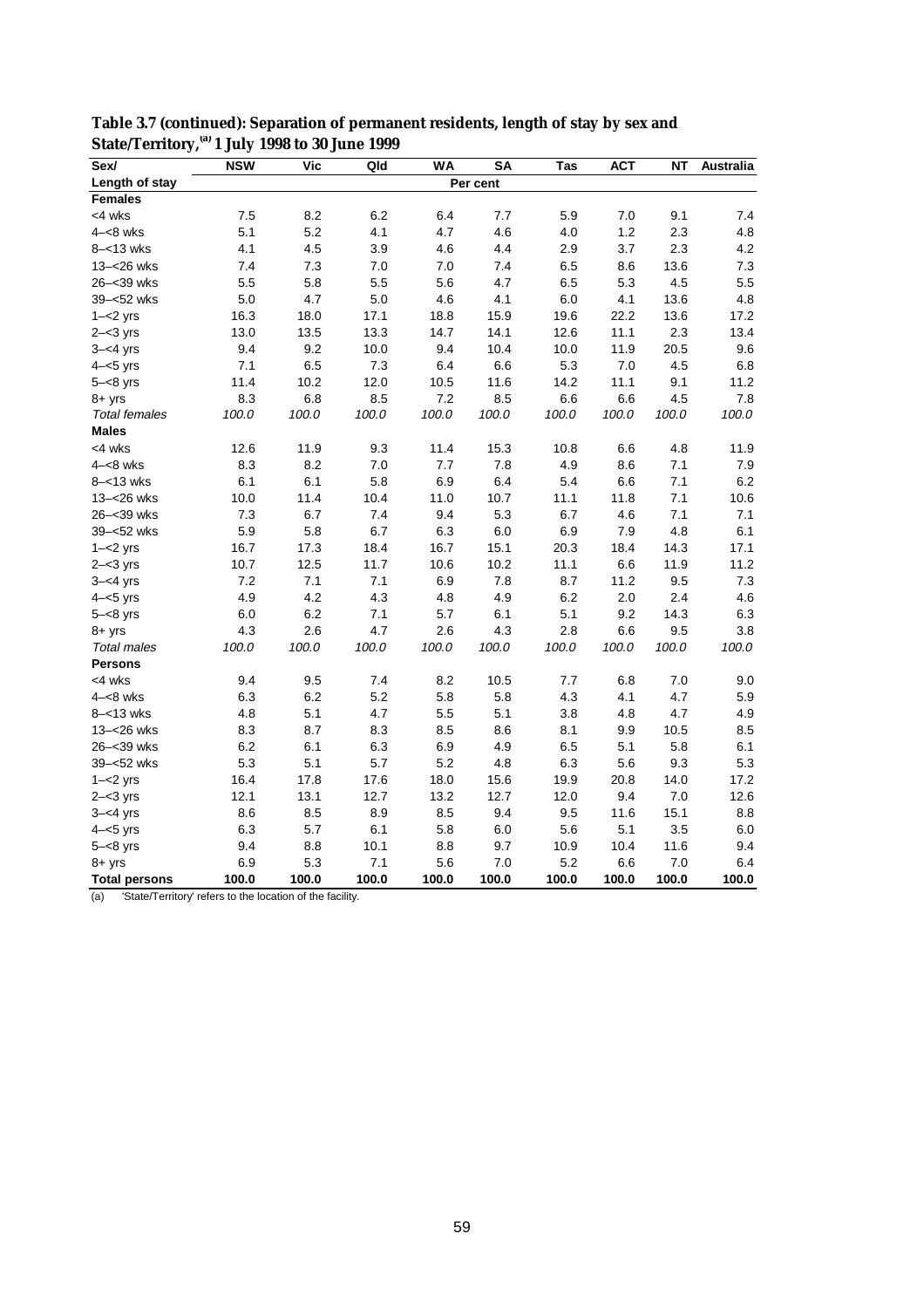| moue, 1 July 1990 to 90 Julie 1999 |        |                  |                   |          |                |        |
|------------------------------------|--------|------------------|-------------------|----------|----------------|--------|
|                                    |        | <b>Return to</b> | To                | To other |                |        |
|                                    | Death  | community        | hospital          | facility | <b>Unknown</b> | Total  |
| Length of stay                     |        |                  | <b>Number</b>     |          |                |        |
| <4 wks                             | 2,734  | 615              | 225               | 238      | 155            | 3,967  |
| $4 - 8$ wks                        | 1,773  | 315              | 160               | 258      | 100            | 2,606  |
| $8 - 13$ wks                       | 1,411  | 224              | 159               | 278      | 98             | 2,170  |
| 13-<26 wks                         | 2,488  | 322              | 271               | 533      | 127            | 3,741  |
| 26–<39 wks                         | 1,846  | 178              | 188               | 393      | 92             | 2,697  |
| 39-<52 wks                         | 1,653  | 102              | 182               | 333      | 61             | 2,331  |
| $1 - 2$ yrs                        | 5,649  | 222              | 520               | 985      | 188            | 7,564  |
| $2 - < 3$ yrs                      | 4,338  | 82               | 335               | 678      | 119            | 5,552  |
| $3 - 4$ yrs                        | 3,068  | 44               | 211               | 448      | 88             | 3,859  |
| $4 - 5$ yrs                        | 2,115  | 26               | 134               | 322      | 53             | 2,650  |
| $5 - < 8$ yrs                      | 3,346  | 22               | 205               | 483      | 84             | 4,140  |
| $8 + yrs$                          | 2,271  | 21               | 129               | 315      | 66             | 2,802  |
| Total                              | 32,692 | 2,173            | 2,719             | 5,264    | 1,231          | 44,079 |
|                                    |        |                  | Per cent (column) |          |                |        |
| <4 wks                             | 8.4    | 28.3             | 8.3               | 4.5      | 12.6           | 9.0    |
| $4 - 8$ wks                        | 5.4    | 14.5             | 5.9               | 4.9      | 8.1            | 5.9    |
| 8–<13 wks                          | 4.3    | 10.3             | 5.8               | 5.3      | 8.0            | 4.9    |
| 13-<26 wks                         | 7.6    | 14.8             | 10.0              | 10.1     | 10.3           | 8.5    |
| 26-<39 wks                         | 5.6    | 8.2              | 6.9               | 7.5      | 7.5            | 6.1    |
| 39-<52 wks                         | 5.1    | 4.7              | 6.7               | 6.3      | 5.0            | 5.3    |
| $1 - 2$ yrs                        | 17.3   | 10.2             | 19.1              | 18.7     | 15.3           | 17.2   |
| $2 - < 3$ yrs                      | 13.3   | 3.8              | 12.3              | 12.9     | 9.7            | 12.6   |
| $3 - 4$ yrs                        | 9.4    | 2.0              | 7.8               | 8.5      | 7.1            | 8.8    |
| $4 - 5$ yrs                        | 6.5    | 1.2              | 4.9               | 6.1      | 4.3            | 6.0    |
| $5 - < 8$ yrs                      | 10.2   | 1.0              | 7.5               | 9.2      | 6.8            | 9.4    |
| $8 + yrs$                          | 6.9    | 1.0              | 4.7               | 6.0      | 5.4            | 6.4    |
| <b>Total</b>                       | 100.0  | 100.0            | 100.0             | 100.0    | 100.0          | 100.0  |
|                                    |        |                  | Per cent (row)    |          |                |        |
| <4 wks                             | 68.9   | 15.5             | 5.7               | 6.0      | 3.9            | 100.0  |
| $4 - 8$ wks                        | 68.0   | 12.1             | 6.1               | 9.9      | 3.8            | 100.0  |
| $8 - 13$ wks                       | 65.0   | 10.3             | 7.3               | 12.8     | 4.5            | 100.0  |
| 13-<26 wks                         | 66.5   | 8.6              | 7.2               | 14.2     | 3.4            | 100.0  |
| 26-<39 wks                         | 68.4   | 6.6              | 7.0               | 14.6     | 3.4            | 100.0  |
| 39-<52 wks                         | 70.9   | 4.4              | 7.8               | 14.3     | 2.6            | 100.0  |
| $1 - 2$ yrs                        | 74.7   | 2.9              | 6.9               | 13.0     | 2.5            | 100.0  |
| $2 - 3$ yrs                        | 78.1   | 1.5              | 6.0               | 12.2     | 2.1            | 100.0  |
| $3 - 4$ yrs                        | 79.5   | 1.1              | 5.5               | 11.6     | 2.3            | 100.0  |
| $4 - 5$ yrs                        | 79.8   | 1.0              | 5.1               | 12.2     | 2.0            | 100.0  |
| $5 - < 8$ yrs                      | 80.8   | 0.5              | 5.0               | 11.7     | 2.0            | 100.0  |
| $8 + yrs$                          | 81.0   | 0.7              | 4.6               | 11.2     | 2.4            | 100.0  |
| Total                              | 74.2   | 4.9              | 6.2               | 11.9     | 2.8            | 100.0  |

**Table 3.8: Separation of permanent residents, length of stay by separation mode, 1 July 1998 to 30 June 1999**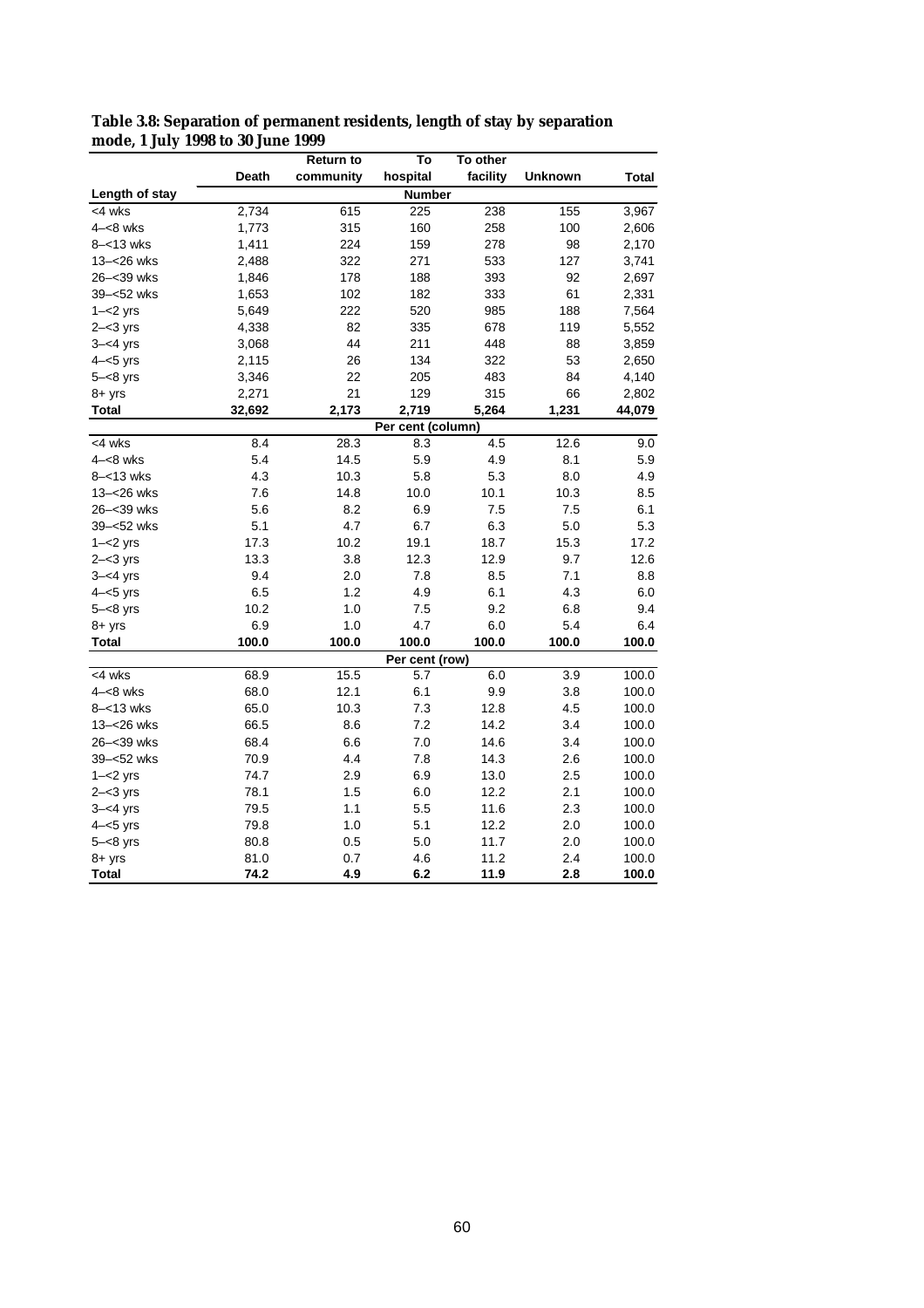|                  |         | Other                | Large                | <b>Small</b>         | Other                |                             | Other                |              |
|------------------|---------|----------------------|----------------------|----------------------|----------------------|-----------------------------|----------------------|--------------|
| Sex/             | Capital | metropolitan         | rural                | rural                | rural                | Remote                      | remote               |              |
| State/           | cities  | centres              | centres              | centres              | areas                | centres                     | areas                | <b>Total</b> |
| <b>Territory</b> |         |                      |                      | <b>Weeks</b>         |                      |                             |                      |              |
| <b>Females</b>   |         |                      |                      |                      |                      |                             |                      |              |
| <b>NSW</b>       | 152.8   | 160.8                | 146.4                | 149.5                | 145.8                | $\ddotsc$                   | 142.6                | 152.4        |
| Vic              | 137.0   | 122.8                | 165.0                | 135.5                | 137.4                | $\ddot{\phantom{a}}$        | 252.4                | 138.3        |
| Qld              | 164.2   | 138.1                | 149.8                | 138.9                | 167.6                | 153.2                       | 149.0                | 156.5        |
| <b>WA</b>        | 147.7   | $\ddotsc$            | $\sim$               | 122.3                | 146.5                | 155.8                       | 126.4                | 145.6        |
| <b>SA</b>        | 152.3   |                      | 160.4                | 166.3                | 164.2                | $\ddotsc$                   | 225.4                | 154.5        |
| Tas              | 153.6   | Ω.                   | 132.2                | 162.7                | 155.5                | $\mathcal{L}_{\mathcal{A}}$ | 44.2                 | 149.5        |
| <b>ACT</b>       | 144.8   | $\ddot{\phantom{a}}$ | $\ddotsc$            | $\ddot{\phantom{a}}$ | $\ddot{\phantom{a}}$ | $\ldots$                    | $\ddot{\phantom{a}}$ | 144.8        |
| <b>NT</b>        | 195.1   | $\ddotsc$            | $\ddotsc$            | $\ldots$             | $\ddot{\phantom{a}}$ | 87.1                        | 117.1                | 127.1        |
| Australia        | 149.2   | 149.1                | 151.5                | 142.9                | 149.3                | 143.7                       | 139.9                | 148.9        |
| <b>Males</b>     |         |                      |                      |                      |                      |                             |                      |              |
| <b>NSW</b>       | 99.7    | 108.7                | 107.9                | 101.8                | 103.4                | $\ddot{\phantom{a}}$        | 124.7                | 102.0        |
| Vic              | 92.4    | 97.7                 | 118.0                | 96.0                 | 91.3                 | $\mathcal{L}_{\mathcal{A}}$ | 416.8                | 94.6         |
| Qld              | 115.6   | 94.5                 | 109.6                | 96.0                 | 120.3                | 97.7                        | 106.0                | 110.0        |
| <b>WA</b>        | 91.5    |                      |                      | 95.6                 | 99.8                 | 91.9                        | 88.4                 | 92.4         |
| <b>SA</b>        | 97.5    |                      | 77.9                 | 108.5                | 112.7                | Ω.                          | $\ddot{\phantom{a}}$ | 99.5         |
| Tas              | 110.1   |                      | 89.7                 | 95.8                 | 91.6                 | $\ddotsc$                   | 44.2                 | 97.9         |
| <b>ACT</b>       | 118.3   | $\sim$ $\sim$        | $\ddotsc$            | $\ddot{\phantom{a}}$ | $\ddot{\phantom{a}}$ | $\ddotsc$                   | $\ddot{\phantom{a}}$ | 118.3        |
| <b>NT</b>        | 156.8   | $\ddotsc$            | $\ddotsc$            | $\ddot{\phantom{a}}$ | $\ddot{\phantom{a}}$ | 155.0                       | 11.6                 | 152.3        |
| Australia        | 99.1    | 102.6                | 109.0                | 98.5                 | 103.1                | 105.7                       | 110.7                | 100.7        |
| <b>Persons</b>   |         |                      |                      |                      |                      |                             |                      |              |
| <b>NSW</b>       | 133.4   | 141.7                | 132.9                | 132.8                | 130.0                | $\ddotsc$                   | 134.3                | 134.0        |
| Vic              | 121.5   | 112.8                | 148.5                | 121.7                | 120.7                | $\ddotsc$                   | 307.2                | 122.9        |
| Qld              | 146.6   | 120.7                | 134.3                | 121.1                | 149.0                | 129.7                       | 129.7                | 138.8        |
| <b>WA</b>        | 127.9   | $\sim$ $\sim$        |                      | 111.5                | 131.5                | 126.6                       | 108.8                | 126.5        |
| <b>SA</b>        | 132.3   | ٠.                   | 121.5                | 144.4                | 147.0                | $\ddotsc$                   | 225.4                | 134.6        |
| Tas              | 140.2   | $\ddotsc$            | 115.5                | 136.5                | 128.3                | $\ddot{\phantom{a}}$        | 44.2                 | 130.8        |
| <b>ACT</b>       | 134.6   | $\cdot$ .            |                      | $\ddotsc$            | $\cdot$ .            | $\cdot$ .                   | $\ddotsc$            | 134.6        |
| <b>NT</b>        | 176.0   | $\ddot{\phantom{a}}$ | $\ddot{\phantom{a}}$ | $\ddotsc$            | $\ddot{\phantom{a}}$ | 119.7                       | 64.4                 | 139.4        |
| Australia        | 131.3   | 131.4                | 135.8                | 126.4                | 132.3                | 126.7                       | 126.9                | 131.3        |

| Table 3.9: Average length of stay (weeks) of separations of permanent residents,                      |  |
|-------------------------------------------------------------------------------------------------------|--|
| State/Territory <sup>(a)</sup> by sex and geographic area, <sup>(b)</sup> 1 July 1998 to 30 June 1999 |  |

(b) 'Geographic area' refers to the location of the facility (PIE & HSH 1994).

.. Not applicable.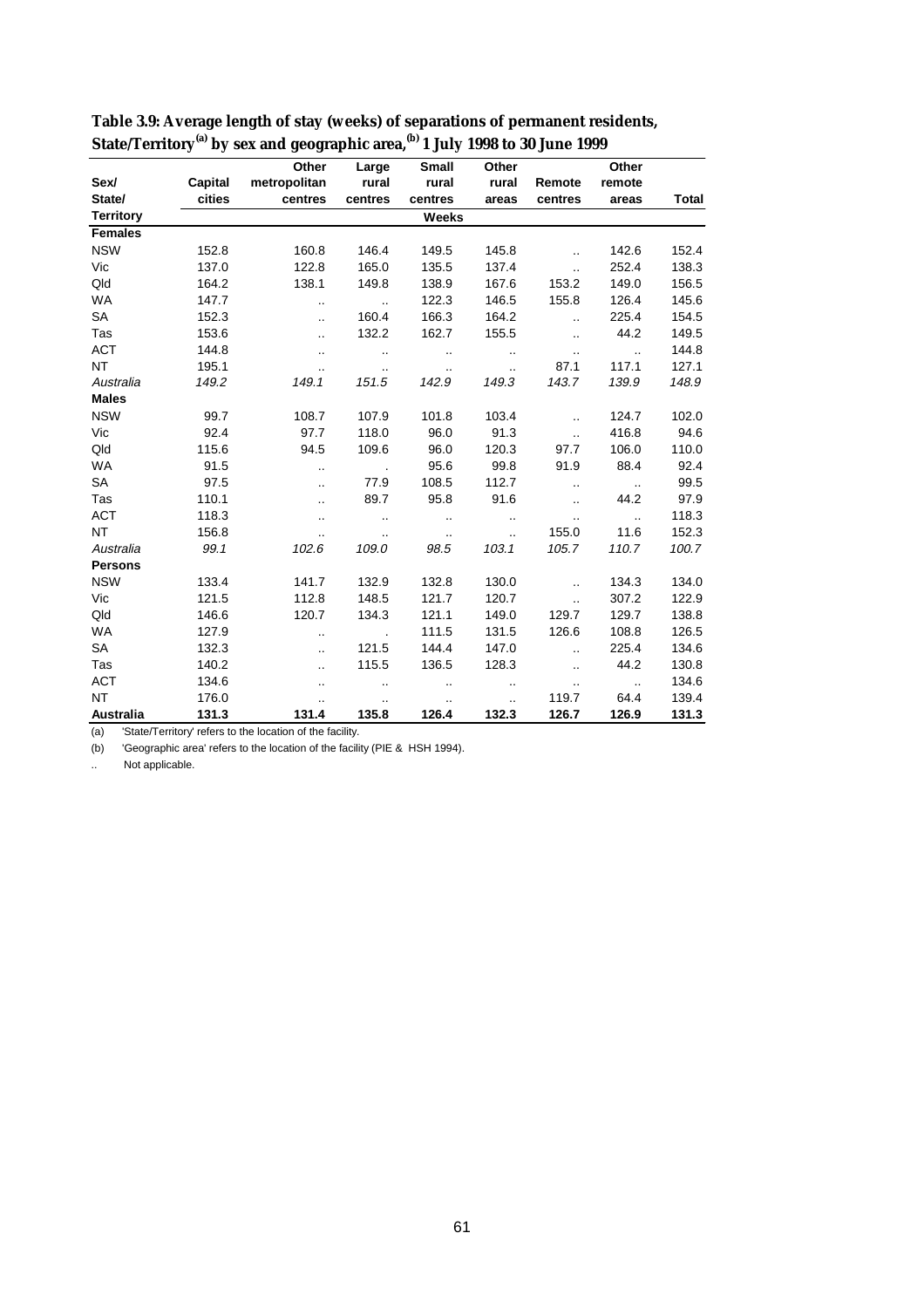|                  |                         | Other                | Large                | <b>Small</b>         | Other                |                      | Other            |              |
|------------------|-------------------------|----------------------|----------------------|----------------------|----------------------|----------------------|------------------|--------------|
| Sex/             | Capital                 | metropolitan         | rural                | rural                | rural                | Remote               | remote           |              |
| State/           | cities                  | centres              | centres              | centres              | areas                | centres              | areas            | <b>Total</b> |
| <b>Territory</b> |                         |                      |                      | Weeks                |                      |                      |                  |              |
| <b>Females</b>   |                         |                      |                      |                      |                      |                      |                  |              |
| <b>NSW</b>       | 4.1                     | 3.4                  | 3.8                  | 3.1                  | 3.7                  | $\ddotsc$            | 3.3              | 3.8          |
| Vic              | 3.2                     | 2.7                  | 3.1                  | 3                    | 2.9                  | $\ddotsc$            | $\ddotsc$        | 3.1          |
| Qld              | 3.3                     | 3.7                  | 3.6                  | 3.6                  | 3.7                  | 3.8                  | 6.3              | 3.5          |
| <b>WA</b>        | 3.9                     | $\ddotsc$            | $\sim$               | 3.1                  | 4.7                  | 2.5                  | 5.8              | 3.9          |
| <b>SA</b>        | 4.1                     |                      | 4.3                  | 3                    | 3.3                  | $\ddotsc$            | 1.6              | 3.9          |
| Tas              | 2.9                     | $\ddotsc$            | 2.1                  | 3.5                  | 3.3                  | $\ddot{\phantom{a}}$ | 2.5              | 2.8          |
| <b>ACT</b>       | 3.2                     |                      | $\cdot$ .            | $\ddot{\phantom{a}}$ | $\ddot{\phantom{a}}$ | $\ddot{\phantom{a}}$ | $\cdot$ .        | 3.2          |
| <b>NT</b>        | 2.8                     | $\ddotsc$            | $\ddotsc$            | $\ddotsc$            | $\ldots$             | 3.6                  | $\overline{2}$   | 3.2          |
| Australia        | 3.7                     | 3.4                  | 3.3                  | 3.2                  | 3.4                  | $3.2\,$              | 4.5              | 3.6          |
| <b>Males</b>     |                         |                      |                      |                      |                      |                      |                  |              |
| <b>NSW</b>       | 3.7                     | 3.1                  | 3.4                  | 3                    | 3.8                  | $\ddotsc$            | 3.1              | 3.5          |
| Vic              | 2.9                     | 2.6                  | 2.9                  | 2.8                  | 2.8                  | $\ddotsc$            | $\sim$           | 2.9          |
| Qld              | 3.1                     | 3.3                  | 3.1                  | 3.2                  | 3.6                  | 4.5                  | 5.1              | 3.3          |
| <b>WA</b>        | 3.4                     | $\ddot{\phantom{a}}$ |                      | 3                    | 3.6                  | 3.1                  | 4.5              | 3.4          |
| <b>SA</b>        | 3.8                     |                      | 3.1                  | 2.1                  | 2.8                  | $\ddot{\phantom{a}}$ | 1.5              | 3.5          |
| Tas              | 3                       | $\ddot{\phantom{a}}$ | 2.3                  | 3.7                  | 3.3                  | $\ddot{\phantom{a}}$ | 4.2              | $\sqrt{3}$   |
| <b>ACT</b>       | 3                       | $\ddot{\phantom{a}}$ | $\ddotsc$            | $\ddot{\phantom{a}}$ | $\ddot{\phantom{a}}$ | $\ddot{\phantom{a}}$ | $\ddotsc$        | $\mathsf 3$  |
| <b>NT</b>        | 2.9                     |                      | $\ddotsc$            | $\cdot$ .            | $\ddot{\phantom{a}}$ | 3.7                  | 1.9              | 3.2          |
| Australia        | 3.4                     | 3.1                  | 3.1                  | 3                    | 3.3                  | 3.6                  | 3.7              | 3.3          |
| <b>Persons</b>   |                         |                      |                      |                      |                      |                      |                  |              |
| <b>NSW</b>       | 3.9                     | 3.3                  | 3.6                  | 3                    | 3.8                  | $\ddotsc$            | 3.2              | 3.7          |
| Vic              | 3.1                     | 2.7                  | 3                    | 2.9                  | 2.9                  | $\ddotsc$            | $\ldots$         | $\mathbf{3}$ |
| Qld              | 3.2                     | 3.5                  | 3.4                  | 3.5                  | 3.6                  | 4.1                  | 6                | 3.4          |
| <b>WA</b>        | 3.7                     | $\ddot{\phantom{a}}$ |                      | 3                    | 4.2                  | 2.8                  | 5.2              | 3.7          |
| <b>SA</b>        | $\overline{\mathbf{4}}$ |                      | 3.8                  | 2.6                  | 3.1                  | $\ddot{\phantom{a}}$ | 1.6              | 3.7          |
| Tas              | 2.9                     | $\ddot{\phantom{a}}$ | 2.1                  | 3.6                  | 3.3                  | $\ddot{\phantom{a}}$ | 2.9              | 2.9          |
| <b>ACT</b>       | 3.1                     |                      | $\ddot{\phantom{a}}$ | $\ddot{\phantom{0}}$ | $\ddotsc$            | $\ddotsc$            | $\ddotsc$        | 3.1          |
| <b>NT</b>        | 2.9                     | $\ddot{\phantom{a}}$ | $\cdot$ .            | $\cdot$ .            | $\sim$ $\sim$        | 3.6                  | $\boldsymbol{2}$ | 3.2          |
| <b>Australia</b> | 3.6                     | 3.3                  | 3.2                  | 3.1                  | 3.4                  | 3.4                  | 4.2              | 3.5          |

| Table 3.10: Average length of stay (weeks) of separations of respite residents,                       |  |
|-------------------------------------------------------------------------------------------------------|--|
| State/Territory <sup>(a)</sup> by sex and geographic area, <sup>(b)</sup> 1 July 1998 to 30 June 1999 |  |

(b) 'Geographic area' refers to the location of the facility (PIE & HSH 1994).

.. Not applicable.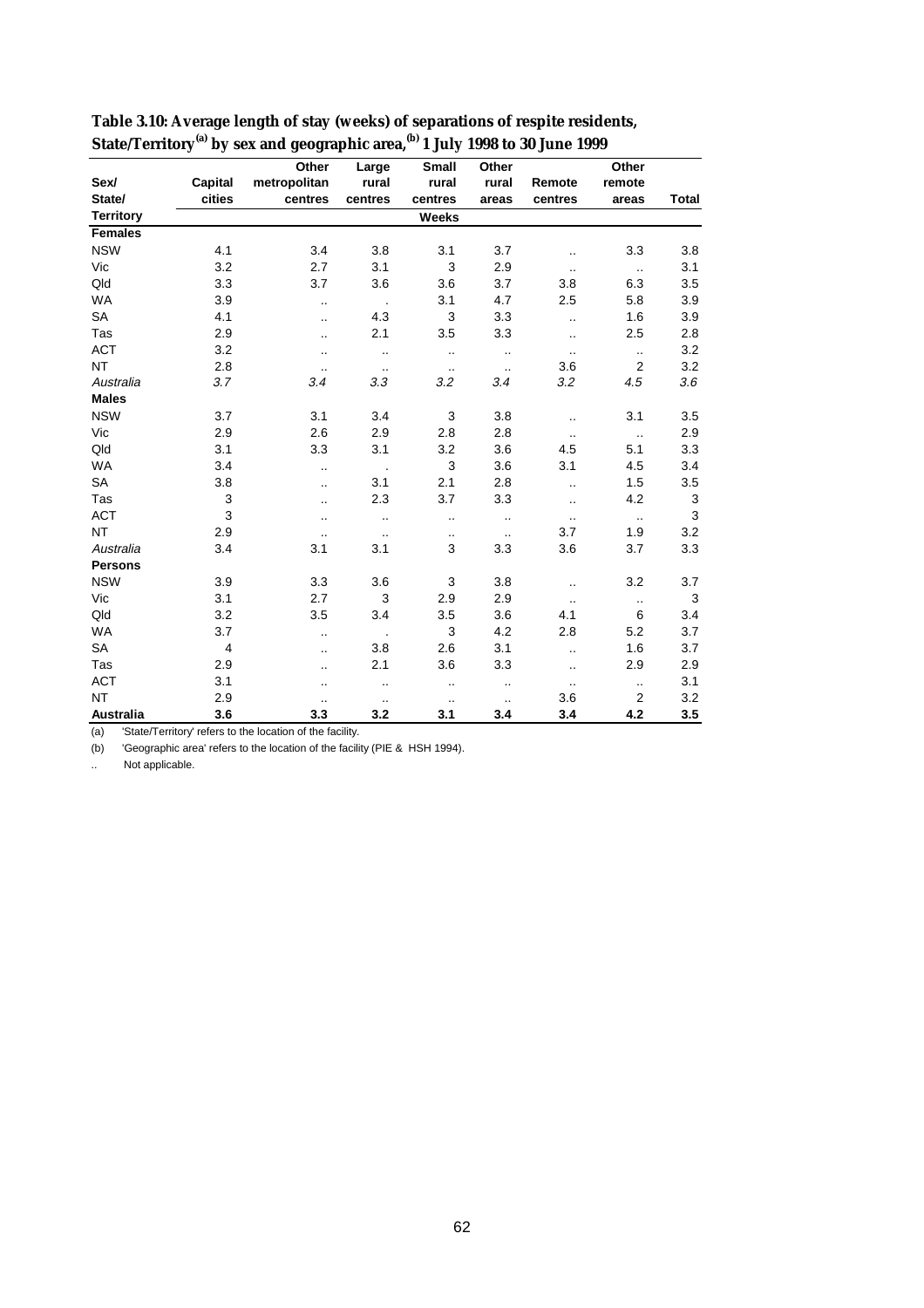# **Section 4**

## **Characteristics of newly admitted residents**

The tables in this section refer to people who were admitted to residential aged care facilities during the period from 1 July 1998 to 30 June 1999, with the exception of reports on pension types which covers the admission period 1 January 1998 to 30 June 1998.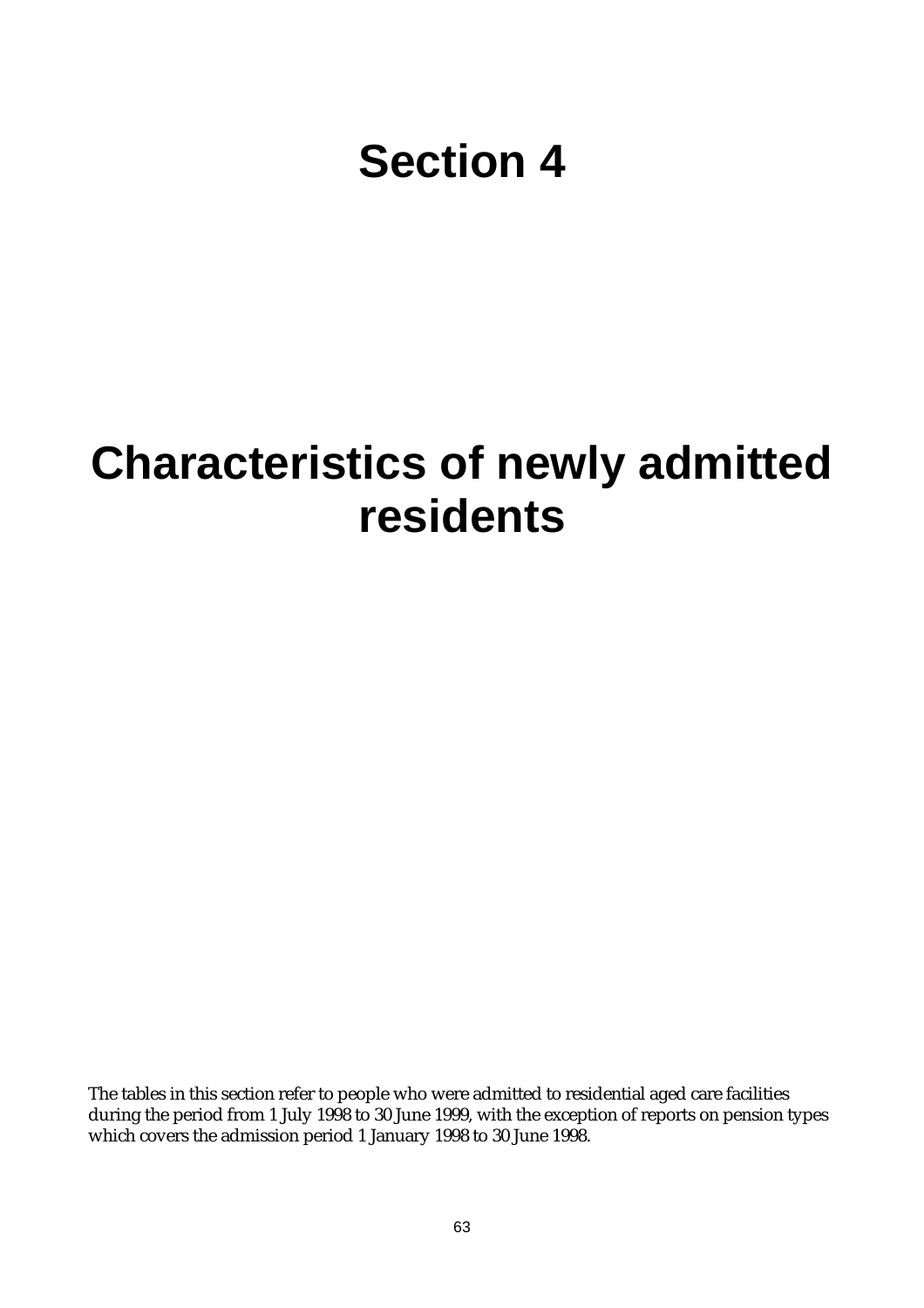| Sex/                 | <b>NSW</b> | <b>Vic</b> | Qld   | <b>WA</b> | <b>SA</b>      | Tas   | <b>ACT</b>     | ΝT               | <b>Australia</b> |
|----------------------|------------|------------|-------|-----------|----------------|-------|----------------|------------------|------------------|
| marital status       |            |            |       |           | <b>Number</b>  |       |                |                  |                  |
| <b>Females</b>       |            |            |       |           |                |       |                |                  |                  |
| Divorced             | 275        | 199        | 126   | 77        | 65             | 12    | 9              | 1                | 764              |
| De facto             | 41         | 23         | 12    | 6         | $\overline{7}$ | 0     | $\mathbf 0$    | $\mathbf 0$      | 89               |
| Married              | 1,601      | 1,177      | 958   | 422       | 546            | 125   | 52             | 9                | 4,890            |
| Separated            | 94         | 68         | 52    | 36        | 19             | 10    | 1              | 1                | 281              |
| Single               | 749        | 566        | 294   | 158       | 157            | 39    | 9              | 4                | 1,976            |
| Widowed              | 6,910      | 5,242      | 3,183 | 1,819     | 1,952          | 547   | 187            | 27               | 19,867           |
| Unknown              | 100        | 65         | 65    | 10        | 52             | 1     | 2              | 1                | 296              |
| <b>Total females</b> | 9,770      | 7,340      | 4,690 | 2,528     | 2,798          | 734   | 260            | 44               | 28,164           |
| <b>Males</b>         |            |            |       |           |                |       |                |                  |                  |
| Divorced             | 417        | 227        | 186   | 89        | 90             | 25    | 5              | 7                | 1,046            |
| De facto             | 37         | 24         | 19    | 3         | 12             | 2     | $\overline{2}$ | 2                | 101              |
| Married              | 2,465      | 1,887      | 1,258 | 634       | 796            | 174   | 73             | $\boldsymbol{9}$ | 7,296            |
| Separated            | 176        | 118        | 100   | 49        | 35             | 11    | 9              | 2                | 500              |
| Single               | 717        | 470        | 352   | 137       | 142            | 44    | 9              | 8                | 1,879            |
| Widowed              | 1,787      | 1,211      | 859   | 477       | 480            | 130   | 45             | 12               | 5,001            |
| Unknown              | 80         | 38         | 34    | 15        | 22             | 3     | 0              | $\mathbf{1}$     | 193              |
| <b>Total males</b>   | 5,679      | 3,975      | 2,808 | 1,404     | 1.577          | 389   | 143            | 41               | 16,016           |
| Persons              |            |            |       |           |                |       |                |                  |                  |
| Divorced             | 692        | 426        | 312   | 166       | 155            | 37    | 14             | 8                | 1,810            |
| De facto             | 78         | 47         | 31    | 9         | 19             | 2     | $\overline{2}$ | 3                | 191              |
| Married              | 4,066      | 3,064      | 2,216 | 1,056     | 1,342          | 299   | 125            | 18               | 12,186           |
| Separated            | 270        | 186        | 152   | 85        | 54             | 21    | 10             | 3                | 781              |
| Single               | 1,466      | 1,036      | 646   | 295       | 299            | 83    | 18             | 12               | 3,855            |
| Widowed              | 8,697      | 6,453      | 4,042 | 2,296     | 2,432          | 677   | 232            | 39               | 24,868           |
| Unknown              | 180        | 103        | 99    | 25        | 74             | 4     | $\overline{c}$ | 2                | 489              |
| Total persons        | 15,449     | 11,315     | 7,498 | 3,932     | 4,375          | 1,123 | 403            | 85               | 44,180           |
|                      |            |            |       |           | Per cent       |       |                |                  |                  |
| <b>Females</b>       |            |            |       |           |                |       |                |                  |                  |
| Divorced             | 2.8        | 2.7        | 2.7   | 3.0       | 2.3            | 1.6   | 3.5            | 2.3              | 2.7              |
| De facto             | 0.4        | 0.3        | 0.3   | 0.2       | 0.3            | 0.0   | 0.0            | 0.0              | 0.3              |
| Married              | 16.4       | 16.0       | 20.4  | 16.7      | 19.5           | 17.0  | 20.0           | 20.5             | 17.4             |
| Separated            | 1.0        | 0.9        | 1.1   | 1.4       | 0.7            | 1.4   | 0.4            | 2.3              | 1.0              |
| Single               | 7.7        | 7.7        | 6.3   | 6.3       | 5.6            | 5.3   | 3.5            | 9.1              | 7.0              |
| Widowed              | 70.7       | 71.4       | 67.9  | 72.0      | 69.8           | 74.5  | 71.9           | 61.4             | 70.5             |
| Unknown              | 1.0        | 0.9        | 1.4   | 0.4       | 1.9            | 0.1   | 0.8            | 2.3              | 1.1              |
| <b>Total females</b> | 100.0      | 100.0      | 100.0 | 100.0     | 100.0          | 100.0 | 100.0          | 100.0            | 100.0            |
| <b>Males</b>         |            |            |       |           |                |       |                |                  |                  |
| Divorced             | 7.3        | 5.7        | 6.6   | 6.3       | 5.7            | 6.4   | 3.5            | 17.1             | 6.5              |
| De facto             | 0.7        | 0.6        | 0.7   | 0.2       | 0.8            | 0.5   | 1.4            | 4.9              | 0.6              |
| Married              | 43.4       | 47.5       | 44.8  | 45.2      | 50.5           | 44.7  | 51.0           | 22.0             | 45.6             |
| Separated            | 3.1        | $3.0\,$    | 3.6   | 3.5       | 2.2            | 2.8   | 6.3            | 4.9              | 3.1              |
| Single               | 12.6       | 11.8       | 12.5  | 9.8       | 9.0            | 11.3  | 6.3            | 19.5             | 11.7             |
| Widowed              | 31.5       | 30.5       | 30.6  | 34.0      | 30.4           | 33.4  | 31.5           | 29.3             | 31.2             |
| Unknown              | 1.4        | 1.0        | 1.2   | 1.1       | 1.4            | 0.8   | 0.0            | 2.4              | 1.2              |
| <b>Total males</b>   | 100.0      | 100.0      | 100.0 | 100.0     | 100.0          | 100.0 | 100.0          | 100.0            | 100.0            |
| <b>Persons</b>       |            |            |       |           |                |       |                |                  |                  |
| Divorced             | 4.5        | 3.8        | 4.2   | 4.2       | 3.5            | 3.3   | 3.5            | 9.4              | 4.1              |
| De facto             | 0.5        | 0.4        | 0.4   | $0.2\,$   | 0.4            | 0.2   | $0.5\,$        | 3.5              | 0.4              |
| Married              | 26.3       | 27.1       | 29.6  | 26.9      | 30.7           | 26.6  | 31.0           | 21.2             | 27.6             |
| Separated            | 1.7        | 1.6        | 2.0   | 2.2       | $1.2$          | 1.9   | 2.5            | 3.5              | 1.8              |
| Single               | 9.5        | 9.2        | 8.6   | 7.5       | 6.8            | 7.4   | 4.5            | 14.1             | 8.7              |
| Widowed              | 56.3       | 57.0       | 53.9  | 58.4      | 55.6           | 60.3  | 57.6           | 45.9             | 56.3             |
| Unknown              | 1.2        | 0.9        | 1.3   | 0.6       | 1.7            | 0.4   | 0.5            | 2.4              | 1.1              |
| <b>Total persons</b> | 100.0      | 100.0      | 100.0 | 100.0     | 100.0          | 100.0 | 100.0          | 100.0            | 100.0            |

**Table 4.1: People admitted to residential care facilities for permanent care,(a) marital status by sex and State/Territory,(b) 1 July 1998 to 30 June 1999**

(a) Each person is counted once regardless of the number of permanent admissions the person had during the period and transfers are ignored.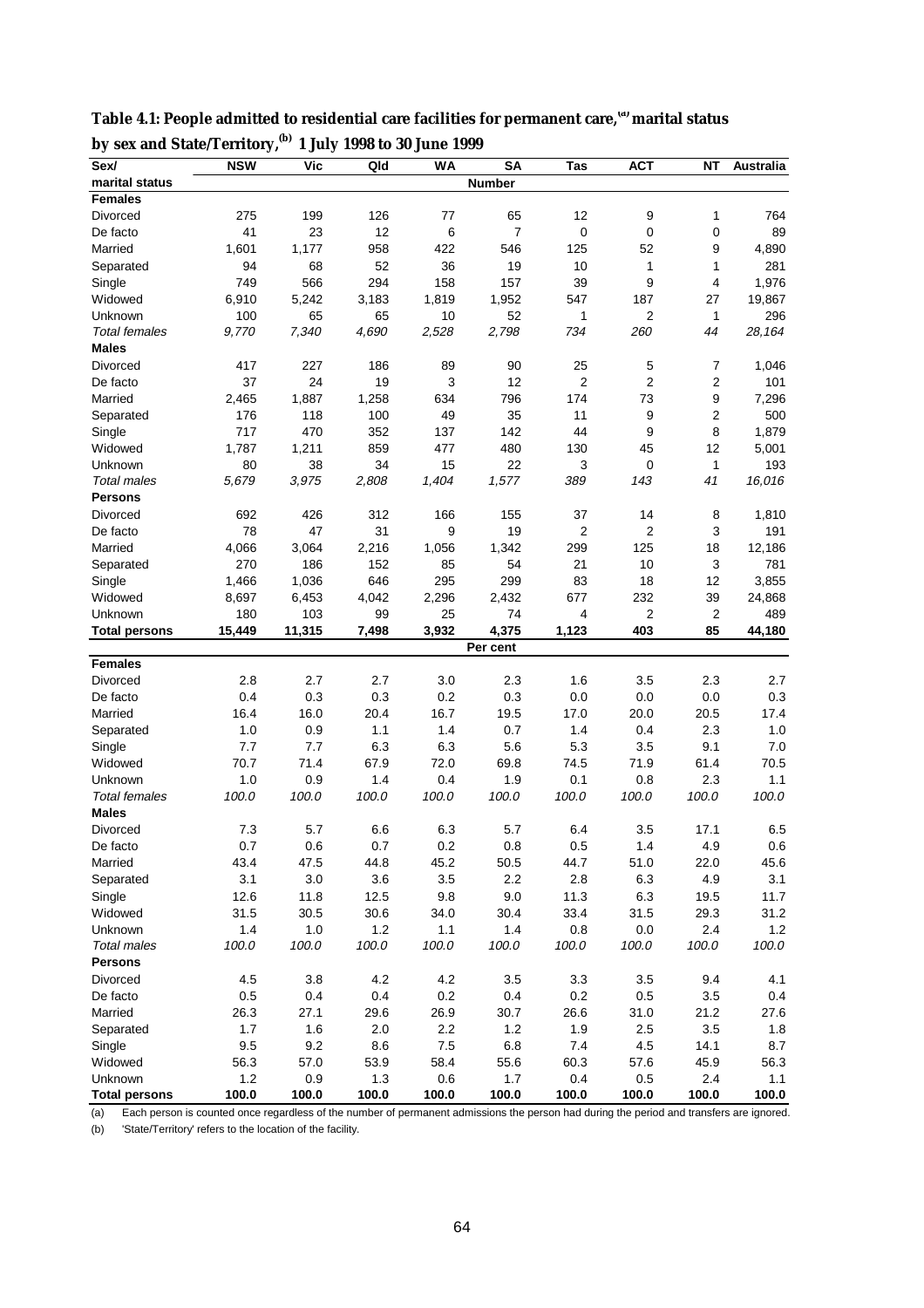| Sex/                 | <b>NSW</b> | <b>Vic</b> | Qld   | <b>WA</b> | <b>SA</b>     | Tas   | ACT            | ΝT        | Australia |
|----------------------|------------|------------|-------|-----------|---------------|-------|----------------|-----------|-----------|
| marital status       |            |            |       |           | <b>Number</b> |       |                |           |           |
| <b>Females</b>       |            |            |       |           |               |       |                |           |           |
| Divorced             | 204        | 104        | 83    | 46        | 38            | 5     | 10             | 0         | 490       |
| De facto             | 26         | 11         | 10    | 6         | 4             | 3     | 1              | 1         | 62        |
| Married              | 1,212      | 895        | 725   | 280       | 344           | 130   | 52             | 15        | 3,653     |
| Separated            | 67         | 39         | 43    | 21        | 13            | 7     | 2              | 2         | 194       |
| Single               | 516        | 269        | 162   | 80        | 115           | 27    | 16             | 5         | 1,190     |
| Widowed              | 5,207      | 3,145      | 2,267 | 1,095     | 1,356         | 460   | 227            | 69        | 13,826    |
| Unknown              | 57         | 36         | 37    | 11        | 31            | 3     | 4              | 6         | 185       |
| <b>Total females</b> | 7,289      | 4.499      | 3,327 | 1,539     | 1,901         | 635   | 312            | 98        | 19,600    |
| <b>Males</b>         |            |            |       |           |               |       |                |           |           |
| Divorced             | 244        | 99         | 89    | 54        | 34            | 17    | 8              | 8         | 553       |
| De facto             | 28         | 9          | 11    | 6         | 7             | 0     | $\overline{2}$ | $\pmb{0}$ | 63        |
| Married              | 2,070      | 1,465      | 1,028 | 512       | 596           | 205   | 90             | 25        | 5,991     |
| Separated            | 105        | 36         | 44    | 25        | 27            | 8     | 4              | 6         | 255       |
| Single               | 402        | 180        | 177   | 82        | 56            | 24    | 8              | 14        | 943       |
| Widowed              | 1,179      | 673        | 532   | 210       | 317           | 104   | 51             | 27        | 3,093     |
| Unknown              | 29         | 14         | 18    | 6         | 15            | 0     | 1              | 5         | 88        |
| Total males          | 4,057      | 2,476      | 1,899 | 895       | 1,052         | 358   | 164            | 85        | 10,986    |
| <b>Persons</b>       |            |            |       |           |               |       |                |           |           |
| Divorced             | 448        | 203        | 172   | 100       | 72            | 22    | 18             | 8         | 1,043     |
| De facto             | 54         | 20         | 21    | 12        | 11            | 3     | 3              | 1         | 125       |
| Married              | 3,282      | 2,360      | 1,753 | 792       | 940           | 335   | 142            | 40        | 9,644     |
| Separated            | 172        | 75         | 87    | 46        | 40            | 15    | 6              | 8         | 449       |
| Single               | 918        | 449        | 339   | 162       | 171           | 51    | 24             | 19        | 2,133     |
| Widowed              | 6,386      | 3,818      | 2,799 | 1,305     | 1,673         | 564   | 278            | 96        | 16,919    |
| Unknown              | 86         | 50         | 55    | 17        | 46            | 3     | 5              | 11        | 273       |
| <b>Total persons</b> | 11,346     | 6,975      | 5,226 | 2,434     | 2,953         | 993   | 476            | 183       | 30,586    |
|                      |            |            |       |           | Per cent      |       |                |           |           |
| <b>Females</b>       |            |            |       |           |               |       |                |           |           |
| Divorced             | 2.8        | 2.3        | 2.5   | 3.0       | 2.0           | 0.8   | 3.2            | 0.0       | 2.5       |
| De facto             | 0.4        | 0.2        | 0.3   | 0.4       | 0.2           | 0.5   | 0.3            | 1.0       | 0.3       |
| Married              | 16.6       | 19.9       | 21.8  | 18.2      | 18.1          | 20.5  | 16.7           | 15.3      | 18.6      |
| Separated            | 0.9        | 0.9        | 1.3   | 1.4       | 0.7           | 1.1   | 0.6            | 2.0       | 1.0       |
| Single               | 7.1        | 6.0        | 4.9   | 5.2       | 6.0           | 4.3   | 5.1            | 5.1       | 6.1       |
| Widowed              | 71.4       | 69.9       | 68.1  | 71.2      | 71.3          | 72.4  | 72.8           | 70.4      | 70.5      |
| Unknown              | 0.8        | 0.8        | 1.1   | 0.7       | 1.6           | 0.5   | 1.3            | 6.1       | 0.9       |
| <b>Total females</b> | 100.0      | 100.0      | 100.0 | 100.0     | 100.0         | 100.0 | 100.0          | 100.0     | 100.0     |
| <b>Males</b>         |            |            |       |           |               |       |                |           |           |
| Divorced             | 6.0        | 4.0        | 4.7   | 6.0       | 3.2           | 4.7   | 4.9            | 9.4       | 5.0       |
| De facto             | 0.7        | 0.4        | 0.6   | 0.7       | 0.7           | 0.0   | 1.2            | 0.0       | 0.6       |
| Married              | 51.0       | 59.2       | 54.1  | 57.2      | 56.7          | 57.3  | 54.9           | 29.4      | 54.5      |
| Separated            | 2.6        | 1.5        | 2.3   | 2.8       | 2.6           | 2.2   | 2.4            | 7.1       | 2.3       |
| Single               | 9.9        | 7.3        | 9.3   | 9.2       | 5.3           | 6.7   | 4.9            | 16.5      | 8.6       |
| Widowed              | 29.1       | 27.2       | 28.0  | 23.5      | 30.1          | 29.1  | 31.1           | 31.8      | 28.2      |
| Unknown              | 0.7        | 0.6        | 0.9   | 0.7       | 1.4           | 0.0   | 0.6            | 5.9       | 0.8       |
| Total males          | 100.0      | 100.0      | 100.0 | 100.0     | 100.0         | 100.0 | 100.0          | 100.0     | 100.0     |
| <b>Persons</b>       |            |            |       |           |               |       |                |           |           |
| Divorced             | 3.9        | 2.9        | 3.3   | 4.1       | 2.4           | 2.2   | 3.8            | 4.4       | 3.4       |
| De facto             | 0.5        | 0.3        | 0.4   | 0.5       | 0.4           | 0.3   | 0.6            | 0.5       | 0.4       |
| Married              | 28.9       | 33.8       | 33.5  | 32.5      | 31.8          | 33.7  | 29.8           | 21.9      | 31.5      |
| Separated            | 1.5        | 1.1        | 1.7   | 1.9       | 1.4           | $1.5$ | 1.3            | 4.4       | 1.5       |
| Single               | 8.1        | 6.4        | 6.5   | 6.7       | 5.8           | 5.1   | 5.0            | 10.4      | 7.0       |
| Widowed              | 56.3       | 54.7       | 53.6  | 53.6      | 56.7          | 56.8  | 58.4           | 52.5      | 55.3      |
| Unknown              | 0.8        | 0.7        | 1.1   | 0.7       | 1.6           | 0.3   | 1.1            | 6.0       | 0.9       |
| <b>Total persons</b> | 100.0      | 100.0      | 100.0 | 100.0     | 100.0         | 100.0 | 100.0          | 100.0     | 100.0     |

**Table 4.2: People admitted to residential care facilities for respite care,(a) marital status by sex and State/Territory,(b) 1 July 1998 to 30 June 1999**

(a) Each person is counted once regardless of the number of permanent admissions the person had during the period and transfers are ignored.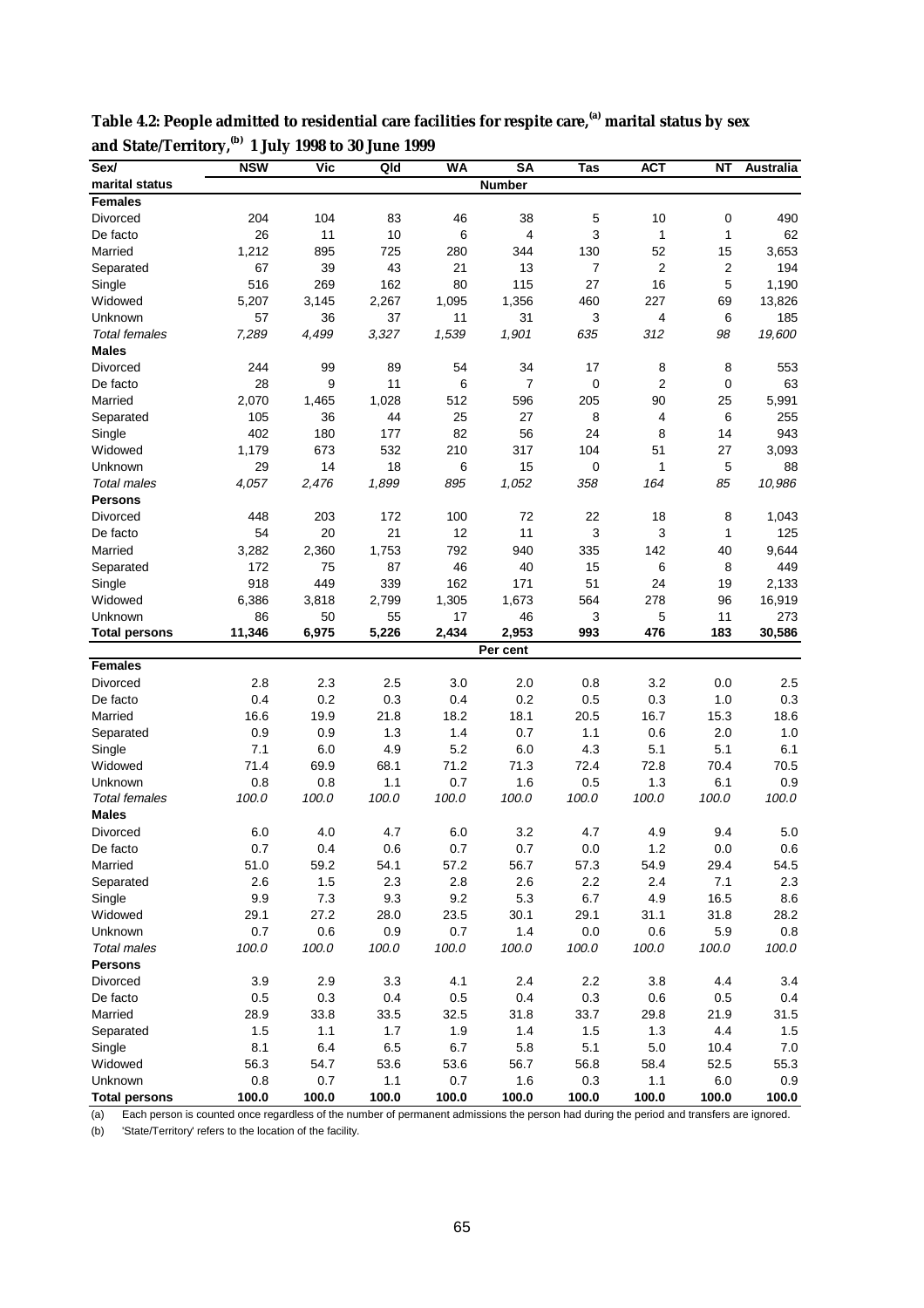| Sex/                  | <b>NSW</b> | <b>Vic</b> | Qld   | WA      | <b>SA</b>     | Tas            | <b>ACT</b> | NΤ           | Australia |
|-----------------------|------------|------------|-------|---------|---------------|----------------|------------|--------------|-----------|
| housing status        |            |            |       |         | <b>Number</b> |                |            |              |           |
| <b>Females</b>        |            |            |       |         |               |                |            |              |           |
| House or flat         | 6,852      | 4,961      | 3,038 | 1,577   | 1,839         | 612            | 184        | 25           | 19,088    |
| Residential aged care | 1,065      | 1,227      | 547   | 387     | 293           | 50             | 28         | 1            | 3,598     |
| Independent unit      | 917        | 379        | 406   | 385     | 392           | 34             | 21         | 1            | 2,535     |
| Psychiatric hospital  | 16         | 9          | 26    | 12      | 3             | 0              | 2          | 0            | 68        |
| Other                 | 806        | 713        | 406   | 151     | 229           | 37             | 17         | 16           | 2,375     |
| Not reported          | 112        | 64         | 270   | 15      | 36            | 1              | 1          | $\mathbf{1}$ | 500       |
| <b>Total females</b>  | 9,768      | 7,353      | 4,693 | 2,527   | 2,792         | 734            | 253        | 44           | 28,164    |
| <b>Males</b>          |            |            |       |         |               |                |            |              |           |
| House or flat         | 4,416      | 3,009      | 1,965 | 985     | 1,198         | 336            | 100        | 22           | 12,031    |
| Residential aged care | 392        | 485        | 238   | 207     | 126           | 19             | 14         | 6            | 1,487     |
| Independent unit      | 300        | 119        | 172   | 99      | 119           | $\overline{7}$ | 11         | 0            | 827       |
| Psychiatric hospital  | 26         | 12         | 29    | 21      | 5             | $\overline{4}$ | 1          | 0            | 98        |
| Other                 | 480        | 315        | 237   | 89      | 101           | 21             | 15         | 13           | 1,271     |
| Not reported          | 72         | 30         | 168   | 5       | 24            | 2              | 1          | $\mathbf 0$  | 302       |
| <b>Total males</b>    | 5,686      | 3,970      | 2,809 | 1,406   | 1,573         | 389            | 142        | 41           | 16,016    |
| Persons               |            |            |       |         |               |                |            |              |           |
| House or flat         | 11,268     | 7,970      | 5,003 | 2,562   | 3,037         | 948            | 284        | 47           | 31,119    |
| Residential aged care | 1,457      | 1,712      | 785   | 594     | 419           | 69             | 42         | 7            | 5,085     |
| Independent unit      | 1,217      | 498        | 578   | 484     | 511           | 41             | 32         | 1            | 3,362     |
| Psychiatric hospital  | 42         | 21         | 55    | 33      | 8             | 4              | 3          | 0            | 166       |
| Other                 | 1,286      | 1,028      | 643   | 240     | 330           | 58             | 32         | 29           | 3,646     |
| Not reported          | 184        | 94         | 438   | 20      | 60            | 3              | 2          | 1            | 802       |
| <b>Total persons</b>  | 15,454     | 11,323     | 7,502 | 3,933   | 4,365         | 1,123          | 395        | 85           | 44,180    |
|                       |            |            |       |         | Per cent      |                |            |              |           |
| <b>Females</b>        |            |            |       |         |               |                |            |              |           |
| House or flat         | 70.1       | 67.5       | 64.7  | 62.4    | 65.9          | 83.4           | 72.7       | 56.8         | 67.8      |
| Residential aged care | 10.9       | 16.7       | 11.7  | 15.3    | 10.5          | 6.8            | 11.1       | 2.3          | 12.8      |
| Independent unit      | 9.4        | 5.2        | 8.7   | 15.2    | 14.0          | 4.6            | 8.3        | 2.3          | 9.0       |
| Psychiatric hospital  | 0.2        | 0.1        | 0.6   | 0.5     | 0.1           | 0.0            | 0.8        | 0.0          | 0.2       |
| Other                 | 8.3        | 9.7        | 8.7   | 6.0     | 8.2           | 5.0            | 6.7        | 36.4         | 8.4       |
| Not reported          | 1.1        | 0.9        | 5.8   | 0.6     | 1.3           | 0.1            | 0.4        | 2.3          | 1.8       |
| <b>Total females</b>  | 100.0      | 100.0      | 100.0 | 100.0   | 100.0         | 100.0          | 100.0      | 100.0        | 100.0     |
| <b>Males</b>          |            |            |       |         |               |                |            |              |           |
| House or flat         | 77.7       | 75.8       | 70.0  | 70.1    | 76.2          | 86.4           | 70.4       | 53.7         | 75.1      |
| Residential aged care | 6.9        | 12.2       | 8.5   | 14.7    | 8.0           | 4.9            | 9.9        | 14.6         | 9.3       |
| Independent unit      | 5.3        | 3.0        | 6.1   | 7.0     | 7.6           | 1.8            | 7.7        | 0.0          | 5.2       |
| Psychiatric hospital  | 0.5        | 0.3        | 1.0   | 1.5     | 0.3           | 1.0            | 0.7        | 0.0          | 0.6       |
| Other                 | 8.4        | 7.9        | 8.4   | 6.3     | 6.4           | 5.4            | 10.6       | 31.7         | 7.9       |
| Not reported          | 1.3        | 0.8        | 6.0   | 0.4     | 1.5           | 0.5            | 0.7        | 0.0          | 1.9       |
| Total males           | 100.0      | 100.0      | 100.0 | 100.0   | 100.0         | 100.0          | 100.0      | 100.0        | 100.0     |
| <b>Persons</b>        |            |            |       |         |               |                |            |              |           |
| House or flat         | 72.9       | 70.4       | 66.7  | 65.1    | 69.6          | 84.4           | 71.9       | 55.3         | 70.4      |
| Residential aged care | 9.4        | 15.1       | 10.5  | 15.1    | 9.6           | 6.1            | 10.6       | 8.2          | 11.5      |
| Independent unit      | 7.9        | 4.4        | 7.7   | 12.3    | 11.7          | 3.7            | 8.1        | 1.2          | 7.6       |
| Psychiatric hospital  | 0.3        | 0.2        | 0.7   | 0.8     | 0.2           | 0.4            | 0.8        | $0.0\,$      | 0.4       |
| Other                 | 8.3        | 9.1        | 8.6   | 6.1     | 7.6           | 5.2            | 8.1        | 34.1         | 8.3       |
| Not reported          | 1.2        | 0.8        | 5.8   | $0.5\,$ | $1.4$         | 0.3            | 0.5        | 1.2          | 1.8       |
| <b>Total persons</b>  | 100.0      | 100.0      | 100.0 | 100.0   | 100.0         | 100.0          | 100.0      | 100.0        | 100.0     |

**Table 4.3: People admitted to residential aged care facilities for permanent care,(a) usual housing status by sex and State/Territory,(b) 1 July 1998 to 30 June 1999**

 $\overline{a}$  Each person is counted once regardless of the number of admissions during the period. The residential type associated with the last admission is reported.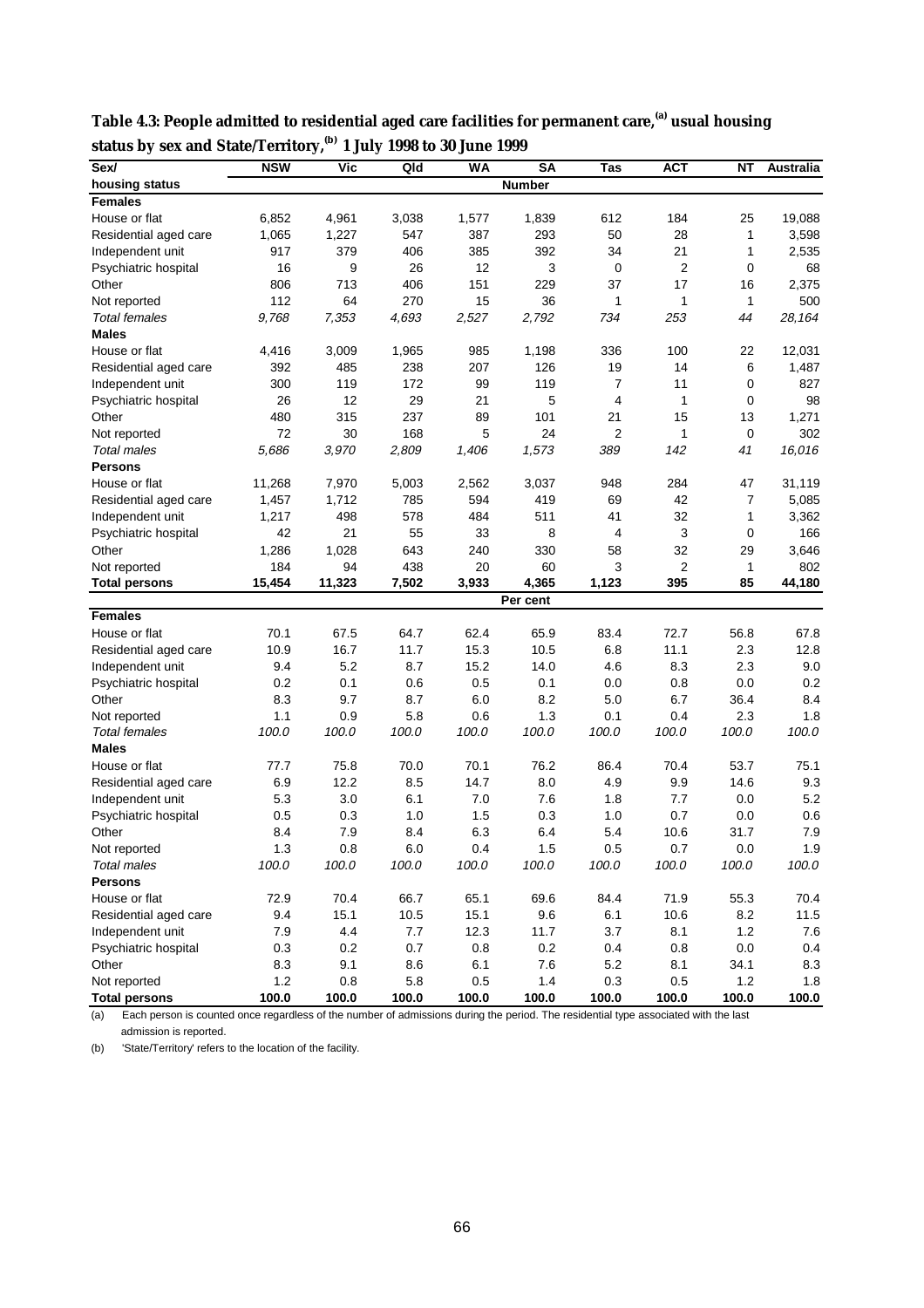| Sex/housing                          | <b>NSW</b> | Vic          | Qld         | WA             | SΑ            | Tas          | АСТ          | <b>NT</b>      | Australia  |
|--------------------------------------|------------|--------------|-------------|----------------|---------------|--------------|--------------|----------------|------------|
| status                               |            |              |             |                | <b>Number</b> |              |              |                |            |
| <b>Females</b>                       |            |              |             |                |               |              |              |                |            |
| House or flat                        | 5,810      | 3,610        | 2,364       | 1,155          | 1,383         | 558          | 240          | 41             | 15,161     |
| Residential aged care                | 275        | 201          | 111         | 78             | 93            | 14           | 11           | 1              | 784        |
| Independent unit                     | 492        | 177          | 240         | 167            | 261           | 12           | 20           | 0              | 1,369      |
| Psychiatric hospital                 | 3          | 0            | 5           | 1              | 0             | 0            | 2            | 0              | 11         |
| Other                                | 661        | 484          | 407         | 134            | 142           | 49           | 36           | 50             | 1,963      |
| Not reported                         | 61         | 27           | 190         | 4              | 22            | 0            | 1            | $\overline{7}$ | 312        |
| <b>Total females</b>                 | 7,302      | 4,499        | 3,317       | 1,539          | 1,901         | 633          | 310          | 99             | 19,600     |
| <b>Males</b>                         |            |              |             |                |               |              |              |                |            |
| House or flat                        | 3,453      | 2,151        | 1,461       | 719            | 843           | 331          | 131          | 35             | 9,124      |
| Residential aged care                | 108        | 66           | 59          | 32             | 35            | 4            | 8            | 3              | 315        |
| Independent unit                     | 194        | 65           | 96          | 58             | 90            | 6            | 14           | 0              | 523        |
| Psychiatric hospital                 | 3          | 0            | 4           | 2              | 0             | 0            | 0            | 0              | 9          |
| Other                                | 272        | 180          | 184         | 81             | 71            | 14           | 9            | 45             | 856        |
| Not reported                         | 27         | 14           | 97          | $\overline{2}$ | 15            | 2            | 0            | $\overline{2}$ | 159        |
| <b>Total males</b>                   | 4,057      | 2,476        | 1,901       | 894            | 1,054         | 357          | 162          | 85             | 10,986     |
| <b>Persons</b>                       |            |              |             |                |               |              |              |                |            |
| House or flat                        | 9,263      | 5,761        | 3,825       | 1,874          | 2,226         | 889          | 371          | 76             | 24,285     |
| Residential aged care                | 383        | 267          | 170         | 110            | 128           | 18           | 19           | 4              | 1,099      |
| Independent unit                     | 686        | 242          | 336         | 225            | 351           | 18           | 34           | 0              | 1,892      |
| Psychiatric hospital                 | 6          | 0            | 9           | 3              | 0             | 0            | 2            | 0              | 20         |
| Other                                | 933        | 664          | 591         | 215            | 213           | 63           | 45           | 95             | 2,819      |
| Not reported                         | 88         | 41           | 287         | 6              | 37            | 2            | 1            | 9              | 471        |
| <b>Total persons</b>                 | 11,359     | 6,975        | 5,218       | 2,433          | 2,955         | 990          | 472          | 184            | 30,586     |
|                                      |            |              |             |                | Per cent      |              |              |                |            |
| <b>Females</b>                       |            |              |             |                |               |              |              |                |            |
| House or flat                        | 79.6       | 80.2         | 71.3        | 75.0           | 72.8          | 88.2         | 77.4         | 41.4           | 77.4       |
| Residential aged care                | 3.8        | 4.5          | 3.3         | 5.1            | 4.9           | 2.2          | 3.5          | 1.0            | 4.0        |
| Independent unit                     | 6.7        | 3.9          | 7.2         | 10.9           | 13.7          | 1.9          | 6.5          | 0.0            | 7.0        |
| Psychiatric hospital                 | 0.0        | 0.0          | 0.2         | 0.1            | 0.0           | 0.0          | 0.6          | 0.0            | 0.1        |
| Other                                | 9.1        | 10.8         | 12.3        | 8.7            | 7.5           | 7.7          | 11.6         | 50.5           | 10.0       |
| Not reported                         | 0.8        | 0.6          | 5.7         | 0.3            | 1.2           | 0.0          | 0.3          | 7.1            | 1.6        |
| <b>Total females</b>                 | 100.0      | 100.0        | 100.0       | 100.0          | 100.0         | 100.0        | 100.0        | 100.0          | 100.0      |
| <b>Males</b>                         |            |              |             |                |               |              |              |                |            |
| House or flat                        | 85.1       | 86.9         | 76.9        | 80.4           | 80.0          | 92.7         | 80.9         | 41.2           | 83.1       |
| Residential aged care                | 2.7        | 2.7          | 3.1         | 3.6            | 3.3           | 1.1          | 4.9          | 3.5            | 2.9        |
| Independent unit                     | 4.8        | 2.6          | 5.0         | 6.5            | 8.5           | 1.7          | 8.6          | 0.0            | 4.8        |
| Psychiatric hospital                 | 0.1        | 0.0          | 0.2         | 0.2            | 0.0           | 0.0          | 0.0          | 0.0            | 0.1        |
| Other                                | 6.7        | 7.3          | 9.7         | 9.1            | 6.7           | 3.9          | 5.6          | 52.9           | 7.8        |
| Not reported                         | 0.7        | 0.6          | 5.1         | 0.2            | 1.4           | 0.6          | 0.0          | 2.4            | 1.4        |
| Total males                          | 100.0      | 100.0        | 100.0       | 100.0          | 100.0         | 100.0        | 100.0        | 100.0          | 100.0      |
| <b>Persons</b>                       |            |              |             |                |               |              |              |                |            |
| House or flat                        | 81.5       | 82.6         | 73.3        | 77.0           | 75.3          | 89.8         | 78.6         | 41.3           | 79.4       |
| Residential aged care                | 3.4        | 3.8          | 3.3         | 4.5            | 4.3           | 1.8          | 4.0          | 2.2            | 3.6        |
| Independent unit                     |            |              | 6.4         | 9.2            |               |              | 7.2          |                | $6.2\,$    |
| Psychiatric hospital                 | 6.0        | 3.5          |             | 0.1            | 11.9          | 1.8          | 0.4          | 0.0<br>0.0     |            |
| Other                                | 0.1<br>8.2 | 0.0          | 0.2         | 8.8            | 0.0<br>7.2    | 0.0<br>6.4   |              |                | 0.1<br>9.2 |
|                                      | 0.8        | 9.5          | 11.3<br>5.5 | 0.2            |               |              | 9.5          | 51.6           | 1.5        |
| Not reported<br><b>Total persons</b> | 100.0      | 0.6<br>100.0 | 100.0       | 100.0          | 1.3<br>100.0  | 0.2<br>100.0 | 0.2<br>100.0 | 4.9<br>100.0   | 100.0      |
|                                      |            |              |             |                |               |              |              |                |            |

**Table 4.4: People admitted to residential aged care facilities for respite care,(a) usual housing status by sex and State/Territory,(b) 1 July 1998 to 30 June 1999**

(a) Each person is counted once regardless of the number of admissions during the period.The residential type associated with the last admission is reported.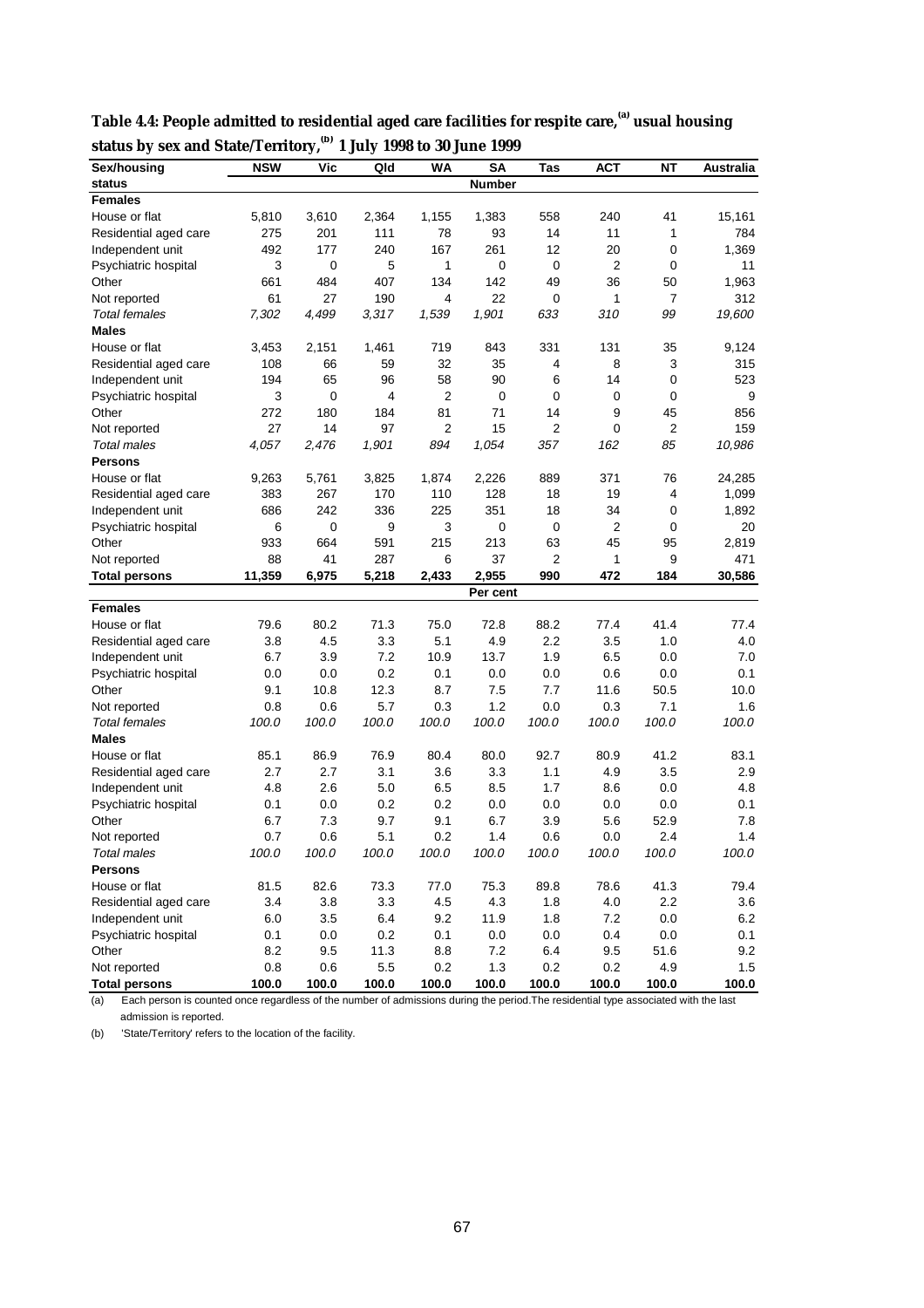| Sex/                 | <b>NSW</b>  | Vic    | $Q$ ld      | <b>WA</b> | <b>SA</b>   | Tas          | <b>ACT</b>     | $\overline{NT}$ | <b>Australia</b>   |
|----------------------|-------------|--------|-------------|-----------|-------------|--------------|----------------|-----------------|--------------------|
| living arrangement   |             |        |             |           | Number      |              |                |                 |                    |
| <b>Females</b>       |             |        |             |           |             |              |                |                 |                    |
| Alone                | 4,754       | 3,255  | 1,998       | 1,249     | 1,430       | 427          | 121            | 13              | 13,247             |
| Spouse only          | 1,326       | 892    | 663         | 319       | 441         | 104          | 34             | 5               | 3,784              |
| Spouse and others    | 148         | 92     | 72          | 22        | 32          | 9            | 7              | $\overline{2}$  | 384                |
| Brother/sister       | 153         | 98     | 54          | 23        | 40          | 8            | 1              | 1               | 378                |
| Child alone          | 623         | 395    | 234         | 111       | 138         | 35           | 11             | $\overline{2}$  | 1,549              |
| Child's family       | 1,127       | 712    | 499         | 218       | 186         | 52           | 37             | 5               | 2,836              |
| Parents              | $\mathbf 0$ | 1      | $\mathbf 0$ | 0         | $\mathbf 0$ | $\mathbf 0$  | 0              | 1               | 2                  |
| Other family         | 221         | 99     | 99          | 39        | 33          | 8            | 5              | 8               | 512                |
| Other                | 1,325       | 1,750  | 834         | 533       | 462         | 90           | 35             | 5               | 5,034              |
| Not reported         | 91          | 59     | 240         | 13        | 30          | 1            | $\overline{2}$ | $\overline{2}$  | 438                |
| <b>Total females</b> | 9,768       | 7,353  | 4,693       | 2,527     | 2,792       | 734          | 253            | 44              | 28,164             |
| <b>Males</b>         |             |        |             |           |             |              |                |                 |                    |
| Alone                | 1,963       | 1,165  | 829         | 428       | 491         | 142          | 46             | 11              | 5,075              |
| Spouse only          | 1,960       | 1,415  | 892         | 484       | 631         | 154          | 58             | $\overline{4}$  | 5,598              |
| Spouse and others    | 261         | 175    | 110         | 47        | 57          | 6            | 5              | 3               | 664                |
| Brother/sister       | 82          | 47     | 37          | 12        | 24          | 8            | 4              | 1               | 215                |
| Child alone          | 135         | 82     | 64          | 26        | 38          | 10           | 1              | $\mathbf 2$     | 358                |
| Child's family       | 323         | 192    | 184         | 78        | 58          | 13           | 5              | 5               | 858                |
| Parents              | 2           | 1      | 0           | 1         | 0           | $\mathbf 0$  | 0              | 0               | 4                  |
| Other family         | 114         | 71     | 59          | 32        | 18          | 6            | 0              | 5               | 305                |
| Other                | 794         | 791    | 487         | 292       | 238         | 50           | 22             | 10              | 2,684              |
| Not reported         | 52          | 31     | 147         | 6         | 18          | $\mathbf 0$  | 1              | $\mathbf 0$     | 255                |
| <b>Total males</b>   | 5,686       | 3,970  | 2,809       | 1,406     | 1,573       | 389          | 142            | 41              | 16,016             |
| <b>Persons</b>       |             |        |             |           |             |              |                |                 |                    |
| Alone                | 6,717       | 4,420  | 2,827       | 1,677     | 1,921       | 569          | 167            | 24              | 18,322             |
| Spouse only          | 3,286       | 2,307  | 1,555       | 803       | 1,072       | 258          | 92             | 9               | 9,382              |
| Spouse and others    | 409         | 267    | 182         | 69        | 89          | 15           | 12             | 5               | 1,048              |
| Brother/sister       | 235         | 145    | 91          | 35        | 64          | 16           | 5              | $\overline{2}$  | 593                |
| Child alone          | 758         | 477    | 298         | 137       | 176         | 45           | 12             | 4               | 1,907              |
| Child's family       | 1,450       | 904    | 683         | 296       | 244         | 65           | 42             | 10              | 3,694              |
| Parents              | 2           | 2      | 0           | 1         | 0           | $\mathbf 0$  | 0              | 1               | 6                  |
| Other family         | 335         | 170    | 158         | 71        | 51          | 14           | 5              | 13              | 817                |
| Other                | 2,119       | 2,541  | 1,321       | 825       | 700         | 140          | 57             | 15              | 7,718              |
| Not reported         | 143         | 90     | 387         | 19        | 48          | $\mathbf{1}$ | 3              | $\overline{2}$  | 693                |
| <b>Total persons</b> | 15,454      | 11,323 | 7,502       | 3,933     | 4,365       | 1,123        | 395            | 85              | 44,180             |
|                      |             |        |             |           |             |              |                |                 | <i>(continued)</i> |

**Table 4.5: People admitted to aged care residential care facilities for permanent care,(a) prior living arrangement by sex and State/Territory,(b) 1 July 1998 to 30 June 1999**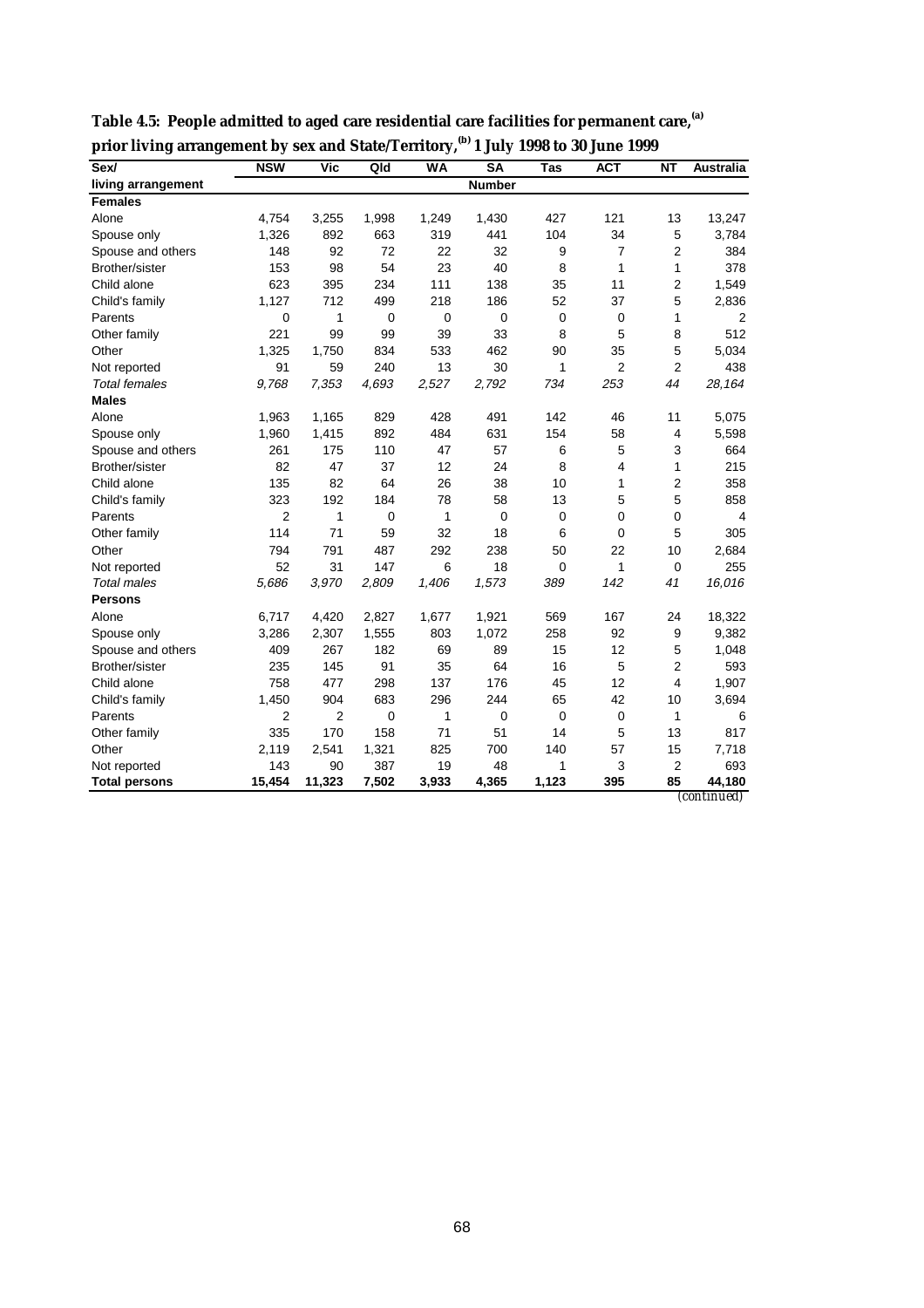| о<br>Sex/            | <b>NSW</b> | Vic   | Qld   | <b>WA</b> | <b>SA</b> | Tas   | <b>ACT</b> | <b>NT</b> | Australia |
|----------------------|------------|-------|-------|-----------|-----------|-------|------------|-----------|-----------|
| living arrangement   |            |       |       |           | Per cent  |       |            |           |           |
| <b>Females</b>       |            |       |       |           |           |       |            |           |           |
| Alone                | 48.7       | 44.3  | 42.6  | 49.4      | 51.2      | 58.2  | 47.8       | 29.5      | 47.0      |
| Spouse only          | 13.6       | 12.1  | 14.1  | 12.6      | 15.8      | 14.2  | 13.4       | 11.4      | 13.4      |
| Spouse and others    | 1.5        | 1.3   | 1.5   | 0.9       | 1.1       | 1.2   | 2.8        | 4.5       | 1.4       |
| Brother/sister       | 1.6        | 1.3   | 1.2   | 0.9       | 1.4       | 1.1   | 0.4        | 2.3       | 1.3       |
| Child alone          | 6.4        | 5.4   | 5.0   | 4.4       | 4.9       | 4.8   | 4.3        | 4.5       | 5.5       |
| Child's family       | 11.5       | 9.7   | 10.6  | 8.6       | 6.7       | 7.1   | 14.6       | 11.4      | 10.1      |
| Parents              | 0.0        | 0.0   | 0.0   | 0.0       | 0.0       | 0.0   | 0.0        | 2.3       | 0.0       |
| Other family         | 2.3        | 1.3   | 2.1   | 1.5       | 1.2       | 1.1   | 2.0        | 18.2      | 1.8       |
| Other                | 13.6       | 23.8  | 17.8  | 21.1      | 16.5      | 12.3  | 13.8       | 11.4      | 17.9      |
| Not reported         | 0.9        | 0.8   | 5.1   | 0.5       | 1.1       | 0.1   | 0.8        | 4.5       | 1.6       |
| <b>Total females</b> | 100.0      | 100.0 | 100.0 | 100.0     | 100.0     | 100.0 | 100.0      | 100.0     | 100.0     |
| <b>Males</b>         |            |       |       |           |           |       |            |           |           |
| Alone                | 34.5       | 29.3  | 29.5  | 30.4      | 31.2      | 36.5  | 32.4       | 26.8      | 31.7      |
| Spouse only          | 34.5       | 35.6  | 31.8  | 34.4      | 40.1      | 39.6  | 40.8       | 9.8       | 35.0      |
| Spouse and others    | 4.6        | 4.4   | 3.9   | 3.3       | 3.6       | 1.5   | 3.5        | 7.3       | 4.1       |
| Brother/sister       | 1.4        | 1.2   | 1.3   | 0.9       | 1.5       | 2.1   | 2.8        | 2.4       | 1.3       |
| Child alone          | 2.4        | 2.1   | 2.3   | 1.8       | 2.4       | 2.6   | 0.7        | 4.9       | 2.2       |
| Child's family       | 5.7        | 4.8   | 6.6   | 5.5       | 3.7       | 3.3   | 3.5        | 12.2      | 5.4       |
| Parents              | 0.0        | 0.0   | 0.0   | 0.1       | 0.0       | 0.0   | 0.0        | 0.0       | 0.0       |
| Other family         | 2.0        | 1.8   | 2.1   | 2.3       | 1.1       | 1.5   | 0.0        | 12.2      | 1.9       |
| Other                | 14.0       | 19.9  | 17.3  | 20.8      | 15.1      | 12.9  | 15.5       | 24.4      | 16.8      |
| Not reported         | 0.9        | 0.8   | 5.2   | 0.4       | 1.1       | 0.0   | 0.7        | 0.0       | 1.6       |
| <b>Total males</b>   | 100.0      | 100.0 | 100.0 | 100.0     | 100.0     | 100.0 | 100.0      | 100.0     | 100.0     |
| <b>Persons</b>       |            |       |       |           |           |       |            |           |           |
| Alone                | 43.5       | 39.0  | 37.7  | 42.6      | 44.0      | 50.7  | 42.3       | 28.2      | 41.5      |
| Spouse only          | 21.3       | 20.4  | 20.7  | 20.4      | 24.6      | 23.0  | 23.3       | 10.6      | 21.2      |
| Spouse and others    | 2.6        | 2.4   | 2.4   | 1.8       | 2.0       | 1.3   | 3.0        | 5.9       | 2.4       |
| Brother/sister       | 1.5        | 1.3   | 1.2   | 0.9       | 1.5       | 1.4   | 1.3        | 2.4       | 1.3       |
| Child alone          | 4.9        | 4.2   | 4.0   | 3.5       | 4.0       | 4.0   | 3.0        | 4.7       | 4.3       |
| Child's family       | 9.4        | 8.0   | 9.1   | 7.5       | 5.6       | 5.8   | 10.6       | 11.8      | 8.4       |
| Parents              | 0.0        | 0.0   | 0.0   | 0.0       | 0.0       | 0.0   | 0.0        | 1.2       | 0.0       |
| Other family         | 2.2        | 1.5   | 2.1   | 1.8       | 1.2       | 1.2   | 1.3        | 15.3      | 1.8       |
| Other                | 13.7       | 22.4  | 17.6  | 21.0      | 16.0      | 12.5  | 14.4       | 17.6      | 17.5      |
| Not reported         | 0.9        | 0.8   | 5.2   | 0.5       | 1.1       | 0.1   | 0.8        | 2.4       | 1.6       |
| <b>Total persons</b> | 100.0      | 100.0 | 100.0 | 100.0     | 100.0     | 100.0 | 100.0      | 100.0     | 100.0     |

**Table 4.5 (continued): People admitted to aged care residential care facilities for permanent care,(a) prior living arrangement by sex and State/Territory,(b) 1 July 1998 to 30 June 1999**

(a) Each person is counted once regardless of the number of admissions the resident had during the period. The living arrangement associated with the last admission is reported.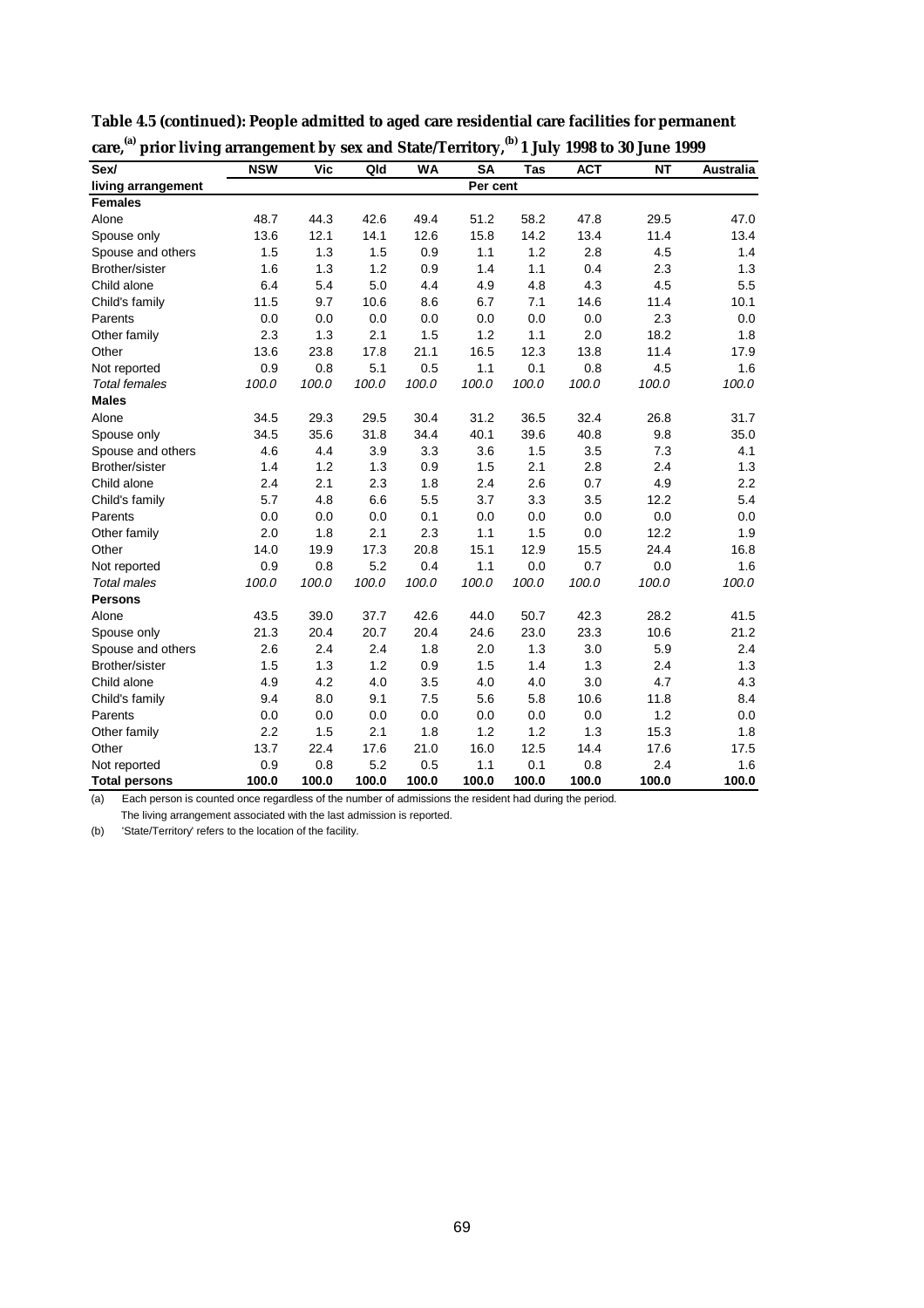| Sex/                 | <b>NSW</b>  | Vic            | Qld         | <b>WA</b> | <b>SA</b>     | Tas            | <b>ACT</b>     | <b>NT</b>      | <b>Australia</b> |
|----------------------|-------------|----------------|-------------|-----------|---------------|----------------|----------------|----------------|------------------|
| living arrangement   |             |                |             |           | <b>Number</b> |                |                |                |                  |
| <b>Females</b>       |             |                |             |           |               |                |                |                |                  |
| Alone                | 3,555       | 2,118          | 1,319       | 731       | 1,078         | 329            | 157            | 11             | 9,298            |
| Spouse only          | 984         | 718            | 525         | 221       | 289           | 110            | 40             | $\overline{7}$ | 2,894            |
| Spouse and others    | 106         | 65             | 49          | 24        | 17            | 10             | 10             | 2              | 283              |
| Brother/sister       | 124         | 52             | 40          | 17        | 22            | 5              | $\overline{2}$ | 2              | 264              |
| Child alone          | 587         | 367            | 251         | 98        | 128           | 53             | 21             | 5              | 1,510            |
| Child's family       | 1,198       | 692            | 610         | 244       | 176           | 84             | 56             | 37             | 3,097            |
| Parents              | $\mathbf 0$ | 3              | 3           | 0         | $\mathbf 0$   | $\mathbf 0$    | $\mathbf 0$    | 1              | 7                |
| Other family         | 228         | 105            | 103         | 54        | 20            | 12             | 7              | 20             | 549              |
| Other                | 453         | 351            | 244         | 142       | 151           | 30             | 16             | $\overline{7}$ | 1,394            |
| Not reported         | 67          | 28             | 173         | 8         | 20            | $\mathbf 0$    | 1              | $\overline{7}$ | 304              |
| <b>Total females</b> | 7,302       | 4,499          | 3,317       | 1,539     | 1,901         | 633            | 310            | 99             | 19,600           |
| <b>Males</b>         |             |                |             |           |               |                |                |                |                  |
| Alone                | 1,181       | 602            | 440         | 208       | 296           | 95             | 47             | 14             | 2,883            |
| Spouse only          | 1,750       | 1,222          | 797         | 421       | 517           | 186            | 75             | 6              | 4,974            |
| Spouse and others    | 212         | 152            | 103         | 52        | 38            | 13             | 13             | 13             | 596              |
| Brother/sister       | 66          | 37             | 29          | 16        | 8             | 5              | 3              | 3              | 167              |
| Child alone          | 115         | 59             | 59          | 19        | 16            | $\overline{7}$ | 1              | 4              | 280              |
| Child's family       | 316         | 173            | 170         | 70        | 64            | 27             | 11             | 17             | 848              |
| Parents              | 1           | $\overline{2}$ | $\mathbf 0$ | 0         | $\mathbf 0$   | 0              | $\mathbf 0$    | $\mathbf 0$    | 3                |
| Other family         | 99          | 37             | 58          | 36        | 21            | 9              | 3              | 17             | 280              |
| Other                | 288         | 178            | 158         | 66        | 80            | 14             | 9              | 10             | 803              |
| Not reported         | 29          | 14             | 87          | 6         | 14            | 1              | 0              | $\mathbf{1}$   | 152              |
| <b>Total males</b>   | 4,057       | 2,476          | 1,901       | 894       | 1,054         | 357            | 162            | 85             | 10,986           |
| <b>Persons</b>       |             |                |             |           |               |                |                |                |                  |
| Alone                | 4,736       | 2,720          | 1,759       | 939       | 1,374         | 424            | 204            | 25             | 12,181           |
| Spouse only          | 2,734       | 1,940          | 1,322       | 642       | 806           | 296            | 115            | 13             | 7,868            |
| Spouse and others    | 318         | 217            | 152         | 76        | 55            | 23             | 23             | 15             | 879              |
| Brother/sister       | 190         | 89             | 69          | 33        | 30            | 10             | 5              | 5              | 431              |
| Child alone          | 702         | 426            | 310         | 117       | 144           | 60             | 22             | 9              | 1,790            |
| Child's family       | 1,514       | 865            | 780         | 314       | 240           | 111            | 67             | 54             | 3,945            |
| Parents              | 1           | 5              | 3           | 0         | $\mathbf 0$   | 0              | $\overline{0}$ | 1              | 10               |
| Other family         | 327         | 142            | 161         | 90        | 41            | 21             | 10             | 37             | 829              |
| Other                | 741         | 529            | 402         | 208       | 231           | 44             | 25             | 17             | 2,197            |
| Not reported         | 96          | 42             | 260         | 14        | 34            | 1              | 1              | 8              | 456              |
| <b>Total persons</b> | 11,359      | 6,975          | 5,218       | 2,433     | 2,955         | 990            | 472            | 184            | 30,586           |
|                      |             |                |             |           |               |                |                |                | (continued)      |

**Table 4.6: People admitted to aged care residential care facilities for respite care,(a) prior living arrangements by sex and State/Territory,(b) 1 July 1998 to 30 June 1999**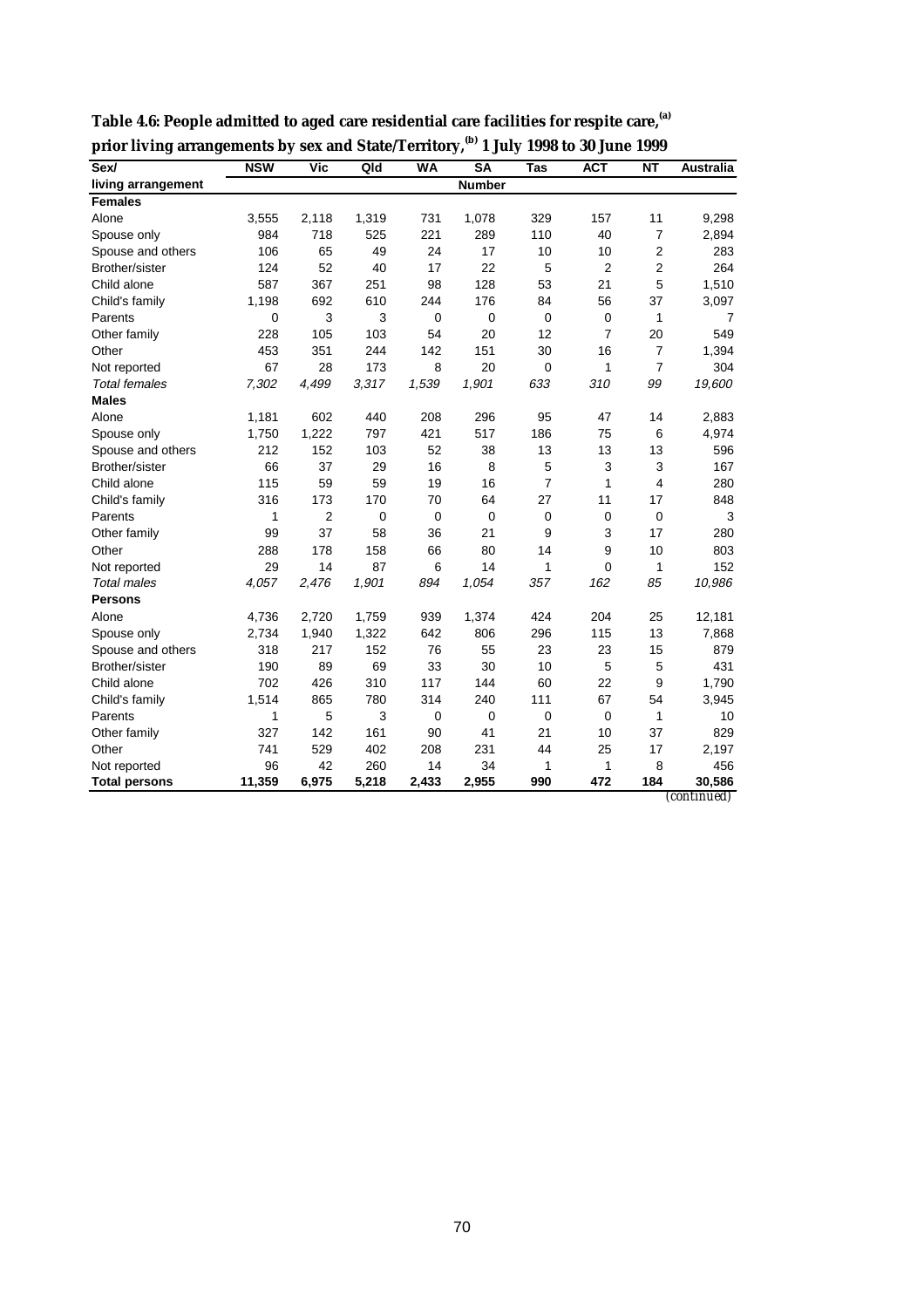| Sex/                 | <b>NSW</b> | Vic   | Qld   | <b>WA</b> | <b>SA</b> | <b>Tas</b> | <b>ACT</b> | <b>NT</b> | <b>Australia</b> |
|----------------------|------------|-------|-------|-----------|-----------|------------|------------|-----------|------------------|
| living arrangement   |            |       |       |           | Per cent  |            |            |           |                  |
| <b>Females</b>       |            |       |       |           |           |            |            |           |                  |
| Alone                | 48.7       | 47.1  | 39.8  | 47.5      | 56.7      | 52.0       | 50.6       | 11.1      | 47.4             |
| Spouse only          | 13.5       | 16.0  | 15.8  | 14.4      | 15.2      | 17.4       | 12.9       | 7.1       | 14.8             |
| Spouse and others    | 1.5        | 1.4   | 1.5   | 1.6       | 0.9       | 1.6        | 3.2        | 2.0       | 1.4              |
| Brother/sister       | 1.7        | 1.2   | 1.2   | 1.1       | 1.2       | 0.8        | 0.6        | 2.0       | 1.3              |
| Child alone          | 8.0        | 8.2   | 7.6   | 6.4       | 6.7       | 8.4        | 6.8        | 5.1       | 7.7              |
| Child's family       | 16.4       | 15.4  | 18.4  | 15.9      | 9.3       | 13.3       | 18.1       | 37.4      | 15.8             |
| Parents              | 0.0        | 0.1   | 0.1   | 0.0       | 0.0       | 0.0        | 0.0        | 1.0       | 0.0              |
| Other family         | 3.1        | 2.3   | 3.1   | 3.5       | 1.1       | 1.9        | 2.3        | 20.2      | 2.8              |
| Other                | 6.2        | 7.8   | 7.4   | 9.2       | 7.9       | 4.7        | 5.2        | 7.1       | 7.1              |
| Not reported         | 0.9        | 0.6   | 5.2   | 0.5       | 1.1       | 0.0        | 0.3        | 7.1       | 1.6              |
| <b>Total females</b> | 100.0      | 100.0 | 100.0 | 100.0     | 100.0     | 100.0      | 100.0      | 100.0     | 100.0            |
| <b>Males</b>         |            |       |       |           |           |            |            |           |                  |
| Alone                | 29.1       | 24.3  | 23.1  | 23.3      | 28.1      | 26.6       | 29.0       | 16.5      | 26.2             |
| Spouse only          | 43.1       | 49.4  | 41.9  | 47.1      | 49.1      | 52.1       | 46.3       | 7.1       | 45.3             |
| Spouse and others    | 5.2        | 6.1   | 5.4   | 5.8       | 3.6       | 3.6        | 8.0        | 15.3      | 5.4              |
| Brother/sister       | 1.6        | 1.5   | 1.5   | 1.8       | 0.8       | 1.4        | 1.9        | 3.5       | 1.5              |
| Child alone          | 2.8        | 2.4   | 3.1   | 2.1       | 1.5       | 2.0        | 0.6        | 4.7       | 2.5              |
| Child's family       | 7.8        | 7.0   | 8.9   | 7.8       | 6.1       | 7.6        | 6.8        | 20.0      | 7.7              |
| Parents              | 0.0        | 0.1   | 0.0   | 0.0       | 0.0       | 0.0        | 0.0        | 0.0       | 0.0              |
| Other family         | 2.4        | 1.5   | 3.1   | 4.0       | 2.0       | 2.5        | 1.9        | 20.0      | 2.5              |
| Other                | 7.1        | 7.2   | 8.3   | 7.4       | 7.6       | 3.9        | 5.6        | 11.8      | 7.3              |
| Not reported         | 0.7        | 0.6   | 4.6   | 0.7       | 1.3       | 0.3        | 0.0        | 1.2       | 1.4              |
| <b>Total males</b>   | 100.0      | 100.0 | 100.0 | 100.0     | 100.0     | 100.0      | 100.0      | 100.0     | 100.0            |
| <b>Persons</b>       |            |       |       |           |           |            |            |           |                  |
| Alone                | 41.7       | 39.0  | 33.7  | 38.6      | 46.5      | 42.8       | 43.2       | 13.6      | 39.8             |
| Spouse only          | 24.1       | 27.8  | 25.3  | 26.4      | 27.3      | 29.9       | 24.4       | 7.1       | 25.7             |
| Spouse and others    | 2.8        | 3.1   | 2.9   | 3.1       | 1.9       | 2.3        | 4.9        | 8.2       | 2.9              |
| Brother/sister       | 1.7        | 1.3   | 1.3   | 1.4       | 1.0       | 1.0        | 1.1        | 2.7       | 1.4              |
| Child alone          | 6.2        | 6.1   | 5.9   | 4.8       | 4.9       | 6.1        | 4.7        | 4.9       | 5.9              |
| Child's family       | 13.3       | 12.4  | 14.9  | 12.9      | 8.1       | 11.2       | 14.2       | 29.3      | 12.9             |
| Parents              | 0.0        | 0.1   | 0.1   | 0.0       | 0.0       | 0.0        | 0.0        | 0.5       | 0.0              |
| Other family         | 2.9        | 2.0   | 3.1   | 3.7       | 1.4       | 2.1        | 2.1        | 20.1      | 2.7              |
| Other                | 6.5        | 7.6   | 7.7   | 8.5       | 7.8       | 4.4        | 5.3        | 9.2       | 7.2              |
| Not reported         | 0.8        | 0.6   | 5.0   | 0.6       | 1.2       | 0.1        | 0.2        | 4.3       | 1.5              |
| <b>Total persons</b> | 100.0      | 100.0 | 100.0 | 100.0     | 100.0     | 100.0      | 100.0      | 100.0     | 100.0            |

| Table 4.6 (continued): People admitted to aged care residential care facilities for respite                          |  |
|----------------------------------------------------------------------------------------------------------------------|--|
| care, <sup>(a)</sup> prior living arrangement by sex and State/Territory, <sup>(b)</sup> 1 July 1998 to 30 June 1999 |  |

(a) Each person is counted once regardless of the number of admissions the resident had during the period. The living arrangement associated with the last admission is reported.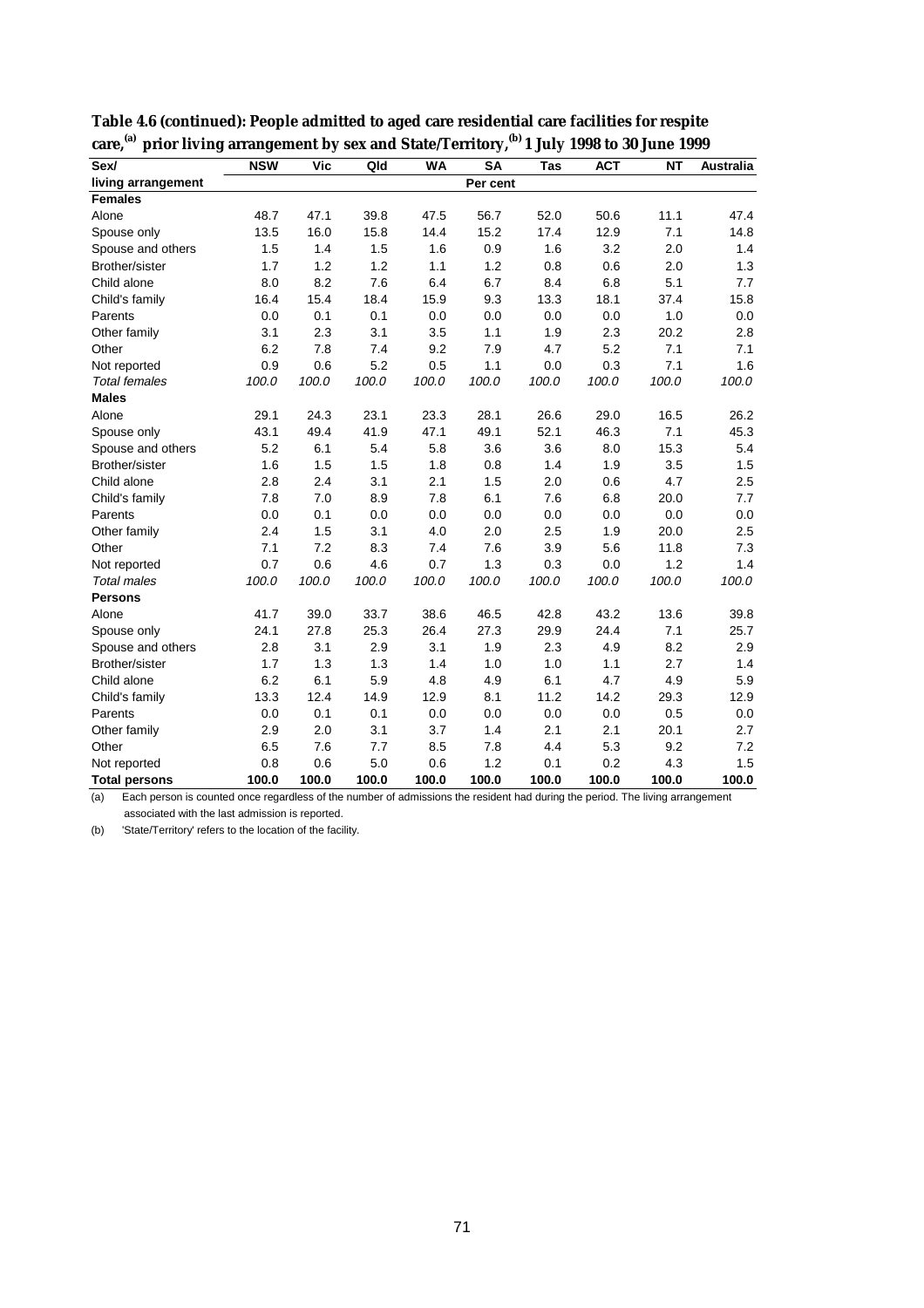| Sex/                 | <b>NSW</b> | <b>Vic</b> | Qld   | <b>WA</b> | $\overline{\text{SA}}$ | Tas   | <b>ACT</b> | <b>NT</b>      | <b>Australia</b> |
|----------------------|------------|------------|-------|-----------|------------------------|-------|------------|----------------|------------------|
| pension status       |            |            |       |           | <b>Number</b>          |       |            |                |                  |
| <b>Females</b>       |            |            |       |           |                        |       |            |                |                  |
| DFCS pension         | 3,277      | 2,512      | 1,624 | 853       | 941                    | 269   | 87         | 20             | 9,583            |
| DVA pension          | 481        | 374        | 268   | 134       | 140                    | 55    | 11         | $\overline{2}$ | 1,465            |
| Self-funded retirees | 389        | 295        | 158   | 107       | 80                     | 26    | 15         | 2              | 1,072            |
| Unknown              | 404        | 332        | 151   | 47        | 110                    | 12    | 12         | 2              | 1,070            |
| <b>Total females</b> | 4,551      | 3,513      | 2,201 | 1,141     | 1,271                  | 362   | 125        | 26             | 13,190           |
| <b>Males</b>         |            |            |       |           |                        |       |            |                |                  |
| DFCS pension         | 1,667      | 1,211      | 795   | 402       | 440                    | 125   | 40         | 19             | 4,699            |
| DVA pension          | 464        | 367        | 333   | 148       | 141                    | 70    | 10         | 1              | 1,534            |
| Self-funded retirees | 245        | 152        | 93    | 83        | 51                     | 12    | 17         | 1              | 654              |
| Unknown              | 314        | 276        | 139   | 36        | 75                     | 14    | 5          | 2              | 861              |
| <b>Total males</b>   | 2,690      | 2,006      | 1,360 | 669       | 707                    | 221   | 72         | 23             | 7,748            |
| <b>Persons</b>       |            |            |       |           |                        |       |            |                |                  |
| DFCS pension         | 4,944      | 3,723      | 2,419 | 1,255     | 1,381                  | 394   | 127        | 39             | 14,282           |
| DVA pension          | 945        | 741        | 601   | 282       | 281                    | 125   | 21         | 3              | 2,999            |
| Self-funded retirees | 634        | 447        | 251   | 190       | 131                    | 38    | 32         | 3              | 1,726            |
| Unknown              | 718        | 608        | 290   | 83        | 185                    | 26    | 17         | 4              | 1,931            |
| <b>Total persons</b> | 7,241      | 5,519      | 3,561 | 1,810     | 1,978                  | 583   | 197        | 49             | 20,938           |
|                      |            |            |       |           | Per cent               |       |            |                |                  |
| <b>Females</b>       |            |            |       |           |                        |       |            |                |                  |
| DFCS pension         | 72.0       | 71.5       | 73.8  | 74.8      | 74.0                   | 74.3  | 69.6       | 76.9           | 72.7             |
| DVA pension          | 10.6       | 10.6       | 12.2  | 11.7      | 11.0                   | 15.2  | 8.8        | 7.7            | 11.1             |
| Self-funded retirees | 8.5        | 8.4        | 7.2   | 9.4       | 6.3                    | 7.2   | 12.0       | 7.7            | 8.1              |
| <b>Unknown</b>       | 8.9        | 9.5        | 6.9   | 4.1       | 8.7                    | 3.3   | 9.6        | 7.7            | 8.1              |
| <b>Total females</b> | 100.0      | 100.0      | 100.0 | 100.0     | 100.0                  | 100.0 | 100.0      | 100.0          | 100.0            |
| <b>Males</b>         |            |            |       |           |                        |       |            |                |                  |
| <b>DFCS</b> pension  | 62.0       | 60.4       | 58.5  | 60.1      | 62.2                   | 56.6  | 55.6       | 82.6           | 60.6             |
| DVA pension          | 17.2       | 18.3       | 24.5  | 22.1      | 19.9                   | 31.7  | 13.9       | 4.3            | 19.8             |
| Self-funded retirees | 9.1        | 7.6        | 6.8   | 12.4      | 7.2                    | 5.4   | 23.6       | 4.3            | 8.4              |
| Unknown              | 11.7       | 13.8       | 10.2  | 5.4       | 10.6                   | 6.3   | 6.9        | 8.7            | 11.1             |
| <b>Total males</b>   | 100.0      | 100.0      | 100.0 | 100.0     | 100.0                  | 100.0 | 100.0      | 100.0          | 100.0            |
| <b>Persons</b>       |            |            |       |           |                        |       |            |                |                  |
| DFCS pension         | 68.3       | 67.5       | 67.9  | 69.3      | 69.8                   | 67.6  | 64.5       | 79.6           | 68.2             |
| DVA pension          | 13.1       | 13.4       | 16.9  | 15.6      | 14.2                   | 21.4  | 10.7       | 6.1            | 14.3             |
| Self-funded retirees | 8.8        | 8.1        | 7.0   | 10.5      | 6.6                    | 6.5   | 16.2       | 6.1            | 8.2              |
| Unknown              | 9.9        | 11.0       | 8.1   | 4.6       | 9.4                    | 4.5   | 8.6        | 8.2            | 9.2              |
| <b>Total persons</b> | 100.0      | 100.0      | 100.0 | 100.0     | 100.0                  | 100.0 | 100.0      | 100.0          | 100.0            |

| Table 4.7: People admitted to residential aged care facilities for permanent care, (a) |  |  |  |
|----------------------------------------------------------------------------------------|--|--|--|
|                                                                                        |  |  |  |

| <b>Females</b>       |       |       |       |       |       |     |     |  |
|----------------------|-------|-------|-------|-------|-------|-----|-----|--|
| DFCS pension         | 3.277 | 2.512 | 1.624 | 853   | 941   | 269 | 87  |  |
| DVA pension          | 481   | 374   | 268   | 134   | 140   | 55  | 11  |  |
| Self-funded retirees | 389   | 295   | 158   | 107   | 80    | 26  | 15  |  |
| Unknown              | 404   | 332   | 151   | 47    | 110   | 12  | 12  |  |
| Total females        | 4.551 | 3.513 | 2.201 | 1.141 | 1.271 | 362 | 125 |  |
| <b>Males</b>         |       |       |       |       |       |     |     |  |
| DFCS pension         | 1.667 | 1.211 | 795   | 402   | 440   | 125 | 40  |  |
|                      |       |       |       |       |       |     |     |  |

**pension status by sex and State/Territory,(b) 1 January to 30 June 1998**

(a) Each person is counted once regardless of the number of admissions this resident had during the period.

(b) 'State/Territory' refers to the location of the facility.

Note 1: 'DFCS' refers to the Commonwealth Department of Family and Community Services and

'DVA' refers to the Commonwealth Department of Veterans' Affairs.

Note 2: The category 'Unknown' refers to residents not yet assessed by Centrelink or DVA at the time of reporting.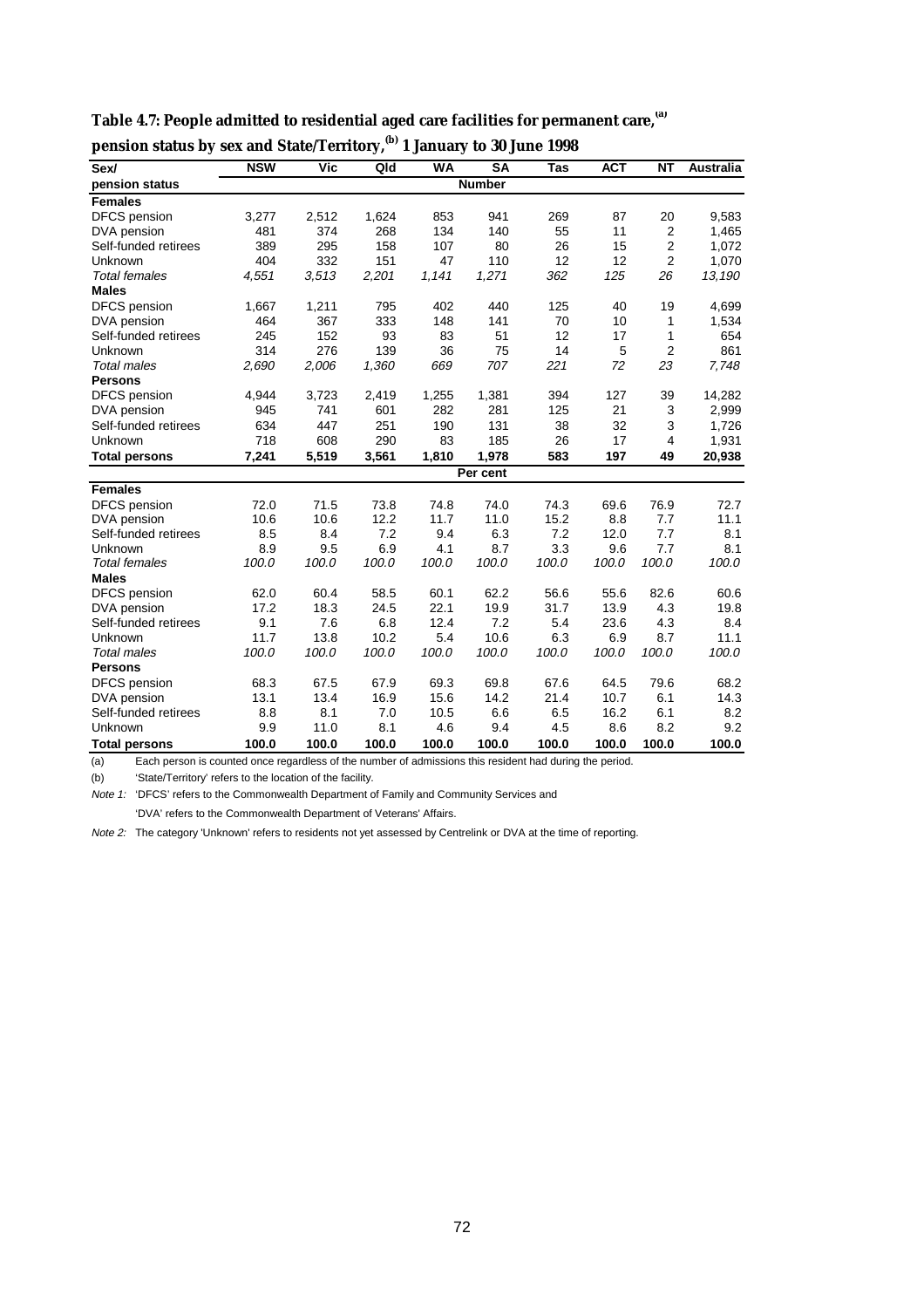| Sex/                 | <b>NSW</b> | Vic   | Qld   | <b>WA</b> | <b>SA</b>     | Tas   | <b>ACT</b>     |             | <b>NT Australia</b> |
|----------------------|------------|-------|-------|-----------|---------------|-------|----------------|-------------|---------------------|
| pension status       |            |       |       |           | <b>Number</b> |       |                |             |                     |
| <b>Females</b>       |            |       |       |           |               |       |                |             |                     |
| <b>DFCS</b> pension  | 826        | 510   | 380   | 182       | 263           | 65    | 31             | 12          | 2,269               |
| DVA pension          | 406        | 245   | 191   | 81        | 93            | 49    | 11             | 4           | 1,080               |
| Self-funded retirees | 83         | 40    | 33    | 21        | 15            | 9     | $\overline{2}$ | $\mathbf 0$ | 203                 |
| Unknown              | 2,319      | 1.586 | 1.043 | 461       | 543           | 224   | 110            | 42          | 6,328               |
| <b>Total females</b> | 3,634      | 2,381 | 1,647 | 745       | 914           | 347   | 154            | 58          | 9,880               |
| <b>Males</b>         |            |       |       |           |               |       |                |             |                     |
| DFCS pension         | 397        | 220   | 167   | 95        | 105           | 34    | 11             | 10          | 1,039               |
| DVA pension          | 434        | 242   | 251   | 96        | 115           | 70    | 7              | 4           | 1,219               |
| Self-funded retirees | 36         | 18    | 19    | 15        | 8             | 3     | 5              | $\Omega$    | 104                 |
| Unknown              | 1,232      | 880   | 595   | 312       | 283           | 116   | 52             | 41          | 3,511               |
| <b>Total males</b>   | 2,099      | 1,360 | 1,032 | 518       | 511           | 223   | 75             | 55          | 5,873               |
| <b>Persons</b>       |            |       |       |           |               |       |                |             |                     |
| DFCS pension         | 1,223      | 730   | 547   | 277       | 368           | 99    | 42             | 22          | 3,308               |
| DVA pension          | 840        | 487   | 442   | 177       | 208           | 119   | 18             | 8           | 2,299               |
| Self-funded retirees | 119        | 58    | 52    | 36        | 23            | 12    | $\overline{7}$ | 0           | 307                 |
| Unknown              | 3,551      | 2,466 | 1,638 | 773       | 826           | 340   | 162            | 83          | 9,839               |
| <b>Total persons</b> | 5,733      | 3,741 | 2,679 | 1,263     | 1,425         | 570   | 229            | 113         | 15,753              |
|                      |            |       |       |           | Per cent      |       |                |             |                     |
| <b>Females</b>       |            |       |       |           |               |       |                |             |                     |
| DFCS pension         | 22.7       | 21.4  | 23.1  | 24.4      | 28.8          | 18.7  | 20.1           | 20.7        | 23.0                |
| DVA pension          | 11.2       | 10.3  | 11.6  | 10.9      | 10.2          | 14.1  | 7.1            | 6.9         | 10.9                |
| Self-funded retirees | 2.3        | 1.7   | 2.0   | 2.8       | 1.6           | 2.6   | 1.3            | 0.0         | 2.1                 |
| Unknown              | 63.8       | 66.6  | 63.3  | 61.9      | 59.4          | 64.6  | 71.4           | 72.4        | 64.0                |
| <b>Total females</b> | 100.0      | 100.0 | 100.0 | 100.0     | 100.0         | 100.0 | 100.0          | 100.0       | 100.0               |
| <b>Males</b>         |            |       |       |           |               |       |                |             |                     |
| <b>DFCS</b> pension  | 18.9       | 16.2  | 16.2  | 18.3      | 20.5          | 15.2  | 14.7           | 18.2        | 17.7                |
| DVA pension          | 20.7       | 17.8  | 24.3  | 18.5      | 22.5          | 31.4  | 9.3            | 7.3         | 20.8                |
| Self-funded retirees | 1.7        | 1.3   | 1.8   | 2.9       | 1.6           | 1.3   | 6.7            | 0.0         | 1.8                 |
| Unknown              | 58.7       | 64.7  | 57.7  | 60.2      | 55.4          | 52.0  | 69.3           | 74.5        | 59.8                |
| <b>Total males</b>   | 100.0      | 100.0 | 100.0 | 100.0     | 100.0         | 100.0 | 100.0          | 100.0       | 100.0               |
| <b>Persons</b>       |            |       |       |           |               |       |                |             |                     |
| DFCS pension         | 21.3       | 19.5  | 20.4  | 21.9      | 25.8          | 17.4  | 18.3           | 19.5        | 21.0                |
| DVA pension          | 14.7       | 13.0  | 16.5  | 14.0      | 14.6          | 20.9  | 7.9            | 7.1         | 14.6                |
| Self-funded retirees | 2.1        | 1.6   | 1.9   | 2.9       | 1.6           | 2.1   | 3.1            | 0.0         | 1.9                 |
| Unknown              | 61.9       | 65.9  | 61.1  | 61.2      | 58.0          | 59.6  | 70.7           | 73.5        | 62.5                |
| <b>Total persons</b> | 100.0      | 100.0 | 100.0 | 100.0     | 100.0         | 100.0 | 100.0          | 100.0       | 100.0               |

**Table 4.8: People admitted to residential aged care facilities for respite care,(a) pension status by sex and State/Territory,(b) 1 January to 30 June 1998**

(a) Each person is counted once regardless of the number of admissions this resident had during the period.

(b) 'State/Territory' refers to the location of the facility.

Note: 'DFCS' refers to the Commonwealth Department of Family and Community Services and 'DVA' refers to the Commonwealth Department of Veterans' Affairs.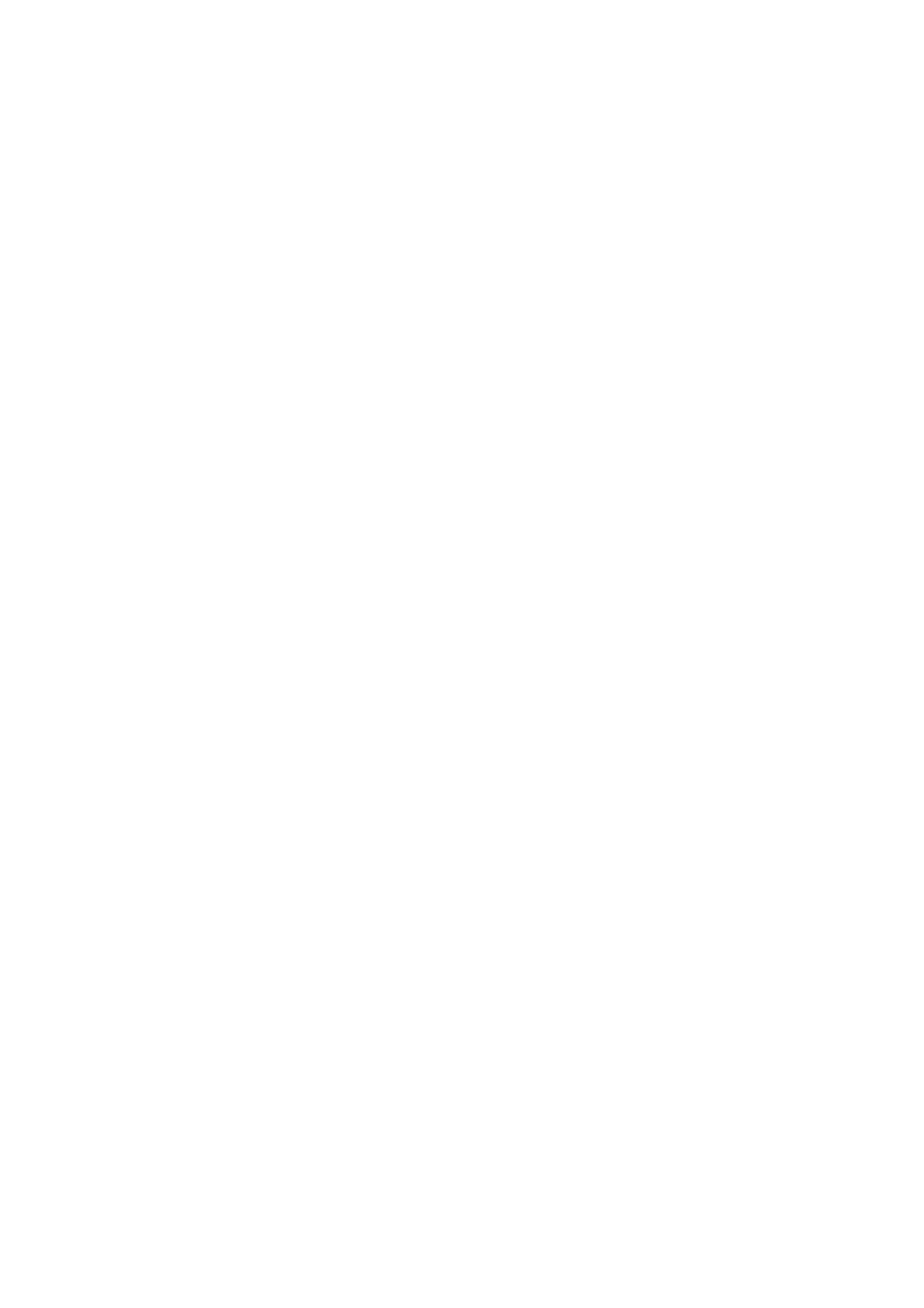## **Section 5**

## **Resident dependency**

The tables in this section describe dependency levels among the residents in residential aged care facilities. Resident dependency levels are based on the Resident Classification Scale which classifies residents into eight categories. Category 1 represents the highest dependency level and category 8 the lowest.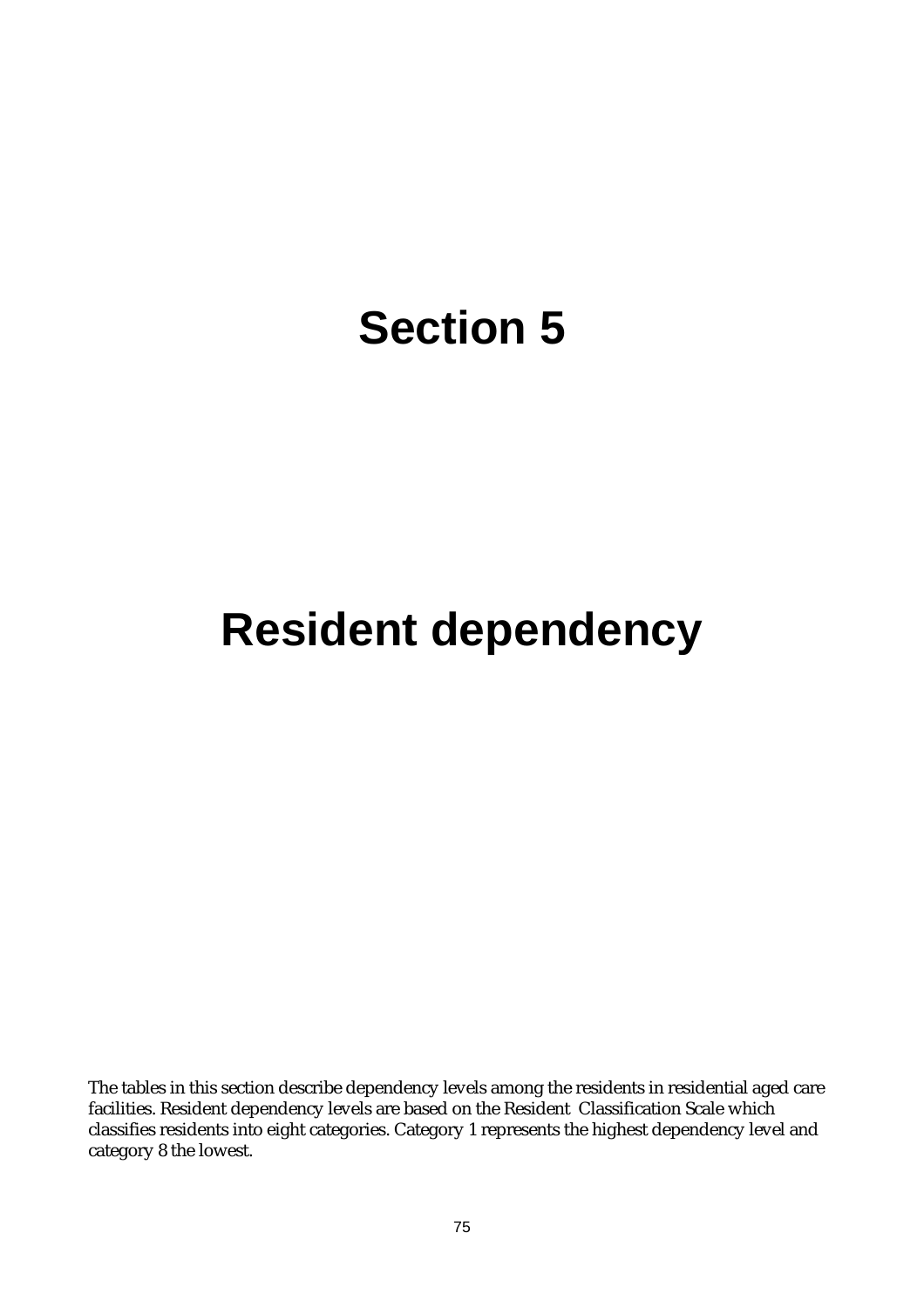| Sex/                 |                  | <b>High dependency</b> |        |       | Low dependency |                  |        |           |              |  |
|----------------------|------------------|------------------------|--------|-------|----------------|------------------|--------|-----------|--------------|--|
| State/               | RCS <sub>1</sub> | RCS <sub>2</sub>       | RCS3   | RCS4  | RCS5           | RCS <sub>6</sub> | RCS7   | RCS8      | <b>Total</b> |  |
| <b>Territory</b>     |                  |                        |        |       | <b>Number</b>  |                  |        |           |              |  |
| <b>Females</b>       |                  |                        |        |       |                |                  |        |           |              |  |
| <b>NSW</b>           | 4,044            | 8,975                  | 6,559  | 1,594 | 2,567          | 3,008            | 5,185  | 966       | 32,898       |  |
| Vic                  | 2,678            | 5,826                  | 3,556  | 799   | 2,131          | 2,595            | 4,432  | 726       | 22,743       |  |
| Qld                  | 2,441            | 4,145                  | 2,817  | 815   | 1,628          | 1,735            | 2,674  | 477       | 16,732       |  |
| <b>WA</b>            | 800              | 1,960                  | 1,175  | 342   | 763            | 945              | 1,593  | 231       | 7,809        |  |
| <b>SA</b>            | 822              | 2,333                  | 1,815  | 460   | 876            | 1,053            | 1,835  | 200       | 9,394        |  |
| Tas                  | 237              | 595                    | 577    | 169   | 242            | 263              | 431    | 60        | 2,574        |  |
| <b>ACT</b>           | 136              | 183                    | 152    | 43    | 84             | 83               | 195    | 72        | 948          |  |
| <b>NT</b>            | 16               | 67                     | 31     | 8     | 15             | 11               | 24     | $\pmb{0}$ | 172          |  |
| <b>Total females</b> | 11,174           | 24,084                 | 16,682 | 4,230 | 8,306          | 9,693            | 16,369 | 2,732     | 93,270       |  |
| <b>Males</b>         |                  |                        |        |       |                |                  |        |           |              |  |
| <b>NSW</b>           | 1,640            | 3,401                  | 2,497  | 626   | 856            | 1,039            | 2,039  | 373       | 12,471       |  |
| Vic                  | 1,184            | 2,223                  | 1,385  | 299   | 681            | 909              | 1,564  | 359       | 8,604        |  |
| Qld                  | 1,022            | 1,633                  | 1,084  | 317   | 607            | 662              | 1,075  | 263       | 6,663        |  |
| <b>WA</b>            | 425              | 698                    | 444    | 124   | 230            | 299              | 547    | 103       | 2,870        |  |
| SA                   | 331              | 878                    | 635    | 176   | 283            | 297              | 566    | 78        | 3,244        |  |
| Tas                  | 111              | 244                    | 179    | 76    | 69             | 86               | 154    | 21        | 940          |  |
| <b>ACT</b>           | 71               | 74                     | 63     | 16    | 30             | 35               | 47     | 10        | 346          |  |
| <b>NT</b>            | 13               | 44                     | 26     | 11    | 10             | 16               | 22     | 5         | 147          |  |
| <b>Total males</b>   | 4,797            | 9,195                  | 6,313  | 1,645 | 2,766          | 3,343            | 6.014  | 1,212     | 35,285       |  |
| <b>Persons</b>       |                  |                        |        |       |                |                  |        |           |              |  |
| <b>NSW</b>           | 5,684            | 12,376                 | 9,056  | 2,220 | 3,423          | 4,047            | 7,224  | 1,339     | 45,369       |  |
| Vic                  | 3,862            | 8,049                  | 4,941  | 1,098 | 2,812          | 3,504            | 5,996  | 1,085     | 31,347       |  |
| Qld                  | 3,463            | 5,778                  | 3,901  | 1,132 | 2,235          | 2,397            | 3,749  | 740       | 23,395       |  |
| <b>WA</b>            | 1,225            | 2,658                  | 1,619  | 466   | 993            | 1,244            | 2,140  | 334       | 10,679       |  |
| <b>SA</b>            | 1,153            | 3,211                  | 2,450  | 636   | 1,159          | 1,350            | 2,401  | 278       | 12,638       |  |
| Tas                  | 348              | 839                    | 756    | 245   | 311            | 349              | 585    | 81        | 3,514        |  |
| <b>ACT</b>           | 207              | 257                    | 215    | 59    | 114            | 118              | 242    | 82        | 1,294        |  |
| <b>NT</b>            | 29               | 111                    | 57     | 19    | 25             | 27               | 46     | 5         | 319          |  |
| <b>Total persons</b> | 15,971           | 33,279                 | 22,995 | 5,875 | 11,072         | 13,036           | 22,383 | 3,944     | 128,555      |  |

**Table 5.1: Permanent residents, State/Territory(a) by sex and level of dependency, 30 June 1999**

*(continued)*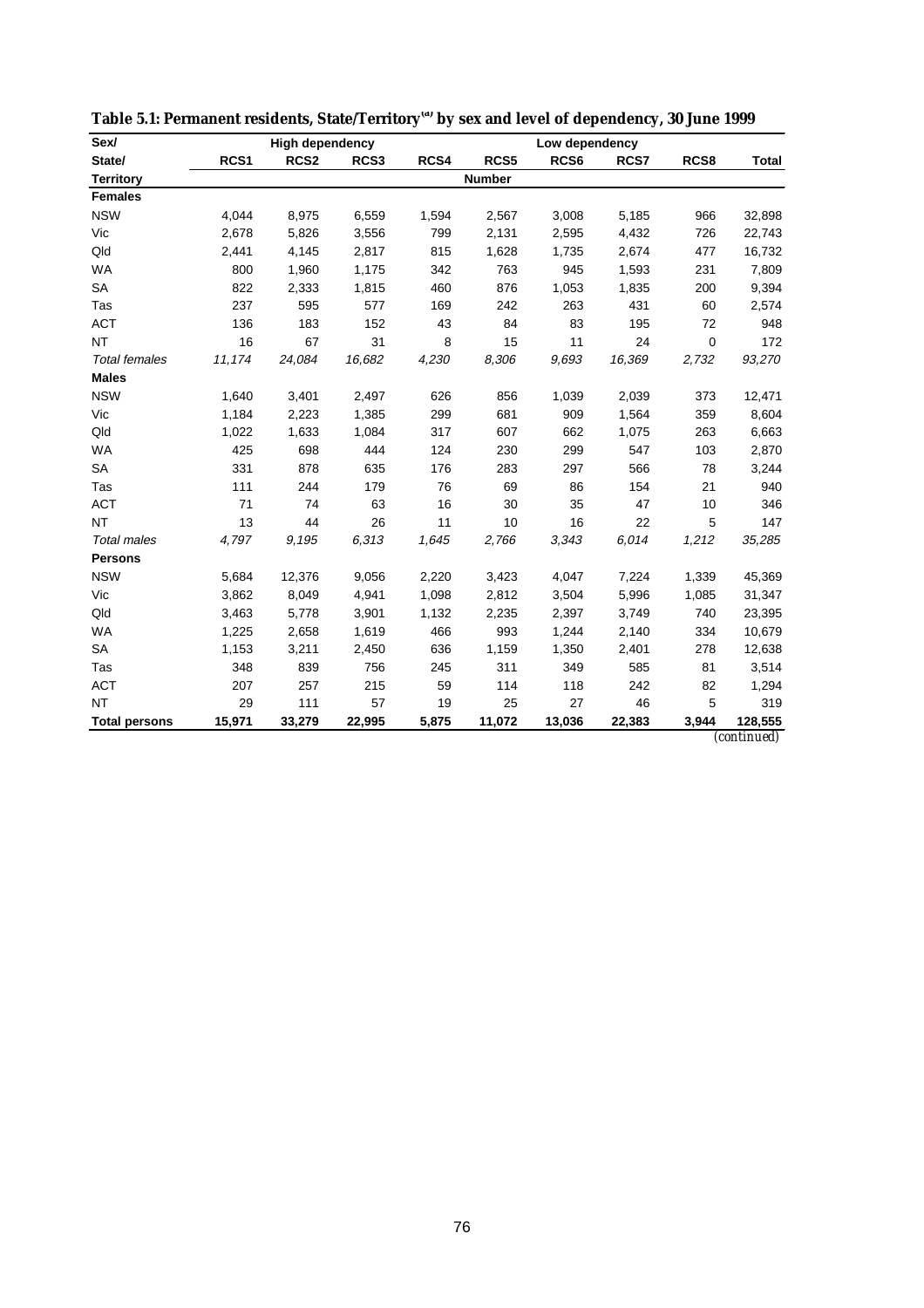| Sex/                 | <b>High dependency</b><br>Low dependency |                  |      |      |          |      |      |      |              |
|----------------------|------------------------------------------|------------------|------|------|----------|------|------|------|--------------|
| State/               | RCS <sub>1</sub>                         | RCS <sub>2</sub> | RCS3 | RCS4 | RCS5     | RCS6 | RCS7 | RCS8 | <b>Total</b> |
| <b>Territory</b>     |                                          |                  |      |      | Per cent |      |      |      |              |
| <b>Females</b>       |                                          |                  |      |      |          |      |      |      |              |
| <b>NSW</b>           | 12.3                                     | 27.3             | 19.9 | 4.8  | 7.8      | 9.1  | 15.8 | 2.9  | 100.0        |
| Vic                  | 11.8                                     | 25.6             | 15.6 | 3.5  | 9.4      | 11.4 | 19.5 | 3.2  | 100.0        |
| Qld                  | 14.6                                     | 24.8             | 16.8 | 4.9  | 9.7      | 10.4 | 16.0 | 2.9  | 100.0        |
| <b>WA</b>            | 10.2                                     | 25.1             | 15.0 | 4.4  | 9.8      | 12.1 | 20.4 | 3.0  | 100.0        |
| SA                   | 8.8                                      | 24.8             | 19.3 | 4.9  | 9.3      | 11.2 | 19.5 | 2.1  | 100.0        |
| Tas                  | 9.2                                      | 23.1             | 22.4 | 6.6  | 9.4      | 10.2 | 16.7 | 2.3  | 100.0        |
| <b>ACT</b>           | 14.3                                     | 19.3             | 16.0 | 4.5  | 8.9      | 8.8  | 20.6 | 7.6  | 100.0        |
| <b>NT</b>            | 9.3                                      | 39.0             | 18.0 | 4.7  | 8.7      | 6.4  | 14.0 | 0.0  | 100.0        |
| <b>Total females</b> | 12.0                                     | 25.8             | 17.9 | 4.5  | 8.9      | 10.4 | 17.6 | 2.9  | 100.0        |
| <b>Males</b>         |                                          |                  |      |      |          |      |      |      |              |
| <b>NSW</b>           | 13.2                                     | 27.3             | 20.0 | 5.0  | 6.9      | 8.3  | 16.3 | 3.0  | 100.0        |
| Vic                  | 13.8                                     | 25.8             | 16.1 | 3.5  | 7.9      | 10.6 | 18.2 | 4.2  | 100.0        |
| Qld                  | 15.3                                     | 24.5             | 16.3 | 4.8  | 9.1      | 9.9  | 16.1 | 3.9  | 100.0        |
| WA                   | 14.8                                     | 24.3             | 15.5 | 4.3  | 8.0      | 10.4 | 19.1 | 3.6  | 100.0        |
| SA                   | 10.2                                     | 27.1             | 19.6 | 5.4  | 8.7      | 9.2  | 17.4 | 2.4  | 100.0        |
| Tas                  | 11.8                                     | 26.0             | 19.0 | 8.1  | 7.3      | 9.1  | 16.4 | 2.2  | 100.0        |
| <b>ACT</b>           | 20.5                                     | 21.4             | 18.2 | 4.6  | 8.7      | 10.1 | 13.6 | 2.9  | 100.0        |
| <b>NT</b>            | 8.8                                      | 29.9             | 17.7 | 7.5  | 6.8      | 10.9 | 15.0 | 3.4  | 100.0        |
| <b>Total males</b>   | 13.6                                     | 26.1             | 17.9 | 4.7  | 7.8      | 9.5  | 17.0 | 3.4  | 100.0        |
| <b>Persons</b>       |                                          |                  |      |      |          |      |      |      |              |
| <b>NSW</b>           | 12.5                                     | 27.3             | 20.0 | 4.9  | 7.5      | 8.9  | 15.9 | 3.0  | 100.0        |
| Vic                  | 12.3                                     | 25.7             | 15.8 | 3.5  | 9.0      | 11.2 | 19.1 | 3.5  | 100.0        |
| Qld                  | 14.8                                     | 24.7             | 16.7 | 4.8  | 9.6      | 10.2 | 16.0 | 3.2  | 100.0        |
| <b>WA</b>            | 11.5                                     | 24.9             | 15.2 | 4.4  | 9.3      | 11.6 | 20.0 | 3.1  | 100.0        |
| SA                   | 9.1                                      | 25.4             | 19.4 | 5.0  | 9.2      | 10.7 | 19.0 | 2.2  | 100.0        |
| Tas                  | 9.9                                      | 23.9             | 21.5 | 7.0  | 8.9      | 9.9  | 16.6 | 2.3  | 100.0        |
| <b>ACT</b>           | 16.0                                     | 19.9             | 16.6 | 4.6  | 8.8      | 9.1  | 18.7 | 6.3  | 100.0        |
| <b>NT</b>            | 9.1                                      | 34.8             | 17.9 | 6.0  | 7.8      | 8.5  | 14.4 | 1.6  | 100.0        |
| <b>Total persons</b> | 12.4                                     | 25.9             | 17.9 | 4.6  | 8.6      | 10.1 | 17.4 | 3.1  | 100.0        |

Table 5.1 (continued): Permanent residents, State/Territory<sup>(a)</sup> by sex and level of **dependency, 30 June 1999**

(a) 'State/Territory' refers to the location of the facility. The table excludes 3,865 residents whose dependency levels.

were not reported.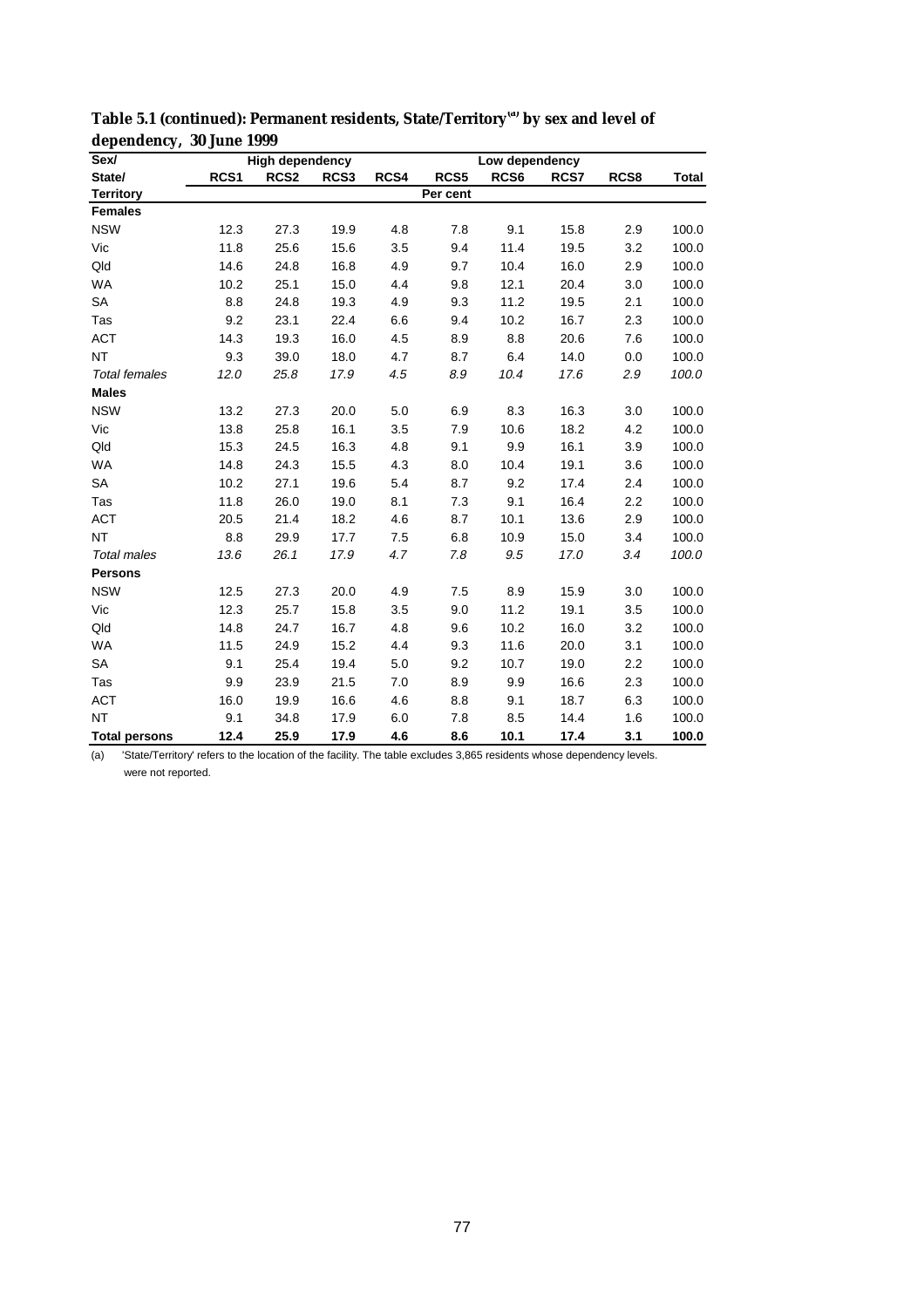|                      |        | <b>High dependency</b> |        |       |                | Low dependency   |        |       |              |
|----------------------|--------|------------------------|--------|-------|----------------|------------------|--------|-------|--------------|
|                      | RCS1   | RCS <sub>2</sub>       | RCS3   | RCS4  | RCS5           | RCS <sub>6</sub> | RCS7   | RCS8  | <b>Total</b> |
| Sex/age              |        |                        |        |       | <b>Numbers</b> |                  |        |       |              |
| <b>Females</b>       |        |                        |        |       |                |                  |        |       |              |
| under 65             | 518    | 825                    | 477    | 132   | 196            | 216              | 317    | 33    | 2,714        |
| 65-69                | 355    | 616                    | 389    | 104   | 202            | 206              | 321    | 48    | 2,241        |
| $70 - 74$            | 764    | 1,389                  | 1,008  | 251   | 447            | 525              | 824    | 147   | 5,355        |
| $75 - 79$            | 1,506  | 3,187                  | 2,154  | 523   | 1,032          | 1,182            | 2,069  | 343   | 11,996       |
| $80 - 84$            | 2,199  | 5,081                  | 3,461  | 925   | 1,901          | 2,223            | 3,855  | 719   | 20,364       |
| $85 - 89$            | 3,001  | 6,478                  | 4,667  | 1,204 | 2,482          | 2,879            | 5,179  | 869   | 26,759       |
| $90+$                | 2,831  | 6,508                  | 4,526  | 1,091 | 2,046          | 2,462            | 3,804  | 573   | 23,841       |
| <b>Total females</b> | 11,174 | 24,084                 | 16,682 | 4,230 | 8,306          | 9,693            | 16,369 | 2,732 | 93,270       |
| <b>Males</b>         |        |                        |        |       |                |                  |        |       |              |
| under 65             | 504    | 840                    | 526    | 156   | 236            | 296              | 434    | 81    | 3,073        |
| 65-69                | 332    | 568                    | 381    | 109   | 170            | 237              | 360    | 68    | 2,225        |
| $70 - 74$            | 603    | 1,124                  | 762    | 200   | 341            | 383              | 677    | 97    | 4,187        |
| $75 - 79$            | 904    | 1,758                  | 1,169  | 287   | 454            | 510              | 923    | 189   | 6,194        |
| $80 - 84$            | 999    | 2,011                  | 1,313  | 308   | 525            | 661              | 1,242  | 290   | 7,349        |
| $85 - 89$            | 935    | 1,819                  | 1,265  | 339   | 601            | 709              | 1,397  | 302   | 7,367        |
| $90+$                | 520    | 1,075                  | 897    | 246   | 439            | 547              | 981    | 185   | 4,890        |
| <b>Total males</b>   | 4,797  | 9,195                  | 6,313  | 1,645 | 2,766          | 3,343            | 6,014  | 1,212 | 35,285       |
| <b>Persons</b>       |        |                        |        |       |                |                  |        |       |              |
| under 65             | 1,022  | 1,665                  | 1,003  | 288   | 432            | 512              | 751    | 114   | 5,787        |
| 65-69                | 687    | 1,184                  | 770    | 213   | 372            | 443              | 681    | 116   | 4,466        |
| $70 - 74$            | 1,367  | 2,513                  | 1,770  | 451   | 788            | 908              | 1,501  | 244   | 9,542        |
| $75 - 79$            | 2,410  | 4,945                  | 3,323  | 810   | 1,486          | 1,692            | 2,992  | 532   | 18,190       |
| $80 - 84$            | 3,198  | 7,092                  | 4,774  | 1,233 | 2,426          | 2,884            | 5,097  | 1,009 | 27,713       |
| $85 - 89$            | 3,936  | 8,297                  | 5,932  | 1,543 | 3,083          | 3,588            | 6,576  | 1,171 | 34,126       |
| $90+$                | 3,351  | 7,583                  | 5,423  | 1,337 | 2,485          | 3,009            | 4,785  | 758   | 28,731       |
| <b>Total persons</b> | 15,971 | 33,279                 | 22,995 | 5,875 | 11,072         | 13,036           | 22,383 | 3,944 | 128,555      |
|                      |        |                        |        |       | Per cent       |                  |        |       |              |
| <b>Females</b>       |        |                        |        |       |                |                  |        |       |              |
| under 65             | 19.1   | 30.4                   | 17.6   | 4.9   | 7.2            | 8.0              | 11.7   | 1.2   | 100.0        |
| 65-69                | 15.8   | 27.5                   | 17.4   | 4.6   | 9.0            | 9.2              | 14.3   | 2.1   | 100.0        |
| $70 - 74$            | 14.3   | 25.9                   | 18.8   | 4.7   | 8.3            | 9.8              | 15.4   | 2.7   | 100.0        |
| $75 - 79$            | 12.6   | 26.6                   | 18.0   | 4.4   | 8.6            | 9.9              | 17.2   | 2.9   | 100.0        |
| $80 - 84$            | 10.8   | 25.0                   | 17.0   | 4.5   | 9.3            | 10.9             | 18.9   | 3.5   | 100.0        |
| $85 - 89$            | 11.2   | 24.2                   | 17.4   | 4.5   | 9.3            | 10.8             | 19.4   | 3.2   | 100.0        |
| $90+$                | 11.9   | 27.3                   | 19.0   | 4.6   | 8.6            | 10.3             | 16.0   | 2.4   | 100.0        |
| <b>Total females</b> | 12.0   | 25.8                   | 17.9   | 4.5   | 8.9            | 10.4             | 17.6   | 2.9   | 100.0        |
| <b>Males</b>         |        |                        |        |       |                |                  |        |       |              |
| under 65             | 16.4   | 27.3                   | 17.1   | 5.1   | 7.7            | 9.6              | 14.1   | 2.6   | 100.0        |
| $65 - 69$            | 14.9   | 25.5                   | 17.1   | 4.9   | 7.6            | 10.7             | 16.2   | 3.1   | 100.0        |
|                      |        |                        |        |       |                |                  |        |       | 100.0        |
| $70 - 74$            | 14.4   | 26.8                   | 18.2   | 4.8   | 8.1            | 9.1              | 16.2   | 2.3   |              |
| $75 - 79$            | 14.6   | 28.4                   | 18.9   | 4.6   | 7.3            | 8.2              | 14.9   | 3.1   | 100.0        |
| $80 - 84$            | 13.6   | 27.4                   | 17.9   | 4.2   | 7.1            | 9.0              | 16.9   | 3.9   | 100.0        |
| $85 - 89$            | 12.7   | 24.7                   | 17.2   | 4.6   | 8.2            | 9.6              | 19.0   | 4.1   | 100.0        |
| $90+$                | 10.6   | 22.0                   | 18.3   | 5.0   | 9.0            | 11.2             | 20.1   | 3.8   | 100.0        |
| Total males          | 13.6   | 26.1                   | 17.9   | 4.7   | 7.8            | 9.5              | 17.0   | 3.4   | 100.0        |
| <b>Persons</b>       |        |                        |        |       |                |                  |        |       |              |
| under 65             | 17.7   | 28.8                   | 17.3   | 5.0   | 7.5            | 8.8              | 13.0   | 2.0   | 100.0        |
| $65 - 69$            | 15.4   | 26.5                   | 17.2   | 4.8   | 8.3            | 9.9              | 15.2   | 2.6   | 100.0        |
| $70 - 74$            | 14.3   | 26.3                   | 18.5   | 4.7   | 8.3            | 9.5              | 15.7   | 2.6   | 100.0        |
| $75 - 79$            | 13.2   | 27.2                   | 18.3   | 4.5   | 8.2            | 9.3              | 16.4   | 2.9   | 100.0        |
| $80 - 84$            | 11.5   | 25.6                   | 17.2   | 4.4   | 8.8            | 10.4             | 18.4   | 3.6   | 100.0        |
| $85 - 89$            | 11.5   | 24.3                   | 17.4   | 4.5   | 9.0            | 10.5             | 19.3   | 3.4   | 100.0        |
| $90+$                | 11.7   | 26.4                   | 18.9   | 4.7   | 8.6            | 10.5             | 16.7   | 2.6   | 100.0        |
| <b>Total persons</b> | 12.4   | 25.9                   | 17.9   | 4.6   | 8.6            | 10.1             | 17.4   | 3.1   | 100.0        |

**Table 5.2: Permanent residents, age by sex and level of dependency, 30 June 1999**

Note: This table excludes 3,865 residents dependency levels were not reported.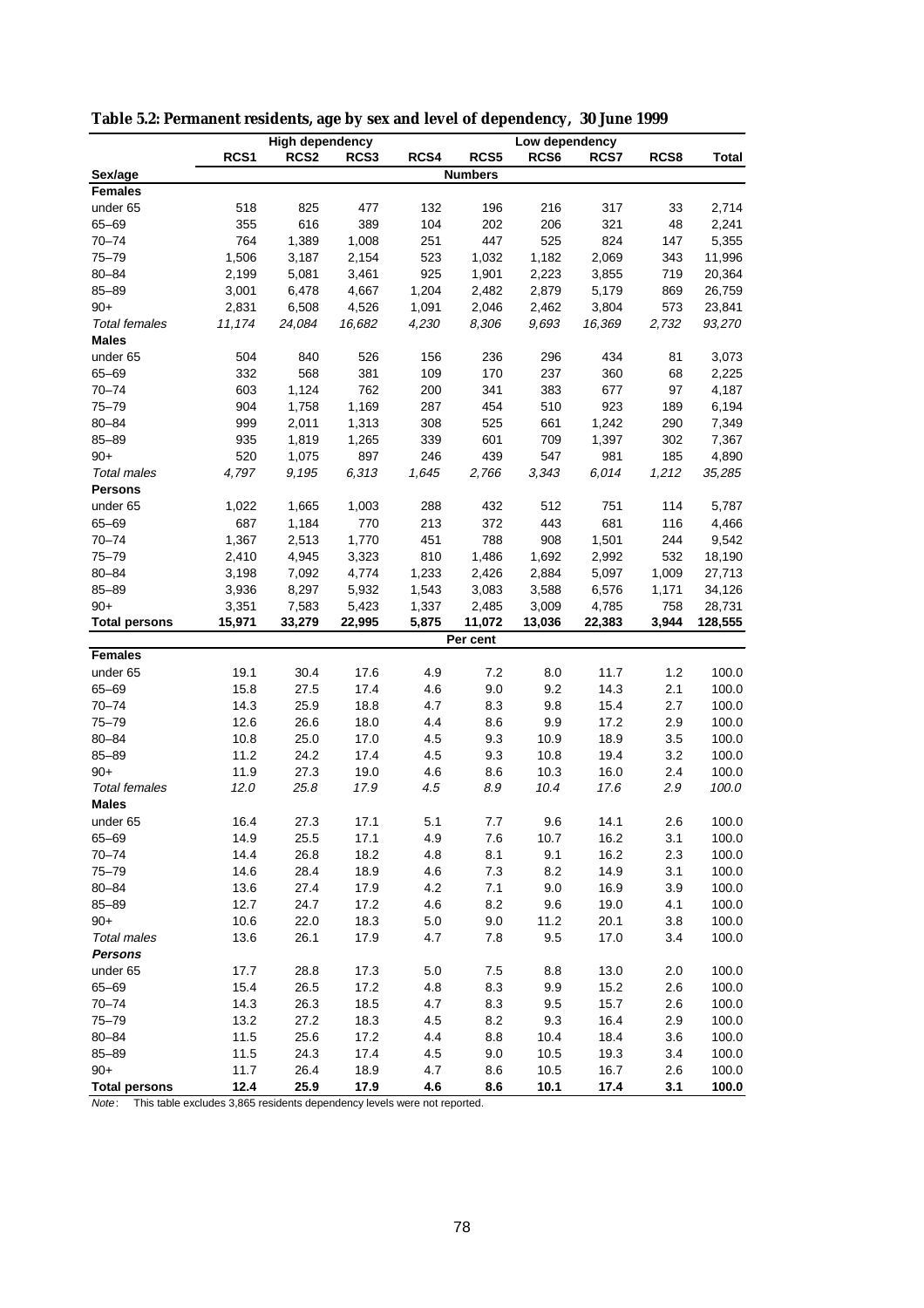| Sex/                 |                | <b>High dependency</b> |       |                |                | Low dependency   |       |                |                              |
|----------------------|----------------|------------------------|-------|----------------|----------------|------------------|-------|----------------|------------------------------|
| State/               | RCS1           | RCS <sub>2</sub>       | RCS3  | RCS4           | RCS5           | RCS <sub>6</sub> | RCS7  | RCS8           | <b>Total</b>                 |
| <b>Territory</b>     |                |                        |       |                | <b>Number</b>  |                  |       |                |                              |
| <b>Females</b>       |                |                        |       |                |                |                  |       |                |                              |
| <b>NSW</b>           | 1,004          | 2,486                  | 2,096 | 502            | 753            | 816              | 1,431 | 193            | 9,281                        |
| Vic                  | 687            | 1,793                  | 1,231 | 263            | 635            | 839              | 1,363 | 188            | 6,999                        |
| Qld                  | 520            | 1,102                  | 791   | 253            | 522            | 525              | 729   | 90             | 4,532                        |
| <b>WA</b>            | 241            | 491                    | 401   | 132            | 255            | 331              | 494   | 44             | 2,389                        |
| <b>SA</b>            | 272            | 593                    | 529   | 140            | 266            | 323              | 519   | 50             | 2,692                        |
| Tas                  | 49             | 126                    | 189   | 61             | 61             | 75               | 125   | 12             | 698                          |
| <b>ACT</b>           | 30             | 44                     | 47    | 6              | 24             | 22               | 50    | 14             | 237                          |
| <b>NT</b>            | 4              | 10                     | 5     | $\overline{2}$ | $\overline{7}$ | 5                | 9     | 1              | 43                           |
| <b>Total females</b> | 2,807          | 6,645                  | 5,289 | 1,359          | 2,523          | 2,936            | 4,720 | 592            | 26,871                       |
| <b>Males</b>         |                |                        |       |                |                |                  |       |                |                              |
| <b>NSW</b>           | 812            | 1,641                  | 1,221 | 247            | 311            | 376              | 660   | 85             | 5,353                        |
| Vic                  | 531            | 1,075                  | 720   | 137            | 265            | 333              | 572   | 114            | 3,747                        |
| Qld                  | 435            | 710                    | 505   | 132            | 224            | 256              | 367   | 67             | 2,696                        |
| <b>WA</b>            | 224            | 380                    | 226   | 67             | 93             | 130              | 183   | 23             | 1,326                        |
| SA                   | 224            | 445                    | 321   | 71             | 108            | 131              | 189   | 22             | 1,511                        |
| Tas                  | 50             | 98                     | 89    | 30             | 28             | 24               | 44    | 6              | 369                          |
| <b>ACT</b>           | 36             | 34                     | 29    | 6              | 10             | 10               | 12    | 3              | 140                          |
| <b>NT</b>            | 3              | 12                     | 6     | 1              | 3              | 3                | 8     | $\overline{2}$ | 38                           |
| <b>Total males</b>   | 2,315          | 4,395                  | 3,117 | 691            | 1,042          | 1,263            | 2,035 | 322            | 15,180                       |
| <b>Persons</b>       |                |                        |       |                |                |                  |       |                |                              |
| <b>NSW</b>           | 1,816          | 4,127                  | 3,317 | 749            | 1,064          | 1,192            | 2,091 | 278            | 14,634                       |
| Vic                  | 1,218          | 2,868                  | 1,951 | 400            | 900            | 1,172            | 1,935 | 302            | 10,746                       |
| Qld                  | 955            | 1,812                  | 1,296 | 385            | 746            | 781              | 1,096 | 157            | 7,228                        |
| <b>WA</b>            | 465            | 871                    | 627   | 199            | 348            | 461              | 677   | 67             | 3,715                        |
| <b>SA</b>            | 496            | 1,038                  | 850   | 211            | 374            | 454              | 708   | 72             | 4,203                        |
| Tas                  | 99             | 224                    | 278   | 91             | 89             | 99               | 169   | 18             | 1,067                        |
| <b>ACT</b>           | 66             | 78                     | 76    | 12             | 34             | 32               | 62    | 17             | 377                          |
| <b>NT</b>            | $\overline{7}$ | 22                     | 11    | 3              | 10             | 8                | 17    | 3              | 81                           |
| <b>Total persons</b> | 5,122          | 11,040                 | 8,406 | 2,050          | 3,565          | 4,199            | 6,755 | 914            | 42,051<br><i>(continued)</i> |

**Table 5.3: People admitted to residential care facilities for permanent care, State/Territory, (a) by sex and level of dependency, (b) 1 July 1998 to 30 June 1999**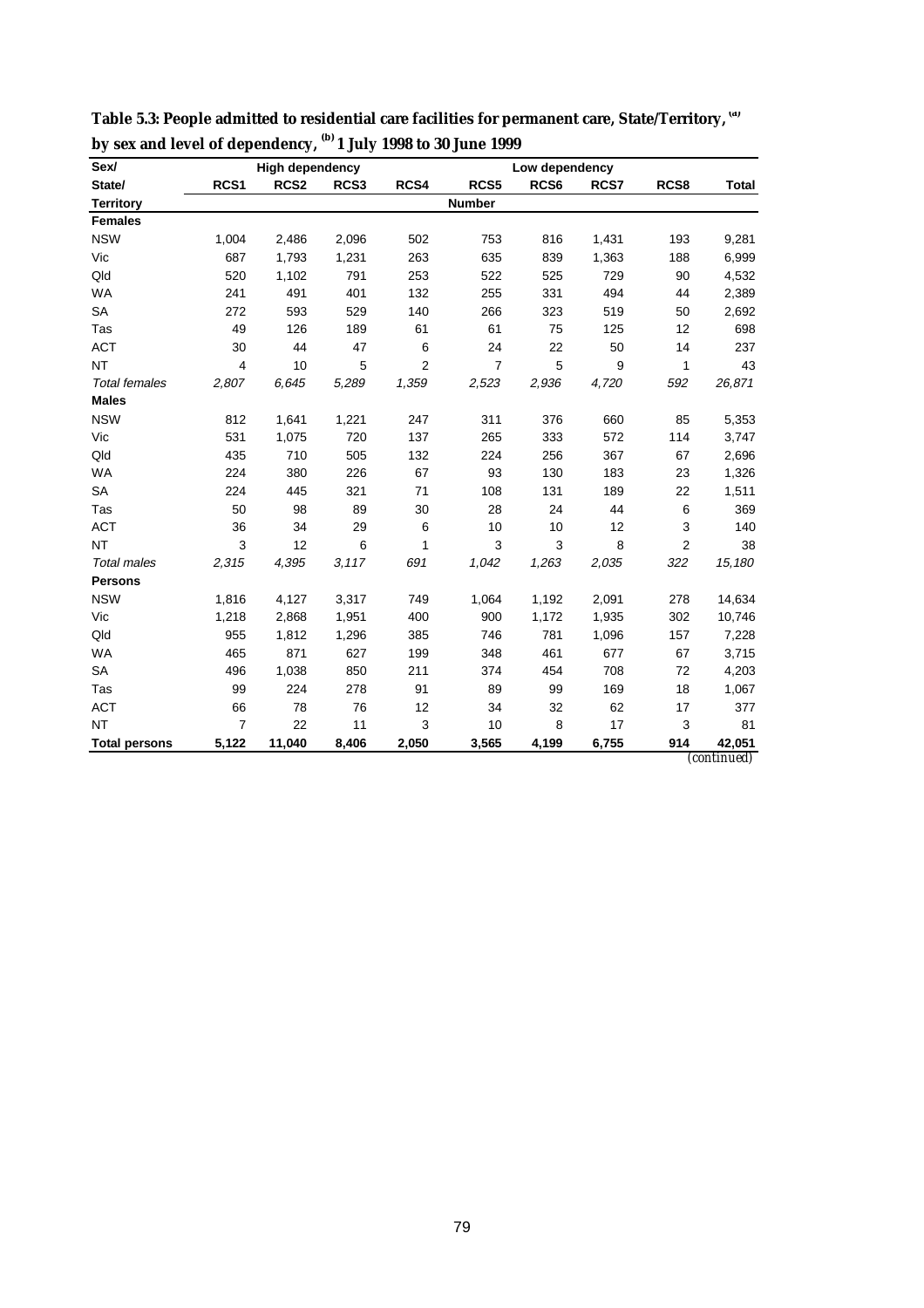| Sex/                 |                  | <b>High dependency</b> |      |      |          | Low dependency |      |      |              |
|----------------------|------------------|------------------------|------|------|----------|----------------|------|------|--------------|
| State/               | RCS <sub>1</sub> | RCS <sub>2</sub>       | RCS3 | RCS4 | RCS5     | RCS6           | RCS7 | RCS8 | <b>Total</b> |
| <b>Territory</b>     |                  |                        |      |      | Per cent |                |      |      |              |
| <b>Females</b>       |                  |                        |      |      |          |                |      |      |              |
| <b>NSW</b>           | 10.8             | 26.8                   | 22.6 | 5.4  | 8.1      | 8.8            | 15.4 | 2.1  | 100.0        |
| Vic                  | 9.8              | 25.6                   | 17.6 | 3.8  | 9.1      | 12.0           | 19.5 | 2.7  | 100.0        |
| Qld                  | 11.5             | 24.3                   | 17.5 | 5.6  | 11.5     | 11.6           | 16.1 | 2.0  | 100.0        |
| <b>WA</b>            | 10.1             | 20.6                   | 16.8 | 5.5  | 10.7     | 13.9           | 20.7 | 1.8  | 100.0        |
| SA                   | 10.1             | 22.0                   | 19.7 | 5.2  | 9.9      | 12.0           | 19.3 | 1.9  | 100.0        |
| Tas                  | 7.0              | 18.1                   | 27.1 | 8.7  | 8.7      | 10.7           | 17.9 | 1.7  | 100.0        |
| <b>ACT</b>           | 12.7             | 18.6                   | 19.8 | 2.5  | 10.1     | 9.3            | 21.1 | 5.9  | 100.0        |
| <b>NT</b>            | 9.3              | 23.3                   | 11.6 | 4.7  | 16.3     | 11.6           | 20.9 | 2.3  | 100.0        |
| <b>Total females</b> | 10.4             | 24.7                   | 19.7 | 5.1  | 9.4      | 10.9           | 17.6 | 2.2  | 100.0        |
| <b>Males</b>         |                  |                        |      |      |          |                |      |      |              |
| <b>NSW</b>           | 15.2             | 30.7                   | 22.8 | 4.6  | 5.8      | 7.0            | 12.3 | 1.6  | 100.0        |
| Vic                  | 14.2             | 28.7                   | 19.2 | 3.7  | 7.1      | 8.9            | 15.3 | 3.0  | 100.0        |
| Qld                  | 16.1             | 26.3                   | 18.7 | 4.9  | 8.3      | 9.5            | 13.6 | 2.5  | 100.0        |
| <b>WA</b>            | 16.9             | 28.7                   | 17.0 | 5.1  | 7.0      | 9.8            | 13.8 | 1.7  | 100.0        |
| SA                   | 14.8             | 29.5                   | 21.2 | 4.7  | 7.1      | 8.7            | 12.5 | 1.5  | 100.0        |
| Tas                  | 13.6             | 26.6                   | 24.1 | 8.1  | 7.6      | 6.5            | 11.9 | 1.6  | 100.0        |
| <b>ACT</b>           | 25.7             | 24.3                   | 20.7 | 4.3  | 7.1      | 7.1            | 8.6  | 2.1  | 100.0        |
| <b>NT</b>            | 7.9              | 31.6                   | 15.8 | 2.6  | 7.9      | 7.9            | 21.1 | 5.3  | 100.0        |
| <b>Total males</b>   | 15.3             | 29.0                   | 20.5 | 4.6  | 6.9      | 8.3            | 13.4 | 2.1  | 100.0        |
| <b>Persons</b>       |                  |                        |      |      |          |                |      |      |              |
| <b>NSW</b>           | 12.4             | 28.2                   | 22.7 | 5.1  | 7.3      | 8.1            | 14.3 | 1.9  | 100.0        |
| Vic                  | 11.3             | 26.7                   | 18.2 | 3.7  | 8.4      | 10.9           | 18.0 | 2.8  | 100.0        |
| Qld                  | 13.2             | 25.1                   | 17.9 | 5.3  | 10.3     | 10.8           | 15.2 | 2.2  | 100.0        |
| <b>WA</b>            | 12.5             | 23.4                   | 16.9 | 5.4  | 9.4      | 12.4           | 18.2 | 1.8  | 100.0        |
| <b>SA</b>            | 11.8             | 24.7                   | 20.2 | 5.0  | 8.9      | 10.8           | 16.8 | 1.7  | 100.0        |
| Tas                  | 9.3              | 21.0                   | 26.1 | 8.5  | 8.3      | 9.3            | 15.8 | 1.7  | 100.0        |
| <b>ACT</b>           | 17.5             | 20.7                   | 20.2 | 3.2  | 9.0      | 8.5            | 16.4 | 4.5  | 100.0        |
| <b>NT</b>            | 8.6              | 27.2                   | 13.6 | 3.7  | 12.3     | 9.9            | 21.0 | 3.7  | 100.0        |
| <b>Total persons</b> | 12.2             | 26.3                   | 20.0 | 4.9  | 8.5      | 10.0           | 16.1 | 2.2  | 100.0        |

| Table 5.3 (continued): People admitted to residential care facilities for permanent care,                 |
|-----------------------------------------------------------------------------------------------------------|
| State/Territory, <sup>(a)</sup> by sex and level of dependency <sup>(b)</sup> 1 July 1998 to 30 June 1999 |

(a) 'State/Territory' refers to the location of the facility.

(b) The RCS is the classification associated with the last admission.

Note: This table excludes 2,129 residents whose dependency levels were not reported.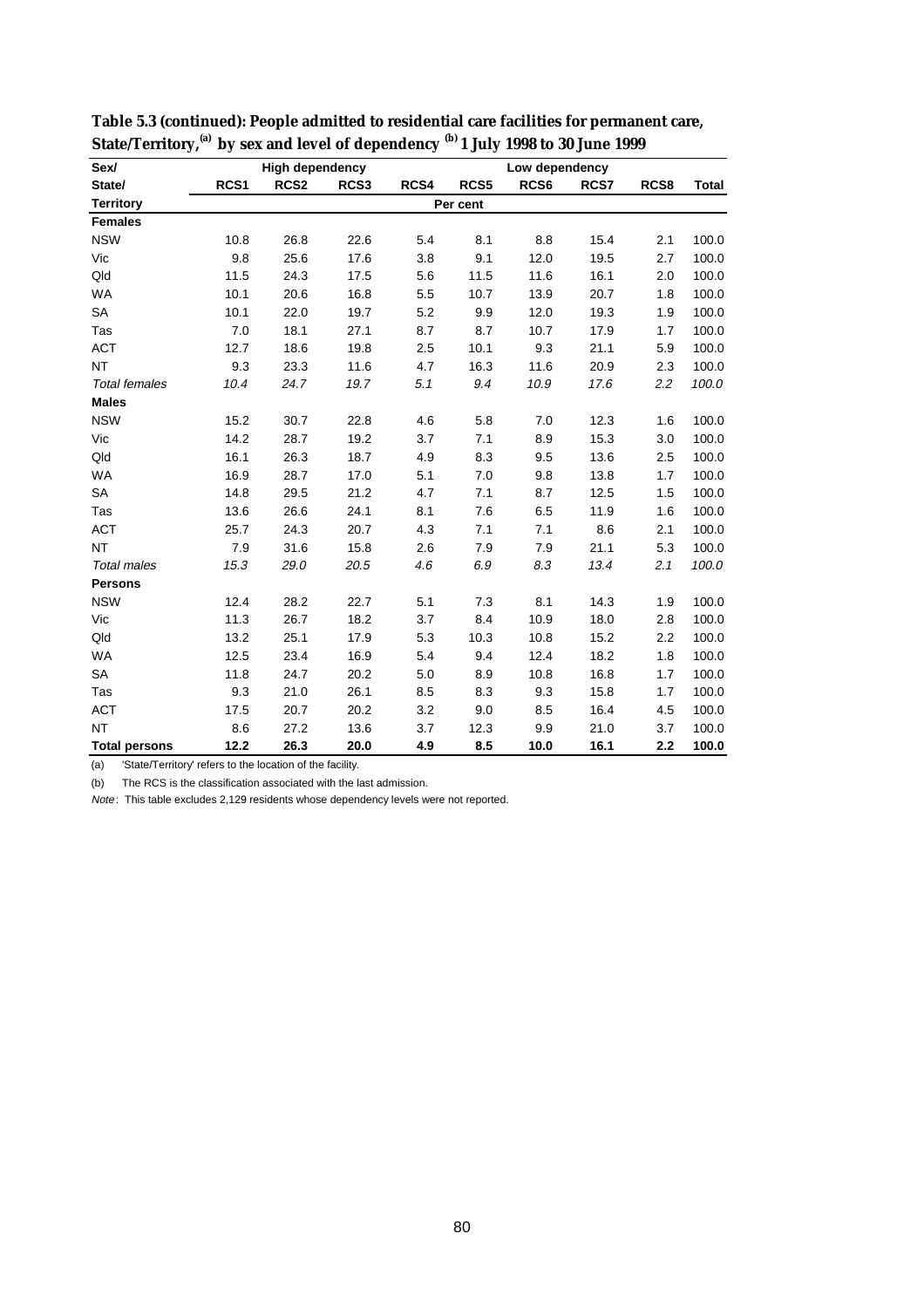|                      | <b>High dependency</b><br>Low dependency |                  |       |       |               |                  |       |         |              |
|----------------------|------------------------------------------|------------------|-------|-------|---------------|------------------|-------|---------|--------------|
|                      | RCS1                                     | RCS <sub>2</sub> | RCS3  | RCS4  | RCS5          | RCS <sub>6</sub> | RCS7  | RCS8    | <b>Total</b> |
| Sex/age              |                                          |                  |       |       | <b>Number</b> |                  |       |         |              |
| <b>Females</b>       |                                          |                  |       |       |               |                  |       |         |              |
| under 65             | 153                                      | 223              | 134   | 53    | 80            | 73               | 109   | 10      | 835          |
| 65-69                | 106                                      | 212              | 147   | 46    | 69            | 66               | 107   | 18      | 771          |
| $70 - 74$            | 274                                      | 512              | 431   | 105   | 189           | 200              | 341   | 44      | 2,096        |
| 75-79                | 515                                      | 1,112            | 834   | 232   | 428           | 483              | 709   | 103     | 4,416        |
| $80 - 84$            | 619                                      | 1,656            | 1,298 | 355   | 676           | 798              | 1,335 | 168     | 6,905        |
| $85 - 89$            | 670                                      | 1,637            | 1,446 | 350   | 710           | 819              | 1,412 | 175     | 7,219        |
| $90+$                | 470                                      | 1,293            | 999   | 218   | 371           | 497              | 707   | 74      | 4,629        |
| <b>Total females</b> | 2,807                                    | 6.645            | 5,289 | 1,359 | 2,523         | 2,936            | 4,720 | 592     | 26,871       |
| Males                |                                          |                  |       |       |               |                  |       |         |              |
| under 65             | 189                                      | 333              | 211   | 53    | 74            | 97               | 164   | 26      | 1,147        |
| 65-69                | 151                                      | 245              | 173   | 43    | 58            | 86               | 137   | 19      | 912          |
| $70 - 74$            | 314                                      | 532              | 396   | 76    | 136           | 136              | 241   | 27      | 1,858        |
| $75 - 79$            | 449                                      | 894              | 593   | 141   | 206           | 234              | 346   | 60      | 2,923        |
| $80 - 84$            | 536                                      | 1,067            | 717   | 156   | 236           | 273              | 478   | 84      | 3,547        |
| $85 - 89$            | 429                                      | 860              | 641   | 157   | 221           | 299              | 431   | 69      | 3,107        |
| $90+$                | 247                                      | 464              | 386   | 65    | 111           | 138              | 238   | 37      | 1,686        |
| <b>Total males</b>   | 2,315                                    | 4,395            | 3,117 | 691   | 1,042         | 1,263            | 2,035 | 322     | 15,180       |
| Persons              |                                          |                  |       |       |               |                  |       |         |              |
| under 65             | 342                                      | 556              | 345   | 106   | 154           | 170              | 273   | 36      | 1,982        |
| 65-69                | 257                                      | 457              | 320   | 89    | 127           | 152              | 244   | 37      | 1,683        |
| $70 - 74$            | 588                                      | 1,044            | 827   | 181   | 325           | 336              | 582   | 71      | 3,954        |
| $75 - 79$            | 964                                      | 2,006            | 1,427 | 373   | 634           | 717              | 1,055 | 163     | 7,339        |
| $80 - 84$            | 1,155                                    | 2,723            | 2,015 | 511   | 912           | 1,071            | 1,813 | 252     | 10,452       |
| $85 - 89$            | 1,099                                    | 2,497            | 2,087 | 507   | 931           | 1,118            | 1,843 | 244     | 10,326       |
| $90+$                | 717                                      | 1,757            | 1,385 | 283   | 482           | 635              | 945   | 111     | 6,315        |
| Total persons        | 5,122                                    | 11,040           | 8,406 | 2,050 | 3,565         | 4,199            | 6,755 | 914     | 42,051       |
|                      |                                          |                  |       |       | Per cent      |                  |       |         |              |
| <b>Females</b>       |                                          |                  |       |       |               |                  |       |         |              |
| under 65             | 18.3                                     | 26.7             | 16.0  | 6.3   | 9.6           | 8.7              | 13.1  | 1.2     | 100.0        |
| 65-69                | 13.7                                     | 27.5             | 19.1  | 6.0   | 8.9           | 8.6              | 13.9  | 2.3     | 100.0        |
| $70 - 74$            | 13.1                                     | 24.4             | 20.6  | 5.0   | 9.0           | 9.5              | 16.3  | 2.1     | 100.0        |
| $75 - 79$            | 11.7                                     | 25.2             | 18.9  | 5.3   | 9.7           | 10.9             | 16.1  | 2.3     | 100.0        |
| $80 - 84$            | 9.0                                      | 24.0             | 18.8  | 5.1   | 9.8           | 11.6             | 19.3  | 2.4     | 100.0        |
| $85 - 89$            | 9.3                                      | 22.7             | 20.0  | 4.8   | 9.8           | 11.3             | 19.6  | 2.4     | 100.0        |
| $90+$                | 10.2                                     | 27.9             | 21.6  | 4.7   | 8.0           | 10.7             | 15.3  | 1.6     | 100.0        |
| <b>Total females</b> | 10.4                                     | 24.7             | 19.7  | 5.1   | 9.4           | 10.9             | 17.6  | 2.2     | 100.0        |
| <b>Males</b>         |                                          |                  |       |       |               |                  |       |         |              |
| under 65             | 16.5                                     | 29.0             | 18.4  | 4.6   | 6.5           | 8.5              | 14.3  | 2.3     | 100.0        |
| 65-69                | 16.6                                     | 26.9             | 19.0  | 4.7   | 6.4           | 9.4              | 15.0  | 2.1     | 100.0        |
| $70 - 74$            | 16.9                                     | 28.6             | 21.3  | 4.1   | $7.3\,$       | $7.3$            | 13.0  | $1.5\,$ | 100.0        |
| 75-79                | 15.4                                     | 30.6             | 20.3  | 4.8   | 7.0           | 8.0              | 11.8  | 2.1     | 100.0        |
| $80 - 84$            | 15.1                                     | 30.1             | 20.2  | 4.4   | 6.7           | 7.7              | 13.5  | 2.4     | 100.0        |
| $85 - 89$            | 13.8                                     | 27.7             | 20.6  | 5.1   | 7.1           | 9.6              | 13.9  | 2.2     | 100.0        |
| $90+$                | 14.7                                     | 27.5             | 22.9  | 3.9   | 6.6           | 8.2              | 14.1  | 2.2     | 100.0        |
| Total males          | 15.3                                     | 29.0             | 20.5  | 4.6   | 6.9           | 8.3              | 13.4  | 2.1     | 100.0        |
| <b>Persons</b>       |                                          |                  |       |       |               |                  |       |         |              |
| under 65             | 17.3                                     | 28.1             | 17.4  | 5.3   | 7.8           | 8.6              | 13.8  | 1.8     | 100.0        |
| 65-69                | 15.3                                     | 27.2             | 19.0  | 5.3   | 7.5           | 9.0              | 14.5  | 2.2     | 100.0        |
| $70 - 74$            | 14.9                                     | 26.4             | 20.9  | 4.6   | 8.2           | 8.5              | 14.7  | $1.8$   | 100.0        |
| $75 - 79$            | 13.1                                     | 27.3             | 19.4  | 5.1   | 8.6           | 9.8              | 14.4  | 2.2     | 100.0        |
| $80 - 84$            | 11.1                                     | 26.1             | 19.3  | 4.9   | 8.7           | 10.2             | 17.3  | 2.4     | 100.0        |
| 85-89                | 10.6                                     | 24.2             | 20.2  | 4.9   | 9.0           | 10.8             | 17.8  | 2.4     | 100.0        |
| $90+$                | 11.4                                     | 27.8             | 21.9  | 4.5   | 7.6           | 10.1             | 15.0  | $1.8$   | 100.0        |
| <b>Total persons</b> | 12.2                                     | 26.3             | 20.0  | 4.9   | 8.5           | 10.0             | 16.1  | $2.2\,$ | 100.0        |

**Table 5.4: People admitted to residential care facilities for permanent care, age by sex and level of dependency,(a) 1 July 1998 to 30 June 1999**

(a) The RCS classification is the classification associated with the latest admission.

 $Note$ : This table excludes 2,129 residents whose dependency levels were not reported.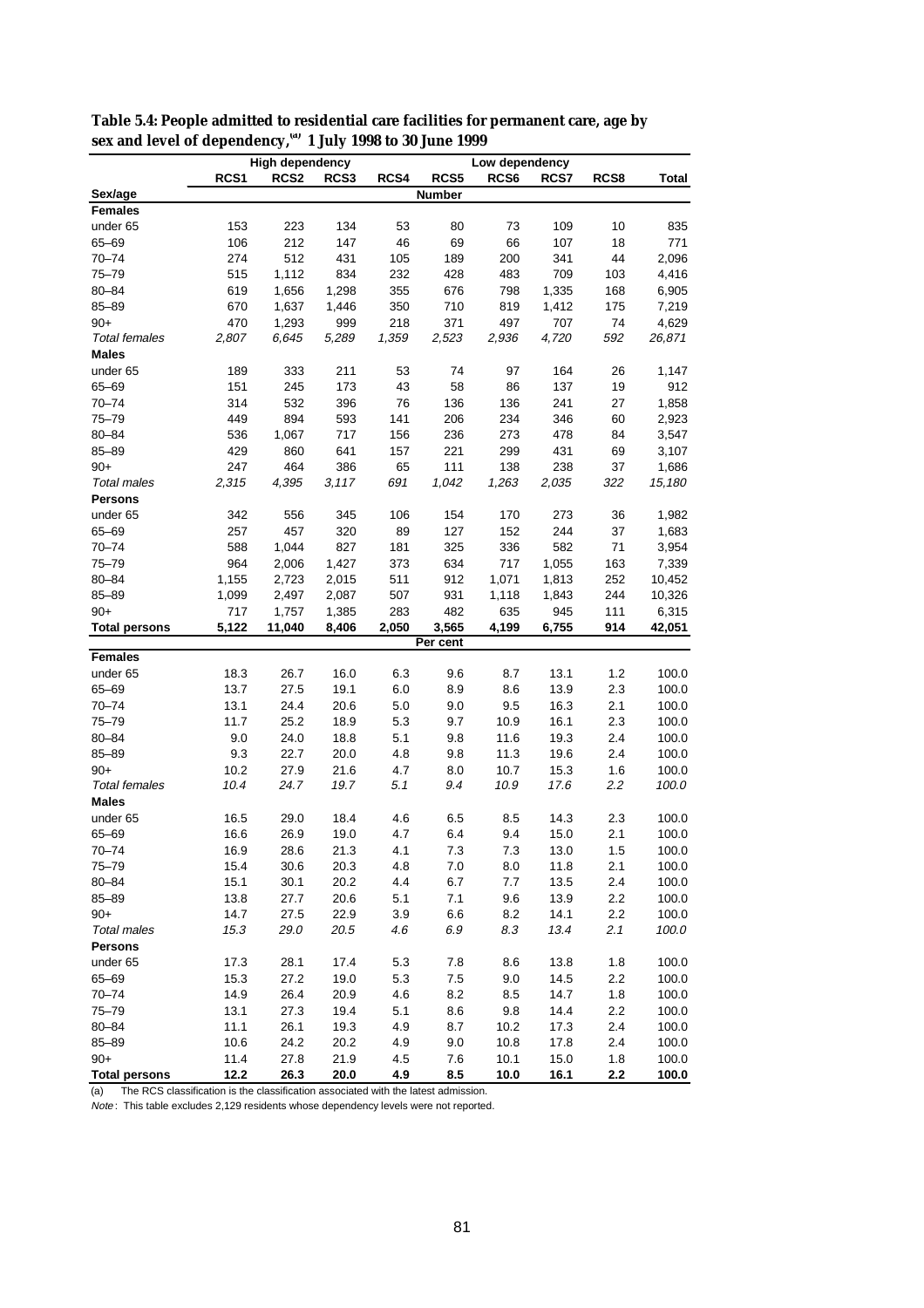|                                                                                                                                                                                                                                                                                                                                    |                                                                                                                           | <b>High dependency</b>                                                                                                       |                                                                                                                              |                                                                                                              | Low dependency                                                                                                 |                                                                                                          |                                                                                                                     |                                                                                                                     |                                                                                                                                                       |
|------------------------------------------------------------------------------------------------------------------------------------------------------------------------------------------------------------------------------------------------------------------------------------------------------------------------------------|---------------------------------------------------------------------------------------------------------------------------|------------------------------------------------------------------------------------------------------------------------------|------------------------------------------------------------------------------------------------------------------------------|--------------------------------------------------------------------------------------------------------------|----------------------------------------------------------------------------------------------------------------|----------------------------------------------------------------------------------------------------------|---------------------------------------------------------------------------------------------------------------------|---------------------------------------------------------------------------------------------------------------------|-------------------------------------------------------------------------------------------------------------------------------------------------------|
| Sex/                                                                                                                                                                                                                                                                                                                               | RCS <sub>1</sub>                                                                                                          | RCS <sub>2</sub>                                                                                                             | RCS3                                                                                                                         | RCS4                                                                                                         | RCS5                                                                                                           | RCS6                                                                                                     | RCS7                                                                                                                | RCS8                                                                                                                | Total                                                                                                                                                 |
| separation mode                                                                                                                                                                                                                                                                                                                    |                                                                                                                           |                                                                                                                              |                                                                                                                              |                                                                                                              | Number                                                                                                         |                                                                                                          |                                                                                                                     |                                                                                                                     |                                                                                                                                                       |
| <b>Females</b>                                                                                                                                                                                                                                                                                                                     |                                                                                                                           |                                                                                                                              |                                                                                                                              |                                                                                                              |                                                                                                                |                                                                                                          |                                                                                                                     |                                                                                                                     |                                                                                                                                                       |
| Death                                                                                                                                                                                                                                                                                                                              | 3,270                                                                                                                     | 8,106                                                                                                                        | 4,492                                                                                                                        | 812                                                                                                          | 911                                                                                                            | 886                                                                                                      | 1,281                                                                                                               | 161                                                                                                                 | 19,919                                                                                                                                                |
| Return to community                                                                                                                                                                                                                                                                                                                | 72                                                                                                                        | 226                                                                                                                          | 228                                                                                                                          | 68                                                                                                           | 99                                                                                                             | 103                                                                                                      | 208                                                                                                                 | 48                                                                                                                  | 1,052                                                                                                                                                 |
| To hospital                                                                                                                                                                                                                                                                                                                        | 192                                                                                                                       | 424                                                                                                                          | 297                                                                                                                          | 83                                                                                                           | 143                                                                                                            | 153                                                                                                      | 156                                                                                                                 | 17                                                                                                                  | 1,465                                                                                                                                                 |
| To other residential                                                                                                                                                                                                                                                                                                               | 581                                                                                                                       | 1,143                                                                                                                        | 692                                                                                                                          | 146                                                                                                          | 176                                                                                                            | 150                                                                                                      | 186                                                                                                                 | 32                                                                                                                  | 3,106                                                                                                                                                 |
| Other                                                                                                                                                                                                                                                                                                                              | 74                                                                                                                        | 179                                                                                                                          | 128                                                                                                                          | 32                                                                                                           | 32                                                                                                             | 47                                                                                                       | 83                                                                                                                  | 62                                                                                                                  | 637                                                                                                                                                   |
| <b>Total females</b>                                                                                                                                                                                                                                                                                                               | 4,189                                                                                                                     | 10,078                                                                                                                       | 5,837                                                                                                                        | 1,141                                                                                                        | 1,361                                                                                                          | 1,339                                                                                                    | 1,914                                                                                                               | 320                                                                                                                 | 26,179                                                                                                                                                |
| <b>Males</b>                                                                                                                                                                                                                                                                                                                       |                                                                                                                           |                                                                                                                              |                                                                                                                              |                                                                                                              |                                                                                                                |                                                                                                          |                                                                                                                     |                                                                                                                     |                                                                                                                                                       |
| Death                                                                                                                                                                                                                                                                                                                              | 2,212                                                                                                                     | 4,414                                                                                                                        | 2,398                                                                                                                        | 417                                                                                                          | 484                                                                                                            | 441                                                                                                      | 762                                                                                                                 | 112                                                                                                                 | 11,240                                                                                                                                                |
| Return to community                                                                                                                                                                                                                                                                                                                | 65                                                                                                                        | 151                                                                                                                          | 179                                                                                                                          | 45                                                                                                           | 54                                                                                                             | 71                                                                                                       | 143                                                                                                                 | 40                                                                                                                  | 748                                                                                                                                                   |
| To hospital                                                                                                                                                                                                                                                                                                                        | 113                                                                                                                       | 198                                                                                                                          | 146                                                                                                                          | 64                                                                                                           | 88                                                                                                             | 85                                                                                                       | 72                                                                                                                  | 3                                                                                                                   | 769                                                                                                                                                   |
| To other residential                                                                                                                                                                                                                                                                                                               | 330                                                                                                                       | 555                                                                                                                          | 318                                                                                                                          | 60                                                                                                           | 111                                                                                                            | 79                                                                                                       | 116                                                                                                                 | 15                                                                                                                  | 1,584                                                                                                                                                 |
| Other                                                                                                                                                                                                                                                                                                                              | 62                                                                                                                        | 105                                                                                                                          | 71                                                                                                                           | 19                                                                                                           | 31                                                                                                             | 41                                                                                                       | 78                                                                                                                  | 25                                                                                                                  | 432                                                                                                                                                   |
| <b>Total males</b>                                                                                                                                                                                                                                                                                                                 | 2.782                                                                                                                     | 5,423                                                                                                                        | 3,112                                                                                                                        | 605                                                                                                          | 768                                                                                                            | 717                                                                                                      | 1,171                                                                                                               | 195                                                                                                                 | 14,773                                                                                                                                                |
| <b>Persons</b>                                                                                                                                                                                                                                                                                                                     |                                                                                                                           |                                                                                                                              |                                                                                                                              |                                                                                                              |                                                                                                                |                                                                                                          |                                                                                                                     |                                                                                                                     |                                                                                                                                                       |
| Death                                                                                                                                                                                                                                                                                                                              | 5,482                                                                                                                     | 12,520                                                                                                                       | 6,890                                                                                                                        | 1,229                                                                                                        | 1,395                                                                                                          | 1,327                                                                                                    | 2,043                                                                                                               | 273                                                                                                                 | 31,159                                                                                                                                                |
| Return to community                                                                                                                                                                                                                                                                                                                | 137                                                                                                                       | 377                                                                                                                          | 407                                                                                                                          | 113                                                                                                          | 153                                                                                                            | 174                                                                                                      | 351                                                                                                                 | 88                                                                                                                  | 1,800                                                                                                                                                 |
| To hospital                                                                                                                                                                                                                                                                                                                        | 305                                                                                                                       | 622                                                                                                                          | 443                                                                                                                          | 147                                                                                                          | 231                                                                                                            | 238                                                                                                      | 228                                                                                                                 | 20                                                                                                                  | 2,234                                                                                                                                                 |
| To other residential                                                                                                                                                                                                                                                                                                               | 911                                                                                                                       | 1,698                                                                                                                        | 1,010                                                                                                                        | 206                                                                                                          | 287                                                                                                            | 229                                                                                                      | 302                                                                                                                 | 47                                                                                                                  | 4,690                                                                                                                                                 |
| Other                                                                                                                                                                                                                                                                                                                              | 136                                                                                                                       | 284                                                                                                                          | 199                                                                                                                          | 51                                                                                                           | 63                                                                                                             | 88                                                                                                       | 161                                                                                                                 | 87                                                                                                                  | 1,069                                                                                                                                                 |
| <b>Total persons</b>                                                                                                                                                                                                                                                                                                               | 6,971                                                                                                                     | 15,501                                                                                                                       | 8,949                                                                                                                        | 1,746                                                                                                        | 2,129                                                                                                          | 2,056                                                                                                    | 3,085                                                                                                               | 515                                                                                                                 | 40,952                                                                                                                                                |
|                                                                                                                                                                                                                                                                                                                                    |                                                                                                                           |                                                                                                                              |                                                                                                                              |                                                                                                              | Per cent                                                                                                       |                                                                                                          |                                                                                                                     |                                                                                                                     |                                                                                                                                                       |
| <b>Females</b>                                                                                                                                                                                                                                                                                                                     |                                                                                                                           |                                                                                                                              |                                                                                                                              |                                                                                                              |                                                                                                                |                                                                                                          |                                                                                                                     |                                                                                                                     |                                                                                                                                                       |
| Death                                                                                                                                                                                                                                                                                                                              | 16.4                                                                                                                      | 40.7                                                                                                                         | 22.6                                                                                                                         | 4.1                                                                                                          | 4.6                                                                                                            | 4.4                                                                                                      | 6.4                                                                                                                 | 0.8                                                                                                                 |                                                                                                                                                       |
| Other                                                                                                                                                                                                                                                                                                                              |                                                                                                                           | 21.5                                                                                                                         | 21.7                                                                                                                         |                                                                                                              | 9.4                                                                                                            |                                                                                                          | 19.8                                                                                                                |                                                                                                                     |                                                                                                                                                       |
|                                                                                                                                                                                                                                                                                                                                    |                                                                                                                           |                                                                                                                              |                                                                                                                              |                                                                                                              |                                                                                                                |                                                                                                          |                                                                                                                     |                                                                                                                     |                                                                                                                                                       |
|                                                                                                                                                                                                                                                                                                                                    | 18.7                                                                                                                      |                                                                                                                              |                                                                                                                              | 4.7                                                                                                          |                                                                                                                | 4.8                                                                                                      |                                                                                                                     |                                                                                                                     | 100.0                                                                                                                                                 |
|                                                                                                                                                                                                                                                                                                                                    |                                                                                                                           |                                                                                                                              |                                                                                                                              |                                                                                                              |                                                                                                                | 7.4                                                                                                      |                                                                                                                     |                                                                                                                     |                                                                                                                                                       |
|                                                                                                                                                                                                                                                                                                                                    |                                                                                                                           |                                                                                                                              |                                                                                                                              |                                                                                                              |                                                                                                                |                                                                                                          |                                                                                                                     |                                                                                                                     |                                                                                                                                                       |
|                                                                                                                                                                                                                                                                                                                                    |                                                                                                                           |                                                                                                                              |                                                                                                                              |                                                                                                              |                                                                                                                |                                                                                                          |                                                                                                                     |                                                                                                                     |                                                                                                                                                       |
|                                                                                                                                                                                                                                                                                                                                    |                                                                                                                           |                                                                                                                              |                                                                                                                              |                                                                                                              |                                                                                                                |                                                                                                          |                                                                                                                     |                                                                                                                     |                                                                                                                                                       |
|                                                                                                                                                                                                                                                                                                                                    |                                                                                                                           |                                                                                                                              |                                                                                                                              |                                                                                                              |                                                                                                                |                                                                                                          |                                                                                                                     |                                                                                                                     |                                                                                                                                                       |
|                                                                                                                                                                                                                                                                                                                                    |                                                                                                                           |                                                                                                                              |                                                                                                                              |                                                                                                              |                                                                                                                |                                                                                                          |                                                                                                                     |                                                                                                                     |                                                                                                                                                       |
|                                                                                                                                                                                                                                                                                                                                    |                                                                                                                           |                                                                                                                              |                                                                                                                              |                                                                                                              |                                                                                                                |                                                                                                          |                                                                                                                     |                                                                                                                     |                                                                                                                                                       |
|                                                                                                                                                                                                                                                                                                                                    |                                                                                                                           |                                                                                                                              |                                                                                                                              |                                                                                                              |                                                                                                                |                                                                                                          |                                                                                                                     |                                                                                                                     |                                                                                                                                                       |
|                                                                                                                                                                                                                                                                                                                                    |                                                                                                                           |                                                                                                                              |                                                                                                                              |                                                                                                              |                                                                                                                |                                                                                                          |                                                                                                                     |                                                                                                                     |                                                                                                                                                       |
|                                                                                                                                                                                                                                                                                                                                    |                                                                                                                           |                                                                                                                              |                                                                                                                              |                                                                                                              |                                                                                                                |                                                                                                          |                                                                                                                     |                                                                                                                     |                                                                                                                                                       |
|                                                                                                                                                                                                                                                                                                                                    |                                                                                                                           |                                                                                                                              |                                                                                                                              |                                                                                                              |                                                                                                                |                                                                                                          |                                                                                                                     |                                                                                                                     |                                                                                                                                                       |
|                                                                                                                                                                                                                                                                                                                                    |                                                                                                                           |                                                                                                                              |                                                                                                                              |                                                                                                              |                                                                                                                |                                                                                                          |                                                                                                                     |                                                                                                                     |                                                                                                                                                       |
|                                                                                                                                                                                                                                                                                                                                    |                                                                                                                           |                                                                                                                              |                                                                                                                              |                                                                                                              |                                                                                                                |                                                                                                          |                                                                                                                     |                                                                                                                     |                                                                                                                                                       |
|                                                                                                                                                                                                                                                                                                                                    |                                                                                                                           |                                                                                                                              |                                                                                                                              |                                                                                                              |                                                                                                                |                                                                                                          |                                                                                                                     |                                                                                                                     |                                                                                                                                                       |
|                                                                                                                                                                                                                                                                                                                                    |                                                                                                                           |                                                                                                                              |                                                                                                                              |                                                                                                              |                                                                                                                |                                                                                                          |                                                                                                                     |                                                                                                                     |                                                                                                                                                       |
|                                                                                                                                                                                                                                                                                                                                    |                                                                                                                           |                                                                                                                              |                                                                                                                              |                                                                                                              |                                                                                                                |                                                                                                          |                                                                                                                     |                                                                                                                     |                                                                                                                                                       |
| Return to community<br>To hospital<br>To other residential<br><b>Total females</b><br><b>Males</b><br>Death<br>Other<br>Return to community<br>To hospital<br>To other residential<br><b>Total males</b><br><b>Persons</b><br>Death<br>Other<br>Return to community<br>To hospital<br>To other residential<br><b>Total persons</b> | 6.8<br>13.1<br>11.6<br>16.0<br>19.7<br>8.7<br>14.7<br>20.8<br>14.4<br>18.8<br>17.6<br>7.6<br>13.7<br>19.4<br>12.7<br>17.0 | 28.9<br>36.8<br>28.1<br>38.5<br>39.3<br>20.2<br>25.7<br>35.0<br>24.3<br>36.7<br>40.2<br>20.9<br>27.8<br>36.2<br>26.6<br>37.9 | 20.3<br>22.3<br>20.1<br>22.3<br>21.3<br>23.9<br>19.0<br>20.1<br>16.4<br>21.1<br>22.1<br>22.6<br>19.8<br>21.5<br>18.6<br>21.9 | 6.5<br>5.7<br>5.0<br>4.4<br>3.7<br>6.0<br>8.3<br>3.8<br>4.4<br>4.1<br>3.9<br>6.3<br>6.6<br>4.4<br>4.8<br>4.3 | 9.8<br>5.7<br>5.0<br>5.2<br>4.3<br>7.2<br>11.4<br>7.0<br>7.2<br>5.2<br>4.5<br>8.5<br>10.3<br>6.1<br>5.9<br>5.2 | 9.8<br>10.4<br>5.1<br>3.9<br>9.5<br>11.1<br>5.0<br>9.5<br>4.9<br>4.3<br>9.7<br>10.7<br>4.9<br>8.2<br>5.0 | 10.6<br>6.0<br>13.0<br>7.3<br>6.8<br>19.1<br>9.4<br>7.3<br>18.1<br>7.9<br>6.6<br>19.5<br>10.2<br>6.4<br>15.1<br>7.5 | 4.6<br>1.2<br>1.0<br>9.7<br>1.2<br>1.0<br>5.3<br>0.4<br>0.9<br>5.8<br>1.3<br>0.9<br>4.9<br>0.9<br>1.0<br>8.1<br>1.3 | 100.0<br>100.0<br>100.0<br>100.0<br>100.0<br>100.0<br>100.0<br>100.0<br>100.0<br>100.0<br>100.0<br>100.0<br>100.0<br>100.0<br>100.0<br>100.0<br>100.0 |

**Table 5.5: Separated permanent residents,(a) separation mode by sex and level of dependency at separation, 1 July 1998 to 30 June 1999**

(a) Each person is counted once regardless of the number of separations during the period. The RCS is associated with the last separation in the reporting period.

Note: This table excludes 2,046 residents whose dependency levels were not reported.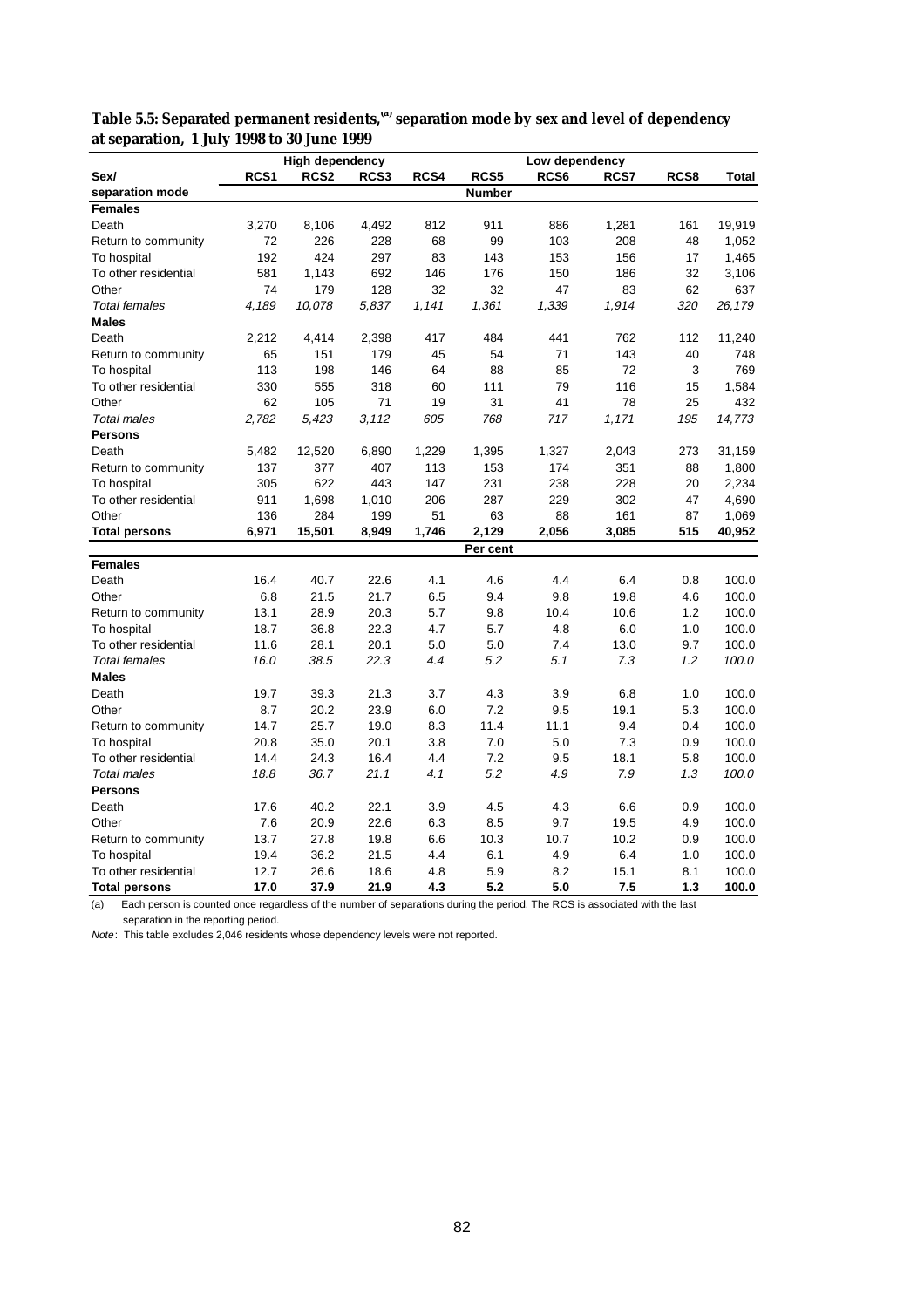|                      | <b>High dependency</b> |                  |                  |       |               | Low dependency   |       |      |                    |  |
|----------------------|------------------------|------------------|------------------|-------|---------------|------------------|-------|------|--------------------|--|
| Sex/                 | RCS <sub>1</sub>       | RCS <sub>2</sub> | RCS <sub>3</sub> | RCS4  | RCS5          | RCS <sub>6</sub> | RCS7  | RCS8 | Total              |  |
| separation mode      |                        |                  |                  |       | <b>Number</b> |                  |       |      |                    |  |
| <b>Females</b>       |                        |                  |                  |       |               |                  |       |      |                    |  |
| <4 wks               | 377                    | 624              | 394              | 72    | 60            | 62               | 60    | 8    | 1,657              |  |
| $4 - 8$ wks          | 240                    | 483              | 256              | 52    | 64            | 53               | 58    | 8    | 1,214              |  |
| $8 - 13$ wks         | 192                    | 407              | 235              | 51    | 64            | 68               | 80    | 9    | 1,106              |  |
| 13-<26 wks           | 238                    | 667              | 519              | 73    | 110           | 142              | 178   | 22   | 1,949              |  |
| 26-<39 wks           | 187                    | 476              | 387              | 77    | 97            | 98               | 143   | 18   | 1,483              |  |
| 39-<52 wks           | 153                    | 367              | 285              | 60    | 69            | 83               | 136   | 16   | 1,169              |  |
| $1 - 2$ yrs          | 674                    | 1,682            | 1,042            | 223   | 254           | 240              | 386   | 53   | 4,554              |  |
| $2 - 3$ yrs          | 598                    | 1,442            | 746              | 145   | 192           | 144              | 252   | 52   | 3,571              |  |
| $3 - 4$ yrs          | 449                    | 1,010            | 535              | 101   | 134           | 112              | 173   | 44   | 2,558              |  |
| $4 - 5$ yrs          | 320                    | 769              | 374              | 73    | 83            | 95               | 97    | 18   | 1,829              |  |
| $5 - < 8$ yrs        | 463                    | 1,276            | 617              | 122   | 132           | 136              | 205   | 43   | 2,994              |  |
| $8 + yrs$            | 298                    | 875              | 447              | 92    | 102           | 106              | 146   | 29   | 2,095              |  |
| <b>Total females</b> | 4,189                  | 10,078           | 5,837            | 1,141 | 1,361         | 1,339            | 1,914 | 320  | 26,179             |  |
| <b>Males</b>         |                        |                  |                  |       |               |                  |       |      |                    |  |
| <4 wks               | 395                    | 551              | 332              | 64    | 57            | 36               | 53    | 5    | 1,493              |  |
| $4 - 8$ wks          | 309                    | 417              | 216              | 35    | 50            | 57               | 47    | 6    | 1,137              |  |
| $8 - 13$ wks         | 189                    | 351              | 181              | 38    | 55            | 52               | 55    | 4    | 925                |  |
| 13-<26 wks           | 265                    | 574              | 373              | 80    | 67            | 89               | 139   | 20   | 1,607              |  |
| 26-<39 wks           | 149                    | 345              | 278              | 57    | 57            | 77               | 119   | 14   | 1,096              |  |
| 39-<52 wks           | 122                    | 279              | 230              | 36    | 47            | 48               | 94    | 10   | 866                |  |
| $1 - 2$ yrs          | 459                    | 944              | 534              | 116   | 155           | 112              | 223   | 39   | 2,582              |  |
| $2 - 3$ yrs          | 307                    | 700              | 296              | 49    | 99            | 79               | 142   | 31   | 1,703              |  |
| $3 - 4$ yrs          | 188                    | 427              | 216              | 40    | 62            | 51               | 102   | 17   | 1,103              |  |
| $4 - 5$ yrs          | 145                    | 274              | 132              | 28    | 37            | 34               | 50    | 16   | 716                |  |
| $5 - < 8$ yrs        | 169                    | 380              | 190              | 34    | 50            | 46               | 76    | 21   | 966                |  |
| $8 + yrs$            | 85                     | 181              | 134              | 28    | 32            | 36               | 71    | 12   | 579                |  |
| <b>Total males</b>   | 2,782                  | 5,423            | 3,112            | 605   | 768           | 717              | 1,171 | 195  | 14,773             |  |
| <b>Persons</b>       |                        |                  |                  |       |               |                  |       |      |                    |  |
| <4 wks               | 772                    | 1,175            | 726              | 136   | 117           | 98               | 113   | 13   | 3,150              |  |
| $4 - 8$ wks          | 549                    | 900              | 472              | 87    | 114           | 110              | 105   | 14   | 2,351              |  |
| $8 - 13$ wks         | 381                    | 758              | 416              | 89    | 119           | 120              | 135   | 13   | 2,031              |  |
| 13-<26 wks           | 503                    | 1,241            | 892              | 153   | 177           | 231              | 317   | 42   | 3,556              |  |
| 26-<39 wks           | 336                    | 821              | 665              | 134   | 154           | 175              | 262   | 32   | 2,579              |  |
| 39-<52 wks           | 275                    | 646              | 515              | 96    | 116           | 131              | 230   | 26   | 2,035              |  |
| $1 - 2$ yrs          | 1,133                  | 2,626            | 1,576            | 339   | 409           | 352              | 609   | 92   | 7,136              |  |
| $2 - 3$ yrs          | 905                    | 2,142            | 1,042            | 194   | 291           | 223              | 394   | 83   | 5,274              |  |
| $3 - 4$ yrs          | 637                    | 1,437            | 751              | 141   | 196           | 163              | 275   | 61   | 3,661              |  |
| $4 - 5$ yrs          | 465                    | 1,043            | 506              | 101   | 120           | 129              | 147   | 34   | 2,545              |  |
| $5 - < 8$ yrs        | 632                    | 1,656            | 807              | 156   | 182           | 182              | 281   | 64   | 3,960              |  |
| $8 + yrs$            | 383                    | 1,056            | 581              | 120   | 134           | 142              | 217   | 41   | 2,674              |  |
| <b>Total persons</b> | 6,971                  | 15,501           | 8,949            | 1,746 | 2,129         | 2,056            | 3,085 | 515  | 40,952             |  |
|                      |                        |                  |                  |       |               |                  |       |      | <i>(continued)</i> |  |

**Table 5.6: Separated permanent residents,(a) length of stay by sex and level of dependency at separation, 1 July 1998 to 30 June 1999**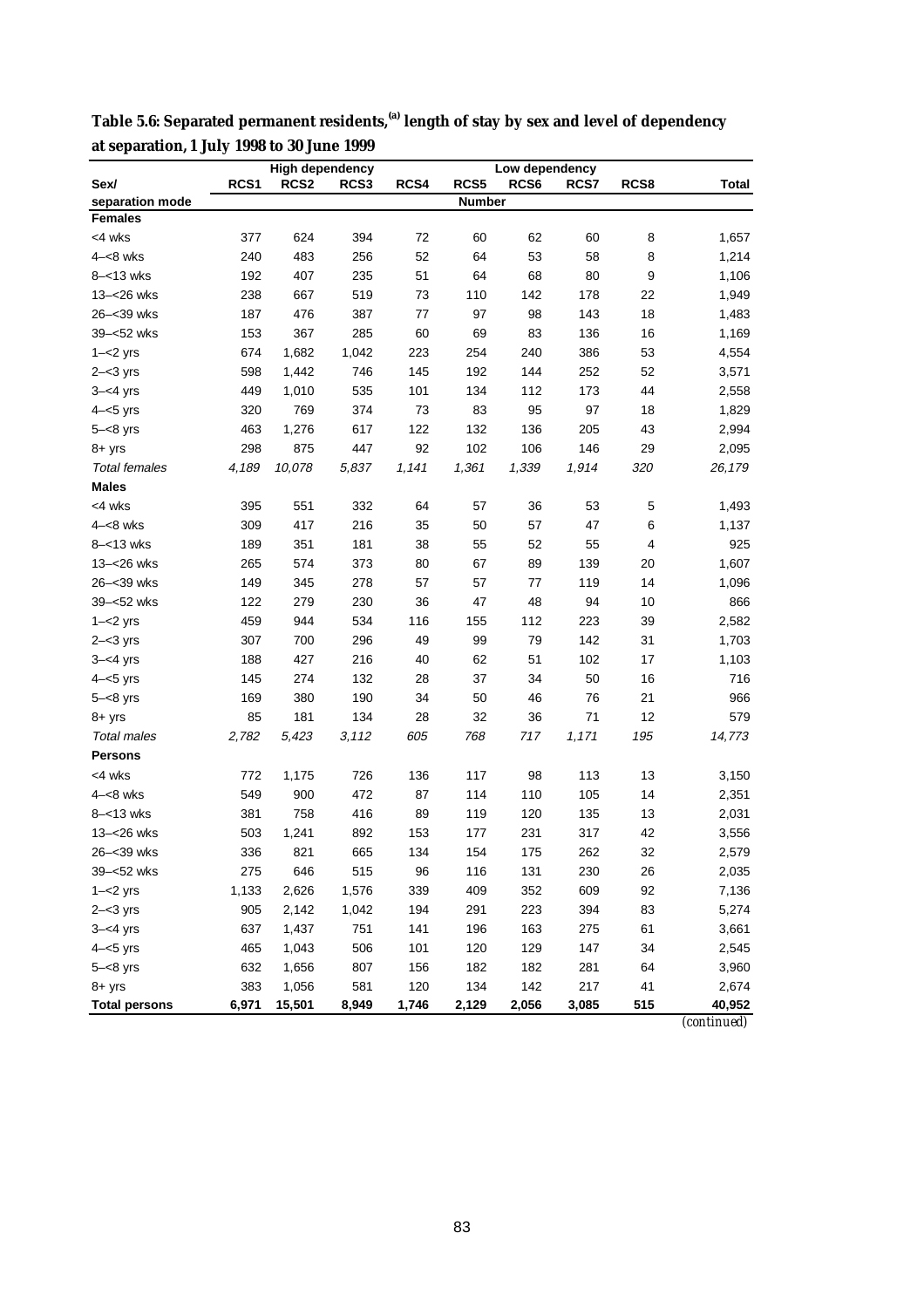| rever or dependency at separation, I sury 1990 to 50 sune 1999 |      | <b>High dependency</b> |      |      |                | Low dependency |      |      |             |
|----------------------------------------------------------------|------|------------------------|------|------|----------------|----------------|------|------|-------------|
| Sex/                                                           | RCS1 | RCS <sub>2</sub>       | RCS3 | RCS4 | RCS5           | RCS6           | RCS7 | RCS8 | Total       |
| separation mode                                                |      |                        |      |      | Per cent (row) |                |      |      |             |
| <b>Females</b>                                                 |      |                        |      |      |                |                |      |      |             |
| <4 wks                                                         | 22.8 | 37.7                   | 23.8 | 4.3  | 3.6            | 3.7            | 3.6  | 0.5  | 100.0       |
| $4 - 8$ wks                                                    | 19.8 | 39.8                   | 21.1 | 4.3  | 5.3            | 4.4            | 4.8  | 0.7  | 100.0       |
| $8 - 13$ wks                                                   | 17.4 | 36.8                   | 21.2 | 4.6  | 5.8            | 6.1            | 7.2  | 0.8  | 100.0       |
| 13-<26 wks                                                     | 12.2 | 34.2                   | 26.6 | 3.7  | 5.6            | 7.3            | 9.1  | 1.1  | 100.0       |
| 26-<39 wks                                                     | 12.6 | 32.1                   | 26.1 | 5.2  | 6.5            | 6.6            | 9.6  | 1.2  | 100.0       |
| 39-<52 wks                                                     | 13.1 | 31.4                   | 24.4 | 5.1  | 5.9            | 7.1            | 11.6 | 1.4  | 100.0       |
| $1 - 2$ yrs                                                    | 14.8 | 36.9                   | 22.9 | 4.9  | 5.6            | 5.3            | 8.5  | 1.2  | 100.0       |
| $2 - 3$ yrs                                                    | 16.7 | 40.4                   | 20.9 | 4.1  | 5.4            | 4.0            | 7.1  | 1.5  | 100.0       |
| $3 - 4$ yrs                                                    | 17.6 | 39.5                   | 20.9 | 3.9  | 5.2            | 4.4            | 6.8  | 1.7  | 100.0       |
| $4 - 5$ yrs                                                    | 17.5 | 42.0                   | 20.4 | 4.0  | 4.5            | 5.2            | 5.3  | 1.0  | 100.0       |
| $5 - < 8$ yrs                                                  | 15.5 | 42.6                   | 20.6 | 4.1  | 4.4            | 4.5            | 6.8  | 1.4  | 100.0       |
| $8 + yrs$                                                      | 14.2 | 41.8                   | 21.3 | 4.4  | 4.9            | 5.1            | 7.0  | 1.4  | 100.0       |
| <b>Total females</b>                                           | 16.0 | 38.5                   | 22.3 | 4.4  | 5.2            | 5.1            | 7.3  | 1.2  | 100.0       |
| <b>Males</b>                                                   |      |                        |      |      |                |                |      |      |             |
| <4 wks                                                         | 26.5 | 36.9                   | 22.2 | 4.3  | 3.8            | 2.4            | 3.5  | 0.3  | 100.0       |
| $4 - 8$ wks                                                    | 27.2 | 36.7                   | 19.0 | 3.1  | 4.4            | 5.0            | 4.1  | 0.5  | 100.0       |
| $8 - 13$ wks                                                   | 20.4 | 37.9                   | 19.6 | 4.1  | 5.9            | 5.6            | 5.9  | 0.4  | 100.0       |
| 13-<26 wks                                                     | 16.5 | 35.7                   | 23.2 | 5.0  | 4.2            | 5.5            | 8.6  | 1.2  | 100.0       |
| 26-<39 wks                                                     | 13.6 | 31.5                   | 25.4 | 5.2  | 5.2            | 7.0            | 10.9 | 1.3  | 100.0       |
| 39-<52 wks                                                     | 14.1 | 32.2                   | 26.6 | 4.2  | 5.4            | 5.5            | 10.9 | 1.2  | 100.0       |
| $1 - 2$ yrs                                                    | 17.8 | 36.6                   | 20.7 | 4.5  | 6.0            | 4.3            | 8.6  | 1.5  | 100.0       |
| $2 - 3$ yrs                                                    | 18.0 | 41.1                   | 17.4 | 2.9  | 5.8            | 4.6            | 8.3  | 1.8  | 100.0       |
| $3 - 4$ yrs                                                    | 17.0 | 38.7                   | 19.6 | 3.6  | 5.6            | 4.6            | 9.2  | 1.5  | 100.0       |
| $4 - 5$ yrs                                                    | 20.3 | 38.3                   | 18.4 | 3.9  | 5.2            | 4.7            | 7.0  | 2.2  | 100.0       |
| $5 - < 8$ yrs                                                  | 17.5 | 39.3                   | 19.7 | 3.5  | 5.2            | 4.8            | 7.9  | 2.2  | 100.0       |
| $8 + yrs$                                                      | 14.7 | 31.3                   | 23.1 | 4.8  | 5.5            | 6.2            | 12.3 | 2.1  | 100.0       |
| Total males                                                    | 18.8 | 36.7                   | 21.1 | 4.1  | 5.2            | 4.9            | 7.9  | 1.3  | 100.0       |
| <b>Persons</b>                                                 |      |                        |      |      |                |                |      |      |             |
| <4 wks                                                         | 24.5 | 37.3                   | 23.0 | 4.3  | 3.7            | 3.1            | 3.6  | 0.4  | 100.0       |
| $4 - 8$ wks                                                    | 23.4 | 38.3                   | 20.1 | 3.7  | 4.8            | 4.7            | 4.5  | 0.6  | 100.0       |
| $8 - 13$ wks                                                   | 18.8 | 37.3                   | 20.5 | 4.4  | 5.9            | 5.9            | 6.6  | 0.6  | 100.0       |
| 13-<26 wks                                                     | 14.1 | 34.9                   | 25.1 | 4.3  | 5.0            | 6.5            | 8.9  | 1.2  | 100.0       |
| 26–<39 wks                                                     | 13.0 | 31.8                   | 25.8 | 5.2  | 6.0            | 6.8            | 10.2 | 1.2  | 100.0       |
| 39-<52 wks                                                     | 13.5 | 31.7                   | 25.3 | 4.7  | 5.7            | 6.4            | 11.3 | 1.3  | 100.0       |
| $1 - 2$ yrs                                                    | 15.9 | 36.8                   | 22.1 | 4.8  | 5.7            | 4.9            | 8.5  | 1.3  | 100.0       |
| $2 - < 3$ yrs                                                  | 17.2 | 40.6                   | 19.8 | 3.7  | 5.5            | 4.2            | 7.5  | 1.6  | 100.0       |
| $3 - 4$ yrs                                                    | 17.4 | 39.3                   | 20.5 | 3.9  | 5.4            | 4.5            | 7.5  | 1.7  | 100.0       |
| $4 - 5$ yrs                                                    | 18.3 | 41.0                   | 19.9 | 4.0  | 4.7            | 5.1            | 5.8  | 1.3  | 100.0       |
| $5 - < 8$ yrs                                                  | 16.0 | 41.8                   | 20.4 | 3.9  | 4.6            | 4.6            | 7.1  | 1.6  | 100.0       |
| $8 + yrs$                                                      | 14.3 | 39.5                   | 21.7 | 4.5  | 5.0            | 5.3            | 8.1  | 1.5  | 100.0       |
| <b>Total persons</b>                                           | 17.0 | 37.9                   | 21.9 | 4.3  | $5.2$          | 5.0            | 7.5  | 1.3  | 100.0       |
|                                                                |      |                        |      |      |                |                |      |      | (continued) |

**Table 5.6 (continued): Separated permanent residents,(a) length of stay by sex and level of dependency at separation, 1 July 1998 to 30 June 1999**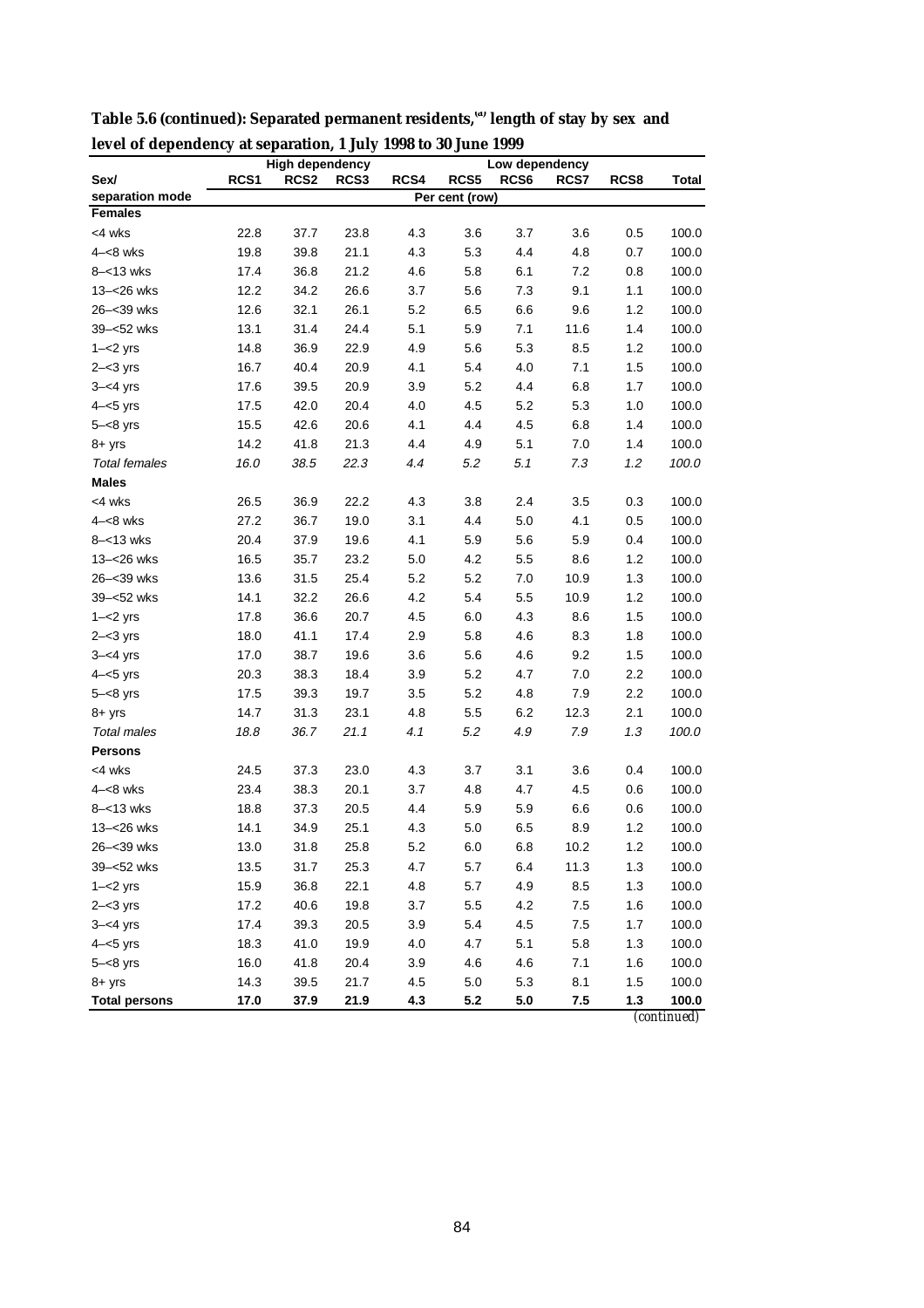|                      | <b>High dependency</b> |       |       |       |                   | Low dependency |       |         |       |  |
|----------------------|------------------------|-------|-------|-------|-------------------|----------------|-------|---------|-------|--|
| Sex/                 | RCS <sub>1</sub>       | RCS2  | RCS3  | RCS4  | RCS5              | RCS6           | RCS7  | RCS8    | Total |  |
| separation mode      |                        |       |       |       | Per cent (column) |                |       |         |       |  |
| <b>Females</b>       |                        |       |       |       |                   |                |       |         |       |  |
| <4 wks               | 9.0                    | 6.2   | 6.8   | 6.3   | 4.4               | 4.6            | 3.1   | 2.5     | 6.3   |  |
| $4 - 8$ wks          | 5.7                    | 4.8   | 4.4   | 4.6   | 4.7               | 4.0            | 3.0   | 2.5     | 4.6   |  |
| $8 - 13$ wks         | 4.6                    | 4.0   | 4.0   | 4.5   | 4.7               | 5.1            | 4.2   | 2.8     | 4.2   |  |
| 13-<26 wks           | 5.7                    | 6.6   | 8.9   | 6.4   | 8.1               | 10.6           | 9.3   | 6.9     | 7.4   |  |
| 26-<39 wks           | 4.5                    | 4.7   | 6.6   | 6.7   | 7.1               | 7.3            | 7.5   | 5.6     | 5.7   |  |
| 39-<52 wks           | 3.7                    | 3.6   | 4.9   | 5.3   | 5.1               | 6.2            | 7.1   | 5.0     | 4.5   |  |
| $1 - 2$ yrs          | 16.1                   | 16.7  | 17.9  | 19.5  | 18.7              | 17.9           | 20.2  | 16.6    | 17.4  |  |
| $2 - 3$ yrs          | 14.3                   | 14.3  | 12.8  | 12.7  | 14.1              | 10.8           | 13.2  | 16.3    | 13.6  |  |
| $3 - 4$ yrs          | 10.7                   | 10.0  | 9.2   | 8.9   | 9.8               | 8.4            | 9.0   | 13.8    | 9.8   |  |
| $4 - 5$ yrs          | 7.6                    | 7.6   | 6.4   | 6.4   | 6.1               | 7.1            | 5.1   | 5.6     | 7.0   |  |
| $5 - < 8$ yrs        | 11.1                   | 12.7  | 10.6  | 10.7  | 9.7               | 10.2           | 10.7  | 13.4    | 11.4  |  |
| $8 + yrs$            | 7.1                    | 8.7   | 7.7   | 8.1   | 7.5               | 7.9            | 7.6   | 9.1     | 8.0   |  |
| <b>Total females</b> | 100.0                  | 100.0 | 100.0 | 100.0 | 100.0             | 100.0          | 100.0 | 100.0   | 100.0 |  |
| <b>Males</b>         |                        |       |       |       |                   |                |       |         |       |  |
| <4 wks               | 14.2                   | 10.2  | 10.7  | 10.6  | 7.4               | 5.0            | 4.5   | 2.6     | 10.1  |  |
| $4 - 8$ wks          | 11.1                   | 7.7   | 6.9   | 5.8   | 6.5               | 7.9            | 4.0   | 3.1     | 7.7   |  |
| $8 - 13$ wks         | 6.8                    | 6.5   | 5.8   | 6.3   | 7.2               | 7.3            | 4.7   | 2.1     | 6.3   |  |
| 13-<26 wks           | 9.5                    | 10.6  | 12.0  | 13.2  | 8.7               | 12.4           | 11.9  | 10.3    | 10.9  |  |
| 26-<39 wks           | 5.4                    | 6.4   | 8.9   | 9.4   | 7.4               | 10.7           | 10.2  | 7.2     | 7.4   |  |
| 39-<52 wks           | 4.4                    | 5.1   | 7.4   | 6.0   | 6.1               | 6.7            | 8.0   | 5.1     | 5.9   |  |
| $1 - 2$ yrs          | 16.5                   | 17.4  | 17.2  | 19.2  | 20.2              | 15.6           | 19.0  | 20.0    | 17.5  |  |
| $2 - < 3$ yrs        | 11.0                   | 12.9  | 9.5   | 8.1   | 12.9              | 11.0           | 12.1  | 15.9    | 11.5  |  |
| $3 - 4$ yrs          | 6.8                    | 7.9   | 6.9   | 6.6   | 8.1               | 7.1            | 8.7   | 8.7     | 7.5   |  |
| $4 - 5$ yrs          | 5.2                    | 5.1   | 4.2   | 4.6   | 4.8               | 4.7            | 4.3   | 8.2     | 4.8   |  |
| $5 - < 8$ yrs        | 6.1                    | 7.0   | 6.1   | 5.6   | 6.5               | 6.4            | 6.5   | 10.8    | 6.5   |  |
| $8 + yrs$            | 3.1                    | 3.3   | 4.3   | 4.6   | 4.2               | 5.0            | 6.1   | 6.2     | 3.9   |  |
| <b>Total males</b>   | 100.0                  | 100.0 | 100.0 | 100.0 | 100.0             | 100.0          | 100.0 | 100.0   | 100.0 |  |
| <b>Persons</b>       |                        |       |       |       |                   |                |       |         |       |  |
| <4 wks               | 11.1                   | 7.6   | 8.1   | 7.8   | 5.5               | 4.8            | 3.7   | 2.5     | 7.7   |  |
| $4 - 8$ wks          | 7.9                    | 5.8   | 5.3   | 5.0   | 5.4               | 5.4            | 3.4   | 2.7     | 5.7   |  |
| $8 - 13$ wks         | 5.5                    | 4.9   | 4.6   | 5.1   | 5.6               | 5.8            | 4.4   | 2.5     | 5.0   |  |
| 13-<26 wks           | 7.2                    | 8.0   | 10.0  | 8.8   | 8.3               | 11.2           | 10.3  | 8.2     | 8.7   |  |
| 26-<39 wks           | 4.8                    | 5.3   | 7.4   | 7.7   | 7.2               | 8.5            | 8.5   | 6.2     | 6.3   |  |
| 39-<52 wks           | 3.9                    | 4.2   | 5.8   | 5.5   | 5.4               | 6.4            | 7.5   | 5.0     | 5.0   |  |
| $1 - 2$ yrs          | 16.3                   | 16.9  | 17.6  | 19.4  | 19.2              | 17.1           | 19.7  | 17.9    | 17.4  |  |
| $2 - < 3$ yrs        | 13.0                   | 13.8  | 11.6  | 11.1  | 13.7              | 10.8           | 12.8  | 16.1    | 12.9  |  |
| $3 - 4$ yrs          | 9.1                    | 9.3   | 8.4   | 8.1   | 9.2               | 7.9            | 8.9   | 11.8    | 8.9   |  |
| $4 - 5$ yrs          | 6.7                    | 6.7   | 5.7   | 5.8   | 5.6               | 6.3            | 4.8   | $6.6\,$ | 6.2   |  |
| $5 - < 8$ yrs        | 9.1                    | 10.7  | 9.0   | 8.9   | 8.5               | 8.9            | 9.1   | 12.4    | 9.7   |  |
| $8 + yrs$            | 5.5                    | 6.8   | 6.5   | 6.9   | 6.3               | 6.9            | 7.0   | 8.0     | 6.5   |  |
| <b>Total persons</b> | 100.0                  | 100.0 | 100.0 | 100.0 | 100.0             | 100.0          | 100.0 | 100.0   | 100.0 |  |

**Table 5.6 (continued): Separated permanent residents,(a) length of stay by sex and level of dependency at separation, 1 July 1998 to 30 June 1999**

 $\overline{a}$  Each person is counted once regardless of the number of separations the resident has during the period. The last length of stay is the length of stay counted.

Note: This table excludes 2,046 residents whose dependency levels were not reported.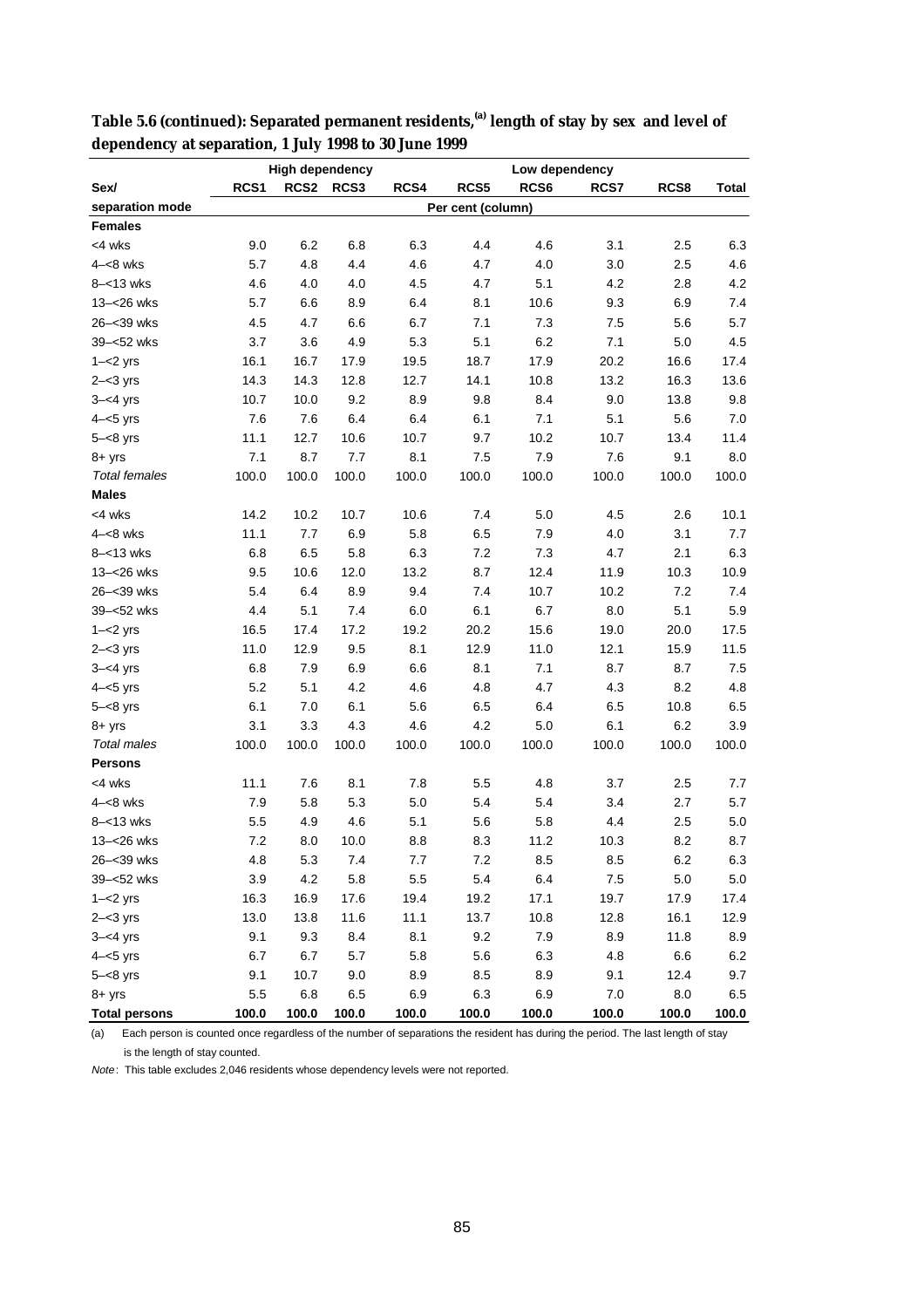# **Glossary**

### **Aged Care Assessment Team (ACAT)**

Multidisciplinary team of health professionals responsible for determining eligibility for entry to a residential aged care facility.

#### **Admission day**

The first day of a person's stay in a residential aged care facility. In the case of a person transferring between facilities, where the time between leaving one facility and entering another is less than 2 days, it is the date of the initial admission. Permanent and respite admissions are treated separately. For example, if a person transfers from a respite stay to a permanent stay, a new permanent admission is created.

### **Care recipient**

A person assessed by an Aged Care Assessment Team as having significant care needs which can be appropriately met through the provision of residential care, community care, and/or flexible care.

### **CHIPS**

CHIPS is the abbreviation for 'Commonwealth Hostel Payment System' which used to be the information system for hostels.

## **DVA**

DVA is the abbreviation for 'Department of Veterans' Affairs' which is a Commonwealth government department.

#### **Geographic areas**

The geographic areas used in this report are based on the classification developed by the Department of Primary Industries and Energy, and the Department of Human Services and Health (now the Department of Health and Aged Care) in 1994. This classification categorises all statistical local areas (SLAs) in Australia according to their remoteness, with an index of remoteness being calculated for each SLA in non-metropolitan Australia. Remoteness is measured by population density and distances to large population centres. The structure of the classification is as follows: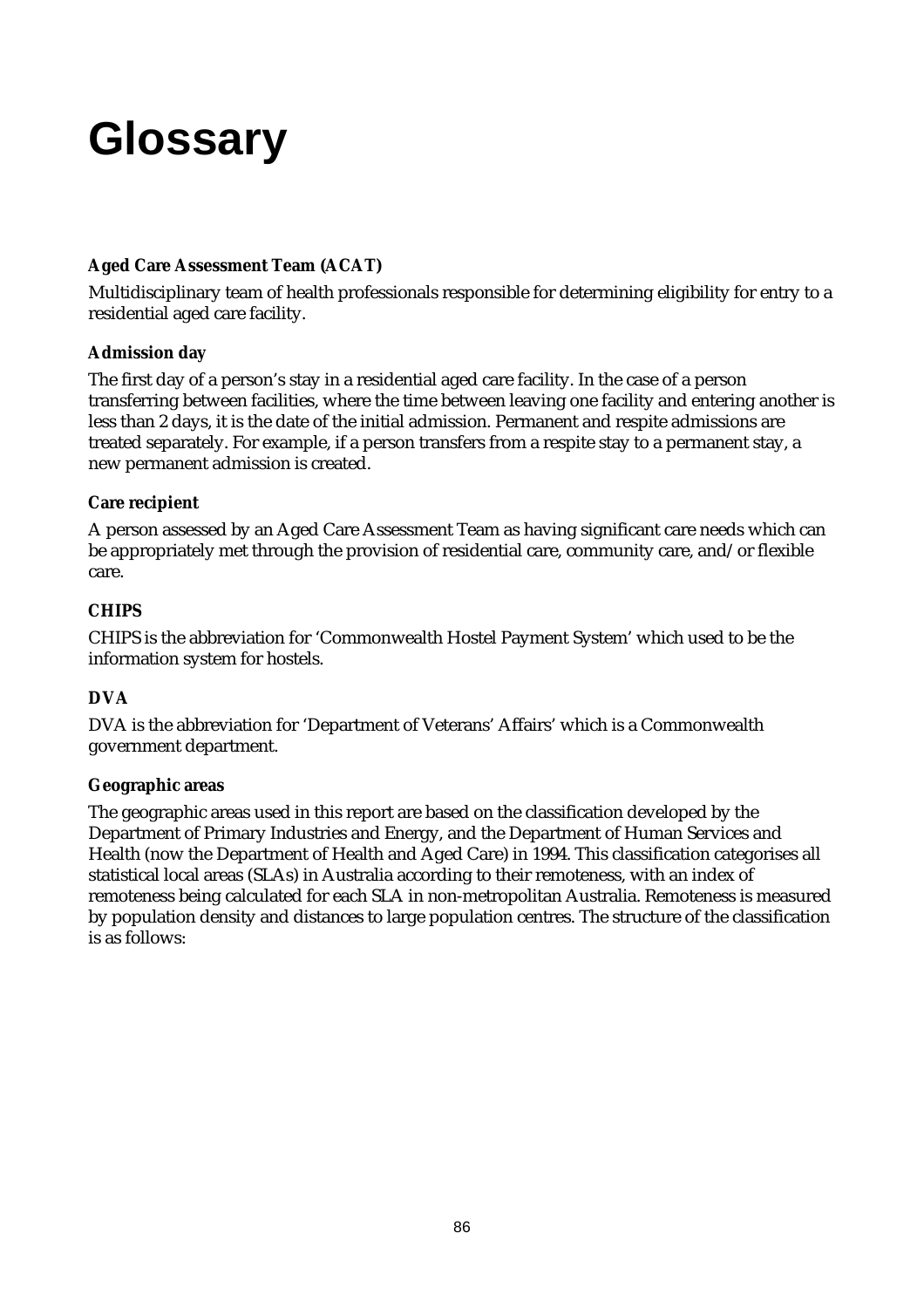#### *Metropolitan areas*

| $\bullet$              | Capital city                                                          | State and Territory capital city statistical divisions                                                                                         |
|------------------------|-----------------------------------------------------------------------|------------------------------------------------------------------------------------------------------------------------------------------------|
| $\bullet$              | Other metropolitan centre                                             | Urban centres of population 100,000 or more                                                                                                    |
| Non-metropolitan zones |                                                                       |                                                                                                                                                |
| $\bullet$              | Rural zone                                                            | (Index of remoteness less than or equal to 10.5)                                                                                               |
|                        | Large rural centres<br><b>Small rural centres</b><br>Other rural area | Urban centre population between 25,000 and 99,999<br>Urban centre population between 10,000 and 24,999<br>Urban centre population under 10,000 |
|                        | Remote zone                                                           | (Index of remoteness greater than 10.5)                                                                                                        |
|                        | Remote centre<br>Other remote area                                    | Urban centre population 5,000 or over<br>Urban centre population under 5,000                                                                   |

The System of Payment for Aged Residential Care (SPARC), which is the current information system for residential aged care facilities, contains SLA codes for each residential aged care facility and these SLA codes are converted to geographic areas according to the above classification.

#### **High care residents**

A high care resident is one who is assigned to classification levels 1–4 using the Resident Classification Scale. The level of care required is broadly equivalent to the nursing home care provided under the previous system of residential care.

#### **Hostel for the aged**

A hostel is a care facility in which residents receive Hostel Care or Personal Care services unless designated as a co-habitee. In this publication all references to hostels are to hostels for the aged, that is, those hostels are designed to provide services to older people with disabilities. A small number of young people with disabilities live in hostels for the aged. Hostels specifically established for young people with a disability are not included in this publication. Following the introduction of the *Aged Care Act 1997* hostels no longer exist as legal entities and are called residential aged care facilities.

#### **Length of stay**

The length of stay of a separated resident is based upon the time between the date of admission and the date of separation. For a current resident, it is the time between the date of admission and 30 June 1999. The admission day and the specified day (30 June 1999) are included but the separation day is excluded from the calculation of length of stay.

#### **Low care residents**

A low care resident is one who is assigned to classification levels 5–8 using the Resident Classification Scale. The level of care required is broadly equivalent to the hostel level of care provided under the previous system of residential care.

#### **Nursing and personal care**

This refers to care which a care recipient requires for a medically related condition and/or assistance with personal tasks such as washing and dressing.

#### **NHPS**

NHPS is the abbreviation for 'Nursing Home Payment System' which used to be the information system for nursing homes.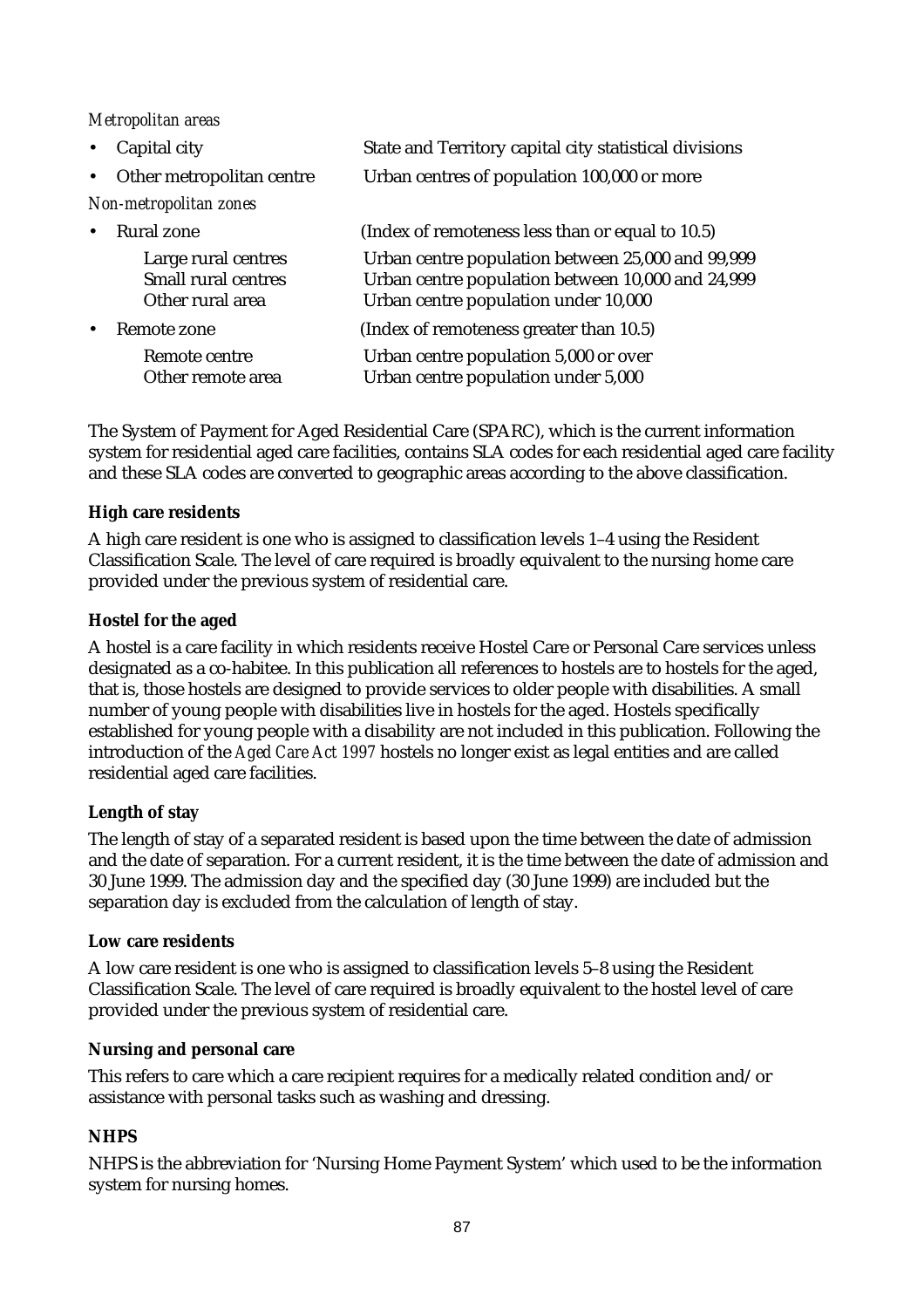#### **Nursing home for the aged**

All nursing homes approved under the National Health Act other than nursing homes for disabled people. In this publication all references to nursing homes are to nursing homes for the aged. There have been a small number of young people with disabilities living in nursing homes for the aged. Following the introduction of the *Aged Care Act 1997* nursing homes no longer exist as legal entities and are called residential aged care facilities.

#### **Permanent admission**

A permanent admission is an admission to a residential aged care facility for probable long-term care purposes.

#### **Permanent care**

A resident in a residential aged care facility is under permanent care if this resident entered the facility as a permanent admission.

#### **Permanent resident**

A resident who was admitted to a residential aged care facility for permanent care (long-term care).

#### **Personal care**

Personal care refers to assistance provided to a care recipient to perform personal activities such as bathing, toileting and dressing.

#### **Personal Care Assessment Instrument (PCAI)**

The PCAI was forwarded under the previous system of residential care to Commonwealth offices in States and Territories by hostels for each resident who may have been eligible for a Personal Care subsidy. On the basis of the information provided, residents were assigned to one of three service-need categories for the purpose of funding. The three categories were Personal Care High (PCH), Personal Care Intermediate (PCI) and Personal Care Low (PCL). The PCAI categories were used in previous reports in this series to measure the level of dependency based on the assumption that the level of dependency positively relates to the level of care needs. This classification system has been replaced by the RCS (see below).

#### **Place-day**

A place-day is a day on which a care recipient is occupying a place. The day that a care recipient enters a residential aged care facility and the day he or she leaves are counted as one day.

#### **Resident**

A resident is a person who has been assessed by an Aged Care Assessment Team as requiring residential care and who resides in a Commonwealth-funded residential aged care facility.

#### **Residential care**

Personal and/or nursing care that is provided to a person in a residential care facility in which the person is also provided with accommodation that includes appropriate staffing, meals, cleaning services, and furnishings, furniture and equipment, for the provision of that care and accommodation.

#### **Residential aged care facility**

A facility consists of a number of approved places at a specific location. In the *Aged Care Act 1997* a facility is called a 'service'.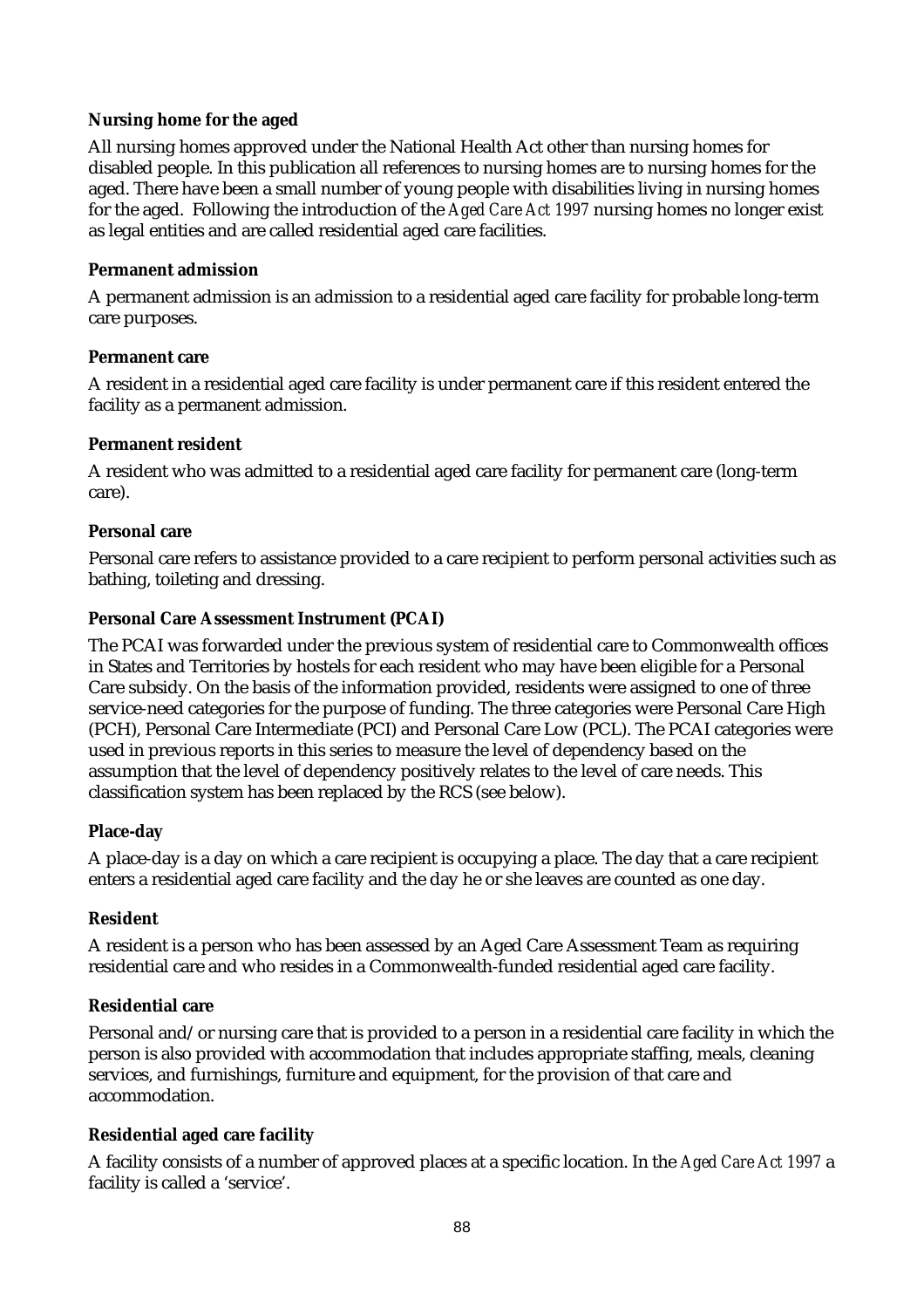#### **Resident Classification Instrument (RCI)**

The RCI was, under the previous system, forwarded to Commonwealth State offices by nursing homes for each resident admitted. On the basis of the information provided, residents were assigned to one of five service-need categories for the purpose of funding. Category 1 represented the highest level of care needs and category 5 the lowest. The RCI categories were used in previous reports in this series to measure the level of dependency based on the assumption that the level of dependency positively relates to the level of care needs. This classification system has been replaced by the RCS (see below).

#### **Resident Classification Scale (RCS)**

The RCS is an instrument which assesses a care recipient's care needs. This scale has 8 classification levels ranging from low care (RCS 8) to high care (RCS 1), with each level having a specified subsidy level which is paid to the provider for providing the required care to the care recipient. The RCS was introduced with the amalgamation of hostels and nursing homes into one system of care on 1 October 1997, replacing the RCI (nursing homes) and the PCAI (hostels).

#### **Respite admission**

A respite admission is a short-term admission to a residential aged care facility for respite care purposes.

#### **Respite care**

Respite care is care given as an alternative care arrangement with the primary purpose of giving the carer or a care recipient a short-term break from their usual care arrangement.

#### **Respite resident**

A respite resident is one who was admitted to a residential aged care facility for respite care.

#### **Separation**

A separation occurs when a person is discharged from a residential aged care facility and has not re-entered the same or another facility within two days.

#### **Separation day**

A separation day is the last day of a person's stay in a residential aged care facility; the day on which the person leaves the facility. In the case of a person transferring between facilities, where the time between leaving one facility and entering another is less than two days, this is not viewed as a separation.

#### **SPARC**

SPARC is the abbreviation for the 'System of Payment for Aged Residential Care' which is the current information system for residential aged care service.

#### **Separation mode**

The separation mode indicates the destination of a resident at separation, including death.

#### **Transfer**

A transfer occurs where a person leaves a residential aged care facility on one day and is admitted to another within two days.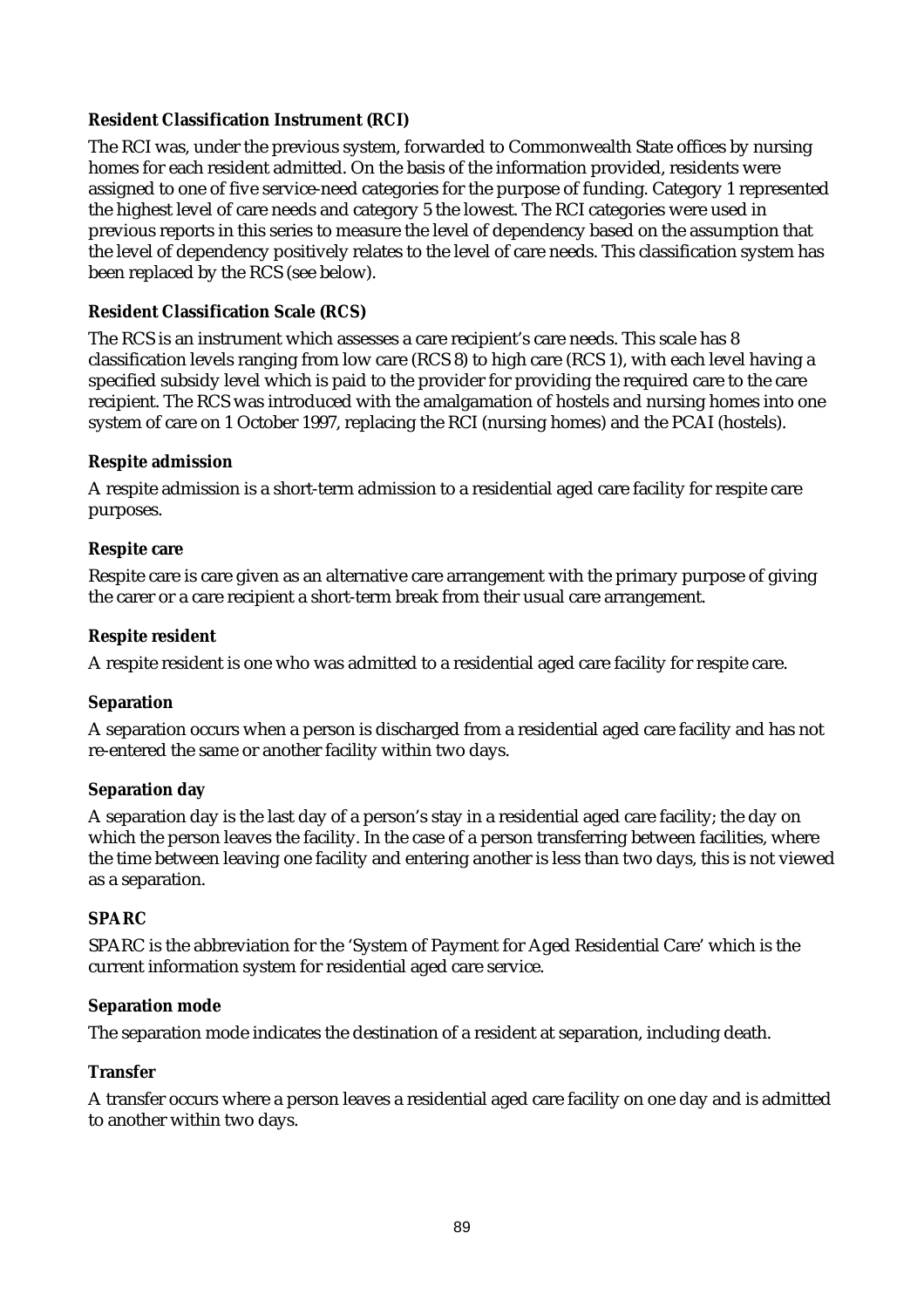## **Usual housing status**

Usual housing status refers to housing tenure prior to the resident's application for admission to a residential aged care facility.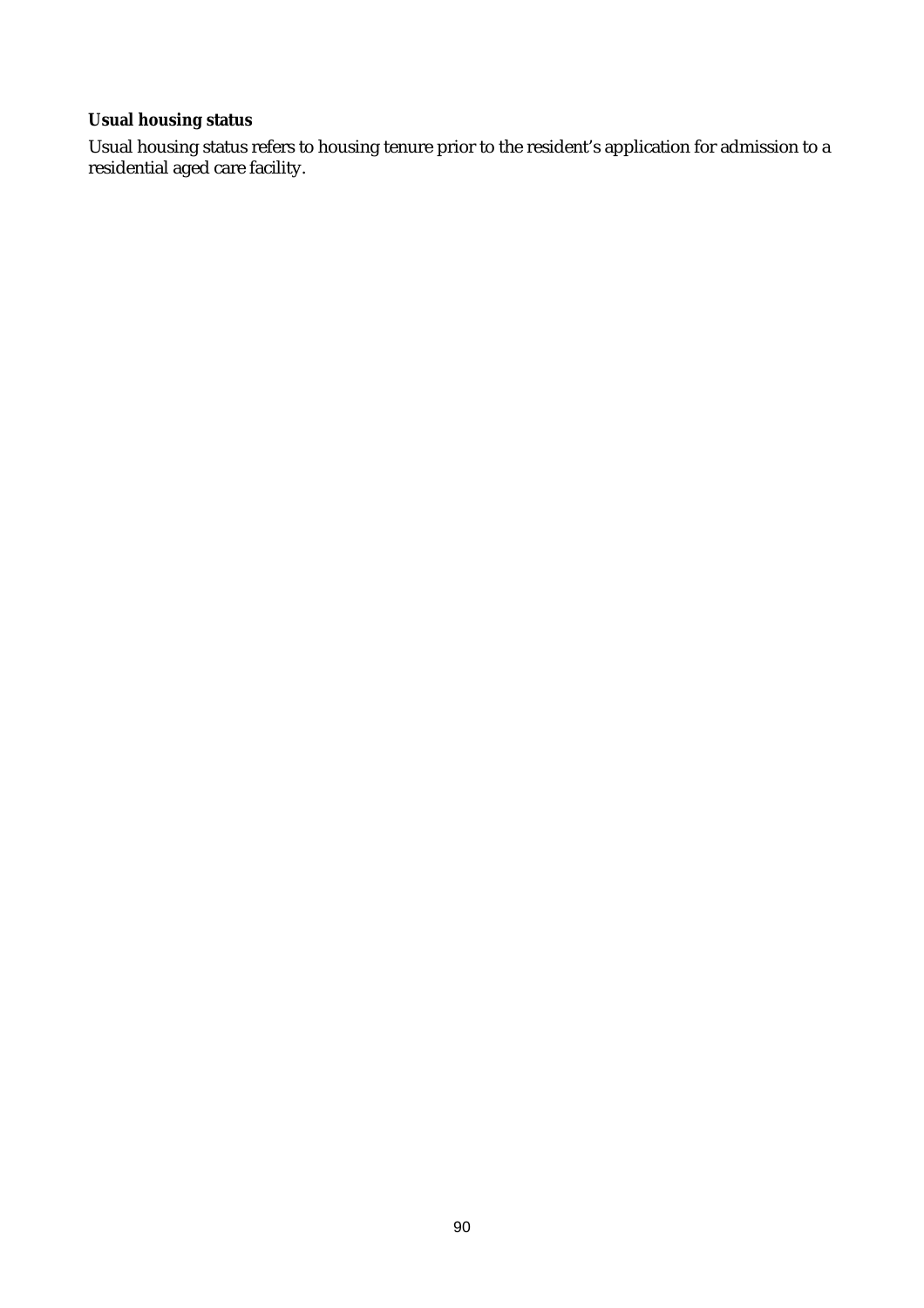# **References**

Australian Bureau of Statistics (ABS) 1997. 1996 Census dictionary, Cat. No. 2901.0. Canberra: ABS.

Australian Bureau of Statistics (ABS) 1999. Population by age and sex, Australian States and Territories, unpublished data, Cat. no. 3201.0. Canberra: ABS.

Australian Bureau of Statistics (ABS) 2000. Population by age and sex, Australian States and Territories, unpublished data, Cat. no. 3201.0. Canberra: ABS.

Australian Institute of Health and Welfare (AIHW) 1997. Nursing homes in Australia 1995–96: A statistical overview. AIHW Cat. no. AGE 6. AIHW and DHFS (Aged Care Statistics Series no. 1).

Australian Institute of Health and Welfare (AIHW) 1998a. Hostels in Australia 1995–96: A statistical overview. AIHW Cat. no. AGE 7. AIHW and DHFS (Aged Care Statistics Series no. 2).

Australian Institute of Health and Welfare (AIHW) 1998b. Nursing homes in Australia 1996–97: A statistical overview. AIHW Cat. no. AGE 9. AIHW and DHFS (Aged Care Statistics Series no. 3).

Australian Institute of Health and Welfare (AIHW) 1998c. Hostels in Australia 1996–97: A statistical overview. AIHW Cat. no. AGE 10. AIHW and DHFS (Aged Care Statistics Series no. 4).

Australian Institute of Health and Welfare (AIHW) 1999. Residential aged care facilities in Australia 1998: A statistical overview. AIHW CAT. no. AGE 14. (AIHW and DHFS Aged Care Statistics Series).

(Commonwealth) Department of Health, Housing, Local Government and Community Services (HHLGCS) 1992. Aged persons nursing homes 1991–92: A statistical overview. Canberra: HHLGCS.

(Commonwealth) Department of Primary Industries and Energy, and Department of Human Services and Health (PIE & HSH) 1994. Rural, remote and metropolitan areas classification, 1991 Census Edition. Canberra: AGPS.